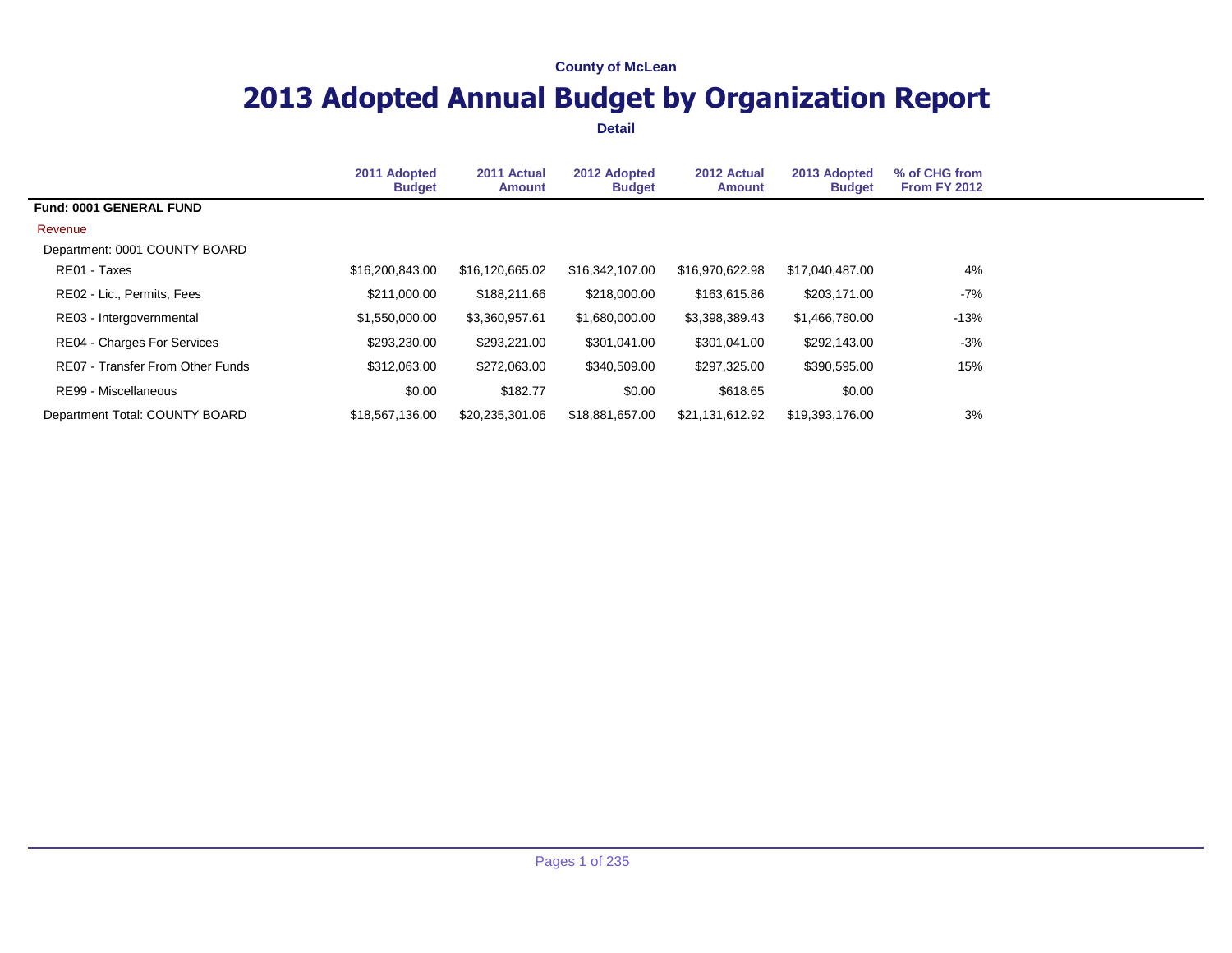# **2013 Adopted Annual Budget by Organization Report**

|                                        | 2011 Adopted<br><b>Budget</b> | 2011 Actual<br><b>Amount</b> | 2012 Adopted<br><b>Budget</b> | 2012 Actual<br><b>Amount</b> | 2013 Adopted<br><b>Budget</b> | % of CHG from<br>From FY 2012 |  |
|----------------------------------------|-------------------------------|------------------------------|-------------------------------|------------------------------|-------------------------------|-------------------------------|--|
| Department: 0002 COUNTY ADMINISTRATOR  |                               |                              |                               |                              |                               |                               |  |
| RE99 - Miscellaneous                   | \$0.00                        | \$2,589.00                   | \$0.00                        | \$2,025,00                   | \$2,589.00                    |                               |  |
| Department Total: COUNTY ADMINISTRATOR | \$0.00                        | \$2,589.00                   | \$0.00                        | \$2,025,00                   | \$2,589.00                    | $^{+++}$                      |  |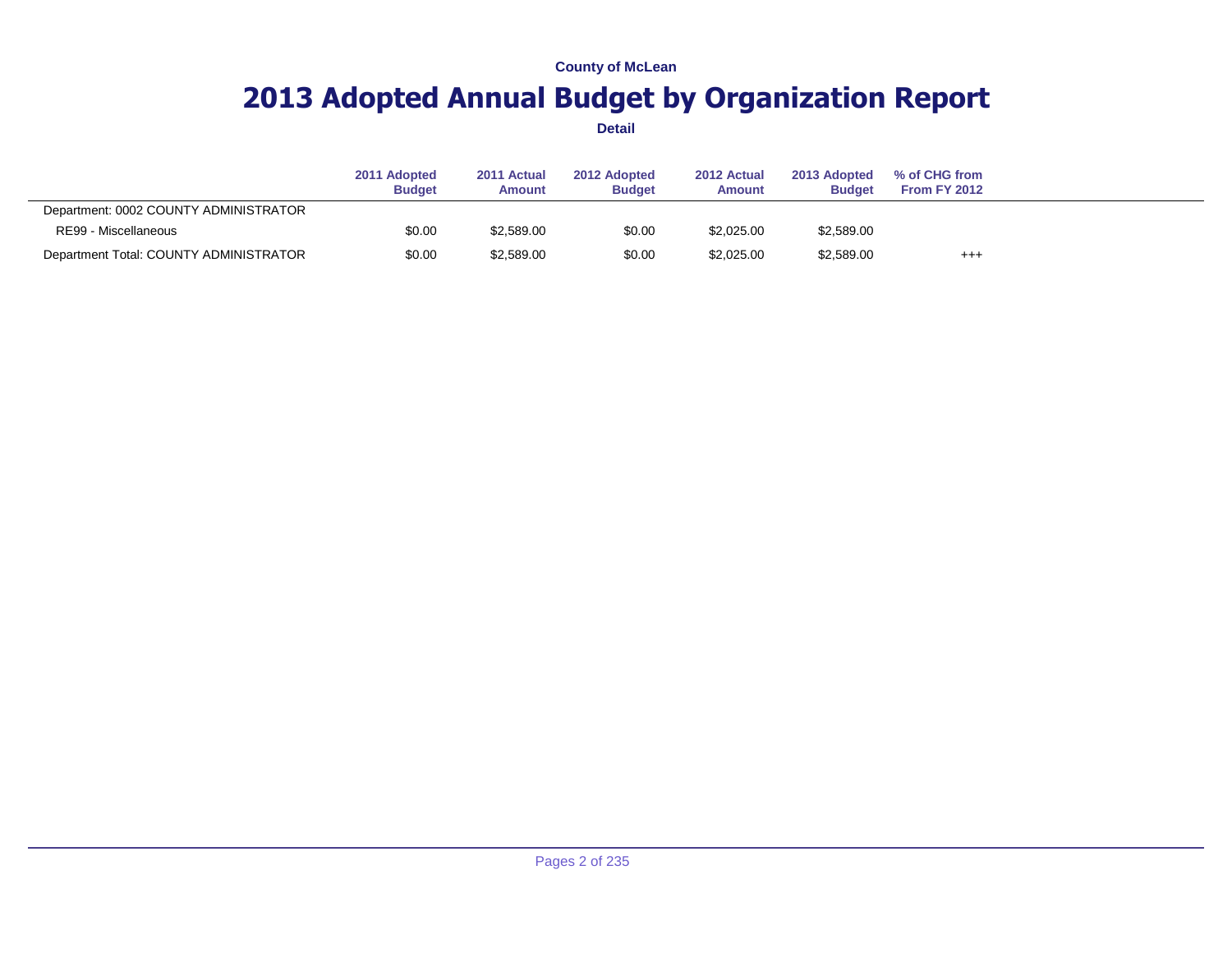# **2013 Adopted Annual Budget by Organization Report**

|                                  | 2011 Adopted<br><b>Budget</b> | 2011 Actual<br><b>Amount</b> | 2012 Adopted<br><b>Budget</b> | 2012 Actual<br><b>Amount</b> | 2013 Adopted<br><b>Budget</b> | % of CHG from<br>From FY 2012 |  |
|----------------------------------|-------------------------------|------------------------------|-------------------------------|------------------------------|-------------------------------|-------------------------------|--|
| Department: 0003 COUNTY AUDITOR  |                               |                              |                               |                              |                               |                               |  |
| RE99 - Miscellaneous             | \$0.00                        | \$681.85                     | \$200.00                      | \$887.79                     | \$300.00                      | 50%                           |  |
| Department Total: COUNTY AUDITOR | \$0.00                        | \$681.85                     | \$200.00                      | \$887.79                     | \$300.00                      | 50%                           |  |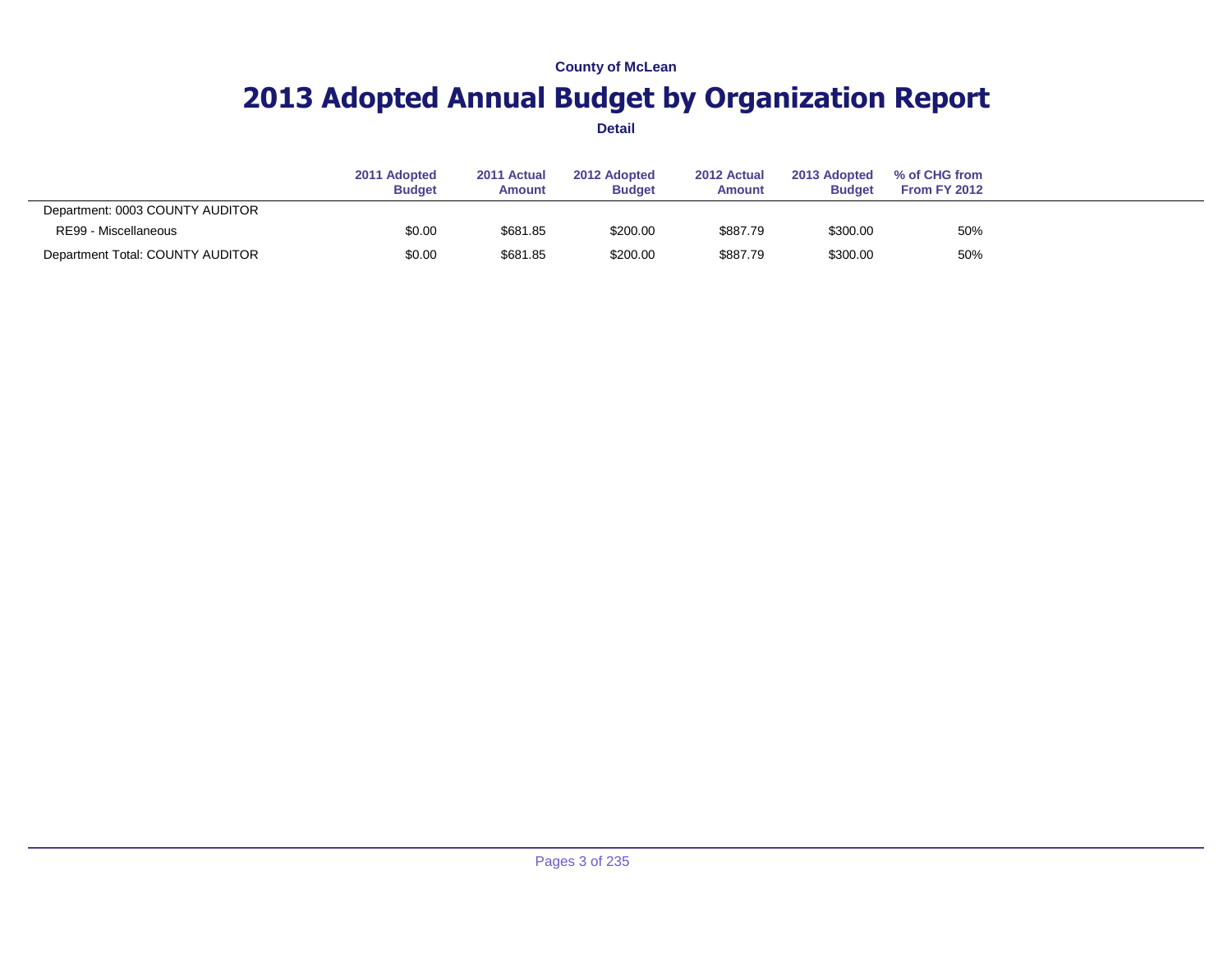# **2013 Adopted Annual Budget by Organization Report**

|                                    | 2011 Adopted<br><b>Budget</b> | 2011 Actual<br><b>Amount</b> | 2012 Adopted<br><b>Budget</b> | 2012 Actual<br><b>Amount</b> | 2013 Adopted<br><b>Budget</b> | % of CHG from<br><b>From FY 2012</b> |  |
|------------------------------------|-------------------------------|------------------------------|-------------------------------|------------------------------|-------------------------------|--------------------------------------|--|
| Department: 0004 COUNTY TREASURER  |                               |                              |                               |                              |                               |                                      |  |
| RE02 - Lic., Permits, Fees         | \$25.00                       | \$26,142.00                  | \$25,025,00                   | \$19,261,00                  | \$25,025.00                   | $0\%$                                |  |
| RE04 - Charges For Services        | \$200.00                      | \$265.00                     | \$200.00                      | \$284.00                     | \$200.00                      | 0%                                   |  |
| RE05 - Interest                    | \$700,000.00                  | \$675.404.40                 | \$625,000.00                  | \$581,002.06                 | \$625,000.00                  | $0\%$                                |  |
| RE07 - Transfer From Other Funds   | \$0.00                        | \$359,452.22                 | \$0.00                        | \$0.00                       | \$0.00                        |                                      |  |
| RE99 - Miscellaneous               | \$5,000.00                    | \$761.59                     | \$1,000.00                    | \$1,308.00                   | \$1,000.00                    | $0\%$                                |  |
| Department Total: COUNTY TREASURER | \$705,225.00                  | \$1,062,025.21               | \$651,225.00                  | \$601,855.06                 | \$651,225.00                  | $0\%$                                |  |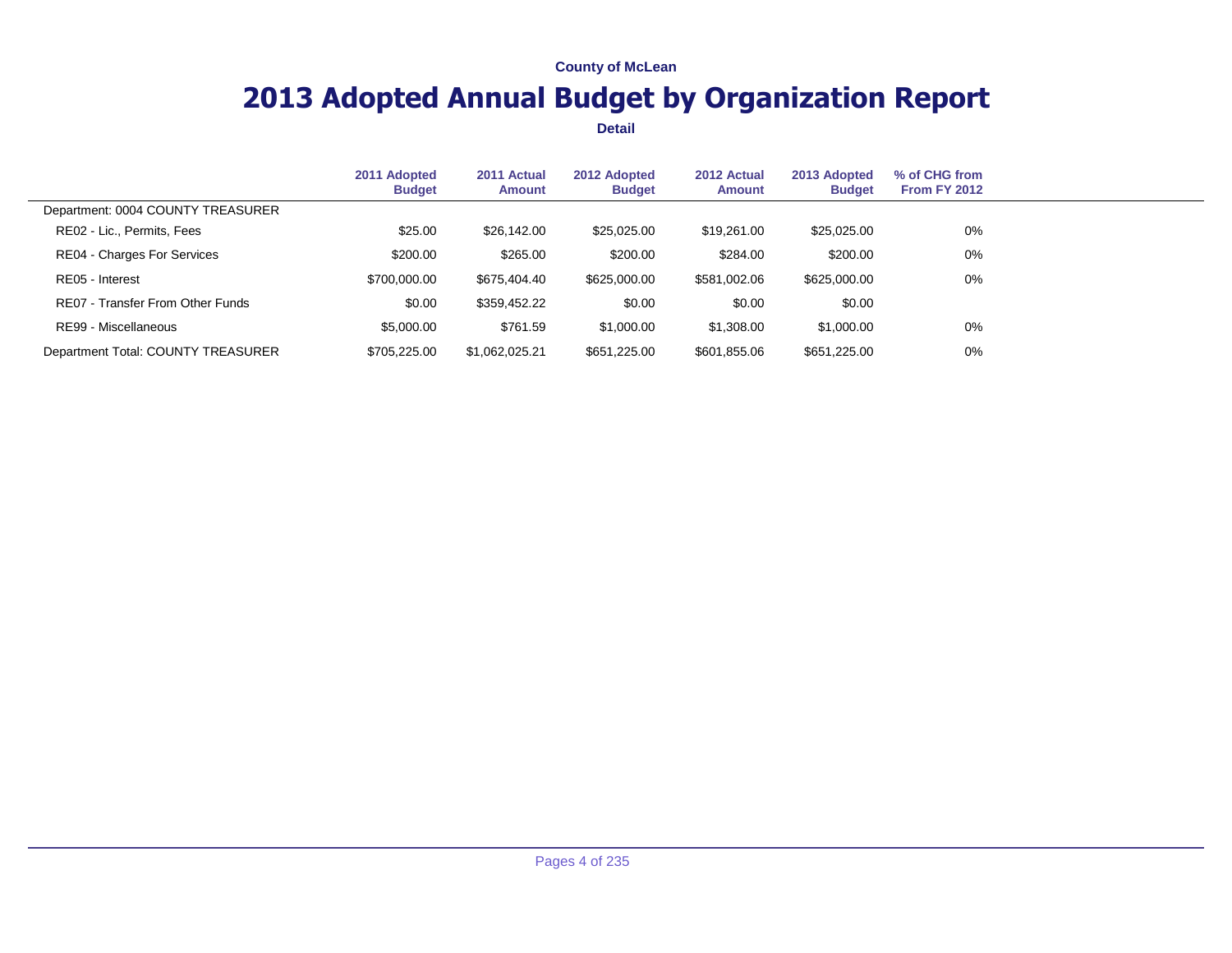# **2013 Adopted Annual Budget by Organization Report**

|                                | 2011 Adopted<br><b>Budget</b> | 2011 Actual<br><b>Amount</b> | 2012 Adopted<br><b>Budget</b> | 2012 Actual<br><b>Amount</b> | 2013 Adopted<br><b>Budget</b> | % of CHG from<br><b>From FY 2012</b> |  |
|--------------------------------|-------------------------------|------------------------------|-------------------------------|------------------------------|-------------------------------|--------------------------------------|--|
| Department: 0005 COUNTY CLERK  |                               |                              |                               |                              |                               |                                      |  |
| RE02 - Lic., Permits, Fees     | \$215,930.00                  | \$222,464.57                 | \$237.545.00                  | \$235,145.04                 | \$232,700.00                  | $-2\%$                               |  |
| RE03 - Intergovernmental       | \$0.00                        | \$91,441.32                  | \$0.00                        | \$59,775.94                  | \$0.00                        |                                      |  |
| RE04 - Charges For Services    | \$11,000.00                   | \$16,601.48                  | \$15,400.00                   | \$16,119,04                  | \$11,300.00                   | $-27%$                               |  |
| RE05 - Interest                | \$5,000.00                    | \$1,353.17                   | \$5,000.00                    | \$547.30                     | \$1,000.00                    | -80%                                 |  |
| RE99 - Miscellaneous           | \$0.00                        | \$0.00                       | \$0.00                        | \$0.00                       | \$0.00                        |                                      |  |
| Department Total: COUNTY CLERK | \$231,930.00                  | \$331,860.54                 | \$257,945.00                  | \$311,587,32                 | \$245,000.00                  | $-5%$                                |  |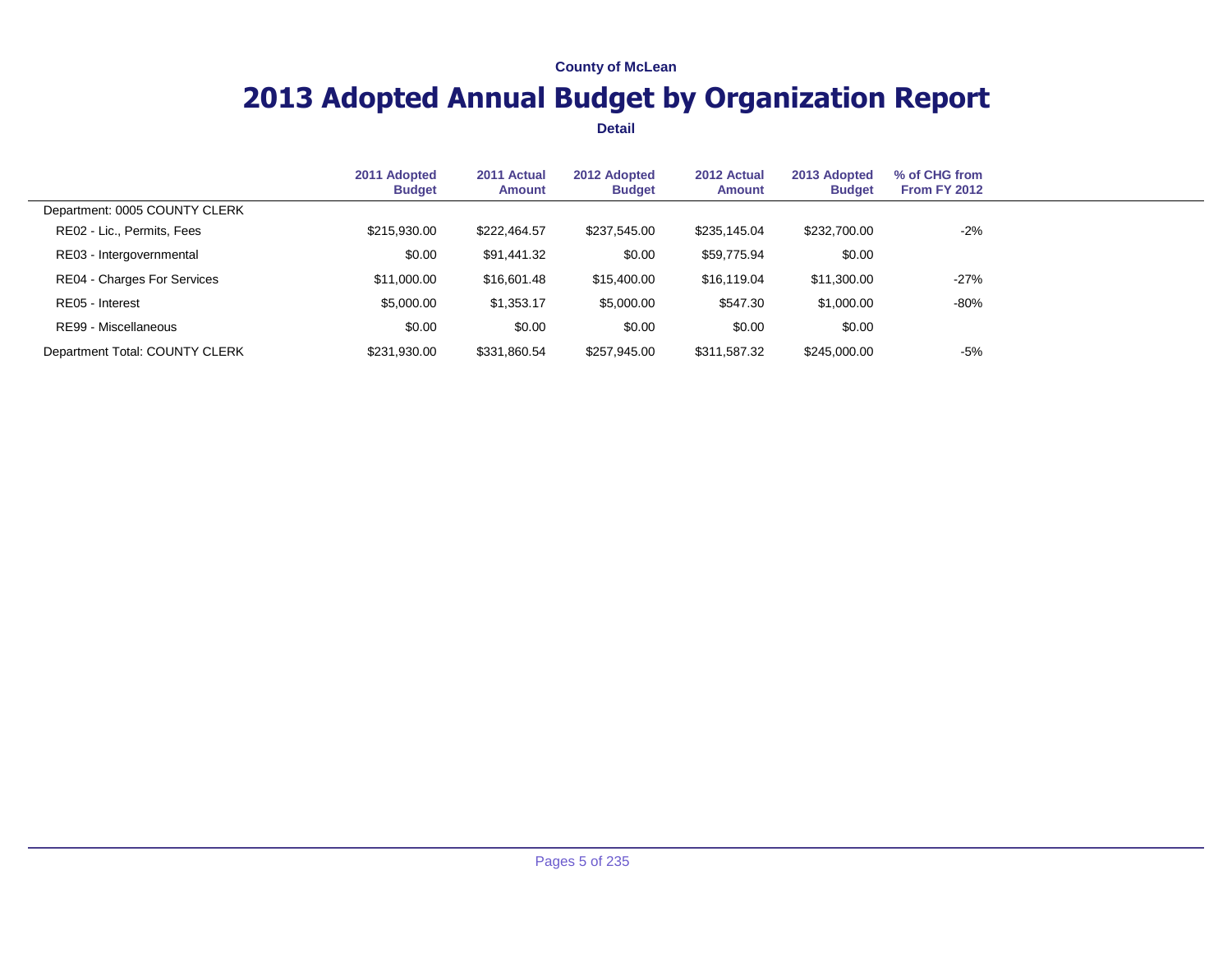# **2013 Adopted Annual Budget by Organization Report**

|                                    | 2011 Adopted<br><b>Budget</b> | 2011 Actual<br>Amount | 2012 Adopted<br><b>Budget</b> | 2012 Actual<br><b>Amount</b> | 2013 Adopted<br><b>Budget</b> | % of CHG from<br><b>From FY 2012</b> |  |
|------------------------------------|-------------------------------|-----------------------|-------------------------------|------------------------------|-------------------------------|--------------------------------------|--|
| Department: 0006 COUNTY RECORDER   |                               |                       |                               |                              |                               |                                      |  |
| RE02 - Lic., Permits, Fees         | \$784,000,00                  | \$754.377.30          | \$814,000,00                  | \$881.960.20                 | \$814,000,00                  | 0%                                   |  |
| <b>RE04 - Charges For Services</b> | \$2,000.00                    | \$2,760.00            | \$2,000.00                    | \$3,310.00                   | \$2,000.00                    | 0%                                   |  |
| RE05 - Interest                    | \$0.00                        | \$0.00                | \$0.00                        | \$0.00                       | \$0.00                        |                                      |  |
| RE07 - Transfer From Other Funds   | \$0.00                        | \$0.00                | \$0.00                        | \$0.00                       | \$0.00                        |                                      |  |
| RE99 - Miscellaneous               | \$0.00                        | \$267.00              | \$0.00                        | \$31.00                      | \$0.00                        |                                      |  |
| Department Total: COUNTY RECORDER  | \$786,000.00                  | \$757,404.30          | \$816,000.00                  | \$885,301.20                 | \$816,000.00                  | 0%                                   |  |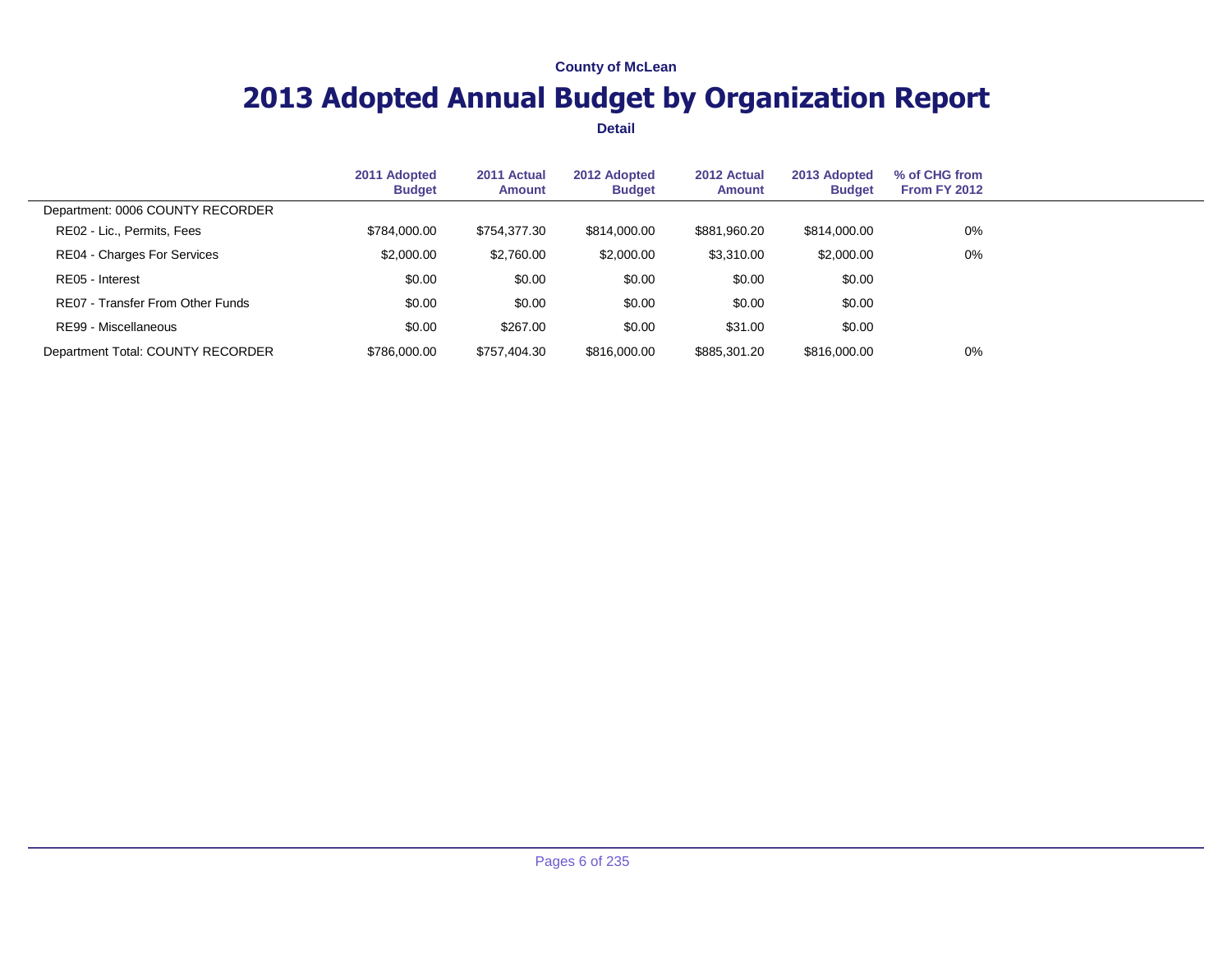# **2013 Adopted Annual Budget by Organization Report**

|                               | 2011 Adopted<br><b>Budget</b> | 2011 Actual<br><b>Amount</b> | 2012 Adopted<br><b>Budget</b> | 2012 Actual<br><b>Amount</b> | 2013 Adopted<br><b>Budget</b> | % of CHG from<br><b>From FY 2012</b> |  |
|-------------------------------|-------------------------------|------------------------------|-------------------------------|------------------------------|-------------------------------|--------------------------------------|--|
| Department: 0008 MERIT BOARD  |                               |                              |                               |                              |                               |                                      |  |
| RE02 - Lic., Permits, Fees    | \$0.00                        | \$0.00                       | \$0.00                        | \$0.00                       | \$0.00                        |                                      |  |
| Department Total: MERIT BOARD | \$0.00                        | \$0.00                       | \$0.00                        | \$0.00                       | \$0.00                        | $^{+++}$                             |  |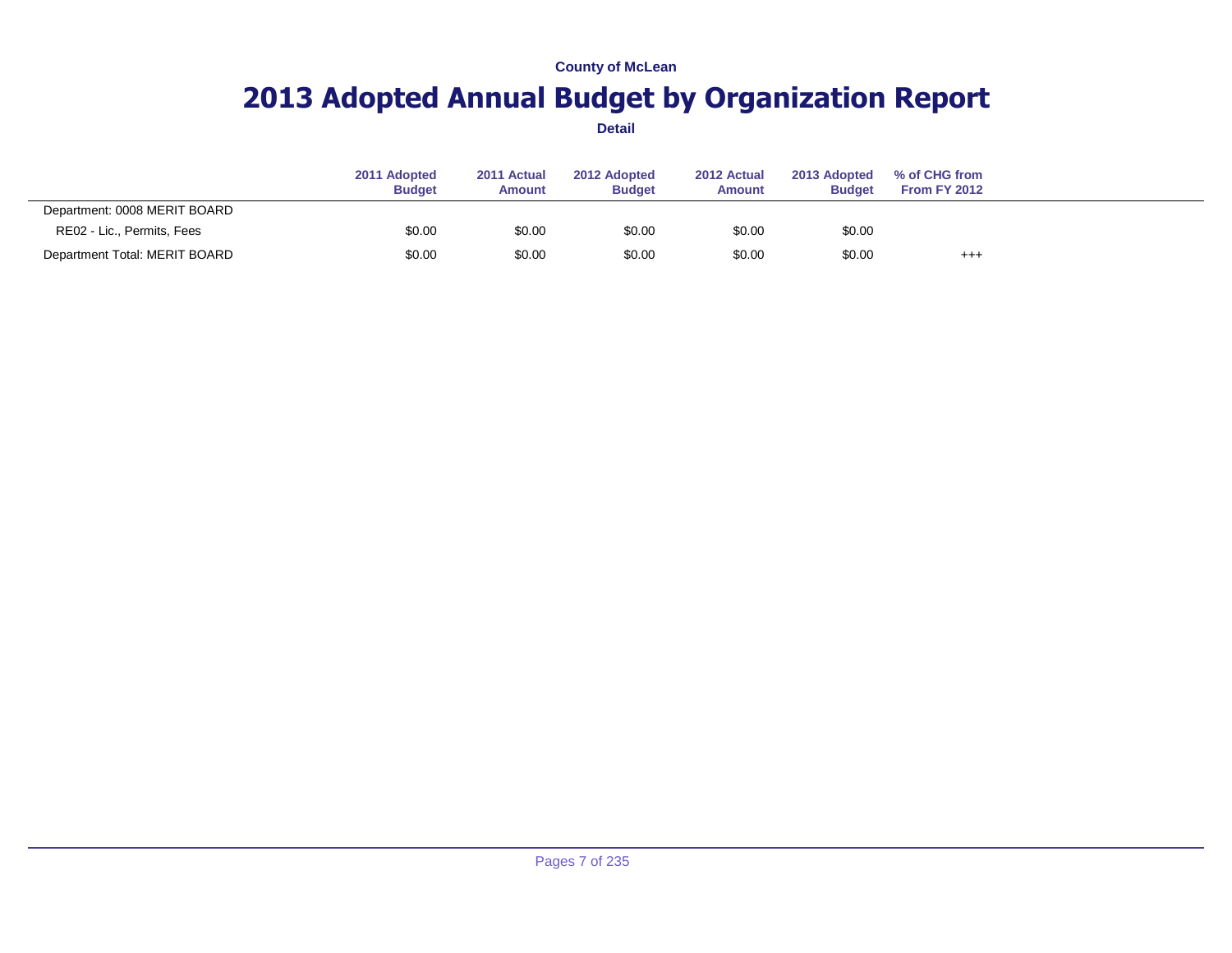# **2013 Adopted Annual Budget by Organization Report**

|                                  | 2011 Adopted<br><b>Budget</b> | 2011 Actual<br><b>Amount</b> | 2012 Adopted<br><b>Budget</b> | 2012 Actual<br><b>Amount</b> | 2013 Adopted<br><b>Budget</b> | % of CHG from<br><b>From FY 2012</b> |  |
|----------------------------------|-------------------------------|------------------------------|-------------------------------|------------------------------|-------------------------------|--------------------------------------|--|
| Department: 0015 CIRCUIT CLERK   |                               |                              |                               |                              |                               |                                      |  |
| RE02 - Lic., Permits, Fees       | \$3,361,765.00                | \$2,957,781.34               | \$2.988.720.00                | \$2.892.751.41               | \$2,969,320,00                | -1%                                  |  |
| RE04 - Charges For Services      | \$0.00                        | \$0.00                       | \$0.00                        | \$0.00                       | \$0.00                        |                                      |  |
| RE05 - Interest                  | \$32,100.00                   | \$14,261.63                  | \$18,100.00                   | \$6,779.53                   | \$8,100.00                    | $-55%$                               |  |
| RE07 - Transfer From Other Funds | \$18,503,00                   | \$18,503.00                  | \$18,503.00                   | \$18,503.00                  | \$18,503.00                   | 0%                                   |  |
| RE99 - Miscellaneous             | \$0.00                        | \$18,113.90                  | \$0.00                        | \$5,903.81                   | \$0.00                        |                                      |  |
| Department Total: CIRCUIT CLERK  | \$3,412,368.00                | \$3,008,659.87               | \$3,025,323.00                | \$2,923,937.75               | \$2,995,923.00                | -1%                                  |  |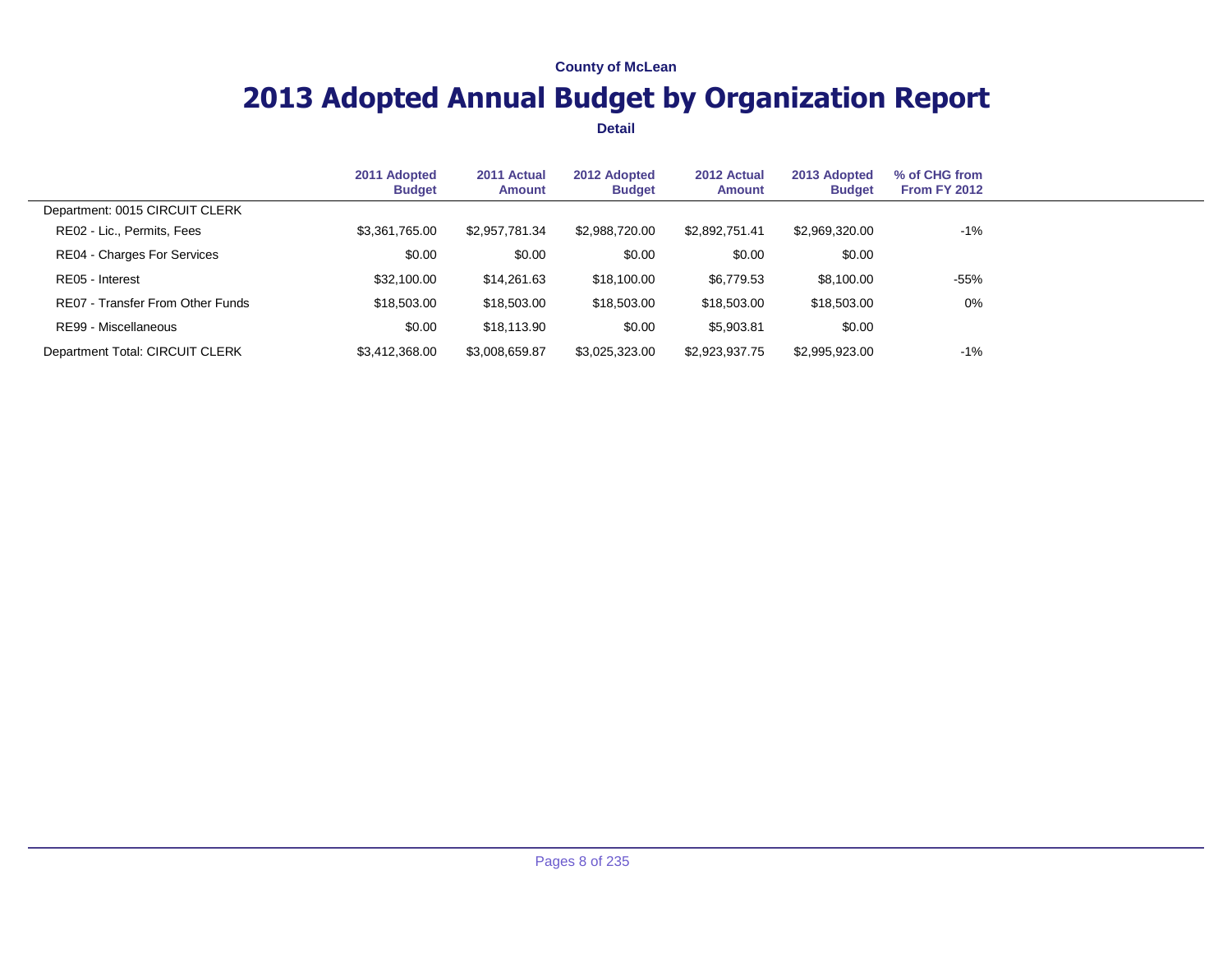# **2013 Adopted Annual Budget by Organization Report**

|                                    | 2011 Adopted<br><b>Budget</b> | 2011 Actual<br>Amount | 2012 Adopted<br><b>Budget</b> | 2012 Actual<br>Amount | 2013 Adopted<br><b>Budget</b> | % of CHG from<br><b>From FY 2012</b> |  |
|------------------------------------|-------------------------------|-----------------------|-------------------------------|-----------------------|-------------------------------|--------------------------------------|--|
| Department: 0016 CIRCUIT COURT     |                               |                       |                               |                       |                               |                                      |  |
| RE02 - Lic., Permits, Fees         | \$0.00                        | \$250.00              | \$0.00                        | \$8,475.00            | \$12,850.00                   |                                      |  |
| RE03 - Intergovernmental           | \$0.00                        | \$17,131.25           | \$0.00                        | \$21,948.65           | \$18,500.00                   |                                      |  |
| <b>RE04 - Charges For Services</b> | \$18,500.00                   | \$0.00                | \$18,500.00                   | \$0.00                | \$0.00                        | $-100%$                              |  |
| RE99 - Miscellaneous               | \$0.00                        | \$0.00                | \$0.00                        | \$0.00                | \$0.00                        |                                      |  |
| Department Total: CIRCUIT COURT    | \$18,500.00                   | \$17,381.25           | \$18,500.00                   | \$30.423.65           | \$31,350.00                   | 69%                                  |  |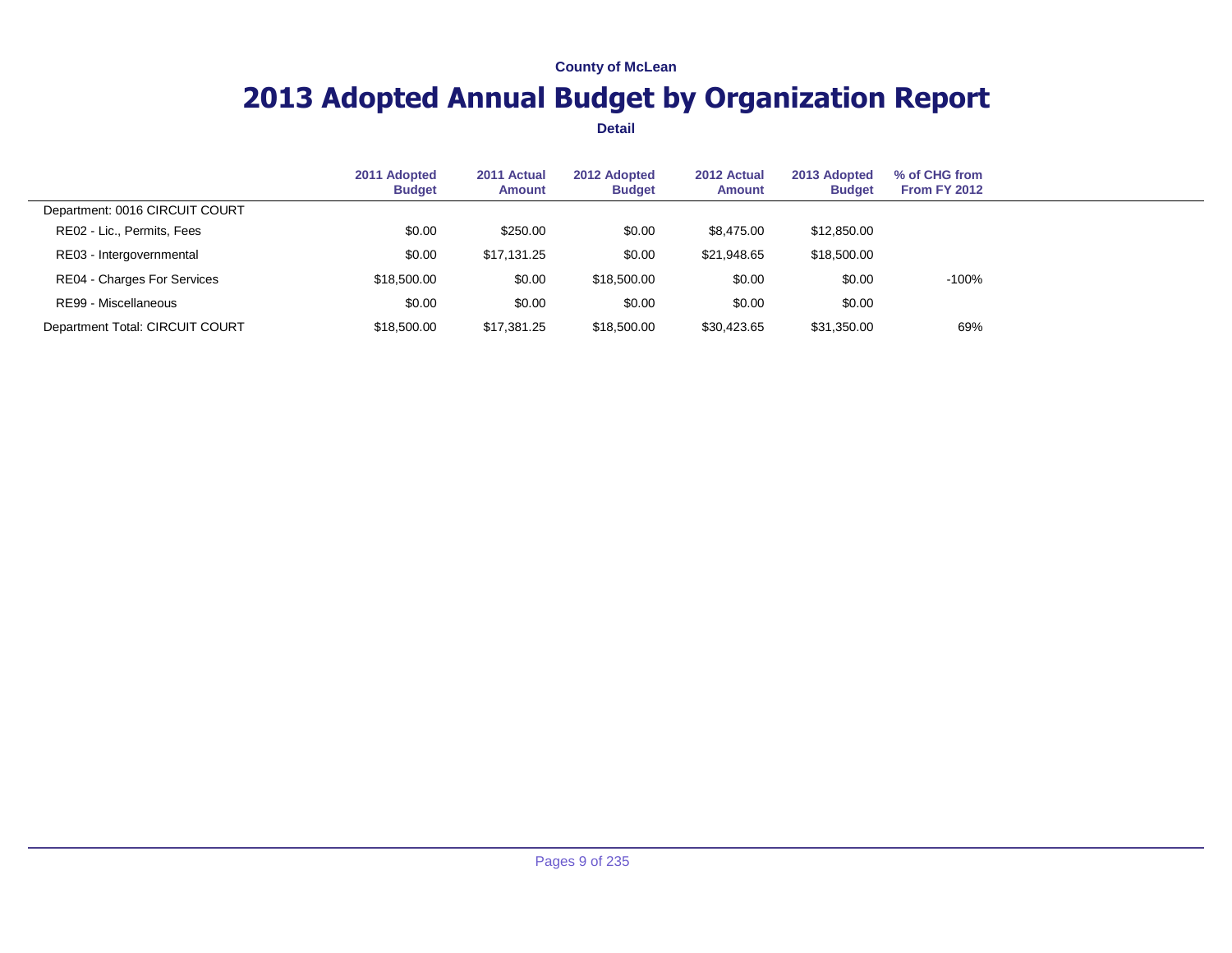# **2013 Adopted Annual Budget by Organization Report**

|                                    | 2011 Adopted<br><b>Budget</b> | 2011 Actual<br><b>Amount</b> | 2012 Adopted<br><b>Budget</b> | 2012 Actual<br><b>Amount</b> | 2013 Adopted<br><b>Budget</b> | % of CHG from<br><b>From FY 2012</b> |  |
|------------------------------------|-------------------------------|------------------------------|-------------------------------|------------------------------|-------------------------------|--------------------------------------|--|
| Department: 0020 STATE'S ATTORNEY  |                               |                              |                               |                              |                               |                                      |  |
| RE02 - Lic., Permits, Fees         | \$90,300.00                   | \$81,230.88                  | \$90,300.00                   | \$78,008.52                  | \$86,576.00                   | $-4\%$                               |  |
| RE03 - Intergovernmental           | \$225,325.00                  | \$325,071.82                 | \$326,552.00                  | \$333,774.06                 | \$321,987.00                  | $-1%$                                |  |
| RE07 - Transfer From Other Funds   | \$0.00                        | \$0.00                       | \$7,500.00                    | \$1.795.71                   | \$0.00                        | $-100%$                              |  |
| RE99 - Miscellaneous               | \$0.00                        | \$25.00                      | \$0.00                        | \$0.00                       | \$0.00                        |                                      |  |
| Department Total: STATE'S ATTORNEY | \$315,625,00                  | \$406,327,70                 | \$424.352.00                  | \$413,578,29                 | \$408,563.00                  | $-4%$                                |  |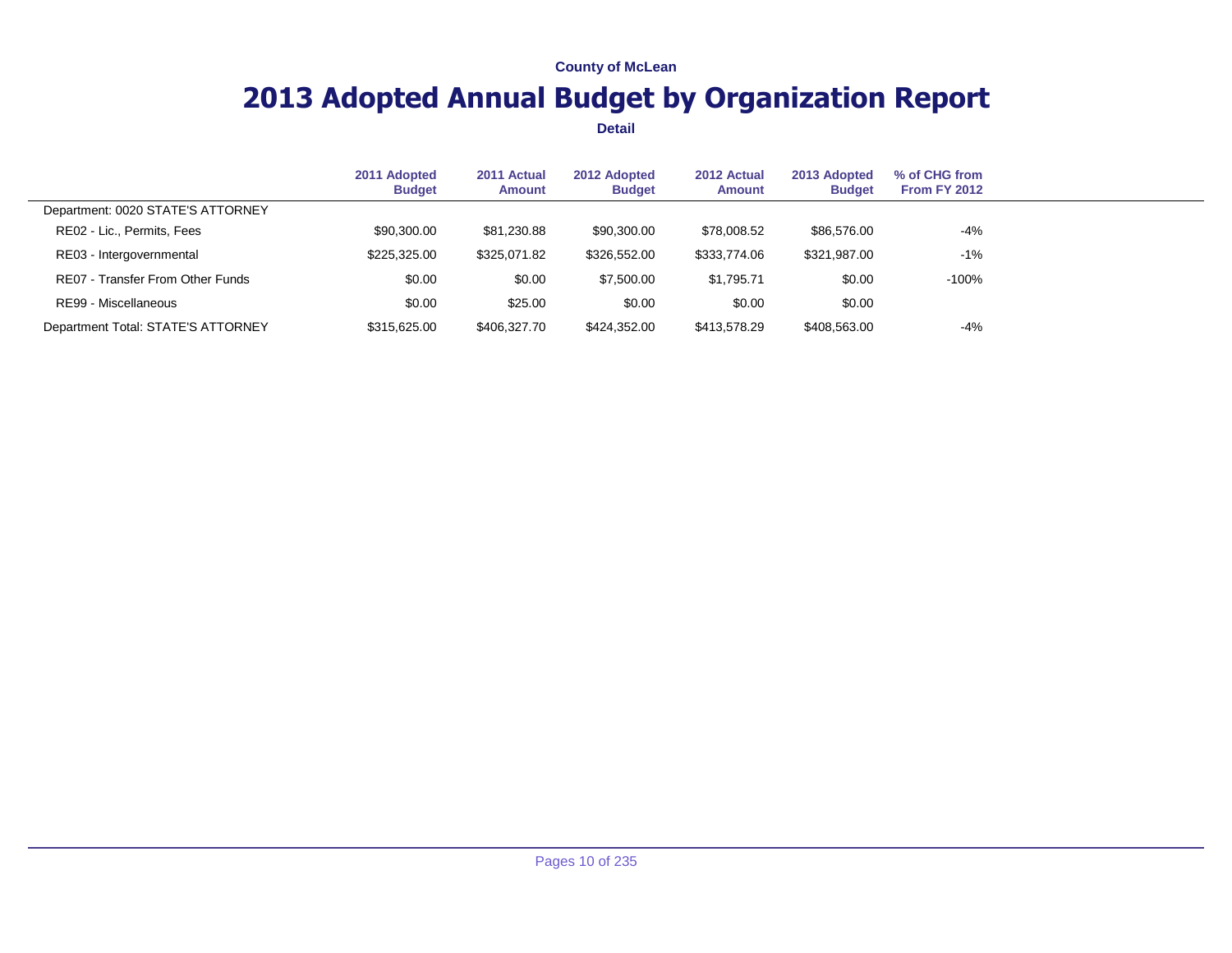# **2013 Adopted Annual Budget by Organization Report**

|                                   | 2011 Adopted<br><b>Budget</b> | 2011 Actual<br><b>Amount</b> | 2012 Adopted<br><b>Budget</b> | 2012 Actual<br><b>Amount</b> | 2013 Adopted<br><b>Budget</b> | % of CHG from<br><b>From FY 2012</b> |  |
|-----------------------------------|-------------------------------|------------------------------|-------------------------------|------------------------------|-------------------------------|--------------------------------------|--|
| Department: 0021 PUBLIC DEFENDER  |                               |                              |                               |                              |                               |                                      |  |
| RE02 - Lic., Permits, Fees        | \$75,000.00                   | \$50,991.39                  | \$75,000.00                   | \$52,895.81                  | \$75,000.00                   | 0%                                   |  |
| RE03 - Intergovernmental          | \$41,799.00                   | \$83,245,70                  | \$89,000.00                   | \$124.868.55                 | \$89,000.00                   | 0%                                   |  |
| RE07 - Transfer From Other Funds  | \$0.00                        | \$0.00                       | \$0.00                        | \$0.00                       | \$0.00                        |                                      |  |
| RE99 - Miscellaneous              | \$0.00                        | \$0.00                       | \$0.00                        | \$1,299.92                   | \$0.00                        |                                      |  |
| Department Total: PUBLIC DEFENDER | \$116,799.00                  | \$134,237.09                 | \$164,000,00                  | \$179,064.28                 | \$164,000,00                  | 0%                                   |  |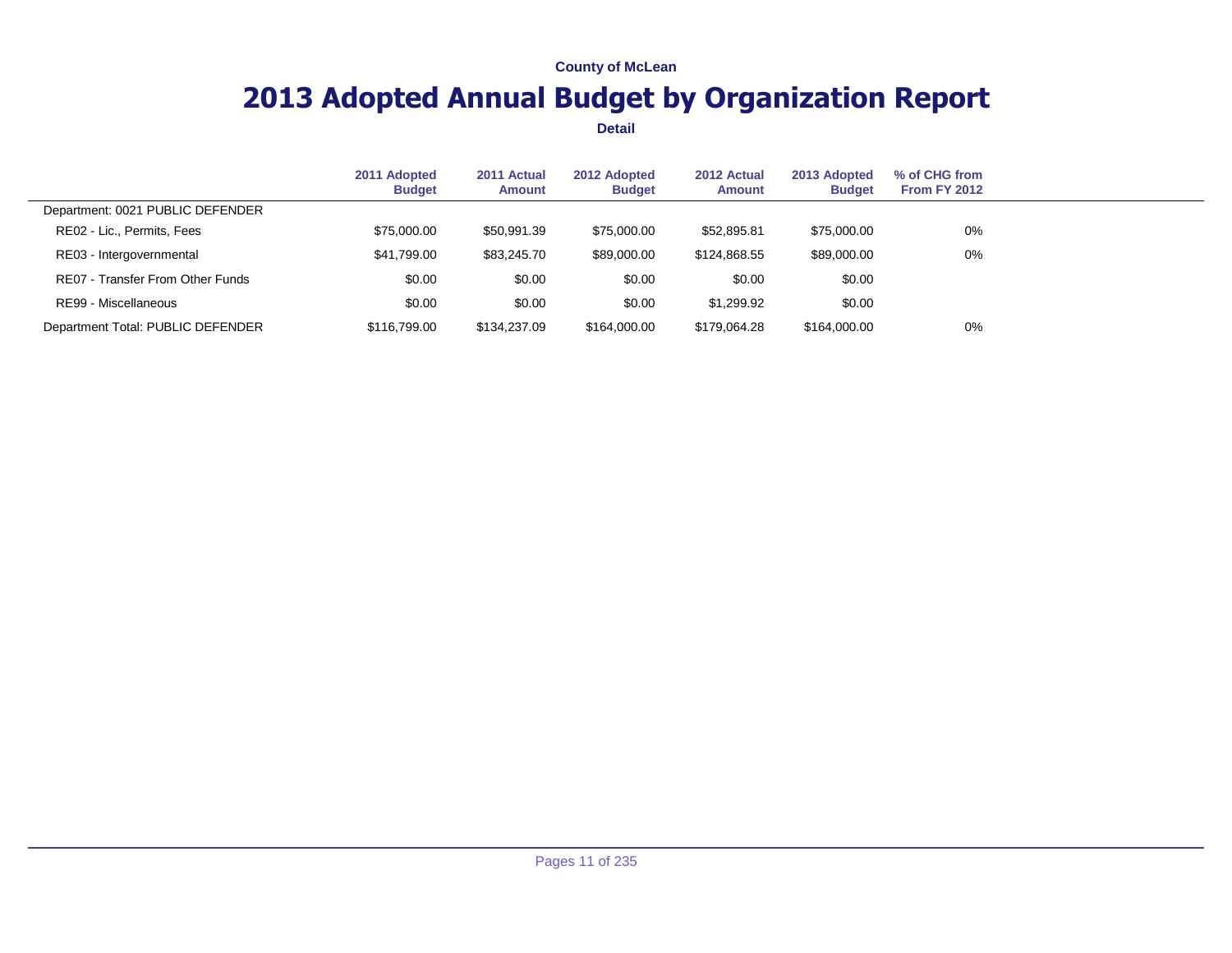# **2013 Adopted Annual Budget by Organization Report**

|                                  | 2011 Adopted<br><b>Budget</b> | 2011 Actual<br>Amount | 2012 Adopted<br><b>Budget</b> | 2012 Actual<br>Amount | 2013 Adopted<br><b>Budget</b> | % of CHG from<br><b>From FY 2012</b> |  |
|----------------------------------|-------------------------------|-----------------------|-------------------------------|-----------------------|-------------------------------|--------------------------------------|--|
| Department: 0022 COURT SERVICES  |                               |                       |                               |                       |                               |                                      |  |
| RE02 - Lic., Permits, Fees       | \$150.00                      | \$150.00              | \$150.00                      | \$0.00                | \$150.00                      | 0%                                   |  |
| RE03 - Intergovernmental         | \$1,210,915.00                | \$1,572,905.43        | \$1,592,645.00                | \$1,964,560.15        | \$1,919,750.00                | 21%                                  |  |
| RE04 - Charges For Services      | \$230,000.00                  | \$205,740.00          | \$220,000.00                  | \$249,630.00          | \$220,000.00                  | 0%                                   |  |
| RE07 - Transfer From Other Funds | \$200,000,00                  | \$125,000.00          | \$200,000,00                  | \$196,000.00          | \$200,000.00                  | 0%                                   |  |
| RE08 - Transfer From PBC         | \$0.00                        | \$0.00                | \$0.00                        | \$0.00                | \$0.00                        |                                      |  |
| RE99 - Miscellaneous             | \$0.00                        | \$312.70              | \$0.00                        | \$446.52              | \$6,345.00                    |                                      |  |
| Department Total: COURT SERVICES | \$1.641.065.00                | \$1,904,108,13        | \$2,012,795.00                | \$2,410,636.67        | \$2,346,245.00                | 17%                                  |  |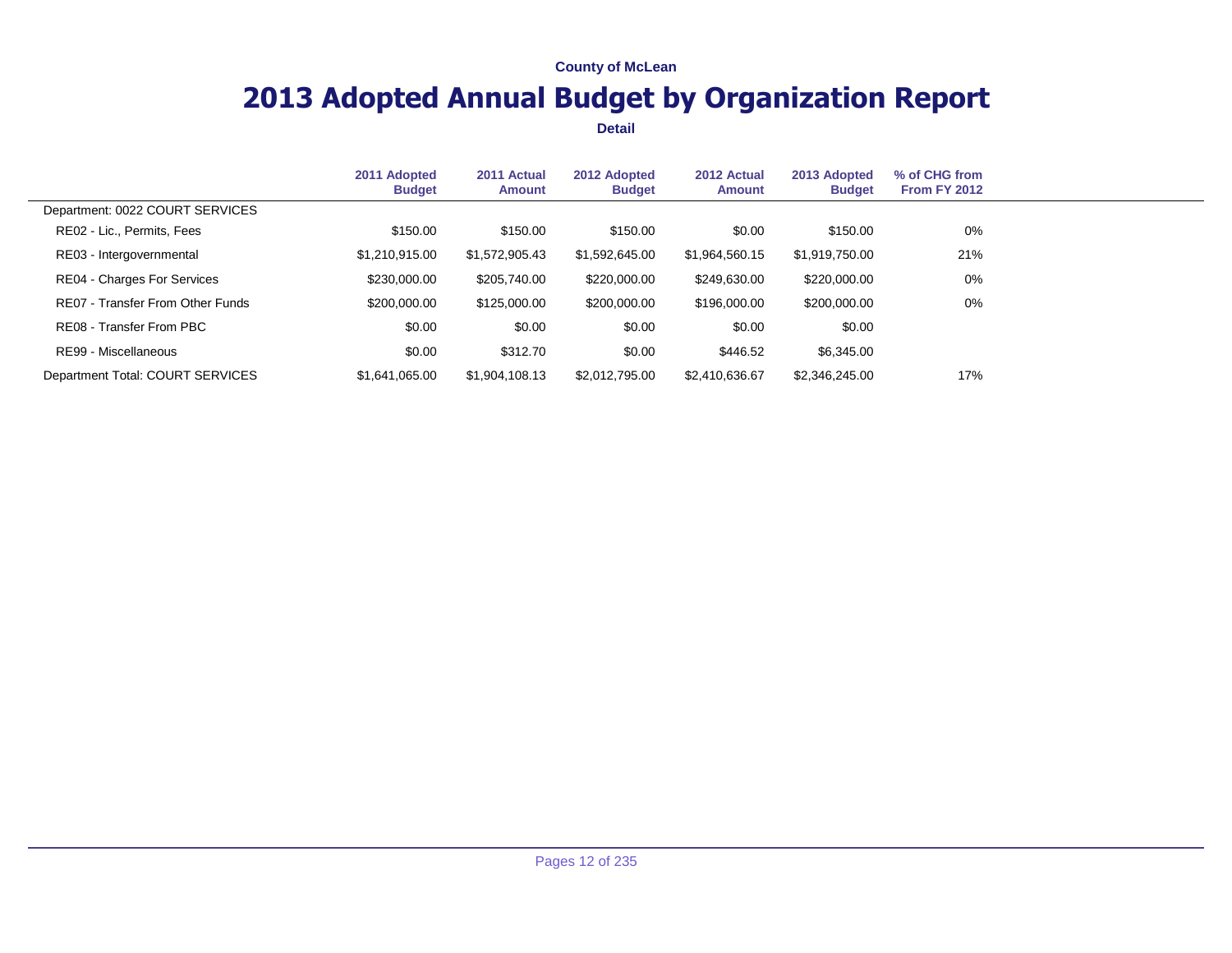# **2013 Adopted Annual Budget by Organization Report**

|                                  | 2011 Adopted<br><b>Budget</b> | 2011 Actual<br><b>Amount</b> | 2012 Adopted<br><b>Budget</b> | 2012 Actual<br>Amount | 2013 Adopted<br><b>Budget</b> | % of CHG from<br><b>From FY 2012</b> |  |
|----------------------------------|-------------------------------|------------------------------|-------------------------------|-----------------------|-------------------------------|--------------------------------------|--|
| Department: 0029 SHERIFF         |                               |                              |                               |                       |                               |                                      |  |
| RE02 - Lic., Permits, Fees       | \$538,526.00                  | \$427,336.00                 | \$598,400.00                  | \$551,805.53          | \$598,400.00                  | 0%                                   |  |
| RE03 - Intergovernmental         | \$36,500.00                   | \$91,625.70                  | \$28,500.00                   | \$91,428.95           | \$28,500.00                   | 0%                                   |  |
| RE04 - Charges For Services      | \$388,165.00                  | \$385,142.67                 | \$414,600.00                  | \$398,712.13          | \$414,600.00                  | 0%                                   |  |
| RE05 - Interest                  | \$0.00                        | \$25.73                      | \$0.00                        | \$21.96               | \$0.00                        |                                      |  |
| RE07 - Transfer From Other Funds | \$0.00                        | \$0.00                       | \$11,600.00                   | \$0.00                | \$11,600.00                   | 0%                                   |  |
| RE09 - Contributions             | \$0.00                        | \$0.00                       | \$0.00                        | \$0.00                | \$0.00                        |                                      |  |
| RE99 - Miscellaneous             | \$2,100.00                    | \$12,687.93                  | \$4,000.00                    | \$7.138.13            | \$4,000.00                    | 0%                                   |  |
| Department Total: SHERIFF        | \$965,291.00                  | \$916,818,03                 | \$1.057.100.00                | \$1.049.106.70        | \$1.057.100.00                | 0%                                   |  |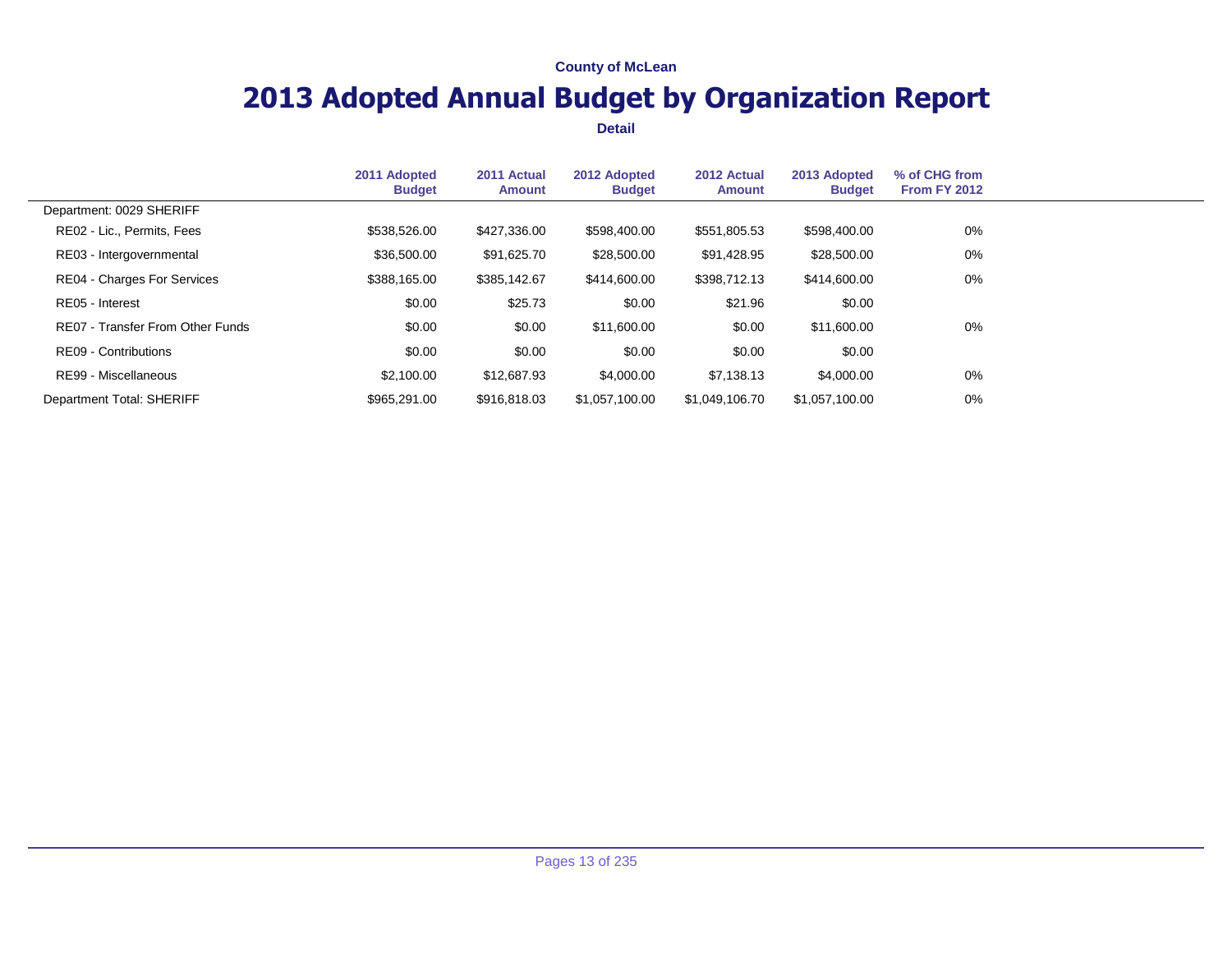# **2013 Adopted Annual Budget by Organization Report**

|                             | 2011 Adopted<br><b>Budget</b> | 2011 Actual<br><b>Amount</b> | 2012 Adopted<br><b>Budget</b> | 2012 Actual<br><b>Amount</b> | 2013 Adopted<br><b>Budget</b> | % of CHG from<br><b>From FY 2012</b> |  |
|-----------------------------|-------------------------------|------------------------------|-------------------------------|------------------------------|-------------------------------|--------------------------------------|--|
| Department: 0031 CORONER    |                               |                              |                               |                              |                               |                                      |  |
| RE02 - Lic., Permits, Fees  | \$18,000.00                   | \$27,632.00                  | \$27,500.00                   | \$29,862.00                  | \$25,000.00                   | -9%                                  |  |
| RE03 - Intergovernmental    | \$0.00                        | \$392.70                     | \$0.00                        | \$4,000.00                   | \$0.00                        |                                      |  |
| RE04 - Charges For Services | \$43,300.00                   | \$78,406.00                  | \$20,625.00                   | \$109,696.80                 | \$71,750.00                   | 248%                                 |  |
| RE09 - Contributions        | \$0.00                        | \$0.00                       | \$0.00                        | \$1,000.00                   | \$0.00                        |                                      |  |
| RE99 - Miscellaneous        | \$0.00                        | \$17.14                      | \$0.00                        | \$0.00                       | \$0.00                        |                                      |  |
| Department Total: CORONER   | \$61,300.00                   | \$106,447.84                 | \$48,125.00                   | \$144.558.80                 | \$96,750.00                   | 101%                                 |  |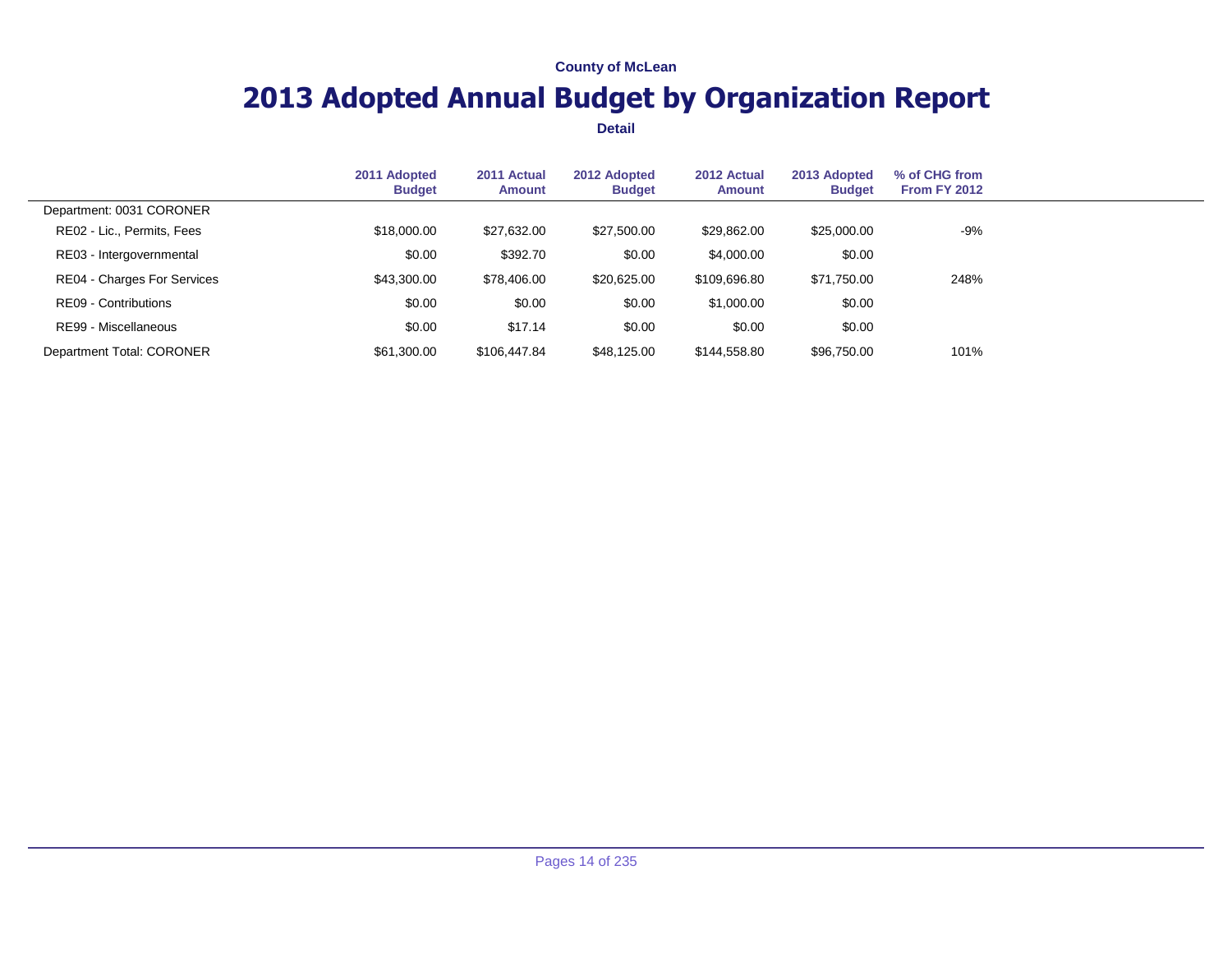# **2013 Adopted Annual Budget by Organization Report**

|                                  | 2011 Adopted<br><b>Budget</b> | 2011 Actual<br><b>Amount</b> | 2012 Adopted<br><b>Budget</b> | 2012 Actual<br><b>Amount</b> | 2013 Adopted<br><b>Budget</b> | % of CHG from<br><b>From FY 2012</b> |  |
|----------------------------------|-------------------------------|------------------------------|-------------------------------|------------------------------|-------------------------------|--------------------------------------|--|
| Department: 0032 RESCUE SQUAD    |                               |                              |                               |                              |                               |                                      |  |
| RE07 - Transfer From Other Funds | \$0.00                        | \$0.00                       | \$0.00                        | \$0.00                       | \$0.00                        |                                      |  |
| RE99 - Miscellaneous             | \$0.00                        | \$0.00                       | \$0.00                        | \$0.00                       | \$0.00                        |                                      |  |
| Department Total: RESCUE SQUAD   | \$0.00                        | \$0.00                       | \$0.00                        | \$0.00                       | \$0.00                        | $^{+++}$                             |  |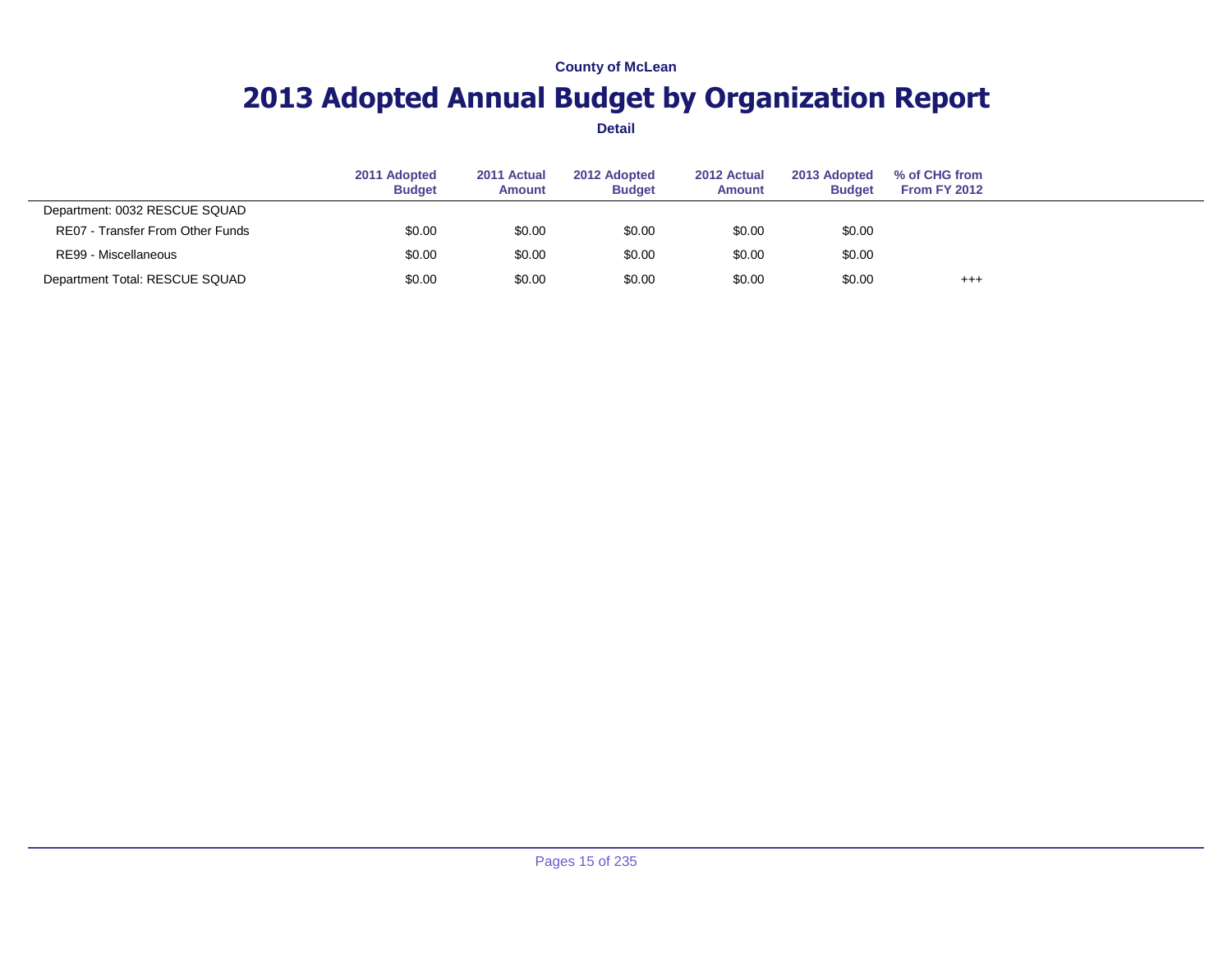# **2013 Adopted Annual Budget by Organization Report**

|                                     | 2011 Adopted<br><b>Budget</b> | 2011 Actual<br><b>Amount</b> | 2012 Adopted<br><b>Budget</b> | 2012 Actual<br><b>Amount</b> | 2013 Adopted<br><b>Budget</b> | % of CHG from<br><b>From FY 2012</b> |  |
|-------------------------------------|-------------------------------|------------------------------|-------------------------------|------------------------------|-------------------------------|--------------------------------------|--|
| Department: 0038 BUILDING & ZONING  |                               |                              |                               |                              |                               |                                      |  |
| RE02 - Lic., Permits, Fees          | \$285,600.00                  | \$43,313.34                  | \$285,600.00                  | \$44,263.00                  | \$64,600.00                   | $-77%$                               |  |
| RE03 - Intergovernmental            | \$0.00                        | \$0.00                       | \$0.00                        | \$0.00                       | \$0.00                        |                                      |  |
| <b>RE04 - Charges For Services</b>  | \$350.00                      | \$114.36                     | \$350.00                      | \$54.00                      | \$300.00                      | $-14%$                               |  |
| RE99 - Miscellaneous                | \$0.00                        | \$50.00                      | \$0.00                        | \$0.00                       | \$0.00                        |                                      |  |
| Department Total: BUILDING & ZONING | \$285,950.00                  | \$43,477.70                  | \$285,950.00                  | \$44,317,00                  | \$64,900.00                   | $-77%$                               |  |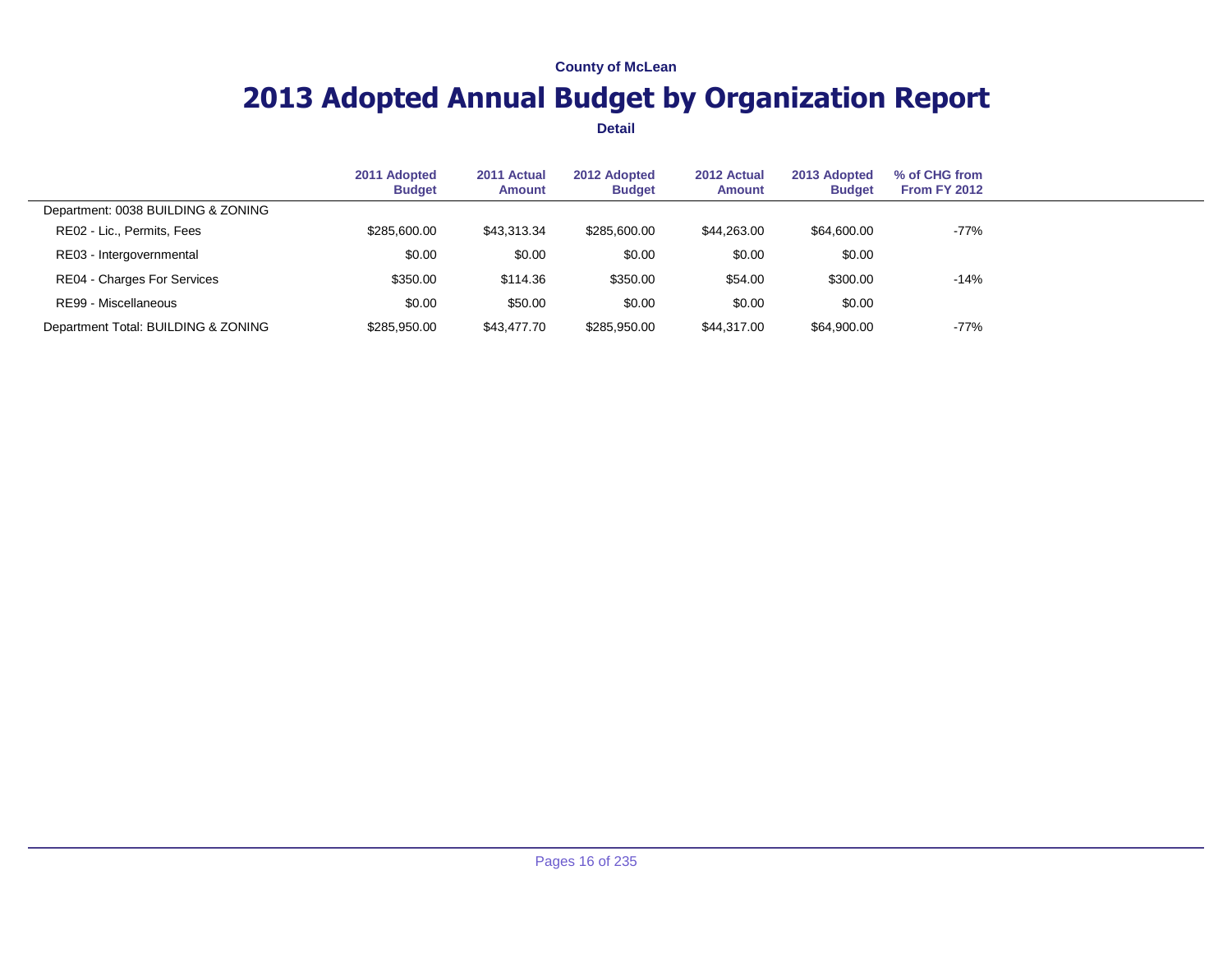# **2013 Adopted Annual Budget by Organization Report**

|                                      | 2011 Adopted<br><b>Budget</b> | 2011 Actual<br><b>Amount</b> | 2012 Adopted<br><b>Budget</b> | 2012 Actual<br>Amount | 2013 Adopted<br><b>Budget</b> | % of CHG from<br><b>From FY 2012</b> |  |
|--------------------------------------|-------------------------------|------------------------------|-------------------------------|-----------------------|-------------------------------|--------------------------------------|--|
| Department: 0040 PARKS & RECREATION  |                               |                              |                               |                       |                               |                                      |  |
| RE02 - Lic., Permits, Fees           | \$66,500.00                   | \$76,935.00                  | \$79,500.00                   | \$81,434.00           | \$84,600.00                   | 6%                                   |  |
| RE03 - Intergovernmental             | \$0.00                        | \$0.00                       | \$0.00                        | \$23,471.50           | \$0.00                        |                                      |  |
| <b>RE04 - Charges For Services</b>   | \$291,200.00                  | \$307,966.30                 | \$331,657.00                  | \$300,136.31          | \$339,410.00                  | 2%                                   |  |
| RE07 - Transfer From Other Funds     | \$20,000,00                   | \$20,000.00                  | \$20,000.00                   | \$20,000.00           | \$20,000.00                   | $0\%$                                |  |
| RE09 - Contributions                 | \$350.00                      | \$233.90                     | \$350.00                      | \$111.90              | \$350.00                      | $0\%$                                |  |
| RE99 - Miscellaneous                 | \$0.00                        | \$3,000.00                   | \$0.00                        | \$3,000.00            | \$0.00                        |                                      |  |
| Department Total: PARKS & RECREATION | \$378,050,00                  | \$408,135.20                 | \$431.507.00                  | \$428.153.71          | \$444.360.00                  | 3%                                   |  |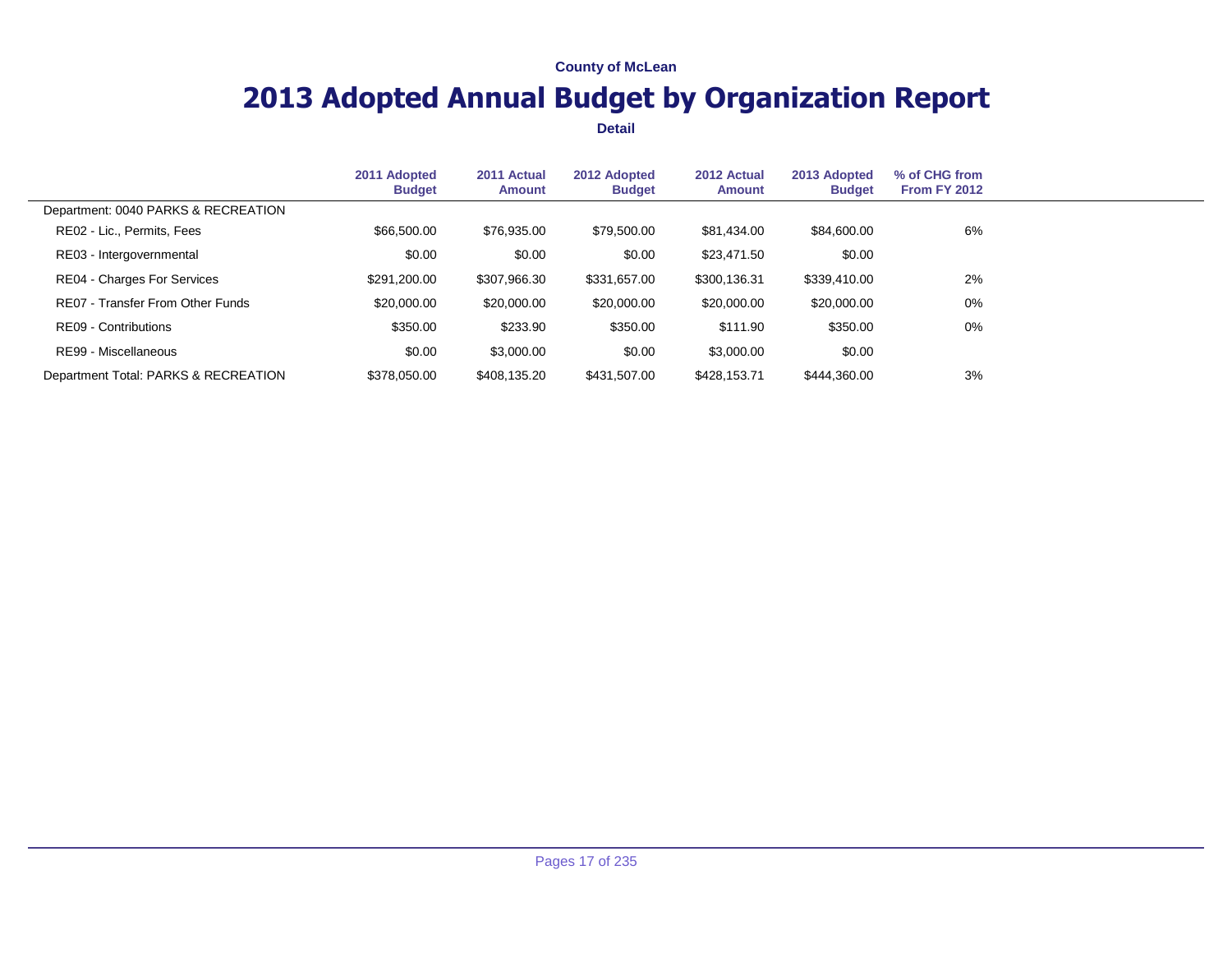# **2013 Adopted Annual Budget by Organization Report**

|                                         | 2011 Adopted<br><b>Budget</b> | 2011 Actual<br><b>Amount</b> | 2012 Adopted<br><b>Budget</b> | 2012 Actual<br>Amount | 2013 Adopted<br><b>Budget</b> | % of CHG from<br><b>From FY 2012</b> |  |
|-----------------------------------------|-------------------------------|------------------------------|-------------------------------|-----------------------|-------------------------------|--------------------------------------|--|
| Department: 0041 FACILITIES MANAGEMENT  |                               |                              |                               |                       |                               |                                      |  |
| RE03 - Intergovernmental                | \$0.00                        | \$152,144.51                 | \$0.00                        | \$225,000.00          | \$0.00                        |                                      |  |
| RE04 - Charges For Services             | \$693,833.00                  | \$643,782.12                 | \$626,562.00                  | \$566,089.42          | \$606,205.00                  | $-3%$                                |  |
| RE07 - Transfer From Other Funds        | \$0.00                        | \$0.00                       | \$0.00                        | \$0.00                | \$0.00                        |                                      |  |
| RE08 - Transfer From PBC                | \$2,803,415.00                | \$2,893,414.00               | \$2,807,922.00                | \$2,807,921.00        | \$2,751,903.00                | $-2%$                                |  |
| RE99 - Miscellaneous                    | \$0.00                        | \$1.124.03                   | \$0.00                        | \$1,755.63            | \$1,866.00                    |                                      |  |
| Department Total: FACILITIES MANAGEMENT | \$3,497,248.00                | \$3,690,464.66               | \$3,434,484.00                | \$3,600,766.05        | \$3,359,974.00                | $-2%$                                |  |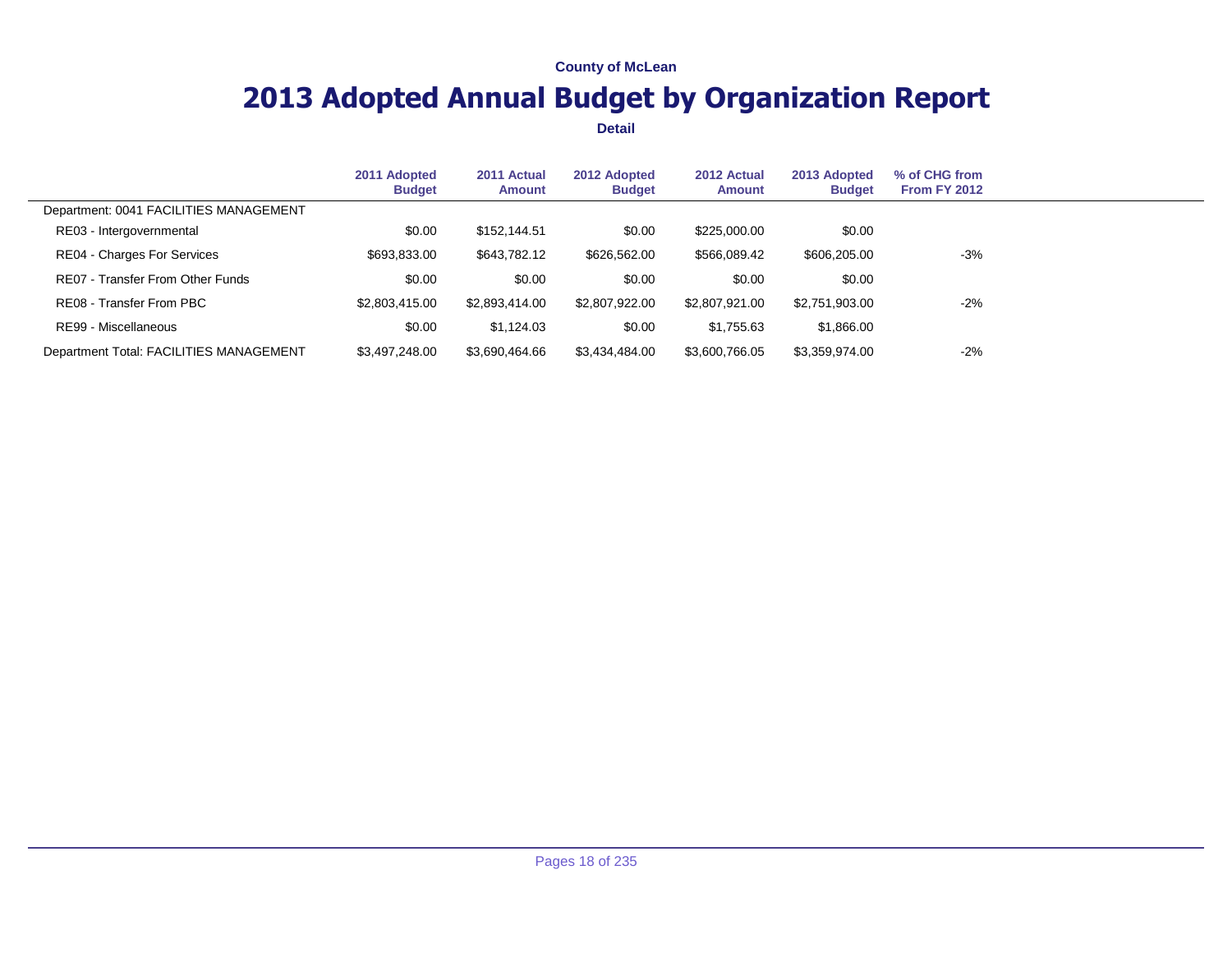# **2013 Adopted Annual Budget by Organization Report**

|                                        | 2011 Adopted<br><b>Budget</b> | 2011 Actual<br><b>Amount</b> | 2012 Adopted<br><b>Budget</b> | 2012 Actual<br>Amount | 2013 Adopted<br><b>Budget</b> | % of CHG from<br><b>From FY 2012</b> |  |
|----------------------------------------|-------------------------------|------------------------------|-------------------------------|-----------------------|-------------------------------|--------------------------------------|--|
| Department: 0043 INFORMATION SERVICES  |                               |                              |                               |                       |                               |                                      |  |
| RE03 - Intergovernmental               | \$0.00                        | \$0.00                       | \$0.00                        | \$0.00                | \$0.00                        |                                      |  |
| RE04 - Charges For Services            | \$14,100.00                   | \$64,672.64                  | \$65,494.00                   | \$76,624.69           | \$99,132.00                   | 51%                                  |  |
| RE07 - Transfer From Other Funds       | \$97.710.00                   | \$124.286.05                 | \$97.710.00                   | \$127,449.43          | \$166,659.00                  | 71%                                  |  |
| RE99 - Miscellaneous                   | \$0.00                        | \$519.06                     | \$0.00                        | \$10,698.58           | \$0.00                        |                                      |  |
| Department Total: INFORMATION SERVICES | \$111.810.00                  | \$189,477,75                 | \$163,204.00                  | \$214,772.70          | \$265,791.00                  | 63%                                  |  |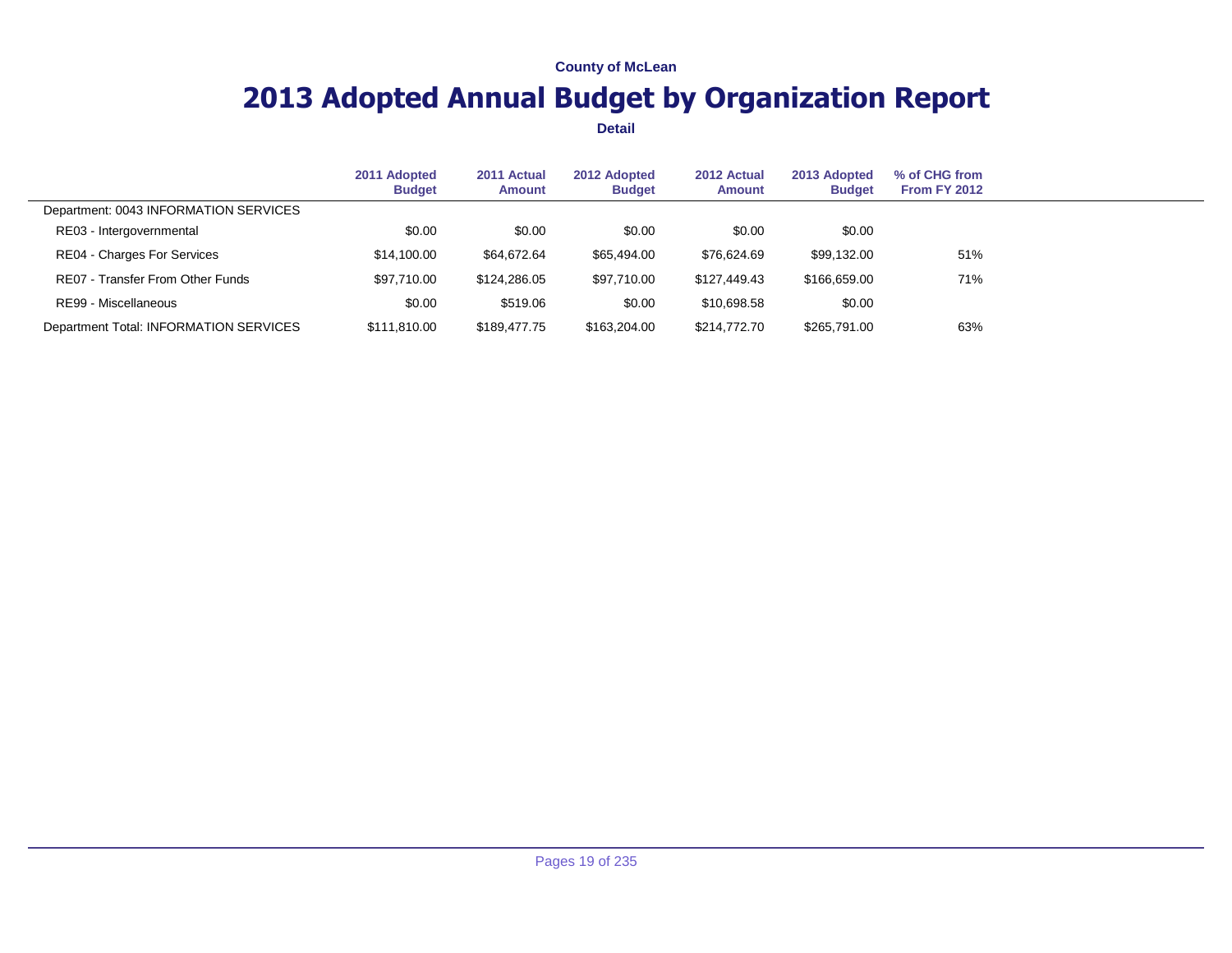# **2013 Adopted Annual Budget by Organization Report**

|                                  | 2011 Adopted<br><b>Budget</b> | 2011 Actual<br>Amount | 2012 Adopted<br><b>Budget</b> | 2012 Actual<br>Amount | 2013 Adopted<br><b>Budget</b> | % of CHG from<br><b>From FY 2012</b> |  |
|----------------------------------|-------------------------------|-----------------------|-------------------------------|-----------------------|-------------------------------|--------------------------------------|--|
| Department: 0047 EMA             |                               |                       |                               |                       |                               |                                      |  |
| RE03 - Intergovernmental         | \$59,850.00                   | \$172,483.17          | \$76,979.00                   | \$78.219.76           | \$81,587,00                   | 6%                                   |  |
| RE04 - Charges For Services      | \$0.00                        | \$434.29              | \$0.00                        | \$306.00              | \$0.00                        |                                      |  |
| RE05 - Interest                  | \$0.00                        | \$0.00                | \$0.00                        | \$0.00                | \$0.00                        |                                      |  |
| RE07 - Transfer From Other Funds | \$0.00                        | \$0.00                | \$0.00                        | \$0.00                | \$0.00                        |                                      |  |
| RE09 - Contributions             | \$0.00                        | \$3,762.63            | \$0.00                        | \$0.00                | \$0.00                        |                                      |  |
| RE99 - Miscellaneous             | \$0.00                        | \$4,279.76            | \$0.00                        | \$0.00                | \$0.00                        |                                      |  |
| Department Total: EMA            | \$59.850.00                   | \$180,959.85          | \$76,979.00                   | \$78.525.76           | \$81,587.00                   | 6%                                   |  |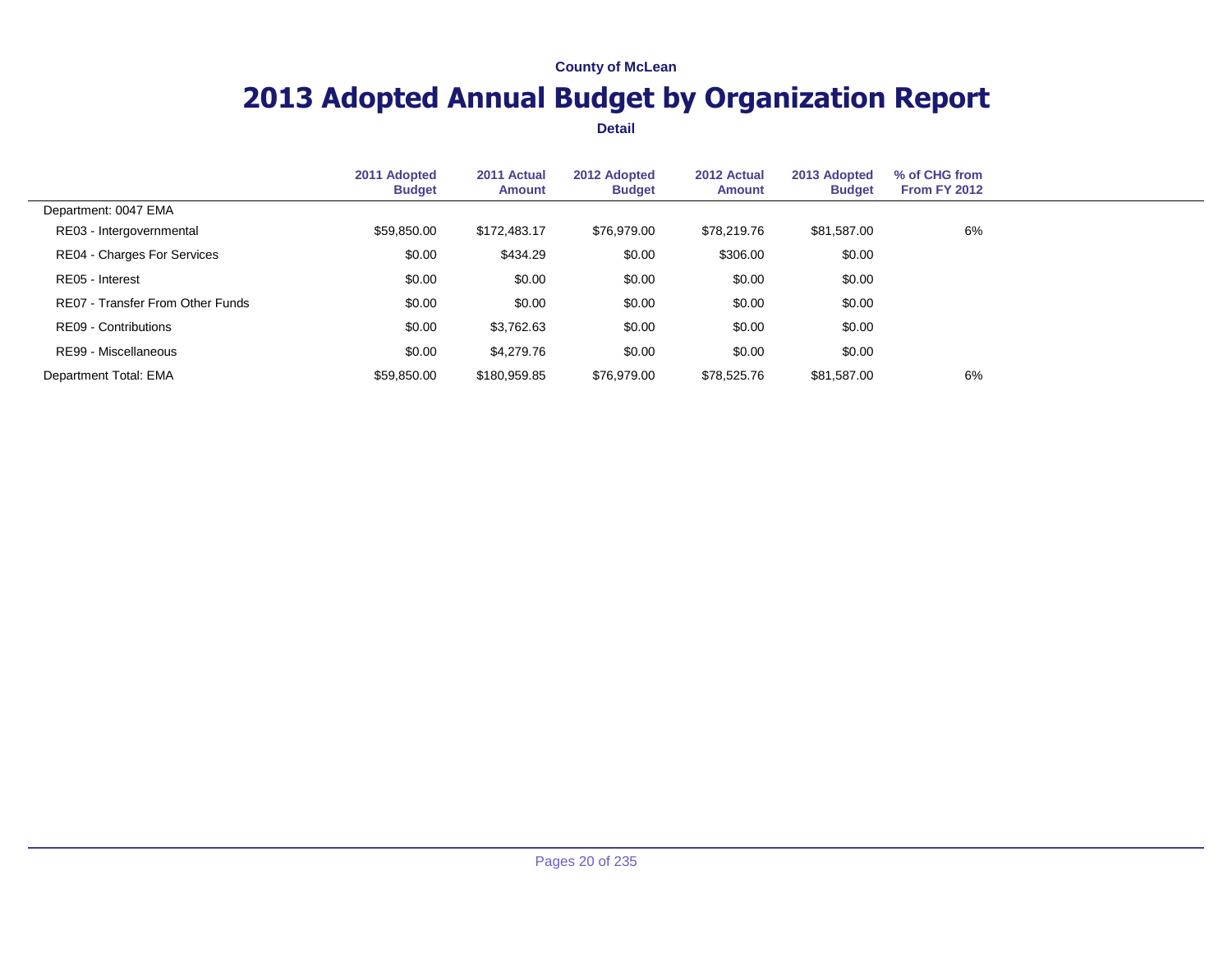# **2013 Adopted Annual Budget by Organization Report**

|                                                | 2011 Adopted<br><b>Budget</b> | 2011 Actual<br><b>Amount</b> | 2012 Adopted<br><b>Budget</b> | 2012 Actual<br><b>Amount</b> | 2013 Adopted<br><b>Budget</b> | % of CHG from<br><b>From FY 2012</b> |  |
|------------------------------------------------|-------------------------------|------------------------------|-------------------------------|------------------------------|-------------------------------|--------------------------------------|--|
| Department: 0048 BLOOMINGTON ELECTION COM.     |                               |                              |                               |                              |                               |                                      |  |
| RE04 - Charges For Services                    | \$100,000.00                  | \$100,000,00                 | \$100,000,00                  | \$100,000,00                 | \$100,000,00                  | 0%                                   |  |
| RE99 - Miscellaneous                           | \$0.00                        | \$0.00                       | \$0.00                        | \$0.00                       | \$0.00                        |                                      |  |
| Department Total: BLOOMINGTON ELECTION<br>COM. | \$100,000.00                  | \$100,000,00                 | \$100,000.00                  | \$100,000,00                 | \$100,000.00                  | 0%                                   |  |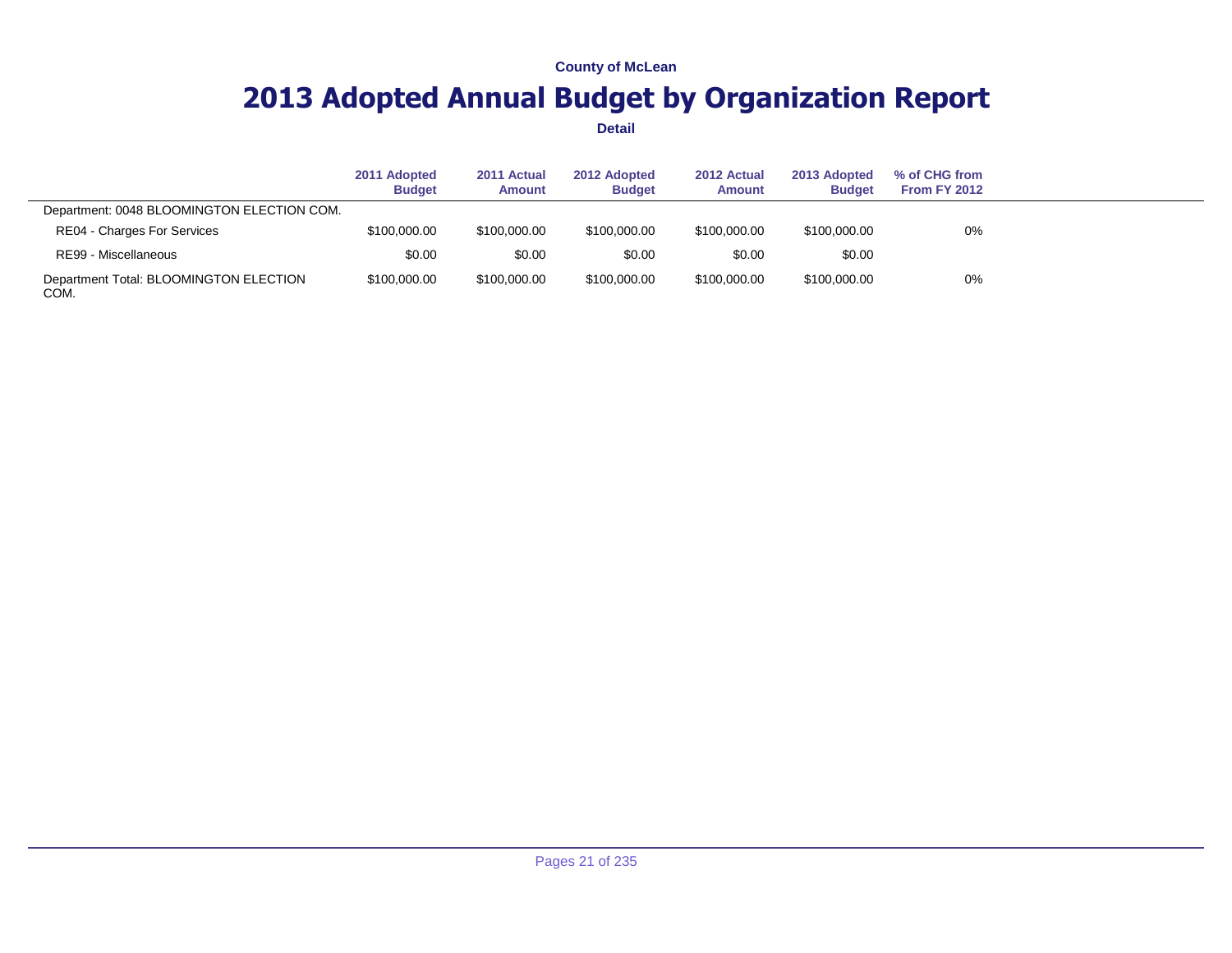# **2013 Adopted Annual Budget by Organization Report**

|                                     | 2011 Adopted<br><b>Budget</b> | 2011 Actual<br>Amount | 2012 Adopted<br><b>Budget</b> | 2012 Actual<br><b>Amount</b> | 2013 Adopted<br><b>Budget</b> | % of CHG from<br><b>From FY 2012</b> |  |
|-------------------------------------|-------------------------------|-----------------------|-------------------------------|------------------------------|-------------------------------|--------------------------------------|--|
| Department: 0049 ASSESSMENT OFFICE  |                               |                       |                               |                              |                               |                                      |  |
| RE02 - Lic., Permits, Fees          | \$0.00                        | \$41.86               | \$0.00                        | \$24.60                      | \$0.00                        |                                      |  |
| RE03 - Intergovernmental            | \$15,358.00                   | \$29,184.50           | \$39,556.00                   | \$39,859.60                  | \$41,336.00                   | 4%                                   |  |
| <b>RE04 - Charges For Services</b>  | \$0.00                        | \$156.27              | \$0.00                        | \$126.56                     | \$0.00                        |                                      |  |
| RE07 - Transfer From Other Funds    | \$0.00                        | \$0.00                | \$0.00                        | \$0.00                       | \$0.00                        |                                      |  |
| RE99 - Miscellaneous                | \$0.00                        | \$0.00                | \$0.00                        | \$0.00                       | \$0.00                        |                                      |  |
| Department Total: ASSESSMENT OFFICE | \$15,358,00                   | \$29,382.63           | \$39,556.00                   | \$40,010.76                  | \$41,336.00                   | 4%                                   |  |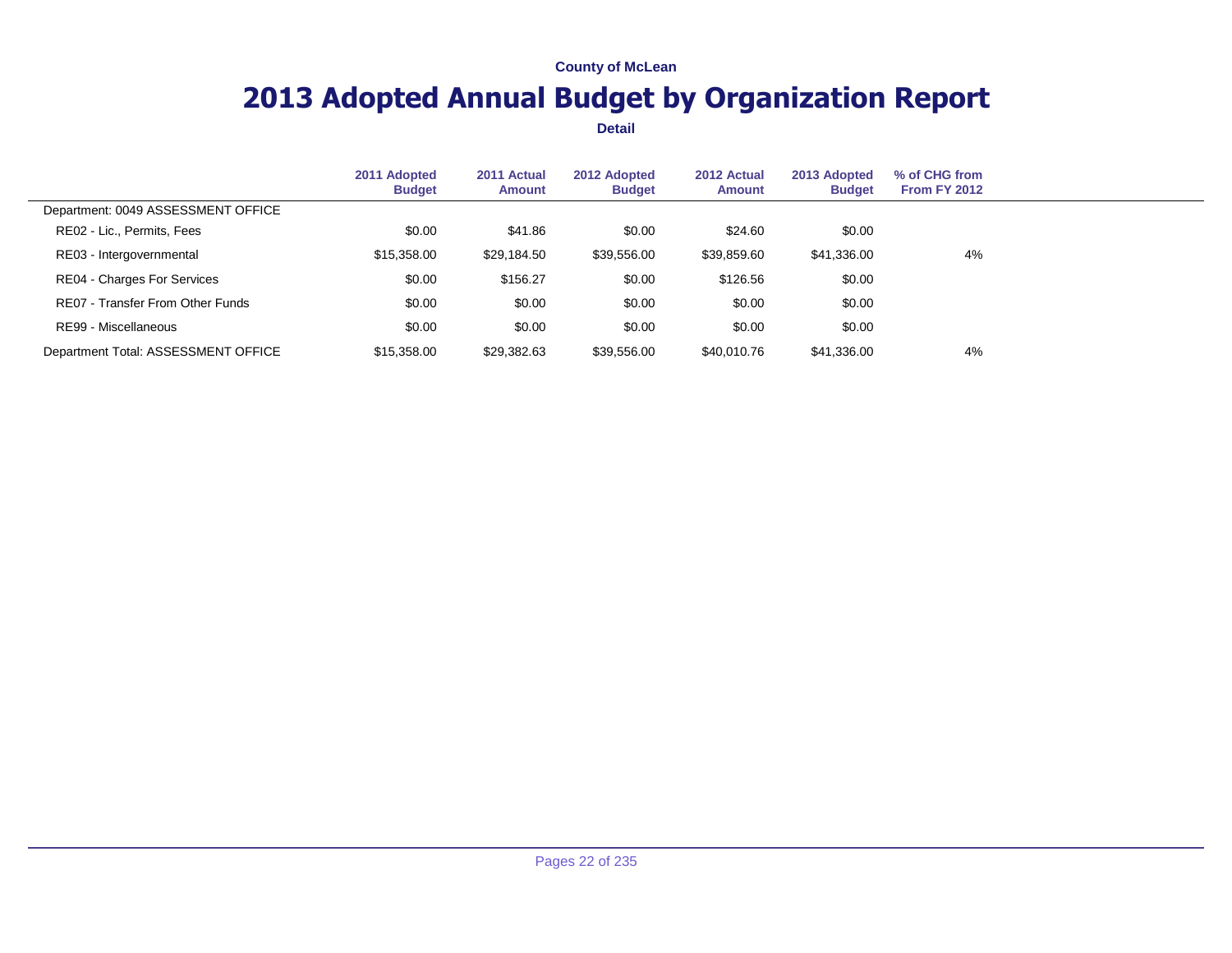## **2013 Adopted Annual Budget by Organization Report**

**Detail**

Revenue Totals **831, 269,505.00 \$33,525,739.66** \$31,888,902.00 \$34,591,121.41 \$32,566,169.00 2%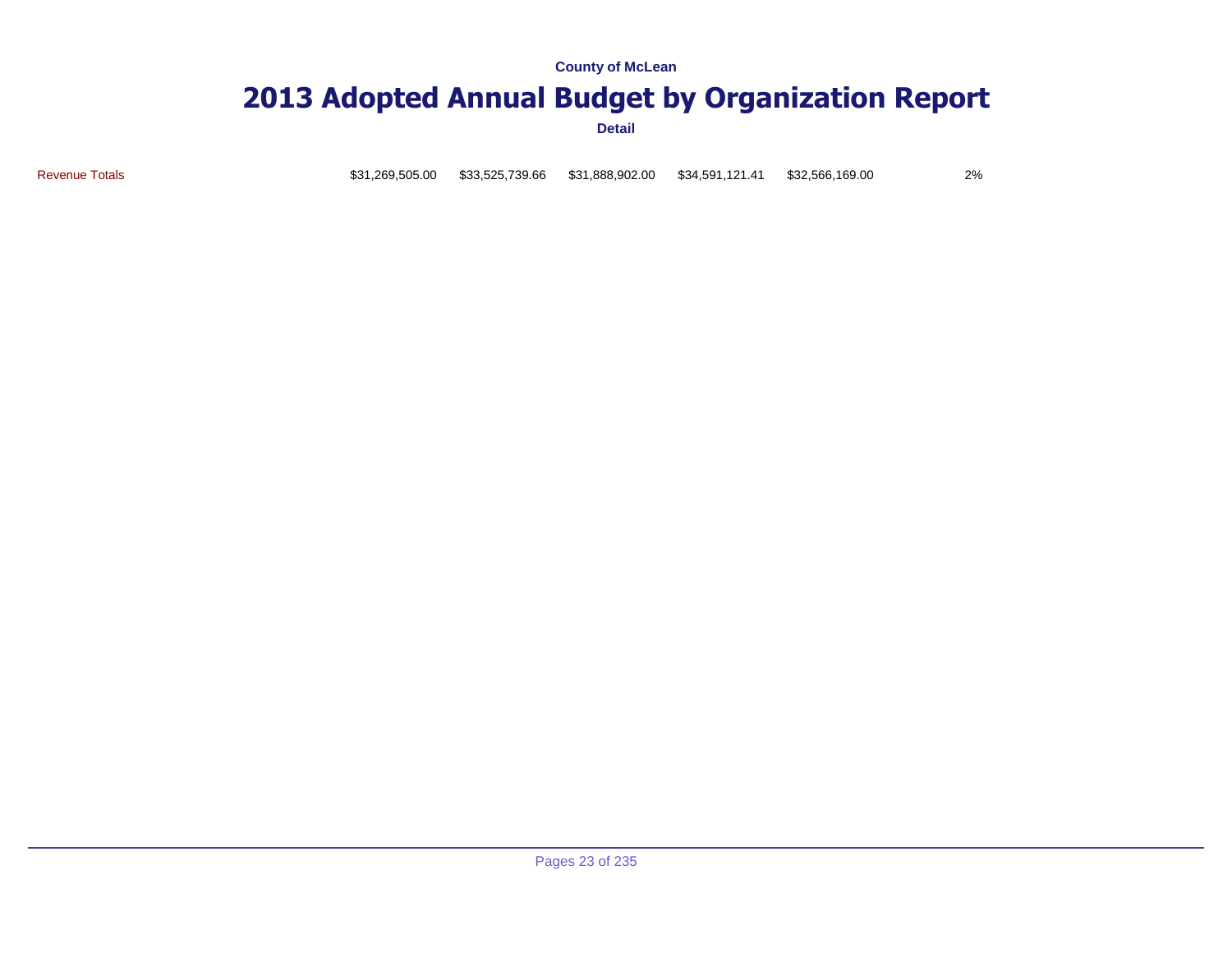# **2013 Adopted Annual Budget by Organization Report**

|                                | 2011 Adopted<br><b>Budget</b> | 2011 Actual<br>Amount | 2012 Adopted<br><b>Budget</b> | 2012 Actual<br><b>Amount</b> | 2013 Adopted<br><b>Budget</b> | % of CHG from<br>From FY 2012 |  |
|--------------------------------|-------------------------------|-----------------------|-------------------------------|------------------------------|-------------------------------|-------------------------------|--|
| <b>Expenditures</b>            |                               |                       |                               |                              |                               |                               |  |
| Department: 0001 COUNTY BOARD  |                               |                       |                               |                              |                               |                               |  |
| EX01 - Salaries                | \$136,221,00                  | \$106,888.23          | \$136,596.00                  | \$110,534.88                 | \$129,342,00                  | -5%                           |  |
| EX02 - Fringe Benefits         | \$0.00                        | \$3,600.00            | \$0.00                        | \$3,600.00                   | \$0.00                        |                               |  |
| EX03 - Supplies                | \$4,075.00                    | \$1,472.96            | \$3,559.00                    | \$716.49                     | \$3,488.00                    | $-2\%$                        |  |
| EX04 - Services                | \$515,515.00                  | \$2,394,447.34        | \$545,623.00                  | \$2,568,454.54               | \$541,264.00                  | -1%                           |  |
| EX07 - Capital Assets          | \$120,000.00                  | \$61,563.52           | \$143,598.00                  | \$72,117.78                  | \$201,101.00                  | 40%                           |  |
| EX09 - Transfer To Other Funds | \$679.853.00                  | \$679.852.92          | \$726.122.00                  | \$728,121.96                 | \$756,453.00                  | 4%                            |  |
| Department Total: COUNTY BOARD | \$1.455,664.00                | \$3.247.824.97        | \$1,555,498,00                | \$3.483.545.65               | \$1.631.648.00                | 5%                            |  |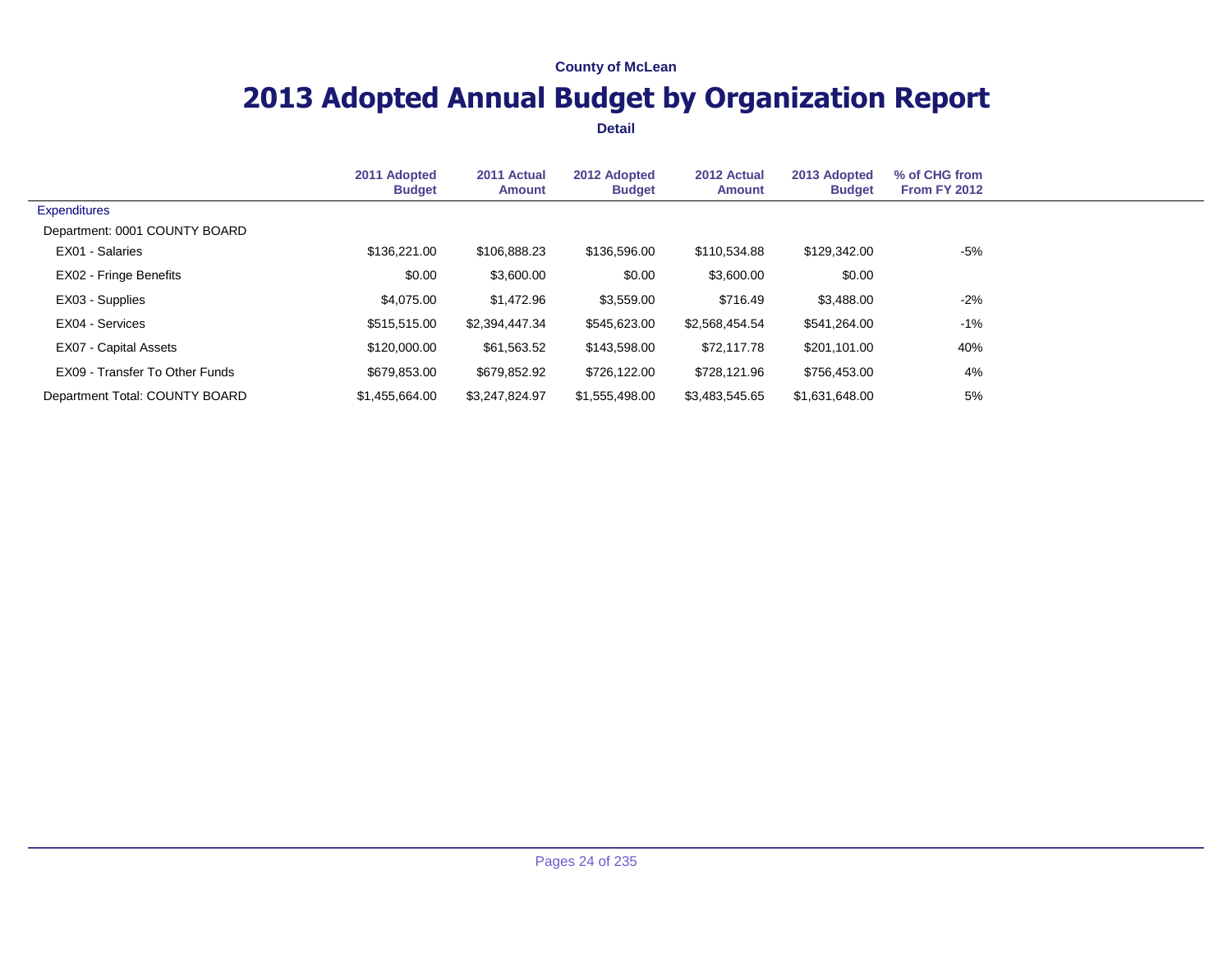# **2013 Adopted Annual Budget by Organization Report**

|                                        | 2011 Adopted<br><b>Budget</b> | 2011 Actual<br>Amount | 2012 Adopted<br><b>Budget</b> | 2012 Actual<br><b>Amount</b> | 2013 Adopted<br><b>Budget</b> | % of CHG from<br><b>From FY 2012</b> |  |
|----------------------------------------|-------------------------------|-----------------------|-------------------------------|------------------------------|-------------------------------|--------------------------------------|--|
| Department: 0002 COUNTY ADMINISTRATOR  |                               |                       |                               |                              |                               |                                      |  |
| EX01 - Salaries                        | \$354,400.00                  | \$234,346.79          | \$329,591.00                  | \$273,292.81                 | \$306,347.00                  | -7%                                  |  |
| EX02 - Fringe Benefits                 | \$17,600.00                   | \$17,600.00           | \$20,400.00                   | \$20,400.00                  | \$16,296.00                   | $-20%$                               |  |
| EX03 - Supplies                        | \$25,910.00                   | \$16,350.28           | \$20,941.00                   | \$15,600.02                  | \$16,517.00                   | $-21%$                               |  |
| EX04 - Services                        | \$114,800,00                  | \$107.199.45          | \$111,999.00                  | \$110,925,46                 | \$115,729,00                  | 3%                                   |  |
| EX07 - Capital Assets                  | \$0.00                        | \$0.00                | \$0.00                        | \$0.00                       | \$0.00                        |                                      |  |
| Department Total: COUNTY ADMINISTRATOR | \$512,710.00                  | \$375,496.52          | \$482,931.00                  | \$420,218.29                 | \$454,889.00                  | -6%                                  |  |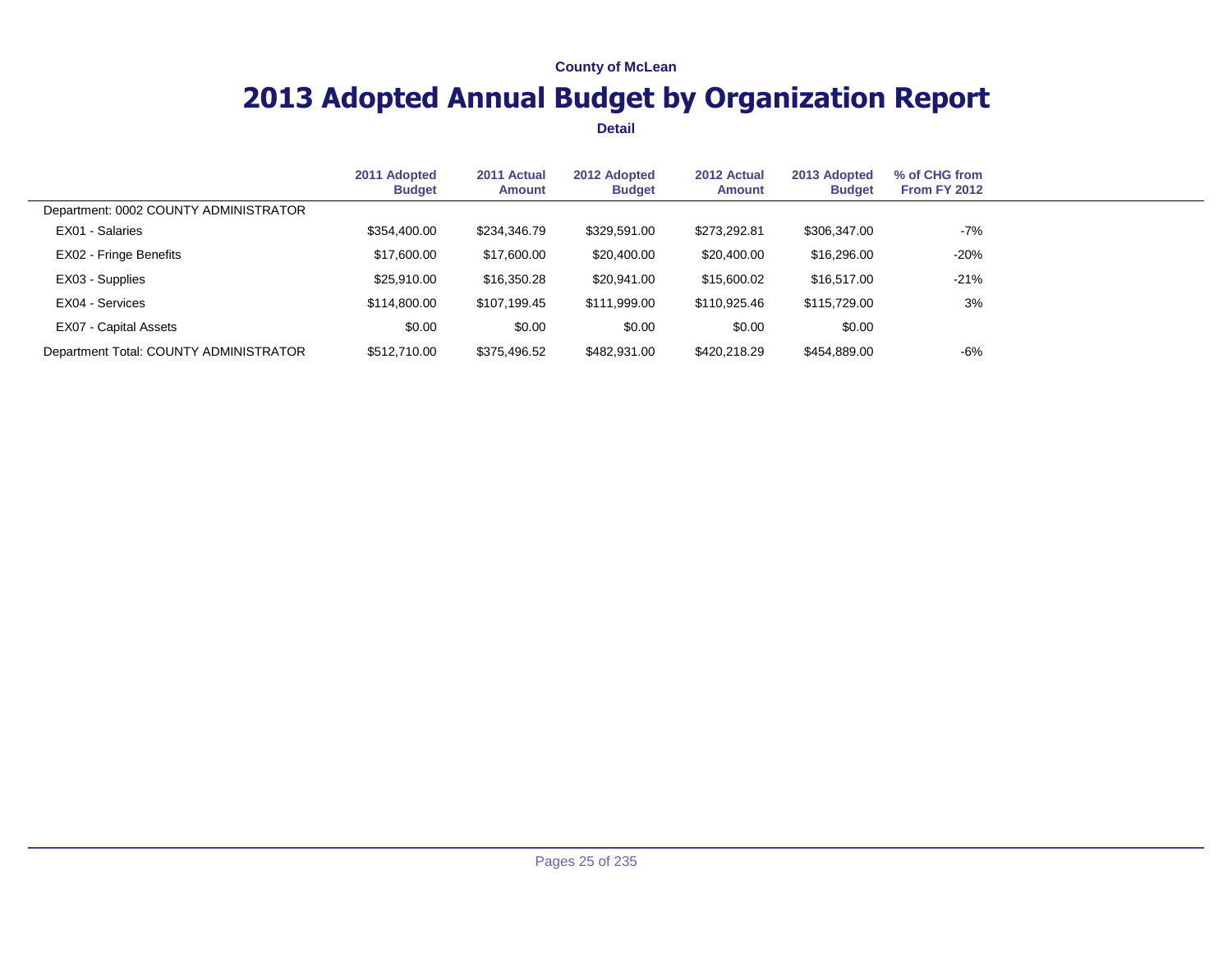# **2013 Adopted Annual Budget by Organization Report**

|                                  | 2011 Adopted<br><b>Budget</b> | 2011 Actual<br><b>Amount</b> | 2012 Adopted<br><b>Budget</b> | 2012 Actual<br><b>Amount</b> | 2013 Adopted<br><b>Budget</b> | % of CHG from<br><b>From FY 2012</b> |  |
|----------------------------------|-------------------------------|------------------------------|-------------------------------|------------------------------|-------------------------------|--------------------------------------|--|
| Department: 0003 COUNTY AUDITOR  |                               |                              |                               |                              |                               |                                      |  |
| EX01 - Salaries                  | \$254.784.00                  | \$239,396.63                 | \$249.351.00                  | \$234,954.82                 | \$253,847,00                  | 2%                                   |  |
| EX02 - Fringe Benefits           | \$22,000.00                   | \$22,000.00                  | \$25,500.00                   | \$25,500.00                  | \$27,160.00                   | 7%                                   |  |
| EX03 - Supplies                  | \$17,568.00                   | \$22,804.28                  | \$17,318.00                   | \$16,627.52                  | \$17,300.00                   | $0\%$                                |  |
| EX04 - Services                  | \$15,002.00                   | \$5,422.09                   | \$13,550.00                   | \$8,270.90                   | \$10,250.00                   | $-24%$                               |  |
| EX07 - Capital Assets            | \$1,234.00                    | \$1,233.56                   | \$1,181.00                    | \$1,213.79                   | \$933.00                      | $-21%$                               |  |
| Department Total: COUNTY AUDITOR | \$310,588.00                  | \$290,856.56                 | \$306,900.00                  | \$286,567.03                 | \$309,490.00                  | 1%                                   |  |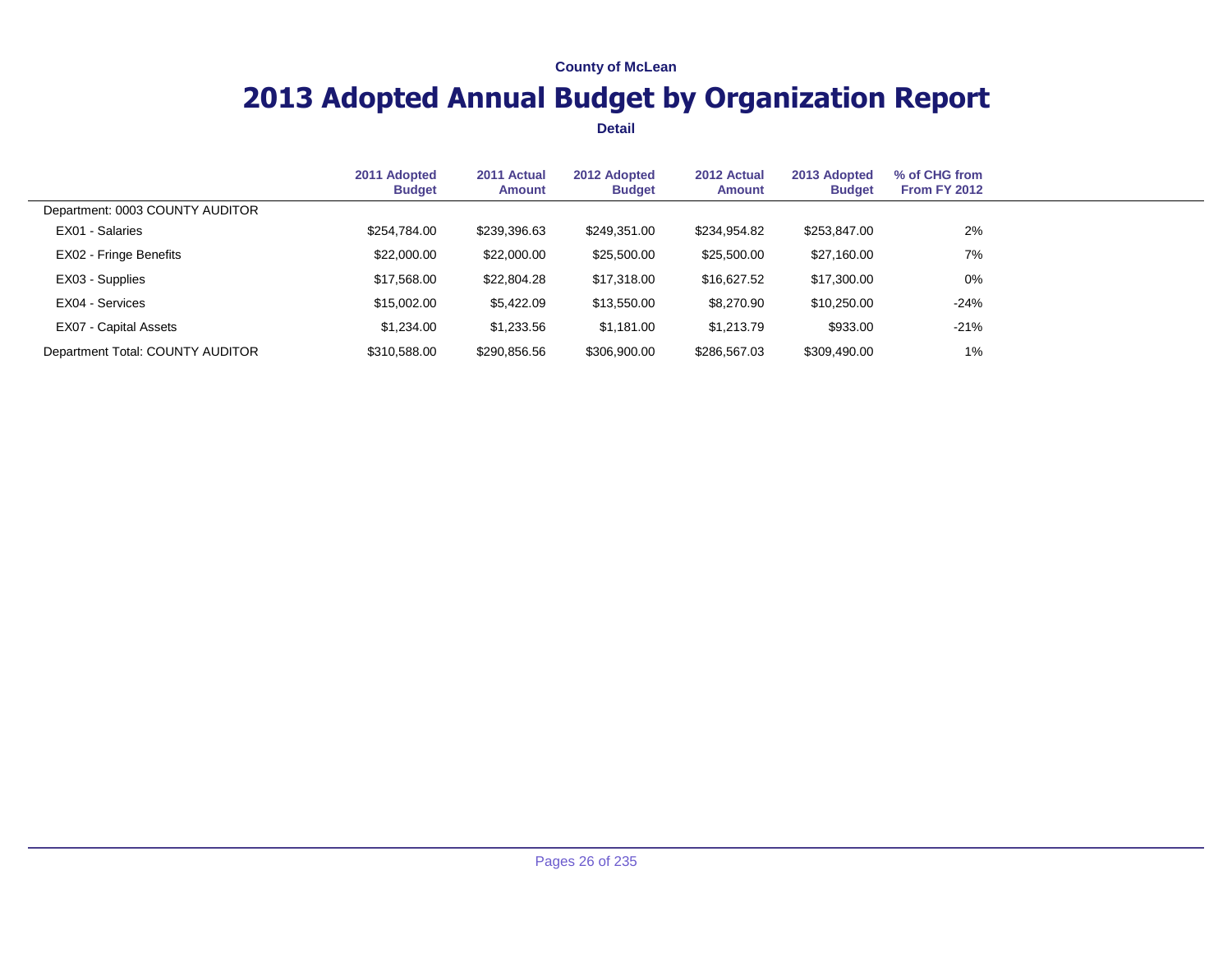# **2013 Adopted Annual Budget by Organization Report**

|                                    | 2011 Adopted<br><b>Budget</b> | 2011 Actual<br><b>Amount</b> | 2012 Adopted<br><b>Budget</b> | 2012 Actual<br>Amount | 2013 Adopted<br><b>Budget</b> | % of CHG from<br><b>From FY 2012</b> |  |
|------------------------------------|-------------------------------|------------------------------|-------------------------------|-----------------------|-------------------------------|--------------------------------------|--|
| Department: 0004 COUNTY TREASURER  |                               |                              |                               |                       |                               |                                      |  |
| EX01 - Salaries                    | \$253,211.00                  | \$250,358.10                 | \$254,058.00                  | \$258,339.98          | \$265,859.00                  | 5%                                   |  |
| EX02 - Fringe Benefits             | \$22,000.00                   | \$22,000.00                  | \$25,500.00                   | \$25,500.00           | \$27,540.00                   | 8%                                   |  |
| EX03 - Supplies                    | \$51,243.00                   | \$49,463.45                  | \$52,664.00                   | \$48,929.01           | \$52,870.00                   | $0\%$                                |  |
| EX04 - Services                    | \$26,017.00                   | \$24,080.09                  | \$31,274.00                   | \$27,989.61           | \$26,737.00                   | $-15%$                               |  |
| EX07 - Capital Assets              | \$3,345.00                    | \$2,320.80                   | \$3,345.00                    | \$2,320.80            | \$2,832.00                    | $-15%$                               |  |
| Department Total: COUNTY TREASURER | \$355,816.00                  | \$348,222.44                 | \$366,841.00                  | \$363,079.40          | \$375,838.00                  | 2%                                   |  |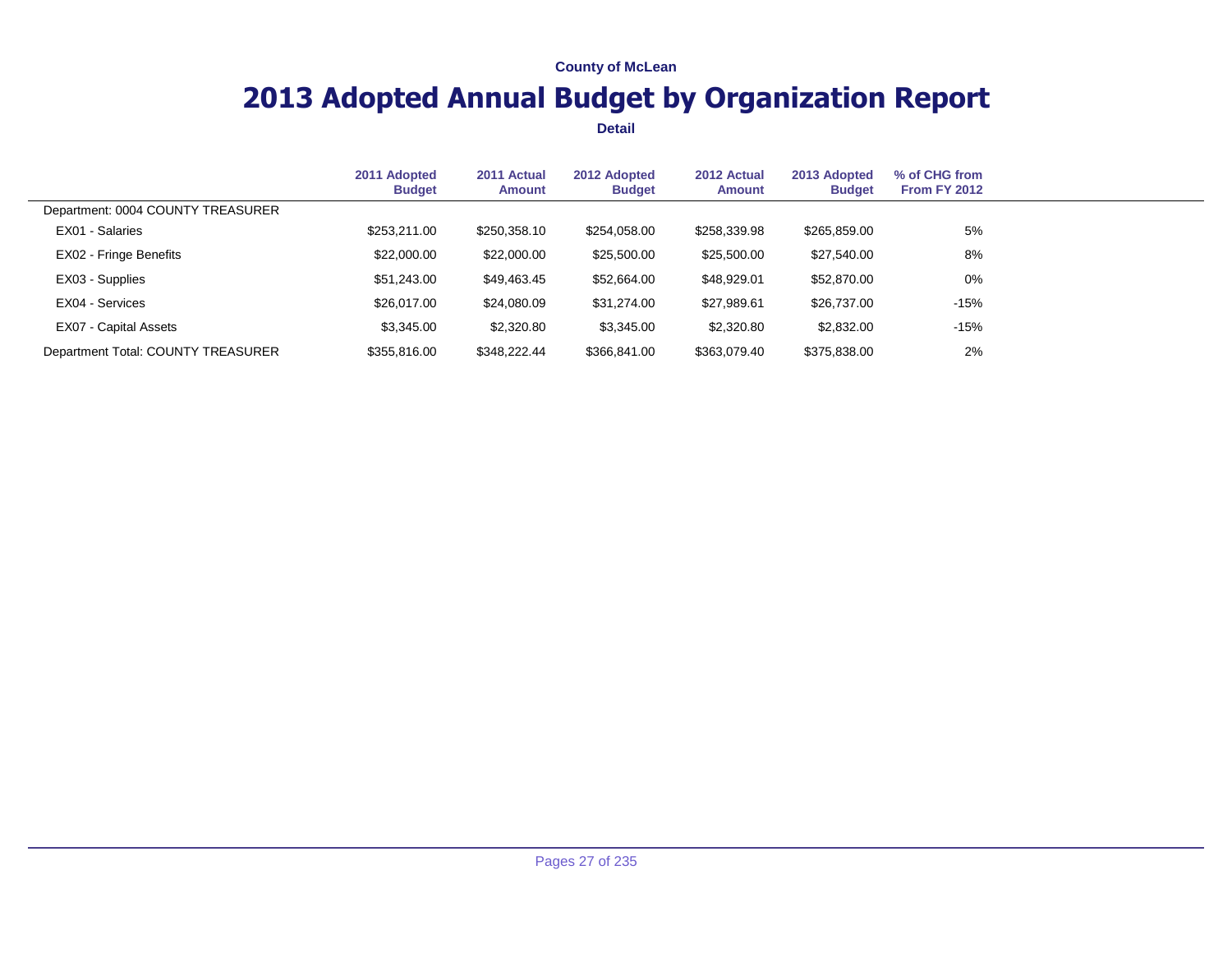# **2013 Adopted Annual Budget by Organization Report**

|                                | 2011 Adopted<br><b>Budget</b> | 2011 Actual<br>Amount | 2012 Adopted<br><b>Budget</b> | 2012 Actual<br>Amount | 2013 Adopted<br><b>Budget</b> | % of CHG from<br><b>From FY 2012</b> |  |
|--------------------------------|-------------------------------|-----------------------|-------------------------------|-----------------------|-------------------------------|--------------------------------------|--|
| Department: 0005 COUNTY CLERK  |                               |                       |                               |                       |                               |                                      |  |
| EX01 - Salaries                | \$336,637.00                  | \$363,303.99          | \$351,921.00                  | \$388,437.38          | \$355,326.00                  | 1%                                   |  |
| EX02 - Fringe Benefits         | \$30,800.00                   | \$30,800.00           | \$38,250.00                   | \$38,250.00           | \$40,740.00                   | 7%                                   |  |
| EX03 - Supplies                | \$101.847.00                  | \$134,517.30          | \$110,160,00                  | \$90,858.50           | \$99,870.00                   | $-9%$                                |  |
| EX04 - Services                | \$310,708.00                  | \$331,007.02          | \$367,604.00                  | \$352,422.94          | \$335,482.00                  | $-9%$                                |  |
| EX07 - Capital Assets          | \$2,490.00                    | \$4,846.87            | \$6,804.00                    | \$7,325,44            | \$1.125.00                    | -83%                                 |  |
| Department Total: COUNTY CLERK | \$782,482.00                  | \$864,475.18          | \$874,739.00                  | \$877,294.26          | \$832,543.00                  | $-5%$                                |  |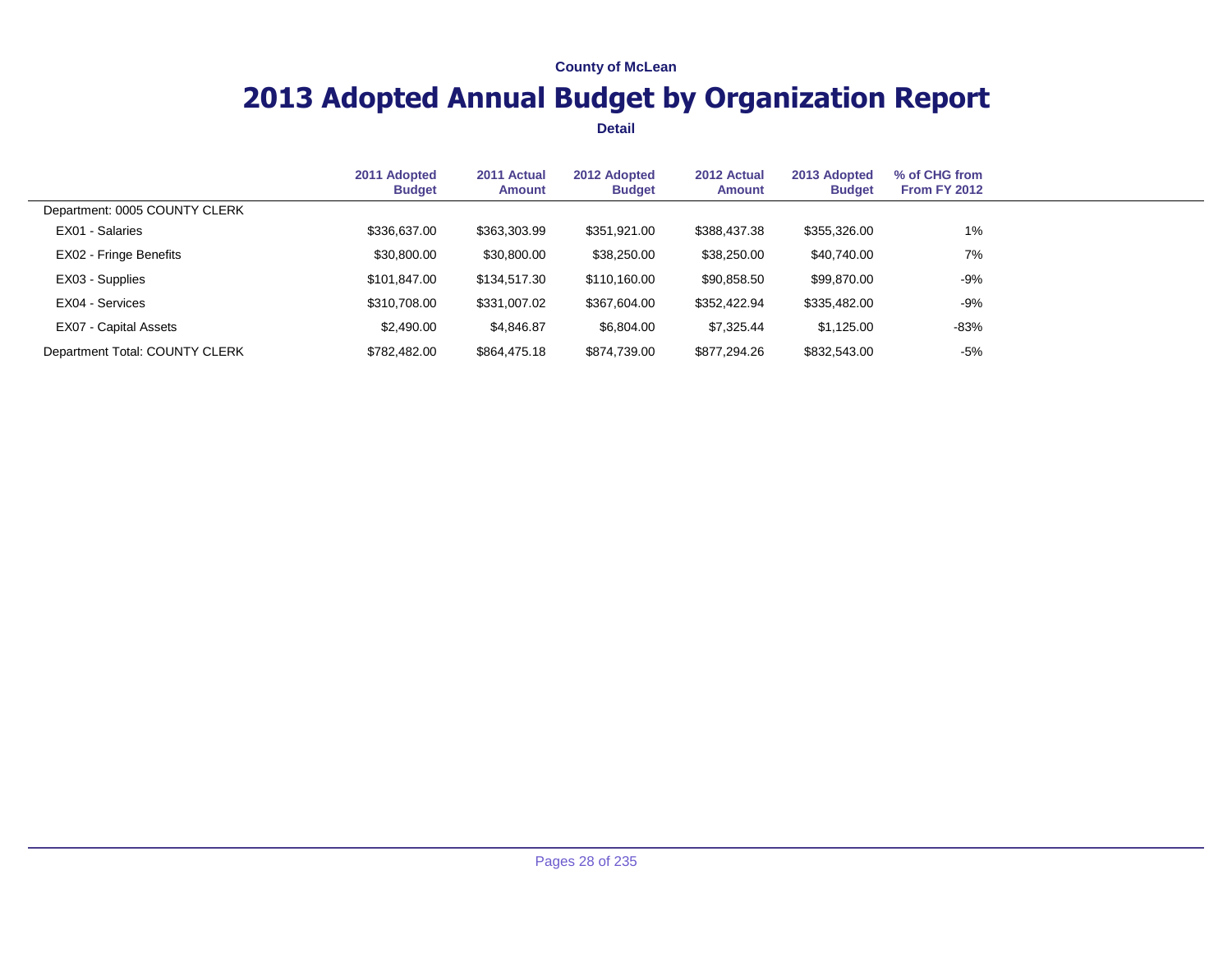# **2013 Adopted Annual Budget by Organization Report**

|                                   | 2011 Adopted<br><b>Budget</b> | 2011 Actual<br>Amount | 2012 Adopted<br><b>Budget</b> | 2012 Actual<br>Amount | 2013 Adopted<br><b>Budget</b> | % of CHG from<br><b>From FY 2012</b> |  |
|-----------------------------------|-------------------------------|-----------------------|-------------------------------|-----------------------|-------------------------------|--------------------------------------|--|
| Department: 0006 COUNTY RECORDER  |                               |                       |                               |                       |                               |                                      |  |
| EX01 - Salaries                   | \$236,311.00                  | \$236,762.57          | \$252,571,00                  | \$254,140.71          | \$255,952.00                  | $1\%$                                |  |
| EX02 - Fringe Benefits            | \$23,000.00                   | \$23,000.00           | \$30,600.00                   | \$30,600.00           | \$32,592.00                   | 7%                                   |  |
| EX03 - Supplies                   | \$26,038.00                   | \$15,512.58           | \$23,786.00                   | \$16,792.54           | \$23,311.00                   | -2%                                  |  |
| EX04 - Services                   | \$13,660.00                   | \$21,855.86           | \$12,386.00                   | \$2,810.02            | \$10,073.00                   | $-19%$                               |  |
| EX07 - Capital Assets             | \$980.00                      | \$1,243.17            | \$0.00                        | \$1,849.49            | \$0.00                        |                                      |  |
| EX09 - Transfer To Other Funds    | \$0.00                        | \$0.00                | \$0.00                        | \$0.00                | \$0.00                        |                                      |  |
| Department Total: COUNTY RECORDER | \$299.989.00                  | \$298,374.18          | \$319,343,00                  | \$306,192.76          | \$321.928.00                  | $1\%$                                |  |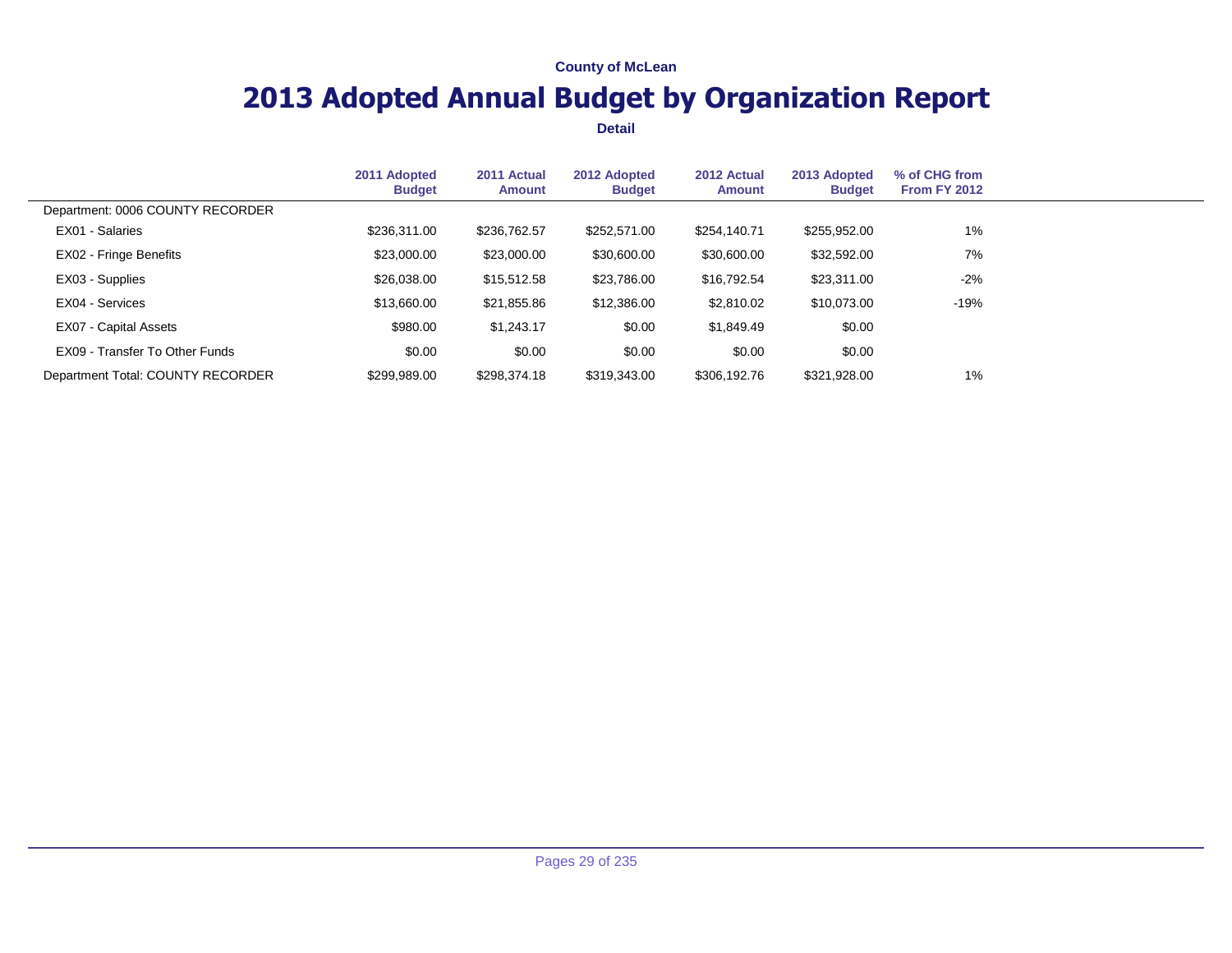# **2013 Adopted Annual Budget by Organization Report**

|                               | 2011 Adopted<br><b>Budget</b> | 2011 Actual<br><b>Amount</b> | 2012 Adopted<br><b>Budget</b> | 2012 Actual<br><b>Amount</b> | 2013 Adopted<br><b>Budget</b> | % of CHG from<br><b>From FY 2012</b> |  |
|-------------------------------|-------------------------------|------------------------------|-------------------------------|------------------------------|-------------------------------|--------------------------------------|--|
| Department: 0008 MERIT BOARD  |                               |                              |                               |                              |                               |                                      |  |
| EX01 - Salaries               | \$8,000.00                    | \$6,864.83                   | \$8,000.00                    | \$4,746.02                   | \$8,000.00                    | $0\%$                                |  |
| EX03 - Supplies               | \$500.00                      | \$470.82                     | \$500.00                      | \$1,468.00                   | \$490.00                      | $-2%$                                |  |
| EX04 - Services               | \$6,990.00                    | \$5,127.60                   | \$7,990.00                    | \$2,539.08                   | \$7,830.00                    | $-2%$                                |  |
| EX07 - Capital Assets         | \$0.00                        | \$0.00                       | \$0.00                        | \$0.00                       | \$0.00                        |                                      |  |
| Department Total: MERIT BOARD | \$15,490,00                   | \$12,463.25                  | \$16,490.00                   | \$8,753.10                   | \$16,320.00                   | $-1%$                                |  |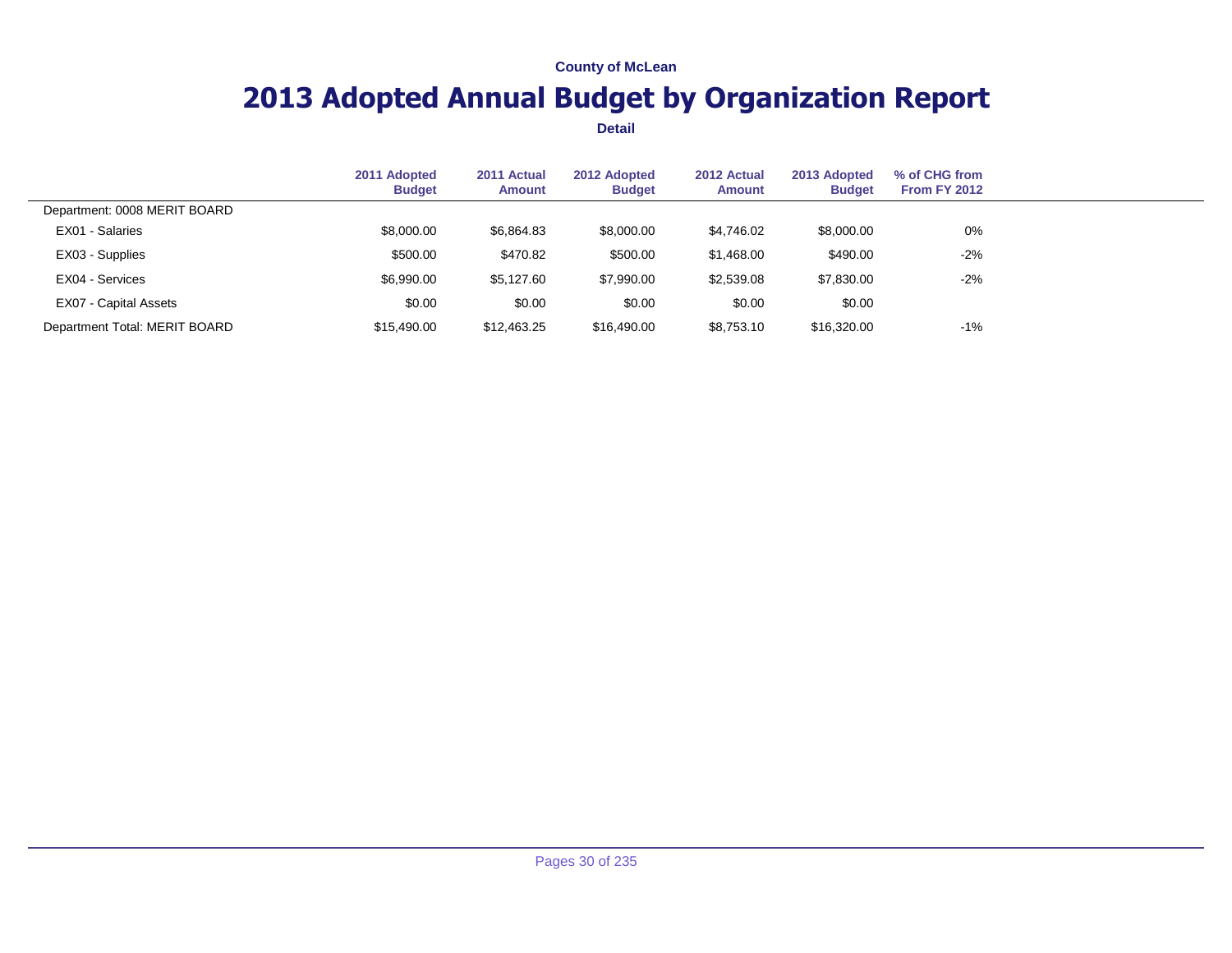# **2013 Adopted Annual Budget by Organization Report**

|                                 | 2011 Adopted<br><b>Budget</b> | 2011 Actual<br>Amount | 2012 Adopted<br><b>Budget</b> | 2012 Actual<br>Amount | 2013 Adopted<br><b>Budget</b> | % of CHG from<br><b>From FY 2012</b> |  |
|---------------------------------|-------------------------------|-----------------------|-------------------------------|-----------------------|-------------------------------|--------------------------------------|--|
| Department: 0015 CIRCUIT CLERK  |                               |                       |                               |                       |                               |                                      |  |
| EX01 - Salaries                 | \$1,842,822.00                | \$1,777,187.89        | \$1,862,100.00                | \$1,743,177.90        | \$1,829,916.00                | -2%                                  |  |
| EX02 - Fringe Benefits          | \$200,178.00                  | \$200,178.00          | \$229,475.00                  | \$229,475.00          | \$244,413.00                  | 7%                                   |  |
| EX03 - Supplies                 | \$132,017.00                  | \$100,286.36          | \$126,280.00                  | \$99,004.00           | \$121,021.00                  | $-4%$                                |  |
| EX04 - Services                 | \$41,136.00                   | \$27,665.38           | \$30.642.00                   | \$21,405.19           | \$20,016.00                   | $-35%$                               |  |
| EX07 - Capital Assets           | \$6,860.00                    | \$1,167.14            | \$0.00                        | \$0.00                | \$0.00                        |                                      |  |
| EX09 - Transfer To Other Funds  | \$0.00                        | \$0.00                | \$0.00                        | \$0.00                | \$0.00                        |                                      |  |
| Department Total: CIRCUIT CLERK | \$2,223,013,00                | \$2,106,484,77        | \$2,248,497.00                | \$2,093,062.09        | \$2,215,366,00                | -1%                                  |  |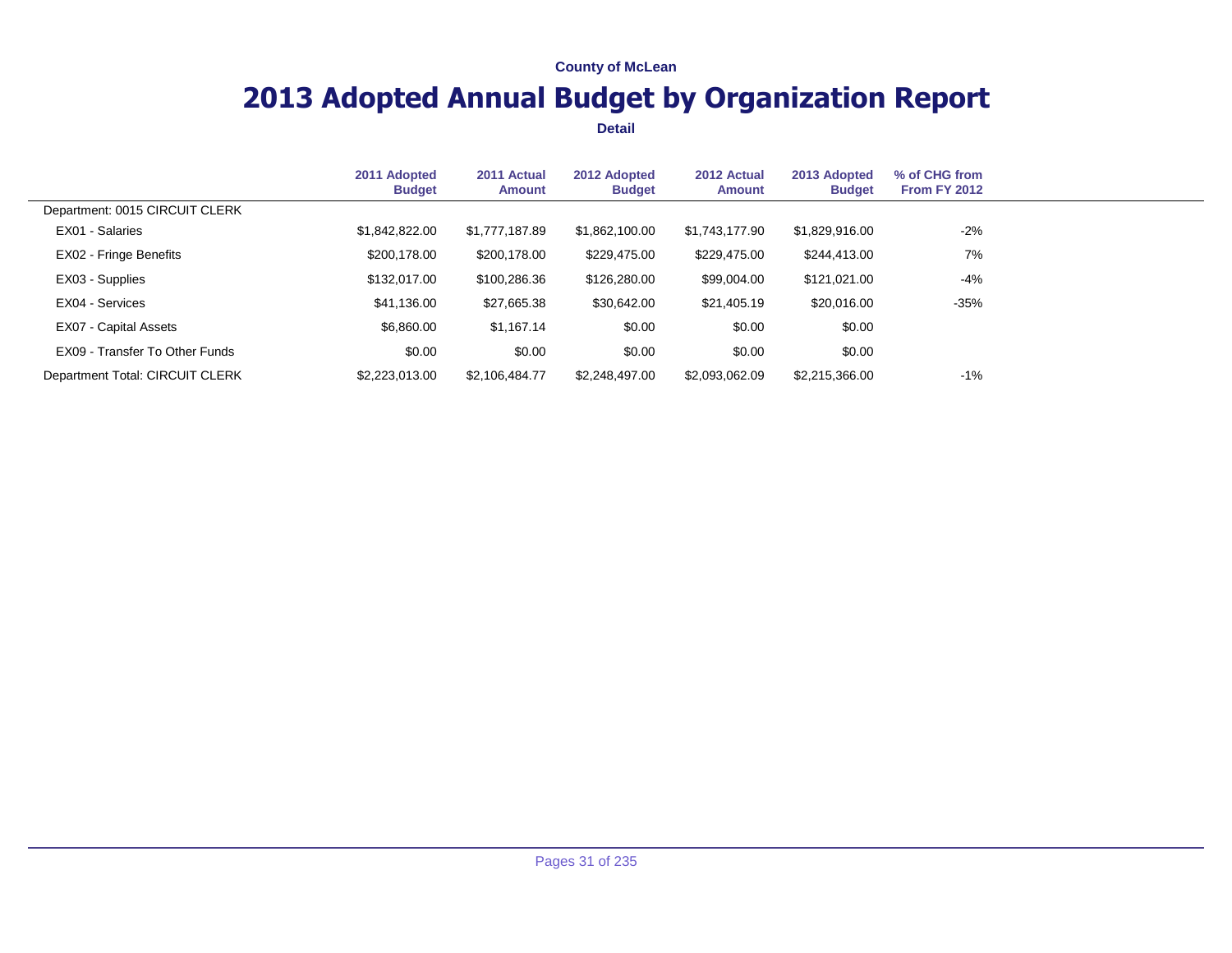# **2013 Adopted Annual Budget by Organization Report**

|                                 | 2011 Adopted<br><b>Budget</b> | 2011 Actual<br>Amount | 2012 Adopted<br><b>Budget</b> | 2012 Actual<br>Amount | 2013 Adopted<br><b>Budget</b> | % of CHG from<br><b>From FY 2012</b> |  |
|---------------------------------|-------------------------------|-----------------------|-------------------------------|-----------------------|-------------------------------|--------------------------------------|--|
| Department: 0016 CIRCUIT COURT  |                               |                       |                               |                       |                               |                                      |  |
| EX01 - Salaries                 | \$411,884.00                  | \$401,238.25          | \$417,789.00                  | \$387,002.67          | \$409,138.00                  | $-2%$                                |  |
| EX02 - Fringe Benefits          | \$48,400.00                   | \$48,400.00           | \$56,100.00                   | \$56,100.00           | \$65,184.00                   | 16%                                  |  |
| EX03 - Supplies                 | \$47,900.00                   | \$49,794.30           | \$46,100.00                   | \$44,722.17           | \$43,400.00                   | -6%                                  |  |
| EX04 - Services                 | \$392,450,00                  | \$416,942.44          | \$404.625.00                  | \$391,974.99          | \$396,850.00                  | $-2%$                                |  |
| EX07 - Capital Assets           | \$5,000.00                    | \$18,548.06           | \$5,000.00                    | \$2,575.93            | \$4,500.00                    | $-10%$                               |  |
| EX10 - Other                    | \$0.00                        | \$0.00                | \$0.00                        | \$0.00                | \$0.00                        |                                      |  |
| Department Total: CIRCUIT COURT | \$905,634.00                  | \$934,923.05          | \$929.614.00                  | \$882,375.76          | \$919.072.00                  | $-1%$                                |  |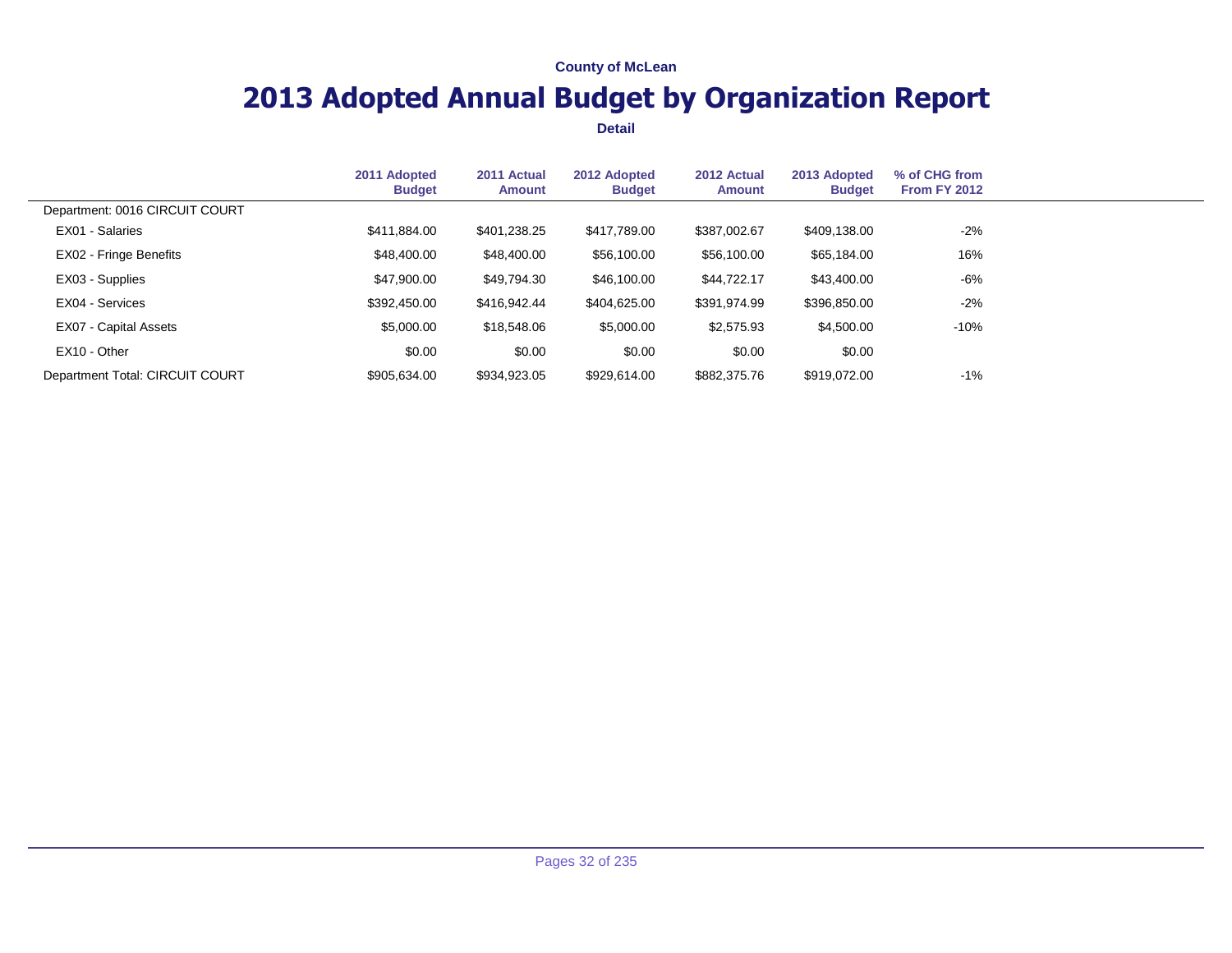# **2013 Adopted Annual Budget by Organization Report**

|                                   | 2011 Adopted<br><b>Budget</b> | 2011 Actual<br><b>Amount</b> | 2012 Adopted<br><b>Budget</b> | 2012 Actual<br><b>Amount</b> | 2013 Adopted<br><b>Budget</b> | % of CHG from<br><b>From FY 2012</b> |  |
|-----------------------------------|-------------------------------|------------------------------|-------------------------------|------------------------------|-------------------------------|--------------------------------------|--|
| Department: 0018 JURY COMMISSION  |                               |                              |                               |                              |                               |                                      |  |
| EX01 - Salaries                   | \$79,888.00                   | \$73,433.08                  | \$76,393.00                   | \$74.960.70                  | \$77,434.00                   | 1%                                   |  |
| EX02 - Fringe Benefits            | \$4,400.00                    | \$4,400.00                   | \$10,200.00                   | \$10,200.00                  | \$10,864.00                   | 7%                                   |  |
| EX03 - Supplies                   | \$17,270,00                   | \$17,751.40                  | \$17,786.00                   | \$18,798.46                  | \$17,166.00                   | $-3%$                                |  |
| EX04 - Services                   | \$7,736.00                    | \$5,029.18                   | \$7.472.00                    | \$6,056.44                   | \$6,492.00                    | $-13%$                               |  |
| EX07 - Capital Assets             | \$0.00                        | \$0.00                       | \$0.00                        | \$0.00                       | \$0.00                        |                                      |  |
| Department Total: JURY COMMISSION | \$109,294.00                  | \$100,613.66                 | \$111,851.00                  | \$110,015.60                 | \$111,956.00                  | 0%                                   |  |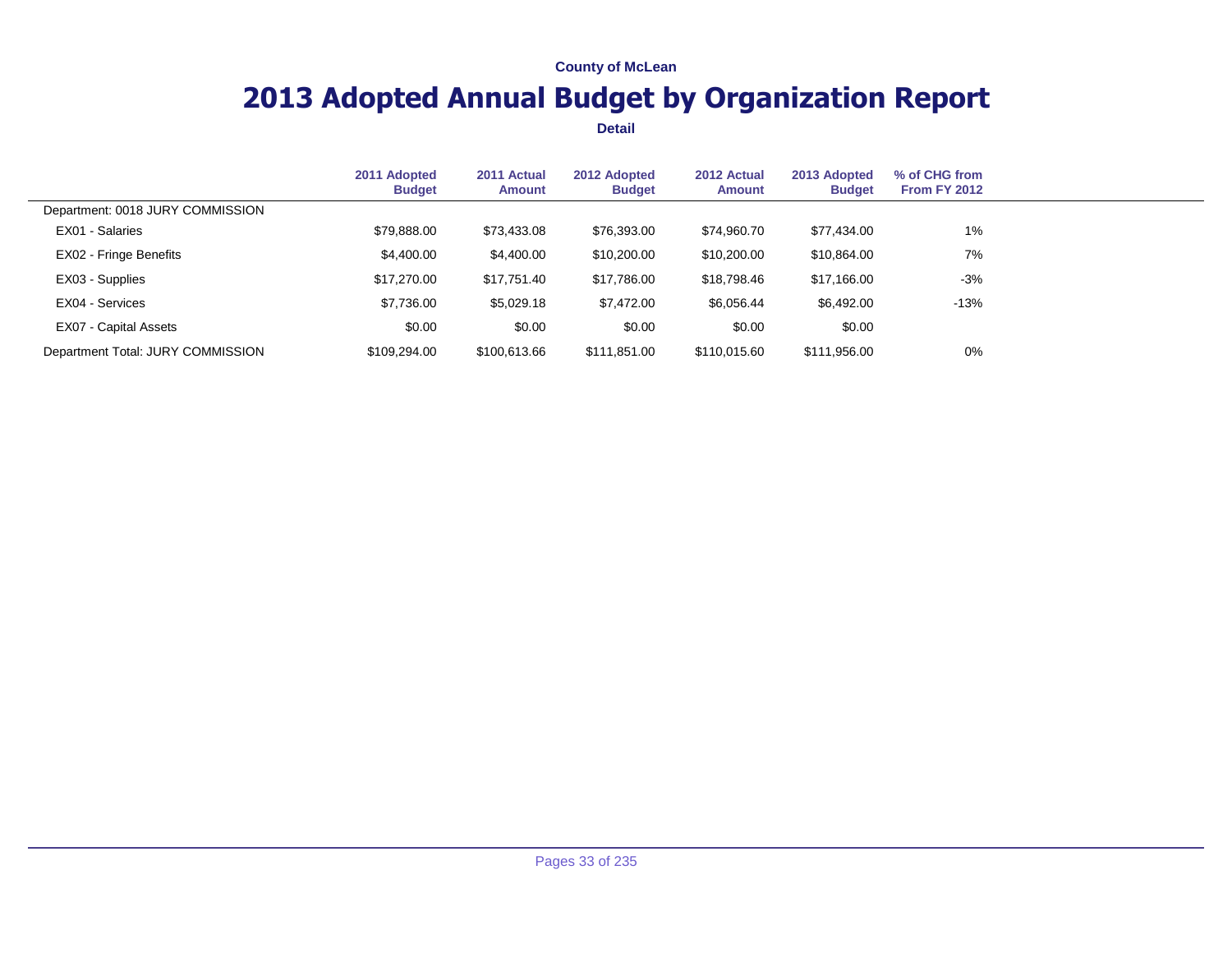# **2013 Adopted Annual Budget by Organization Report**

|                                    | 2011 Adopted<br><b>Budget</b> | 2011 Actual<br>Amount | 2012 Adopted<br><b>Budget</b> | 2012 Actual<br>Amount | 2013 Adopted<br><b>Budget</b> | % of CHG from<br><b>From FY 2012</b> |  |
|------------------------------------|-------------------------------|-----------------------|-------------------------------|-----------------------|-------------------------------|--------------------------------------|--|
| Department: 0020 STATE'S ATTORNEY  |                               |                       |                               |                       |                               |                                      |  |
| EX01 - Salaries                    | \$2,040,592.00                | \$1,934,752.48        | \$2,010,992.00                | \$1,871,606.43        | \$2,017,352.00                | 0%                                   |  |
| EX02 - Fringe Benefits             | \$171,600.00                  | \$171,600.00          | \$198,900.00                  | \$198,900.00          | \$211,848.00                  | 7%                                   |  |
| EX03 - Supplies                    | \$51,871.00                   | \$48,904.46           | \$50,833.00                   | \$49,293.03           | \$49,812.00                   | -2%                                  |  |
| EX04 - Services                    | \$208,661.00                  | \$251,434.14          | \$204,512.00                  | \$365,307.56          | \$149,250.00                  | $-27%$                               |  |
| EX07 - Capital Assets              | \$0.00                        | \$0.00                | \$0.00                        | \$0.00                | \$6,120.00                    |                                      |  |
| EX09 - Transfer To Other Funds     | \$0.00                        | \$0.00                | \$0.00                        | \$0.00                | \$0.00                        |                                      |  |
| Department Total: STATE'S ATTORNEY | \$2,472,724,00                | \$2,406,691.08        | \$2,465,237,00                | \$2,485,107.02        | \$2,434,382.00                | -1%                                  |  |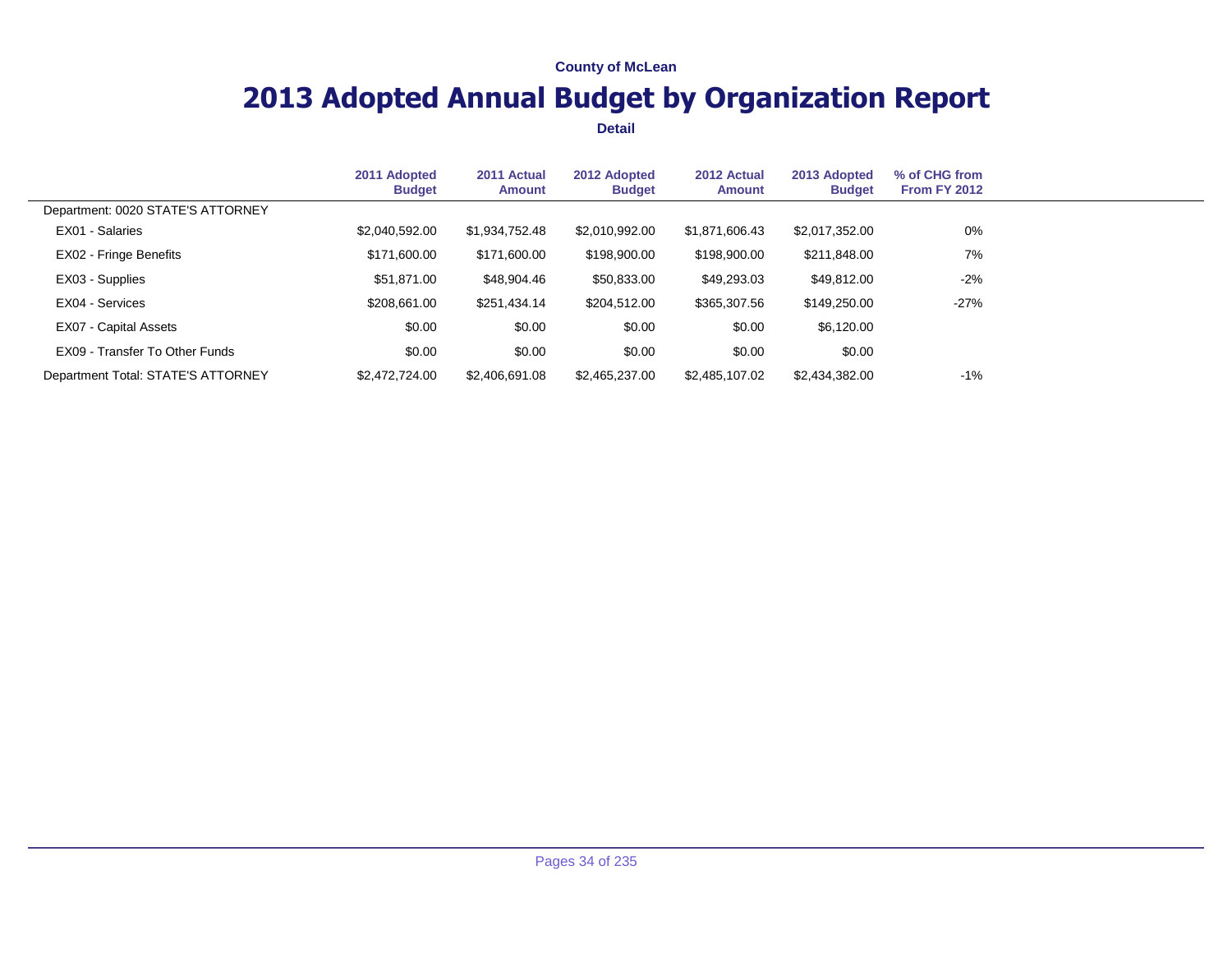# **2013 Adopted Annual Budget by Organization Report**

|                                   | 2011 Adopted<br><b>Budget</b> | 2011 Actual<br><b>Amount</b> | 2012 Adopted<br><b>Budget</b> | 2012 Actual<br>Amount | 2013 Adopted<br><b>Budget</b> | % of CHG from<br><b>From FY 2012</b> |  |
|-----------------------------------|-------------------------------|------------------------------|-------------------------------|-----------------------|-------------------------------|--------------------------------------|--|
| Department: 0021 PUBLIC DEFENDER  |                               |                              |                               |                       |                               |                                      |  |
| EX01 - Salaries                   | \$1,232,767.00                | \$1,216,375.83               | \$1.215.849.00                | \$1,211,988.25        | \$1,239,399.00                | 2%                                   |  |
| EX02 - Fringe Benefits            | \$96,800.00                   | \$96,800.00                  | \$107,100.00                  | \$107,100.00          | \$114,072.00                  | 7%                                   |  |
| EX03 - Supplies                   | \$28,934.00                   | \$16,959.97                  | \$23,590.00                   | \$17,249.40           | \$23,213.00                   | $-2%$                                |  |
| EX04 - Services                   | \$328,769.00                  | \$340,155.52                 | \$347,337.00                  | \$335,846.30          | \$330,943.00                  | $-5%$                                |  |
| EX07 - Capital Assets             | \$2.487.00                    | \$2,486.34                   | \$1,600.00                    | \$1,562.98            | \$4,800.00                    | 199%                                 |  |
| EX09 - Transfer To Other Funds    | \$0.00                        | \$0.00                       | \$0.00                        | \$0.00                | \$0.00                        |                                      |  |
| Department Total: PUBLIC DEFENDER | \$1,689,757,00                | \$1,672,777,66               | \$1,695,476,00                | \$1,673,746.93        | \$1,712,427.00                | 1%                                   |  |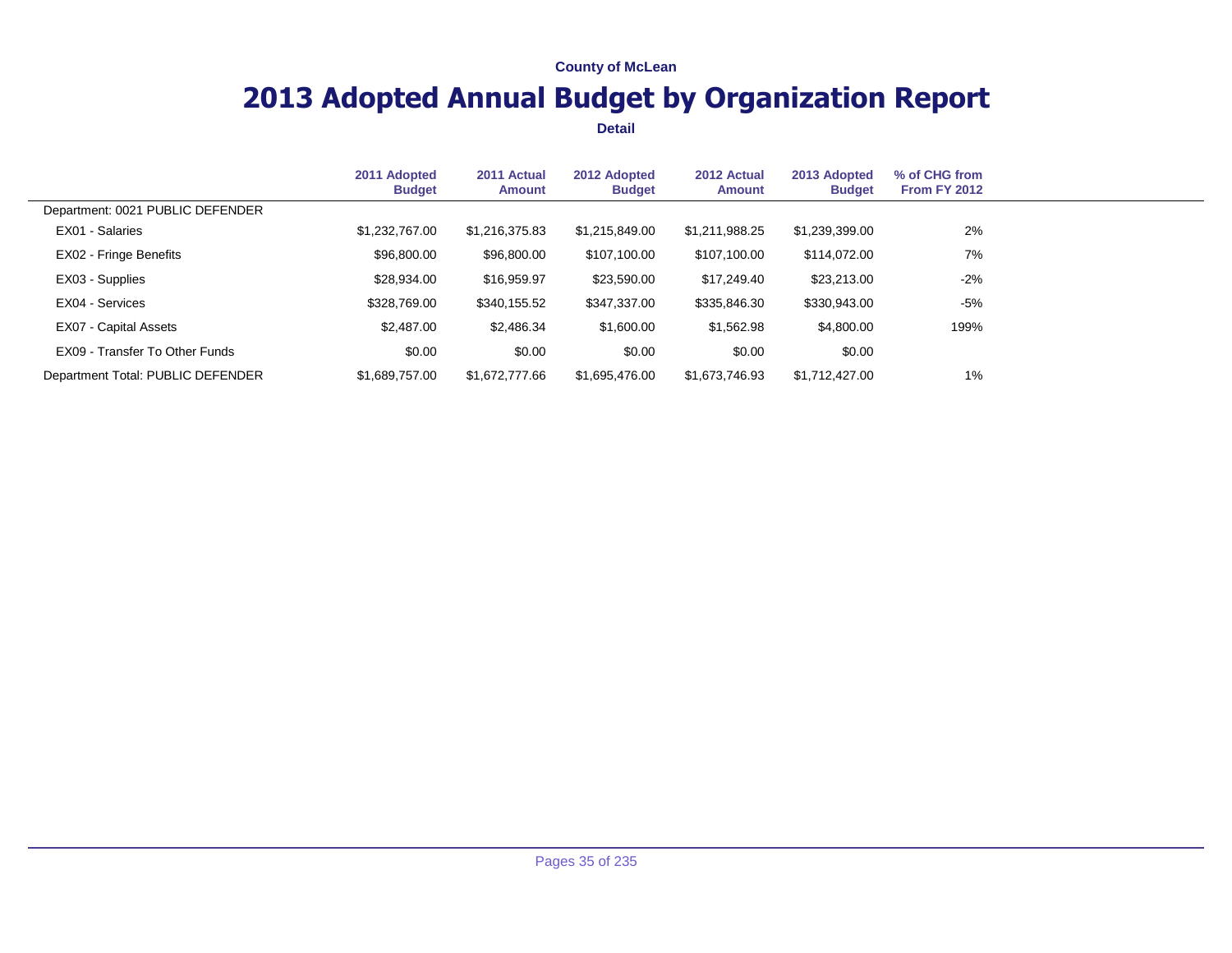# **2013 Adopted Annual Budget by Organization Report**

|                                  | 2011 Adopted<br><b>Budget</b> | 2011 Actual<br><b>Amount</b> | 2012 Adopted<br><b>Budget</b> | 2012 Actual<br>Amount | 2013 Adopted<br><b>Budget</b> | % of CHG from<br><b>From FY 2012</b> |  |
|----------------------------------|-------------------------------|------------------------------|-------------------------------|-----------------------|-------------------------------|--------------------------------------|--|
| Department: 0022 COURT SERVICES  |                               |                              |                               |                       |                               |                                      |  |
| EX01 - Salaries                  | \$3,010,901.00                | \$2,983,965.35               | \$3,086,152.00                | \$3,144,088.18        | \$3,216,033.00                | 4%                                   |  |
| EX02 - Fringe Benefits           | \$286,000.00                  | \$290,373.00                 | \$336,600.00                  | \$349,600.00          | \$366,660.00                  | 9%                                   |  |
| EX03 - Supplies                  | \$176,990.00                  | \$104,776.22                 | \$193,575.00                  | \$139,121.82          | \$223,899.00                  | 16%                                  |  |
| EX04 - Services                  | \$276,481.00                  | \$284,276.77                 | \$397,258.00                  | \$558,057.53          | \$591,812.00                  | 49%                                  |  |
| EX07 - Capital Assets            | \$2,820.00                    | \$4,192.74                   | \$2,820.00                    | \$2,644.69            | \$4,620.00                    | 63%                                  |  |
| EX09 - Transfer To Other Funds   | \$0.00                        | \$0.00                       | \$0.00                        | \$260.85              | \$0.00                        |                                      |  |
| Department Total: COURT SERVICES | \$3,753,192.00                | \$3,667,584.08               | \$4,016,405.00                | \$4,193,773.07        | \$4,403,024.00                | 10%                                  |  |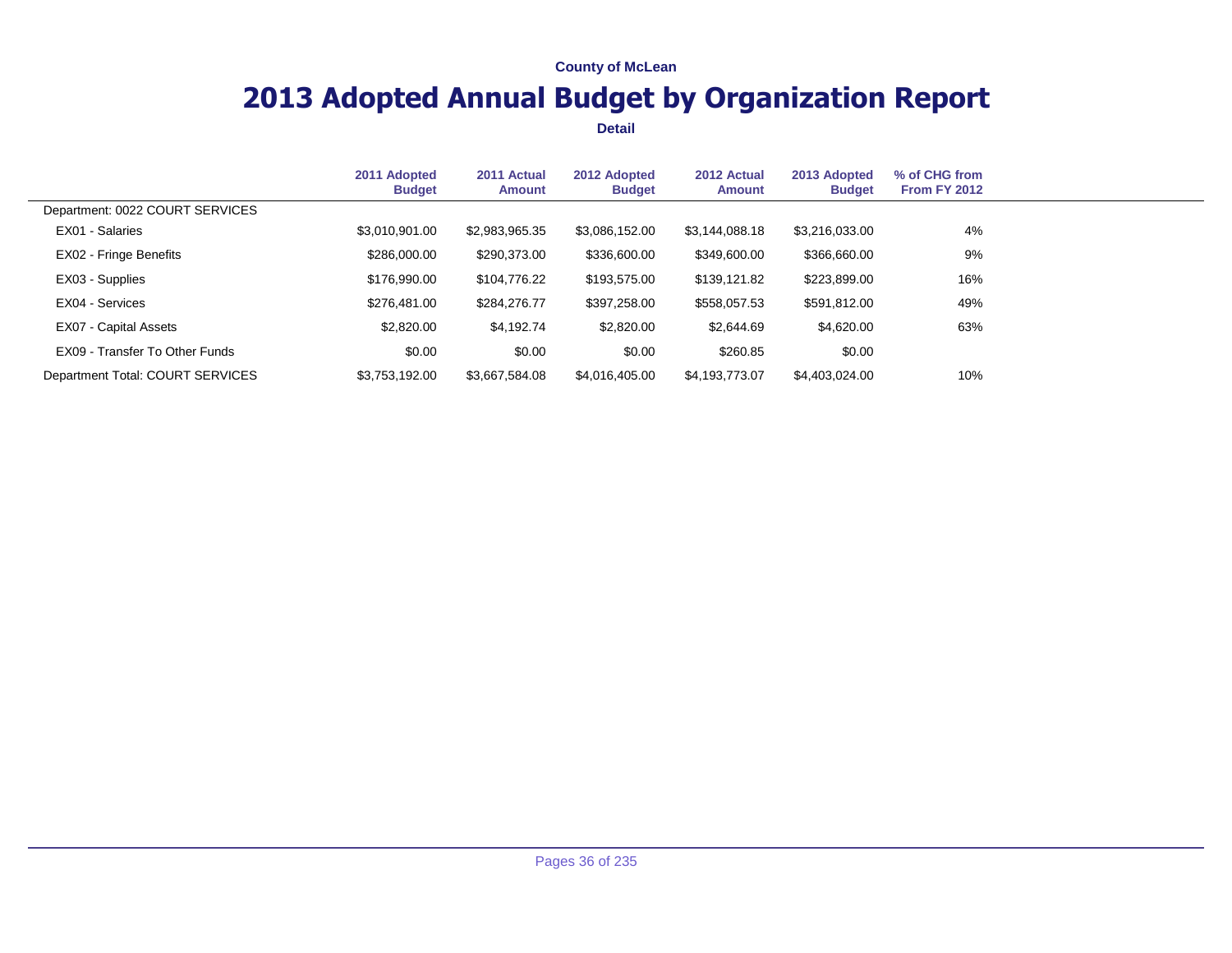## **2013 Adopted Annual Budget by Organization Report**

|                                | 2011 Adopted<br><b>Budget</b> | 2011 Actual<br><b>Amount</b> | 2012 Adopted<br><b>Budget</b> | 2012 Actual<br>Amount | 2013 Adopted<br><b>Budget</b> | % of CHG from<br>From FY 2012 |  |
|--------------------------------|-------------------------------|------------------------------|-------------------------------|-----------------------|-------------------------------|-------------------------------|--|
| Department: 0029 SHERIFF       |                               |                              |                               |                       |                               |                               |  |
| EX01 - Salaries                | \$6,695,176.00                | \$6,800,223.66               | \$7,003,169.00                | \$6,700,506.86        | \$7,188,711.00                | 3%                            |  |
| EX02 - Fringe Benefits         | \$580,800.00                  | \$580,800.00                 | \$673,200.00                  | \$673,200.00          | \$717,024.00                  | 7%                            |  |
| EX03 - Supplies                | \$344,129.00                  | \$306,318.44                 | \$346,221.00                  | \$336,348.16          | \$375,913.00                  | 9%                            |  |
| EX04 - Services                | \$734,674,00                  | \$608,054.02                 | \$665,699.00                  | \$625,677.01          | \$612,446.00                  | -8%                           |  |
| EX07 - Capital Assets          | \$10,990.00                   | \$16,461.21                  | \$12,046.00                   | \$0.00                | \$13,196.00                   | 10%                           |  |
| EX09 - Transfer To Other Funds | \$0.00                        | \$0.00                       | \$0.00                        | \$0.00                | \$0.00                        |                               |  |
| Department Total: SHERIFF      | \$8,365,769.00                | \$8.311.857.33               | \$8,700,335.00                | \$8,335,732.03        | \$8,907,290.00                | 2%                            |  |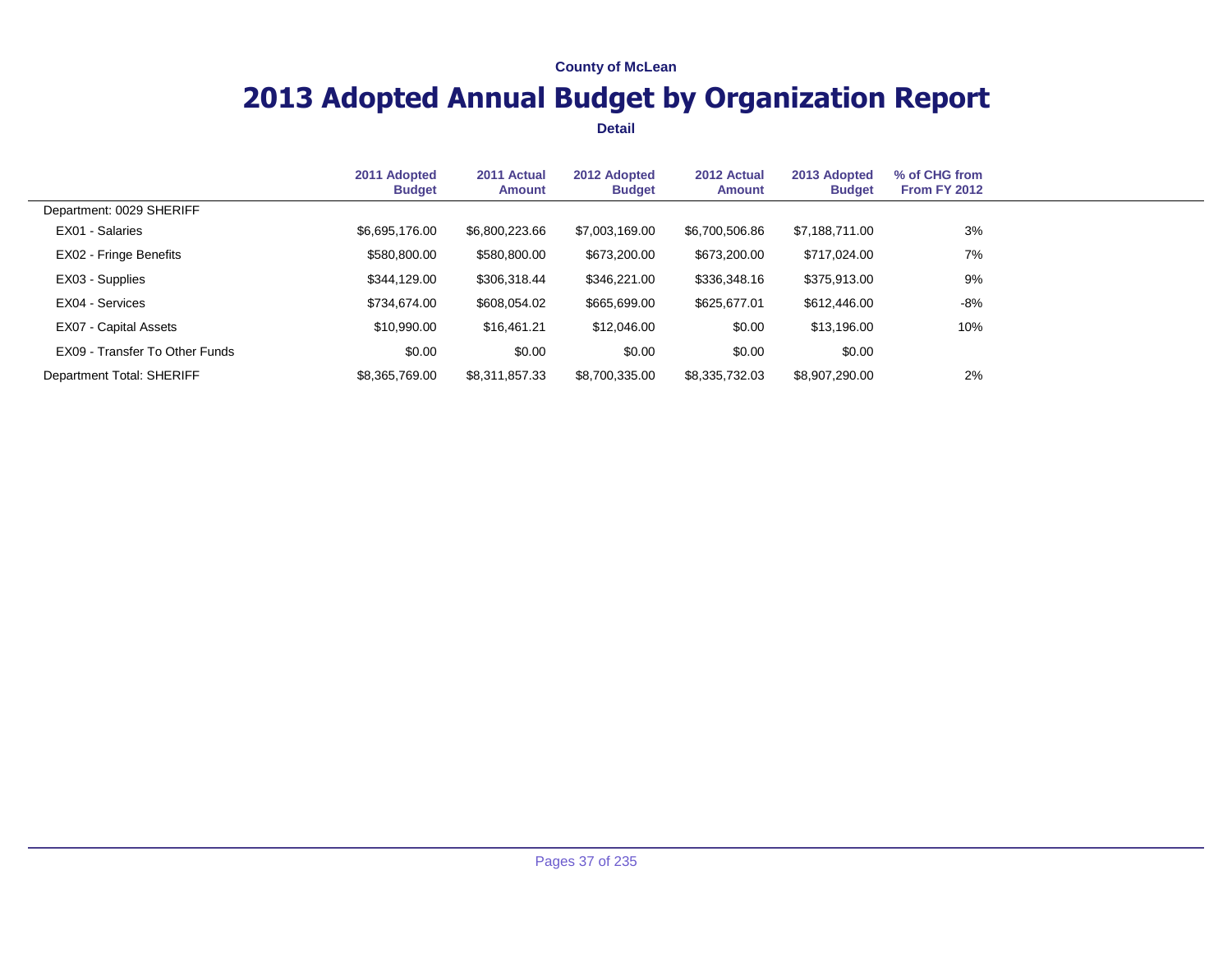## **2013 Adopted Annual Budget by Organization Report**

|                           | 2011 Adopted<br><b>Budget</b> | 2011 Actual<br><b>Amount</b> | 2012 Adopted<br><b>Budget</b> | 2012 Actual<br><b>Amount</b> | 2013 Adopted<br><b>Budget</b> | % of CHG from<br><b>From FY 2012</b> |  |
|---------------------------|-------------------------------|------------------------------|-------------------------------|------------------------------|-------------------------------|--------------------------------------|--|
| Department: 0031 CORONER  |                               |                              |                               |                              |                               |                                      |  |
| EX01 - Salaries           | \$282,420,00                  | \$296,358.07                 | \$289.162.00                  | \$291,215.45                 | \$292,991.00                  | $1\%$                                |  |
| EX02 - Fringe Benefits    | \$22,000.00                   | \$22,000.00                  | \$25,500.00                   | \$25,500.00                  | \$27,160.00                   | 7%                                   |  |
| EX03 - Supplies           | \$33,898.00                   | \$37,095.20                  | \$31,040.00                   | \$45,372.14                  | \$33,225.00                   | 7%                                   |  |
| EX04 - Services           | \$166,749.00                  | \$160,139.59                 | \$161,308.00                  | \$189,128.11                 | \$157,085,00                  | $-3%$                                |  |
| EX07 - Capital Assets     | \$1,200.00                    | \$2,338.73                   | \$1,313.00                    | \$2,457.68                   | \$5,640.00                    | 328%                                 |  |
| Department Total: CORONER | \$506,267.00                  | \$517,931.59                 | \$508,323.00                  | \$553,673.38                 | \$516,101.00                  | 2%                                   |  |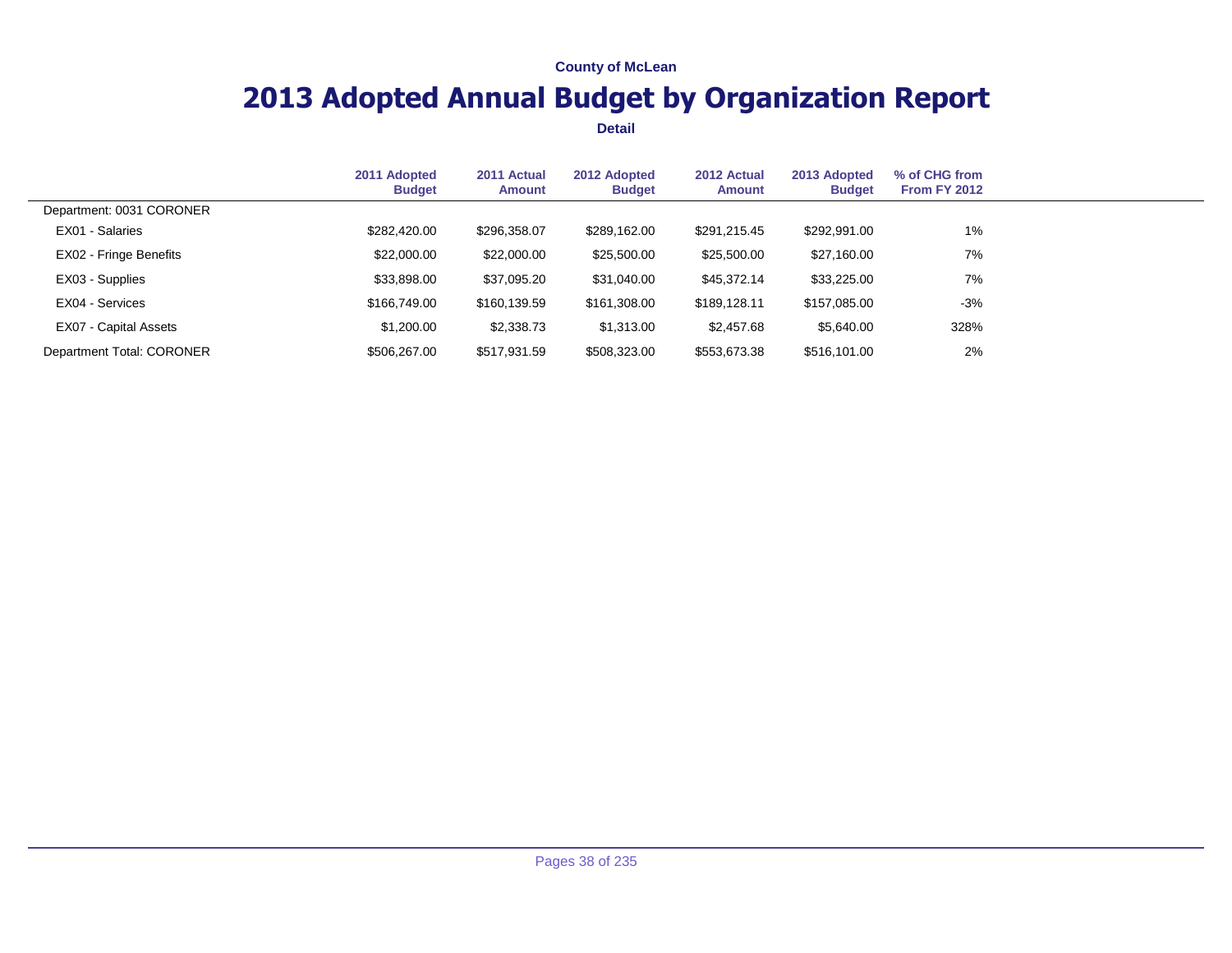## **2013 Adopted Annual Budget by Organization Report**

|                                | 2011 Adopted<br><b>Budget</b> | 2011 Actual<br><b>Amount</b> | 2012 Adopted<br><b>Budget</b> | 2012 Actual<br><b>Amount</b> | 2013 Adopted<br><b>Budget</b> | % of CHG from<br><b>From FY 2012</b> |  |
|--------------------------------|-------------------------------|------------------------------|-------------------------------|------------------------------|-------------------------------|--------------------------------------|--|
| Department: 0032 RESCUE SQUAD  |                               |                              |                               |                              |                               |                                      |  |
| EX03 - Supplies                | \$0.00                        | \$0.00                       | \$0.00                        | \$0.00                       | \$0.00                        |                                      |  |
| EX04 - Services                | \$0.00                        | \$0.00                       | \$0.00                        | \$0.00                       | \$0.00                        |                                      |  |
| EX07 - Capital Assets          | \$0.00                        | \$0.00                       | \$0.00                        | \$0.00                       | \$0.00                        |                                      |  |
| Department Total: RESCUE SQUAD | \$0.00                        | \$0.00                       | \$0.00                        | \$0.00                       | \$0.00                        | $^{+++}$                             |  |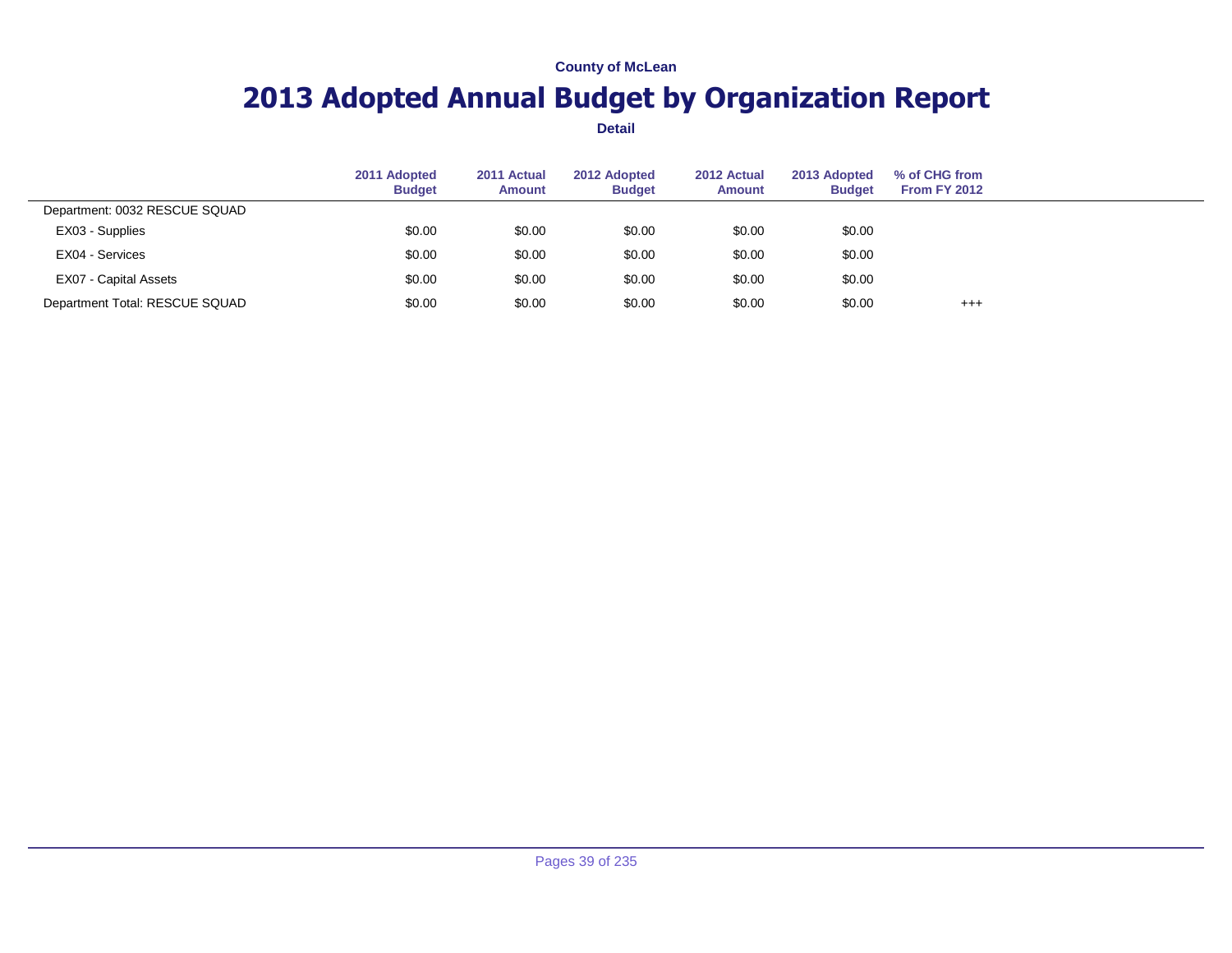## **2013 Adopted Annual Budget by Organization Report**

|                                     | 2011 Adopted<br><b>Budget</b> | 2011 Actual<br><b>Amount</b> | 2012 Adopted<br><b>Budget</b> | 2012 Actual<br>Amount | 2013 Adopted<br><b>Budget</b> | % of CHG from<br><b>From FY 2012</b> |  |
|-------------------------------------|-------------------------------|------------------------------|-------------------------------|-----------------------|-------------------------------|--------------------------------------|--|
| Department: 0038 BUILDING & ZONING  |                               |                              |                               |                       |                               |                                      |  |
| EX01 - Salaries                     | \$206,887.00                  | \$198,751.90                 | \$209,999.00                  | \$206,382.48          | \$212,255.00                  | 1%                                   |  |
| EX02 - Fringe Benefits              | \$17,600.00                   | \$17,600.00                  | \$20,400.00                   | \$20,400.00           | \$21,728.00                   | 7%                                   |  |
| EX03 - Supplies                     | \$10.401.00                   | \$8,053.83                   | \$8,991.00                    | \$5,856.91            | \$8,151.00                    | $-9%$                                |  |
| EX04 - Services                     | \$60,252.00                   | \$35,923.71                  | \$51,644.00                   | \$38,228.93           | \$48,065.00                   | $-7%$                                |  |
| EX07 - Capital Assets               | \$1,524.00                    | \$1,115.03                   | \$640.00                      | \$1,201.03            | \$1,600.00                    | 149%                                 |  |
| Department Total: BUILDING & ZONING | \$296,664.00                  | \$261,444.47                 | \$291,674.00                  | \$272,069.35          | \$291,799.00                  | $0\%$                                |  |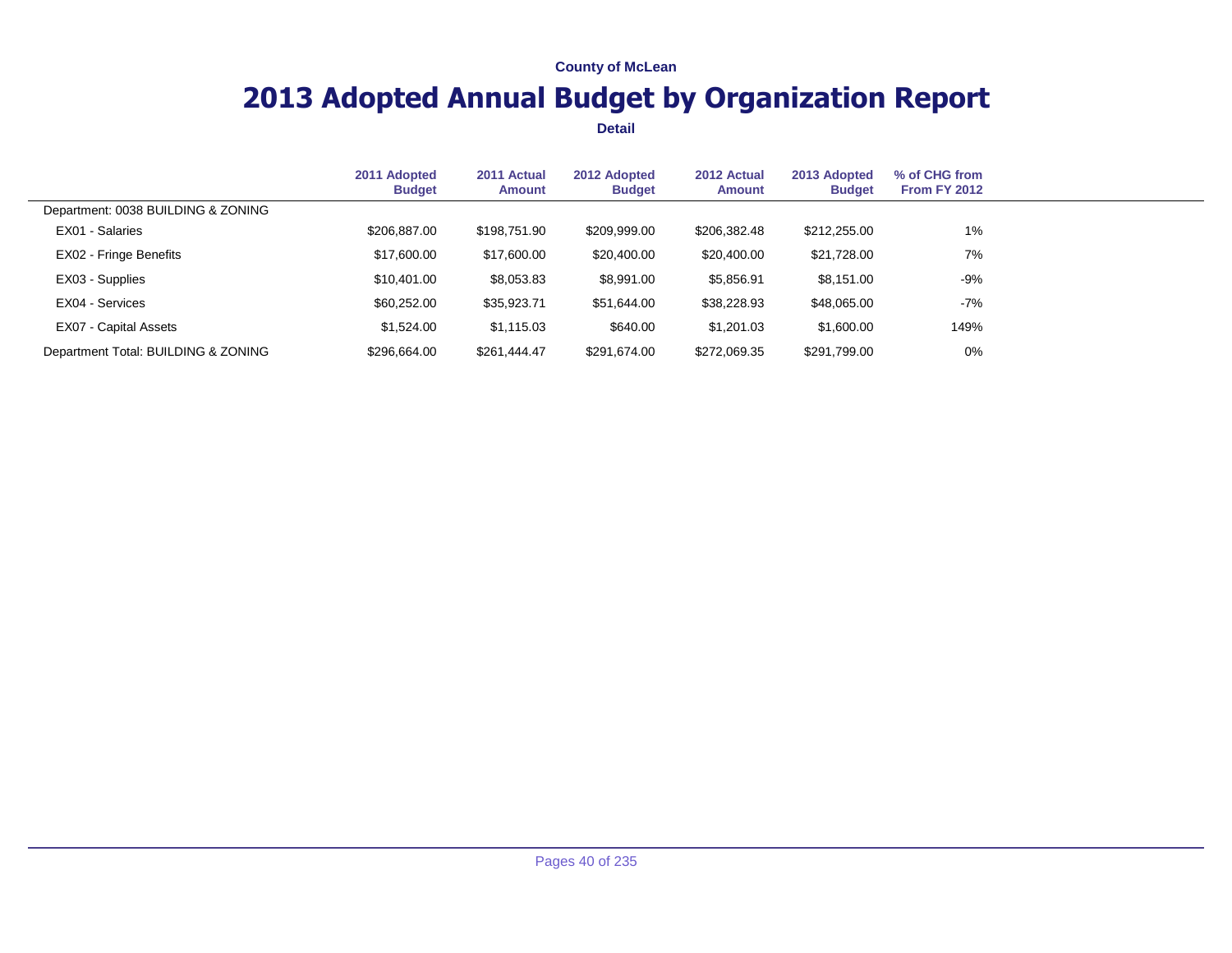## **2013 Adopted Annual Budget by Organization Report**

|                                      | 2011 Adopted<br><b>Budget</b> | 2011 Actual<br><b>Amount</b> | 2012 Adopted<br><b>Budget</b> | 2012 Actual<br>Amount | 2013 Adopted<br><b>Budget</b> | % of CHG from<br><b>From FY 2012</b> |  |
|--------------------------------------|-------------------------------|------------------------------|-------------------------------|-----------------------|-------------------------------|--------------------------------------|--|
| Department: 0040 PARKS & RECREATION  |                               |                              |                               |                       |                               |                                      |  |
| EX01 - Salaries                      | \$247,521.00                  | \$232,870.62                 | \$244,040.00                  | \$228,283.16          | \$248,279.00                  | 2%                                   |  |
| EX02 - Fringe Benefits               | \$22,000.00                   | \$22,000.00                  | \$20,400.00                   | \$20,400.00           | \$21,728.00                   | 7%                                   |  |
| EX03 - Supplies                      | \$91,550.00                   | \$87,620.06                  | \$85,680.00                   | \$70,501.38           | \$84,175.00                   | $-2%$                                |  |
| EX04 - Services                      | \$97,987.00                   | \$89,417.04                  | \$86,530.00                   | \$98,651.47           | \$80,217.00                   | $-7\%$                               |  |
| EX07 - Capital Assets                | \$53,853.00                   | \$13,601.74                  | \$43,000.00                   | \$8.249.18            | \$0.00                        | $-100%$                              |  |
| Department Total: PARKS & RECREATION | \$512,911.00                  | \$445,509.46                 | \$479,650.00                  | \$426,085.19          | \$434,399.00                  | -9%                                  |  |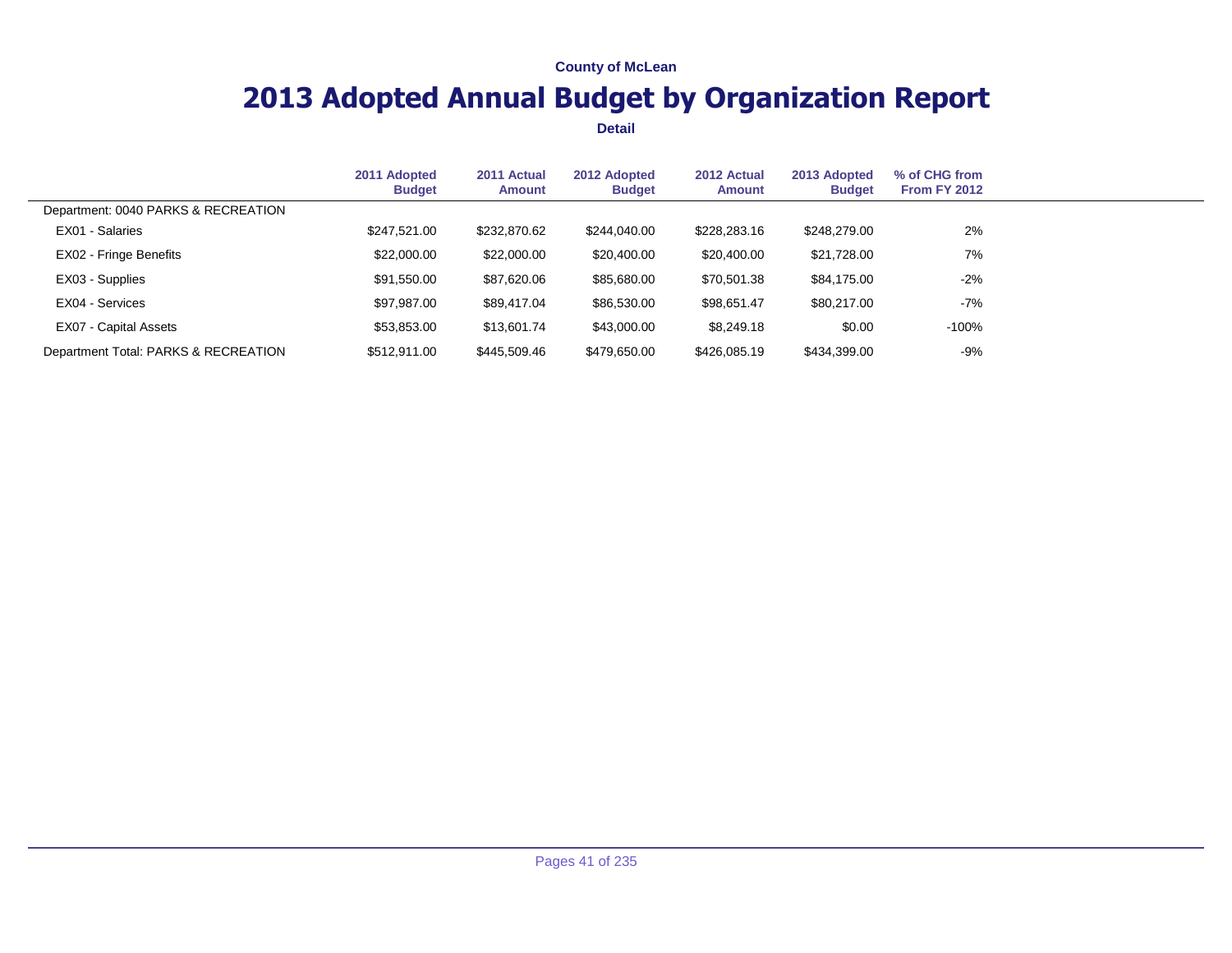## **2013 Adopted Annual Budget by Organization Report**

|                                         | 2011 Adopted<br><b>Budget</b> | 2011 Actual<br>Amount | 2012 Adopted<br><b>Budget</b> | 2012 Actual<br>Amount | 2013 Adopted<br><b>Budget</b> | % of CHG from<br><b>From FY 2012</b> |  |
|-----------------------------------------|-------------------------------|-----------------------|-------------------------------|-----------------------|-------------------------------|--------------------------------------|--|
| Department: 0041 FACILITIES MANAGEMENT  |                               |                       |                               |                       |                               |                                      |  |
| EX01 - Salaries                         | \$1,414,870.00                | \$1,334,519.30        | \$1,419,188,00                | \$1,308,271.13        | \$1,414,855.00                | $0\%$                                |  |
| EX02 - Fringe Benefits                  | \$178,538.00                  | \$172,671.66          | \$204,509.00                  | \$199,009.18          | \$212,408.00                  | 4%                                   |  |
| EX03 - Supplies                         | \$262,898.00                  | \$237,649.50          | \$231,002.00                  | \$249,362.90          | \$227,461.00                  | $-2%$                                |  |
| EX04 - Services                         | \$1,757,265.00                | \$1,732,535.18        | \$1,714,273.00                | \$1,483,425.41        | \$1,556,037.00                | $-9%$                                |  |
| EX07 - Capital Assets                   | \$70,000.00                   | \$126,838.91          | \$66,988.00                   | \$347,925.57          | \$107,300.00                  | 60%                                  |  |
| EX09 - Transfer To Other Funds          | \$0.00                        | \$0.00                | \$0.00                        | \$0.00                | \$0.00                        |                                      |  |
| Department Total: FACILITIES MANAGEMENT | \$3,683,571.00                | \$3,604,214.55        | \$3,635,960.00                | \$3,587,994.19        | \$3,518,061.00                | $-3%$                                |  |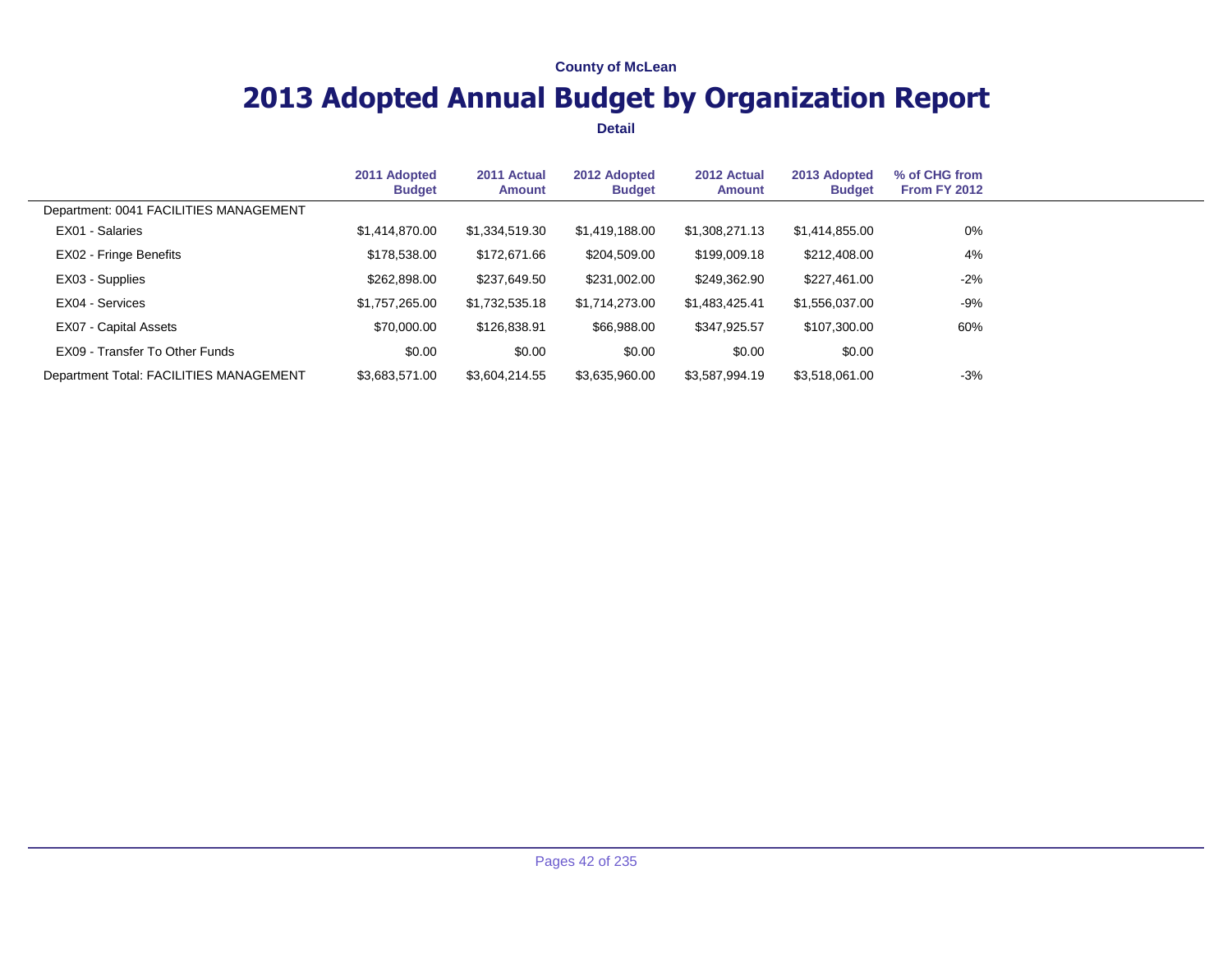## **2013 Adopted Annual Budget by Organization Report**

|                                        | 2011 Adopted<br><b>Budget</b> | 2011 Actual<br><b>Amount</b> | 2012 Adopted<br><b>Budget</b> | 2012 Actual<br><b>Amount</b> | 2013 Adopted<br><b>Budget</b> | % of CHG from<br><b>From FY 2012</b> |  |
|----------------------------------------|-------------------------------|------------------------------|-------------------------------|------------------------------|-------------------------------|--------------------------------------|--|
| Department: 0043 INFORMATION SERVICES  |                               |                              |                               |                              |                               |                                      |  |
| EX01 - Salaries                        | \$836,488.00                  | \$806,273.14                 | \$816,281.00                  | \$811,041.31                 | \$805,518.00                  | $-1\%$                               |  |
| EX02 - Fringe Benefits                 | \$61,600.00                   | \$61,600.00                  | \$71,400.00                   | \$71,400.00                  | \$70,616.00                   | $-1\%$                               |  |
| EX03 - Supplies                        | \$152,265.00                  | \$155,771.24                 | \$157.874.00                  | \$72,139.63                  | \$98,881.00                   | $-37%$                               |  |
| EX04 - Services                        | \$453,674,00                  | \$520,277.36                 | \$460,767.00                  | \$551,252.60                 | \$575,502.00                  | 25%                                  |  |
| EX07 - Capital Assets                  | \$143,510.00                  | \$279,956.83                 | \$98,153.00                   | \$229,472.58                 | \$322,700.00                  | 229%                                 |  |
| Department Total: INFORMATION SERVICES | \$1,647,537.00                | \$1,823,878.57               | \$1,604,475.00                | \$1,735,306.12               | \$1,873,217.00                | 17%                                  |  |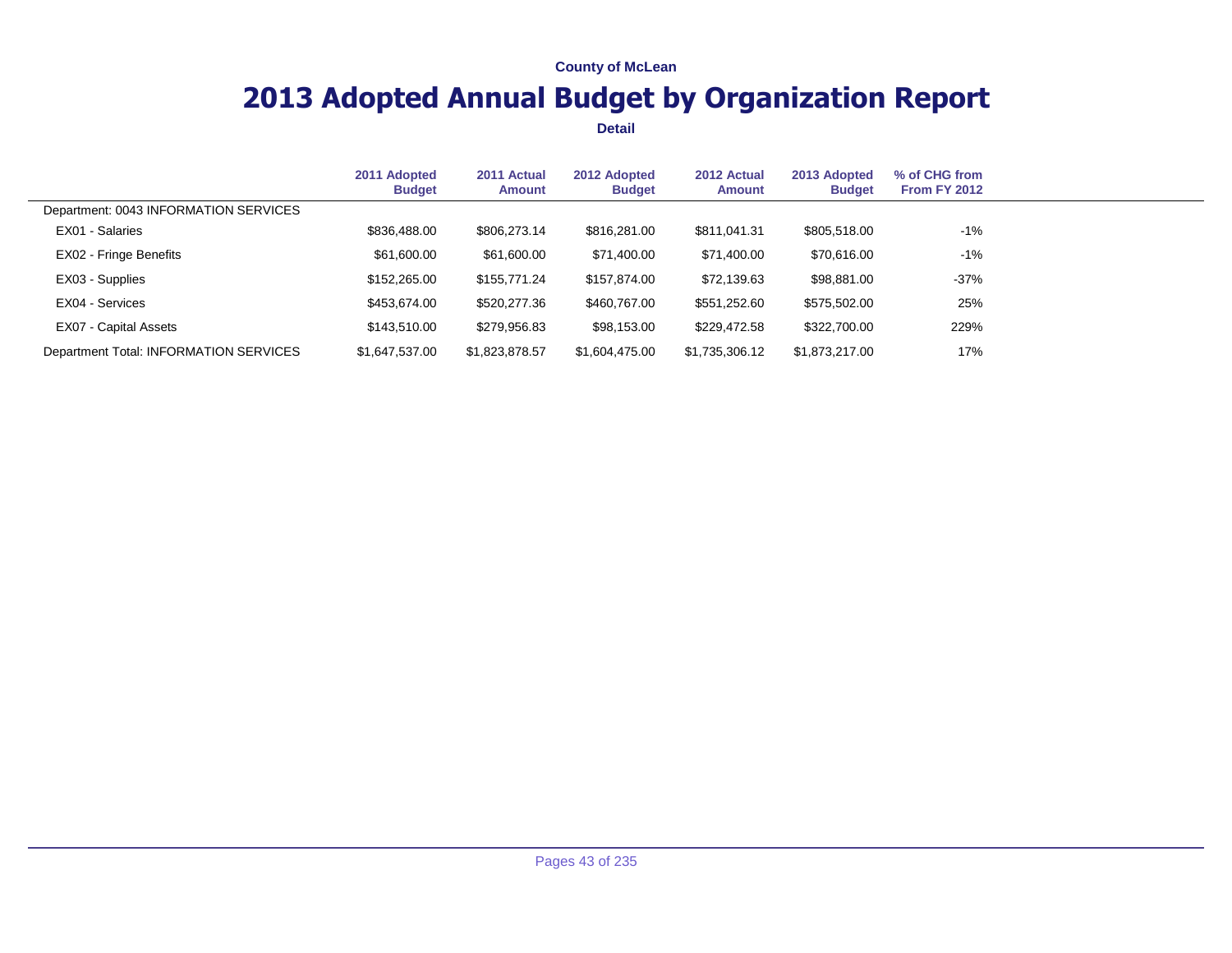## **2013 Adopted Annual Budget by Organization Report**

|                        | 2011 Adopted<br><b>Budget</b> | 2011 Actual<br><b>Amount</b> | 2012 Adopted<br><b>Budget</b> | 2012 Actual<br><b>Amount</b> | 2013 Adopted<br><b>Budget</b> | % of CHG from<br><b>From FY 2012</b> |  |
|------------------------|-------------------------------|------------------------------|-------------------------------|------------------------------|-------------------------------|--------------------------------------|--|
| Department: 0047 EMA   |                               |                              |                               |                              |                               |                                      |  |
| EX01 - Salaries        | \$100,446.00                  | \$100.954.01                 | \$101,923.00                  | \$104,203.16                 | \$104.828.00                  | 3%                                   |  |
| EX02 - Fringe Benefits | \$8,800.00                    | \$8,800.00                   | \$10,200.00                   | \$10,200.00                  | \$10,864.00                   | 7%                                   |  |
| EX03 - Supplies        | \$11,410.00                   | \$15,550.27                  | \$16,130.00                   | \$15,367.31                  | \$16,025.00                   | $-1%$                                |  |
| EX04 - Services        | \$28,547,00                   | \$40,785.18                  | \$25,714.00                   | \$24,692.75                  | \$23,949.00                   | $-7%$                                |  |
| EX07 - Capital Assets  | \$2,940.00                    | \$116,904.26                 | \$0.00                        | \$14,551.61                  | \$0.00                        |                                      |  |
| Department Total: EMA  | \$152,143.00                  | \$282,993.72                 | \$153,967.00                  | \$169,014.83                 | \$155,666.00                  | 1%                                   |  |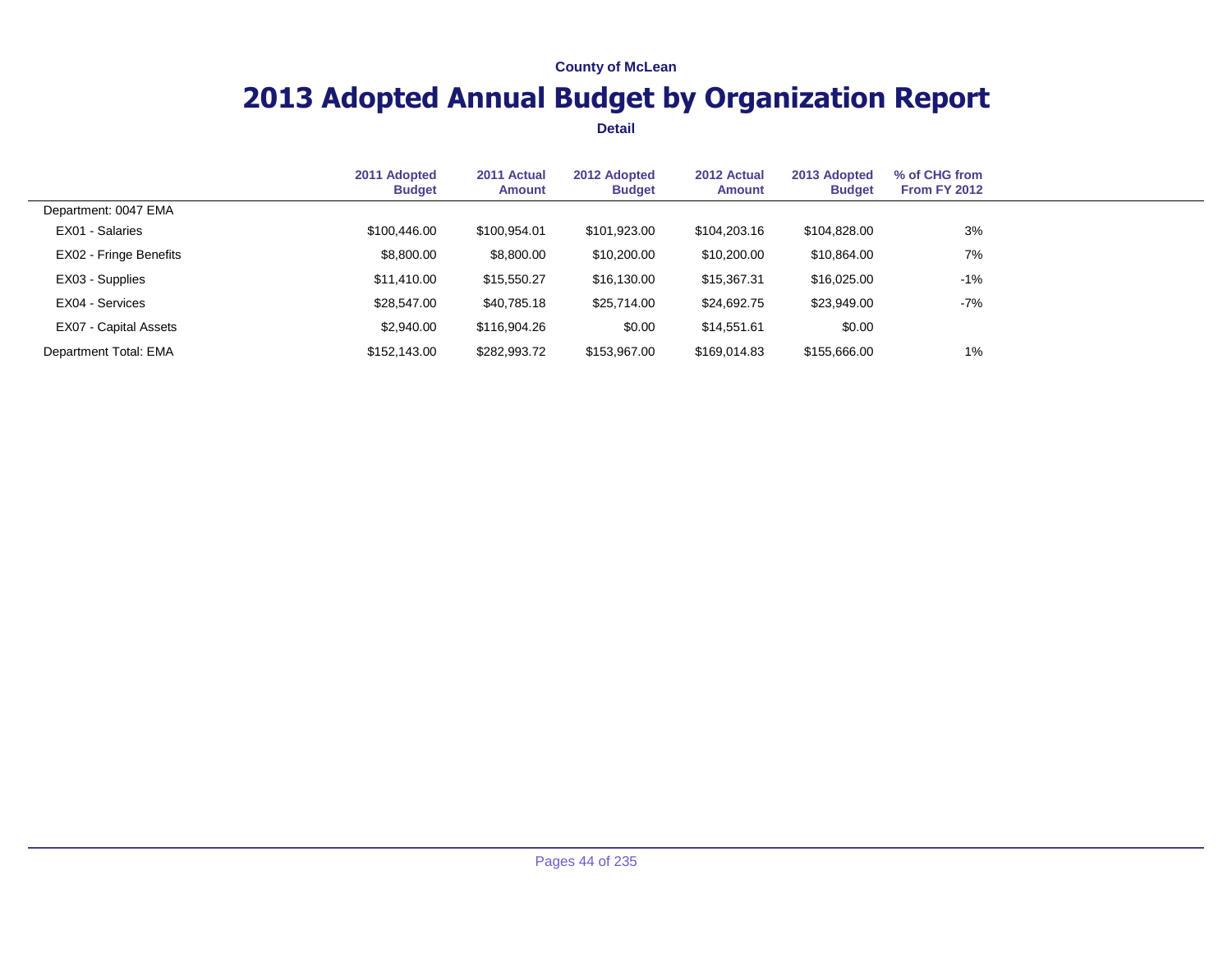## **2013 Adopted Annual Budget by Organization Report**

|                                                | 2011 Adopted<br><b>Budget</b> | 2011 Actual<br>Amount | 2012 Adopted<br><b>Budget</b> | 2012 Actual<br><b>Amount</b> | 2013 Adopted<br><b>Budget</b> | % of CHG from<br><b>From FY 2012</b> |  |
|------------------------------------------------|-------------------------------|-----------------------|-------------------------------|------------------------------|-------------------------------|--------------------------------------|--|
| Department: 0048 BLOOMINGTON ELECTION COM.     |                               |                       |                               |                              |                               |                                      |  |
| EX01 - Salaries                                | \$95,940.00                   | \$98,534.01           | \$99.917.00                   | \$102.592.84                 | \$103,578.00                  | 4%                                   |  |
| EX02 - Fringe Benefits                         | \$8,800.00                    | \$8,800.00            | \$10,200.00                   | \$10,200,00                  | \$10,864.00                   | 7%                                   |  |
| EX04 - Services                                | \$470,906.00                  | \$470.906.00          | \$477,639.00                  | \$477.639.00                 | \$468,086,00                  | $-2%$                                |  |
| Department Total: BLOOMINGTON ELECTION<br>COM. | \$575.646.00                  | \$578.240.01          | \$587.756.00                  | \$590,431.84                 | \$582,528.00                  | $-1\%$                               |  |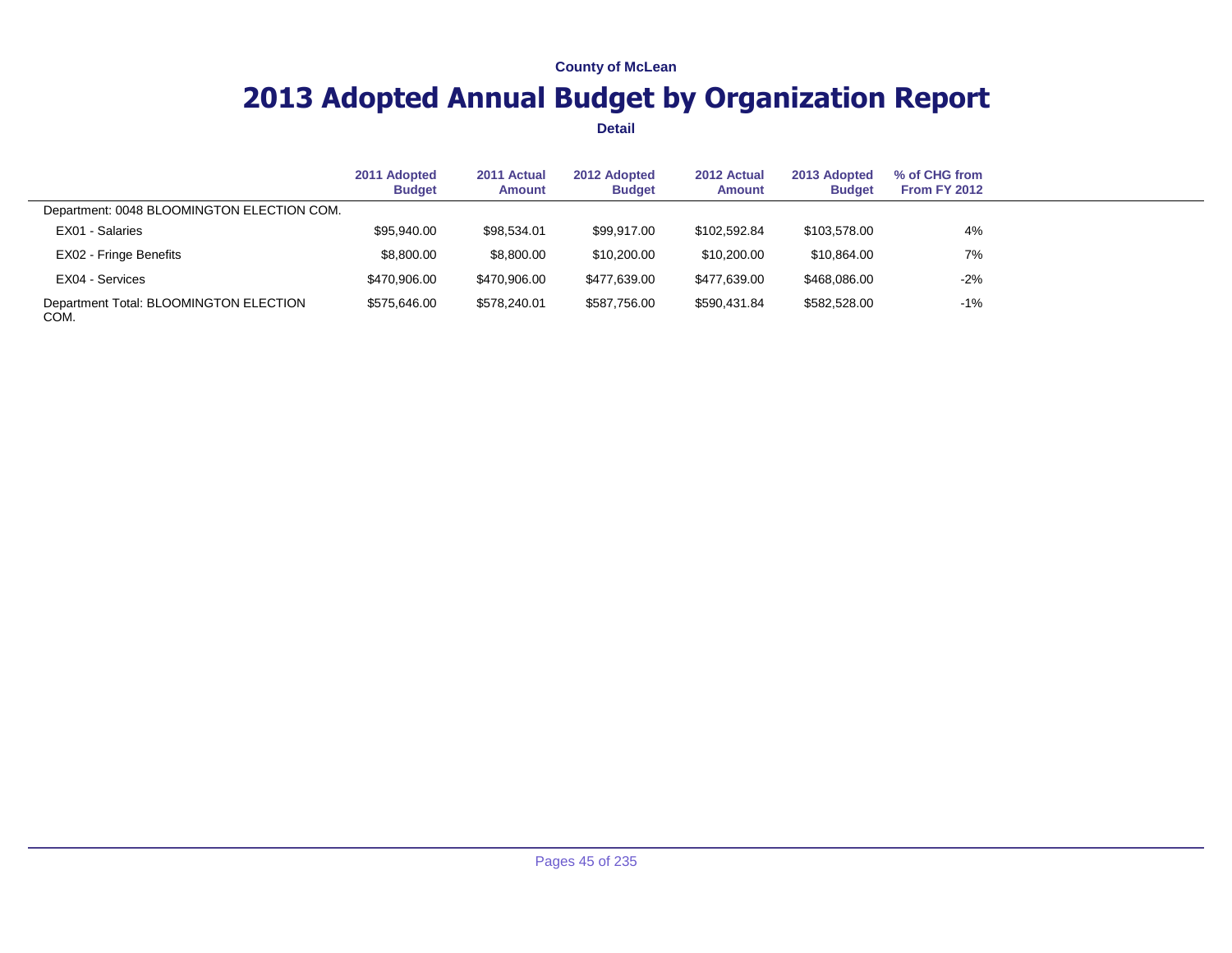## **2013 Adopted Annual Budget by Organization Report**

|                                     | 2011 Adopted<br><b>Budget</b> | 2011 Actual<br><b>Amount</b> | 2012 Adopted<br><b>Budget</b> | 2012 Actual<br>Amount | 2013 Adopted<br><b>Budget</b> | % of CHG from<br><b>From FY 2012</b> |  |
|-------------------------------------|-------------------------------|------------------------------|-------------------------------|-----------------------|-------------------------------|--------------------------------------|--|
| Department: 0049 ASSESSMENT OFFICE  |                               |                              |                               |                       |                               |                                      |  |
| EX01 - Salaries                     | \$350,559.00                  | \$350,167.56                 | \$355,390,00                  | \$353,251.90          | \$363,082.00                  | 2%                                   |  |
| EX02 - Fringe Benefits              | \$35,200.00                   | \$35,200.00                  | \$40,800.00                   | \$40,800.00           | \$43,456.00                   | 7%                                   |  |
| EX03 - Supplies                     | \$127,390.00                  | \$77,997.38                  | \$91,755.00                   | \$78,551.82           | \$92,677.00                   | 1%                                   |  |
| EX04 - Services                     | \$129.495.00                  | \$75,663.19                  | \$48,995.00                   | \$51,191.42           | \$49,010.00                   | $0\%$                                |  |
| EX07 - Capital Assets               | \$0.00                        | \$0.00                       | \$0.00                        | \$0.00                | \$0.00                        |                                      |  |
| Department Total: ASSESSMENT OFFICE | \$642,644.00                  | \$539,028.13                 | \$536,940.00                  | \$523,795.14          | \$548,225.00                  | 2%                                   |  |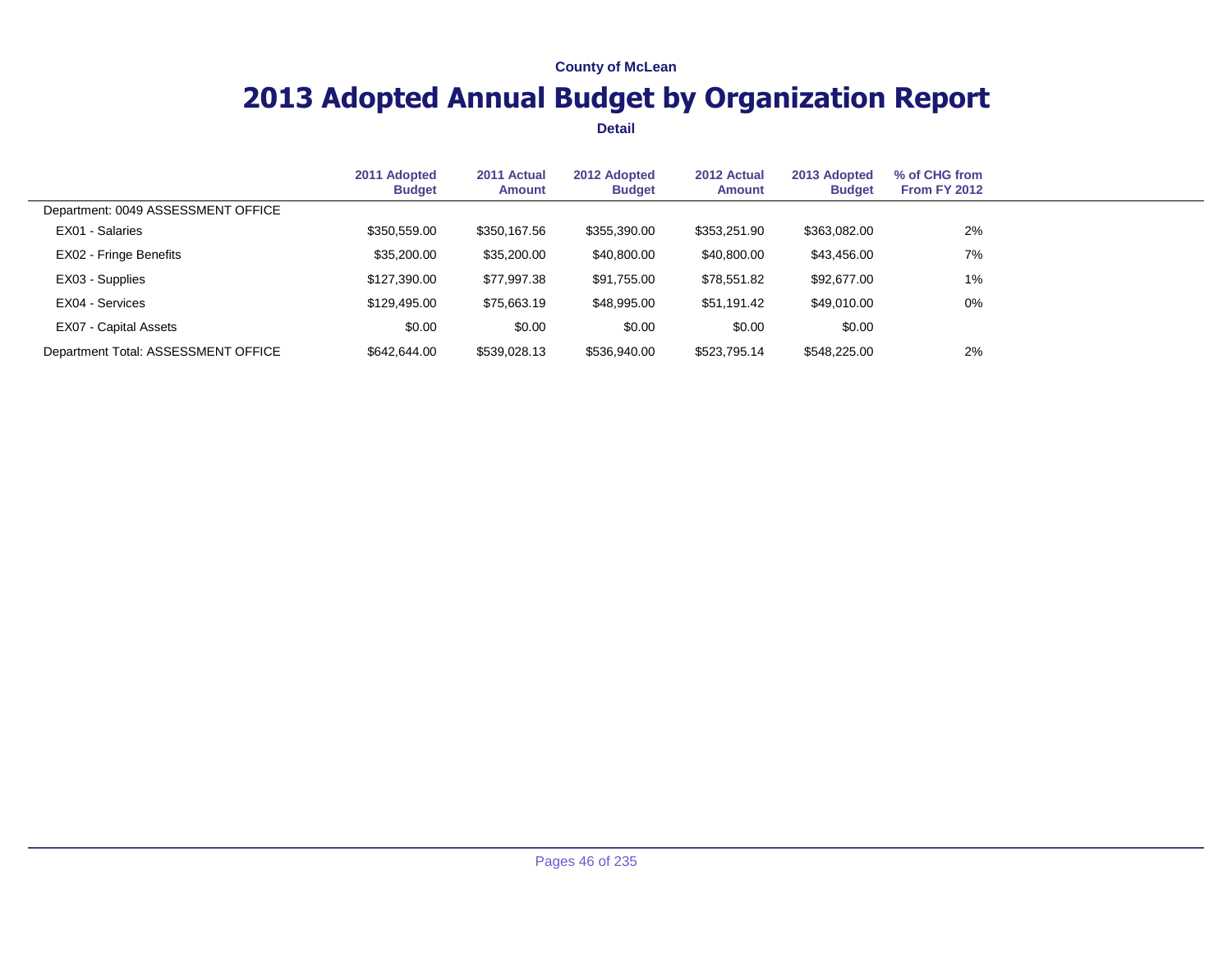## **2013 Adopted Annual Budget by Organization Report**

|                                 | 2011 Adopted<br><b>Budget</b> | 2011 Actual<br>Amount | 2012 Adopted<br><b>Budget</b> | 2012 Actual<br>Amount | 2013 Adopted<br><b>Budget</b> | % of CHG from<br>From FY 2012 |  |
|---------------------------------|-------------------------------|-----------------------|-------------------------------|-----------------------|-------------------------------|-------------------------------|--|
| <b>Revenue Totals:</b>          | \$31,269,505,00               | \$33.525.739.66       | \$31.888.902.00               | \$34.591.121.41       | \$32.566.169.00               | 2%                            |  |
| <b>Expenditure Totals</b>       | \$31,269,505,00               | \$32.691.885.23       | \$31.888.902.00               | \$33,377,833.03       | \$32.566.169.00               | 2%                            |  |
| <b>Fund Total: GENERAL FUND</b> | \$0.00                        | \$833,854.43          | \$0.00                        | \$1,213,288.38        | \$0.00                        | $^{++}$                       |  |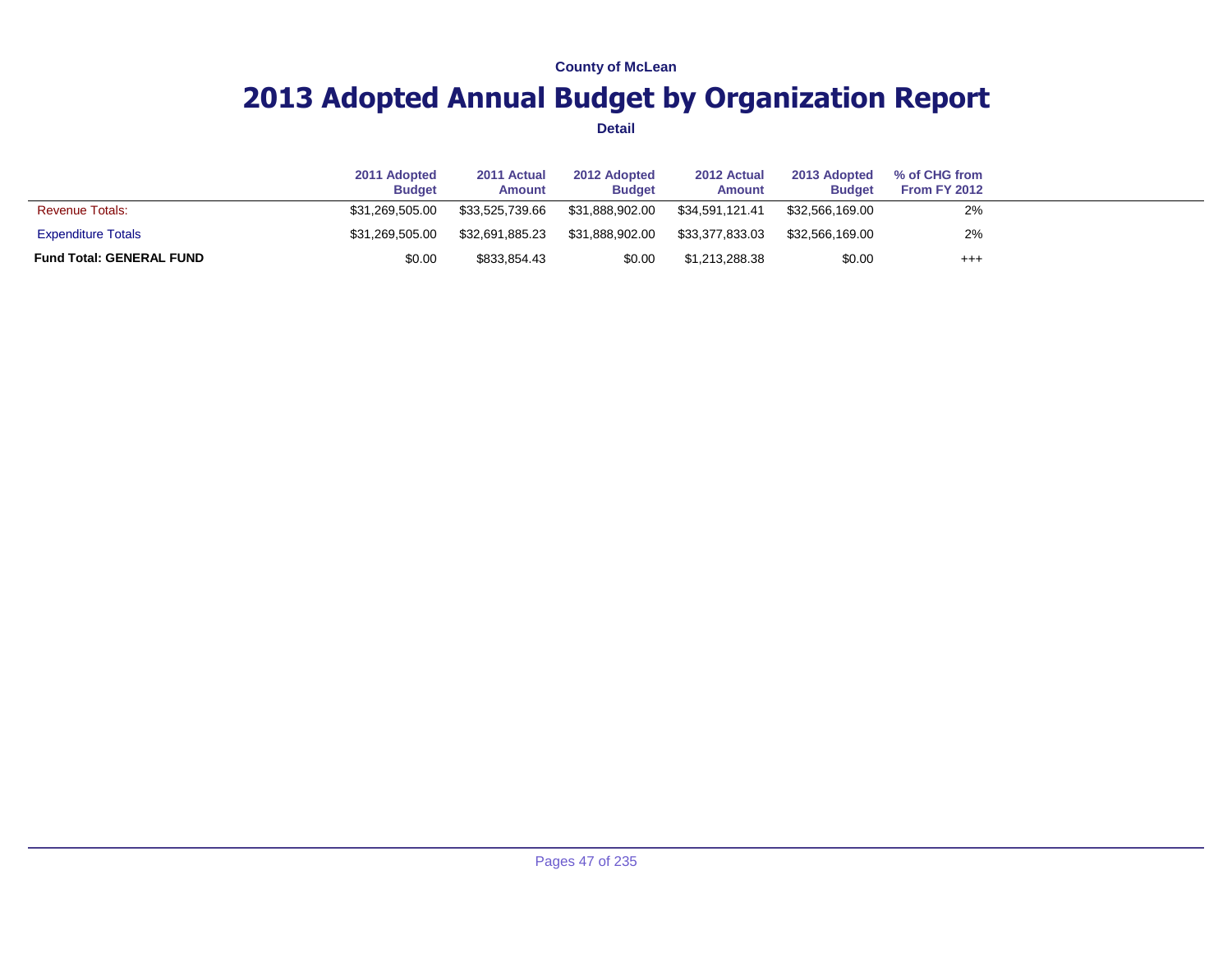## **2013 Adopted Annual Budget by Organization Report**

|                                        | 2011 Adopted<br><b>Budget</b> | 2011 Actual<br><b>Amount</b> | 2012 Adopted<br><b>Budget</b> | 2012 Actual<br><b>Amount</b> | 2013 Adopted<br><b>Budget</b> | % of CHG from<br>From FY 2012 |  |
|----------------------------------------|-------------------------------|------------------------------|-------------------------------|------------------------------|-------------------------------|-------------------------------|--|
| <b>Fund: 0102 DENTAL SEALANT GRANT</b> |                               |                              |                               |                              |                               |                               |  |
| Revenue                                |                               |                              |                               |                              |                               |                               |  |
| Department: 0061 HEALTH DEPARTMENT     |                               |                              |                               |                              |                               |                               |  |
| RE03 - Intergovernmental               | \$373,342.00                  | \$417,791.93                 | \$517,721.00                  | \$445,594.24                 | \$379,890.00                  | $-27\%$                       |  |
| RE04 - Charges For Services            | \$12,500.00                   | \$20,162.87                  | \$12,500.00                   | \$28,946.03                  | \$25,550.00                   | 104%                          |  |
| RE07 - Transfer From Other Funds       | \$0.00                        | \$0.00                       | \$0.00                        | \$0.00                       | \$0.00                        |                               |  |
| RE09 - Contributions                   | \$0.00                        | \$0.00                       | \$0.00                        | \$10,201.74                  | \$95,000.00                   |                               |  |
| RE99 - Miscellaneous                   | \$0.00                        | \$400.00                     | \$0.00                        | \$51.67                      | \$0.00                        |                               |  |
| Department Total: HEALTH DEPARTMENT    | \$385.842.00                  | \$438,354.80                 | \$530,221.00                  | \$484.793.68                 | \$500,440.00                  | -6%                           |  |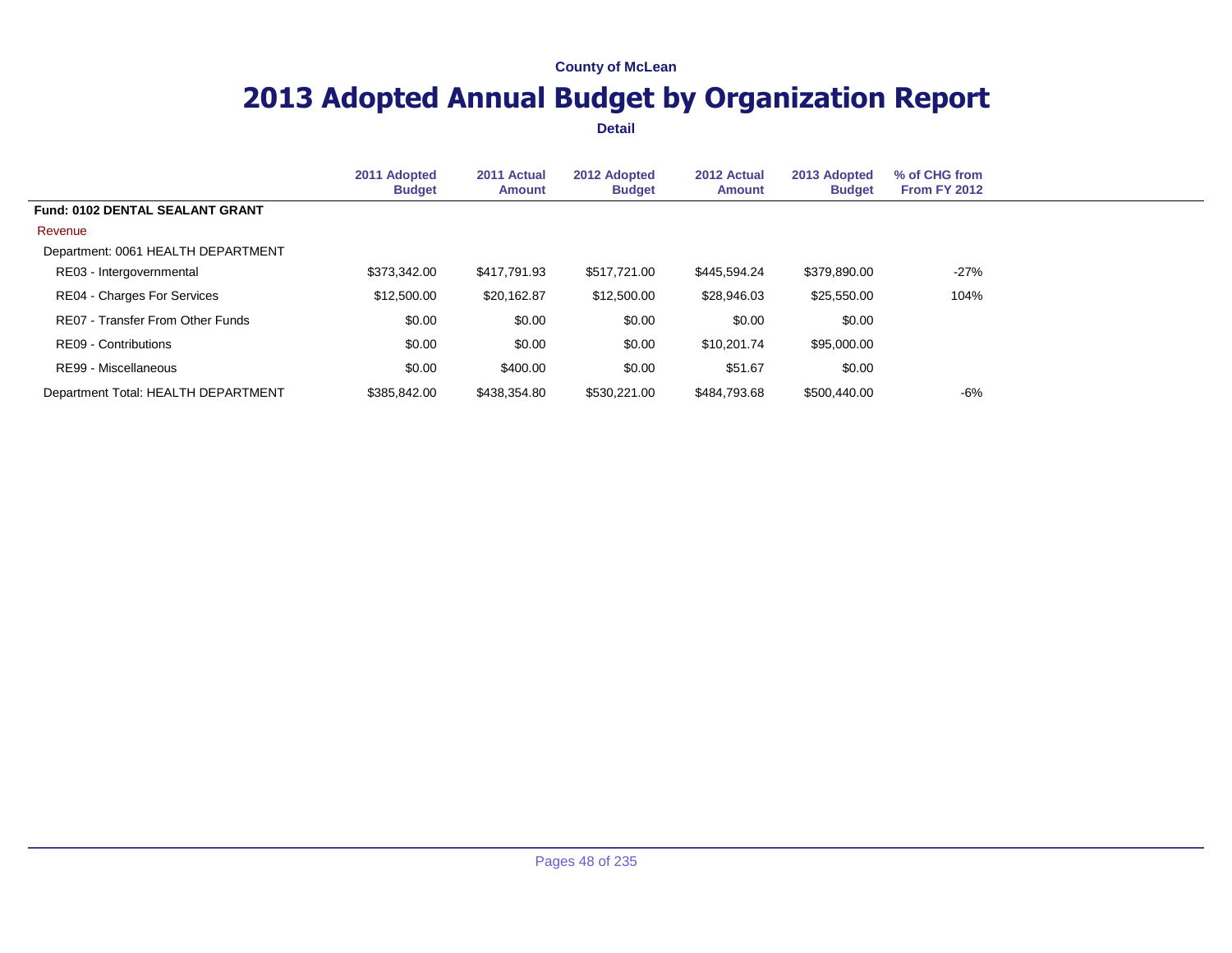### **2013 Adopted Annual Budget by Organization Report**

**Detail**

Revenue Totals \$385,842.00 \$438,354.80 \$530,221.00 \$484,793.68 \$500,440.00 -6%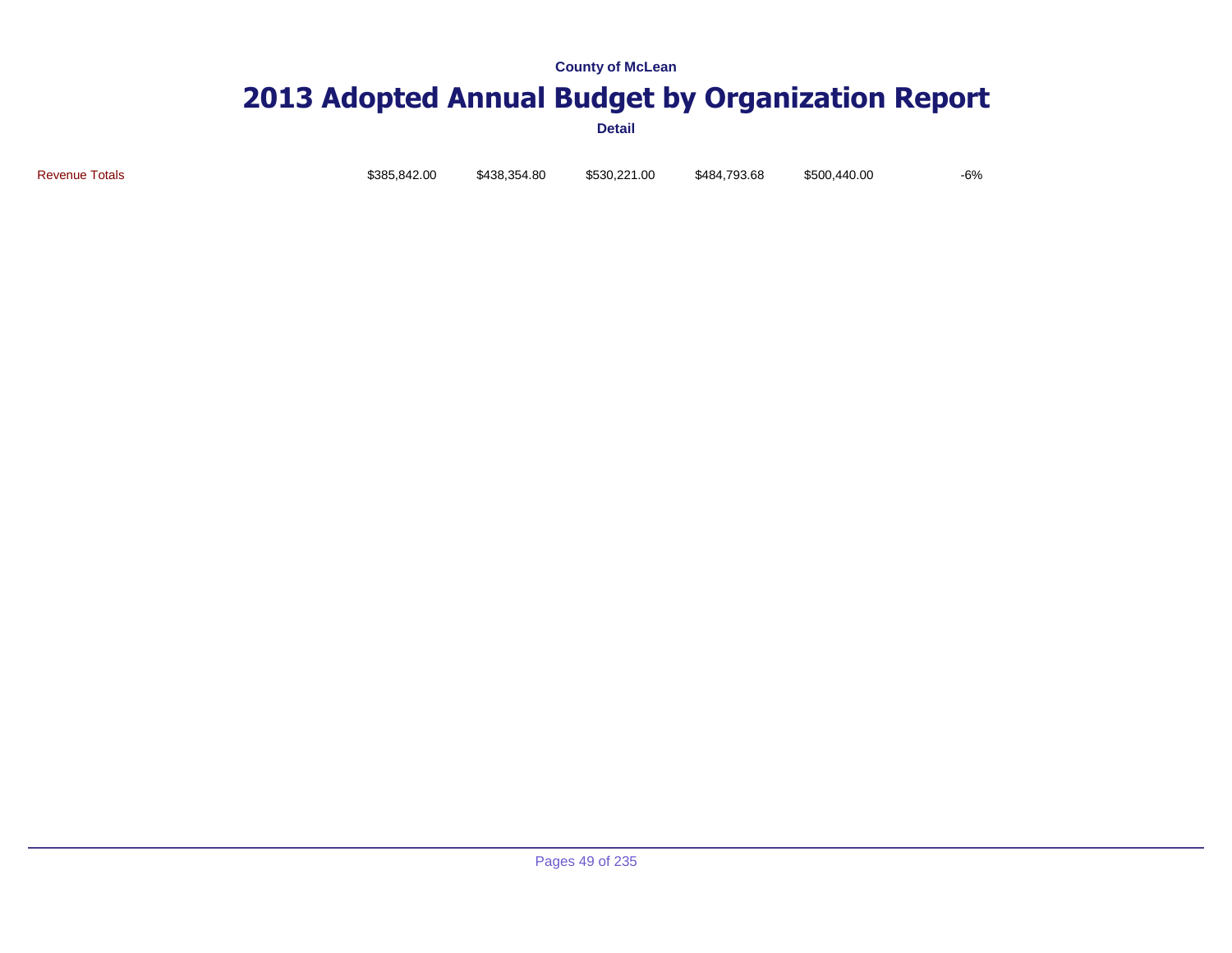## **2013 Adopted Annual Budget by Organization Report**

|                                     | 2011 Adopted<br><b>Budget</b> | 2011 Actual<br><b>Amount</b> | 2012 Adopted<br><b>Budget</b> | 2012 Actual<br><b>Amount</b> | 2013 Adopted<br><b>Budget</b> | % of CHG from<br><b>From FY 2012</b> |  |
|-------------------------------------|-------------------------------|------------------------------|-------------------------------|------------------------------|-------------------------------|--------------------------------------|--|
| <b>Expenditures</b>                 |                               |                              |                               |                              |                               |                                      |  |
| Department: 0061 HEALTH DEPARTMENT  |                               |                              |                               |                              |                               |                                      |  |
| EX01 - Salaries                     | \$69,962.00                   | \$90,078.87                  | \$134,320.00                  | \$126,535.02                 | \$140,494.00                  | 5%                                   |  |
| EX02 - Fringe Benefits              | \$18,024.00                   | \$23,505.44                  | \$37,372.00                   | \$33,691.63                  | \$40,037.00                   | 7%                                   |  |
| EX03 - Supplies                     | \$28,725.00                   | \$36,991.63                  | \$39,497.00                   | \$35,343.85                  | \$39,482.00                   | 0%                                   |  |
| EX04 - Services                     | \$265,250.00                  | \$246,539.51                 | \$274,408.00                  | \$229,812.79                 | \$279,286.00                  | 2%                                   |  |
| EX07 - Capital Assets               | \$3,881,00                    | \$36.062.50                  | \$44.624.00                   | \$51,024.50                  | \$0.00                        | -100%                                |  |
| EX09 - Transfer To Other Funds      | \$0.00                        | \$785.37                     | \$0.00                        | \$1,140.42                   | \$1,141.00                    |                                      |  |
| Department Total: HEALTH DEPARTMENT | \$385.842.00                  | \$433,963.32                 | \$530,221.00                  | \$477.548.21                 | \$500,440.00                  | -6%                                  |  |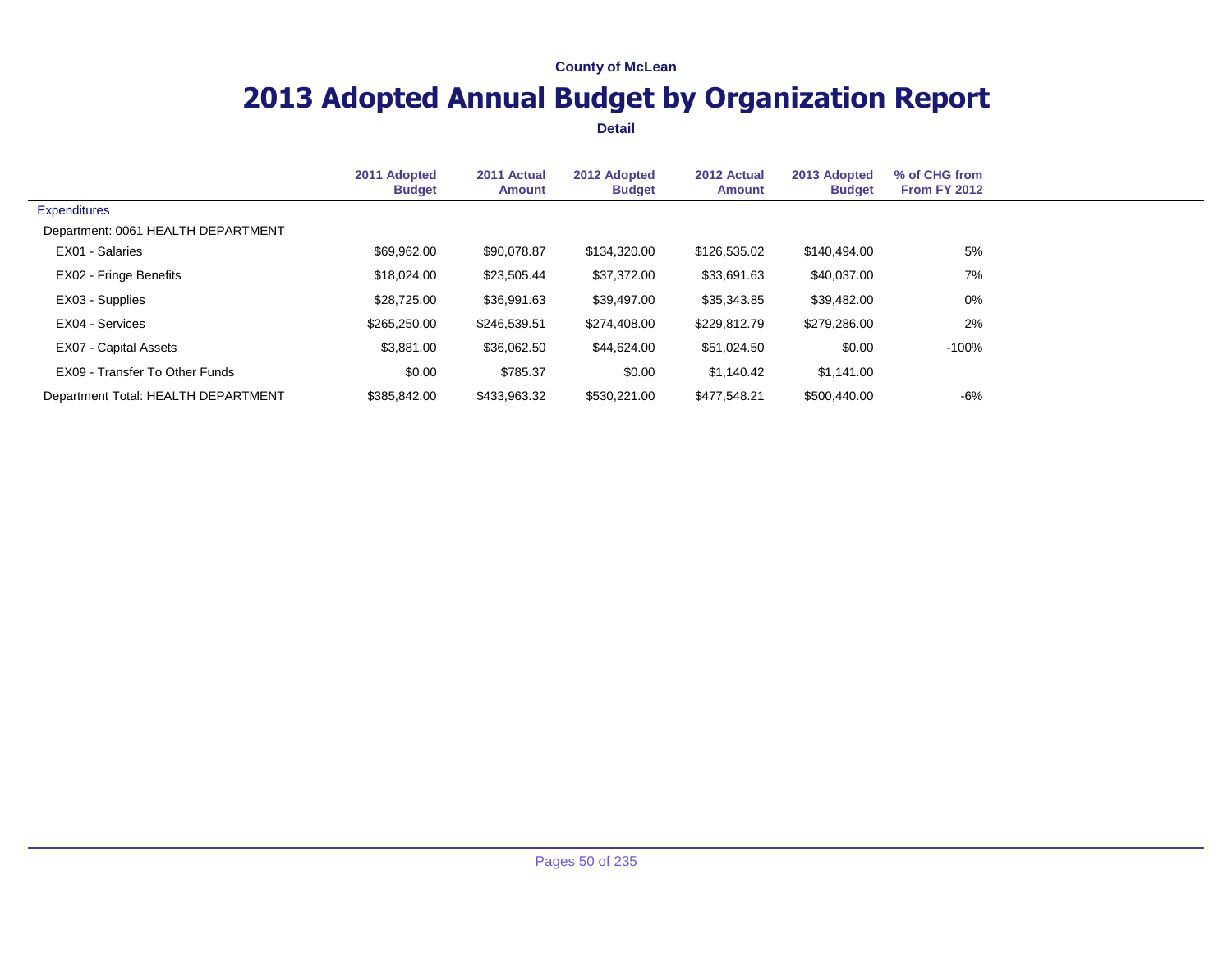## **2013 Adopted Annual Budget by Organization Report**

|                                         | 2011 Adopted<br><b>Budget</b> | 2011 Actual<br><b>Amount</b> | 2012 Adopted<br><b>Budget</b> | 2012 Actual<br><b>Amount</b> | 2013 Adopted<br><b>Budget</b> | % of CHG from<br><b>From FY 2012</b> |  |
|-----------------------------------------|-------------------------------|------------------------------|-------------------------------|------------------------------|-------------------------------|--------------------------------------|--|
| <b>Revenue Totals:</b>                  | \$385,842,00                  | \$438,354.80                 | \$530.221.00                  | \$484.793.68                 | \$500,440.00                  | -6%                                  |  |
| <b>Expenditure Totals</b>               | \$385,842,00                  | \$433.963.32                 | \$530.221.00                  | \$477.548.21                 | \$500,440.00                  | $-6%$                                |  |
| <b>Fund Total: DENTAL SEALANT GRANT</b> | \$0.00                        | \$4,391.48                   | \$0.00                        | \$7,245.47                   | \$0.00                        | $^{+++}$                             |  |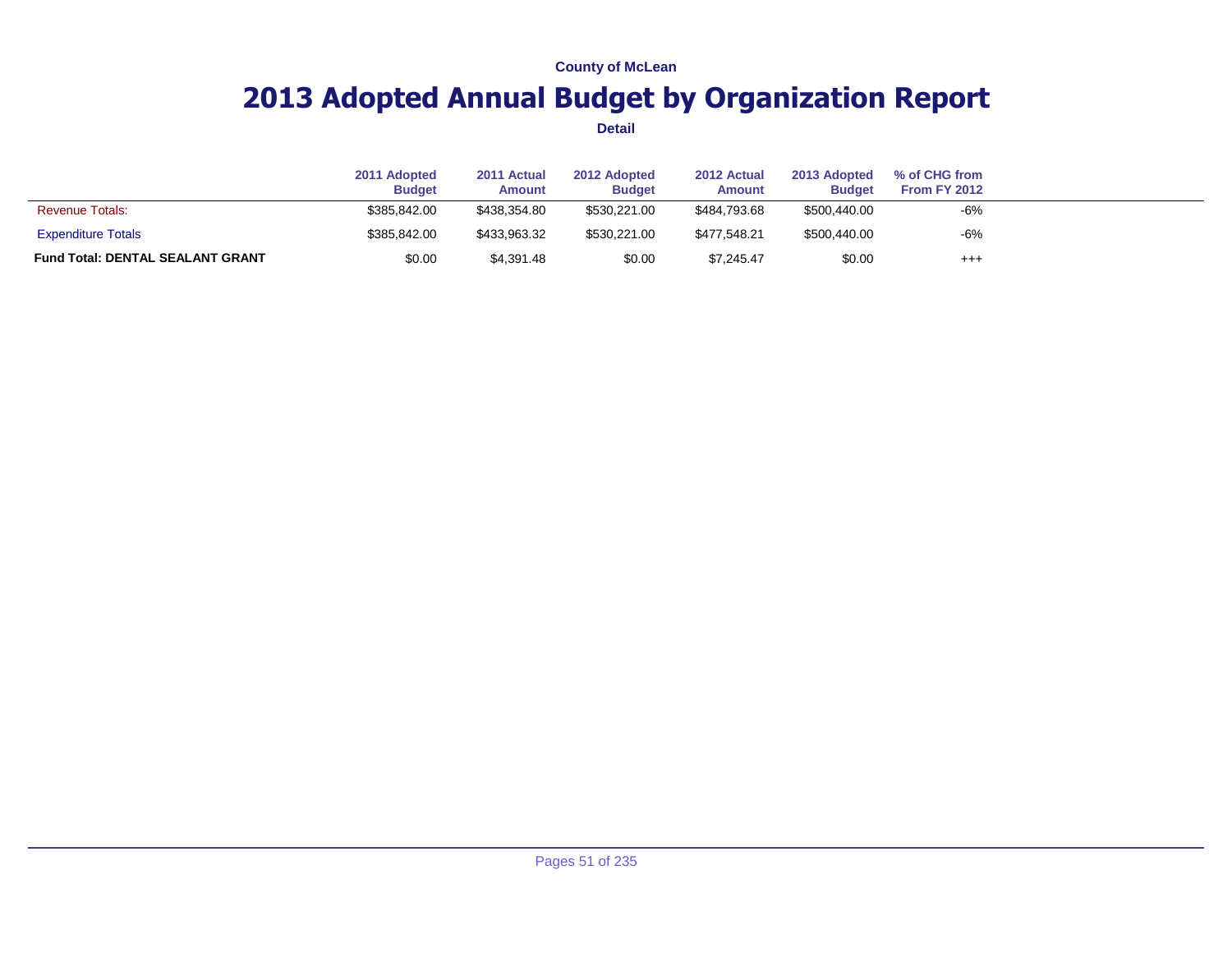## **2013 Adopted Annual Budget by Organization Report**

|                                     | 2011 Adopted<br><b>Budget</b> | 2011 Actual<br><b>Amount</b> | 2012 Adopted<br><b>Budget</b> | 2012 Actual<br><b>Amount</b> | 2013 Adopted<br><b>Budget</b> | % of CHG from<br>From FY 2012 |  |
|-------------------------------------|-------------------------------|------------------------------|-------------------------------|------------------------------|-------------------------------|-------------------------------|--|
| Fund: 0103 HEALTH DEPT. - WIC       |                               |                              |                               |                              |                               |                               |  |
| Revenue                             |                               |                              |                               |                              |                               |                               |  |
| Department: 0061 HEALTH DEPARTMENT  |                               |                              |                               |                              |                               |                               |  |
| RE03 - Intergovernmental            | \$443,300.00                  | \$454,460.60                 | \$468,759.00                  | \$435,217.44                 | \$451,000.00                  | -4%                           |  |
| RE04 - Charges For Services         | \$0.00                        | \$0.00                       | \$0.00                        | \$0.00                       | \$0.00                        |                               |  |
| RE07 - Transfer From Other Funds    | \$9,057.00                    | \$3,689.66                   | \$10,507.00                   | \$16,304.63                  | \$15,661.00                   | 49%                           |  |
| RE99 - Miscellaneous                | \$0.00                        | \$40.00                      | \$0.00                        | \$560.00                     | \$0.00                        |                               |  |
| Department Total: HEALTH DEPARTMENT | \$452,357,00                  | \$458,190.26                 | \$479,266,00                  | \$452,082.07                 | \$466,661,00                  | $-3%$                         |  |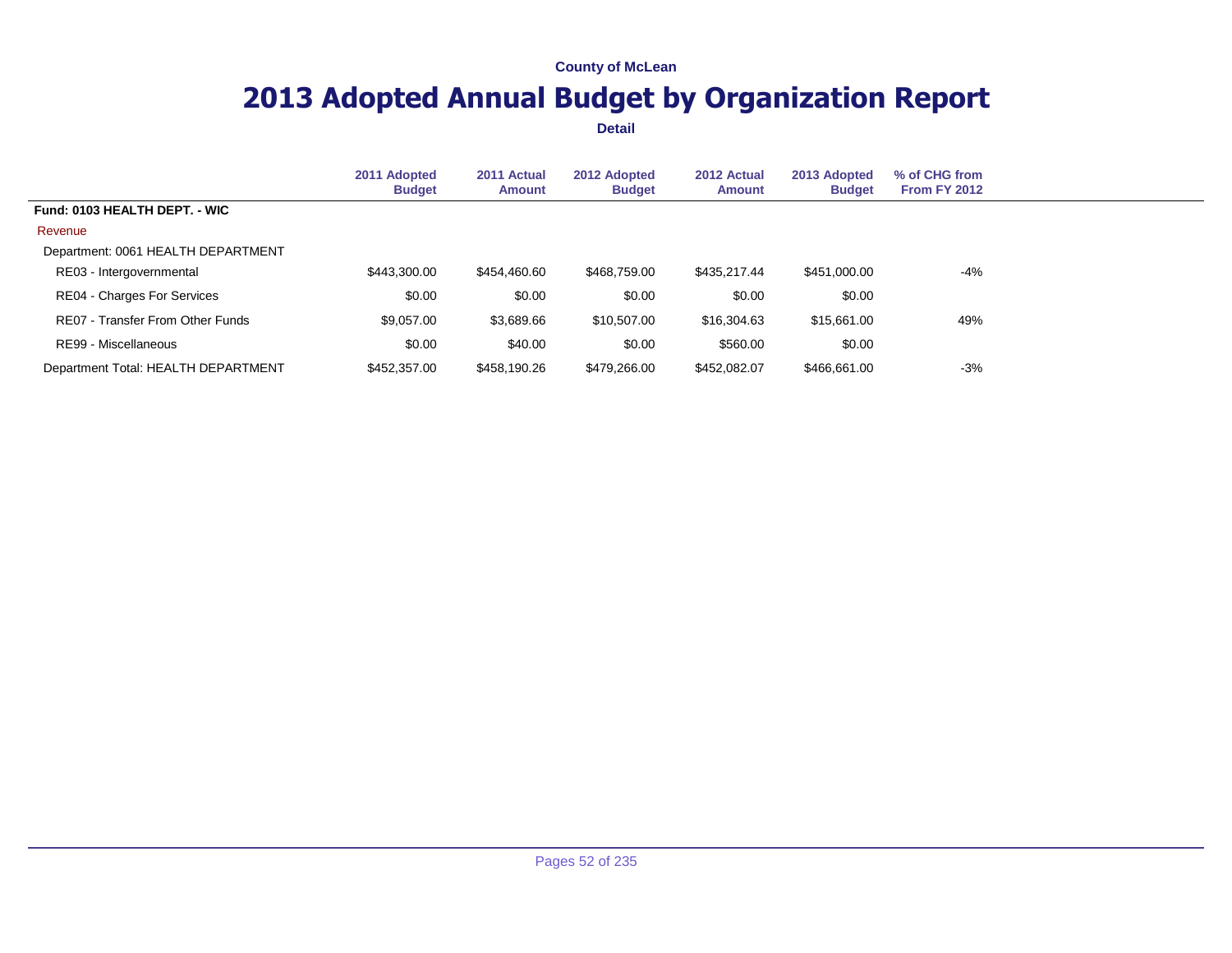### **2013 Adopted Annual Budget by Organization Report**

**Detail**

Revenue Totals \$452,357.00 \$458,190.26 \$479,266.00 \$452,082.07 \$466,661.00 -3%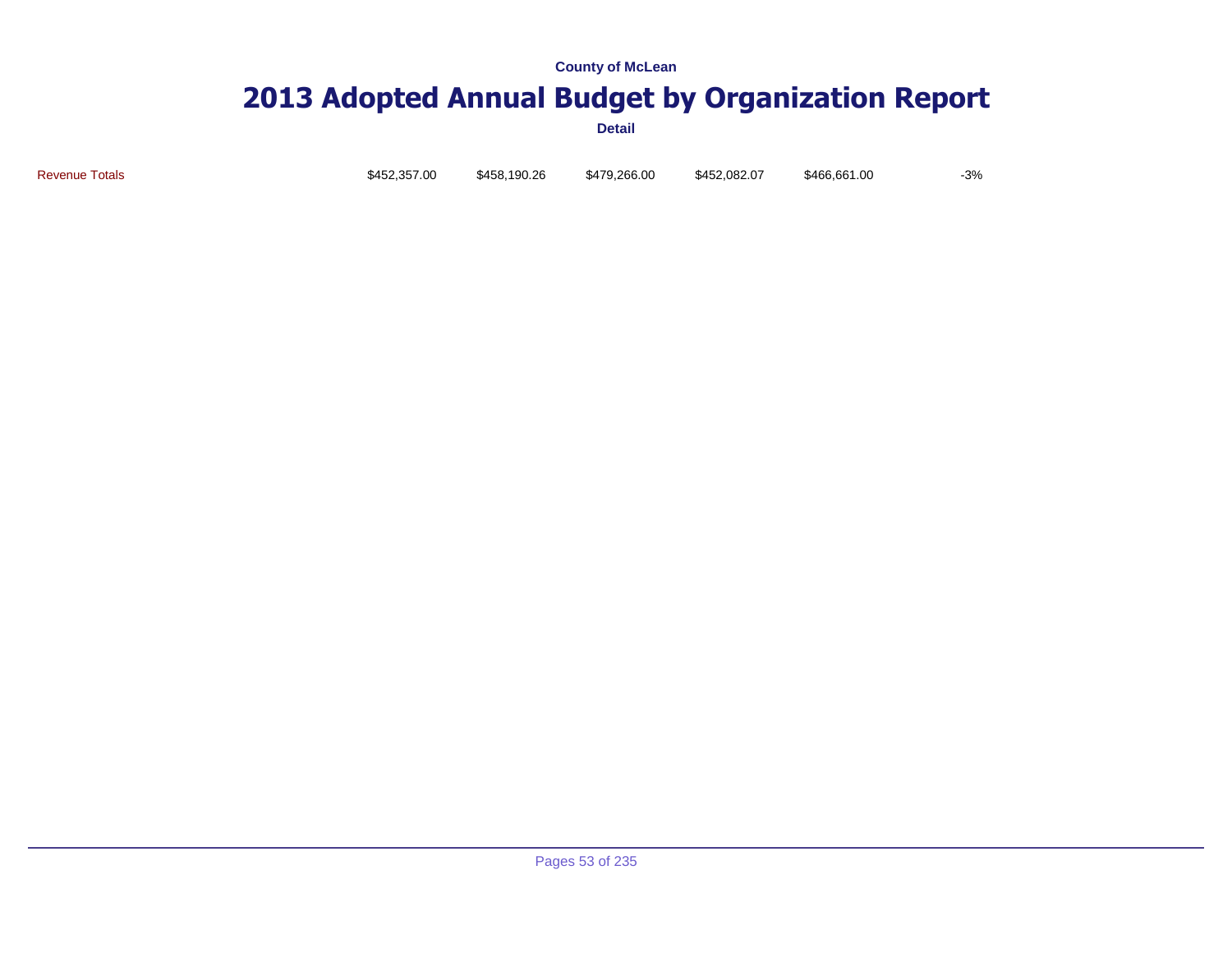## **2013 Adopted Annual Budget by Organization Report**

|                                     | 2011 Adopted<br><b>Budget</b> | 2011 Actual<br><b>Amount</b> | 2012 Adopted<br><b>Budget</b> | 2012 Actual<br><b>Amount</b> | 2013 Adopted<br><b>Budget</b> | % of CHG from<br><b>From FY 2012</b> |  |
|-------------------------------------|-------------------------------|------------------------------|-------------------------------|------------------------------|-------------------------------|--------------------------------------|--|
| <b>Expenditures</b>                 |                               |                              |                               |                              |                               |                                      |  |
| Department: 0061 HEALTH DEPARTMENT  |                               |                              |                               |                              |                               |                                      |  |
| EX01 - Salaries                     | \$302,319.00                  | \$295,432.87                 | \$321,144.00                  | \$299,265.99                 | \$307,180.00                  | -4%                                  |  |
| <b>EX02 - Fringe Benefits</b>       | \$93,062.00                   | \$87,723.13                  | \$106,506.00                  | \$92,151.65                  | \$106,901.00                  | $0\%$                                |  |
| EX03 - Supplies                     | \$17,252.00                   | \$21,335.65                  | \$15,594.00                   | \$20,427.01                  | \$17,522.00                   | 12%                                  |  |
| EX04 - Services                     | \$39,724.00                   | \$37,258.68                  | \$36,022.00                   | \$31,409.61                  | \$30,898.00                   | $-14%$                               |  |
| <b>EX07 - Capital Assets</b>        | \$0.00                        | \$1,137.50                   | \$0.00                        | \$0.00                       | \$0.00                        |                                      |  |
| EX09 - Transfer To Other Funds      | \$0.00                        | \$1,909.76                   | \$0.00                        | \$4,109.36                   | \$4,160.00                    |                                      |  |
| EX10 - Other                        | \$0.00                        | \$0.00                       | \$0.00                        | \$0.00                       | \$0.00                        |                                      |  |
| Department Total: HEALTH DEPARTMENT | \$452,357.00                  | \$444.797.59                 | \$479.266.00                  | \$447.363.62                 | \$466,661.00                  | $-3%$                                |  |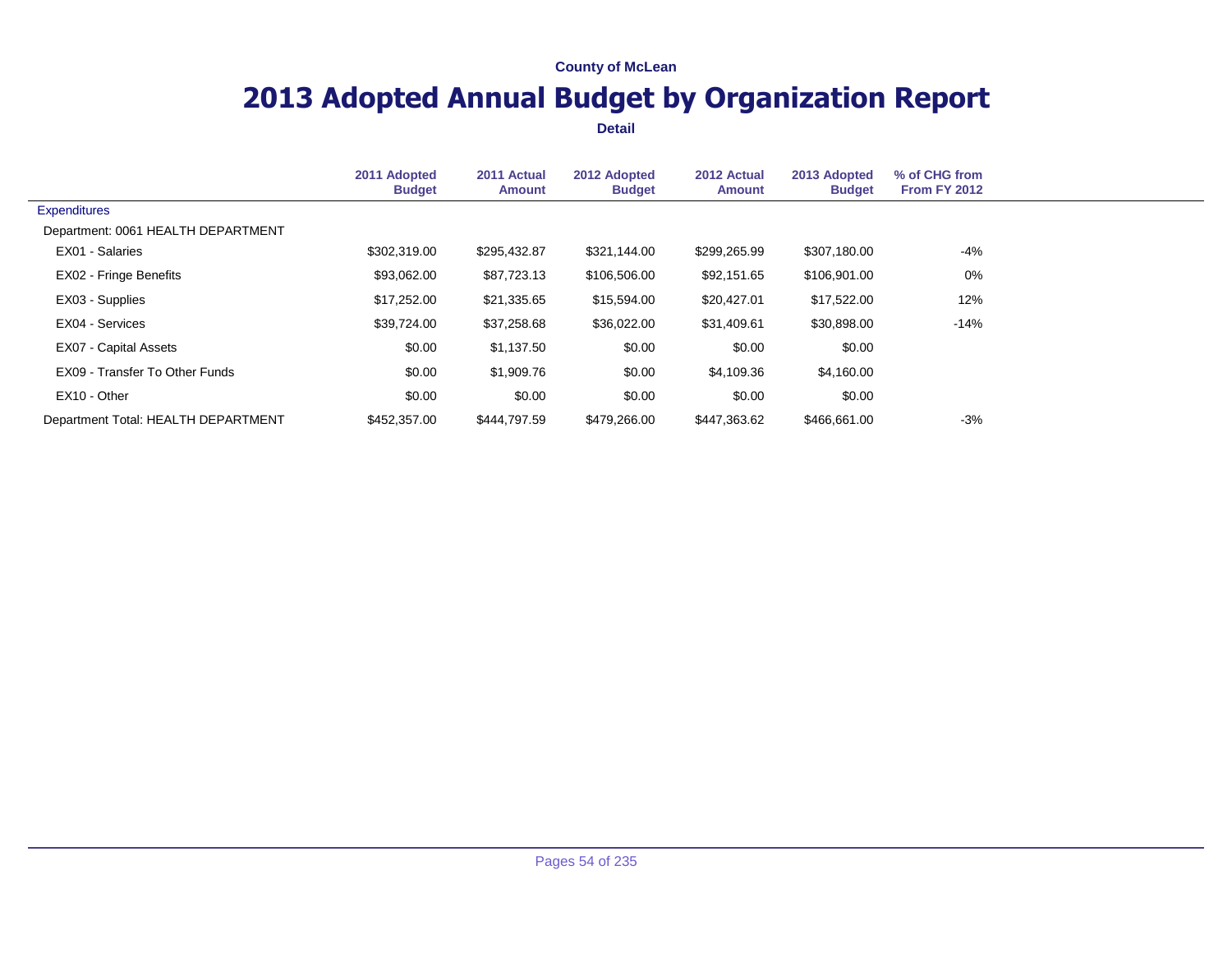## **2013 Adopted Annual Budget by Organization Report**

|                                       | 2011 Adopted<br><b>Budget</b> | 2011 Actual<br><b>Amount</b> | 2012 Adopted<br><b>Budget</b> | 2012 Actual<br>Amount | 2013 Adopted<br><b>Budget</b> | % of CHG from<br>From FY 2012 |  |
|---------------------------------------|-------------------------------|------------------------------|-------------------------------|-----------------------|-------------------------------|-------------------------------|--|
| <b>Revenue Totals:</b>                | \$452,357,00                  | \$458,190.26                 | \$479,266,00                  | \$452,082.07          | \$466,661,00                  | $-3%$                         |  |
| <b>Expenditure Totals</b>             | \$452,357,00                  | \$444.797.59                 | \$479,266.00                  | \$447,363.62          | \$466,661.00                  | $-3%$                         |  |
| <b>Fund Total: HEALTH DEPT. - WIC</b> | \$0.00                        | \$13,392.67                  | \$0.00                        | \$4,718.45            | \$0.00                        | $^{+++}$                      |  |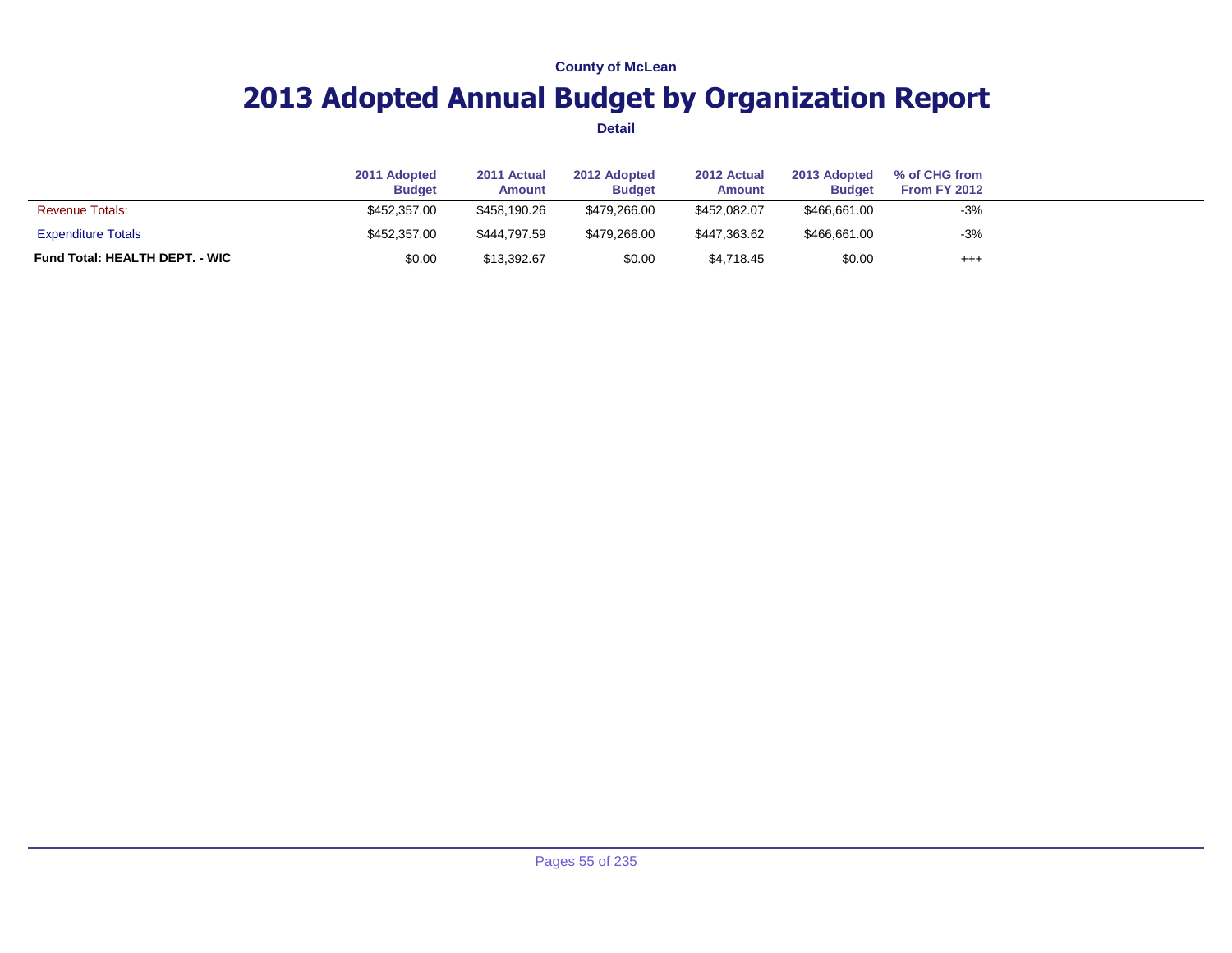## **2013 Adopted Annual Budget by Organization Report**

|                                             | 2011 Adopted<br><b>Budget</b> | 2011 Actual<br><b>Amount</b> | 2012 Adopted<br><b>Budget</b> | 2012 Actual<br><b>Amount</b> | 2013 Adopted<br><b>Budget</b> | % of CHG from<br>From FY 2012 |  |
|---------------------------------------------|-------------------------------|------------------------------|-------------------------------|------------------------------|-------------------------------|-------------------------------|--|
| <b>Fund: 0105 PREVENTIVE HEALTH PROGRAM</b> |                               |                              |                               |                              |                               |                               |  |
| Revenue                                     |                               |                              |                               |                              |                               |                               |  |
| Department: 0061 HEALTH DEPARTMENT          |                               |                              |                               |                              |                               |                               |  |
| RE02 - Lic., Permits, Fees                  | \$5,000.00                    | \$9,581.25                   | \$10,000.00                   | \$10,686.25                  | \$12,000.00                   | 20%                           |  |
| RE03 - Intergovernmental                    | \$159,180.00                  | \$141,828.74                 | \$163,819.00                  | \$228,443.41                 | \$372,870,00                  | 128%                          |  |
| <b>RE04 - Charges For Services</b>          | \$5,308.00                    | \$14,454.65                  | \$12,753.00                   | \$7,828.00                   | \$9,000.00                    | -29%                          |  |
| RE07 - Transfer From Other Funds            | \$0.00                        | \$0.00                       | \$0.00                        | \$0.00                       | \$0.00                        |                               |  |
| RE99 - Miscellaneous                        | \$0.00                        | \$4,025.00                   | \$0.00                        | \$875.00                     | \$0.00                        |                               |  |
| Department Total: HEALTH DEPARTMENT         | \$169,488,00                  | \$169.889.64                 | \$186,572,00                  | \$247.832.66                 | \$393,870.00                  | 111%                          |  |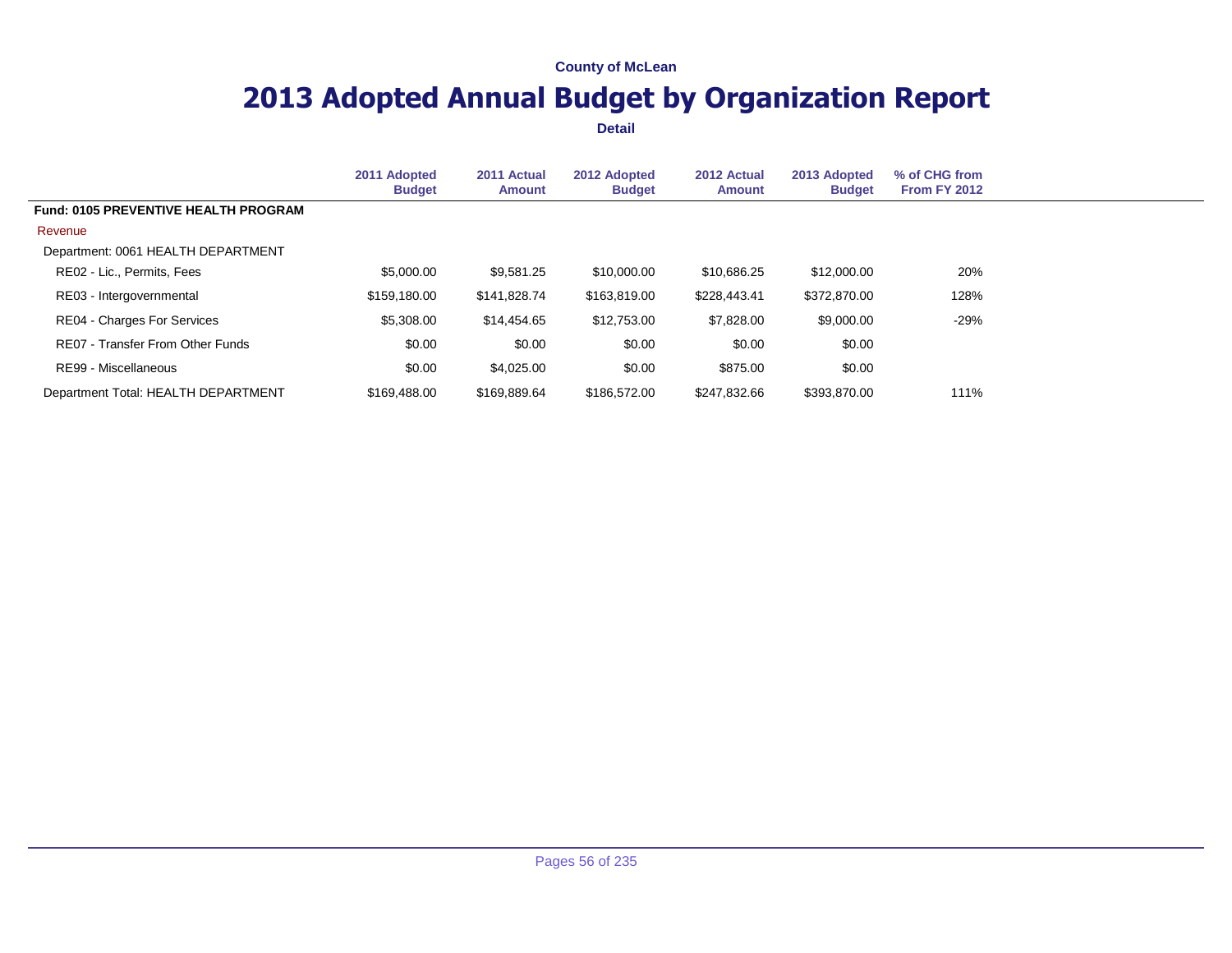# **2013 Adopted Annual Budget by Organization Report**

**Detail**

Revenue Totals \$169,488.00 \$169,889.64 \$186,572.00 \$247,832.66 \$393,870.00 111%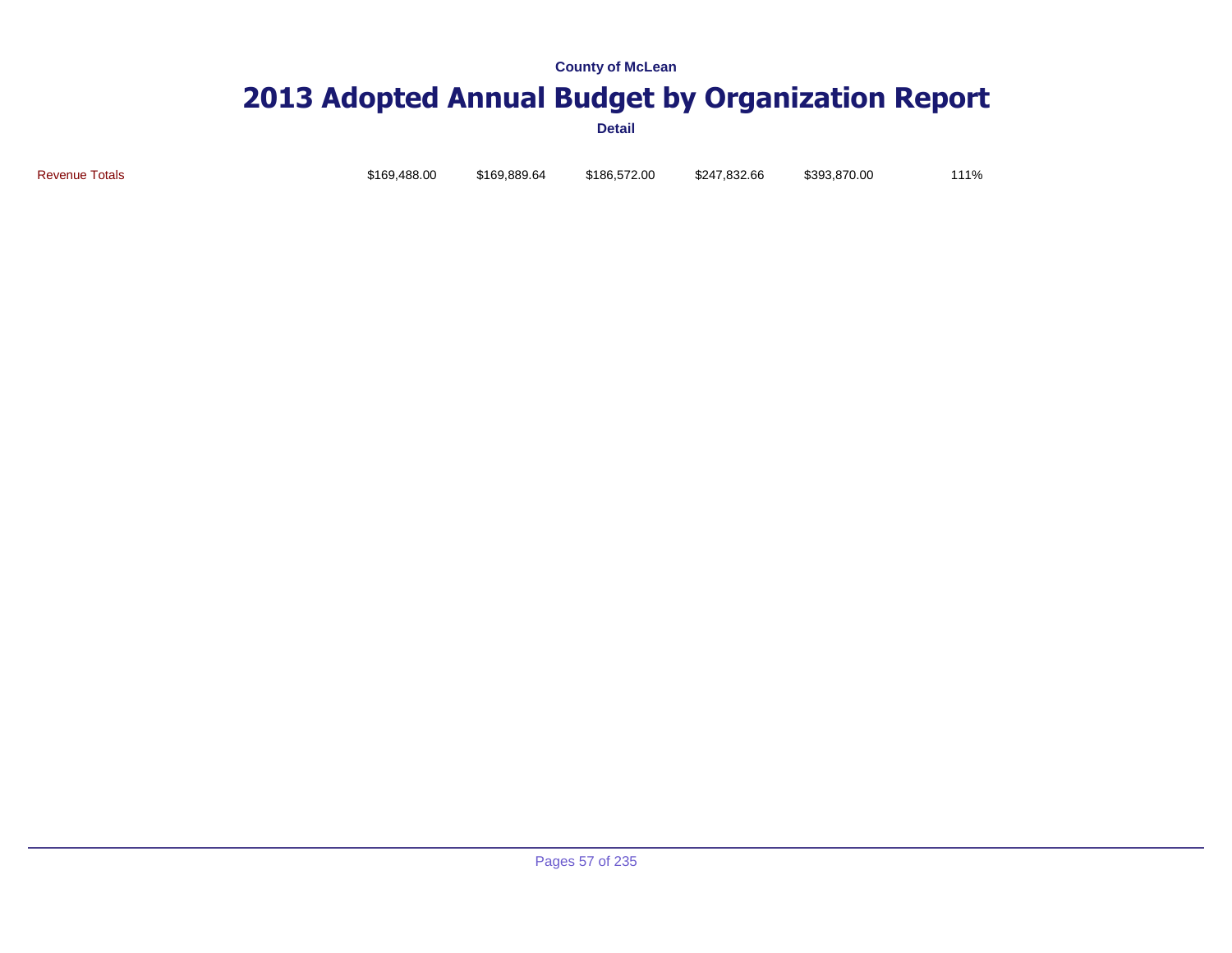## **2013 Adopted Annual Budget by Organization Report**

|                                     | 2011 Adopted<br><b>Budget</b> | 2011 Actual<br><b>Amount</b> | 2012 Adopted<br><b>Budget</b> | 2012 Actual<br><b>Amount</b> | 2013 Adopted<br><b>Budget</b> | % of CHG from<br>From FY 2012 |  |
|-------------------------------------|-------------------------------|------------------------------|-------------------------------|------------------------------|-------------------------------|-------------------------------|--|
| <b>Expenditures</b>                 |                               |                              |                               |                              |                               |                               |  |
| Department: 0061 HEALTH DEPARTMENT  |                               |                              |                               |                              |                               |                               |  |
| EX01 - Salaries                     | \$84,642.00                   | \$112,599.44                 | \$102,079.00                  | \$105,498.74                 | \$131,197.00                  | 29%                           |  |
| <b>EX02 - Fringe Benefits</b>       | \$15,594.00                   | \$20,209.35                  | \$21,421.00                   | \$21,287.13                  | \$31,165.00                   | 45%                           |  |
| EX03 - Supplies                     | \$25,682.00                   | \$24,289.14                  | \$24,943.00                   | \$13,534.87                  | \$63,683.00                   | 155%                          |  |
| EX04 - Services                     | \$39,710.00                   | \$40,020.76                  | \$38,129.00                   | \$94,891.66                  | \$166,583.00                  | 337%                          |  |
| EX07 - Capital Assets               | \$3,860.00                    | \$0.00                       | \$0.00                        | \$0.00                       | \$0.00                        |                               |  |
| EX09 - Transfer To Other Funds      | \$0.00                        | \$744.16                     | \$0.00                        | \$1,280.14                   | \$1,242.00                    |                               |  |
| EX10 - Other                        | \$0.00                        | \$0.00                       | \$0.00                        | \$0.00                       | \$0.00                        |                               |  |
| Department Total: HEALTH DEPARTMENT | \$169,488,00                  | \$197,862.85                 | \$186,572,00                  | \$236.492.54                 | \$393,870.00                  | 111%                          |  |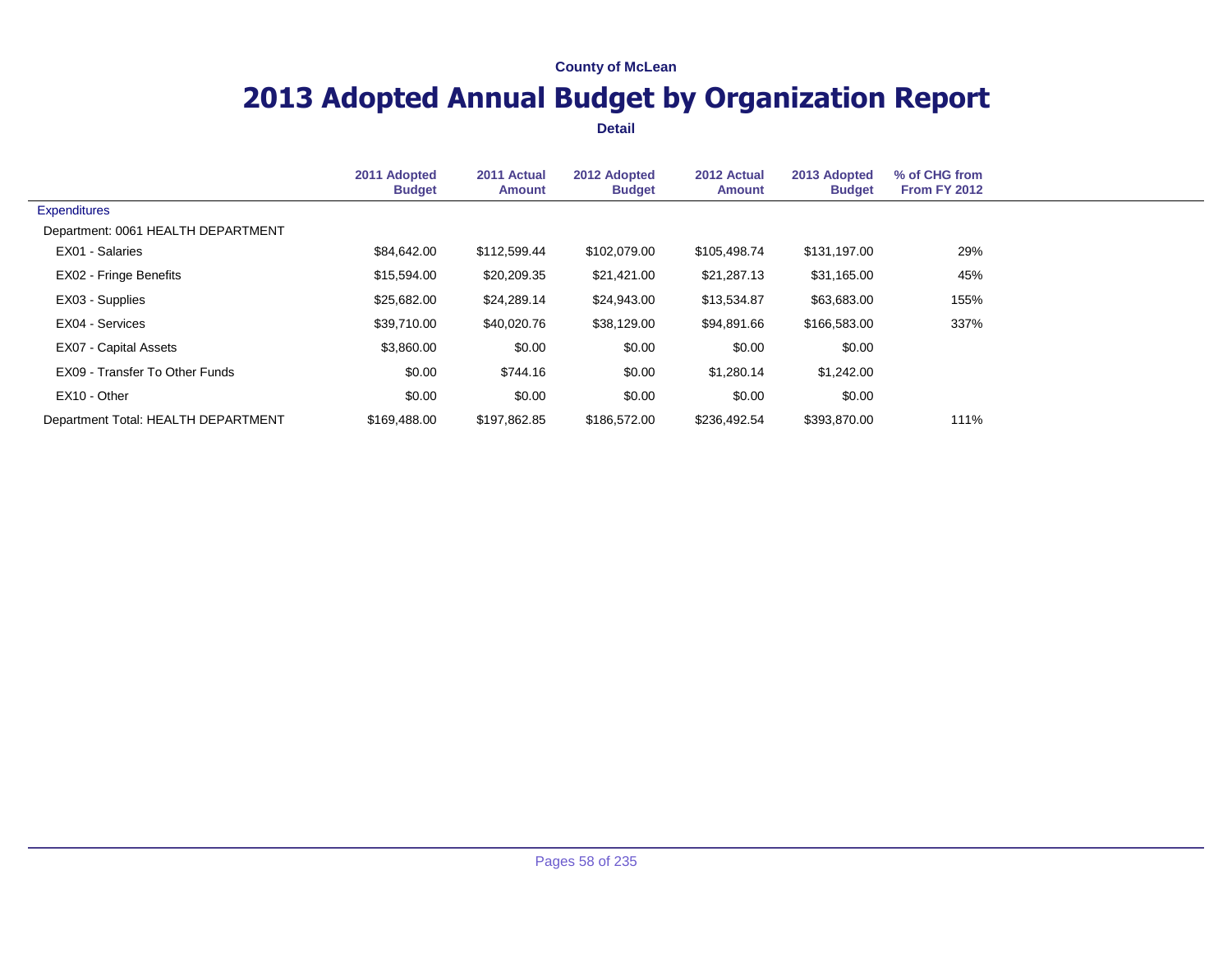## **2013 Adopted Annual Budget by Organization Report**

|                                              | 2011 Adopted<br><b>Budget</b> | 2011 Actual<br>Amount | 2012 Adopted<br><b>Budget</b> | 2012 Actual<br>Amount | 2013 Adopted<br><b>Budget</b> | % of CHG from<br>From FY 2012 |  |
|----------------------------------------------|-------------------------------|-----------------------|-------------------------------|-----------------------|-------------------------------|-------------------------------|--|
| <b>Revenue Totals:</b>                       | \$169,488,00                  | \$169.889.64          | \$186,572,00                  | \$247.832.66          | \$393,870.00                  | 111%                          |  |
| <b>Expenditure Totals</b>                    | \$169.488.00                  | \$197.862.85          | \$186,572,00                  | \$236.492.54          | \$393,870.00                  | 111%                          |  |
| <b>Fund Total: PREVENTIVE HEALTH PROGRAM</b> | \$0.00                        | (\$27,973.21)         | \$0.00                        | \$11,340.12           | \$0.00                        | $^{+++}$                      |  |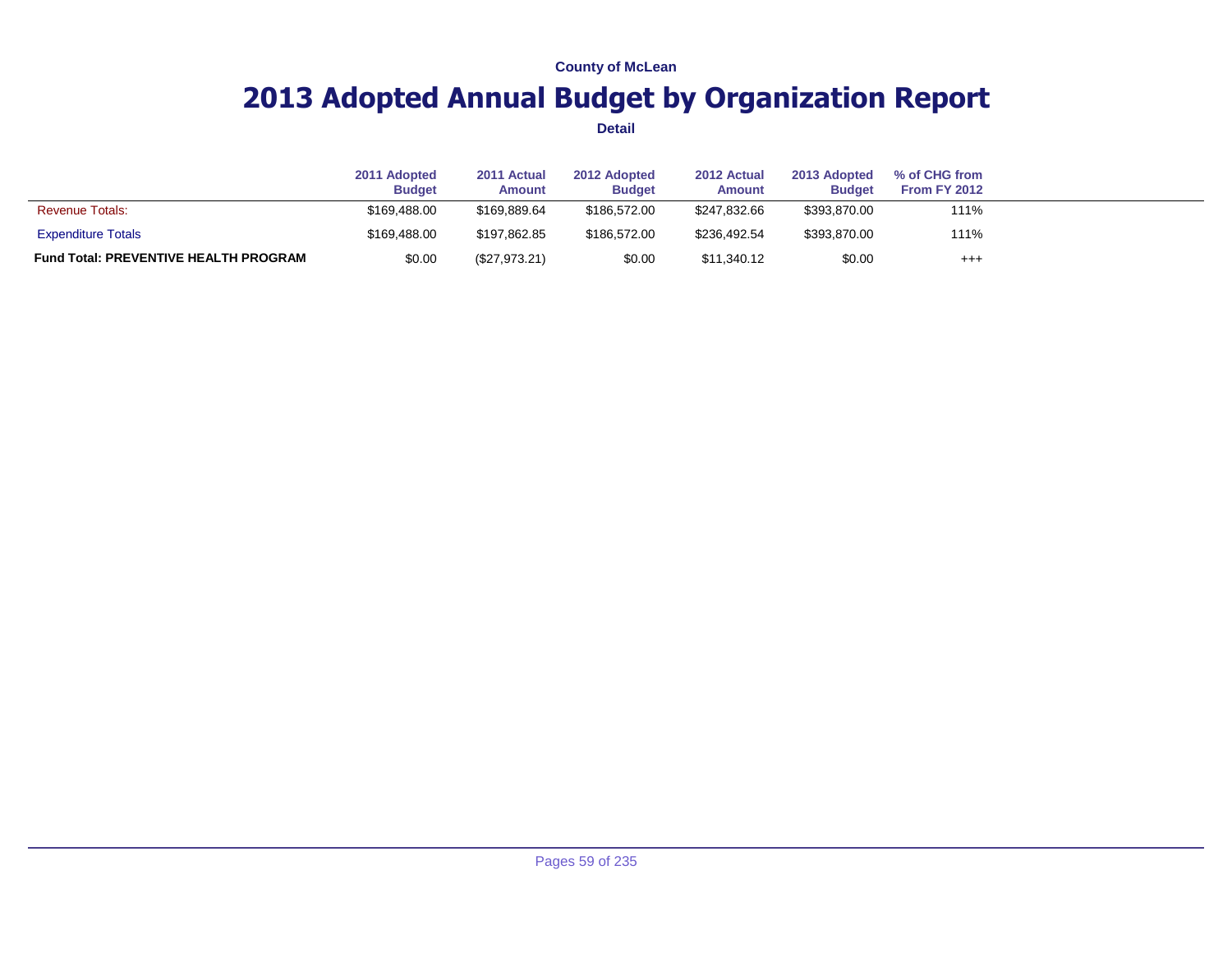## **2013 Adopted Annual Budget by Organization Report**

|                                          | 2011 Adopted<br><b>Budget</b> | 2011 Actual<br><b>Amount</b> | 2012 Adopted<br><b>Budget</b> | 2012 Actual<br><b>Amount</b> | 2013 Adopted<br><b>Budget</b> | % of CHG from<br><b>From FY 2012</b> |  |
|------------------------------------------|-------------------------------|------------------------------|-------------------------------|------------------------------|-------------------------------|--------------------------------------|--|
| <b>Fund: 0106 FAMILY CASE MANAGEMENT</b> |                               |                              |                               |                              |                               |                                      |  |
| Revenue                                  |                               |                              |                               |                              |                               |                                      |  |
| Department: 0061 HEALTH DEPARTMENT       |                               |                              |                               |                              |                               |                                      |  |
| RE03 - Intergovernmental                 | \$719,263.00                  | \$656,262.86                 | \$640,901.00                  | \$617,236.04                 | \$625,739.00                  | $-2\%$                               |  |
| RE04 - Charges For Services              | \$2,000.00                    | \$1,672.35                   | \$2,000.00                    | \$0.00                       | \$2,000.00                    | $0\%$                                |  |
| RE07 - Transfer From Other Funds         | \$220,284.00                  | \$207,936.12                 | \$203,751.00                  | \$195,683,27                 | \$219,439.00                  | 8%                                   |  |
| RE99 - Miscellaneous                     | \$0.00                        | \$7.00                       | \$0.00                        | \$0.00                       | \$0.00                        |                                      |  |
| Department Total: HEALTH DEPARTMENT      | \$941.547.00                  | \$865,878,33                 | \$846,652,00                  | \$812,919.31                 | \$847,178,00                  | 0%                                   |  |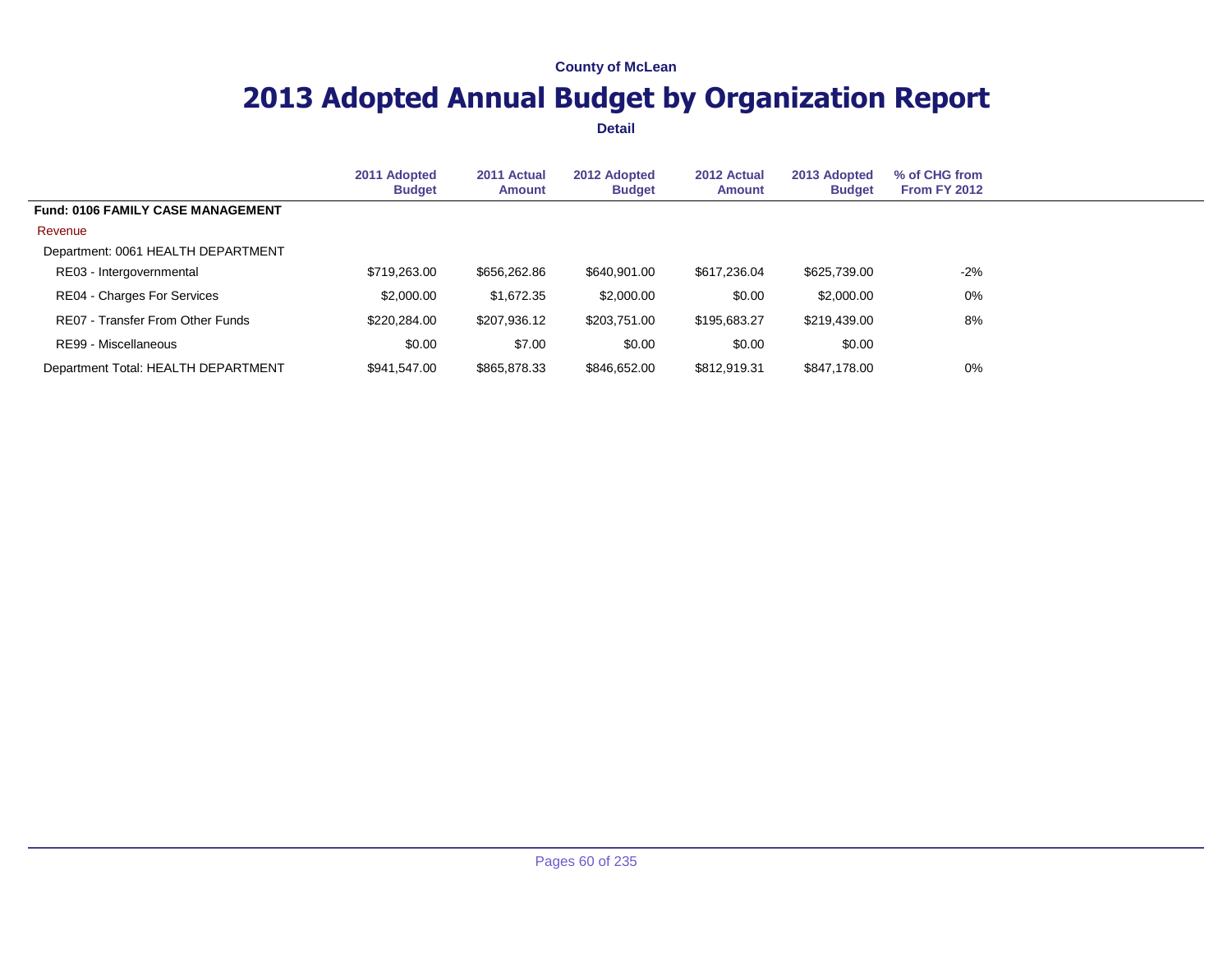# **2013 Adopted Annual Budget by Organization Report**

**Detail**

Revenue Totals \$941,547.00 \$865,878.33 \$846,652.00 \$812,919.31 \$847,178.00 0%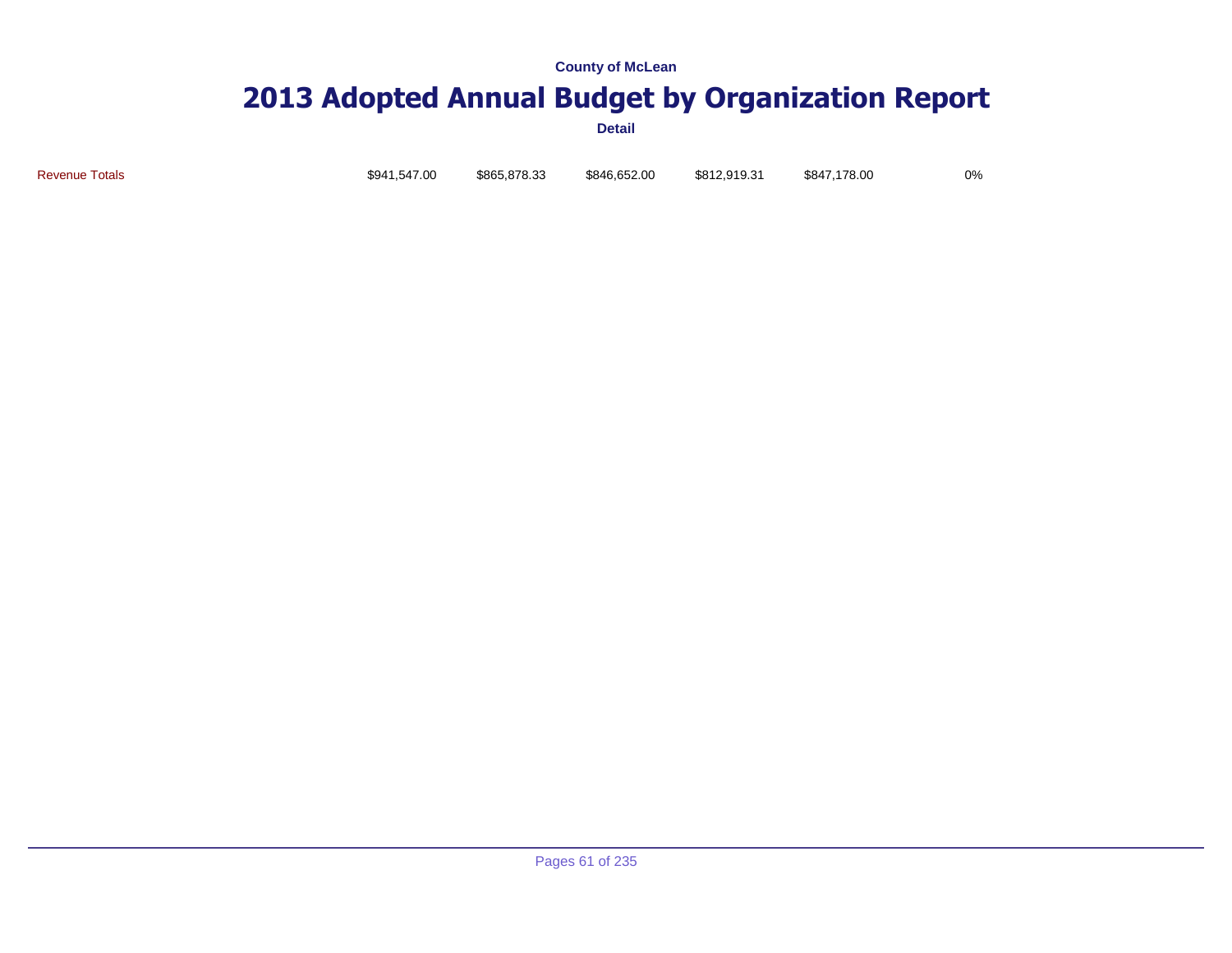## **2013 Adopted Annual Budget by Organization Report**

|                                     | 2011 Adopted<br><b>Budget</b> | 2011 Actual<br><b>Amount</b> | 2012 Adopted<br><b>Budget</b> | 2012 Actual<br>Amount | 2013 Adopted<br><b>Budget</b> | % of CHG from<br><b>From FY 2012</b> |  |
|-------------------------------------|-------------------------------|------------------------------|-------------------------------|-----------------------|-------------------------------|--------------------------------------|--|
| <b>Expenditures</b>                 |                               |                              |                               |                       |                               |                                      |  |
| Department: 0061 HEALTH DEPARTMENT  |                               |                              |                               |                       |                               |                                      |  |
| EX01 - Salaries                     | \$644,335.00                  | \$596,514.25                 | \$573,491.00                  | \$520,833.16          | \$572,321.00                  | 0%                                   |  |
| <b>EX02 - Fringe Benefits</b>       | \$195,623.00                  | \$178,971.22                 | \$190,477.00                  | \$164,049.16          | \$196,557.00                  | 3%                                   |  |
| EX03 - Supplies                     | \$18,400.00                   | \$20,842.83                  | \$17,558.00                   | \$15,507.41           | \$17,682.00                   | $1\%$                                |  |
| EX04 - Services                     | \$81.189.00                   | \$62,699.12                  | \$65,126.00                   | \$55,254.42           | \$56,067.00                   | $-14%$                               |  |
| EX07 - Capital Assets               | \$2,000.00                    | \$1,137.50                   | \$0.00                        | \$0.00                | \$0.00                        |                                      |  |
| EX09 - Transfer To Other Funds      | \$0.00                        | \$1,958.22                   | \$0.00                        | \$4,386.87            | \$4,551.00                    |                                      |  |
| EX10 - Other                        | \$0.00                        | \$0.00                       | \$0.00                        | \$0.00                | \$0.00                        |                                      |  |
| Department Total: HEALTH DEPARTMENT | \$941.547.00                  | \$862,123.14                 | \$846.652.00                  | \$760,031.02          | \$847,178.00                  | 0%                                   |  |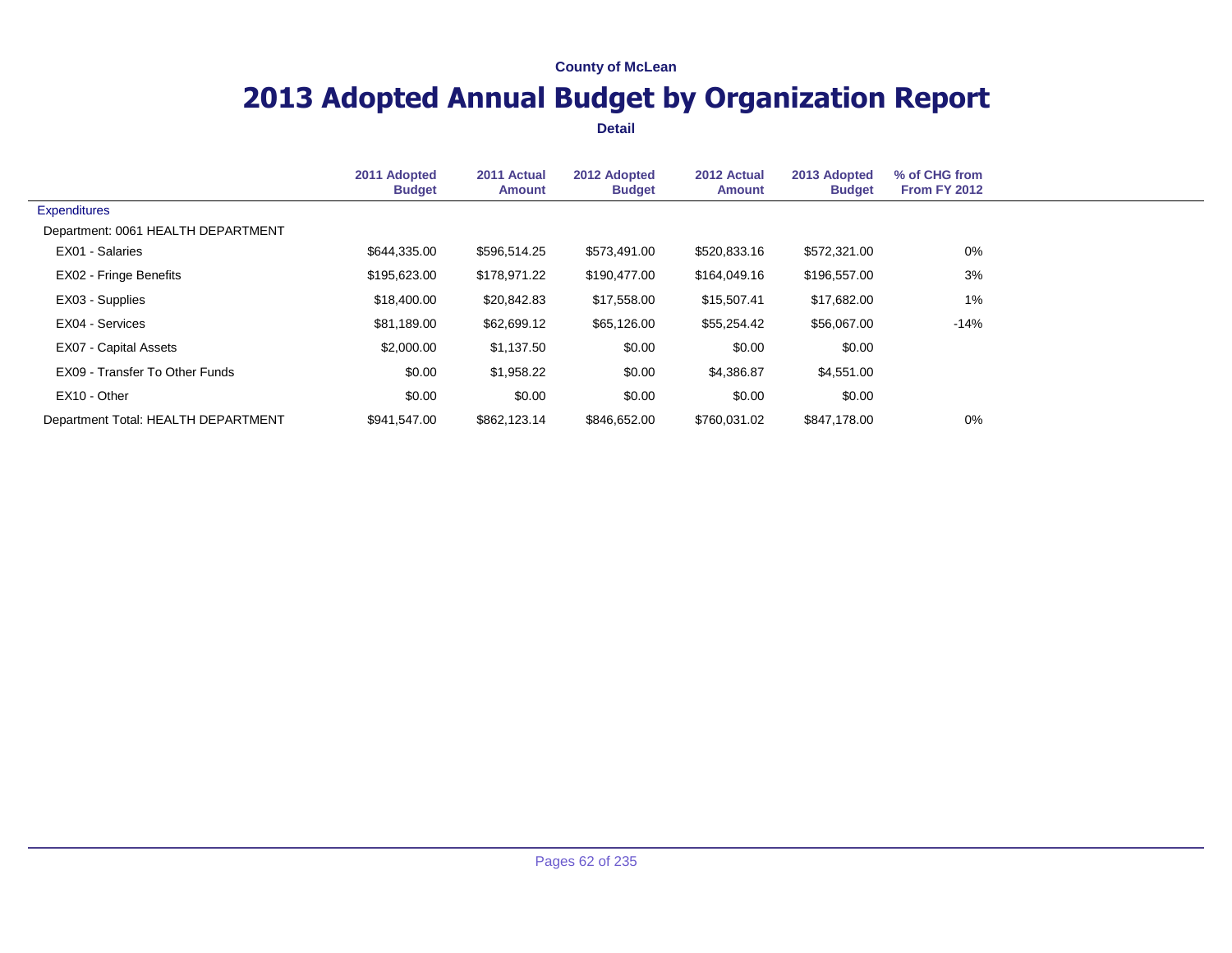## **2013 Adopted Annual Budget by Organization Report**

|                                           | 2011 Adopted<br><b>Budget</b> | 2011 Actual<br>Amount | 2012 Adopted<br><b>Budget</b> | 2012 Actual<br><b>Amount</b> | 2013 Adopted<br><b>Budget</b> | % of CHG from<br>From FY 2012 |  |
|-------------------------------------------|-------------------------------|-----------------------|-------------------------------|------------------------------|-------------------------------|-------------------------------|--|
| <b>Revenue Totals:</b>                    | \$941.547.00                  | \$865,878,33          | \$846,652,00                  | \$812,919.31                 | \$847,178.00                  | 0%                            |  |
| <b>Expenditure Totals</b>                 | \$941.547.00                  | \$862,123,14          | \$846,652,00                  | \$760.031.02                 | \$847.178.00                  | 0%                            |  |
| <b>Fund Total: FAMILY CASE MANAGEMENT</b> | \$0.00                        | \$3,755.19            | \$0.00                        | \$52,888.29                  | \$0.00                        | $^{++}$                       |  |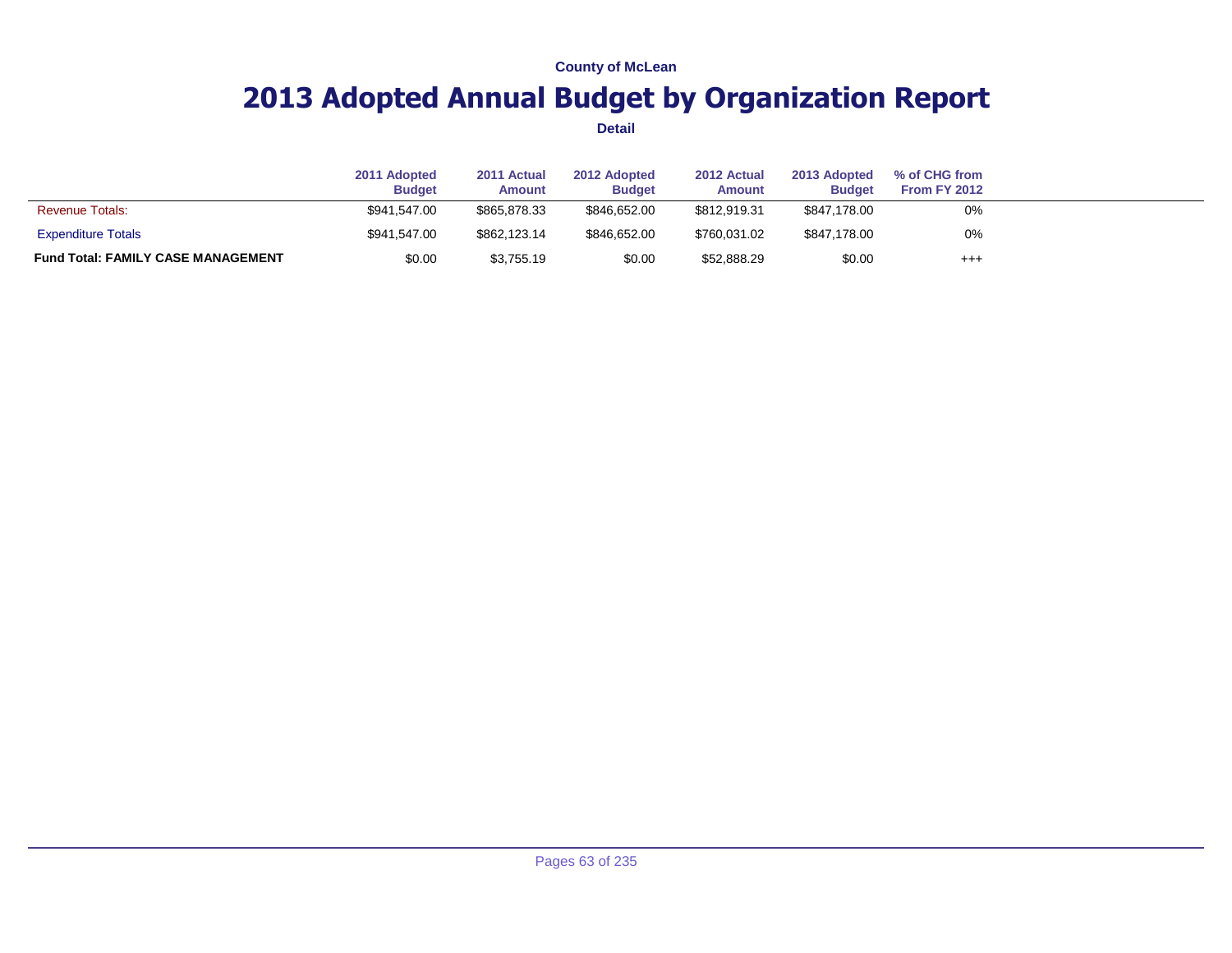## **2013 Adopted Annual Budget by Organization Report**

|                                             | 2011 Adopted<br><b>Budget</b> | 2011 Actual<br><b>Amount</b> | 2012 Adopted<br><b>Budget</b> | 2012 Actual<br>Amount | 2013 Adopted<br><b>Budget</b> | % of CHG from<br><b>From FY 2012</b> |  |
|---------------------------------------------|-------------------------------|------------------------------|-------------------------------|-----------------------|-------------------------------|--------------------------------------|--|
| <b>Fund: 0107 AIDS/COMM.DISEASE CONTROL</b> |                               |                              |                               |                       |                               |                                      |  |
| Revenue                                     |                               |                              |                               |                       |                               |                                      |  |
| Department: 0061 HEALTH DEPARTMENT          |                               |                              |                               |                       |                               |                                      |  |
| RE03 - Intergovernmental                    | \$294,879.00                  | \$386,508.35                 | \$180,966.00                  | \$187,863.38          | \$186,872,00                  | 3%                                   |  |
| RE04 - Charges For Services                 | \$0.00                        | \$0.00                       | \$0.00                        | \$0.00                | \$0.00                        |                                      |  |
| RE99 - Miscellaneous                        | \$0.00                        | \$118.00                     | \$27,834.00                   | \$1.721.00            | \$7,859.00                    | $-72%$                               |  |
| Department Total: HEALTH DEPARTMENT         | \$294,879.00                  | \$386,626.35                 | \$208,800.00                  | \$189,584.38          | \$194.731.00                  | -7%                                  |  |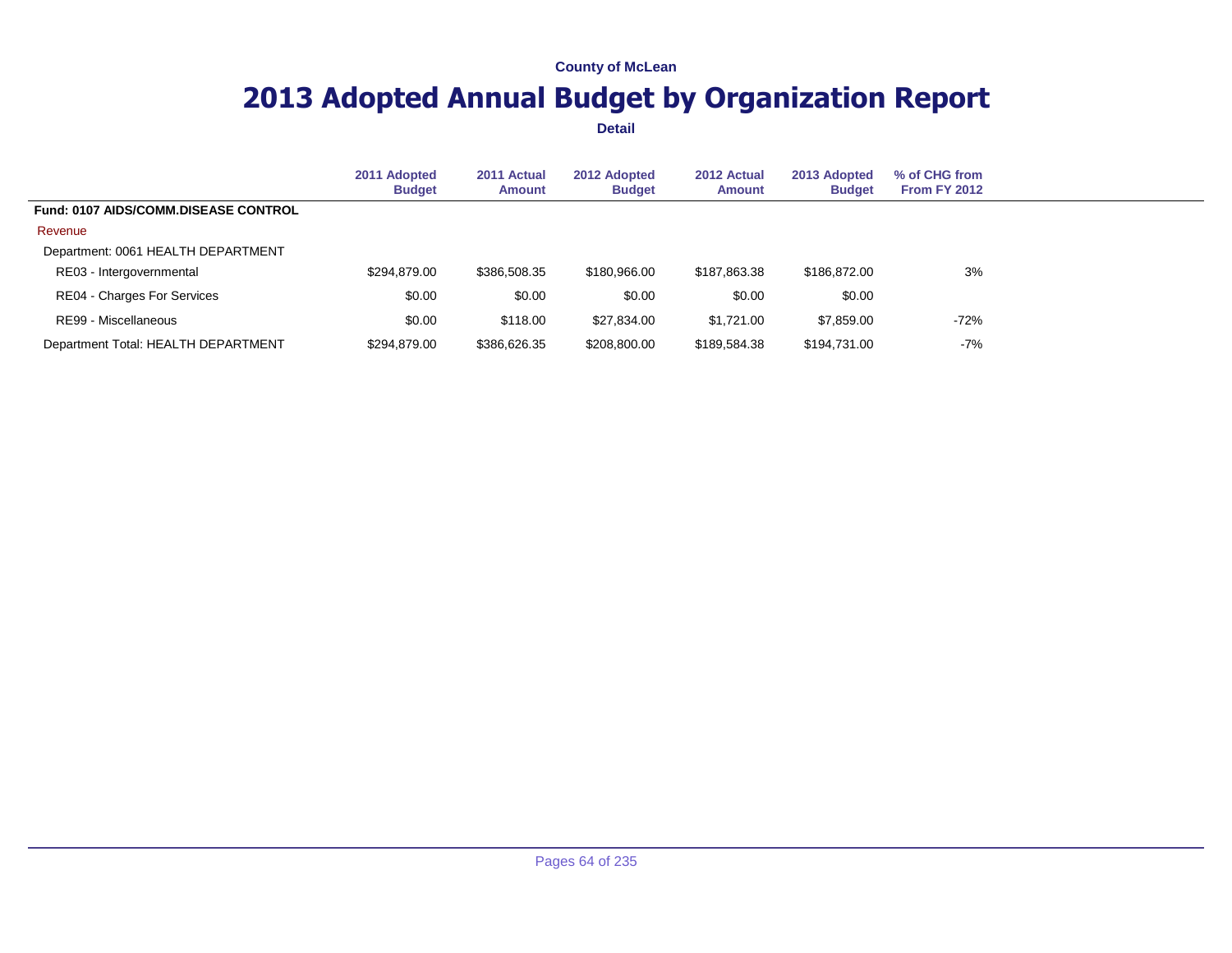# **2013 Adopted Annual Budget by Organization Report**

**Detail**

Revenue Totals \$294,879.00 \$386,626.35 \$208,800.00 \$189,584.38 \$194,731.00 -7%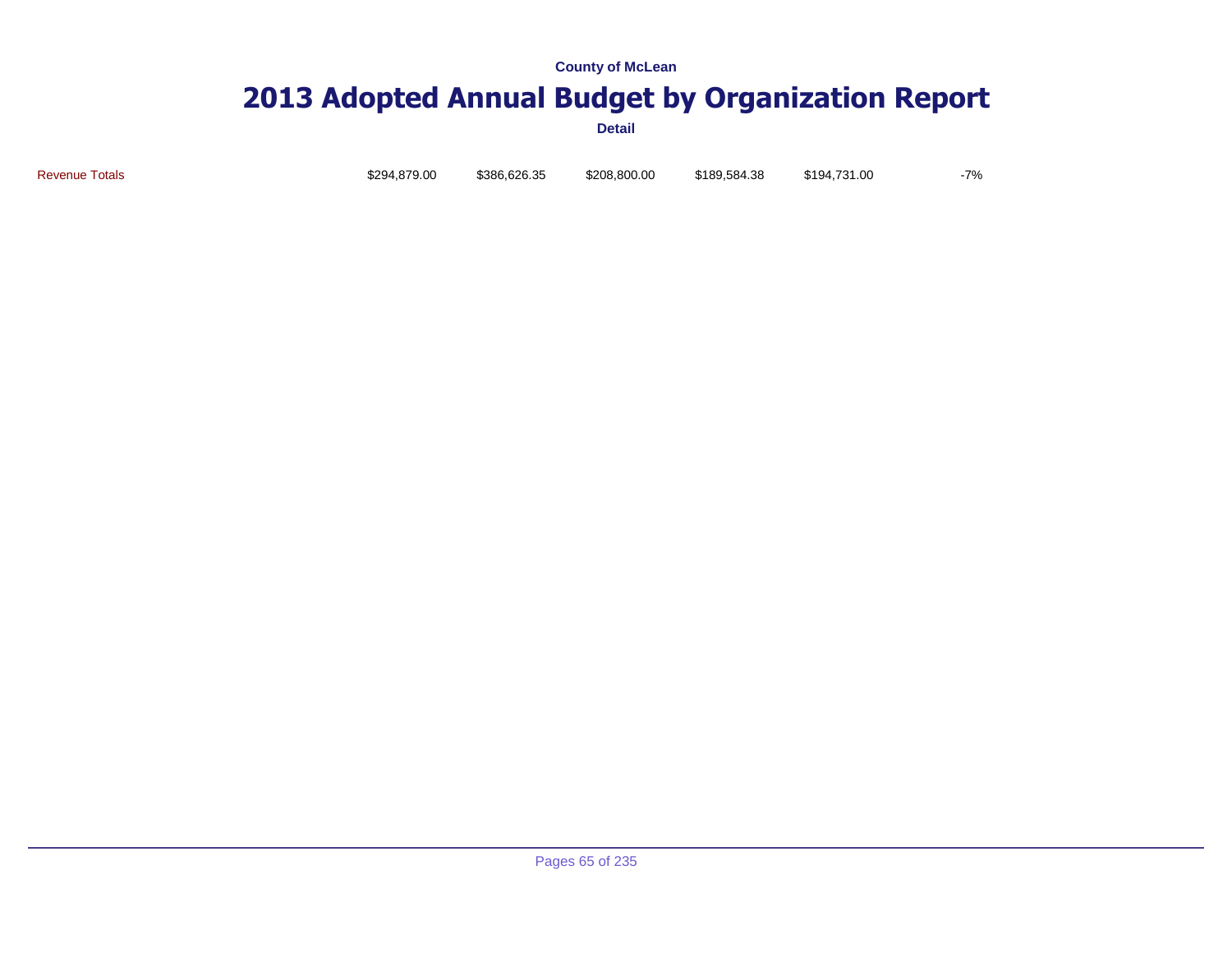## **2013 Adopted Annual Budget by Organization Report**

|                                     | 2011 Adopted<br><b>Budget</b> | 2011 Actual<br><b>Amount</b> | 2012 Adopted<br><b>Budget</b> | 2012 Actual<br>Amount | 2013 Adopted<br><b>Budget</b> | % of CHG from<br><b>From FY 2012</b> |  |
|-------------------------------------|-------------------------------|------------------------------|-------------------------------|-----------------------|-------------------------------|--------------------------------------|--|
| <b>Expenditures</b>                 |                               |                              |                               |                       |                               |                                      |  |
| Department: 0061 HEALTH DEPARTMENT  |                               |                              |                               |                       |                               |                                      |  |
| EX01 - Salaries                     | \$124,017.00                  | \$138,528.32                 | \$104,454.00                  | \$92,244.07           | \$106,409.00                  | 2%                                   |  |
| EX02 - Fringe Benefits              | \$31,934.00                   | \$32,574.30                  | \$27,139.00                   | \$21,594.40           | \$27,872.00                   | 3%                                   |  |
| EX03 - Supplies                     | \$44,498.00                   | \$39,495.96                  | \$44,148.00                   | \$17,647.74           | \$9,657.00                    | -78%                                 |  |
| EX04 - Services                     | \$77,066.00                   | \$126,921.59                 | \$33,059.00                   | \$62,947.27           | \$49,538.00                   | 50%                                  |  |
| EX07 - Capital Assets               | \$17,364.00                   | \$28,055.58                  | \$0.00                        | \$7,054.00            | \$0.00                        |                                      |  |
| EX09 - Transfer To Other Funds      | \$0.00                        | \$540.73                     | \$0.00                        | \$1,242.13            | \$1,255.00                    |                                      |  |
| EX10 - Other                        | \$0.00                        | \$0.00                       | \$0.00                        | \$0.00                | \$0.00                        |                                      |  |
| Department Total: HEALTH DEPARTMENT | \$294.879.00                  | \$366.116.48                 | \$208.800.00                  | \$202.729.61          | \$194.731.00                  | $-7%$                                |  |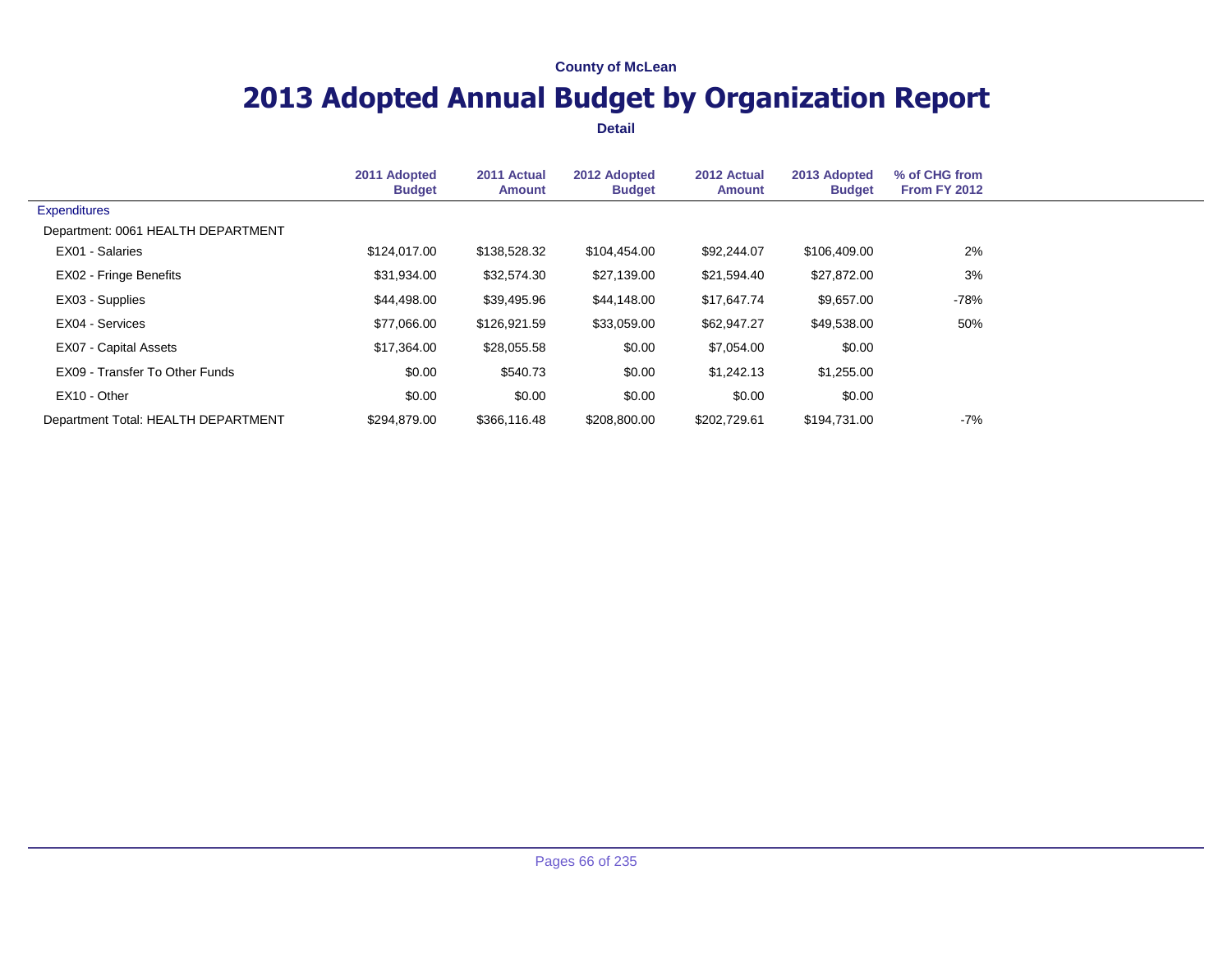## **2013 Adopted Annual Budget by Organization Report**

|                                              | 2011 Adopted<br><b>Budget</b> | 2011 Actual<br><b>Amount</b> | 2012 Adopted<br><b>Budget</b> | 2012 Actual<br><b>Amount</b> | 2013 Adopted<br><b>Budget</b> | % of CHG from<br>From FY 2012 |  |
|----------------------------------------------|-------------------------------|------------------------------|-------------------------------|------------------------------|-------------------------------|-------------------------------|--|
| <b>Revenue Totals:</b>                       | \$294.879.00                  | \$386,626,35                 | \$208,800,00                  | \$189.584.38                 | \$194.731.00                  | $-7%$                         |  |
| <b>Expenditure Totals</b>                    | \$294.879.00                  | \$366,116,48                 | \$208,800,00                  | \$202,729.61                 | \$194.731.00                  | $-7%$                         |  |
| <b>Fund Total: AIDS/COMM.DISEASE CONTROL</b> | \$0.00                        | \$20,509.87                  | \$0.00                        | (S13.145.23)                 | \$0.00                        | $^{++}$                       |  |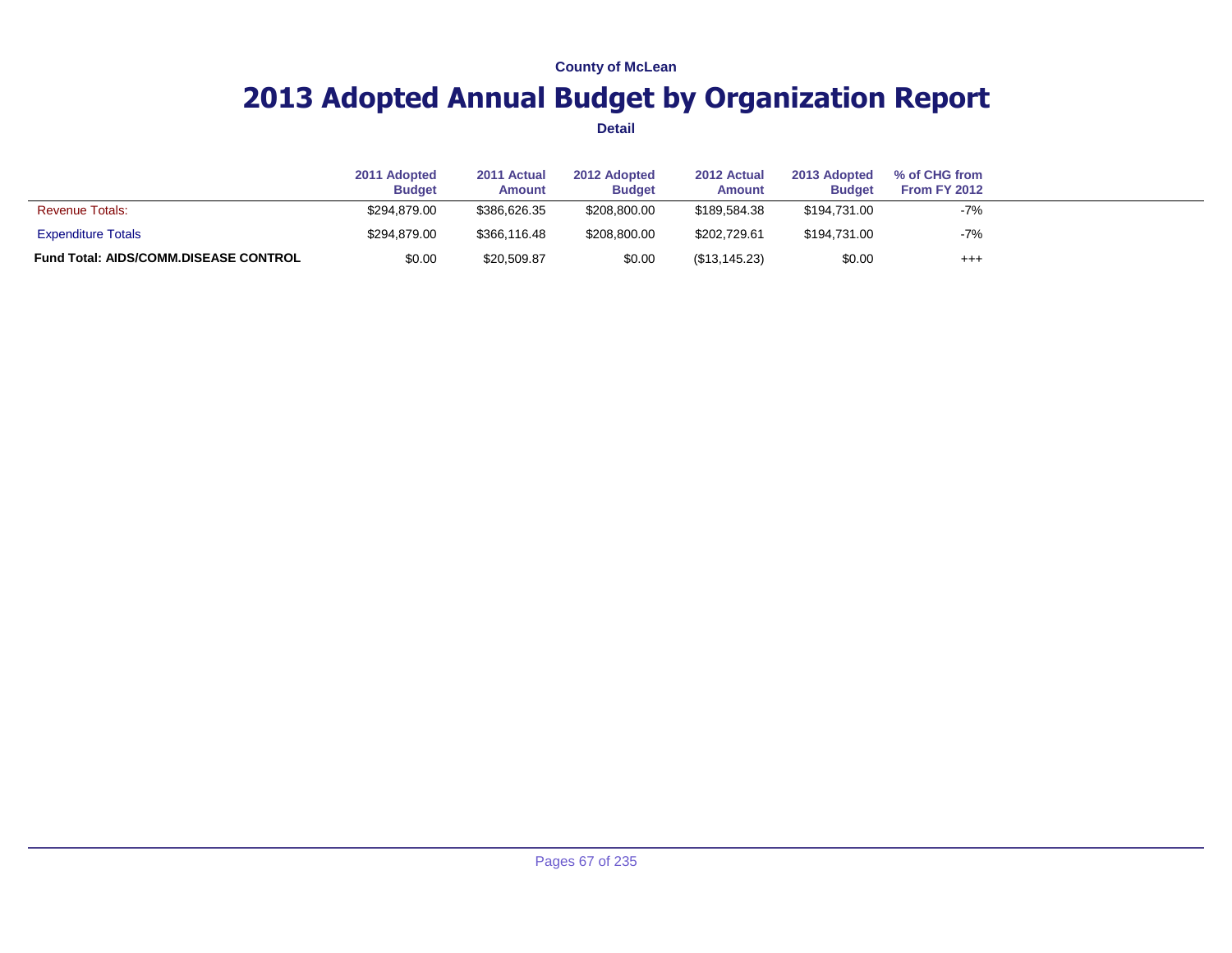## **2013 Adopted Annual Budget by Organization Report**

|                                            | 2011 Adopted<br><b>Budget</b> | 2011 Actual<br>Amount | 2012 Adopted<br><b>Budget</b> | 2012 Actual<br>Amount | 2013 Adopted<br><b>Budget</b> | % of CHG from<br><b>From FY 2012</b> |  |
|--------------------------------------------|-------------------------------|-----------------------|-------------------------------|-----------------------|-------------------------------|--------------------------------------|--|
| <b>Fund: 0109 FED.FINANCIAL PART.PROG.</b> |                               |                       |                               |                       |                               |                                      |  |
| Revenue                                    |                               |                       |                               |                       |                               |                                      |  |
| Department: 0061 HEALTH DEPARTMENT         |                               |                       |                               |                       |                               |                                      |  |
| RE03 - Intergovernmental                   | \$240,000.00                  | \$204.639.10          | \$240,000.00                  | \$305,939.52          | \$240.000.00                  | 0%                                   |  |
| RE07 - Transfer From Other Funds           | \$0.00                        | \$0.00                | \$0.00                        | \$0.00                | \$0.00                        |                                      |  |
| RE99 - Miscellaneous                       | \$0.00                        | \$0.00                | \$0.00                        | \$0.00                | \$0.00                        |                                      |  |
| Department Total: HEALTH DEPARTMENT        | \$240,000.00                  | \$204.639.10          | \$240,000,00                  | \$305,939.52          | \$240,000,00                  | 0%                                   |  |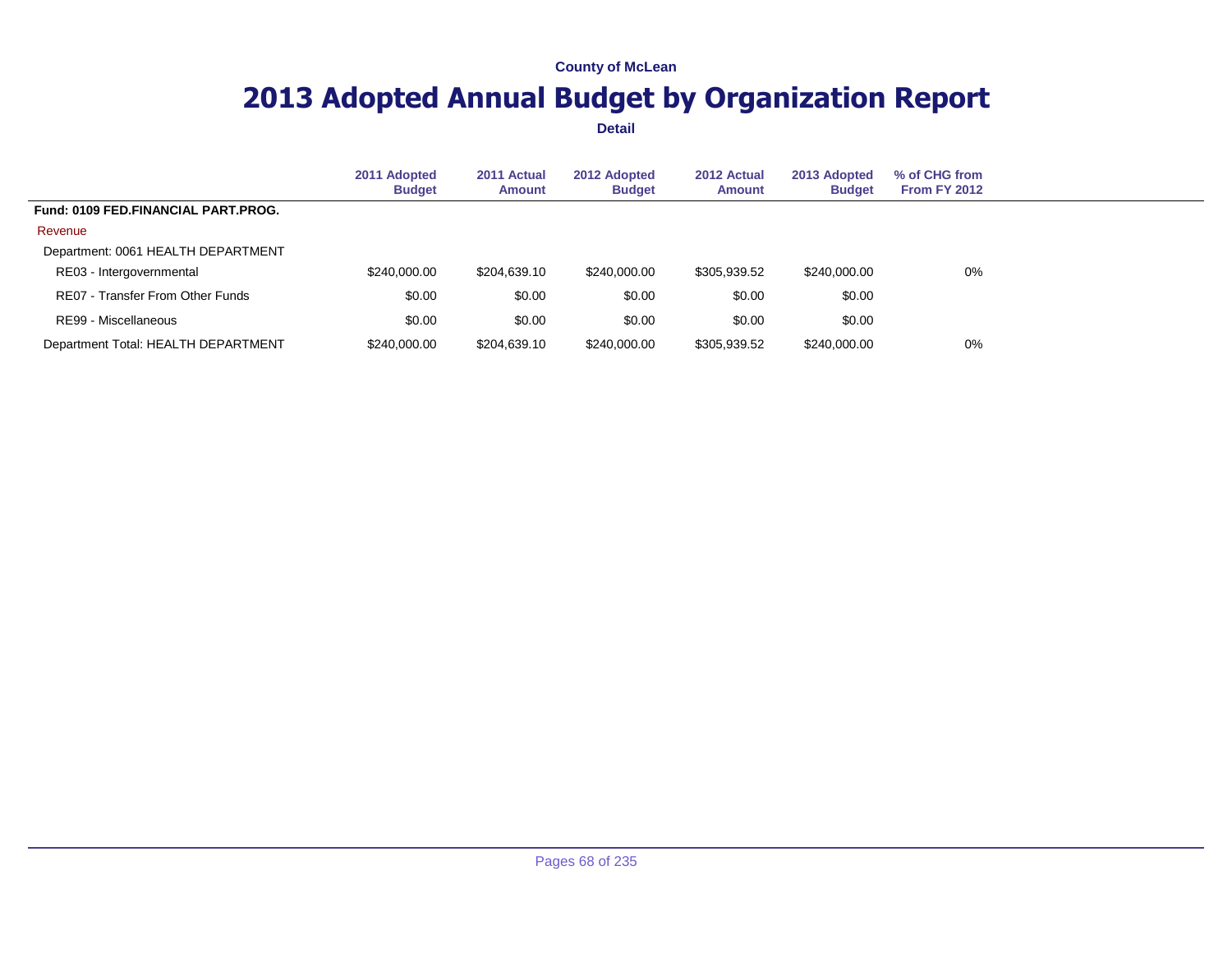# **2013 Adopted Annual Budget by Organization Report**

**Detail**

Revenue Totals \$240,000.00 \$204,639.10 \$240,000.00 \$305,939.52 \$240,000.00 0%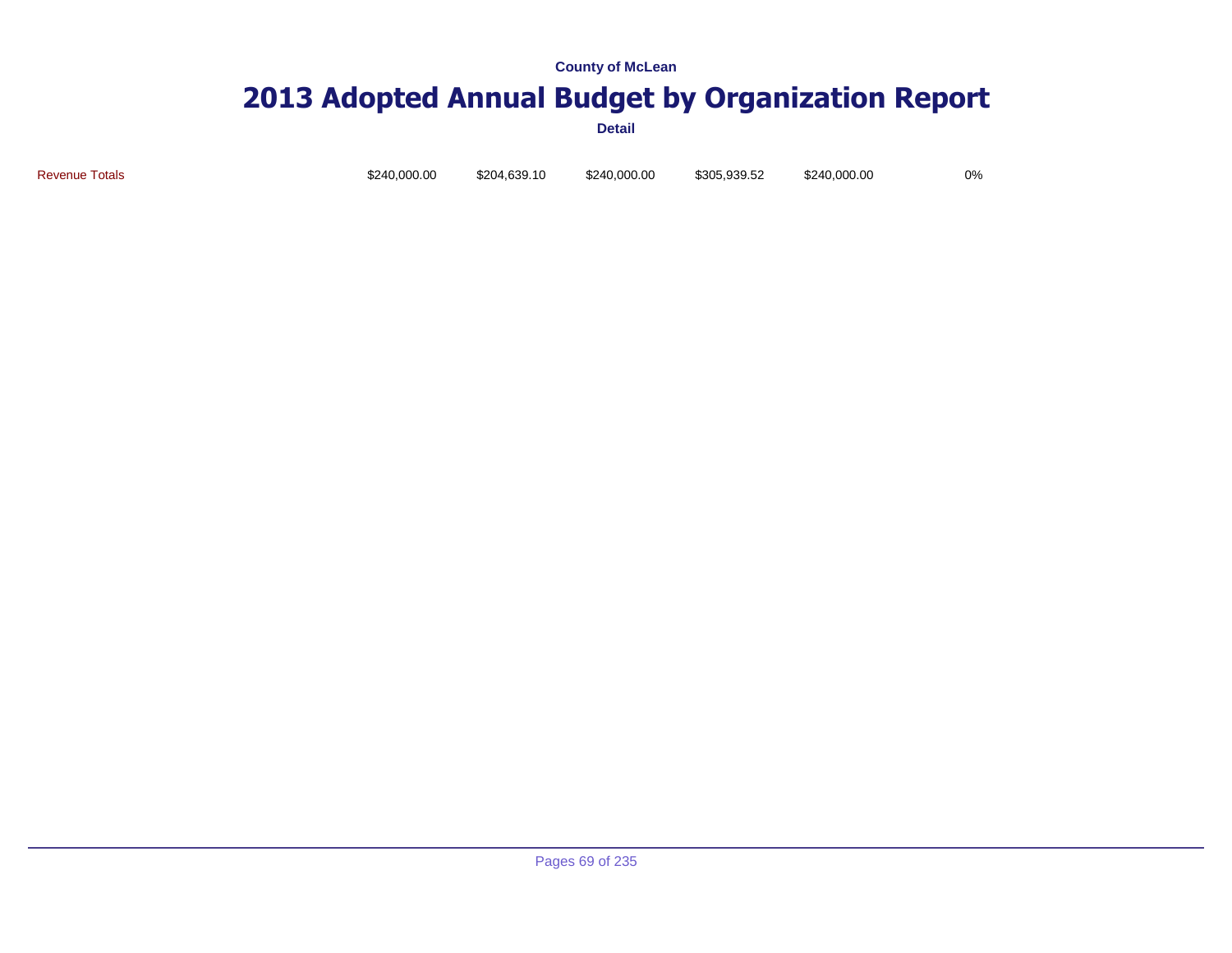## **2013 Adopted Annual Budget by Organization Report**

|                                     | 2011 Adopted<br><b>Budget</b> | 2011 Actual<br><b>Amount</b> | 2012 Adopted<br><b>Budget</b> | 2012 Actual<br><b>Amount</b> | 2013 Adopted<br><b>Budget</b> | % of CHG from<br><b>From FY 2012</b> |  |
|-------------------------------------|-------------------------------|------------------------------|-------------------------------|------------------------------|-------------------------------|--------------------------------------|--|
| <b>Expenditures</b>                 |                               |                              |                               |                              |                               |                                      |  |
| Department: 0061 HEALTH DEPARTMENT  |                               |                              |                               |                              |                               |                                      |  |
| EX01 - Salaries                     | \$0.00                        | \$0.00                       | \$0.00                        | \$0.00                       | \$0.00                        |                                      |  |
| EX02 - Fringe Benefits              | \$0.00                        | \$0.00                       | \$0.00                        | \$0.00                       | \$0.00                        |                                      |  |
| EX03 - Supplies                     | \$0.00                        | \$0.00                       | \$0.00                        | \$0.00                       | \$0.00                        |                                      |  |
| EX04 - Services                     | \$0.00                        | \$0.00                       | \$0.00                        | \$0.00                       | \$0.00                        |                                      |  |
| EX07 - Capital Assets               | \$0.00                        | \$0.00                       | \$0.00                        | \$0.00                       | \$0.00                        |                                      |  |
| EX09 - Transfer To Other Funds      | \$240,000,00                  | \$211,625.78                 | \$240,000.00                  | \$211,987.90                 | \$240,000.00                  | $0\%$                                |  |
| Department Total: HEALTH DEPARTMENT | \$240,000,00                  | \$211,625.78                 | \$240,000,00                  | \$211.987.90                 | \$240,000,00                  | $0\%$                                |  |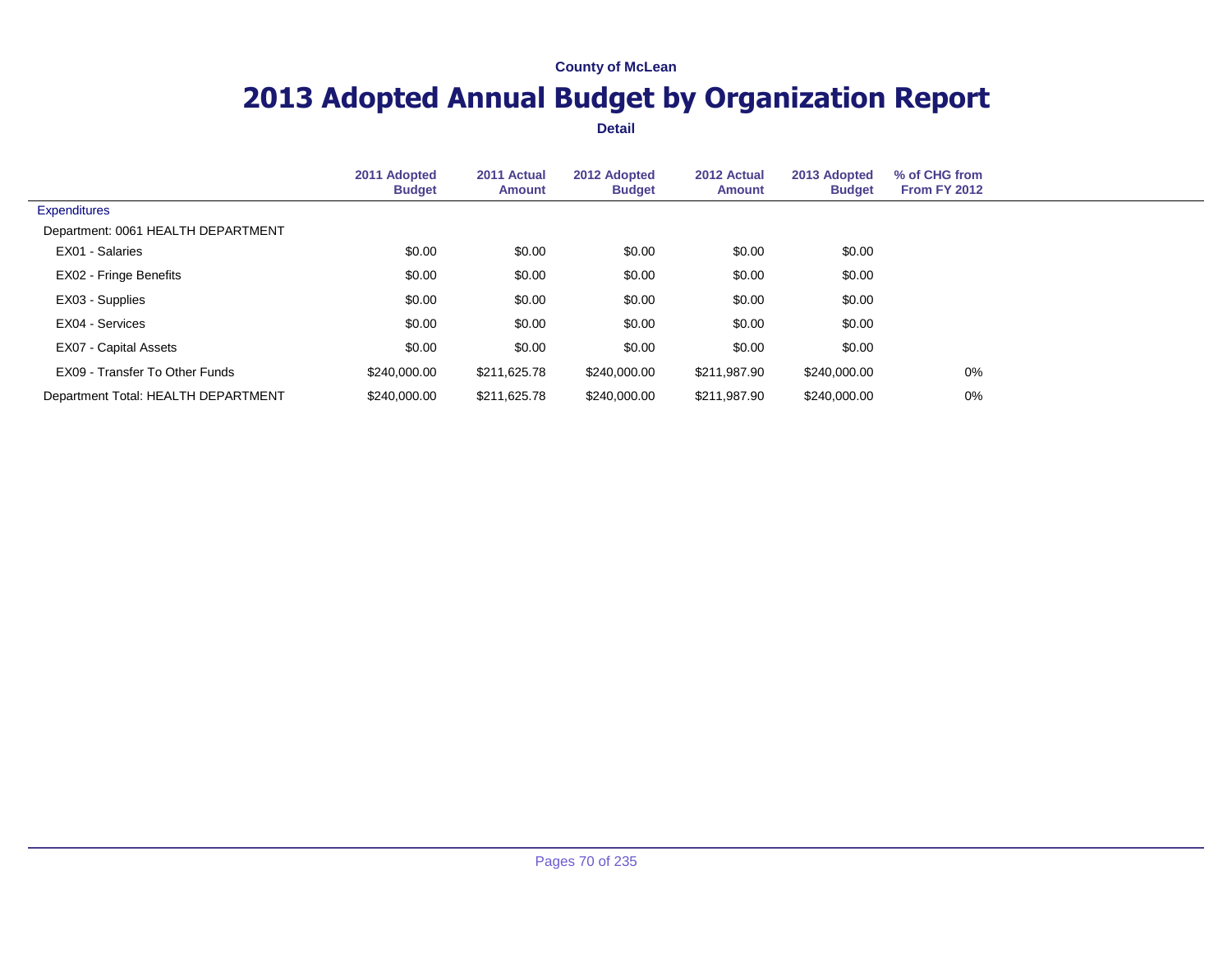## **2013 Adopted Annual Budget by Organization Report**

|                                             | 2011 Adopted<br><b>Budget</b> | 2011 Actual<br>Amount | 2012 Adopted<br><b>Budget</b> | 2012 Actual<br>Amount | 2013 Adopted<br><b>Budget</b> | % of CHG from<br>From FY 2012 |  |
|---------------------------------------------|-------------------------------|-----------------------|-------------------------------|-----------------------|-------------------------------|-------------------------------|--|
| <b>Revenue Totals:</b>                      | \$240,000.00                  | \$204.639.10          | \$240,000,00                  | \$305.939.52          | \$240,000.00                  | 0%                            |  |
| <b>Expenditure Totals</b>                   | \$240,000.00                  | \$211.625.78          | \$240,000,00                  | \$211.987.90          | \$240,000.00                  | 0%                            |  |
| <b>Fund Total: FED.FINANCIAL PART.PROG.</b> | \$0.00                        | (\$6,986.68)          | \$0.00                        | \$93,951.62           | \$0.00                        | $^{+++}$                      |  |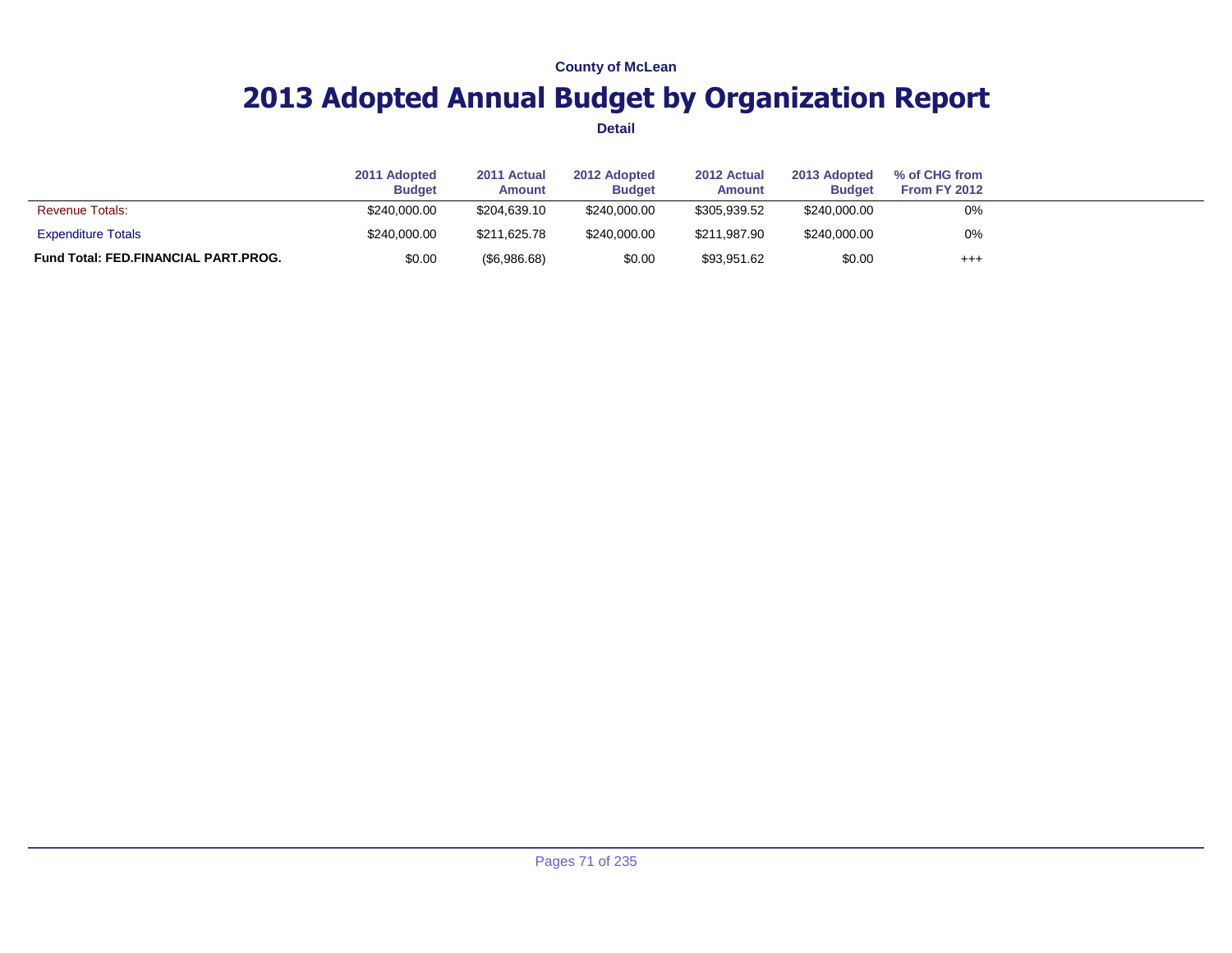## **2013 Adopted Annual Budget by Organization Report**

|                                     | 2011 Adopted<br><b>Budget</b> | 2011 Actual<br><b>Amount</b> | 2012 Adopted<br><b>Budget</b> | 2012 Actual<br><b>Amount</b> | 2013 Adopted<br><b>Budget</b> | % of CHG from<br><b>From FY 2012</b> |  |
|-------------------------------------|-------------------------------|------------------------------|-------------------------------|------------------------------|-------------------------------|--------------------------------------|--|
| Fund: 0110 PERSONS/DEV.DISABILITY   |                               |                              |                               |                              |                               |                                      |  |
| Revenue                             |                               |                              |                               |                              |                               |                                      |  |
| Department: 0061 HEALTH DEPARTMENT  |                               |                              |                               |                              |                               |                                      |  |
| RE01 - Taxes                        | \$645.146.00                  | \$645,090.12                 | \$654.392.00                  | \$654.001.10                 | \$679.779.00                  | 4%                                   |  |
| RE99 - Miscellaneous                | \$0.00                        | \$0.00                       | \$12,104.00                   | \$0.00                       | \$0.00                        | $-100%$                              |  |
| Department Total: HEALTH DEPARTMENT | \$645,146,00                  | \$645,090.12                 | \$666,496,00                  | \$654,001.10                 | \$679,779.00                  | 2%                                   |  |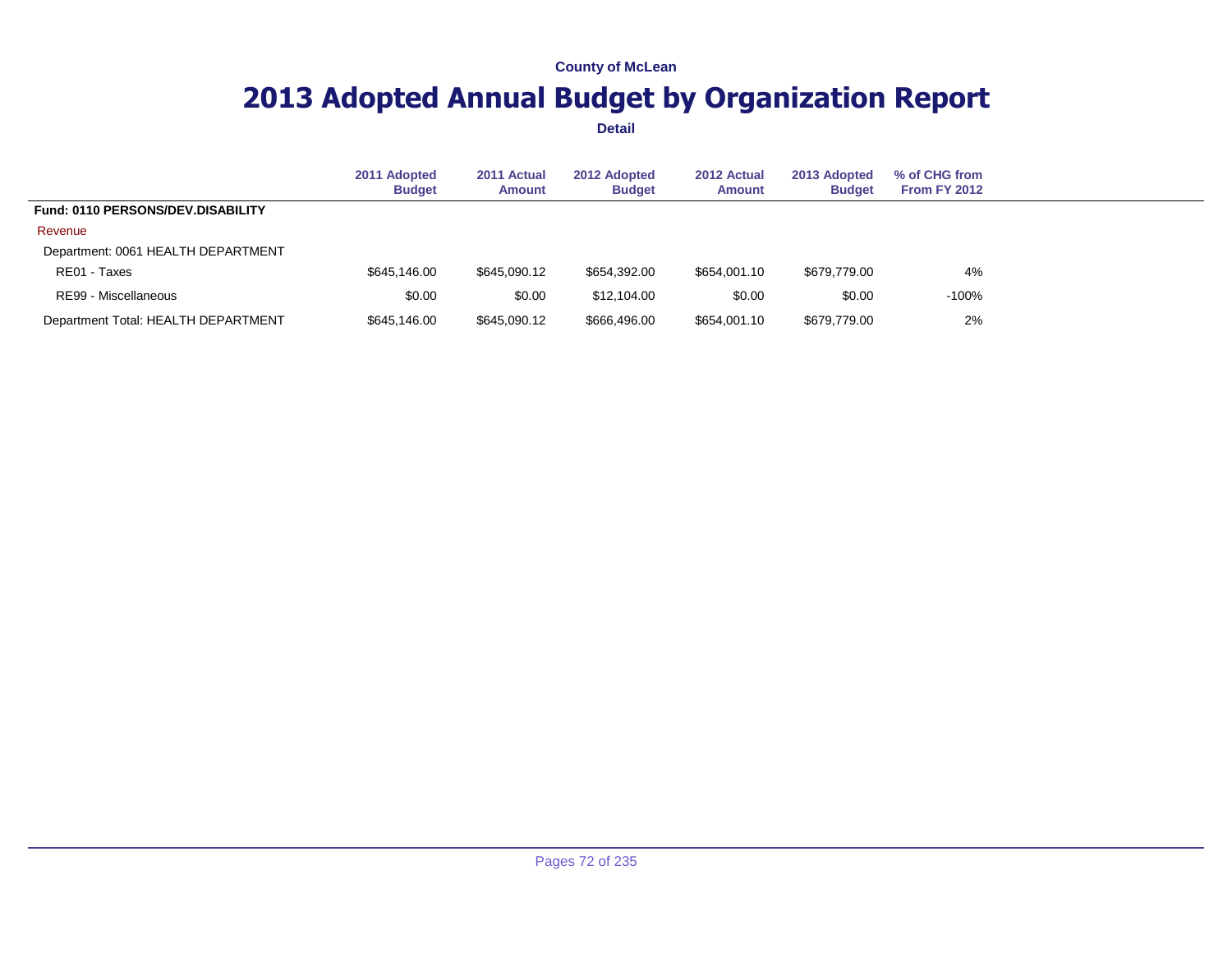### **2013 Adopted Annual Budget by Organization Report**

**Detail**

Revenue Totals \$645,146.00 \$645,090.12 \$666,496.00 \$654,001.10 \$679,779.00 2%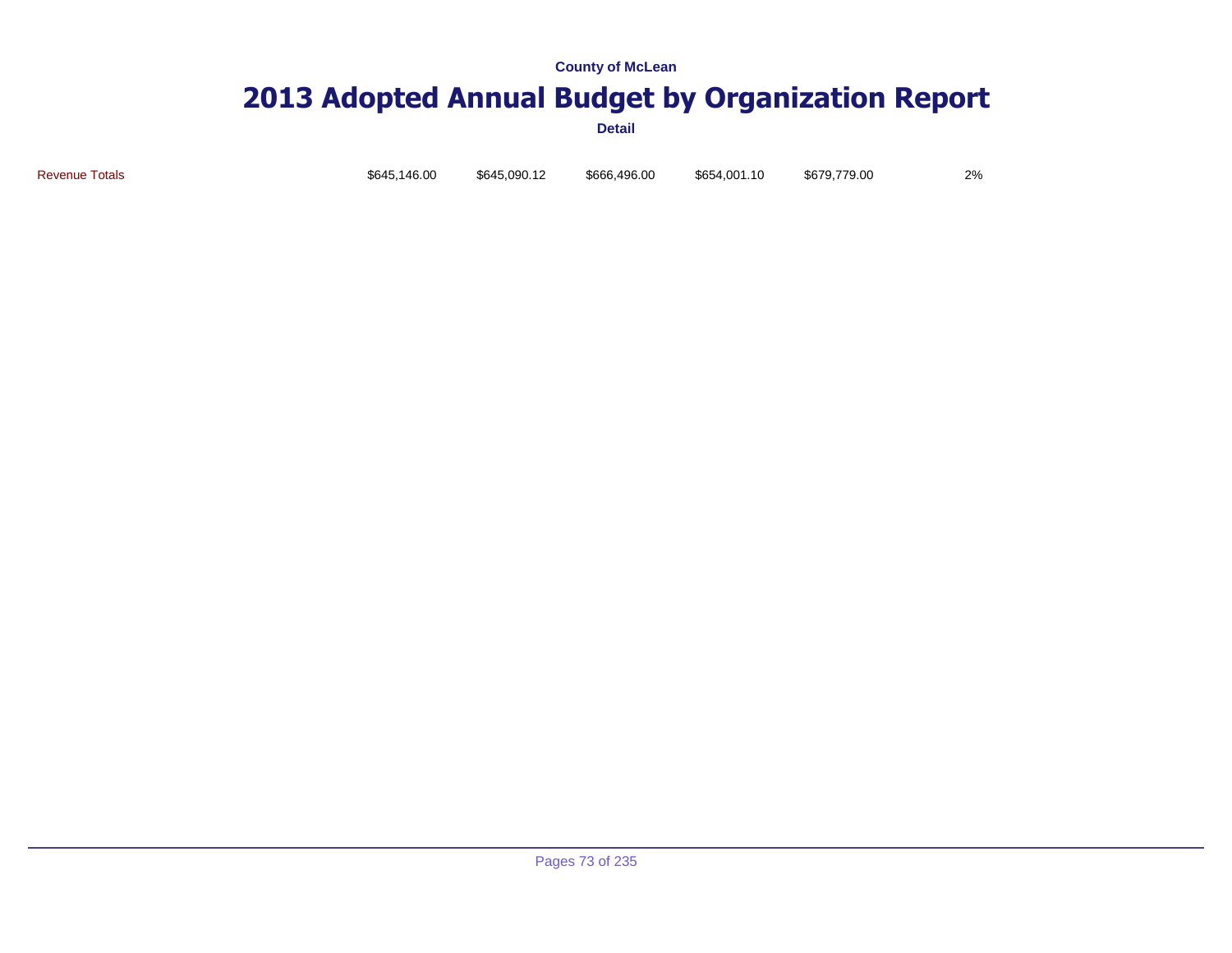# **2013 Adopted Annual Budget by Organization Report**

|                                     | 2011 Adopted<br><b>Budget</b> | 2011 Actual<br>Amount | 2012 Adopted<br><b>Budget</b> | 2012 Actual<br>Amount | 2013 Adopted<br><b>Budget</b> | % of CHG from<br><b>From FY 2012</b> |  |
|-------------------------------------|-------------------------------|-----------------------|-------------------------------|-----------------------|-------------------------------|--------------------------------------|--|
| <b>Expenditures</b>                 |                               |                       |                               |                       |                               |                                      |  |
| Department: 0061 HEALTH DEPARTMENT  |                               |                       |                               |                       |                               |                                      |  |
| EX01 - Salaries                     | \$0.00                        | \$0.00                | \$0.00                        | \$0.00                | \$0.00                        |                                      |  |
| EX02 - Fringe Benefits              | \$0.00                        | \$0.00                | \$0.00                        | \$0.00                | \$0.00                        |                                      |  |
| EX04 - Services                     | \$645,146.00                  | \$605,829.00          | \$666,496.00                  | \$666,471.00          | \$679,779.00                  | 2%                                   |  |
| EX09 - Transfer To Other Funds      | \$0.00                        | \$0.00                | \$0.00                        | \$0.00                | \$0.00                        |                                      |  |
| EX10 - Other                        | \$0.00                        | \$0.00                | \$0.00                        | \$0.00                | \$0.00                        |                                      |  |
| Department Total: HEALTH DEPARTMENT | \$645,146.00                  | \$605,829.00          | \$666,496.00                  | \$666,471.00          | \$679,779.00                  | 2%                                   |  |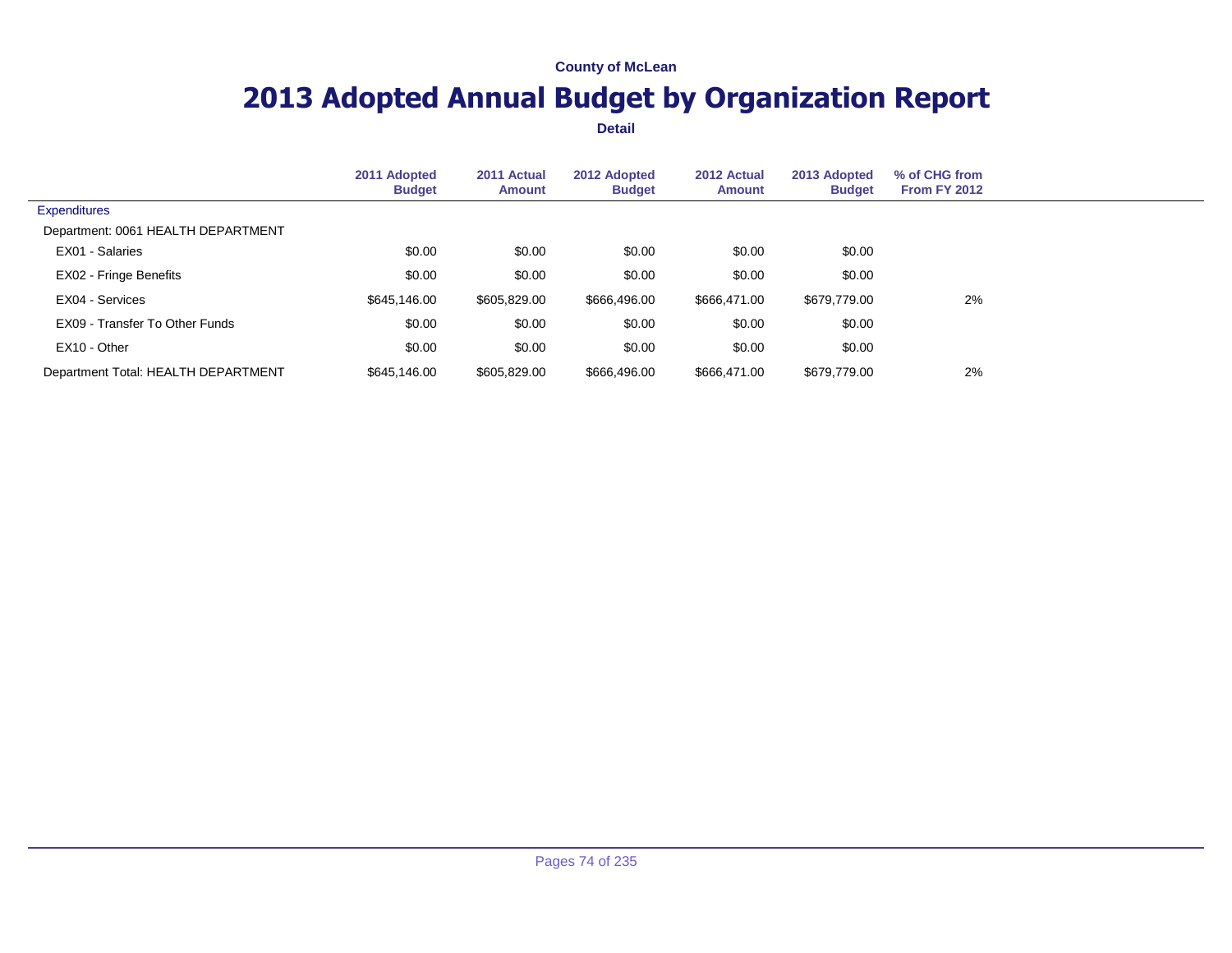# **2013 Adopted Annual Budget by Organization Report**

|                                           | 2011 Adopted<br><b>Budget</b> | 2011 Actual<br><b>Amount</b> | 2012 Adopted<br><b>Budget</b> | 2012 Actual<br><b>Amount</b> | 2013 Adopted<br><b>Budget</b> | % of CHG from<br>From FY 2012 |  |
|-------------------------------------------|-------------------------------|------------------------------|-------------------------------|------------------------------|-------------------------------|-------------------------------|--|
| <b>Revenue Totals:</b>                    | \$645,146.00                  | \$645,090.12                 | \$666.496.00                  | \$654,001.10                 | \$679,779.00                  | 2%                            |  |
| <b>Expenditure Totals</b>                 | \$645,146.00                  | \$605.829.00                 | \$666,496.00                  | \$666.471.00                 | \$679.779.00                  | 2%                            |  |
| <b>Fund Total: PERSONS/DEV.DISABILITY</b> | \$0.00                        | \$39,261.12                  | \$0.00                        | (\$12,469.90)                | \$0.00                        | $^{++}$                       |  |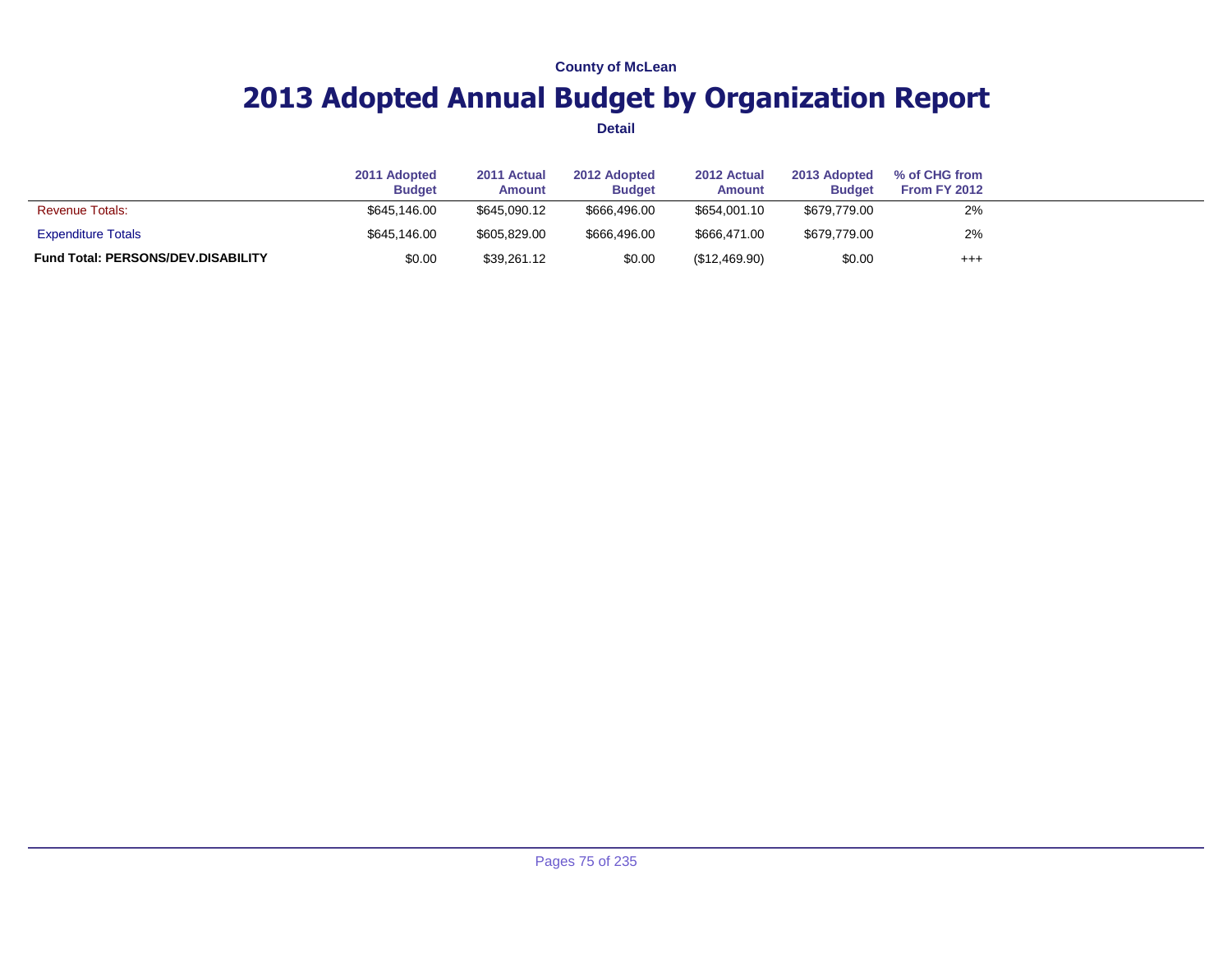# **2013 Adopted Annual Budget by Organization Report**

|                                     | 2011 Adopted<br><b>Budget</b> | 2011 Actual<br><b>Amount</b> | 2012 Adopted<br><b>Budget</b> | 2012 Actual<br>Amount | 2013 Adopted<br><b>Budget</b> | % of CHG from<br>From FY 2012 |  |
|-------------------------------------|-------------------------------|------------------------------|-------------------------------|-----------------------|-------------------------------|-------------------------------|--|
| Fund: 0111 T.B. CARE & TREATMENT    |                               |                              |                               |                       |                               |                               |  |
| Revenue                             |                               |                              |                               |                       |                               |                               |  |
| Department: 0061 HEALTH DEPARTMENT  |                               |                              |                               |                       |                               |                               |  |
| RE01 - Taxes                        | \$299,099.00                  | \$299,235.07                 | \$304.711.00                  | \$304,550.61          | \$78,612,00                   | $-74%$                        |  |
| RE03 - Intergovernmental            | \$0.00                        | \$0.00                       | \$0.00                        | \$0.00                | \$0.00                        |                               |  |
| <b>RE04 - Charges For Services</b>  | \$4,100.00                    | \$0.00                       | \$4,100.00                    | \$0.00                | \$23,026.00                   | 461%                          |  |
| RE07 - Transfer From Other Funds    | \$0.00                        | \$0.00                       | \$0.00                        | \$0.00                | \$0.00                        |                               |  |
| RE99 - Miscellaneous                | \$0.00                        | \$402.00                     | \$0.00                        | \$133.00              | \$180,000,00                  |                               |  |
| Department Total: HEALTH DEPARTMENT | \$303.199.00                  | \$299.637.07                 | \$308,811.00                  | \$304,683.61          | \$281.638.00                  | -9%                           |  |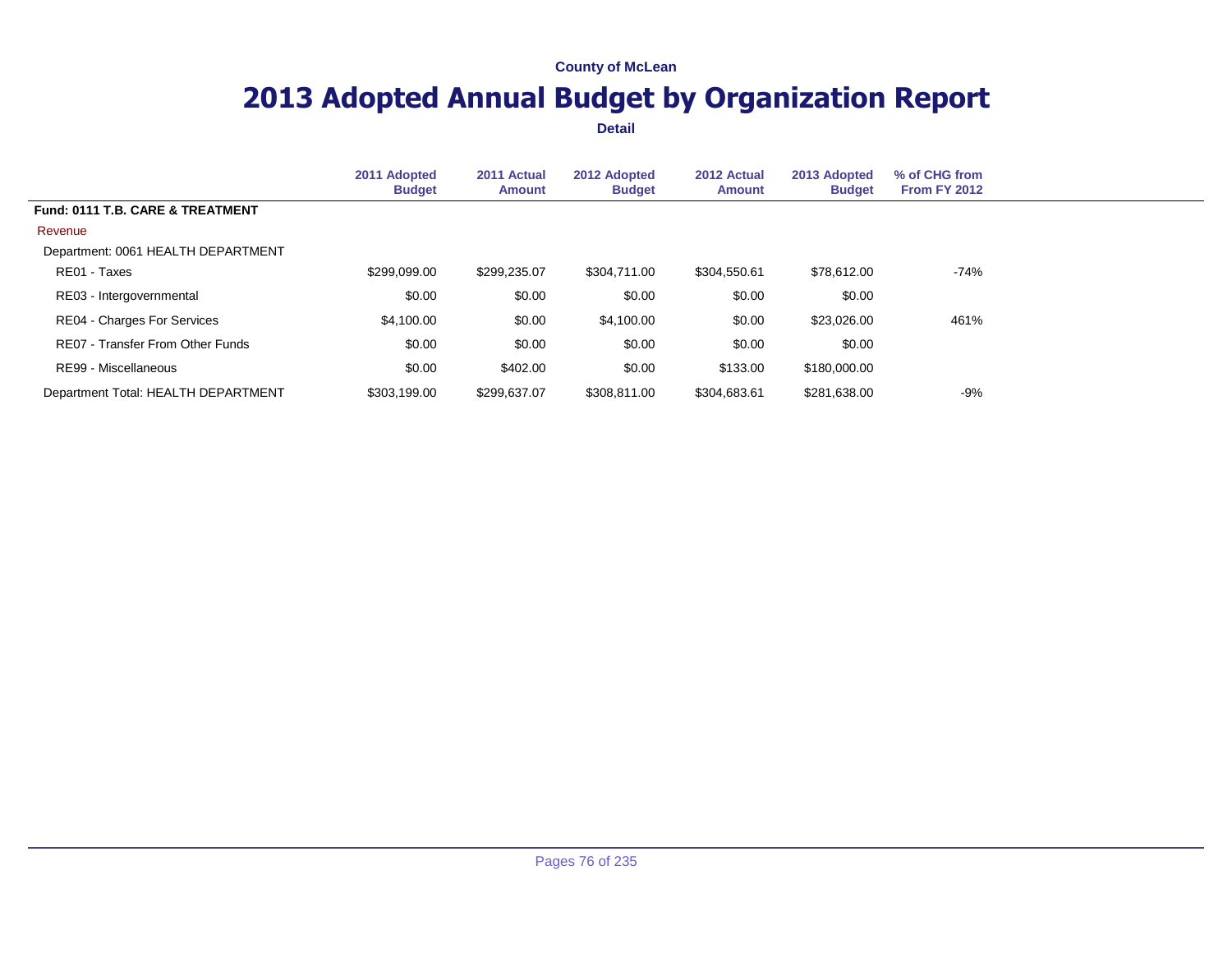# **2013 Adopted Annual Budget by Organization Report**

**Detail**

Revenue Totals \$303,199.00 \$299,637.07 \$308,811.00 \$304,683.61 \$281,638.00 -9%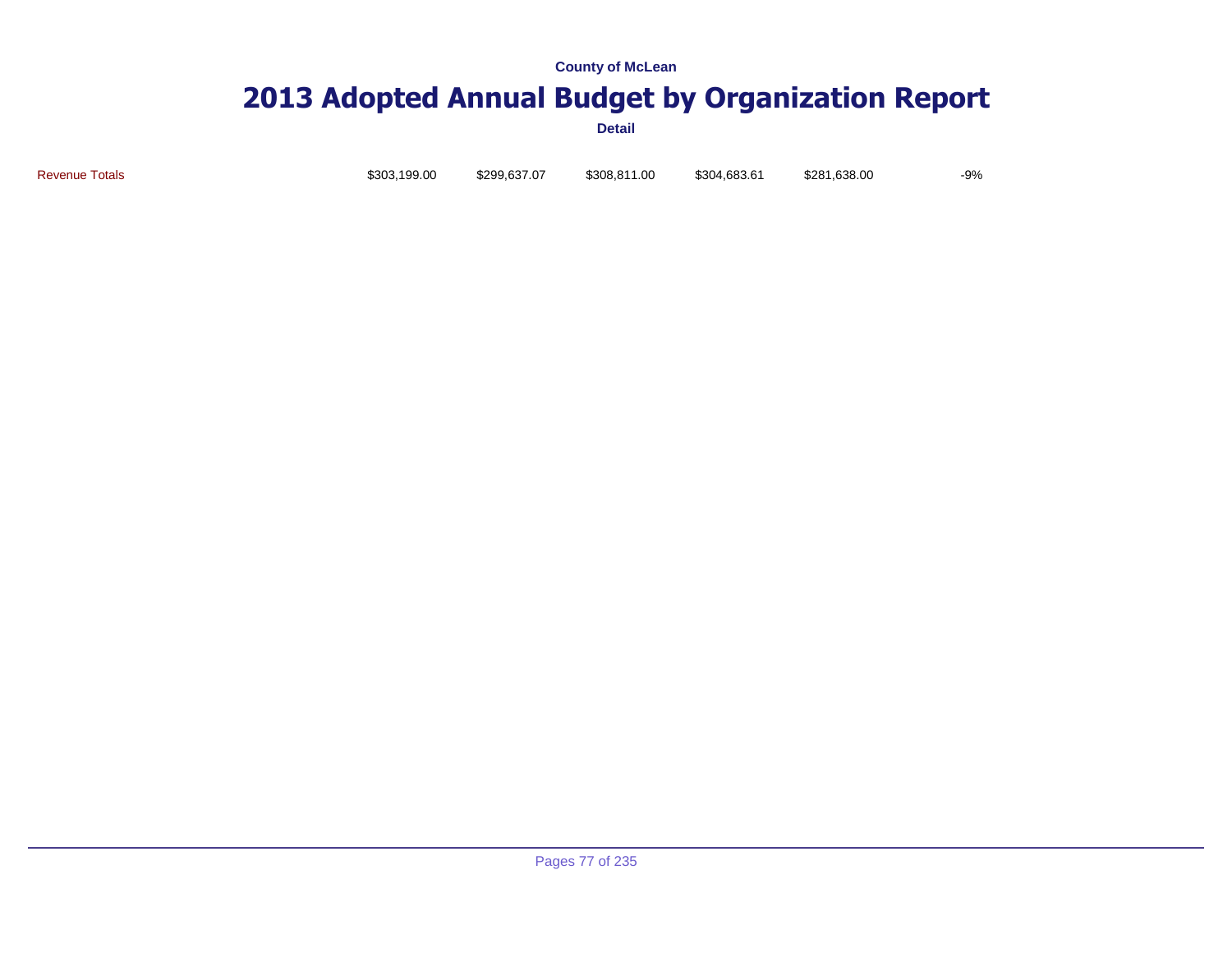# **2013 Adopted Annual Budget by Organization Report**

|                                     | 2011 Adopted<br><b>Budget</b> | 2011 Actual<br><b>Amount</b> | 2012 Adopted<br><b>Budget</b> | 2012 Actual<br><b>Amount</b> | 2013 Adopted<br><b>Budget</b> | % of CHG from<br><b>From FY 2012</b> |  |
|-------------------------------------|-------------------------------|------------------------------|-------------------------------|------------------------------|-------------------------------|--------------------------------------|--|
| <b>Expenditures</b>                 |                               |                              |                               |                              |                               |                                      |  |
| Department: 0061 HEALTH DEPARTMENT  |                               |                              |                               |                              |                               |                                      |  |
| EX01 - Salaries                     | \$152,862.00                  | \$152,807.38                 | \$157,539.00                  | \$155,400.25                 | \$162,627.00                  | 3%                                   |  |
| EX02 - Fringe Benefits              | \$19,052.00                   | \$19,052.00                  | \$20,757.00                   | \$20,757.00                  | \$21,867.00                   | 5%                                   |  |
| EX03 - Supplies                     | \$15,957.00                   | \$11,452.39                  | \$17,559.00                   | \$4,658.74                   | \$15,444.00                   | $-12%$                               |  |
| EX04 - Services                     | \$113,407.00                  | \$92,802.17                  | \$112,956.00                  | \$96,255.32                  | \$79,826.00                   | -29%                                 |  |
| <b>EX07 - Capital Assets</b>        | \$1,921.00                    | \$0.00                       | \$0.00                        | \$0.00                       | \$0.00                        |                                      |  |
| EX09 - Transfer To Other Funds      | \$0.00                        | \$1,289.97                   | \$0.00                        | \$1,873.13                   | \$1,874.00                    |                                      |  |
| EX10 - Other                        | \$0.00                        | \$0.00                       | \$0.00                        | \$0.00                       | \$0.00                        |                                      |  |
| Department Total: HEALTH DEPARTMENT | \$303,199.00                  | \$277,403.91                 | \$308,811.00                  | \$278,944.44                 | \$281,638.00                  | $-9%$                                |  |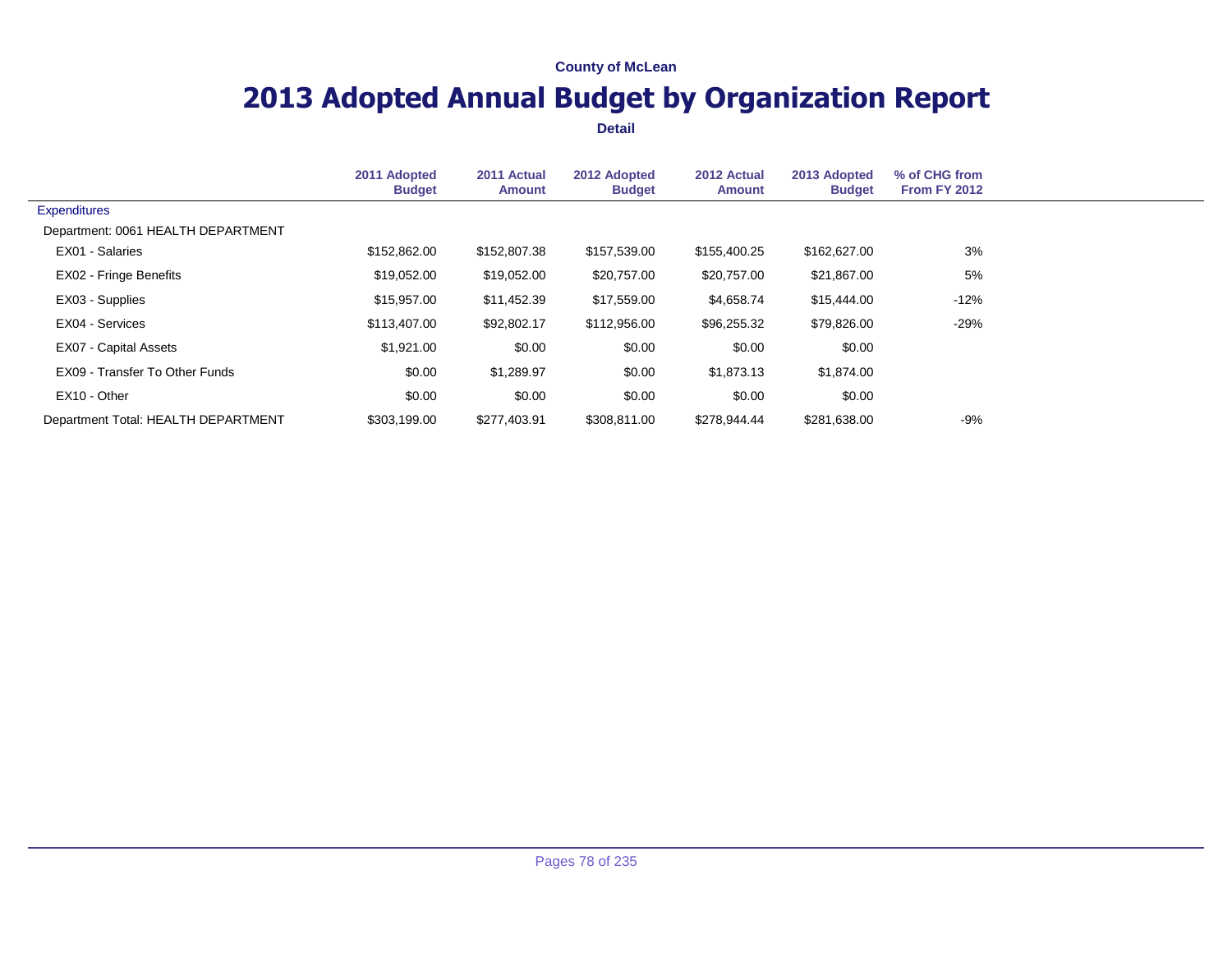# **2013 Adopted Annual Budget by Organization Report**

|                                              | 2011 Adopted<br><b>Budget</b> | 2011 Actual<br><b>Amount</b> | 2012 Adopted<br><b>Budget</b> | 2012 Actual<br>Amount | 2013 Adopted<br><b>Budget</b> | % of CHG from<br><b>From FY 2012</b> |  |
|----------------------------------------------|-------------------------------|------------------------------|-------------------------------|-----------------------|-------------------------------|--------------------------------------|--|
| <b>Revenue Totals:</b>                       | \$303.199.00                  | \$299.637.07                 | \$308.811.00                  | \$304.683.61          | \$281,638.00                  | $-9%$                                |  |
| <b>Expenditure Totals</b>                    | \$303,199.00                  | \$277.403.91                 | \$308.811.00                  | \$278.944.44          | \$281,638.00                  | $-9%$                                |  |
| <b>Fund Total: T.B. CARE &amp; TREATMENT</b> | \$0.00                        | \$22,233.16                  | \$0.00                        | \$25,739.17           | \$0.00                        | $^{+++}$                             |  |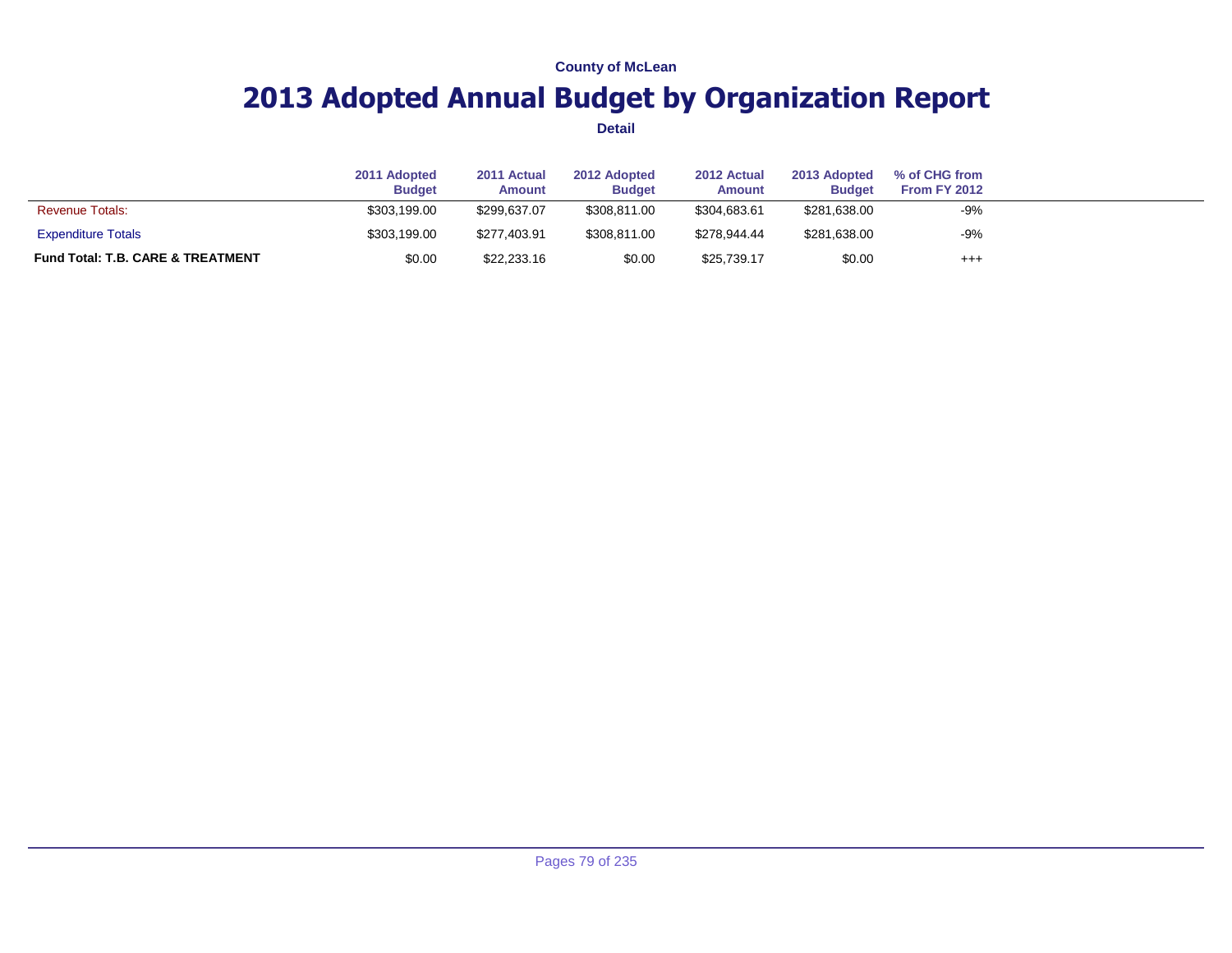# **2013 Adopted Annual Budget by Organization Report**

|                                     | 2011 Adopted<br><b>Budget</b> | 2011 Actual<br><b>Amount</b> | 2012 Adopted<br><b>Budget</b> | 2012 Actual<br><b>Amount</b> | 2013 Adopted<br><b>Budget</b> | % of CHG from<br><b>From FY 2012</b> |  |
|-------------------------------------|-------------------------------|------------------------------|-------------------------------|------------------------------|-------------------------------|--------------------------------------|--|
| Fund: 0112 HEALTH DEPARTMENT        |                               |                              |                               |                              |                               |                                      |  |
| Revenue                             |                               |                              |                               |                              |                               |                                      |  |
| Department: 0061 HEALTH DEPARTMENT  |                               |                              |                               |                              |                               |                                      |  |
| RE01 - Taxes                        | \$3,074,717.00                | \$3,075,274.55               | \$3,104,936.00                | \$3,103,504.16               | \$2,995,774.00                | -4%                                  |  |
| RE02 - Lic., Permits, Fees          | \$654,663.00                  | \$689,323.30                 | \$663,262.00                  | \$734,062.75                 | \$727,753.00                  | 10%                                  |  |
| RE03 - Intergovernmental            | \$363,258.00                  | \$320,601.20                 | \$419,164.00                  | \$408,178.14                 | \$458,453.00                  | 9%                                   |  |
| RE04 - Charges For Services         | \$252,100.00                  | \$233,336.52                 | \$243,059.00                  | \$246.204.50                 | \$241,868.00                  | 0%                                   |  |
| RE07 - Transfer From Other Funds    | \$0.00                        | \$0.00                       | \$0.00                        | \$0.00                       | \$23,500.00                   |                                      |  |
| RE99 - Miscellaneous                | \$44,577.00                   | \$3,869.41                   | \$49,077.00                   | \$7,262.65                   | \$28,409.00                   | -42%                                 |  |
| Department Total: HEALTH DEPARTMENT | \$4.389.315.00                | \$4,322,404.98               | \$4,479,498.00                | \$4,499,212.20               | \$4,475,757,00                | 0%                                   |  |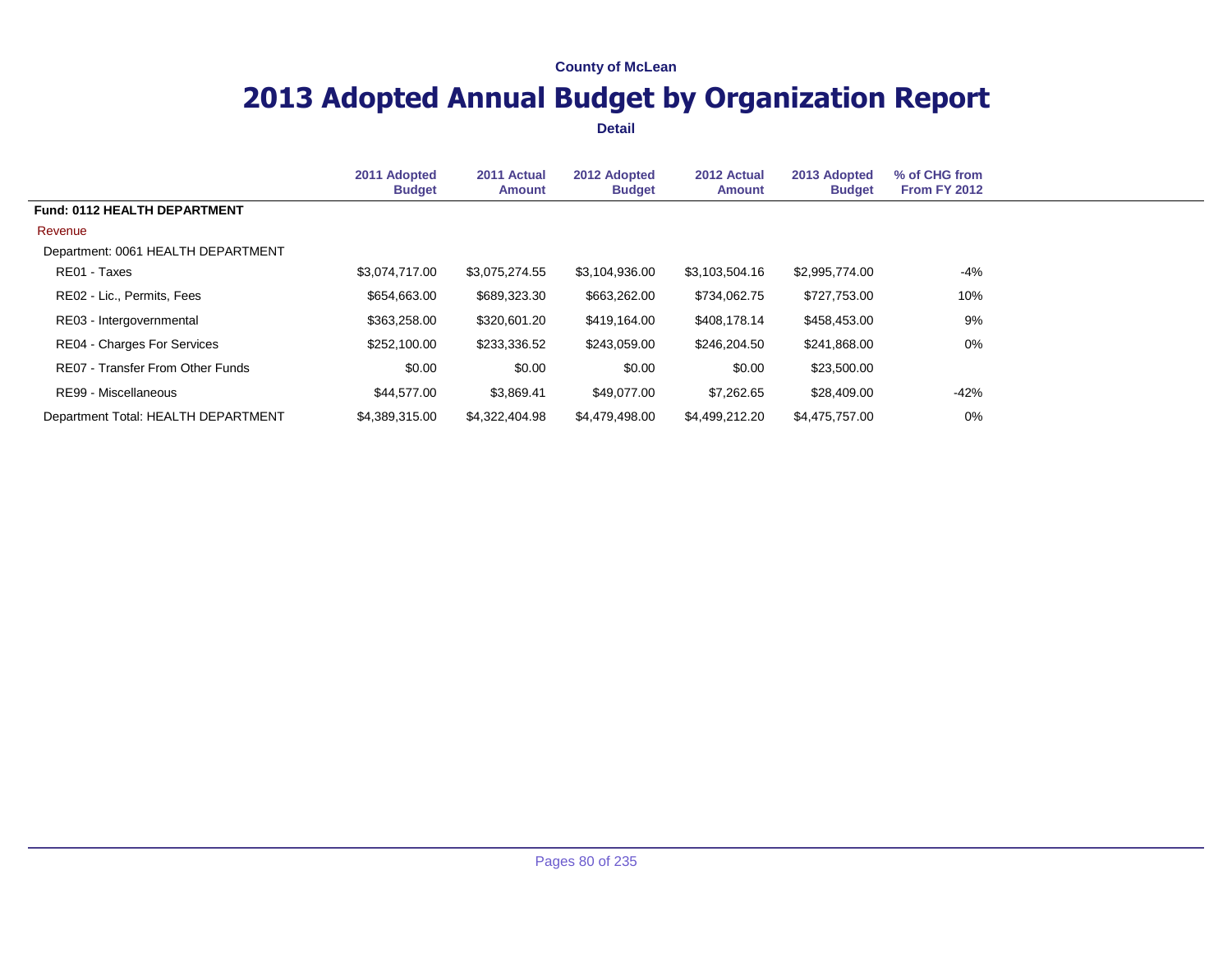### **2013 Adopted Annual Budget by Organization Report**

**Detail**

Revenue Totals \$4,389,315.00 \$4,322,404.98 \$4,479,498.00 \$4,499,212.20 \$4,475,757.00 0%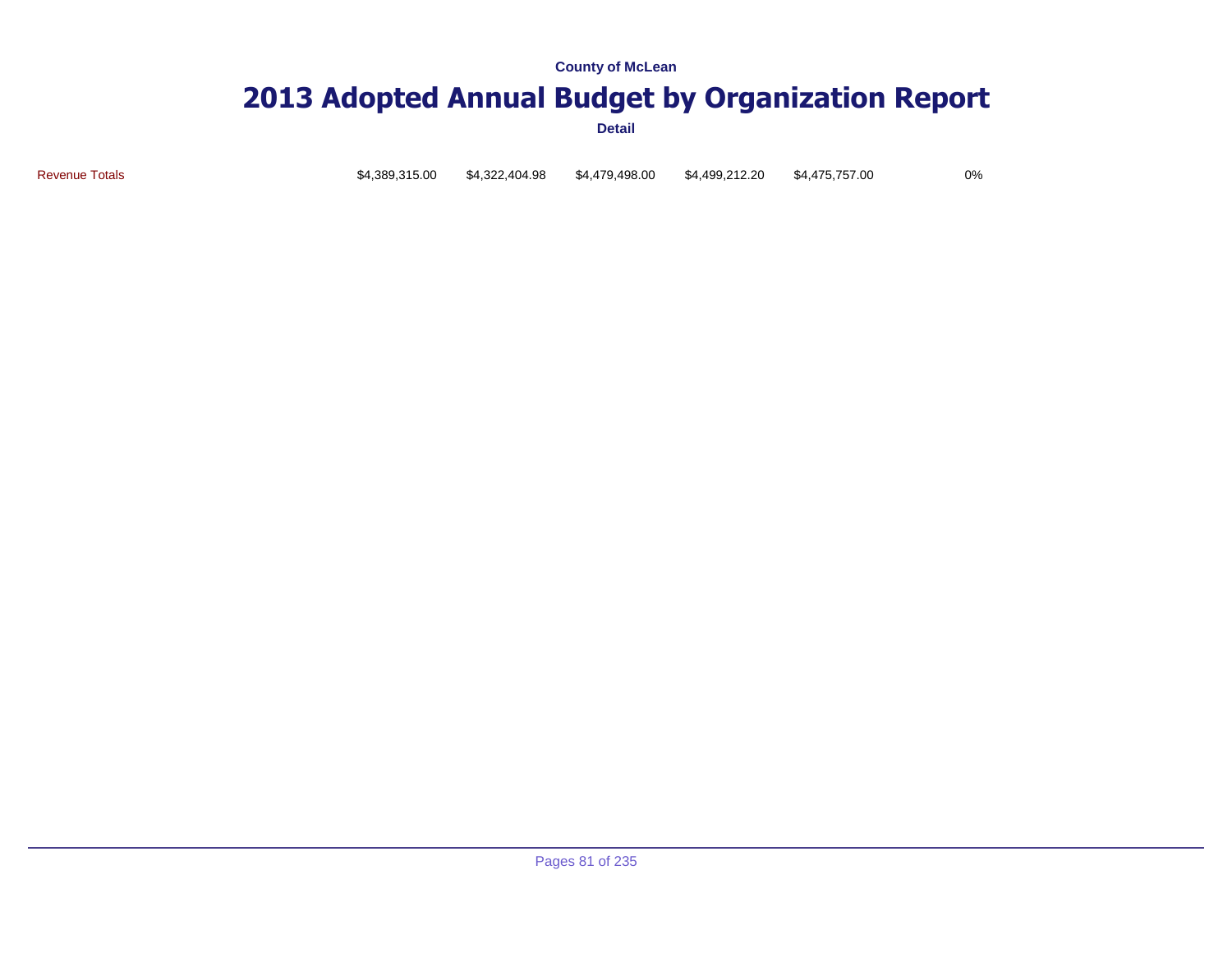# **2013 Adopted Annual Budget by Organization Report**

|                                     | 2011 Adopted<br><b>Budget</b> | 2011 Actual<br><b>Amount</b> | 2012 Adopted<br><b>Budget</b> | 2012 Actual<br><b>Amount</b> | 2013 Adopted<br><b>Budget</b> | % of CHG from<br><b>From FY 2012</b> |  |
|-------------------------------------|-------------------------------|------------------------------|-------------------------------|------------------------------|-------------------------------|--------------------------------------|--|
| <b>Expenditures</b>                 |                               |                              |                               |                              |                               |                                      |  |
| Department: 0061 HEALTH DEPARTMENT  |                               |                              |                               |                              |                               |                                      |  |
| EX01 - Salaries                     | \$2,222,229.00                | \$2,043,088.34               | \$2,259,163.00                | \$2,182,443.56               | \$2,356,016.00                | 4%                                   |  |
| EX02 - Fringe Benefits              | \$225,828.00                  | \$225,330.14                 | \$257,103.00                  | \$266,242.46                 | \$284,424.00                  | 11%                                  |  |
| EX03 - Supplies                     | \$186,405.00                  | \$140,376.98                 | \$219,062.00                  | \$112,857.54                 | \$175,565.00                  | $-20%$                               |  |
| EX04 - Services                     | \$1,717,363.00                | \$1,564,614.37               | \$1,719,530.00                | \$1,575,799.29               | \$1,617,473.00                | -6%                                  |  |
| <b>EX07 - Capital Assets</b>        | \$37,490.00                   | \$15,338.85                  | \$24,640.00                   | \$70,407.35                  | \$21,988.00                   | $-11%$                               |  |
| EX09 - Transfer To Other Funds      | \$0.00                        | \$13,773.40                  | \$0.00                        | \$20,875.16                  | \$20,291.00                   |                                      |  |
| EX10 - Other                        | \$0.00                        | \$0.00                       | \$0.00                        | \$0.00                       | \$0.00                        |                                      |  |
| Department Total: HEALTH DEPARTMENT | \$4,389,315.00                | \$4,002,522.08               | \$4,479,498.00                | \$4,228,625.36               | \$4,475,757.00                | 0%                                   |  |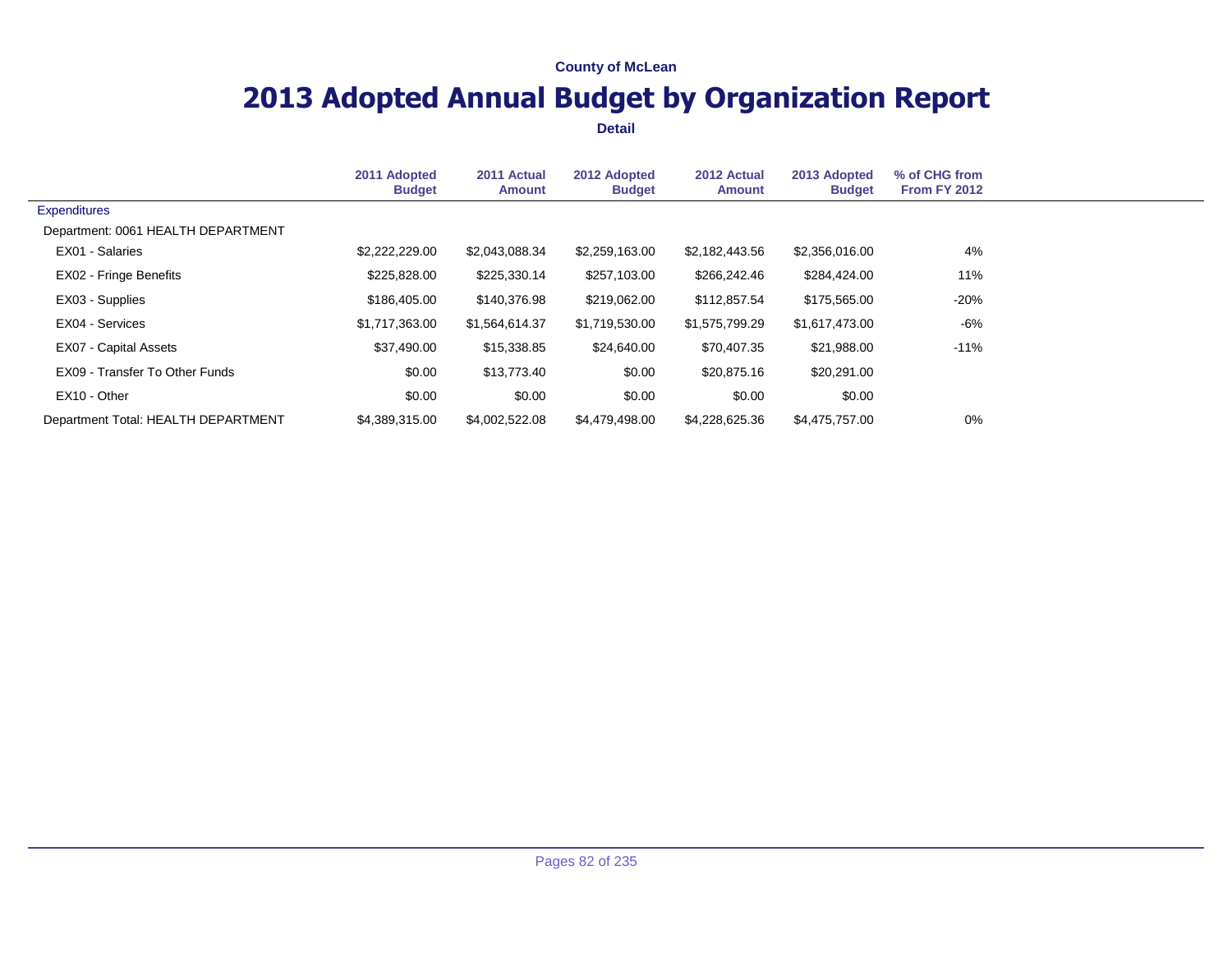# **2013 Adopted Annual Budget by Organization Report**

|                                      | 2011 Adopted<br><b>Budget</b> | 2011 Actual<br><b>Amount</b> | 2012 Adopted<br><b>Budget</b> | 2012 Actual<br>Amount | 2013 Adopted<br><b>Budget</b> | % of CHG from<br>From FY 2012 |  |
|--------------------------------------|-------------------------------|------------------------------|-------------------------------|-----------------------|-------------------------------|-------------------------------|--|
| <b>Revenue Totals:</b>               | \$4.389.315.00                | \$4.322.404.98               | \$4,479,498,00                | \$4.499.212.20        | \$4.475.757.00                | 0%                            |  |
| <b>Expenditure Totals</b>            | \$4.389.315.00                | \$4.002.522.08               | \$4,479,498,00                | \$4.228.625.36        | \$4.475.757.00                | 0%                            |  |
| <b>Fund Total: HEALTH DEPARTMENT</b> | \$0.00                        | \$319,882.90                 | \$0.00                        | \$270,586.84          | \$0.00                        | $^{+++}$                      |  |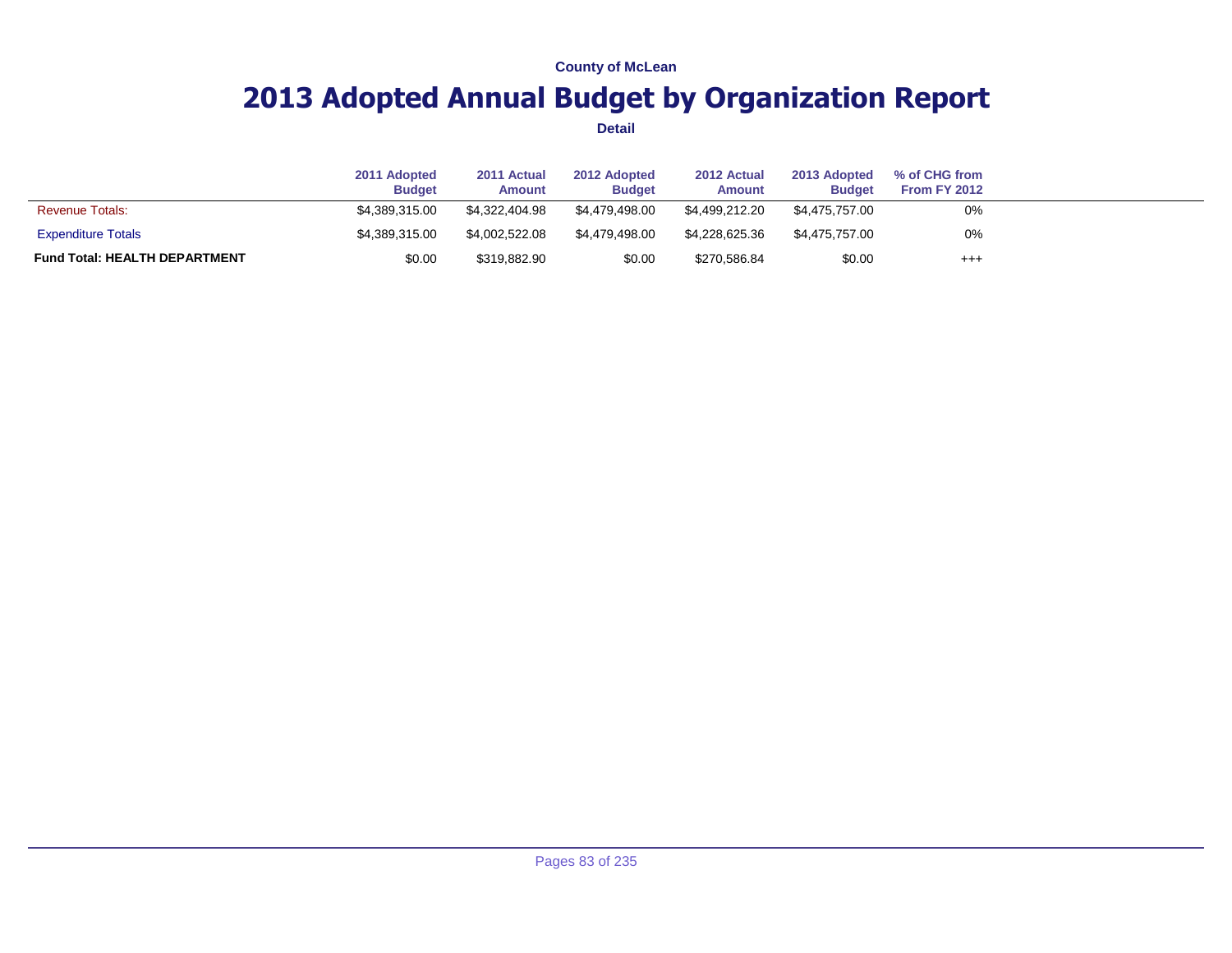# **2013 Adopted Annual Budget by Organization Report**

|                                    | 2011 Adopted<br><b>Budget</b> | 2011 Actual<br><b>Amount</b> | 2012 Adopted<br><b>Budget</b> | 2012 Actual<br><b>Amount</b> | 2013 Adopted<br><b>Budget</b> | % of CHG from<br><b>From FY 2012</b> |  |
|------------------------------------|-------------------------------|------------------------------|-------------------------------|------------------------------|-------------------------------|--------------------------------------|--|
| Fund: 0120 HIGHWAY                 |                               |                              |                               |                              |                               |                                      |  |
| Revenue                            |                               |                              |                               |                              |                               |                                      |  |
| Department: 0055 COUNTY HIGHWAY    |                               |                              |                               |                              |                               |                                      |  |
| RE01 - Taxes                       | \$2,600,036.00                | \$2,600,434.32               | \$2,608,404.00                | \$2,607,017.74               | \$2,555,767.00                | $-2%$                                |  |
| RE03 - Intergovernmental           | \$0.00                        | \$1,672,272.55               | \$0.00                        | \$1,187,354.51               | \$0.00                        |                                      |  |
| <b>RE04 - Charges For Services</b> | \$410,000.00                  | \$580,504.45                 | \$355,000.00                  | \$529,135.24                 | \$355,000.00                  | 0%                                   |  |
| RE05 - Interest                    | \$8,000.00                    | \$1,279.93                   | \$4,000.00                    | \$1,914.13                   | \$1,000.00                    | -75%                                 |  |
| RE07 - Transfer From Other Funds   | \$0.00                        | \$0.00                       | \$0.00                        | \$0.00                       | \$0.00                        |                                      |  |
| RE99 - Miscellaneous               | \$476,500.00                  | \$33,933.44                  | \$432,500.00                  | \$29,990.94                  | \$265,000.00                  | $-39%$                               |  |
| Department Total: COUNTY HIGHWAY   | \$3,494,536.00                | \$4,888,424.69               | \$3,399,904.00                | \$4,355,412.56               | \$3.176.767.00                | -7%                                  |  |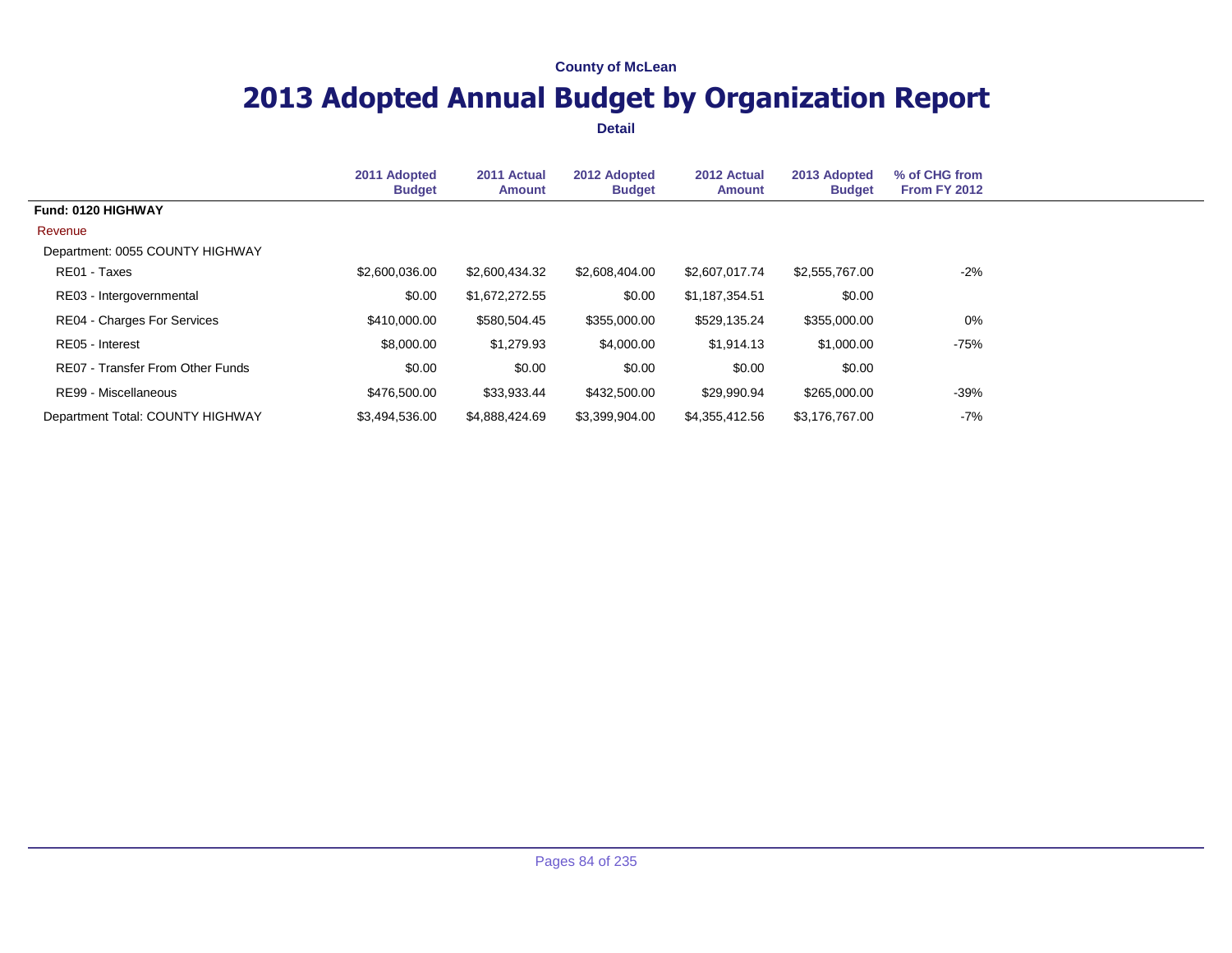### **2013 Adopted Annual Budget by Organization Report**

**Detail**

Revenue Totals \$3,494,536.00 \$4,888,424.69 \$3,399,904.00 \$4,355,412.56 \$3,176,767.00 -7%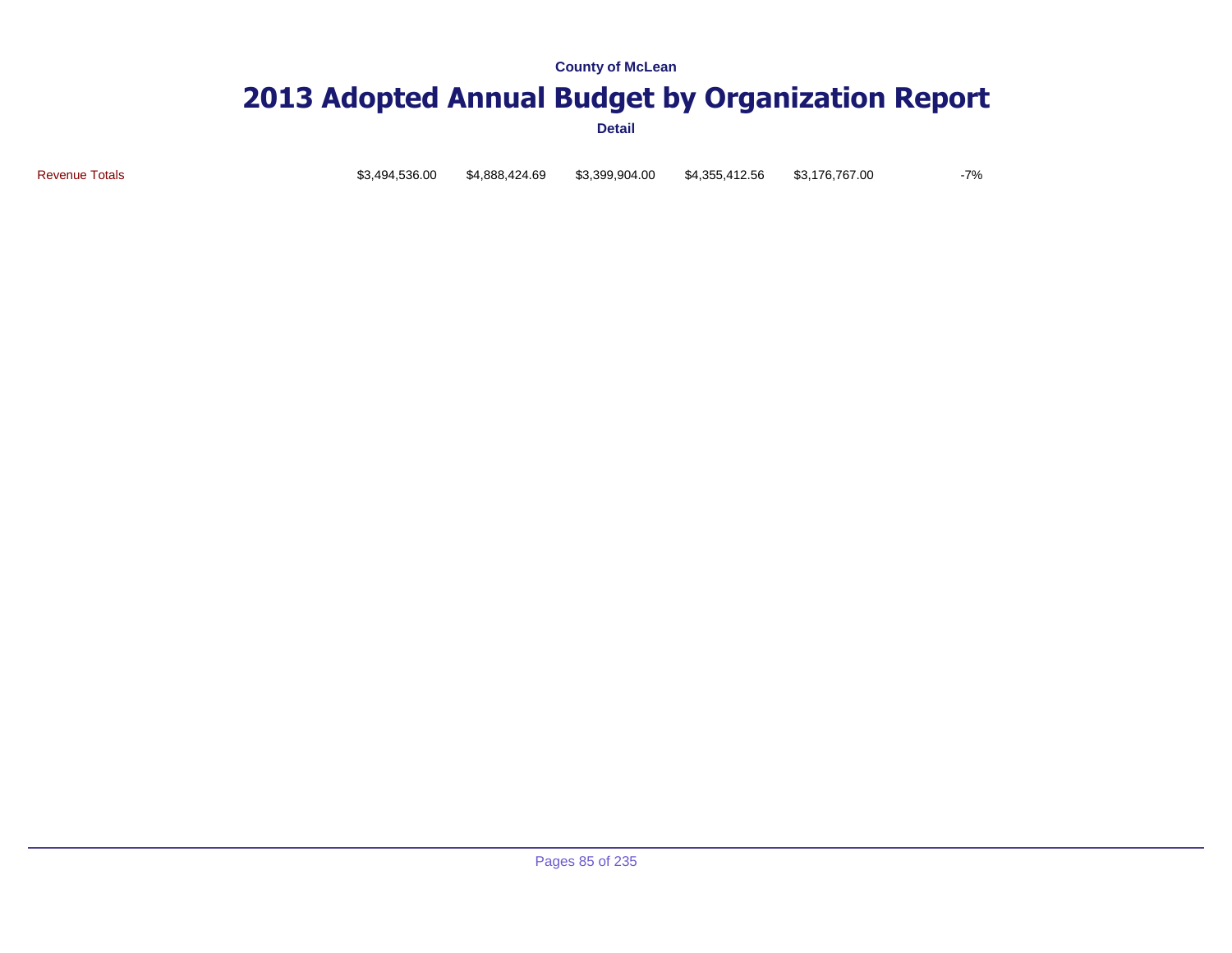# **2013 Adopted Annual Budget by Organization Report**

|                                  | 2011 Adopted<br><b>Budget</b> | 2011 Actual<br><b>Amount</b> | 2012 Adopted<br><b>Budget</b> | 2012 Actual<br><b>Amount</b> | 2013 Adopted<br><b>Budget</b> | % of CHG from<br><b>From FY 2012</b> |  |
|----------------------------------|-------------------------------|------------------------------|-------------------------------|------------------------------|-------------------------------|--------------------------------------|--|
| <b>Expenditures</b>              |                               |                              |                               |                              |                               |                                      |  |
| Department: 0055 COUNTY HIGHWAY  |                               |                              |                               |                              |                               |                                      |  |
| EX01 - Salaries                  | \$881,473.00                  | \$874,146.85                 | \$872,563.00                  | \$937,605.36                 | \$1,061,931.00                | 22%                                  |  |
| EX02 - Fringe Benefits           | \$158,400.00                  | \$158,400.00                 | \$178,500.00                  | \$178,500.00                 | \$184,688.00                  | 3%                                   |  |
| EX03 - Supplies                  | \$525,700.00                  | \$414,418.88                 | \$553,890.00                  | \$429,474.07                 | \$508,880.00                  | -8%                                  |  |
| EX04 - Services                  | \$628,555.00                  | \$2,438,671.65               | \$582,485.00                  | \$2,008,873.57               | \$567,421.00                  | $-3%$                                |  |
| EX07 - Capital Assets            | \$1,300,408.00                | \$1,223,731.13               | \$1,212,466.00                | \$1,044,058.01               | \$848,429.00                  | $-30\%$                              |  |
| EX09 - Transfer To Other Funds   | \$0.00                        | \$3,987.07                   | \$0.00                        | \$1,354.32                   | \$5,418.00                    |                                      |  |
| EX10 - Other                     | \$0.00                        | \$0.00                       | \$0.00                        | \$0.00                       | \$0.00                        |                                      |  |
| Department Total: COUNTY HIGHWAY | \$3.494.536.00                | \$5,113,355.58               | \$3,399,904.00                | \$4,599,865,33               | \$3.176.767.00                | -7%                                  |  |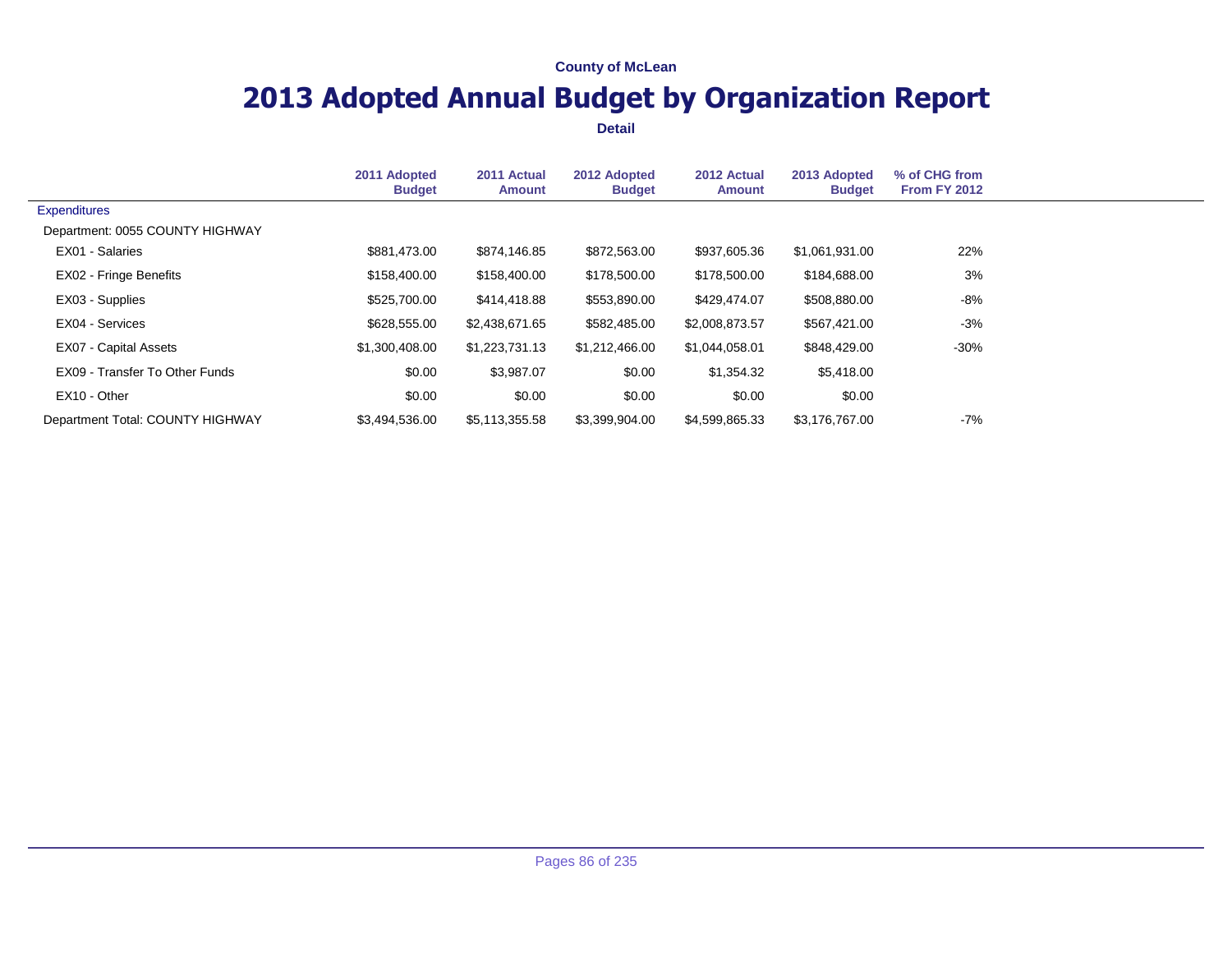# **2013 Adopted Annual Budget by Organization Report**

|                            | 2011 Adopted<br><b>Budget</b> | 2011 Actual<br>Amount | 2012 Adopted<br><b>Budget</b> | 2012 Actual<br>Amount | 2013 Adopted<br><b>Budget</b> | % of CHG from<br>From FY 2012 |  |
|----------------------------|-------------------------------|-----------------------|-------------------------------|-----------------------|-------------------------------|-------------------------------|--|
| <b>Revenue Totals:</b>     | \$3.494.536.00                | \$4.888.424.69        | \$3.399.904.00                | \$4.355.412.56        | \$3.176.767.00                | $-7%$                         |  |
| <b>Expenditure Totals</b>  | \$3.494.536.00                | \$5.113.355.58        | \$3.399.904.00                | \$4.599.865.33        | \$3.176.767.00                | $-7%$                         |  |
| <b>Fund Total: HIGHWAY</b> | \$0.00                        | (\$224,930.89)        | \$0.00                        | (\$244,452.77)        | \$0.00                        | $^{+++}$                      |  |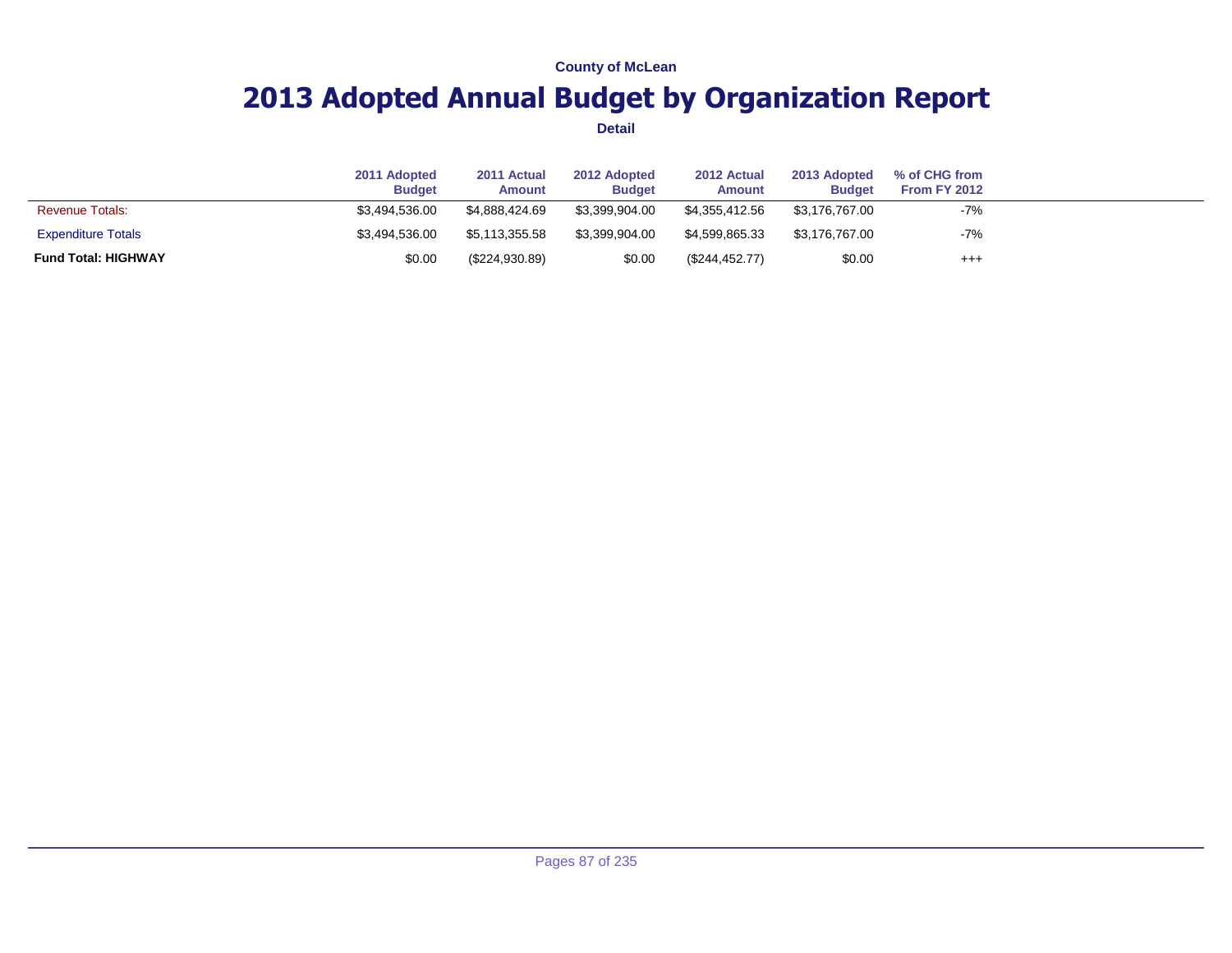# **2013 Adopted Annual Budget by Organization Report**

|                                        | 2011 Adopted<br><b>Budget</b> | 2011 Actual<br><b>Amount</b> | 2012 Adopted<br><b>Budget</b> | 2012 Actual<br><b>Amount</b> | 2013 Adopted<br><b>Budget</b> | % of CHG from<br>From FY 2012 |  |
|----------------------------------------|-------------------------------|------------------------------|-------------------------------|------------------------------|-------------------------------|-------------------------------|--|
| <b>Fund: 0121 BRIDGE MATCHING FUND</b> |                               |                              |                               |                              |                               |                               |  |
| Revenue                                |                               |                              |                               |                              |                               |                               |  |
| RE04 - Charges For Services            | \$0.00                        | \$0.00                       | \$0.00                        | \$0.00                       | \$0.00                        |                               |  |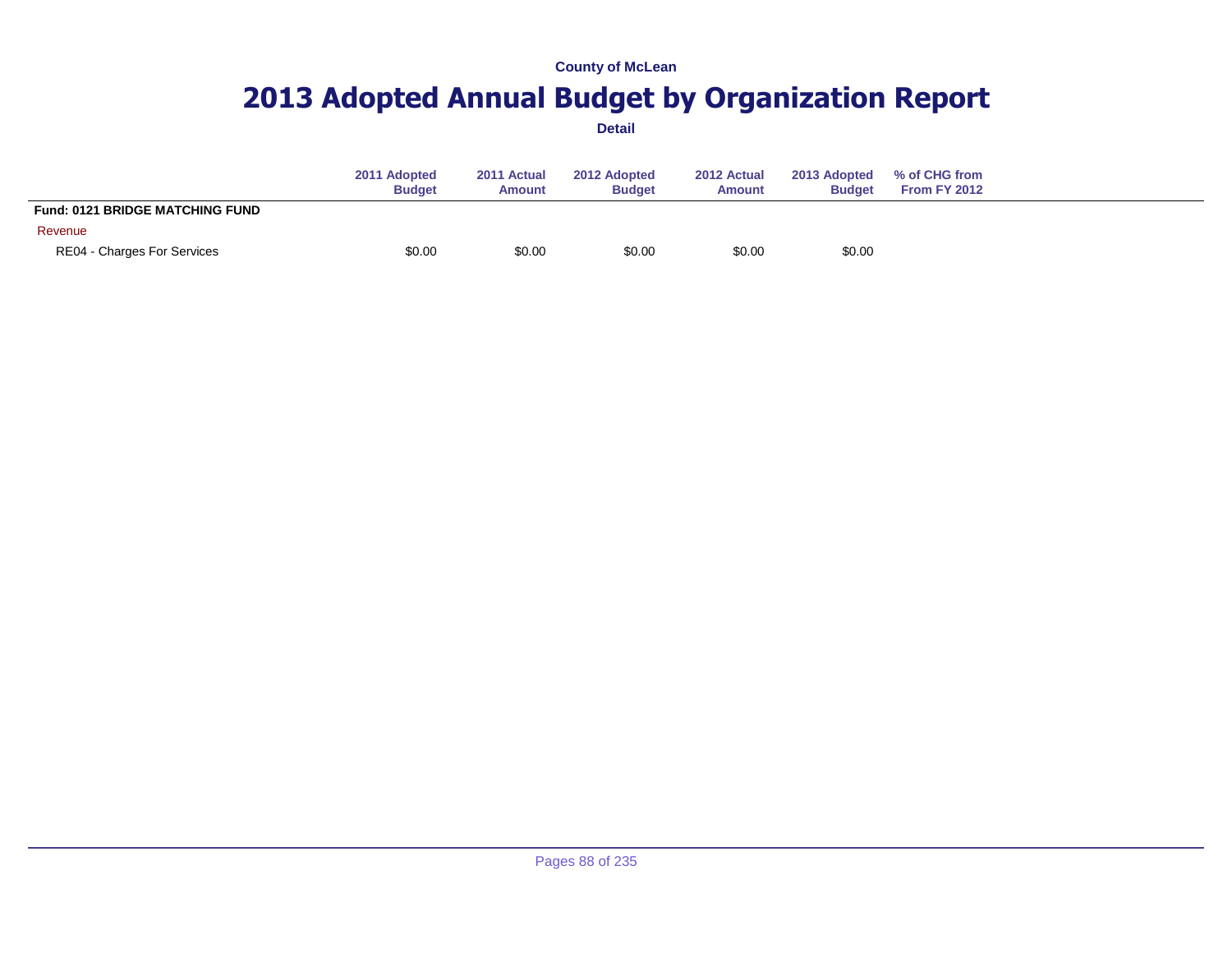# **2013 Adopted Annual Budget by Organization Report**

|                                  | 2011 Adopted<br><b>Budget</b> | 2011 Actual<br>Amount | 2012 Adopted<br><b>Budget</b> | 2012 Actual<br><b>Amount</b> | 2013 Adopted<br><b>Budget</b> | % of CHG from<br>From FY 2012 |  |
|----------------------------------|-------------------------------|-----------------------|-------------------------------|------------------------------|-------------------------------|-------------------------------|--|
| Department: 0055 COUNTY HIGHWAY  |                               |                       |                               |                              |                               |                               |  |
| RE01 - Taxes                     | \$1.693.000.00                | \$1,693,365.64        | \$1,499,812.00                | \$1,499,241.60               | \$1,471,088.00                | $-2%$                         |  |
| RE03 - Intergovernmental         | \$0.00                        | \$0.00                | \$0.00                        | \$0.00                       | \$0.00                        |                               |  |
| RE04 - Charges For Services      | \$150,000.00                  | \$329,656.94          | \$150,000.00                  | \$445,151.43                 | \$150,000.00                  | 0%                            |  |
| RE05 - Interest                  | \$7,500.00                    | \$1,780.35            | \$5,000.00                    | \$2,483.60                   | \$2,500.00                    | $-50%$                        |  |
| RE07 - Transfer From Other Funds | \$0.00                        | \$0.00                | \$0.00                        | \$0.00                       | \$0.00                        |                               |  |
| RE99 - Miscellaneous             | \$775,650,00                  | \$1,188.00            | \$912,122,00                  | \$16.14                      | \$638,202.00                  | $-30%$                        |  |
| Department Total: COUNTY HIGHWAY | \$2,626,150.00                | \$2,025,990.93        | \$2,566,934.00                | \$1,946,892.77               | \$2,261,790.00                | $-12%$                        |  |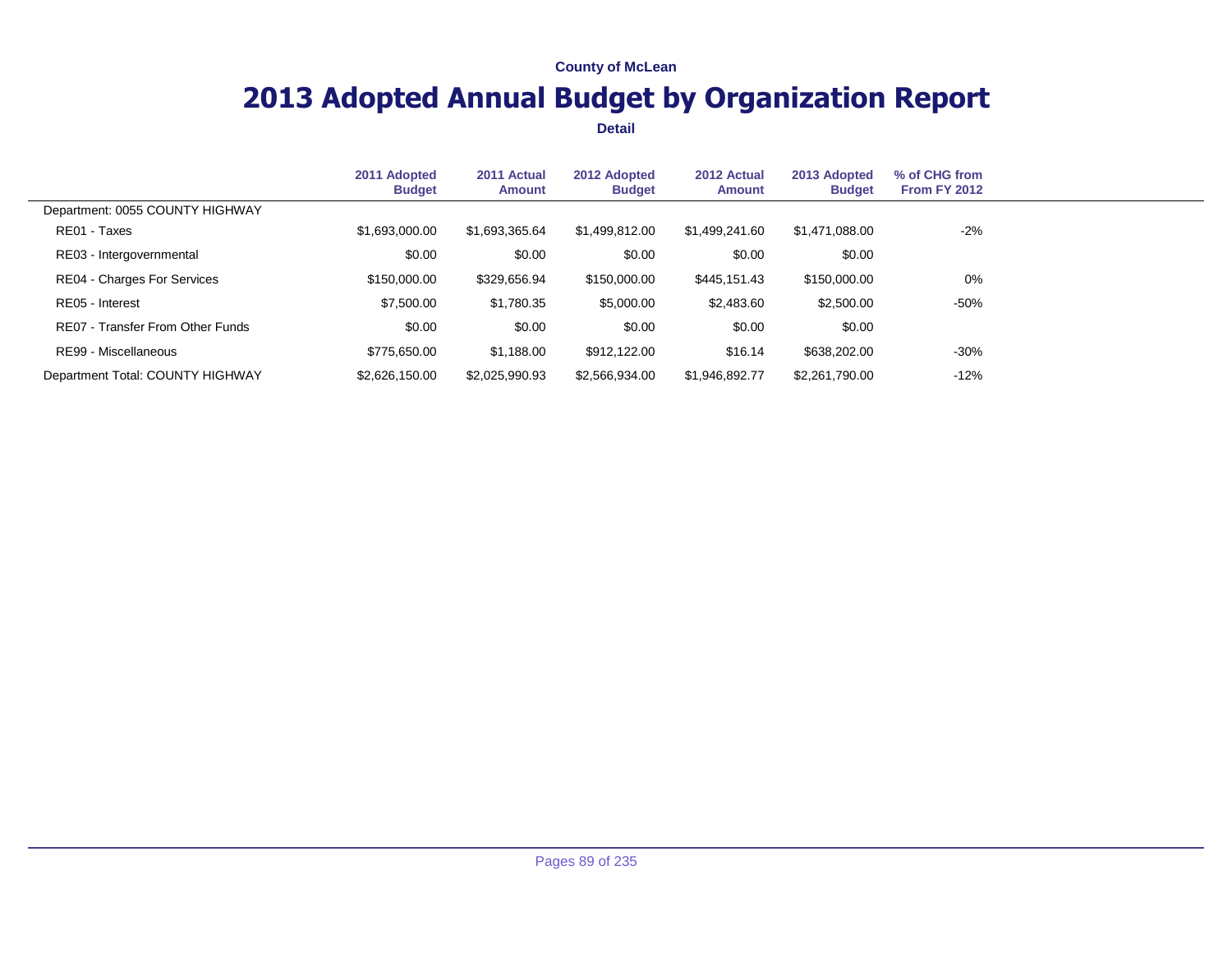### **2013 Adopted Annual Budget by Organization Report**

**Detail**

Revenue Totals \$2,626,150.00 \$2,025,990.93 \$2,566,934.00 \$1,946,892.77 \$2,261,790.00 -12%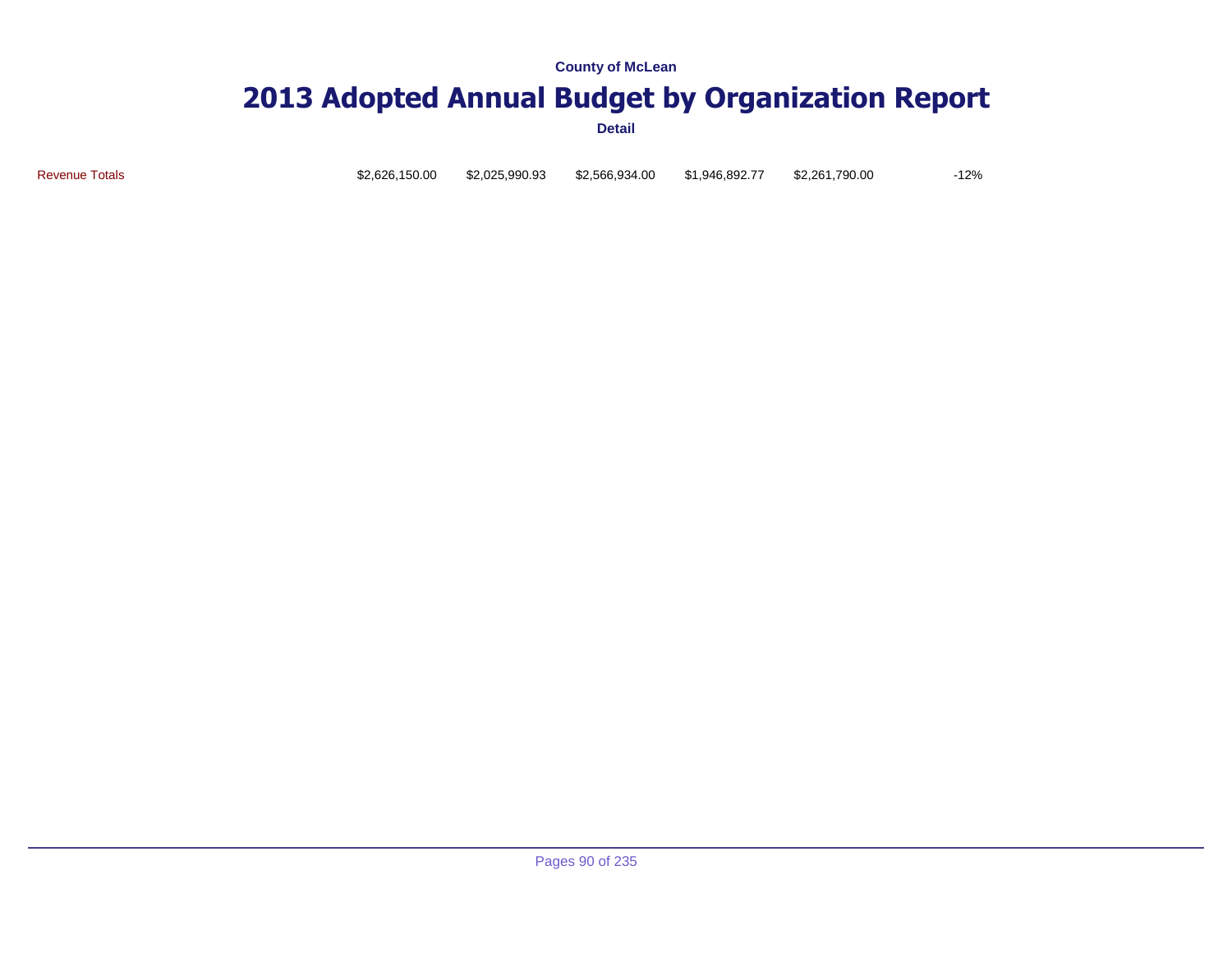# **2013 Adopted Annual Budget by Organization Report**

|                                  | 2011 Adopted<br><b>Budget</b> | 2011 Actual<br><b>Amount</b> | 2012 Adopted<br><b>Budget</b> | 2012 Actual<br><b>Amount</b> | 2013 Adopted<br><b>Budget</b> | % of CHG from<br><b>From FY 2012</b> |  |
|----------------------------------|-------------------------------|------------------------------|-------------------------------|------------------------------|-------------------------------|--------------------------------------|--|
| <b>Expenditures</b>              |                               |                              |                               |                              |                               |                                      |  |
| Department: 0055 COUNTY HIGHWAY  |                               |                              |                               |                              |                               |                                      |  |
| EX01 - Salaries                  | \$281,153.00                  | \$207,205.11                 | \$282,517.00                  | \$216,368.58                 | \$311,676.00                  | 10%                                  |  |
| EX02 - Fringe Benefits           | \$0.00                        | \$0.00                       | \$0.00                        | \$0.00                       | \$0.00                        |                                      |  |
| EX03 - Supplies                  | \$0.00                        | \$0.00                       | \$0.00                        | \$0.00                       | \$0.00                        |                                      |  |
| EX04 - Services                  | \$300,940.00                  | \$199,234.78                 | \$335,700.00                  | \$317,957.04                 | \$305,114.00                  | $-9%$                                |  |
| EX07 - Capital Assets            | \$2,044,057.00                | \$2,006,625.72               | \$1,948,717.00                | \$1,948,824.68               | \$1,645,000.00                | $-16%$                               |  |
| EX09 - Transfer To Other Funds   | \$0.00                        | \$0.00                       | \$0.00                        | \$0.00                       | \$0.00                        |                                      |  |
| EX10 - Other                     | \$0.00                        | \$0.00                       | \$0.00                        | \$0.00                       | \$0.00                        |                                      |  |
| Department Total: COUNTY HIGHWAY | \$2.626.150.00                | \$2,413,065.61               | \$2,566,934.00                | \$2,483,150.30               | \$2,261,790.00                | $-12%$                               |  |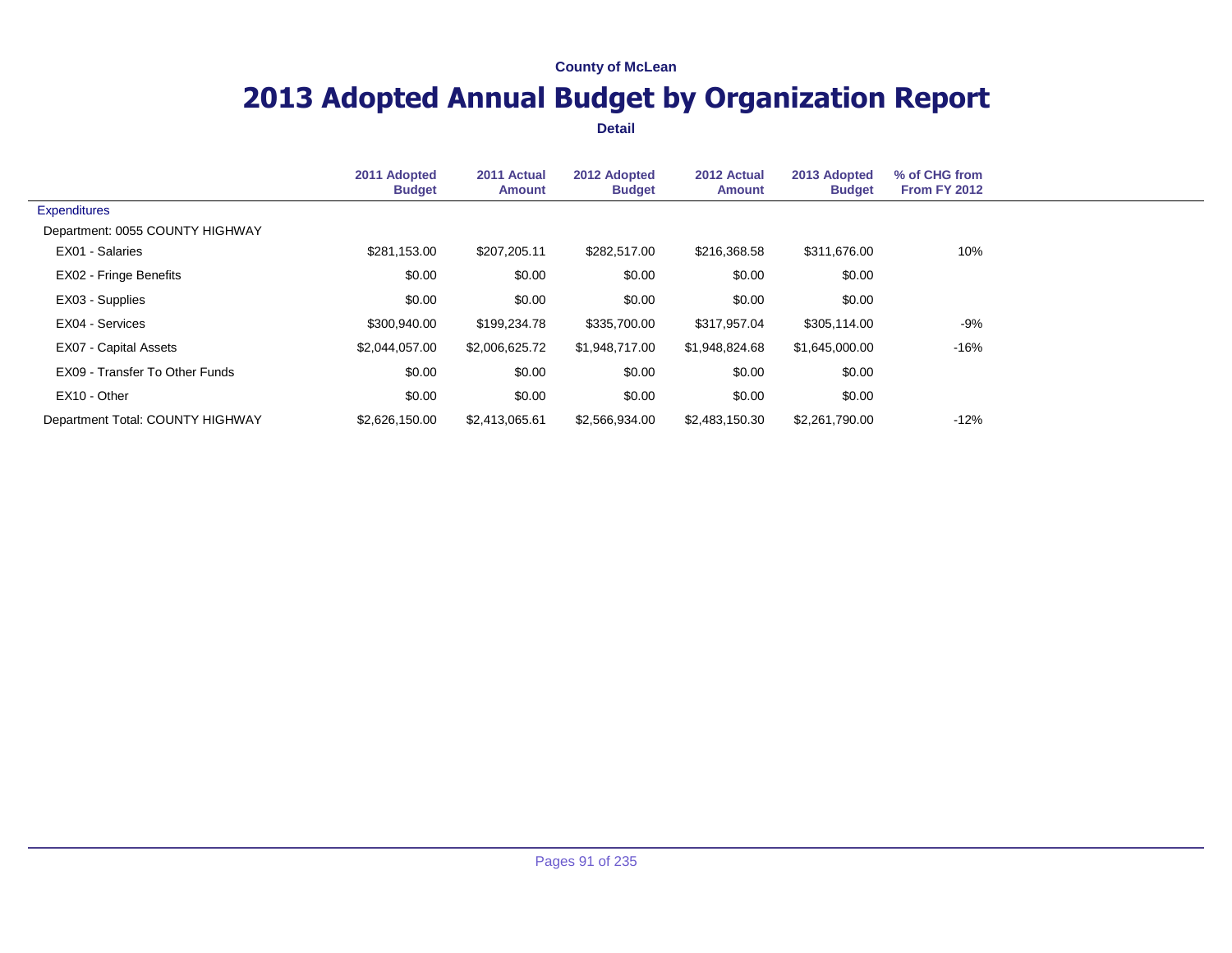# **2013 Adopted Annual Budget by Organization Report**

|                                         | 2011 Adopted<br><b>Budget</b> | 2011 Actual<br><b>Amount</b> | 2012 Adopted<br><b>Budget</b> | 2012 Actual<br><b>Amount</b> | 2013 Adopted<br><b>Budget</b> | % of CHG from<br>From FY 2012 |  |
|-----------------------------------------|-------------------------------|------------------------------|-------------------------------|------------------------------|-------------------------------|-------------------------------|--|
| <b>Revenue Totals:</b>                  | \$2,626,150.00                | \$2,025,990.93               | \$2.566.934.00                | \$1.946.892.77               | \$2,261,790.00                | $-12%$                        |  |
| <b>Expenditure Totals</b>               | \$2,626,150.00                | \$2.413.065.61               | \$2.566.934.00                | \$2.483.150.30               | \$2,261,790.00                | $-12%$                        |  |
| <b>Fund Total: BRIDGE MATCHING FUND</b> | \$0.00                        | (\$387,074.68)               | \$0.00                        | (\$536,257.53)               | \$0.00                        | $^{+++}$                      |  |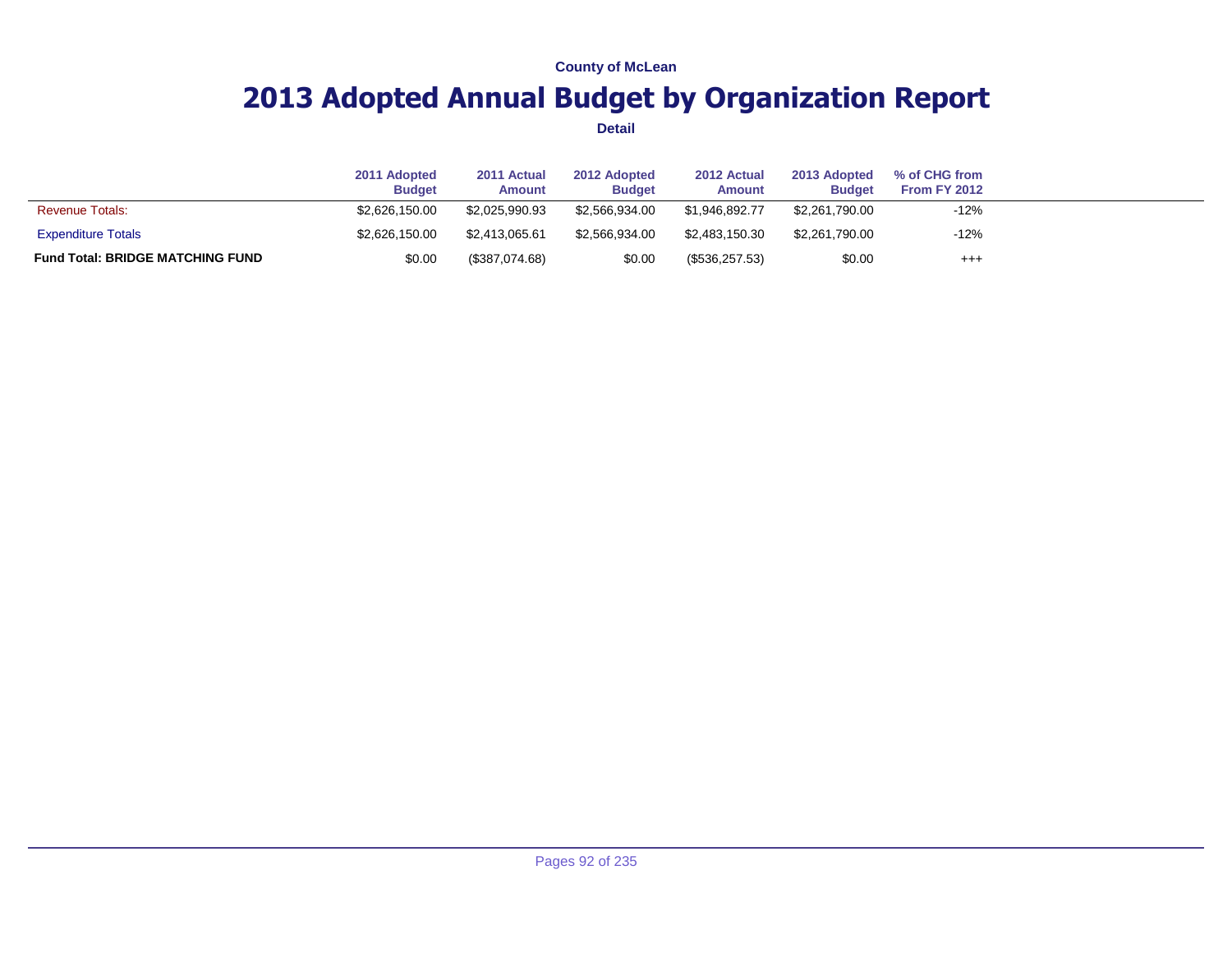# **2013 Adopted Annual Budget by Organization Report**

|                                          | 2011 Adopted<br><b>Budget</b> | 2011 Actual<br><b>Amount</b> | 2012 Adopted<br><b>Budget</b> | 2012 Actual<br><b>Amount</b> | 2013 Adopted<br><b>Budget</b> | % of CHG from<br>From FY 2012 |  |
|------------------------------------------|-------------------------------|------------------------------|-------------------------------|------------------------------|-------------------------------|-------------------------------|--|
| <b>Fund: 0122 MCLEAN COUNTY MATCHING</b> |                               |                              |                               |                              |                               |                               |  |
| Revenue                                  |                               |                              |                               |                              |                               |                               |  |
| Department: 0055 COUNTY HIGHWAY          |                               |                              |                               |                              |                               |                               |  |
| RE01 - Taxes                             | \$1,287,400.00                | \$1,287,683.33               | \$1,287,400.00                | \$1,286,646.54               | \$1,275,301.00                | $-1\%$                        |  |
| RE03 - Intergovernmental                 | \$0.00                        | \$0.00                       | \$0.00                        | \$10,213.32                  | \$0.00                        |                               |  |
| RE05 - Interest                          | \$5,000.00                    | \$710.57                     | \$2,000.00                    | \$1,179.23                   | \$1,500.00                    | $-25%$                        |  |
| RE07 - Transfer From Other Funds         | \$0.00                        | \$0.00                       | \$0.00                        | \$0.00                       | \$0.00                        |                               |  |
| RE99 - Miscellaneous                     | \$500.00                      | \$0.00                       | \$200.250.00                  | \$0.00                       | \$300,100,00                  | 50%                           |  |
| Department Total: COUNTY HIGHWAY         | \$1,292,900.00                | \$1,288,393.90               | \$1,489,650.00                | \$1.298.039.09               | \$1,576,901.00                | 6%                            |  |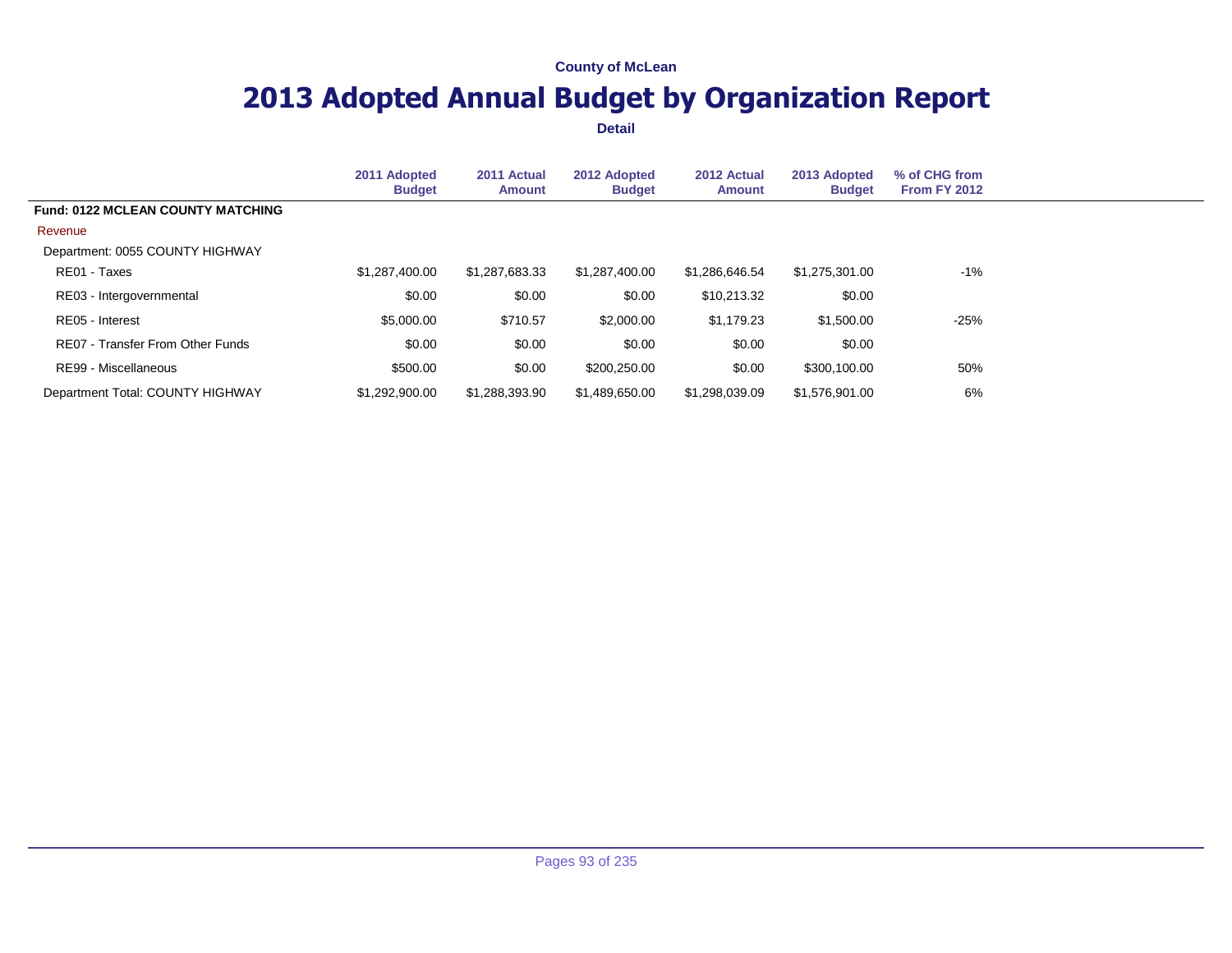# **2013 Adopted Annual Budget by Organization Report**

**Detail**

Revenue Totals \$1,292,900.00 \$1,288,393.90 \$1,489,650.00 \$1,298,039.09 \$1,576,901.00 6%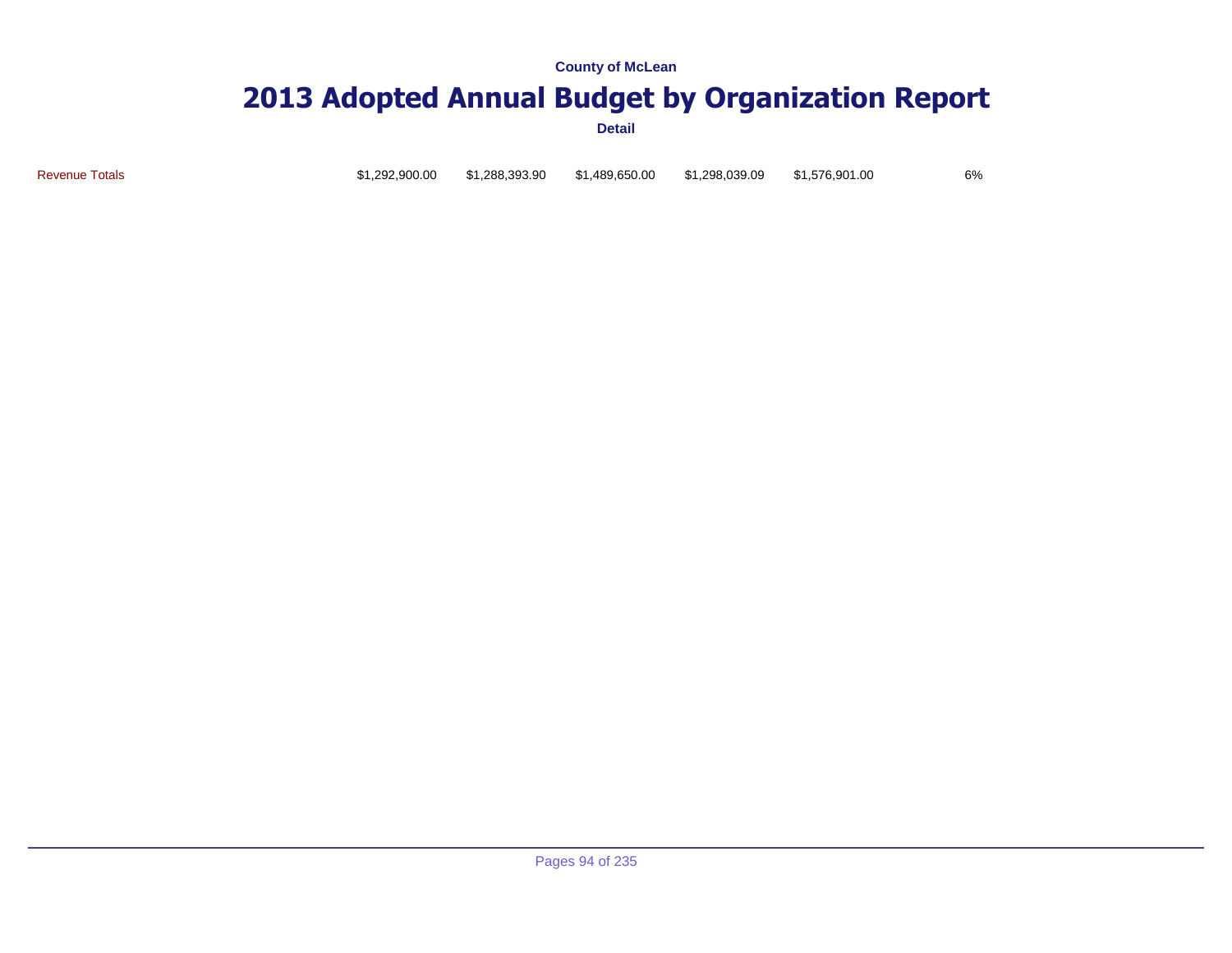# **2013 Adopted Annual Budget by Organization Report**

|                                  | 2011 Adopted<br><b>Budget</b> | 2011 Actual<br><b>Amount</b> | 2012 Adopted<br><b>Budget</b> | 2012 Actual<br><b>Amount</b> | 2013 Adopted<br><b>Budget</b> | % of CHG from<br><b>From FY 2012</b> |  |
|----------------------------------|-------------------------------|------------------------------|-------------------------------|------------------------------|-------------------------------|--------------------------------------|--|
| <b>Expenditures</b>              |                               |                              |                               |                              |                               |                                      |  |
| Department: 0055 COUNTY HIGHWAY  |                               |                              |                               |                              |                               |                                      |  |
| EX04 - Services                  | \$29,400.00                   | \$19,910.57                  | \$29,800.00                   | \$29,800.00                  | \$29,180.00                   | $-2%$                                |  |
| EX07 - Capital Assets            | \$1,263,500.00                | \$1,396,145.25               | \$1,459,850.00                | \$1,348,785.19               | \$1.547.721.00                | 6%                                   |  |
| EX09 - Transfer To Other Funds   | \$0.00                        | \$0.00                       | \$0.00                        | \$0.00                       | \$0.00                        |                                      |  |
| EX10 - Other                     | \$0.00                        | \$0.00                       | \$0.00                        | \$0.00                       | \$0.00                        |                                      |  |
| Department Total: COUNTY HIGHWAY | \$1,292,900.00                | \$1,416,055.82               | \$1,489,650.00                | \$1,378,585.19               | \$1,576,901.00                | 6%                                   |  |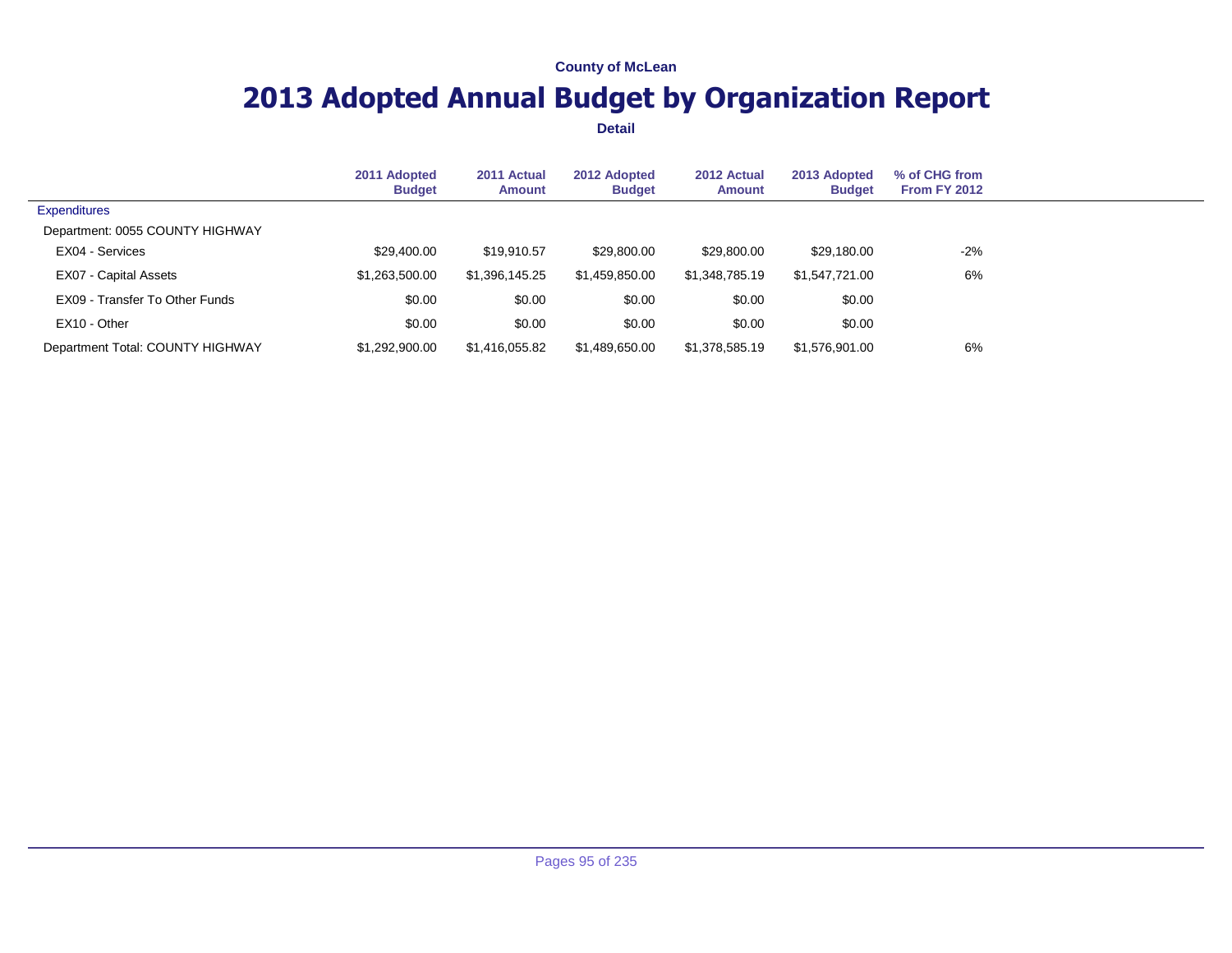# **2013 Adopted Annual Budget by Organization Report**

|                                           | 2011 Adopted<br><b>Budget</b> | 2011 Actual<br>Amount | 2012 Adopted<br><b>Budget</b> | 2012 Actual<br>Amount | 2013 Adopted<br><b>Budget</b> | % of CHG from<br>From FY 2012 |  |
|-------------------------------------------|-------------------------------|-----------------------|-------------------------------|-----------------------|-------------------------------|-------------------------------|--|
| <b>Revenue Totals:</b>                    | \$1.292.900.00                | \$1.288.393.90        | \$1.489.650.00                | \$1.298.039.09        | \$1,576,901.00                | 6%                            |  |
| <b>Expenditure Totals</b>                 | \$1,292,900.00                | \$1.416.055.82        | \$1.489.650.00                | \$1.378.585.19        | \$1,576,901.00                | 6%                            |  |
| <b>Fund Total: MCLEAN COUNTY MATCHING</b> | \$0.00                        | (\$127,661.92)        | \$0.00                        | $(\$80,546.10)$       | \$0.00                        | $^{++}$                       |  |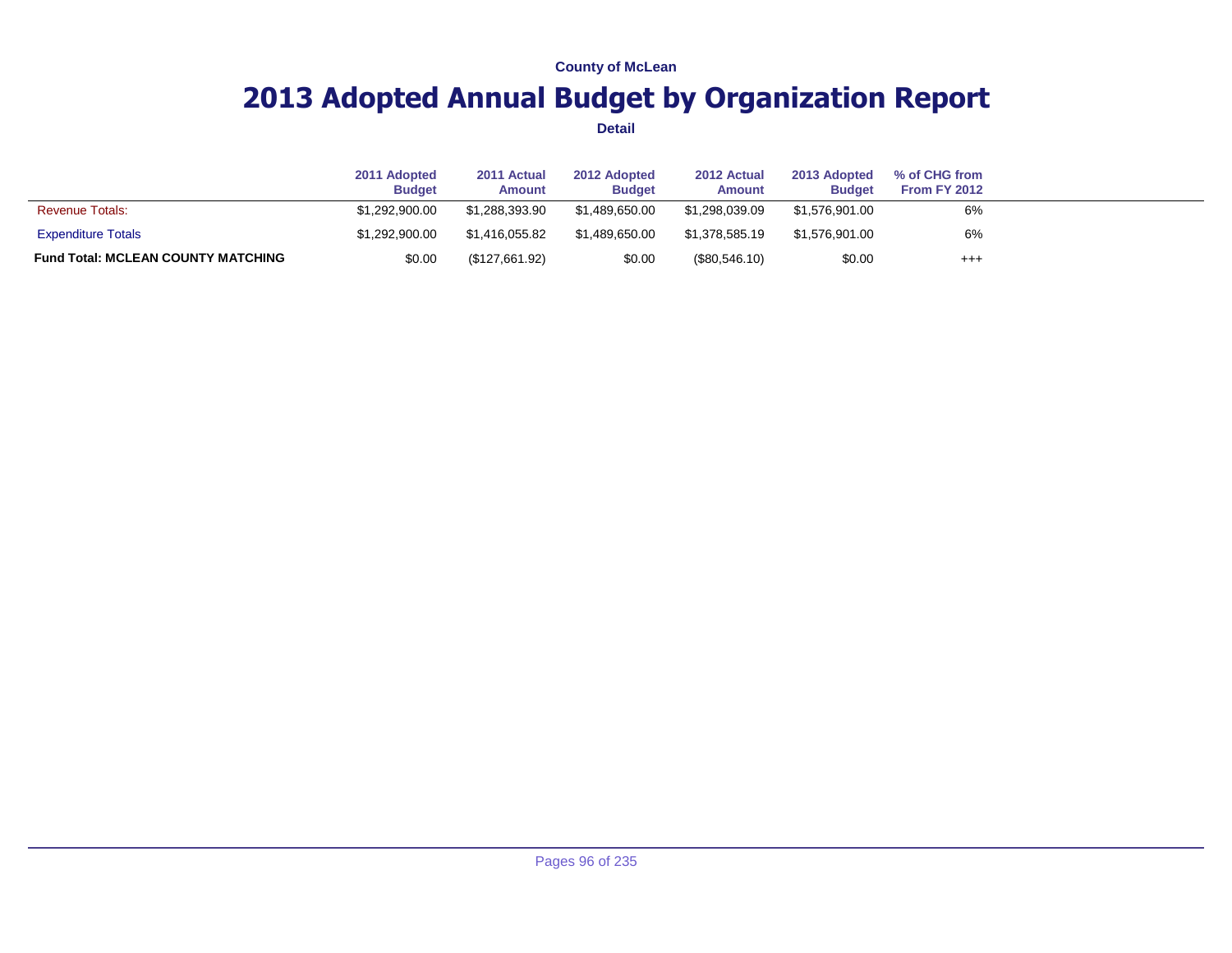# **2013 Adopted Annual Budget by Organization Report**

|                                    | 2011 Adopted<br><b>Budget</b> | 2011 Actual<br><b>Amount</b> | 2012 Adopted<br><b>Budget</b> | 2012 Actual<br><b>Amount</b> | 2013 Adopted<br><b>Budget</b> | % of CHG from<br><b>From FY 2012</b> |
|------------------------------------|-------------------------------|------------------------------|-------------------------------|------------------------------|-------------------------------|--------------------------------------|
| Fund: 0123 MOTOR FUEL TAX          |                               |                              |                               |                              |                               |                                      |
| Revenue                            |                               |                              |                               |                              |                               |                                      |
| Department: 0055 COUNTY HIGHWAY    |                               |                              |                               |                              |                               |                                      |
| RE03 - Intergovernmental           | \$2,664,000.00                | \$3,252,715.00               | \$2,735,950.00                | \$3,634,544.29               | \$2,598,000.00                | -5%                                  |
| <b>RE04 - Charges For Services</b> | \$0.00                        | \$0.00                       | \$0.00                        | \$125,000.00                 | \$0.00                        |                                      |
| RE05 - Interest                    | \$7,500.00                    | \$1,591.55                   | \$3,000.00                    | \$1,539.68                   | \$1,000.00                    | -67%                                 |
| RE07 - Transfer From Other Funds   | \$0.00                        | \$138.90                     | \$0.00                        | \$0.00                       | \$0.00                        |                                      |
| RE99 - Miscellaneous               | \$500.00                      | \$0.00                       | \$400,500.00                  | \$0.00                       | \$800,500.00                  | 100%                                 |
| Department Total: COUNTY HIGHWAY   | \$2,672,000,00                | \$3.254.445.45               | \$3,139,450.00                | \$3.761.083.97               | \$3,399,500.00                | 8%                                   |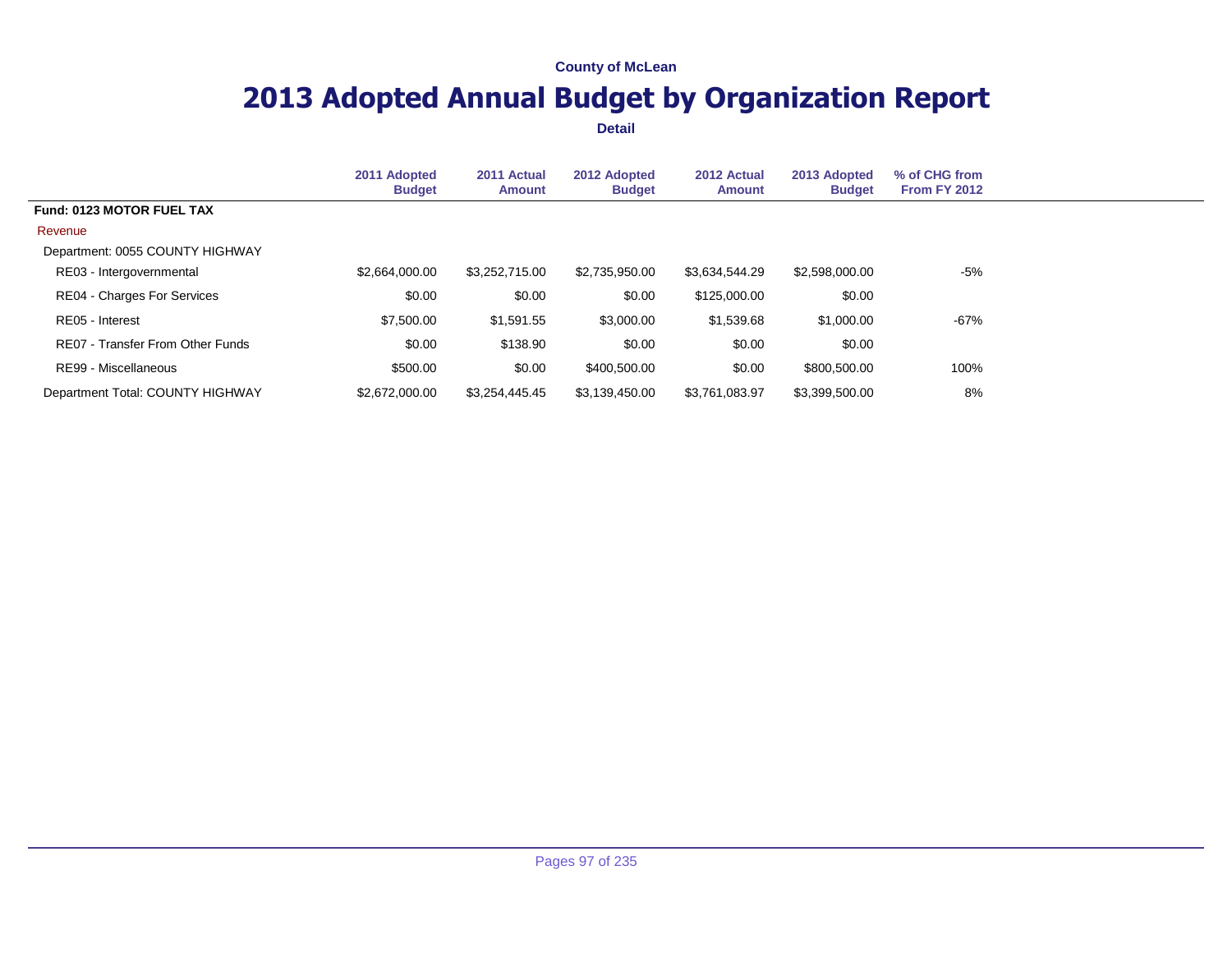### **2013 Adopted Annual Budget by Organization Report**

**Detail**

Revenue Totals \$2,672,000.00 \$3,254,445.45 \$3,139,450.00 \$3,761,083.97 \$3,399,500.00 8%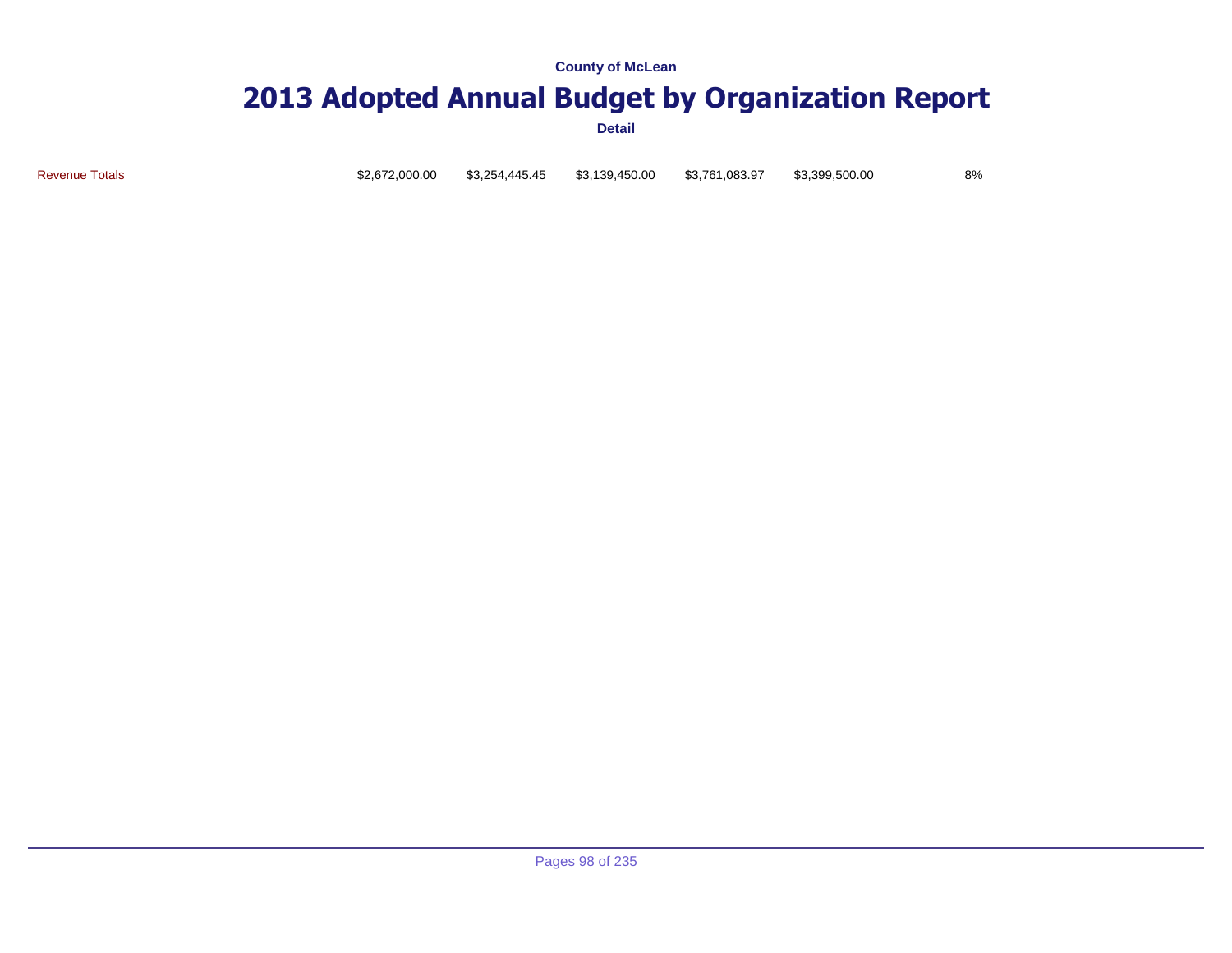# **2013 Adopted Annual Budget by Organization Report**

|                                  | 2011 Adopted<br><b>Budget</b> | 2011 Actual<br><b>Amount</b> | 2012 Adopted<br><b>Budget</b> | 2012 Actual<br><b>Amount</b> | 2013 Adopted<br><b>Budget</b> | % of CHG from<br>From FY 2012 |  |
|----------------------------------|-------------------------------|------------------------------|-------------------------------|------------------------------|-------------------------------|-------------------------------|--|
| <b>Expenditures</b>              |                               |                              |                               |                              |                               |                               |  |
| Department: 0055 COUNTY HIGHWAY  |                               |                              |                               |                              |                               |                               |  |
| EX01 - Salaries                  | \$876,776.00                  | \$753.380.46                 | \$859,239.00                  | \$719,062.89                 | \$697,497.00                  | -19%                          |  |
| EX03 - Supplies                  | \$0.00                        | \$0.00                       | \$0.00                        | \$0.00                       | \$0.00                        |                               |  |
| EX04 - Services                  | \$1,106,680.00                | \$943.270.61                 | \$1,346,410.00                | \$1.249.156.42               | \$1,192,620.00                | $-11%$                        |  |
| EX07 - Capital Assets            | \$688,544.00                  | \$1,077,438.74               | \$933,801.00                  | \$1,070,619.00               | \$1,509,383.00                | 62%                           |  |
| EX09 - Transfer To Other Funds   | \$0.00                        | \$0.00                       | \$0.00                        | \$0.00                       | \$0.00                        |                               |  |
| EX10 - Other                     | \$0.00                        | \$0.00                       | \$0.00                        | \$0.00                       | \$0.00                        |                               |  |
| Department Total: COUNTY HIGHWAY | \$2,672,000.00                | \$2,774,089.81               | \$3,139,450.00                | \$3,038,838.31               | \$3,399,500.00                | 8%                            |  |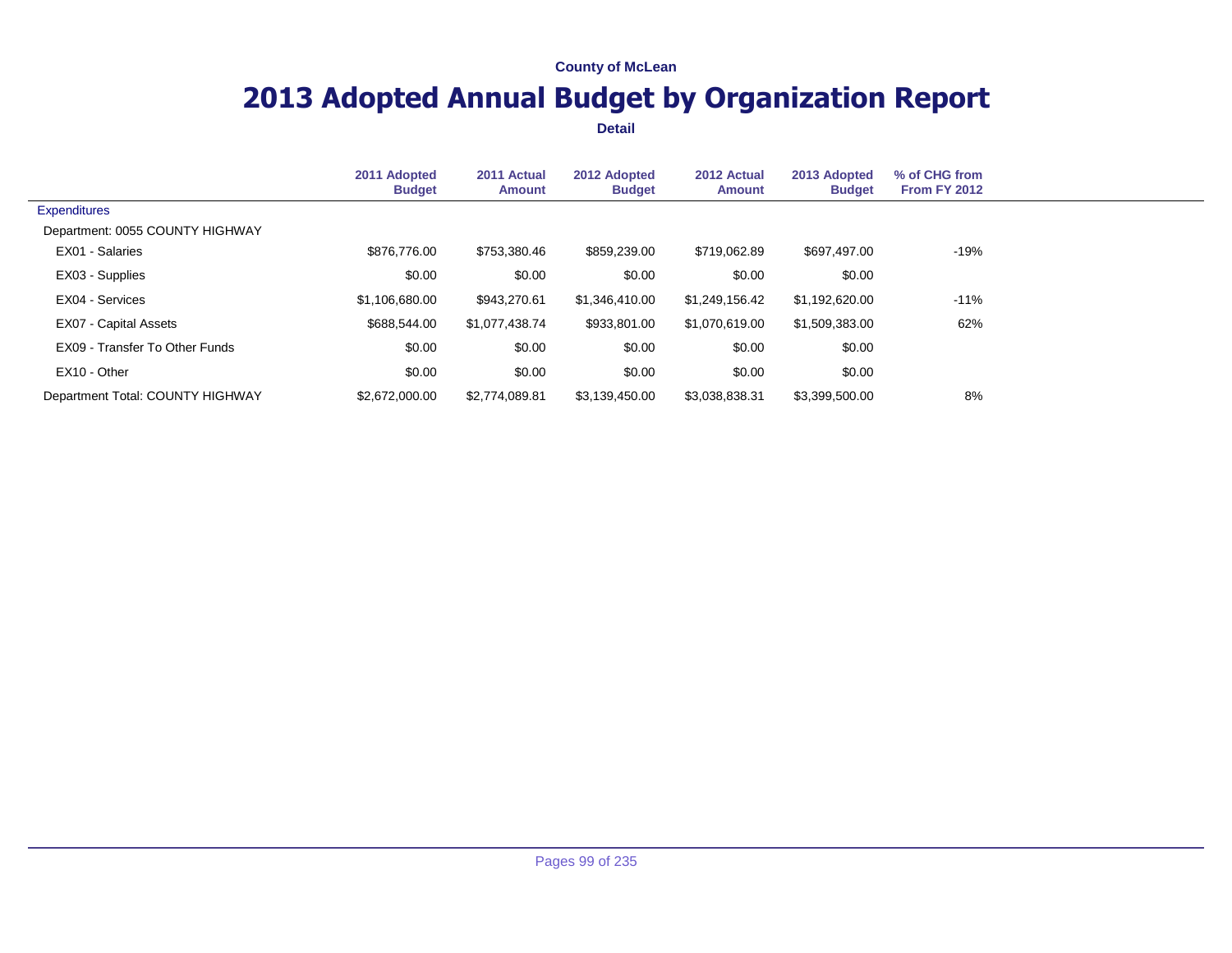# **2013 Adopted Annual Budget by Organization Report**

|                                   | 2011 Adopted<br><b>Budget</b> | 2011 Actual<br><b>Amount</b> | 2012 Adopted<br><b>Budget</b> | 2012 Actual<br>Amount | 2013 Adopted<br><b>Budget</b> | % of CHG from<br><b>From FY 2012</b> |  |
|-----------------------------------|-------------------------------|------------------------------|-------------------------------|-----------------------|-------------------------------|--------------------------------------|--|
| <b>Revenue Totals:</b>            | \$2,672,000,00                | \$3.254.445.45               | \$3.139.450.00                | \$3.761.083.97        | \$3,399,500.00                | 8%                                   |  |
| <b>Expenditure Totals</b>         | \$2,672,000.00                | \$2,774,089.81               | \$3.139.450.00                | \$3.038.838.31        | \$3,399,500.00                | 8%                                   |  |
| <b>Fund Total: MOTOR FUEL TAX</b> | \$0.00                        | \$480,355.64                 | \$0.00                        | \$722,245.66          | \$0.00                        | $^{+++}$                             |  |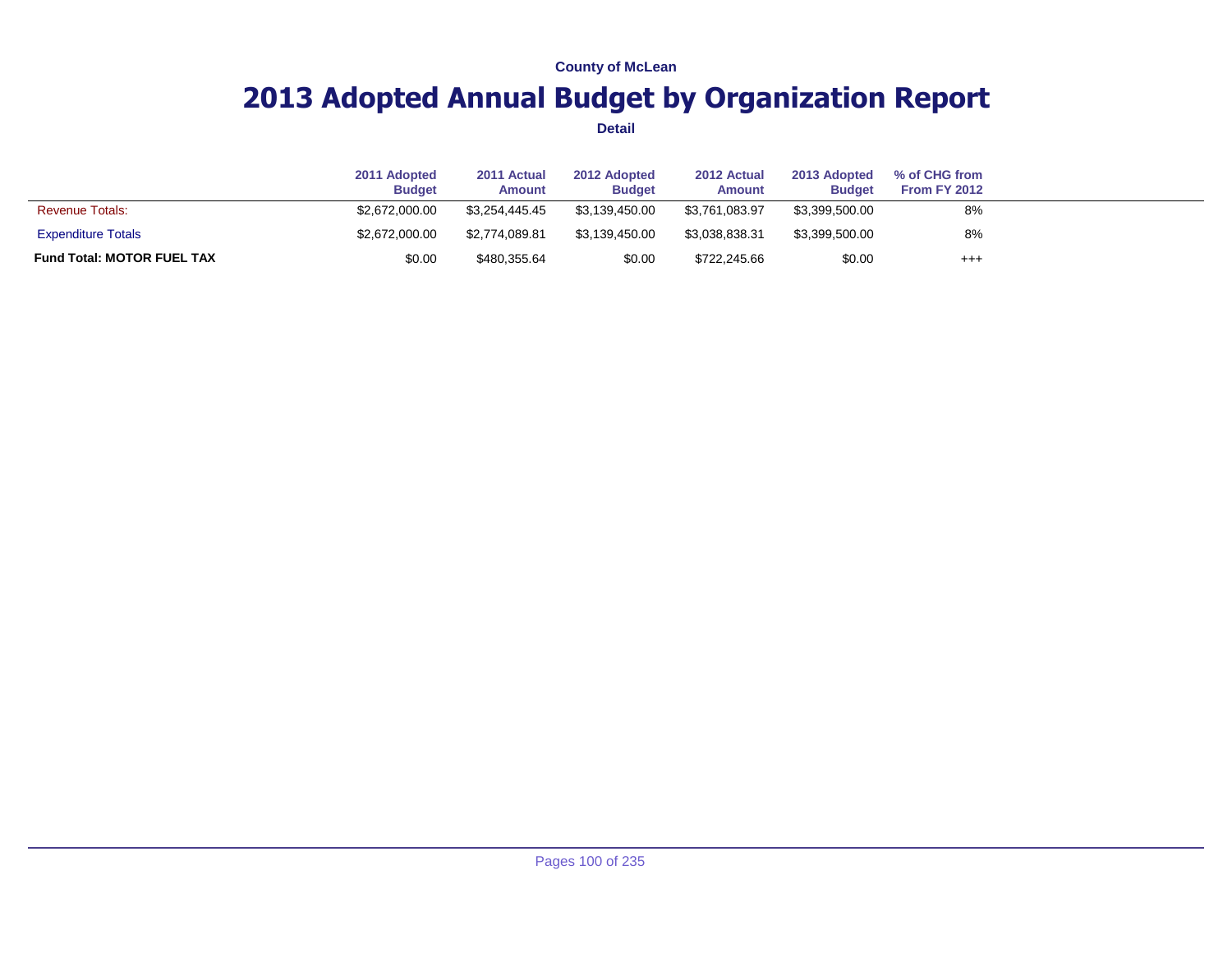# **2013 Adopted Annual Budget by Organization Report**

|                                                | 2011 Adopted<br><b>Budget</b> | 2011 Actual<br><b>Amount</b> | 2012 Adopted<br><b>Budget</b> | 2012 Actual<br><b>Amount</b> | 2013 Adopted<br><b>Budget</b> | % of CHG from<br><b>From FY 2012</b> |
|------------------------------------------------|-------------------------------|------------------------------|-------------------------------|------------------------------|-------------------------------|--------------------------------------|
| Fund: 0129 CHILDREN'S ADVOCACY CNTR            |                               |                              |                               |                              |                               |                                      |
| Revenue                                        |                               |                              |                               |                              |                               |                                      |
| Department: 0062 CHILDREN'S ADVOCACY CNTR.     |                               |                              |                               |                              |                               |                                      |
| RE01 - Taxes                                   | \$136,708.00                  | \$136,903.03                 | \$138,372.00                  | \$138,347.69                 | \$136,708.00                  | $-1\%$                               |
| RE02 - Lic., Permits, Fees                     | \$95,000.00                   | \$24.397.36                  | \$75,000.00                   | \$49.789.29                  | \$60,000.00                   | $-20%$                               |
| RE03 - Intergovernmental                       | \$298.514.00                  | \$326,252.01                 | \$336,482.00                  | \$283.707.08                 | \$319,160.00                  | $-5%$                                |
| RE09 - Contributions                           | \$0.00                        | \$0.00                       | \$0.00                        | \$0.00                       | \$0.00                        |                                      |
| RE99 - Miscellaneous                           | \$0.00                        | \$0.00                       | \$14.356.00                   | \$0.00                       | \$0.00                        | $-100%$                              |
| Department Total: CHILDREN'S ADVOCACY<br>CNTR. | \$530,222.00                  | \$487,552.40                 | \$564,210.00                  | \$471,844.06                 | \$515,868.00                  | -9%                                  |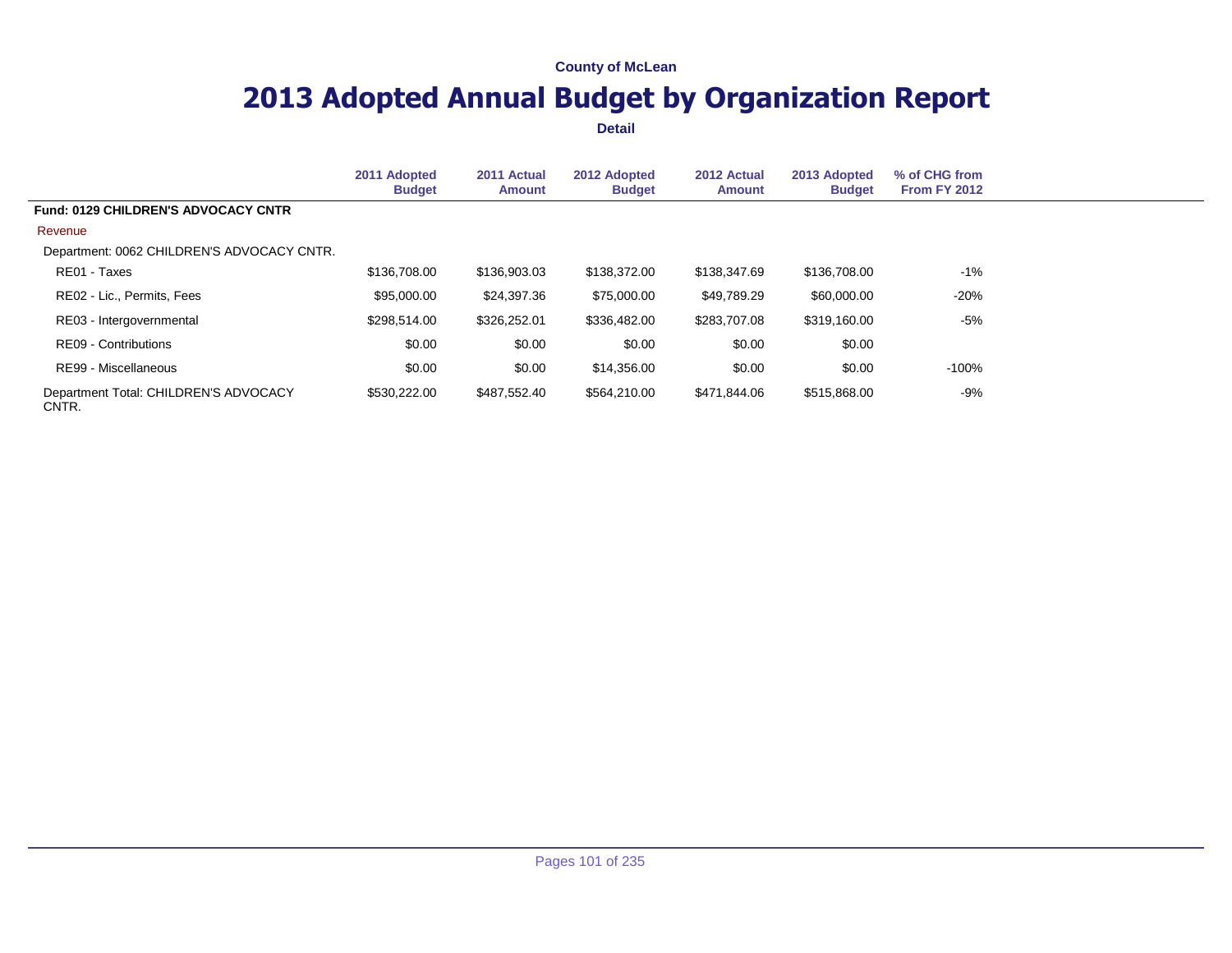### **2013 Adopted Annual Budget by Organization Report**

**Detail**

Revenue Totals \$530,222.00 \$487,552.40 \$564,210.00 \$471,844.06 \$515,868.00 -9%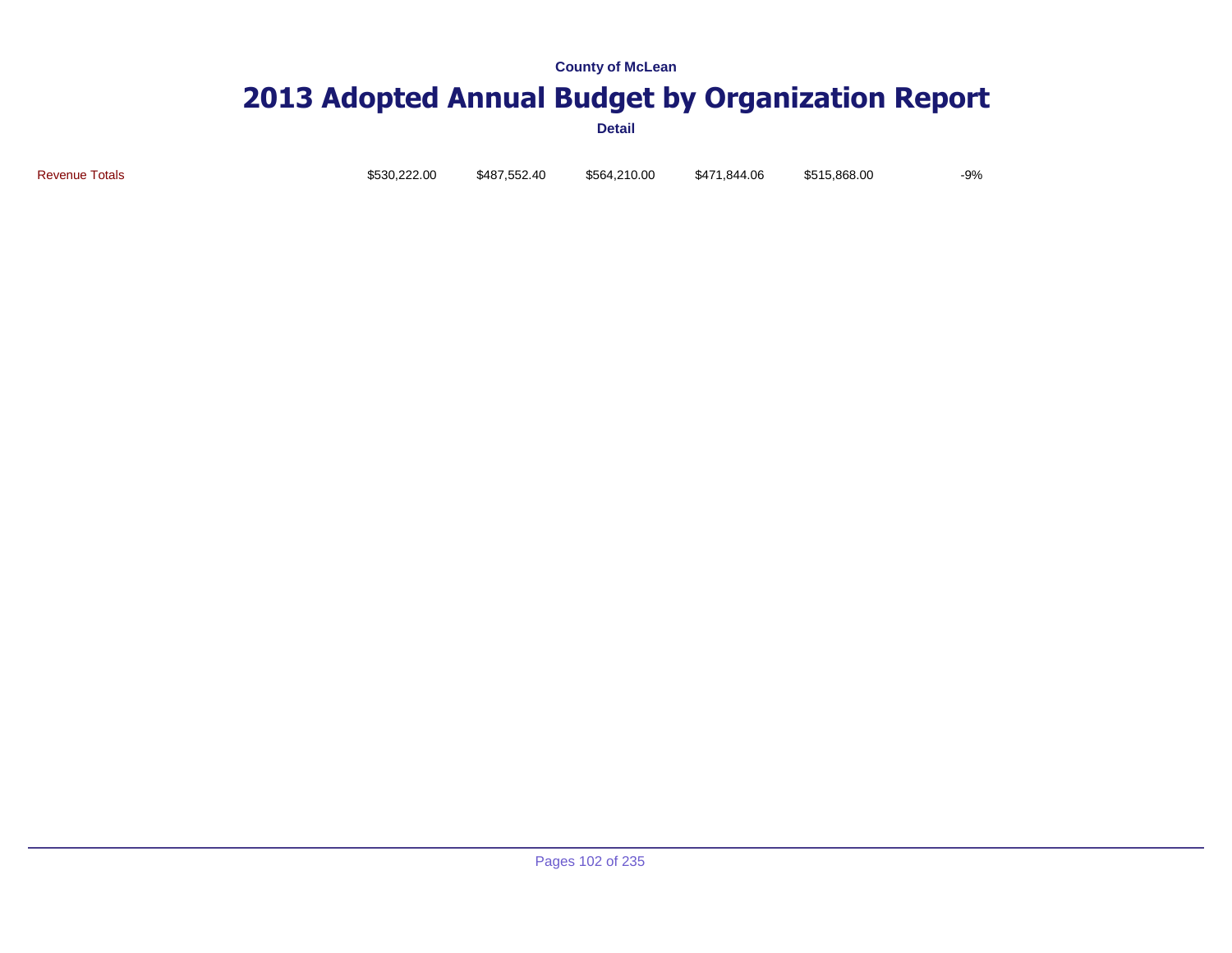# **2013 Adopted Annual Budget by Organization Report**

|                                                | 2011 Adopted<br><b>Budget</b> | 2011 Actual<br><b>Amount</b> | 2012 Adopted<br><b>Budget</b> | 2012 Actual<br><b>Amount</b> | 2013 Adopted<br><b>Budget</b> | % of CHG from<br><b>From FY 2012</b> |
|------------------------------------------------|-------------------------------|------------------------------|-------------------------------|------------------------------|-------------------------------|--------------------------------------|
| <b>Expenditures</b>                            |                               |                              |                               |                              |                               |                                      |
| Department: 0062 CHILDREN'S ADVOCACY CNTR.     |                               |                              |                               |                              |                               |                                      |
| EX01 - Salaries                                | \$364,982.00                  | \$357,751.22                 | \$372,436.00                  | \$368,764.30                 | \$371,432.00                  | 0%                                   |
| EX02 - Fringe Benefits                         | \$81,038.00                   | \$99,898.05                  | \$115,234.00                  | \$111,405.01                 | \$78,036.00                   | $-32%$                               |
| EX03 - Supplies                                | \$6,338.00                    | \$9,142.47                   | \$8,658.00                    | \$7,564.96                   | \$7,660.00                    | $-12%$                               |
| EX04 - Services                                | \$76,904.00                   | \$68,620.56                  | \$67,882.00                   | \$54,923.01                  | \$54,178.00                   | $-20%$                               |
| EX07 - Capital Assets                          | \$960.00                      | \$0.00                       | \$0.00                        | \$0.00                       | \$0.00                        |                                      |
| EX09 - Transfer To Other Funds                 | \$0.00                        | \$0.00                       | \$0.00                        | \$0.00                       | \$4,562.00                    |                                      |
| EX10 - Other                                   | \$0.00                        | \$0.00                       | \$0.00                        | \$0.00                       | \$0.00                        |                                      |
| Department Total: CHILDREN'S ADVOCACY<br>CNTR. | \$530,222.00                  | \$535,412.30                 | \$564,210.00                  | \$542,657.28                 | \$515,868.00                  | -9%                                  |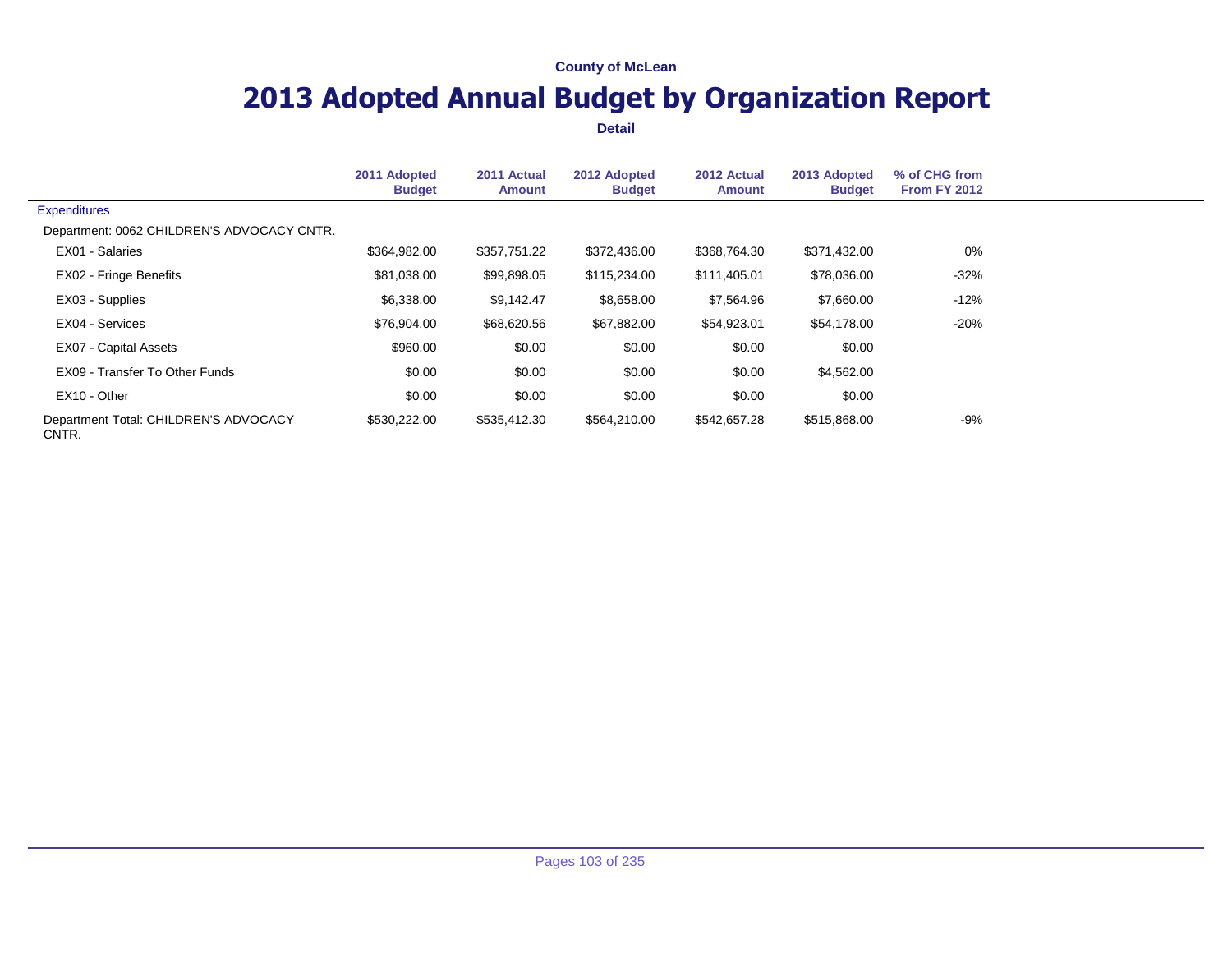# **2013 Adopted Annual Budget by Organization Report**

|                                             | 2011 Adopted<br><b>Budget</b> | 2011 Actual<br><b>Amount</b> | 2012 Adopted<br><b>Budget</b> | 2012 Actual<br>Amount | 2013 Adopted<br><b>Budget</b> | % of CHG from<br>From FY 2012 |  |
|---------------------------------------------|-------------------------------|------------------------------|-------------------------------|-----------------------|-------------------------------|-------------------------------|--|
| <b>Revenue Totals:</b>                      | \$530,222.00                  | \$487.552.40                 | \$564.210.00                  | \$471.844.06          | \$515,868.00                  | -9%                           |  |
| <b>Expenditure Totals</b>                   | \$530,222,00                  | \$535.412.30                 | \$564.210.00                  | \$542,657.28          | \$515,868.00                  | $-9%$                         |  |
| <b>Fund Total: CHILDREN'S ADVOCACY CNTR</b> | \$0.00                        | (\$47,859.90)                | \$0.00                        | (\$70,813.22)         | \$0.00                        | $^{++}$                       |  |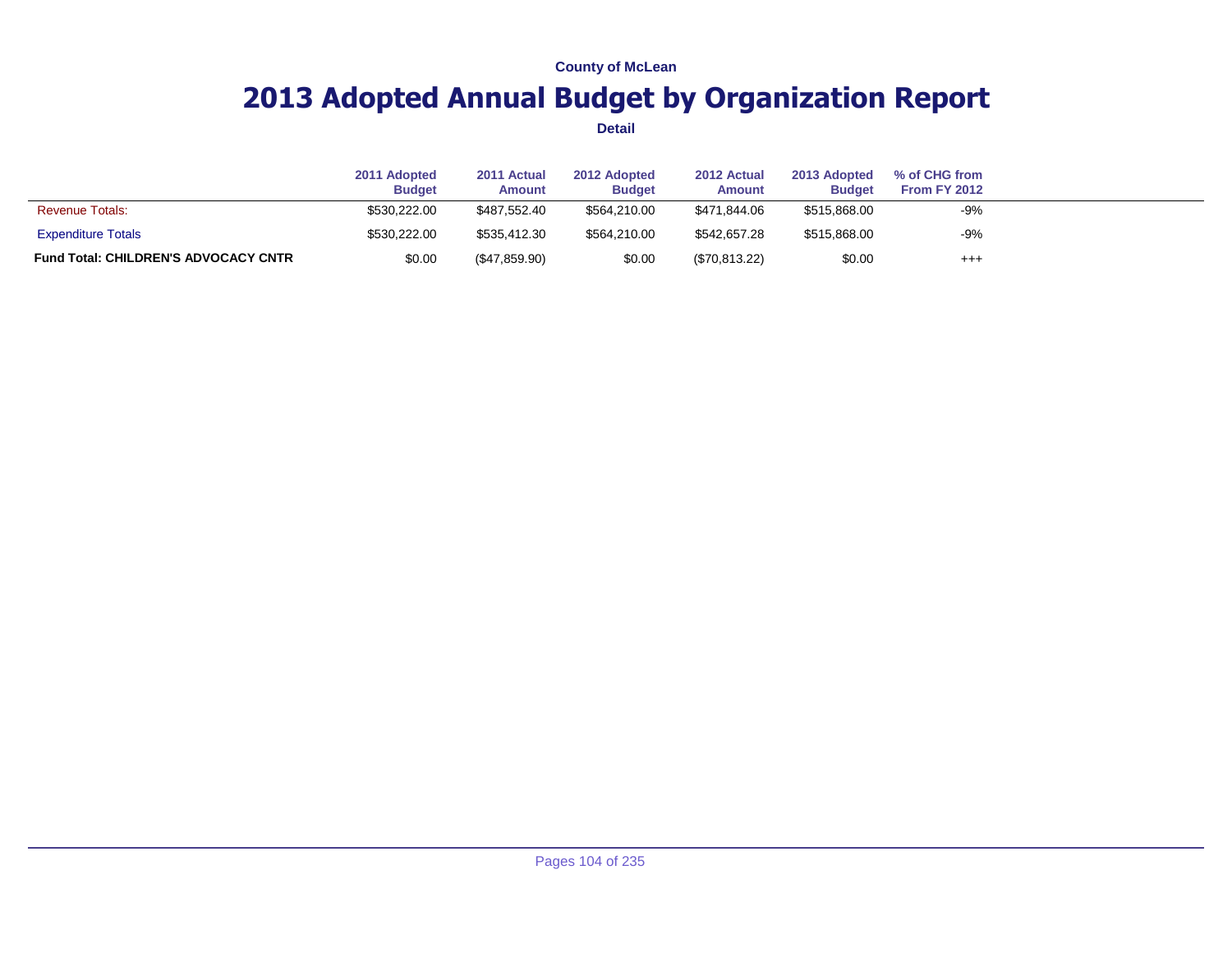# **2013 Adopted Annual Budget by Organization Report**

|                                           | 2011 Adopted<br><b>Budget</b> | 2011 Actual<br><b>Amount</b> | 2012 Adopted<br><b>Budget</b> | 2012 Actual<br>Amount | 2013 Adopted<br><b>Budget</b> | % of CHG from<br><b>From FY 2012</b> |  |
|-------------------------------------------|-------------------------------|------------------------------|-------------------------------|-----------------------|-------------------------------|--------------------------------------|--|
| <b>Fund: 0130 SOCIAL SECURITY EXPENSE</b> |                               |                              |                               |                       |                               |                                      |  |
| Revenue                                   |                               |                              |                               |                       |                               |                                      |  |
| Department: 0069 SOCIAL SECURITY/IMRF     |                               |                              |                               |                       |                               |                                      |  |
| RE01 - Taxes                              | \$2,321,731.00                | \$2,321,963.07               | \$2,493,153.00                | \$2,491,849.61        | \$2,349,369.00                | -6%                                  |  |
| RE03 - Intergovernmental                  | \$0.00                        | \$0.00                       | \$0.00                        | \$0.00                | \$0.00                        |                                      |  |
| RE07 - Transfer From Other Funds          | \$0.00                        | \$0.00                       | \$0.00                        | \$0.00                | \$0.00                        |                                      |  |
| RE99 - Miscellaneous                      | \$0.00                        | \$0.00                       | \$0.00                        | \$0.00                | \$50,000.00                   |                                      |  |
| Department Total: SOCIAL SECURITY/IMRF    | \$2,321,731.00                | \$2,321,963.07               | \$2,493,153.00                | \$2.491.849.61        | \$2,399,369.00                | $-4%$                                |  |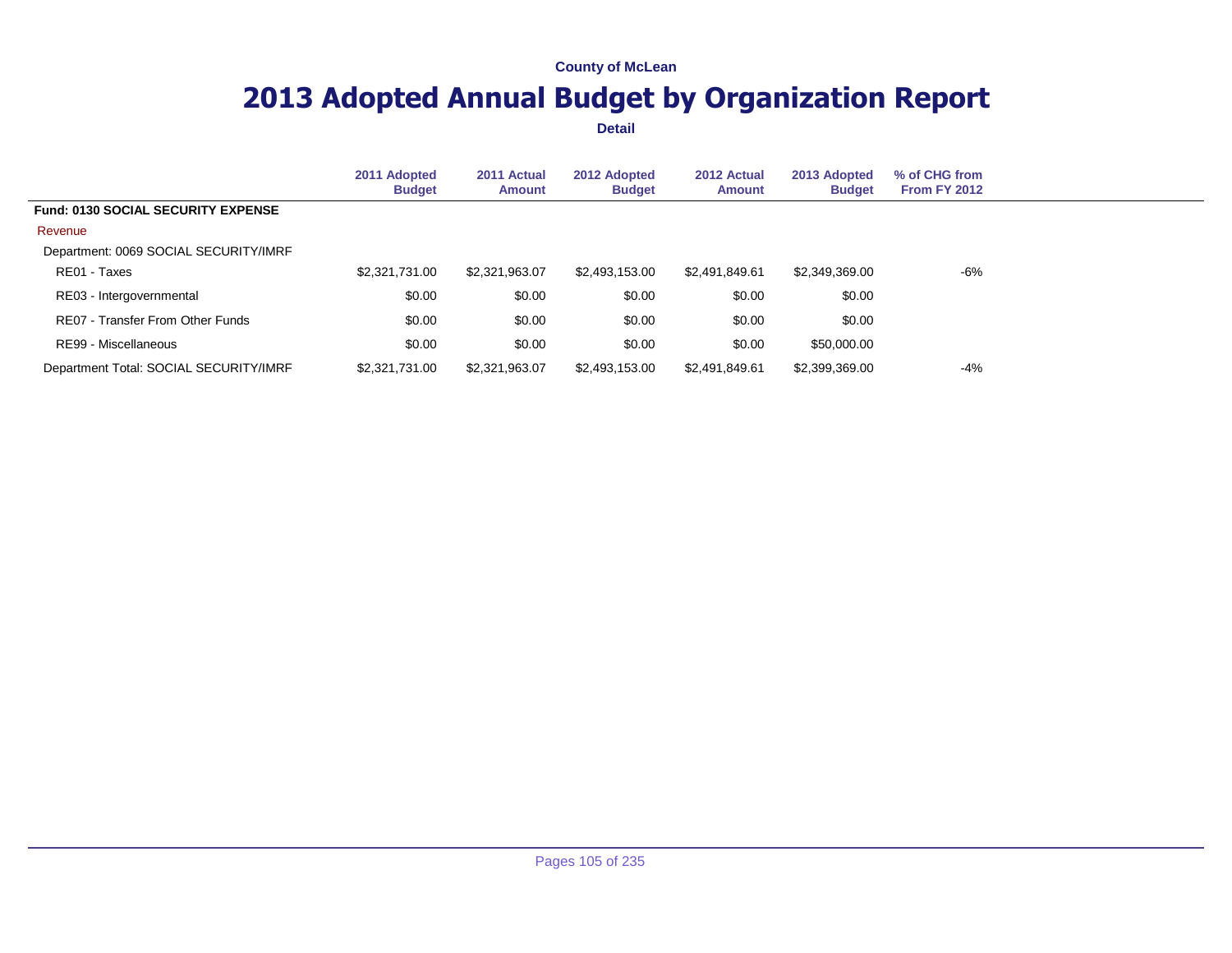### **2013 Adopted Annual Budget by Organization Report**

**Detail**

Revenue Totals \$2,321,731.00 \$2,321,963.07 \$2,493,153.00 \$2,491,849.61 \$2,399,369.00 -4%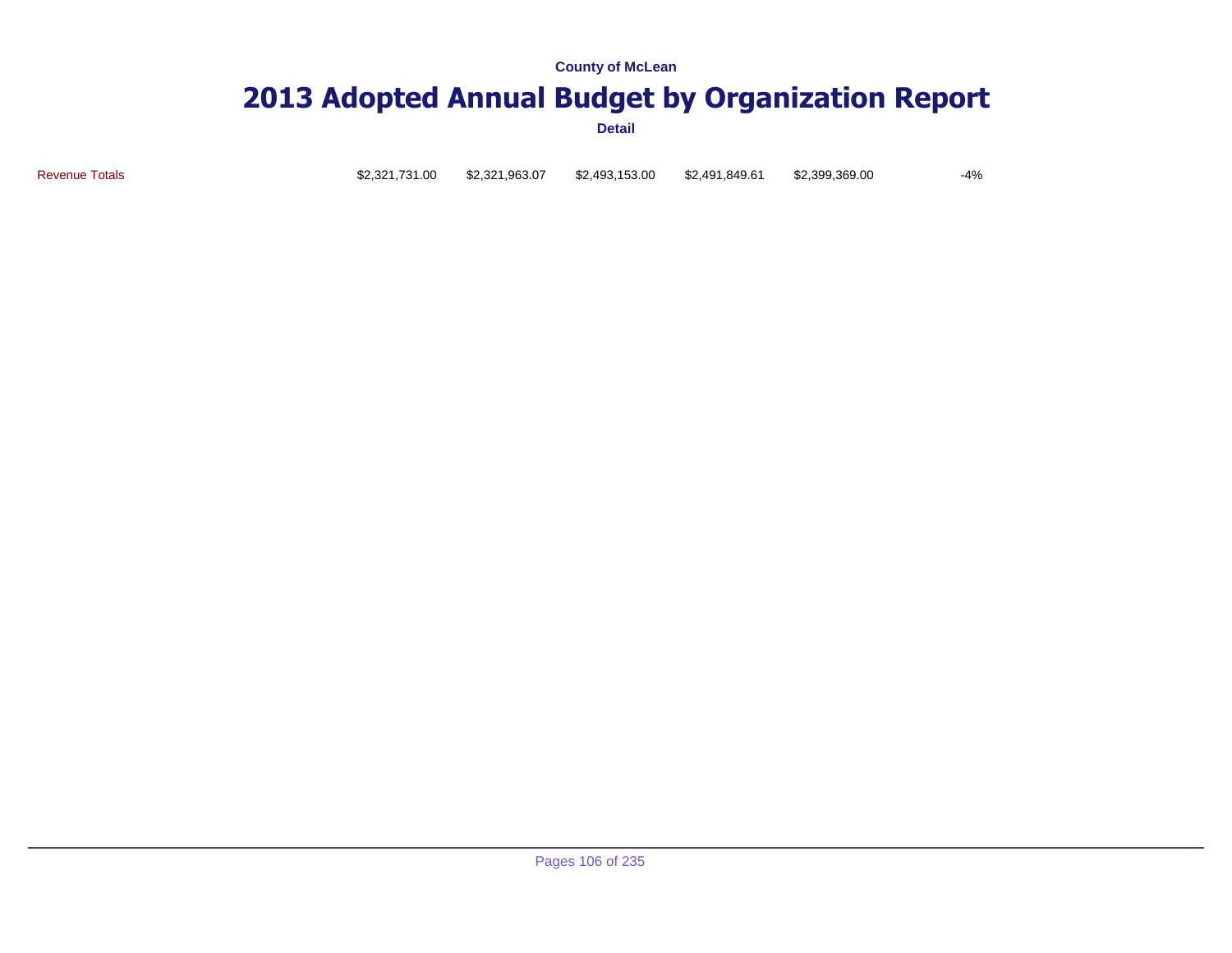# **2013 Adopted Annual Budget by Organization Report**

|                                        | 2011 Adopted<br><b>Budget</b> | 2011 Actual<br><b>Amount</b> | 2012 Adopted<br><b>Budget</b> | 2012 Actual<br><b>Amount</b> | 2013 Adopted<br><b>Budget</b> | % of CHG from<br>From FY 2012 |  |
|----------------------------------------|-------------------------------|------------------------------|-------------------------------|------------------------------|-------------------------------|-------------------------------|--|
| <b>Expenditures</b>                    |                               |                              |                               |                              |                               |                               |  |
| Department: 0069 SOCIAL SECURITY/IMRF  |                               |                              |                               |                              |                               |                               |  |
| EX02 - Fringe Benefits                 | \$1,998,170.00                | \$1,850,491.12               | \$2,163,568.00                | \$1.856.062.94               | \$2,064,282.00                | $-5%$                         |  |
| EX04 - Services                        | \$0.00                        | \$0.00                       | \$0.00                        | \$0.00                       | \$0.00                        |                               |  |
| EX09 - Transfer To Other Funds         | \$323,561,00                  | \$321,593.92                 | \$329,585.00                  | \$337,469.38                 | \$335,087,00                  | 2%                            |  |
| EX10 - Other                           | \$0.00                        | \$0.00                       | \$0.00                        | \$0.00                       | \$0.00                        |                               |  |
| Department Total: SOCIAL SECURITY/IMRF | \$2,321,731,00                | \$2.172.085.04               | \$2,493,153.00                | \$2.193.532.32               | \$2,399,369.00                | $-4%$                         |  |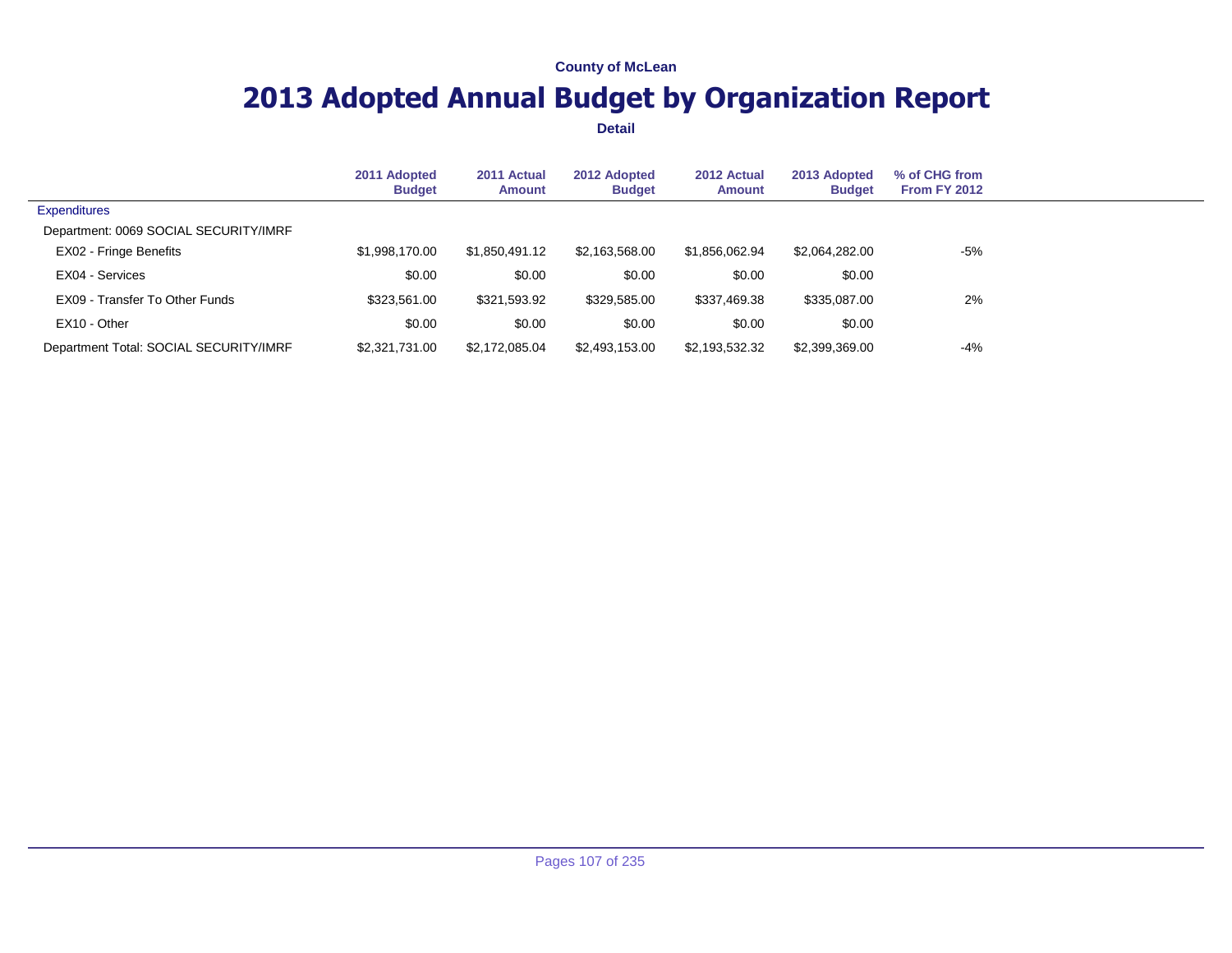# **2013 Adopted Annual Budget by Organization Report**

|                                            | 2011 Adopted<br><b>Budget</b> | 2011 Actual<br>Amount | 2012 Adopted<br><b>Budget</b> | 2012 Actual<br>Amount | 2013 Adopted<br><b>Budget</b> | % of CHG from<br>From FY 2012 |  |
|--------------------------------------------|-------------------------------|-----------------------|-------------------------------|-----------------------|-------------------------------|-------------------------------|--|
| <b>Revenue Totals:</b>                     | \$2,321,731,00                | \$2.321.963.07        | \$2.493.153.00                | \$2.491.849.61        | \$2,399,369.00                | $-4%$                         |  |
| <b>Expenditure Totals</b>                  | \$2,321,731,00                | \$2.172.085.04        | \$2.493.153.00                | \$2.193.532.32        | \$2,399,369.00                | $-4%$                         |  |
| <b>Fund Total: SOCIAL SECURITY EXPENSE</b> | \$0.00                        | \$149,878.03          | \$0.00                        | \$298.317.29          | \$0.00                        | $^{++}$                       |  |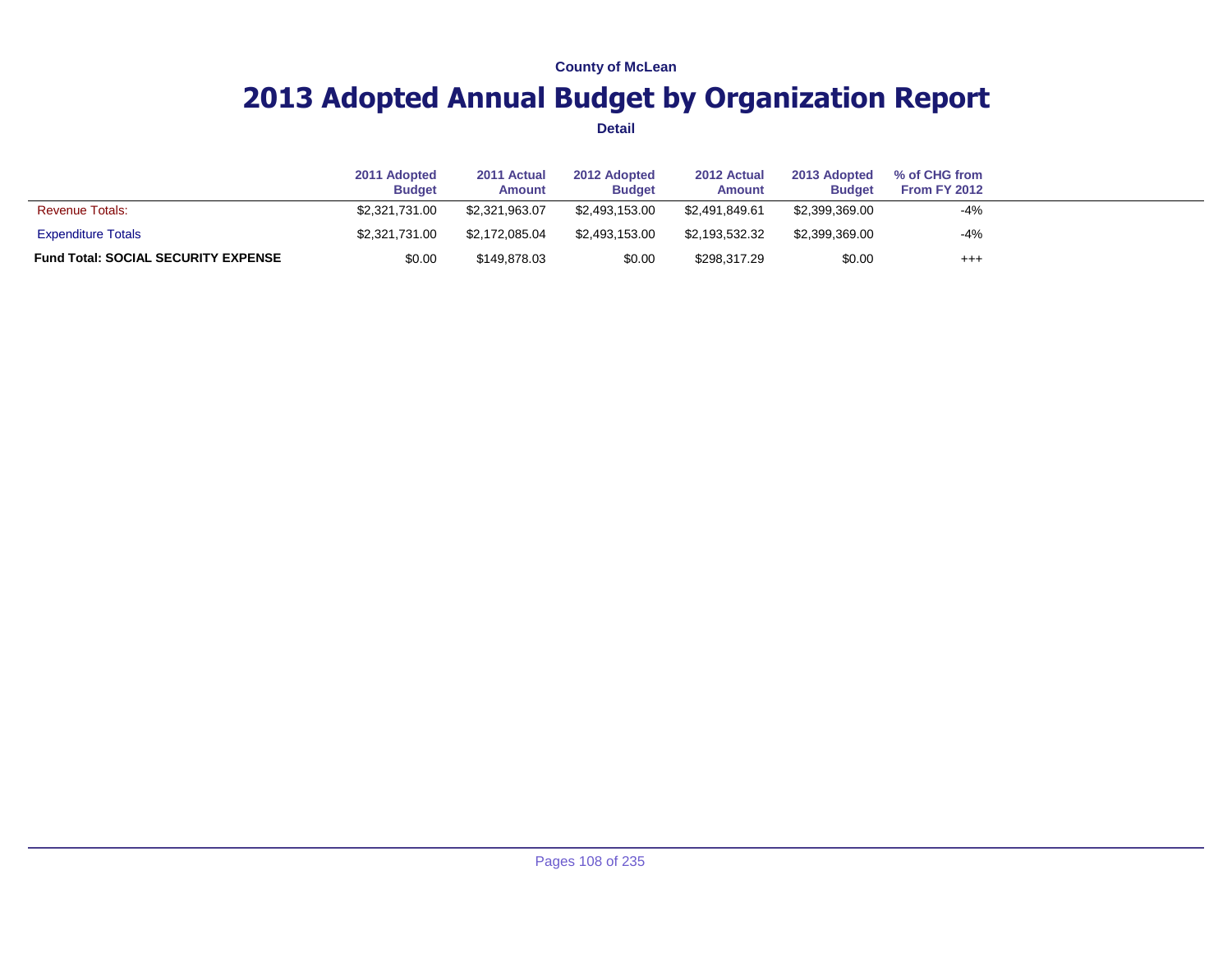## **2013 Adopted Annual Budget by Organization Report**

|                                        | 2011 Adopted<br><b>Budget</b> | 2011 Actual<br>Amount | 2012 Adopted<br><b>Budget</b> | 2012 Actual<br><b>Amount</b> | 2013 Adopted<br><b>Budget</b> | % of CHG from<br><b>From FY 2012</b> |  |
|----------------------------------------|-------------------------------|-----------------------|-------------------------------|------------------------------|-------------------------------|--------------------------------------|--|
| <b>Fund: 0131 I.M.R.F. FUND</b>        |                               |                       |                               |                              |                               |                                      |  |
| Revenue                                |                               |                       |                               |                              |                               |                                      |  |
| Department: 0069 SOCIAL SECURITY/IMRF  |                               |                       |                               |                              |                               |                                      |  |
| RE01 - Taxes                           | \$3,891,367.00                | \$3,892,060.21        | \$4,191,594.00                | \$4,190,620.97               | \$4,392,572.00                | 5%                                   |  |
| RE03 - Intergovernmental               | \$100,000.00                  | \$85,123.09           | \$100,000.00                  | \$88,101.89                  | \$100,000.00                  | 0%                                   |  |
| RE07 - Transfer From Other Funds       | \$0.00                        | \$0.00                | \$0.00                        | \$0.00                       | \$0.00                        |                                      |  |
| RE99 - Miscellaneous                   | \$0.00                        | \$0.00                | \$0.00                        | \$0.00                       | \$100,000.00                  |                                      |  |
| Department Total: SOCIAL SECURITY/IMRF | \$3,991,367.00                | \$3,977,183.30        | \$4,291,594.00                | \$4,278,722.86               | \$4,592,572.00                | 7%                                   |  |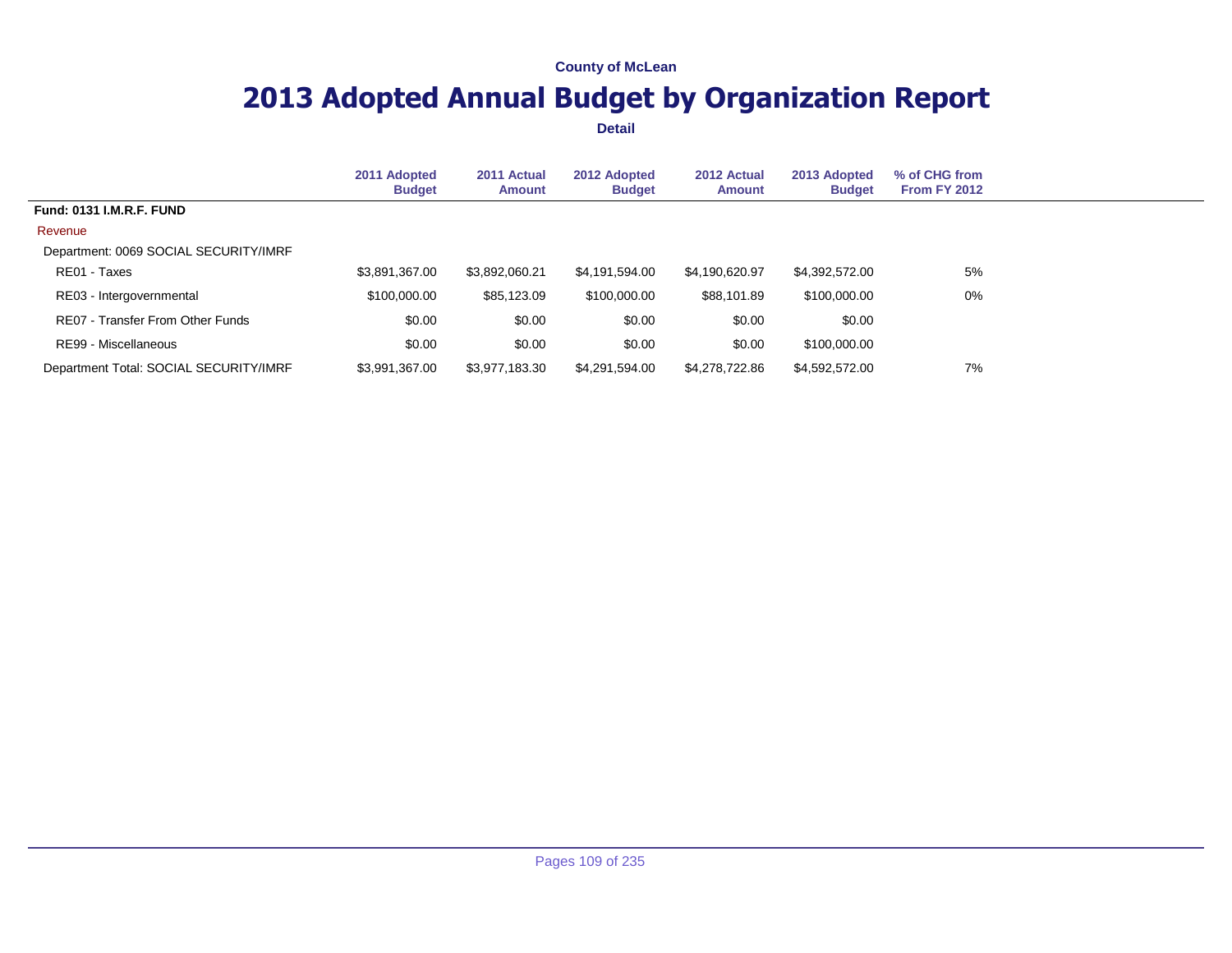### **2013 Adopted Annual Budget by Organization Report**

**Detail**

Revenue Totals \$3,991,367.00 \$3,977,183.30 \$4,291,594.00 \$4,278,722.86 \$4,592,572.00 7%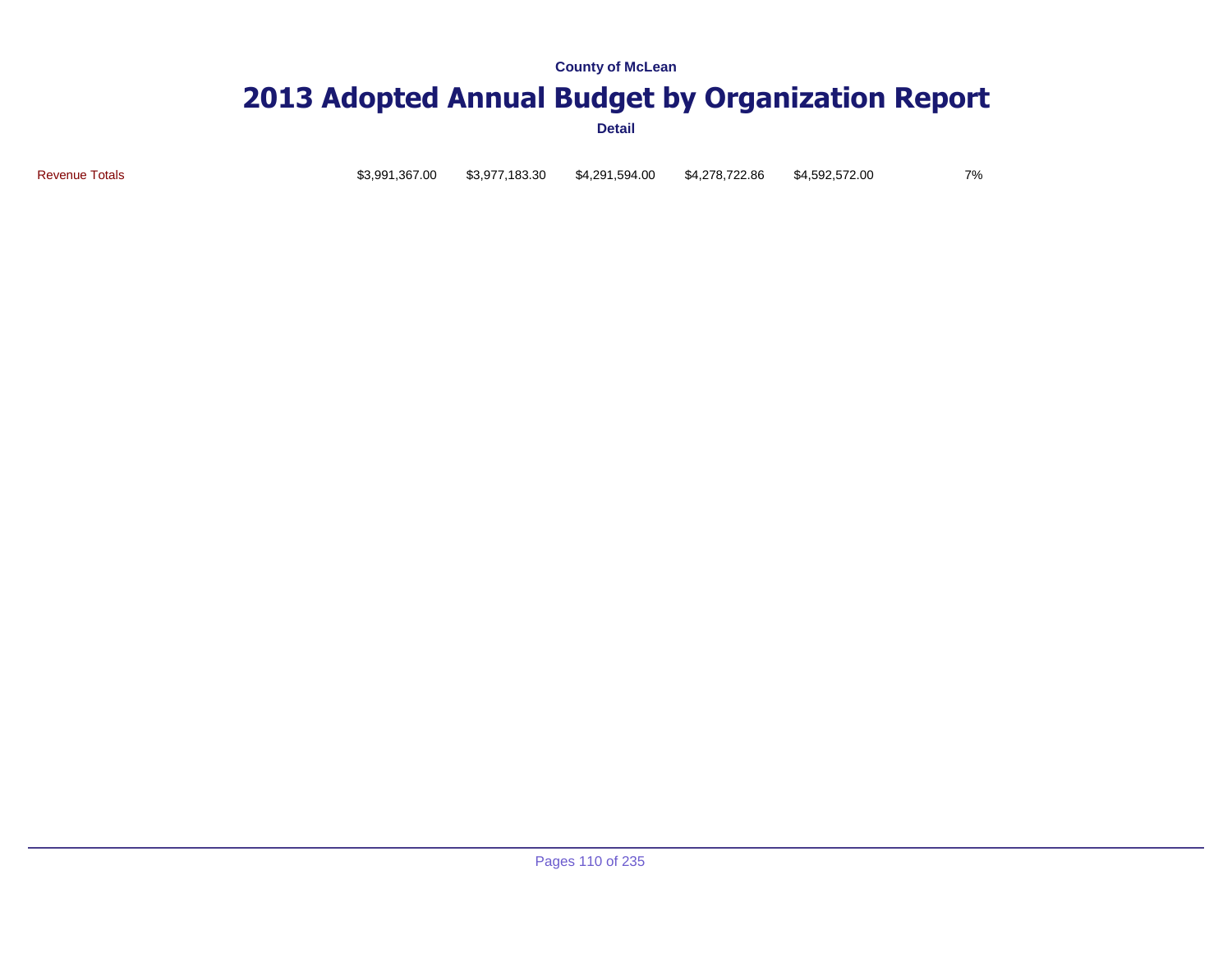## **2013 Adopted Annual Budget by Organization Report**

|                                        | 2011 Adopted<br><b>Budget</b> | 2011 Actual<br><b>Amount</b> | 2012 Adopted<br><b>Budget</b> | 2012 Actual<br><b>Amount</b> | 2013 Adopted<br><b>Budget</b> | % of CHG from<br>From FY 2012 |  |
|----------------------------------------|-------------------------------|------------------------------|-------------------------------|------------------------------|-------------------------------|-------------------------------|--|
| <b>Expenditures</b>                    |                               |                              |                               |                              |                               |                               |  |
| Department: 0069 SOCIAL SECURITY/IMRF  |                               |                              |                               |                              |                               |                               |  |
| EX02 - Fringe Benefits                 | \$3,489,310.00                | \$3,208,335.65               | \$3,741,746.00                | \$3,337,731.73               | \$4,004,303.00                | 7%                            |  |
| EX04 - Services                        | \$0.00                        | \$0.00                       | \$0.00                        | \$0.00                       | \$0.00                        |                               |  |
| EX09 - Transfer To Other Funds         | \$502,057,00                  | \$492,561.63                 | \$549,848.00                  | \$547.811.12                 | \$588,269,00                  | 7%                            |  |
| EX10 - Other                           | \$0.00                        | \$0.00                       | \$0.00                        | \$0.00                       | \$0.00                        |                               |  |
| Department Total: SOCIAL SECURITY/IMRF | \$3,991,367.00                | \$3.700.897.28               | \$4,291,594.00                | \$3.885.542.85               | \$4,592,572.00                | 7%                            |  |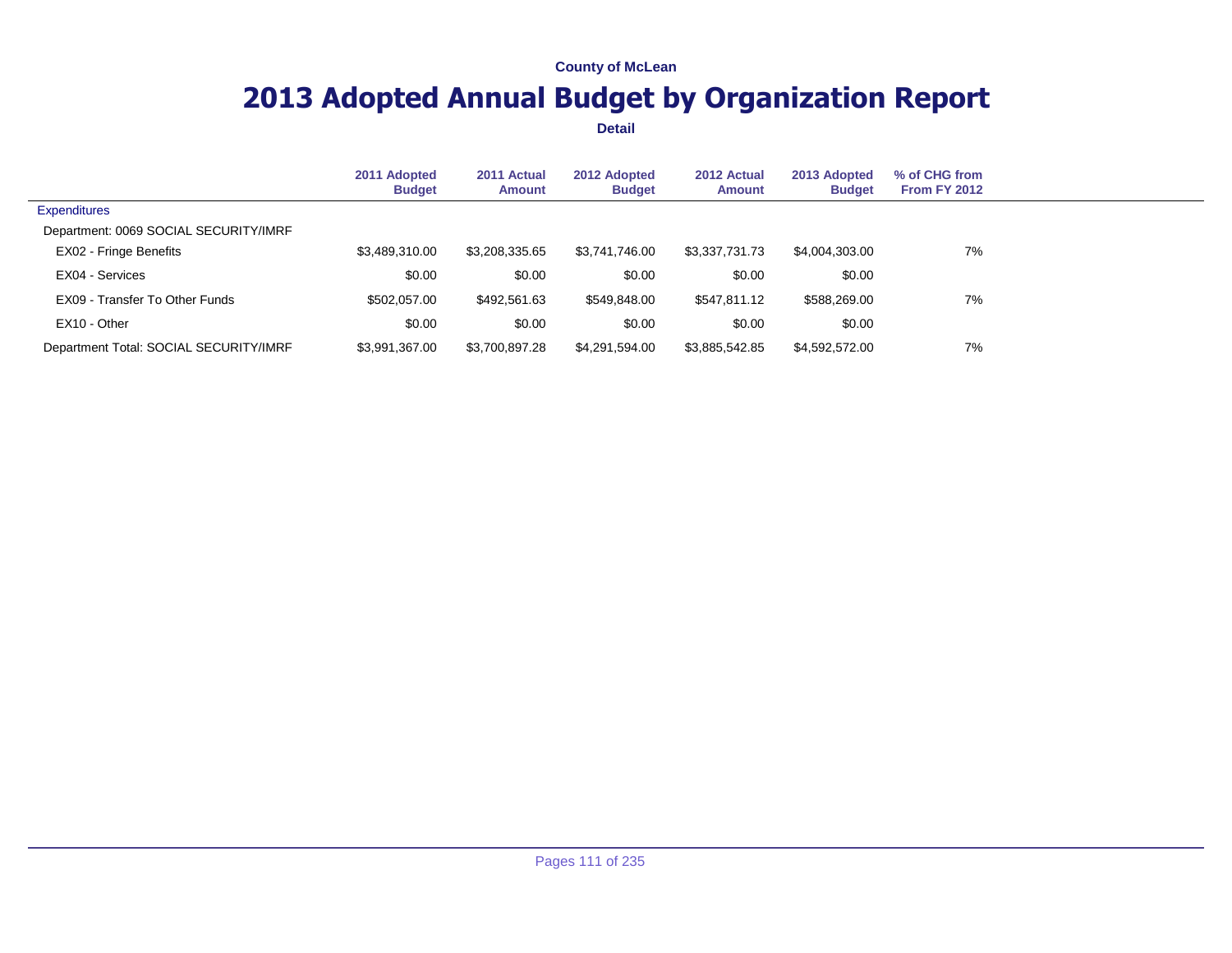## **2013 Adopted Annual Budget by Organization Report**

|                                  | 2011 Adopted<br><b>Budget</b> | 2011 Actual<br>Amount | 2012 Adopted<br><b>Budget</b> | 2012 Actual<br>Amount | 2013 Adopted<br><b>Budget</b> | % of CHG from<br><b>From FY 2012</b> |  |
|----------------------------------|-------------------------------|-----------------------|-------------------------------|-----------------------|-------------------------------|--------------------------------------|--|
| <b>Revenue Totals:</b>           | \$3.991.367.00                | \$3,977,183,30        | \$4.291.594.00                | \$4.278.722.86        | \$4.592.572.00                | 7%                                   |  |
| <b>Expenditure Totals</b>        | \$3.991.367.00                | \$3.700.897.28        | \$4.291.594.00                | \$3.885.542.85        | \$4.592.572.00                | 7%                                   |  |
| <b>Fund Total: I.M.R.F. FUND</b> | \$0.00                        | \$276,286.02          | \$0.00                        | \$393,180.01          | \$0.00                        | $^{+++}$                             |  |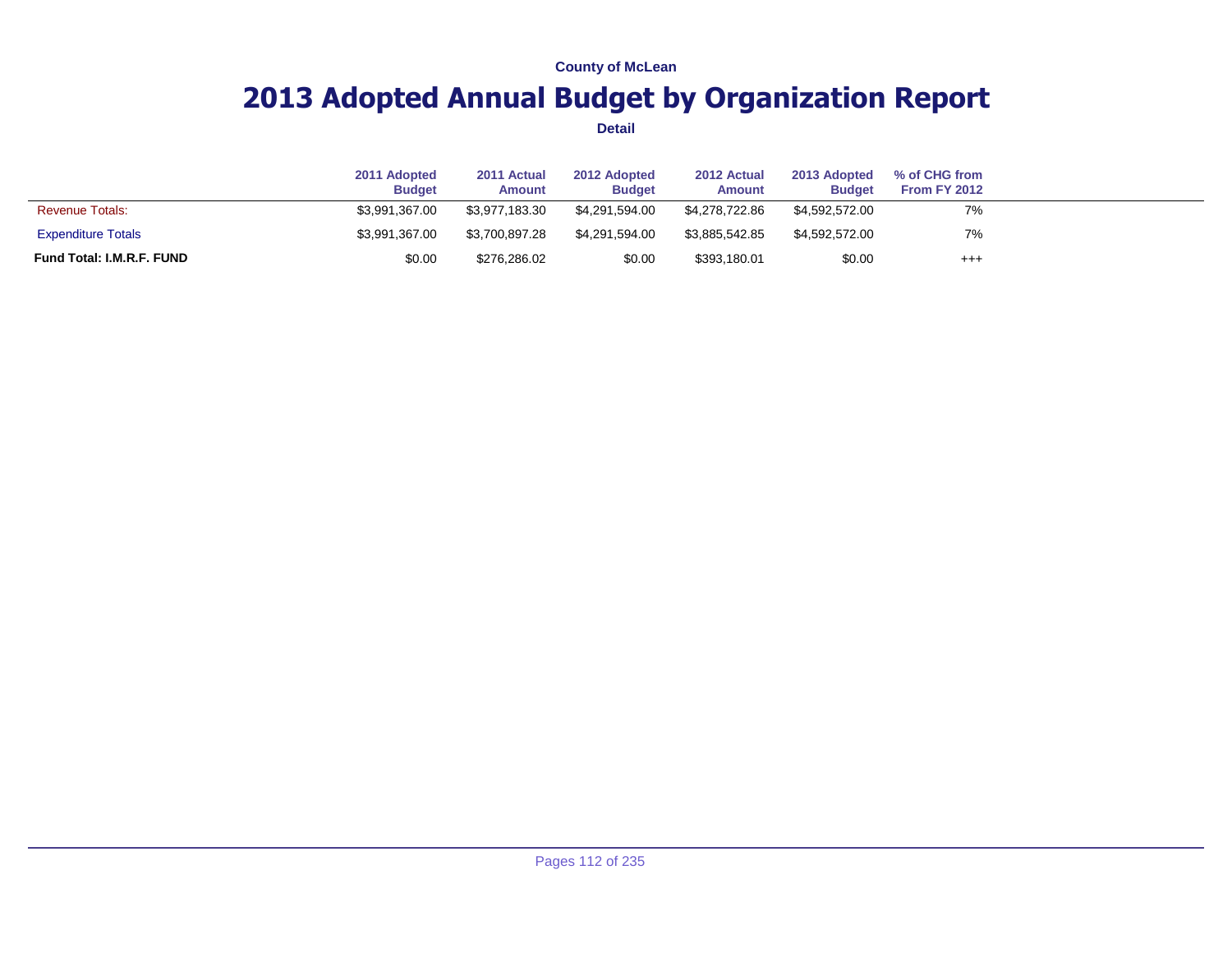## **2013 Adopted Annual Budget by Organization Report**

|                                          | 2011 Adopted<br><b>Budget</b> | 2011 Actual<br><b>Amount</b> | 2012 Adopted<br><b>Budget</b> | 2012 Actual<br>Amount | 2013 Adopted<br><b>Budget</b> | % of CHG from<br><b>From FY 2012</b> |  |
|------------------------------------------|-------------------------------|------------------------------|-------------------------------|-----------------------|-------------------------------|--------------------------------------|--|
| <b>Fund: 0133 CO-OPERATIVE EXTENSION</b> |                               |                              |                               |                       |                               |                                      |  |
| Revenue                                  |                               |                              |                               |                       |                               |                                      |  |
| Department: 0088 CO-OPERATIVE EXTENSION  |                               |                              |                               |                       |                               |                                      |  |
| RE01 - Taxes                             | \$538,000.00                  | \$537,920.07                 | \$538,000.00                  | \$537,771.82          | \$530,250.00                  | $-1%$                                |  |
| RE03 - Intergovernmental                 | \$0.00                        | \$0.00                       | \$0.00                        | \$0.00                | \$0.00                        |                                      |  |
| RE99 - Miscellaneous                     | \$0.00                        | \$0.00                       | \$0.00                        | \$0.00                | \$0.00                        |                                      |  |
| Department Total: CO-OPERATIVE EXTENSION | \$538,000.00                  | \$537,920.07                 | \$538,000.00                  | \$537,771.82          | \$530,250.00                  | $-1%$                                |  |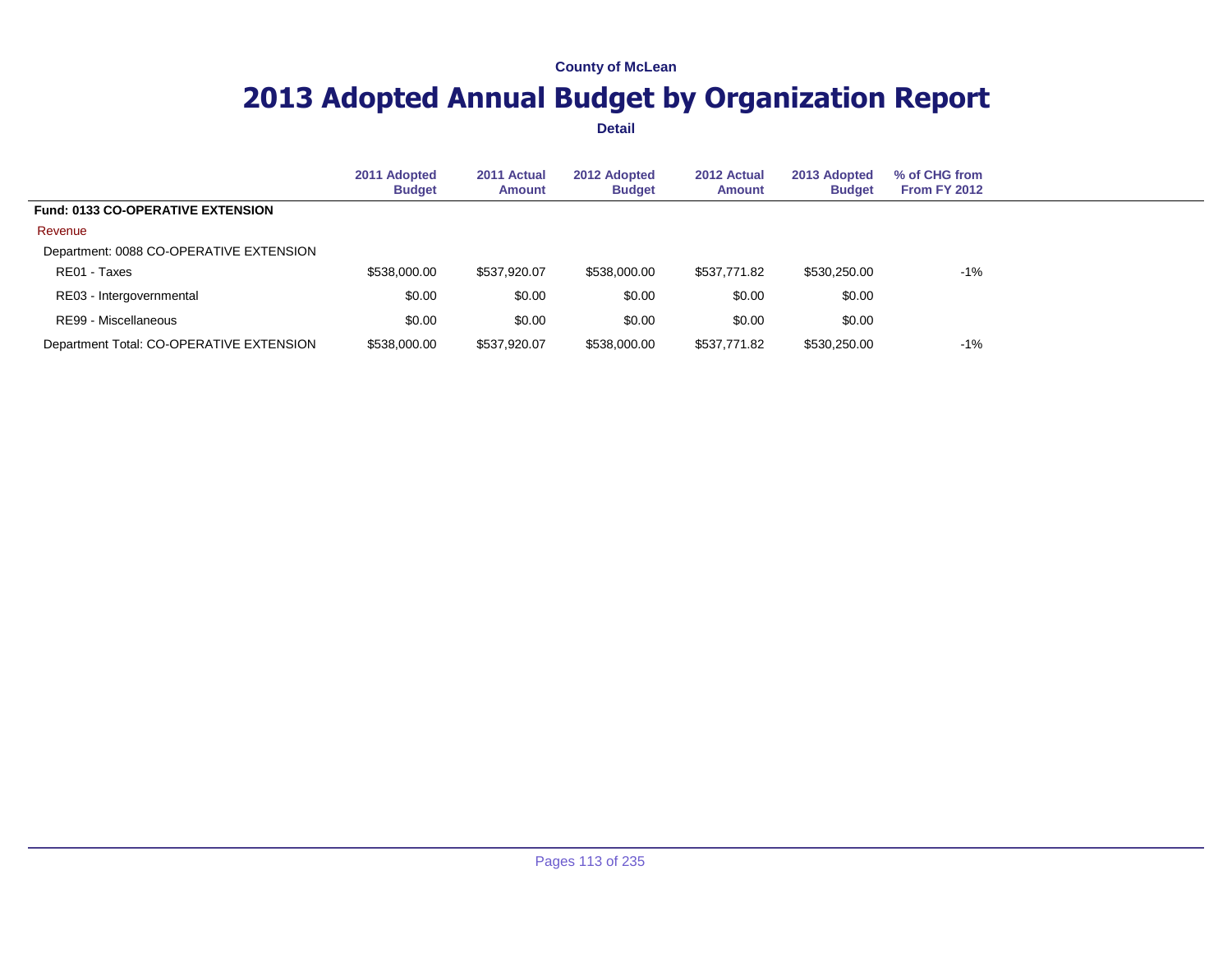# **2013 Adopted Annual Budget by Organization Report**

**Detail**

Revenue Totals \$538,000.00 \$537,920.07 \$538,000.00 \$537,771.82 \$530,250.00 -1%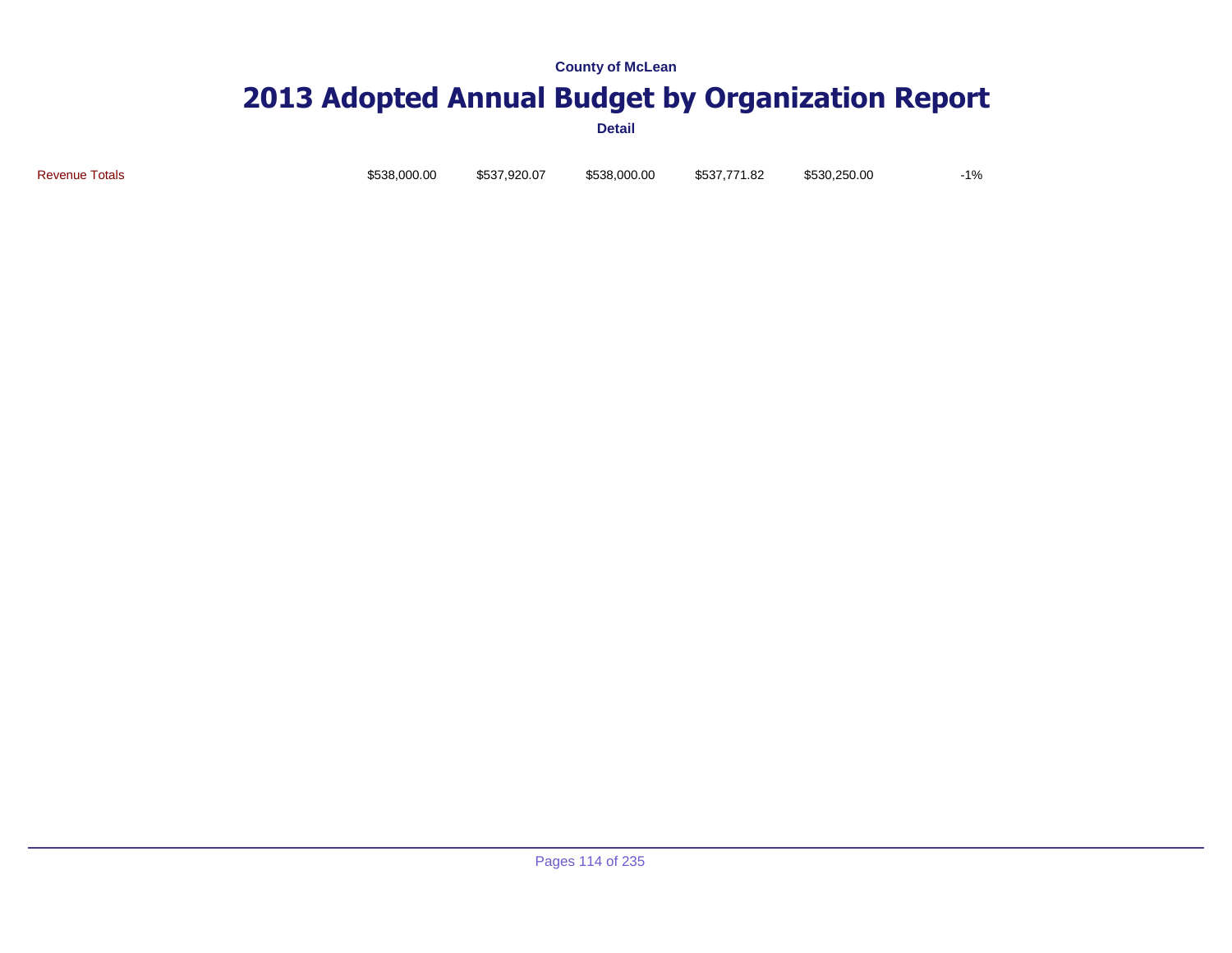## **2013 Adopted Annual Budget by Organization Report**

|                                          | 2011 Adopted<br><b>Budget</b> | 2011 Actual<br><b>Amount</b> | 2012 Adopted<br><b>Budget</b> | 2012 Actual<br><b>Amount</b> | 2013 Adopted<br><b>Budget</b> | % of CHG from<br><b>From FY 2012</b> |  |
|------------------------------------------|-------------------------------|------------------------------|-------------------------------|------------------------------|-------------------------------|--------------------------------------|--|
| <b>Expenditures</b>                      |                               |                              |                               |                              |                               |                                      |  |
| Department: 0088 CO-OPERATIVE EXTENSION  |                               |                              |                               |                              |                               |                                      |  |
| EX04 - Services                          | \$538,000.00                  | \$537.920.07                 | \$538,000.00                  | \$537.771.82                 | \$530,250.00                  | $-1%$                                |  |
| EX10 - Other                             | \$0.00                        | \$0.00                       | \$0.00                        | \$0.00                       | \$0.00                        |                                      |  |
| Department Total: CO-OPERATIVE EXTENSION | \$538,000.00                  | \$537.920.07                 | \$538,000.00                  | \$537.771.82                 | \$530,250.00                  | $-1%$                                |  |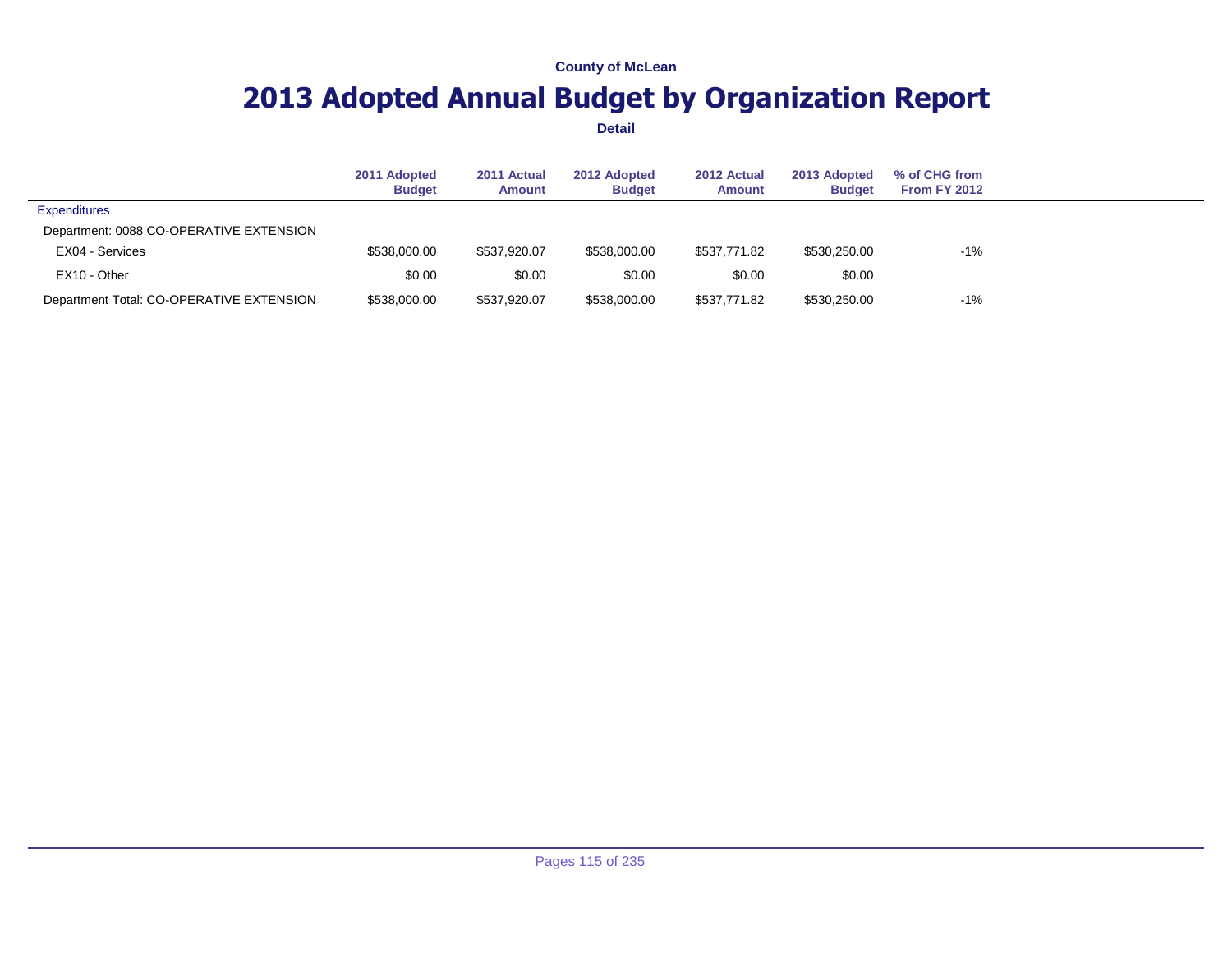## **2013 Adopted Annual Budget by Organization Report**

|                                           | 2011 Adopted<br><b>Budget</b> | 2011 Actual<br><b>Amount</b> | 2012 Adopted<br><b>Budget</b> | 2012 Actual<br><b>Amount</b> | 2013 Adopted<br><b>Budget</b> | % of CHG from<br><b>From FY 2012</b> |  |
|-------------------------------------------|-------------------------------|------------------------------|-------------------------------|------------------------------|-------------------------------|--------------------------------------|--|
| <b>Revenue Totals:</b>                    | \$538,000.00                  | \$537,920.07                 | \$538,000.00                  | \$537.771.82                 | \$530,250.00                  | $-1%$                                |  |
| <b>Expenditure Totals</b>                 | \$538,000.00                  | \$537,920.07                 | \$538,000.00                  | \$537.771.82                 | \$530,250.00                  | $-1%$                                |  |
| <b>Fund Total: CO-OPERATIVE EXTENSION</b> | \$0.00                        | \$0.00                       | \$0.00                        | \$0.00                       | \$0.00                        | $^{+++}$                             |  |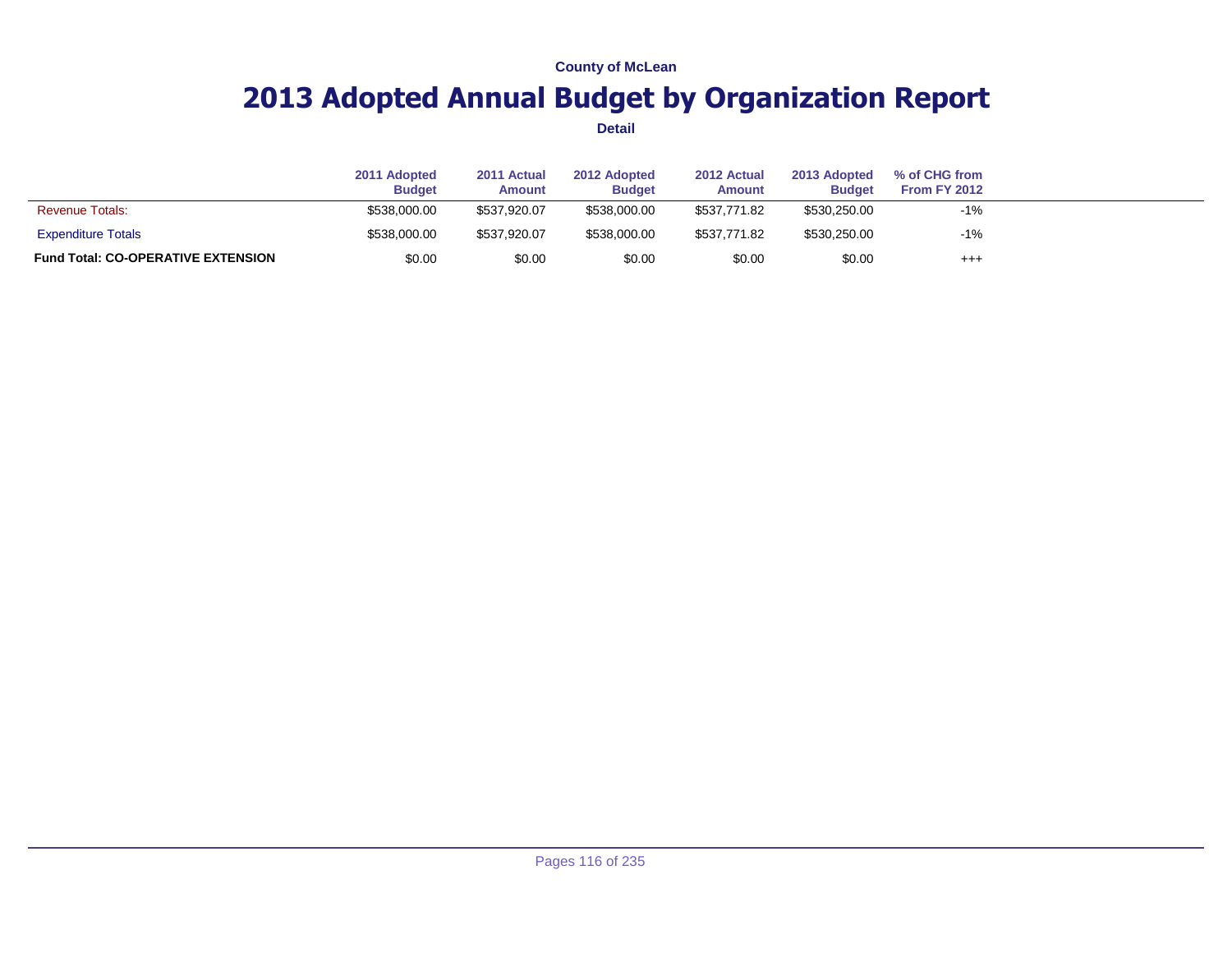## **2013 Adopted Annual Budget by Organization Report**

|                                     | 2011 Adopted<br><b>Budget</b> | 2011 Actual<br><b>Amount</b> | 2012 Adopted<br><b>Budget</b> | 2012 Actual<br><b>Amount</b> | 2013 Adopted<br><b>Budget</b> | % of CHG from<br>From FY 2012 |  |
|-------------------------------------|-------------------------------|------------------------------|-------------------------------|------------------------------|-------------------------------|-------------------------------|--|
| <b>Fund: 0134 HISTORICAL MUSEUM</b> |                               |                              |                               |                              |                               |                               |  |
| Revenue                             |                               |                              |                               |                              |                               |                               |  |
| Department: 0072 HISTORICAL MUSEUM  |                               |                              |                               |                              |                               |                               |  |
| RE01 - Taxes                        | \$66,216.00                   | \$66,299.55                  | \$66,216.00                   | \$66,255.65                  | \$65,200.00                   | $-2%$                         |  |
| RE03 - Intergovernmental            | \$0.00                        | \$0.00                       | \$0.00                        | \$0.00                       | \$0.00                        |                               |  |
| RE99 - Miscellaneous                | \$0.00                        | \$0.00                       | \$0.00                        | \$0.00                       | \$0.00                        |                               |  |
| Department Total: HISTORICAL MUSEUM | \$66,216.00                   | \$66,299.55                  | \$66,216.00                   | \$66,255.65                  | \$65,200.00                   | $-2%$                         |  |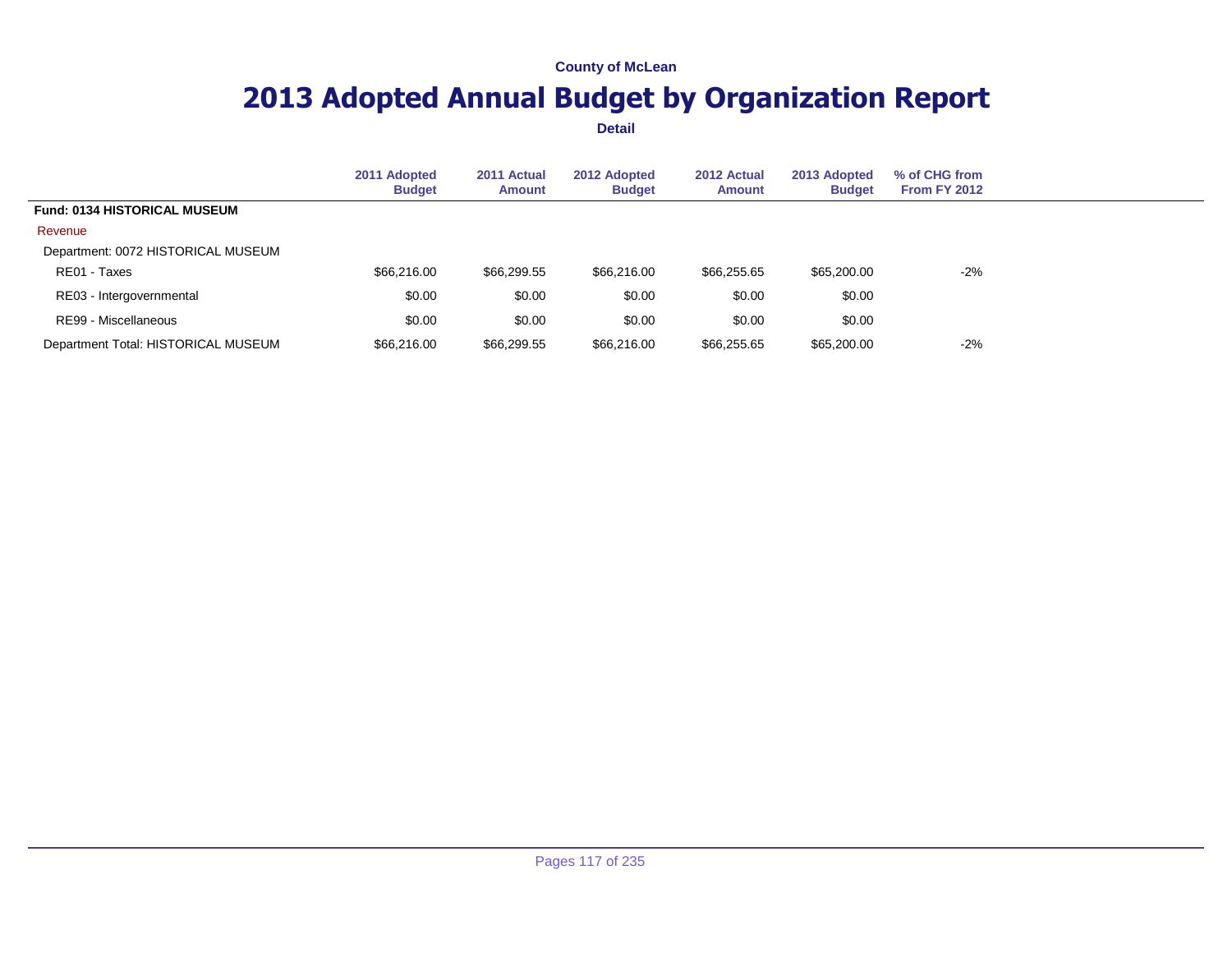# **2013 Adopted Annual Budget by Organization Report**

**Detail**

Revenue Totals \$66,216.00 \$66,299.55 \$66,216.00 \$66,255.65 \$65,200.00 -2%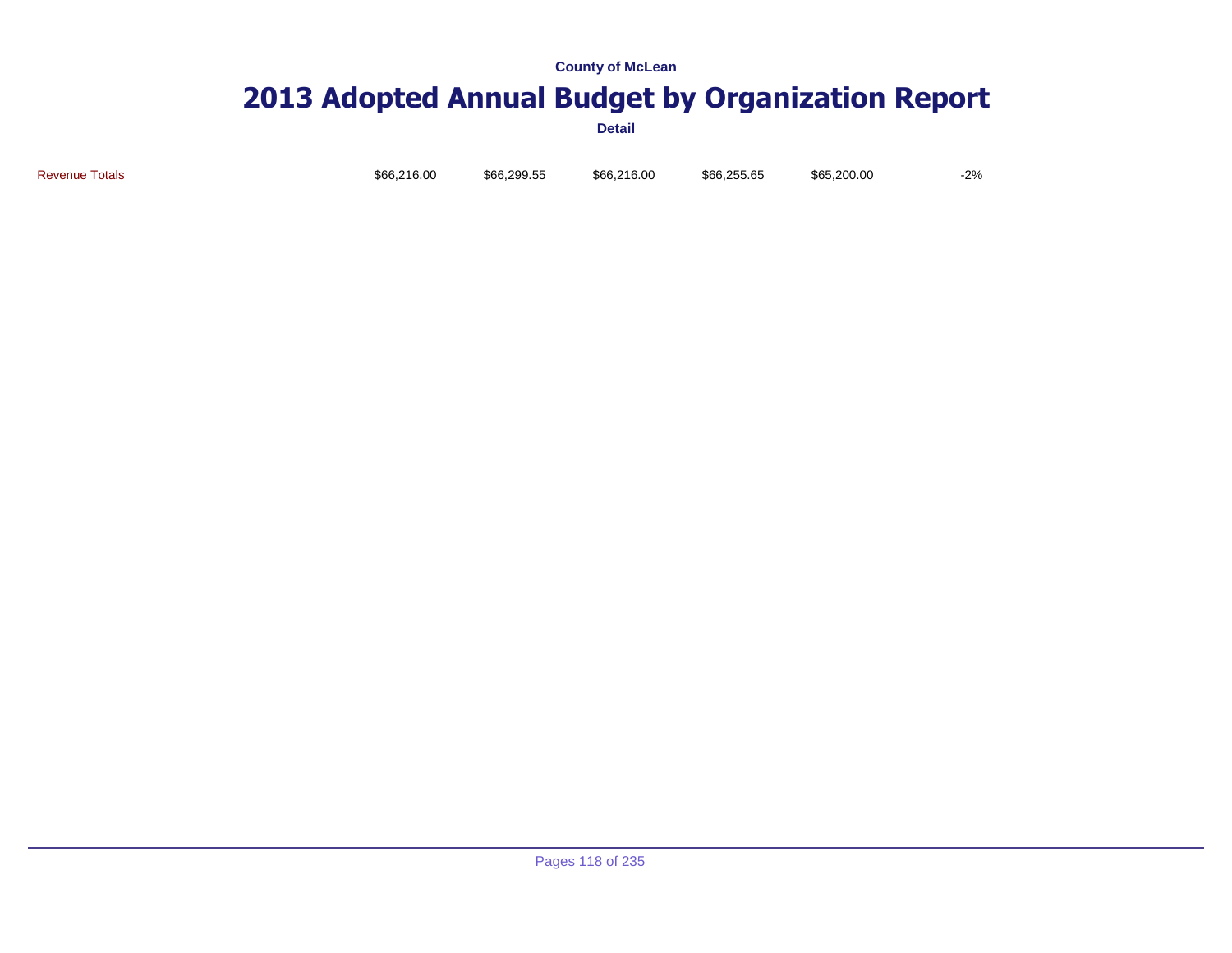## **2013 Adopted Annual Budget by Organization Report**

|                                     | 2011 Adopted<br><b>Budget</b> | 2011 Actual<br>Amount | 2012 Adopted<br><b>Budget</b> | 2012 Actual<br>Amount | 2013 Adopted<br><b>Budget</b> | % of CHG from<br><b>From FY 2012</b> |  |
|-------------------------------------|-------------------------------|-----------------------|-------------------------------|-----------------------|-------------------------------|--------------------------------------|--|
| <b>Expenditures</b>                 |                               |                       |                               |                       |                               |                                      |  |
| Department: 0072 HISTORICAL MUSEUM  |                               |                       |                               |                       |                               |                                      |  |
| EX04 - Services                     | \$66,216.00                   | \$66,216.00           | \$66,216,00                   | \$66,216.00           | \$65,200.00                   | $-2%$                                |  |
| EX10 - Other                        | \$0.00                        | \$0.00                | \$0.00                        | \$0.00                | \$0.00                        |                                      |  |
| Department Total: HISTORICAL MUSEUM | \$66,216.00                   | \$66,216.00           | \$66,216.00                   | \$66,216.00           | \$65,200.00                   | $-2%$                                |  |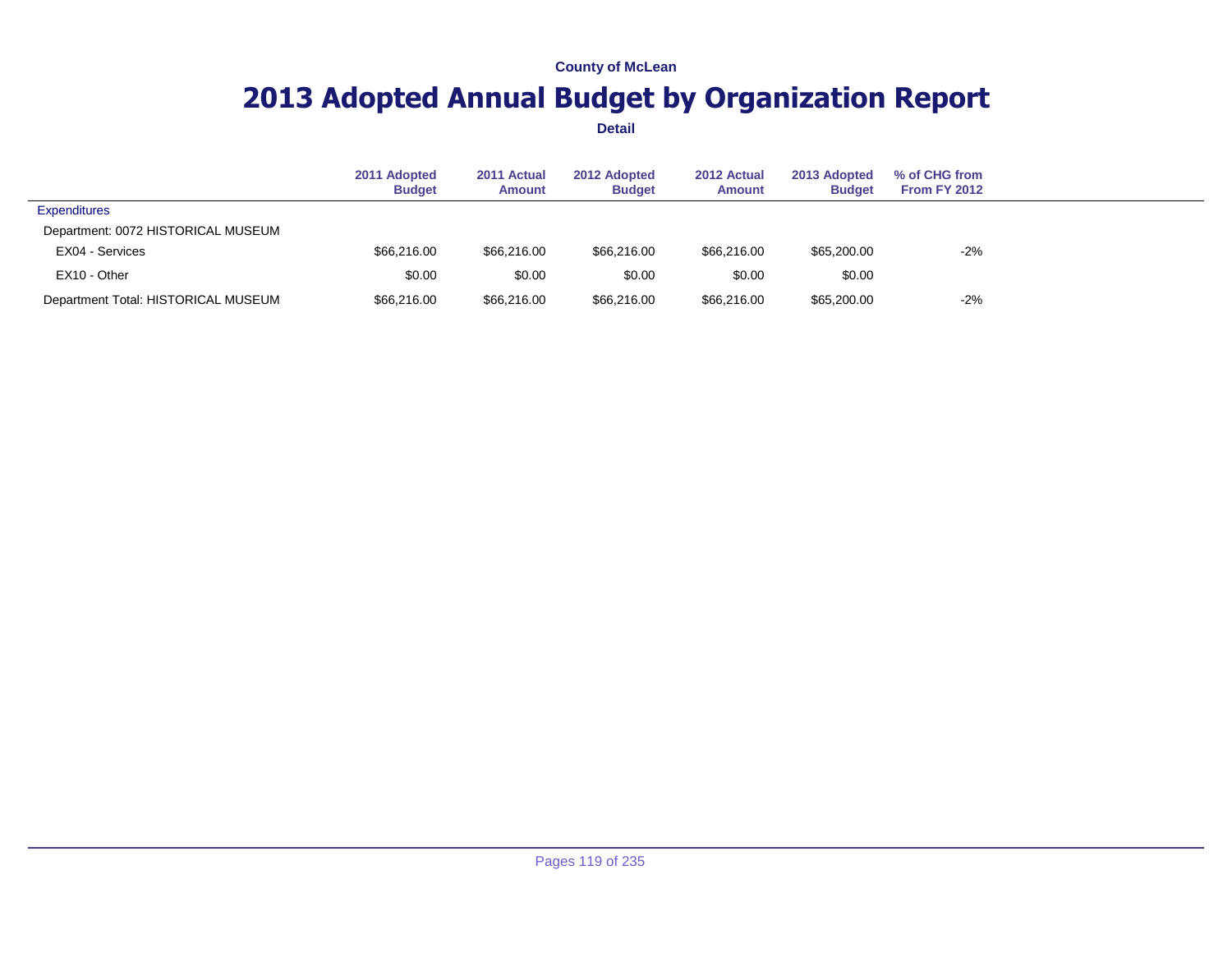## **2013 Adopted Annual Budget by Organization Report**

|                                      | 2011 Adopted<br><b>Budget</b> | 2011 Actual<br><b>Amount</b> | 2012 Adopted<br><b>Budget</b> | 2012 Actual<br><b>Amount</b> | 2013 Adopted<br><b>Budget</b> | % of CHG from<br><b>From FY 2012</b> |  |
|--------------------------------------|-------------------------------|------------------------------|-------------------------------|------------------------------|-------------------------------|--------------------------------------|--|
| <b>Revenue Totals:</b>               | \$66,216.00                   | \$66,299.55                  | \$66,216,00                   | \$66.255.65                  | \$65,200.00                   | $-2%$                                |  |
| <b>Expenditure Totals</b>            | \$66,216.00                   | \$66,216.00                  | \$66,216.00                   | \$66,216.00                  | \$65,200.00                   | $-2%$                                |  |
| <b>Fund Total: HISTORICAL MUSEUM</b> | \$0.00                        | \$83.55                      | \$0.00                        | \$39.65                      | \$0.00                        | $^{+++}$                             |  |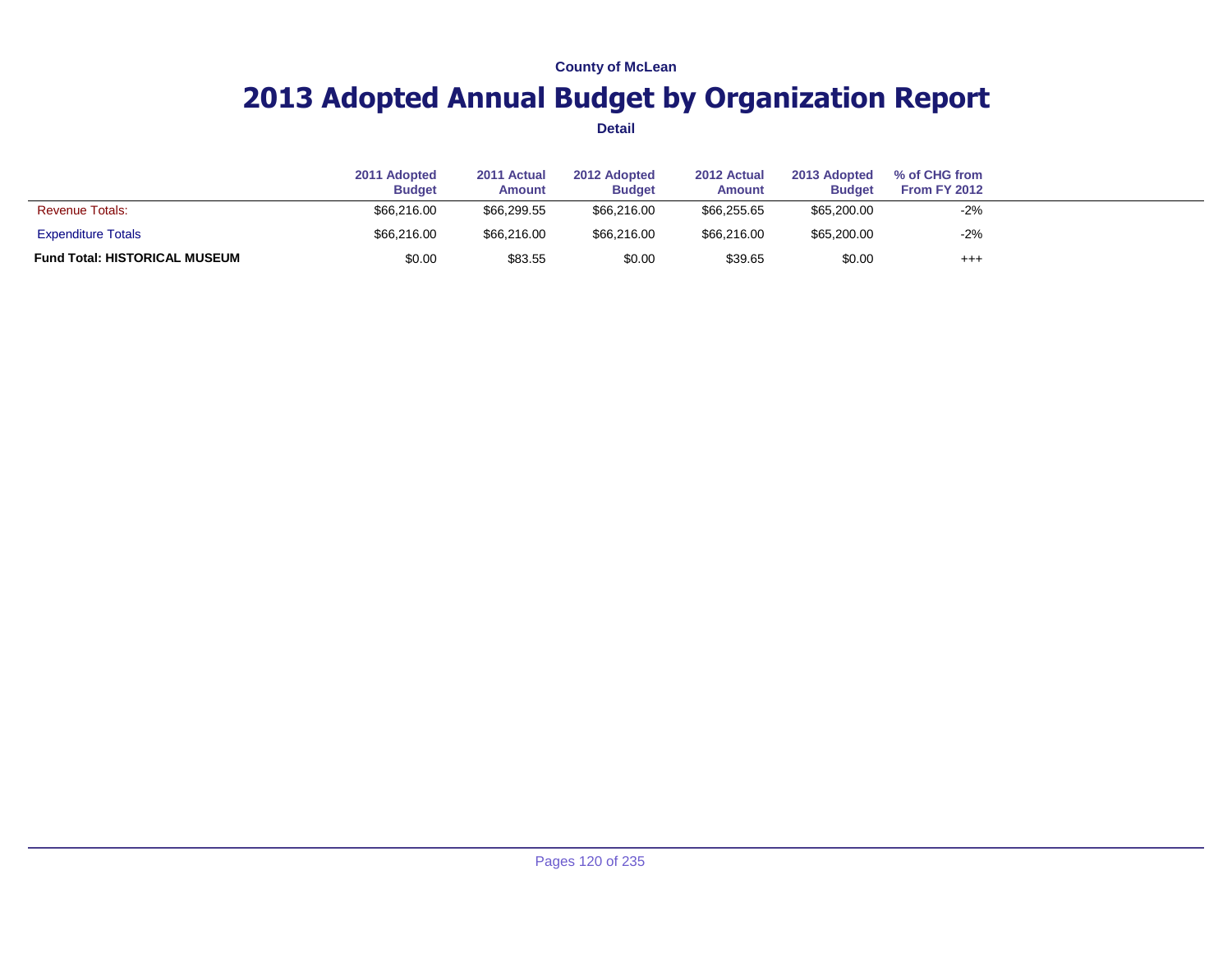## **2013 Adopted Annual Budget by Organization Report**

|                                    | 2011 Adopted<br><b>Budget</b> | 2011 Actual<br><b>Amount</b> | 2012 Adopted<br><b>Budget</b> | 2012 Actual<br><b>Amount</b> | 2013 Adopted<br><b>Budget</b> | % of CHG from<br><b>From FY 2012</b> |  |
|------------------------------------|-------------------------------|------------------------------|-------------------------------|------------------------------|-------------------------------|--------------------------------------|--|
| Fund: 0135 TORT JUDGEMENT          |                               |                              |                               |                              |                               |                                      |  |
| Revenue                            |                               |                              |                               |                              |                               |                                      |  |
| Department: 0077 TORT JUDGMENT     |                               |                              |                               |                              |                               |                                      |  |
| RE01 - Taxes                       | \$2,641,804.00                | \$2,642,356.17               | \$2,659,416.00                | \$2,658,052.52               | \$2,695,455.00                | $1\%$                                |  |
| RE02 - Lic., Permits, Fees         | \$0.00                        | \$0.00                       | \$0.00                        | \$0.00                       | \$0.00                        |                                      |  |
| RE03 - Intergovernmental           | \$0.00                        | \$0.00                       | \$0.00                        | \$0.00                       | \$0.00                        |                                      |  |
| <b>RE04 - Charges For Services</b> | \$3,500.00                    | \$4,842.32                   | \$3,500.00                    | \$2,288.07                   | \$3,500.00                    | 0%                                   |  |
| RE05 - Interest                    | \$0.00                        | \$0.00                       | \$0.00                        | \$0.00                       | \$0.00                        |                                      |  |
| RE07 - Transfer From Other Funds   | \$0.00                        | \$117.67                     | \$0.00                        | \$0.00                       | \$0.00                        |                                      |  |
| RE08 - Transfer From PBC           | \$0.00                        | \$0.00                       | \$0.00                        | \$0.00                       | \$0.00                        |                                      |  |
| RE99 - Miscellaneous               | \$0.00                        | \$4,634.44                   | \$0.00                        | \$6,645.60                   | \$0.00                        |                                      |  |
| Department Total: TORT JUDGMENT    | \$2,645,304.00                | \$2,651,950.60               | \$2,662,916.00                | \$2,666,986.19               | \$2,698,955.00                | 1%                                   |  |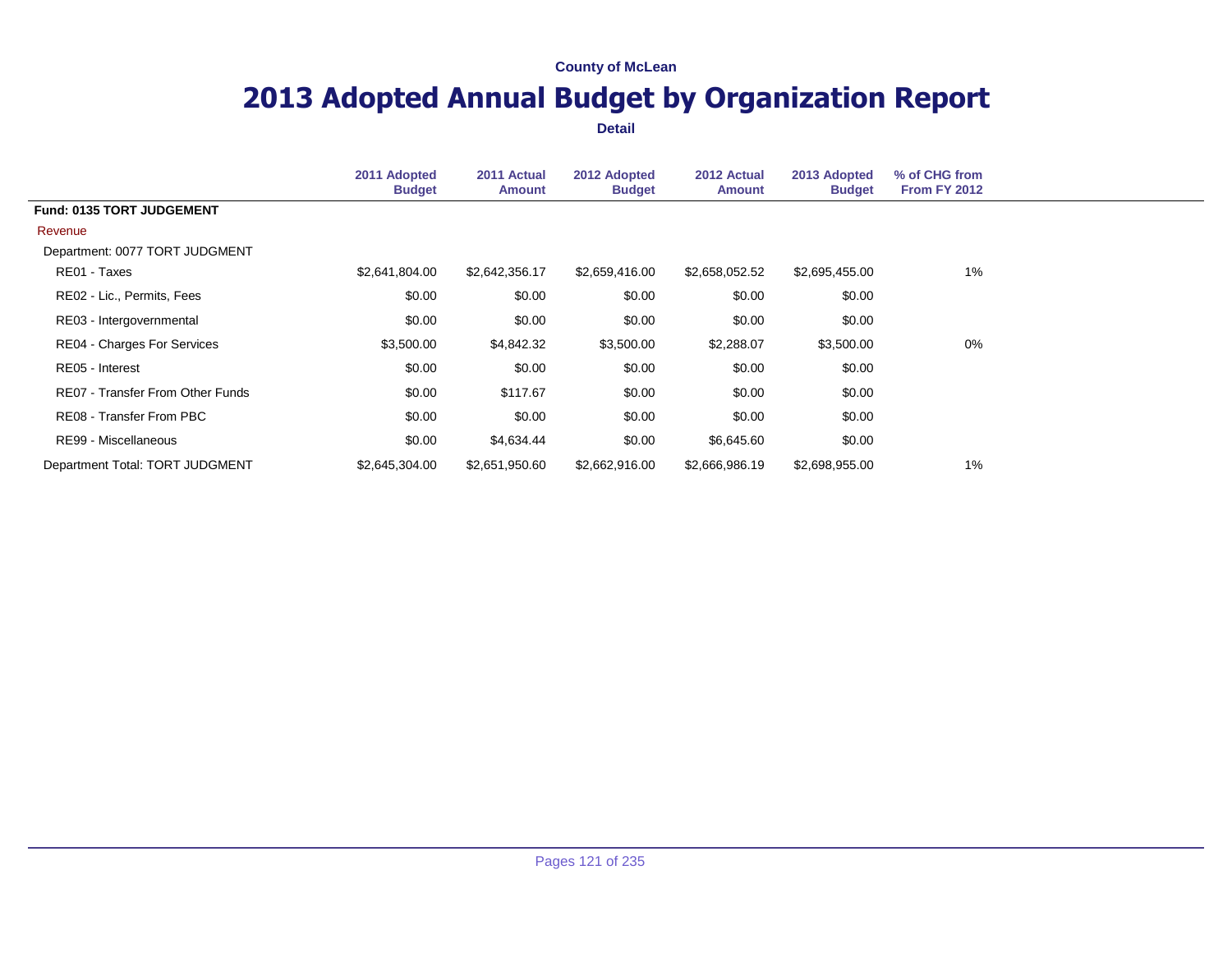### **2013 Adopted Annual Budget by Organization Report**

**Detail**

Revenue Totals \$2,645,304.00 \$2,651,950.60 \$2,662,916.00 \$2,666,986.19 \$2,698,955.00 1%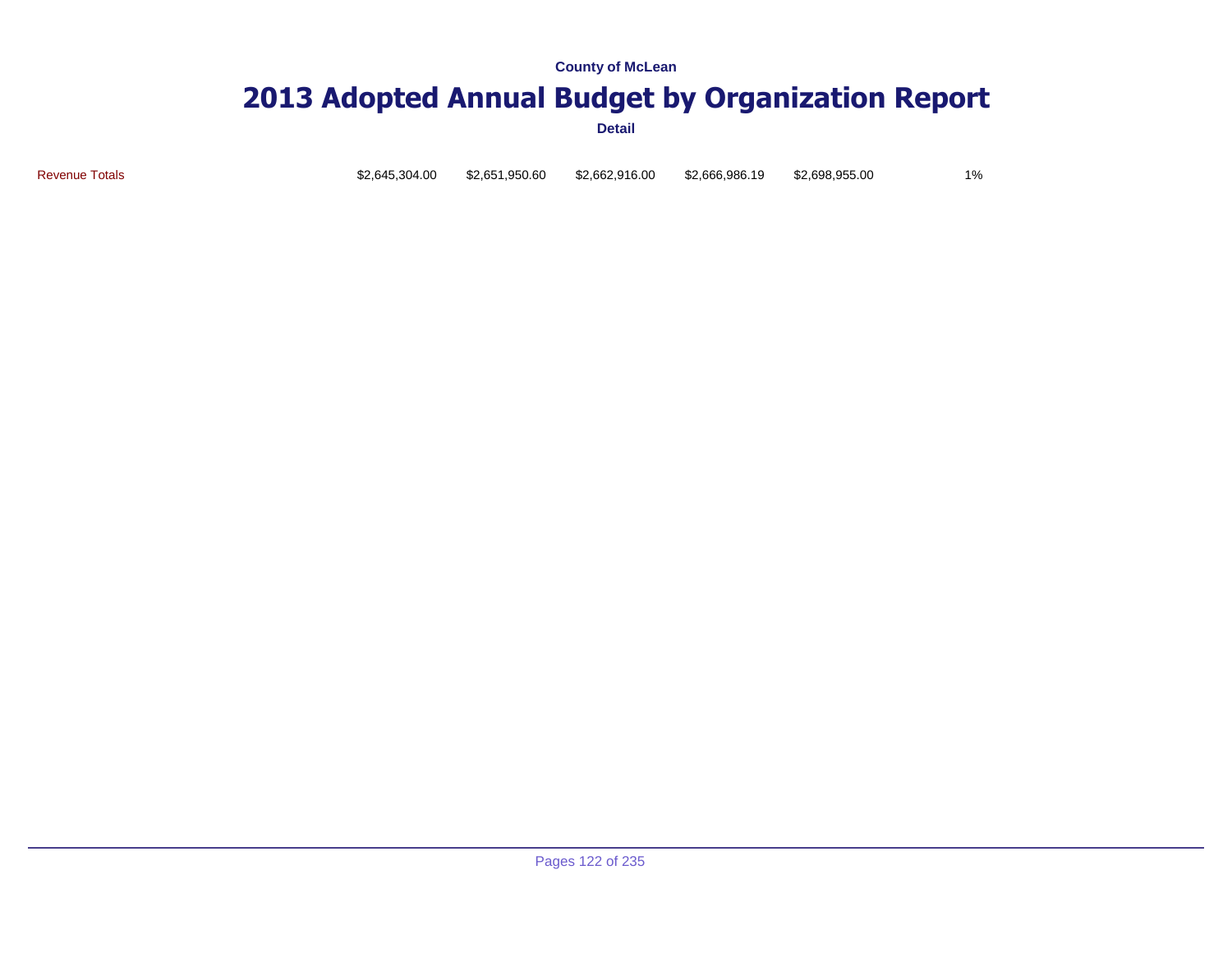## **2013 Adopted Annual Budget by Organization Report**

|                                 | 2011 Adopted<br><b>Budget</b> | 2011 Actual<br><b>Amount</b> | 2012 Adopted<br><b>Budget</b> | 2012 Actual<br><b>Amount</b> | 2013 Adopted<br><b>Budget</b> | % of CHG from<br><b>From FY 2012</b> |  |
|---------------------------------|-------------------------------|------------------------------|-------------------------------|------------------------------|-------------------------------|--------------------------------------|--|
| Expenditures                    |                               |                              |                               |                              |                               |                                      |  |
| Department: 0077 TORT JUDGMENT  |                               |                              |                               |                              |                               |                                      |  |
| EX01 - Salaries                 | \$848,316.00                  | \$807,323.64                 | \$832,339.00                  | \$759,334.29                 | \$809,715.00                  | $-3%$                                |  |
| EX02 - Fringe Benefits          | \$57,200.00                   | \$57,200.00                  | \$66,300.00                   | \$66,300.00                  | \$70,616.00                   | 7%                                   |  |
| EX03 - Supplies                 | \$151,087.00                  | \$169,412.26                 | \$160,503.00                  | \$180,392.88                 | \$157,192.00                  | $-2\%$                               |  |
| EX04 - Services                 | \$1,363,261.00                | \$1,748,165.59               | \$1,445,820.00                | \$1,159,411.23               | \$1,491,834.00                | 3%                                   |  |
| EX07 - Capital Assets           | \$2,000.00                    | \$0.00                       | \$1,996.00                    | \$1,978.00                   | \$11,112.00                   | 455%                                 |  |
| EX09 - Transfer To Other Funds  | \$223,440.00                  | \$149.666.56                 | \$156,336.00                  | \$215,489.93                 | \$158,486.00                  | 1%                                   |  |
| EX10 - Other                    | \$0.00                        | \$0.00                       | \$0.00                        | \$0.00                       | \$0.00                        |                                      |  |
| Department Total: TORT JUDGMENT | \$2,645,304.00                | \$2,931,768.05               | \$2,663,294.00                | \$2,382,906.33               | \$2,698,955.00                | $1\%$                                |  |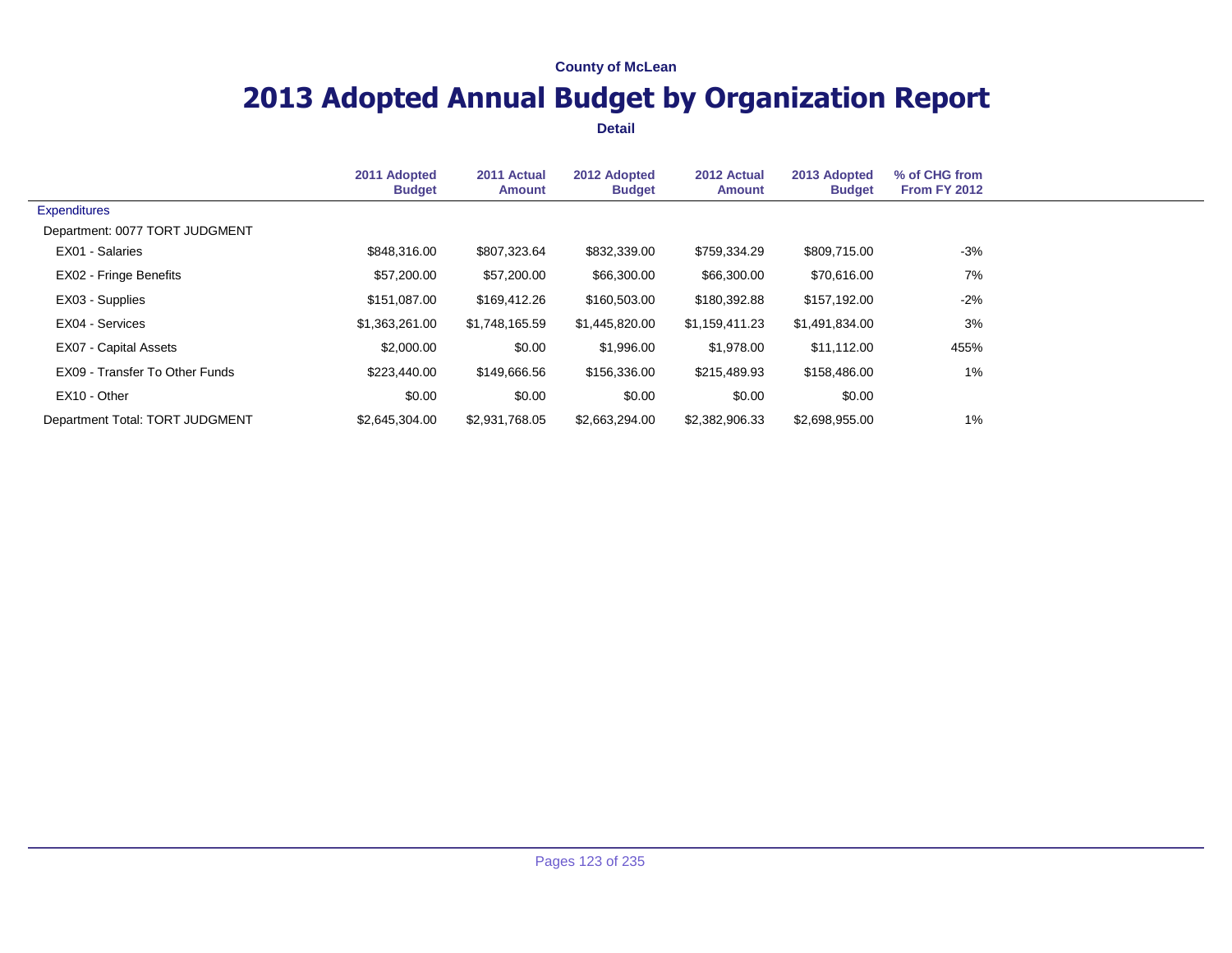## **2013 Adopted Annual Budget by Organization Report**

|                                   | 2011 Adopted<br><b>Budget</b> | 2011 Actual<br><b>Amount</b> | 2012 Adopted<br><b>Budget</b> | 2012 Actual<br>Amount | 2013 Adopted<br><b>Budget</b> | % of CHG from<br>From FY 2012 |  |
|-----------------------------------|-------------------------------|------------------------------|-------------------------------|-----------------------|-------------------------------|-------------------------------|--|
| <b>Revenue Totals:</b>            | \$2,645,304,00                | \$2.651.950.60               | \$2,662,916,00                | \$2,666,986.19        | \$2,698,955,00                | 1%                            |  |
| <b>Expenditure Totals</b>         | \$2,645,304,00                | \$2,931,768,05               | \$2,663,294,00                | \$2,382,906,33        | \$2,698,955,00                | 1%                            |  |
| <b>Fund Total: TORT JUDGEMENT</b> | \$0.00                        | (\$279,817.45)               | (\$378.00)                    | \$284,079.86          | \$0.00                        | $-100%$                       |  |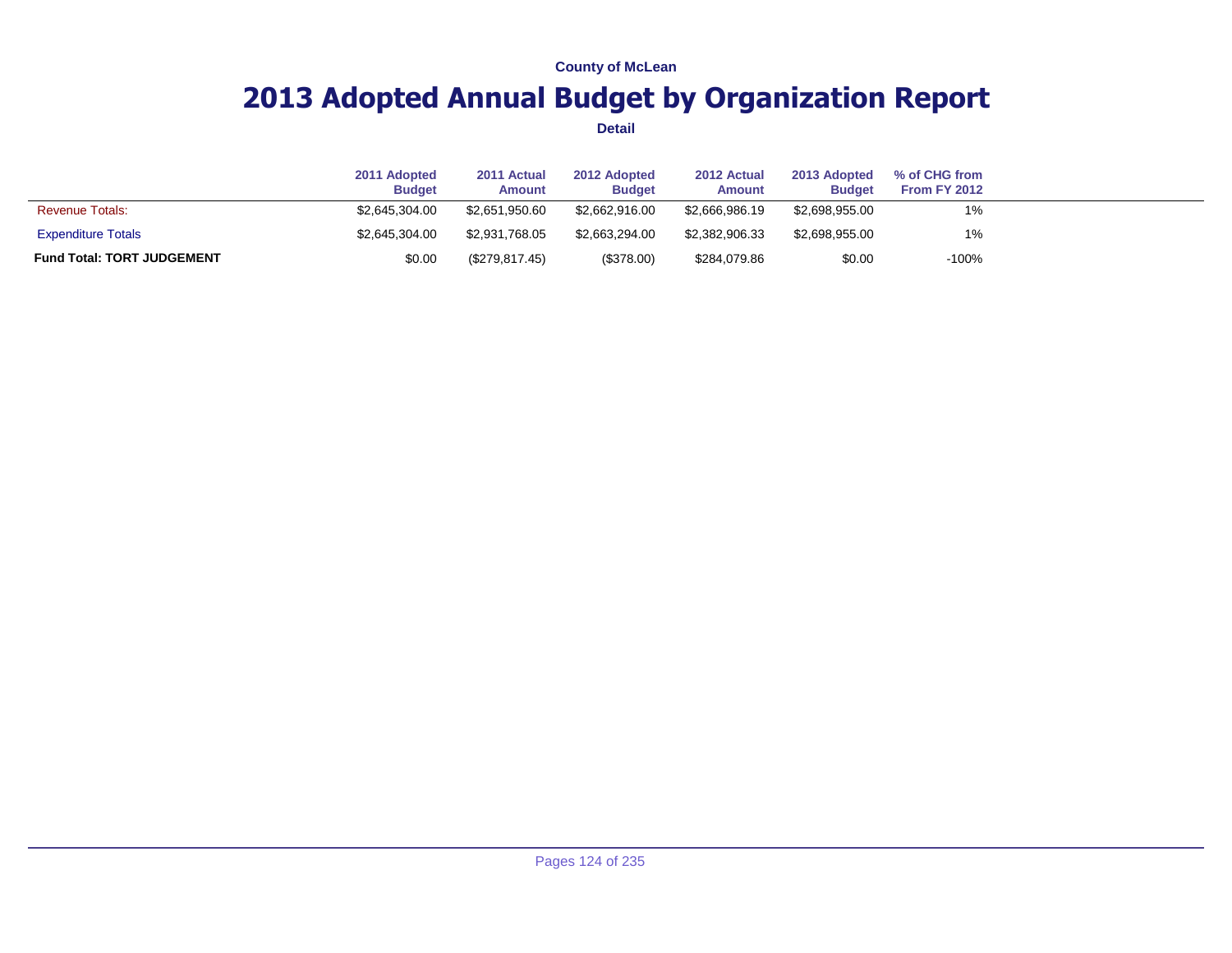## **2013 Adopted Annual Budget by Organization Report**

|                                             | 2011 Adopted<br><b>Budget</b> | 2011 Actual<br>Amount | 2012 Adopted<br><b>Budget</b> | 2012 Actual<br><b>Amount</b> | 2013 Adopted<br><b>Budget</b> | % of CHG from<br><b>From FY 2012</b> |  |
|---------------------------------------------|-------------------------------|-----------------------|-------------------------------|------------------------------|-------------------------------|--------------------------------------|--|
| <b>Fund: 0136 VETERANS ASSISTANCE COMM.</b> |                               |                       |                               |                              |                               |                                      |  |
| Revenue                                     |                               |                       |                               |                              |                               |                                      |  |
| Department: 0065 VETERAN'S ASSISTANCE       |                               |                       |                               |                              |                               |                                      |  |
| RE01 - Taxes                                | \$169,533.00                  | \$169,527.12          | \$169,283,00                  | \$169,121,08                 | \$169,283,00                  | 0%                                   |  |
| RE07 - Transfer From Other Funds            | \$0.00                        | \$0.00                | \$0.00                        | \$0.00                       | \$0.00                        |                                      |  |
| RE09 - Contributions                        | \$0.00                        | \$0.00                | \$0.00                        | \$50.00                      | \$0.00                        |                                      |  |
| RE99 - Miscellaneous                        | \$16,100.00                   | \$87.00               | \$18,727.00                   | \$0.00                       | \$19,636.00                   | 5%                                   |  |
| Department Total: VETERAN'S ASSISTANCE      | \$185,633,00                  | \$169.614.12          | \$188,010.00                  | \$169,171,08                 | \$188,919.00                  | $0\%$                                |  |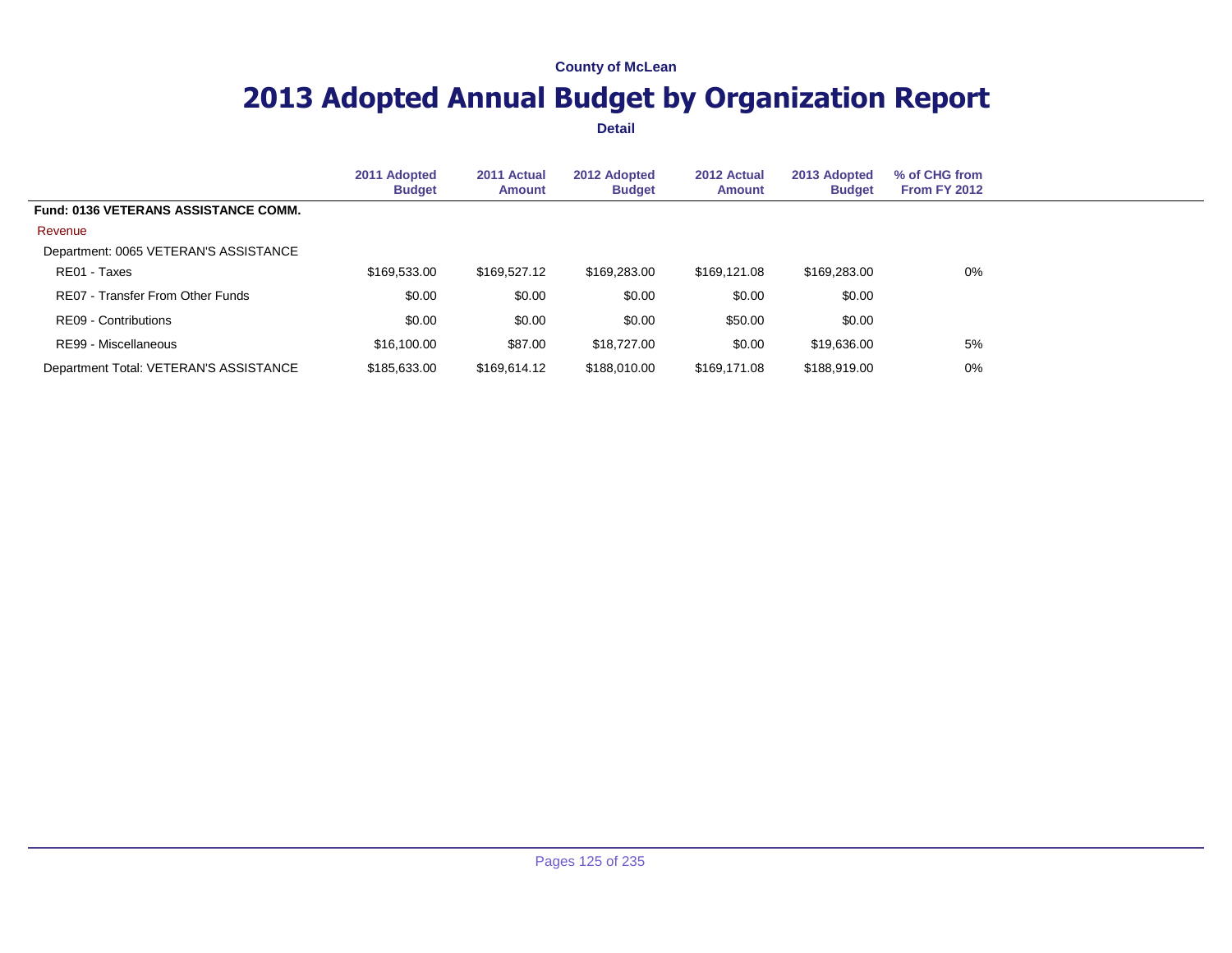# **2013 Adopted Annual Budget by Organization Report**

**Detail**

Revenue Totals \$185,633.00 \$169,614.12 \$188,010.00 \$169,171.08 \$188,919.00 0%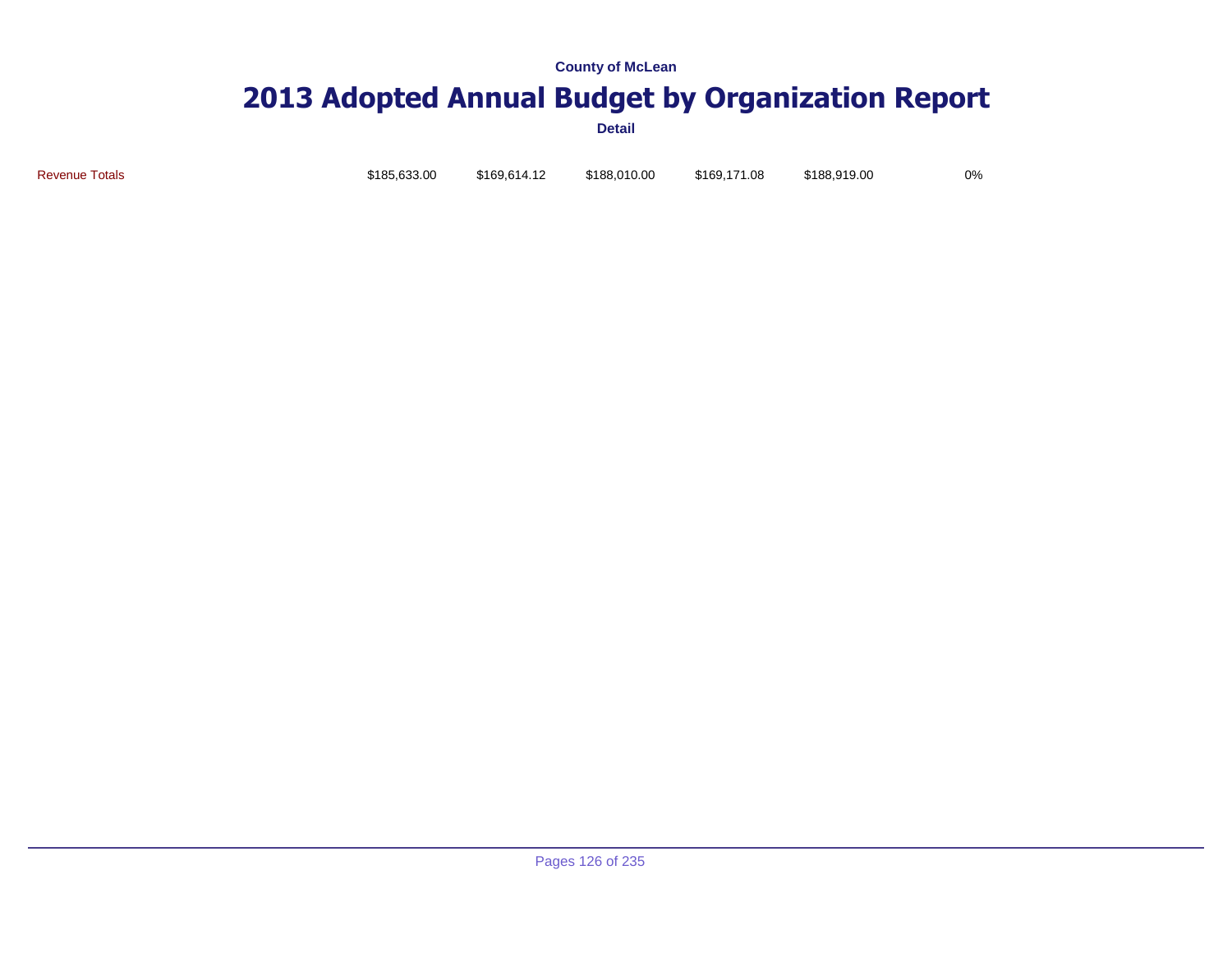## **2013 Adopted Annual Budget by Organization Report**

|                                        | 2011 Adopted<br><b>Budget</b> | 2011 Actual<br><b>Amount</b> | 2012 Adopted<br><b>Budget</b> | 2012 Actual<br><b>Amount</b> | 2013 Adopted<br><b>Budget</b> | % of CHG from<br>From FY 2012 |  |
|----------------------------------------|-------------------------------|------------------------------|-------------------------------|------------------------------|-------------------------------|-------------------------------|--|
| <b>Expenditures</b>                    |                               |                              |                               |                              |                               |                               |  |
| Department: 0065 VETERAN'S ASSISTANCE  |                               |                              |                               |                              |                               |                               |  |
| EX01 - Salaries                        | \$77,061.00                   | \$77,090.77                  | \$78,217.00                   | \$79,137.05                  | \$78,999.00                   | $1\%$                         |  |
| EX02 - Fringe Benefits                 | \$23,850.00                   | \$23,436.75                  | \$26,024.00                   | \$25,912.93                  | \$27,730.00                   | 7%                            |  |
| EX03 - Supplies                        | \$5,063.00                    | \$4,218.30                   | \$4,930.00                    | \$4,602.11                   | \$4,764.00                    | $-3%$                         |  |
| EX04 - Services                        | \$77,895.00                   | \$64,786.55                  | \$77,075.00                   | \$54,049.86                  | \$75,662.00                   | $-2%$                         |  |
| <b>EX07 - Capital Assets</b>           | \$1,764.00                    | \$992.65                     | \$1,764.00                    | \$1,089.53                   | \$1,764.00                    | $0\%$                         |  |
| EX09 - Transfer To Other Funds         | \$0.00                        | \$0.00                       | \$0.00                        | \$0.00                       | \$0.00                        |                               |  |
| EX10 - Other                           | \$0.00                        | \$0.00                       | \$0.00                        | \$0.00                       | \$0.00                        |                               |  |
| Department Total: VETERAN'S ASSISTANCE | \$185,633,00                  | \$170,525.02                 | \$188,010,00                  | \$164,791.48                 | \$188,919.00                  | $0\%$                         |  |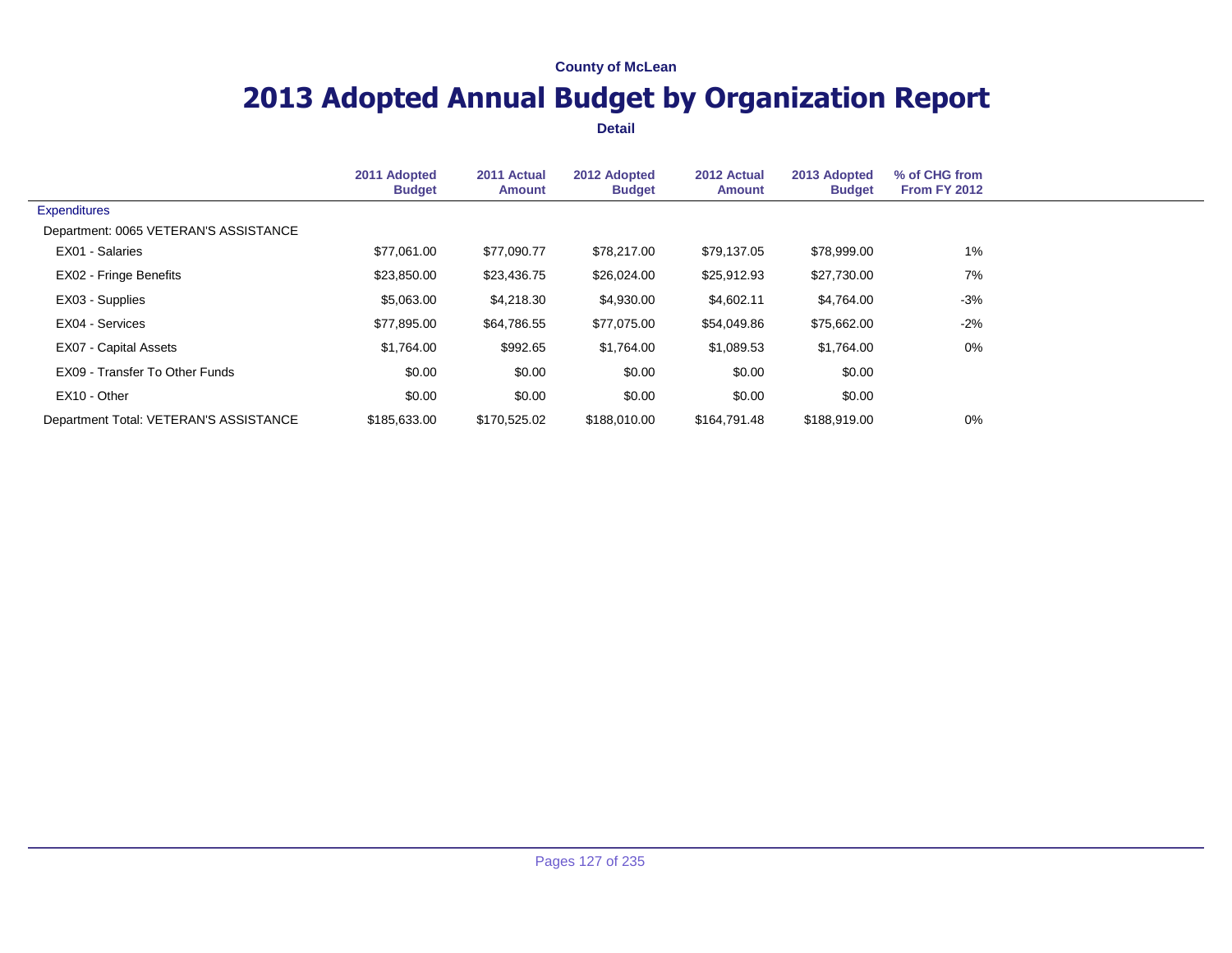## **2013 Adopted Annual Budget by Organization Report**

|                                              | 2011 Adopted<br><b>Budget</b> | 2011 Actual<br>Amount | 2012 Adopted<br><b>Budget</b> | 2012 Actual<br>Amount | 2013 Adopted<br><b>Budget</b> | % of CHG from<br><b>From FY 2012</b> |  |
|----------------------------------------------|-------------------------------|-----------------------|-------------------------------|-----------------------|-------------------------------|--------------------------------------|--|
| <b>Revenue Totals:</b>                       | \$185,633,00                  | \$169.614.12          | \$188,010,00                  | \$169.171.08          | \$188,919.00                  | 0%                                   |  |
| <b>Expenditure Totals</b>                    | \$185,633,00                  | \$170,525.02          | \$188,010,00                  | \$164.791.48          | \$188,919,00                  | 0%                                   |  |
| <b>Fund Total: VETERANS ASSISTANCE COMM.</b> | \$0.00                        | (\$910.90)            | \$0.00                        | \$4,379.60            | \$0.00                        | $^{+++}$                             |  |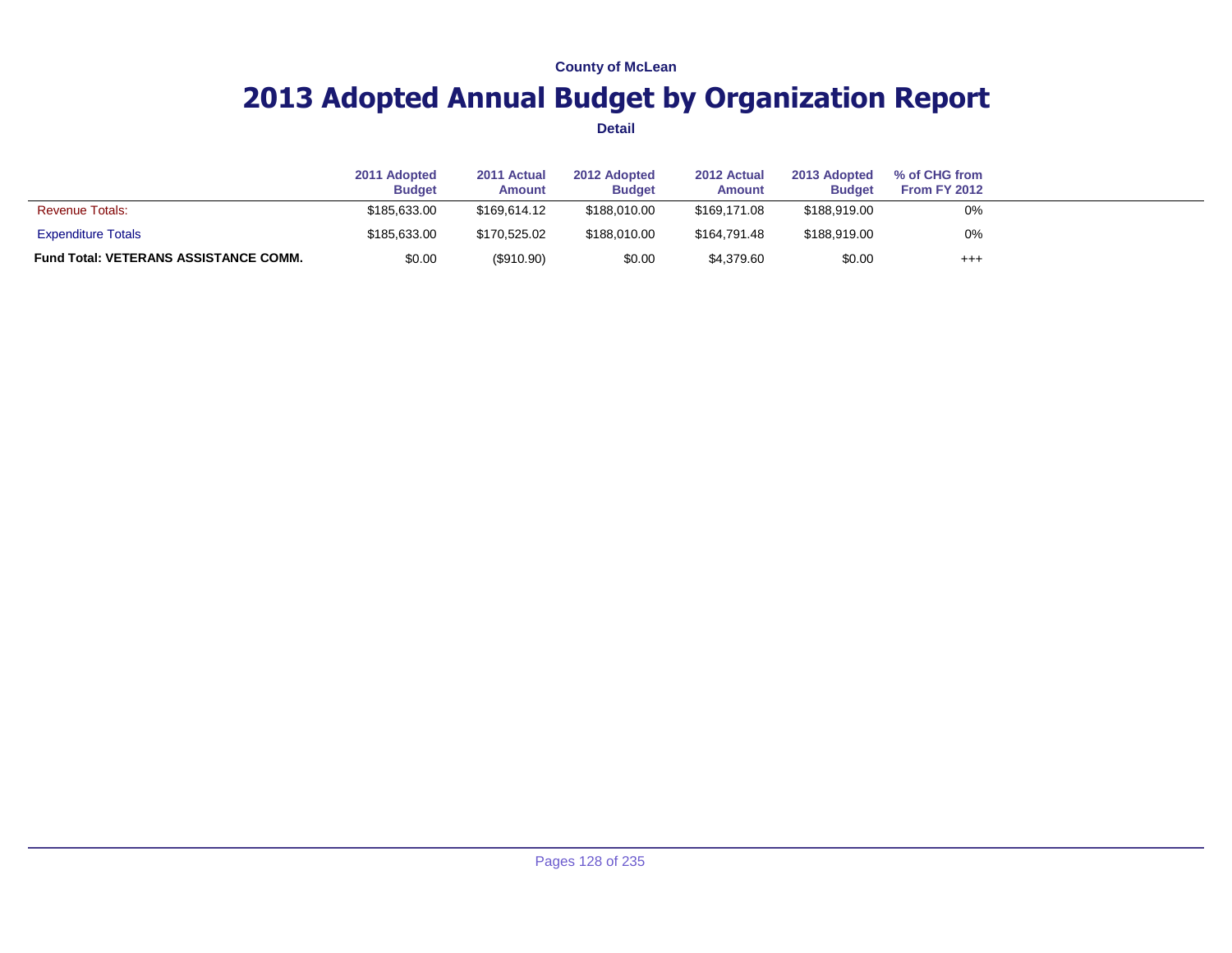## **2013 Adopted Annual Budget by Organization Report**

|                                             | 2011 Adopted<br><b>Budget</b> | 2011 Actual<br><b>Amount</b> | 2012 Adopted<br><b>Budget</b> | 2012 Actual<br><b>Amount</b> | 2013 Adopted<br><b>Budget</b> | % of CHG from<br>From FY 2012 |  |
|---------------------------------------------|-------------------------------|------------------------------|-------------------------------|------------------------------|-------------------------------|-------------------------------|--|
| <b>Fund: 0137 RECORDER DOCUMENT STORAGE</b> |                               |                              |                               |                              |                               |                               |  |
| Revenue                                     |                               |                              |                               |                              |                               |                               |  |
| Department: 0006 COUNTY RECORDER            |                               |                              |                               |                              |                               |                               |  |
| RE02 - Lic., Permits, Fees                  | \$90,000.00                   | \$118,932,00                 | \$100,000,00                  | \$134.692.00                 | \$100,000,00                  | $0\%$                         |  |
| RE99 - Miscellaneous                        | \$0.00                        | \$0.00                       | \$0.00                        | \$0.00                       | \$0.00                        |                               |  |
| Department Total: COUNTY RECORDER           | \$90,000.00                   | \$118,932,00                 | \$100,000.00                  | \$134,692,00                 | \$100,000.00                  | 0%                            |  |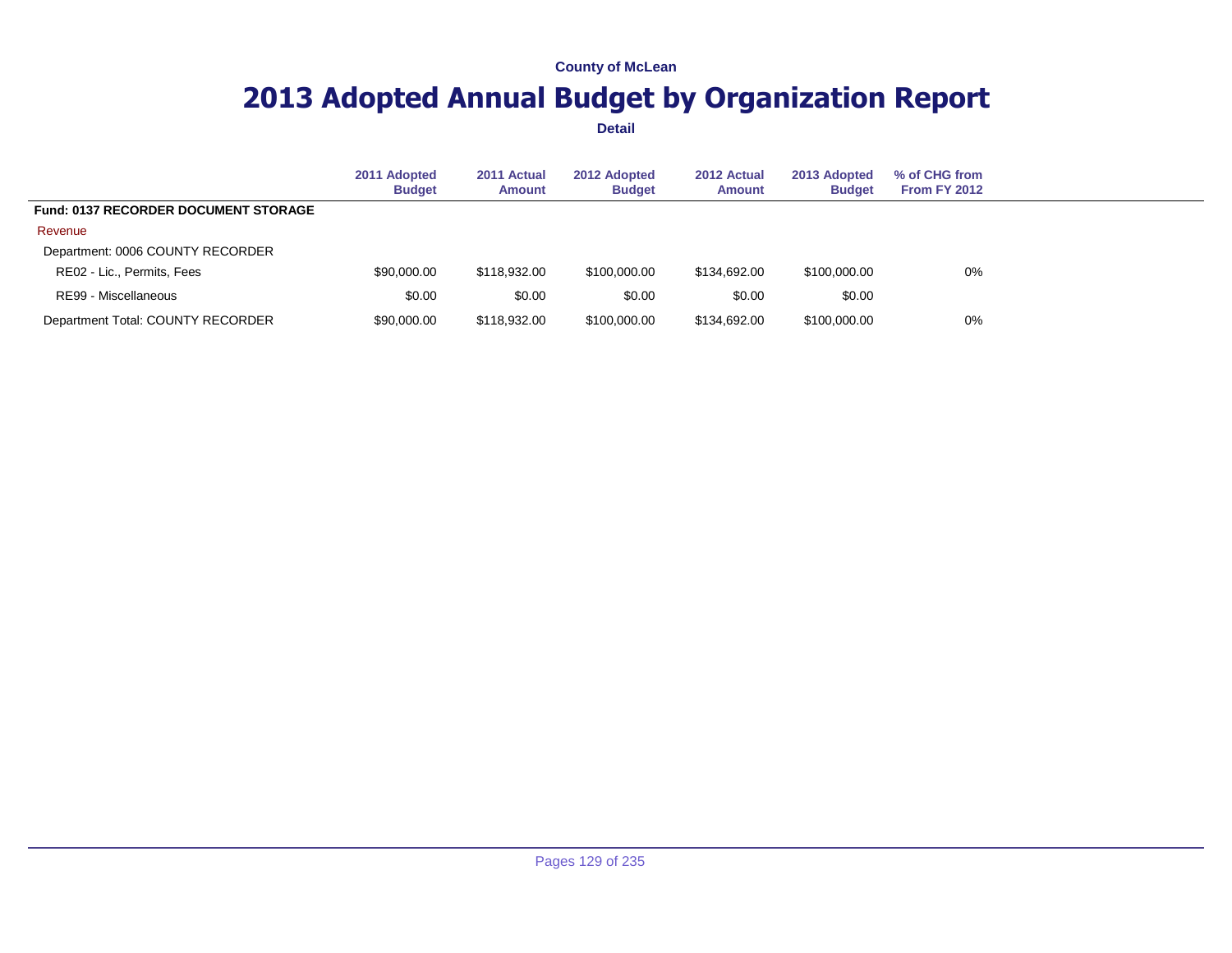# **2013 Adopted Annual Budget by Organization Report**

**Detail**

Revenue Totals \$90,000.00 \$118,932.00 \$100,000.00 \$134,692.00 \$100,000.00 0%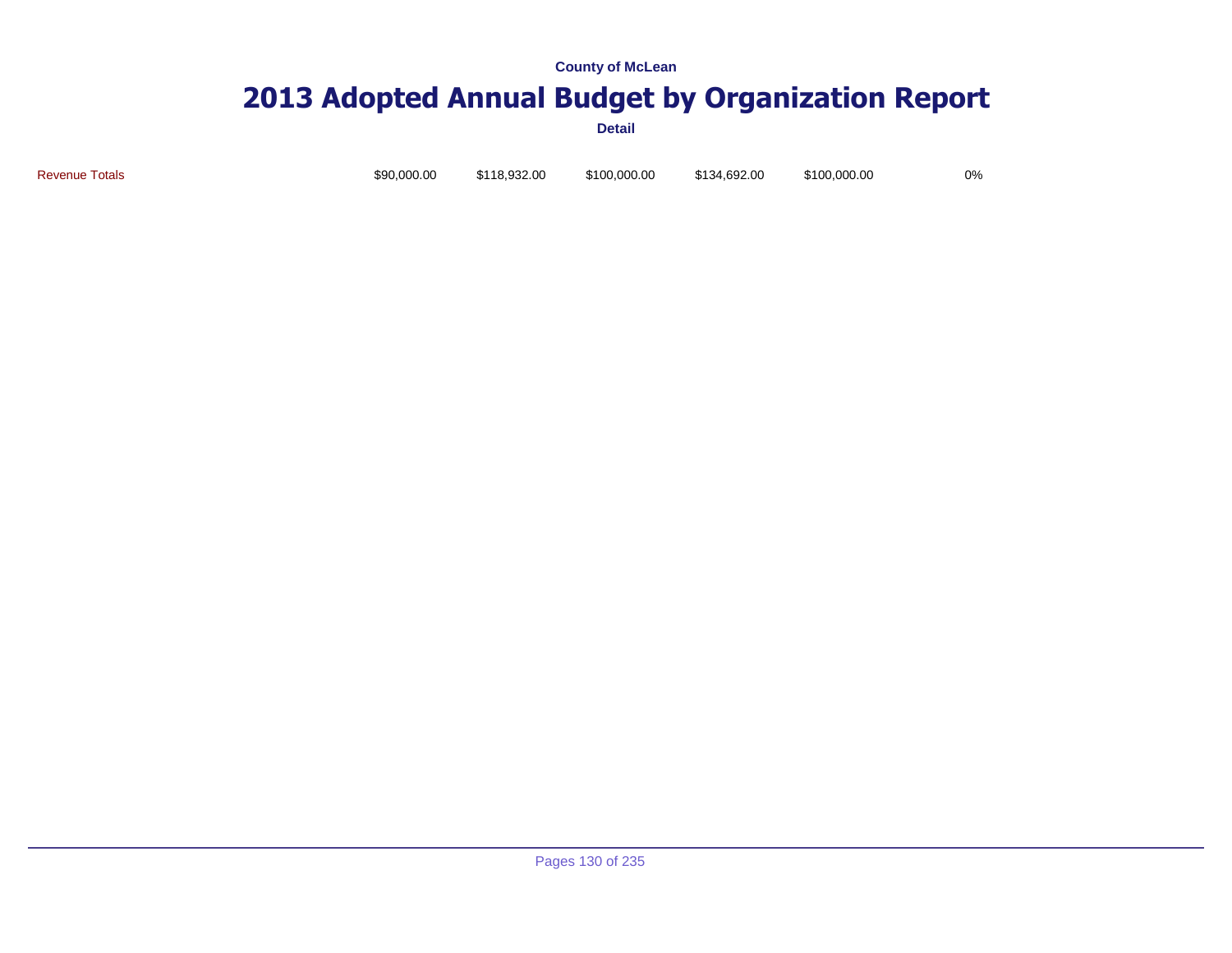## **2013 Adopted Annual Budget by Organization Report**

|                                   | 2011 Adopted<br><b>Budget</b> | 2011 Actual<br><b>Amount</b> | 2012 Adopted<br><b>Budget</b> | 2012 Actual<br>Amount | 2013 Adopted<br><b>Budget</b> | % of CHG from<br><b>From FY 2012</b> |  |
|-----------------------------------|-------------------------------|------------------------------|-------------------------------|-----------------------|-------------------------------|--------------------------------------|--|
| <b>Expenditures</b>               |                               |                              |                               |                       |                               |                                      |  |
| Department: 0006 COUNTY RECORDER  |                               |                              |                               |                       |                               |                                      |  |
| EX01 - Salaries                   | \$0.00                        | \$0.00                       | \$0.00                        | \$0.00                | \$0.00                        |                                      |  |
| EX02 - Fringe Benefits            | \$0.00                        | \$0.00                       | \$0.00                        | \$0.00                | \$0.00                        |                                      |  |
| EX03 - Supplies                   | \$3,400.00                    | \$688.95                     | \$3,332.00                    | \$740.40              | \$3,332.00                    | 0%                                   |  |
| EX04 - Services                   | \$86,600.00                   | \$74,966.77                  | \$94,918.00                   | \$31,837.12           | \$94,918.00                   | 0%                                   |  |
| <b>EX07 - Capital Assets</b>      | \$0.00                        | \$13,500.00                  | \$0.00                        | \$0.00                | \$0.00                        |                                      |  |
| EX09 - Transfer To Other Funds    | \$0.00                        | \$0.00                       | \$0.00                        | \$0.00                | \$0.00                        |                                      |  |
| EX10 - Other                      | \$0.00                        | \$0.00                       | \$1,750.00                    | \$0.00                | \$1,750.00                    | 0%                                   |  |
| Department Total: COUNTY RECORDER | \$90,000.00                   | \$89,155.72                  | \$100,000.00                  | \$32,577.52           | \$100,000.00                  | 0%                                   |  |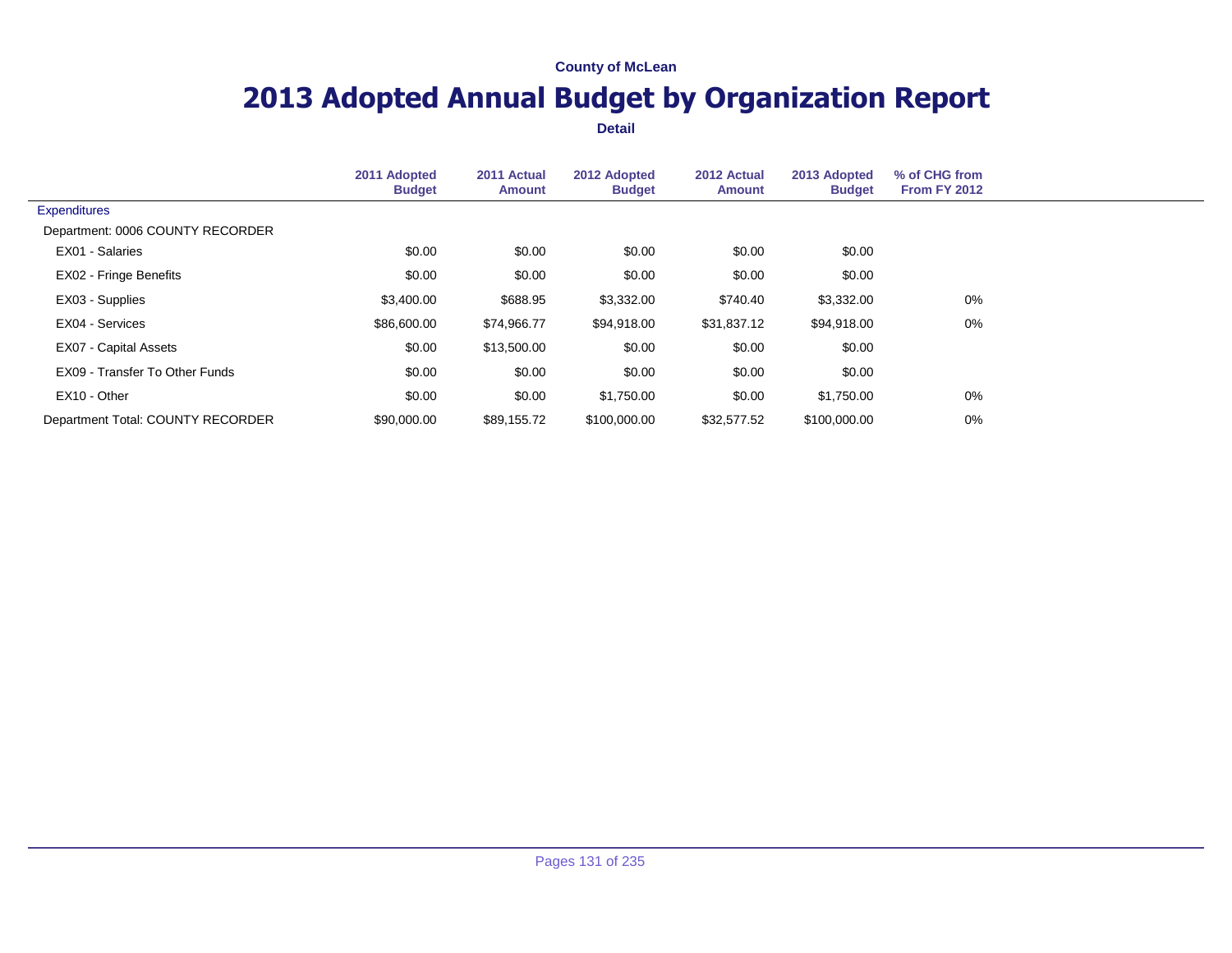## **2013 Adopted Annual Budget by Organization Report**

|                                              | 2011 Adopted<br><b>Budget</b> | 2011 Actual<br><b>Amount</b> | 2012 Adopted<br><b>Budget</b> | 2012 Actual<br><b>Amount</b> | 2013 Adopted<br><b>Budget</b> | % of CHG from<br>From FY 2012 |  |
|----------------------------------------------|-------------------------------|------------------------------|-------------------------------|------------------------------|-------------------------------|-------------------------------|--|
| <b>Revenue Totals:</b>                       | \$90,000.00                   | \$118,932,00                 | \$100,000,00                  | \$134,692,00                 | \$100,000.00                  | 0%                            |  |
| <b>Expenditure Totals</b>                    | \$90,000.00                   | \$89.155.72                  | \$100,000,00                  | \$32.577.52                  | \$100,000.00                  | 0%                            |  |
| <b>Fund Total: RECORDER DOCUMENT STORAGE</b> | \$0.00                        | \$29,776.28                  | \$0.00                        | \$102,114.48                 | \$0.00                        | $^{+++}$                      |  |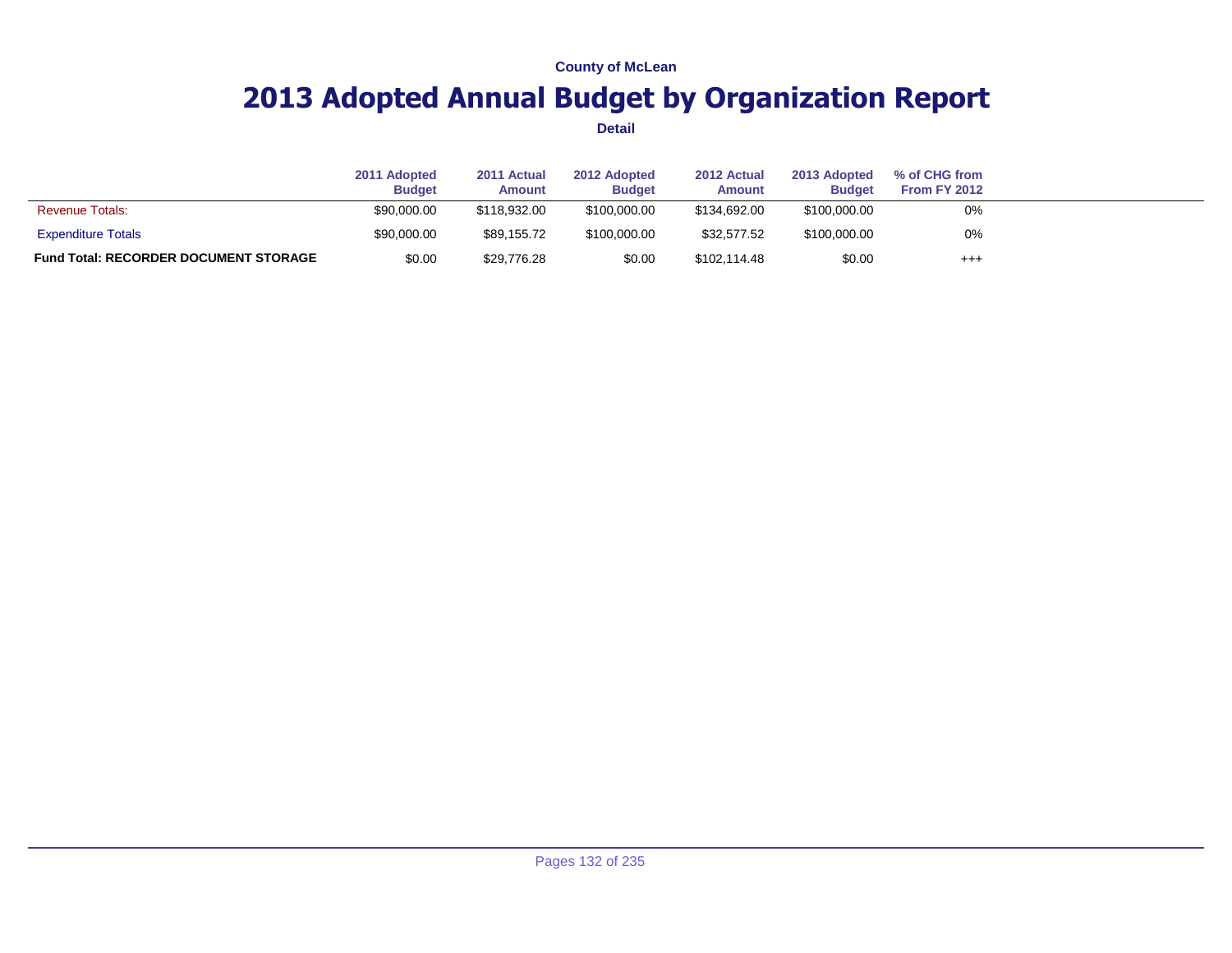## **2013 Adopted Annual Budget by Organization Report**

|                                                | 2011 Adopted<br><b>Budget</b> | 2011 Actual<br><b>Amount</b> | 2012 Adopted<br><b>Budget</b> | 2012 Actual<br><b>Amount</b> | 2013 Adopted<br><b>Budget</b> | % of CHG from<br><b>From FY 2012</b> |  |
|------------------------------------------------|-------------------------------|------------------------------|-------------------------------|------------------------------|-------------------------------|--------------------------------------|--|
| <b>Fund: 0138 CIRCUIT CLK/OPER &amp; ADMIN</b> |                               |                              |                               |                              |                               |                                      |  |
| Revenue                                        |                               |                              |                               |                              |                               |                                      |  |
| Department: 0015 CIRCUIT CLERK                 |                               |                              |                               |                              |                               |                                      |  |
| RE02 - Lic., Permits, Fees                     | \$22,075,00                   | \$20,509.96                  | \$21.250.00                   | \$23,420.90                  | \$22,960,00                   | 8%                                   |  |
| RE04 - Charges For Services                    | \$0.00                        | \$0.00                       | \$0.00                        | \$0.00                       | \$0.00                        |                                      |  |
| Department Total: CIRCUIT CLERK                | \$22,075.00                   | \$20,509.96                  | \$21,250.00                   | \$23,420.90                  | \$22,960.00                   | 8%                                   |  |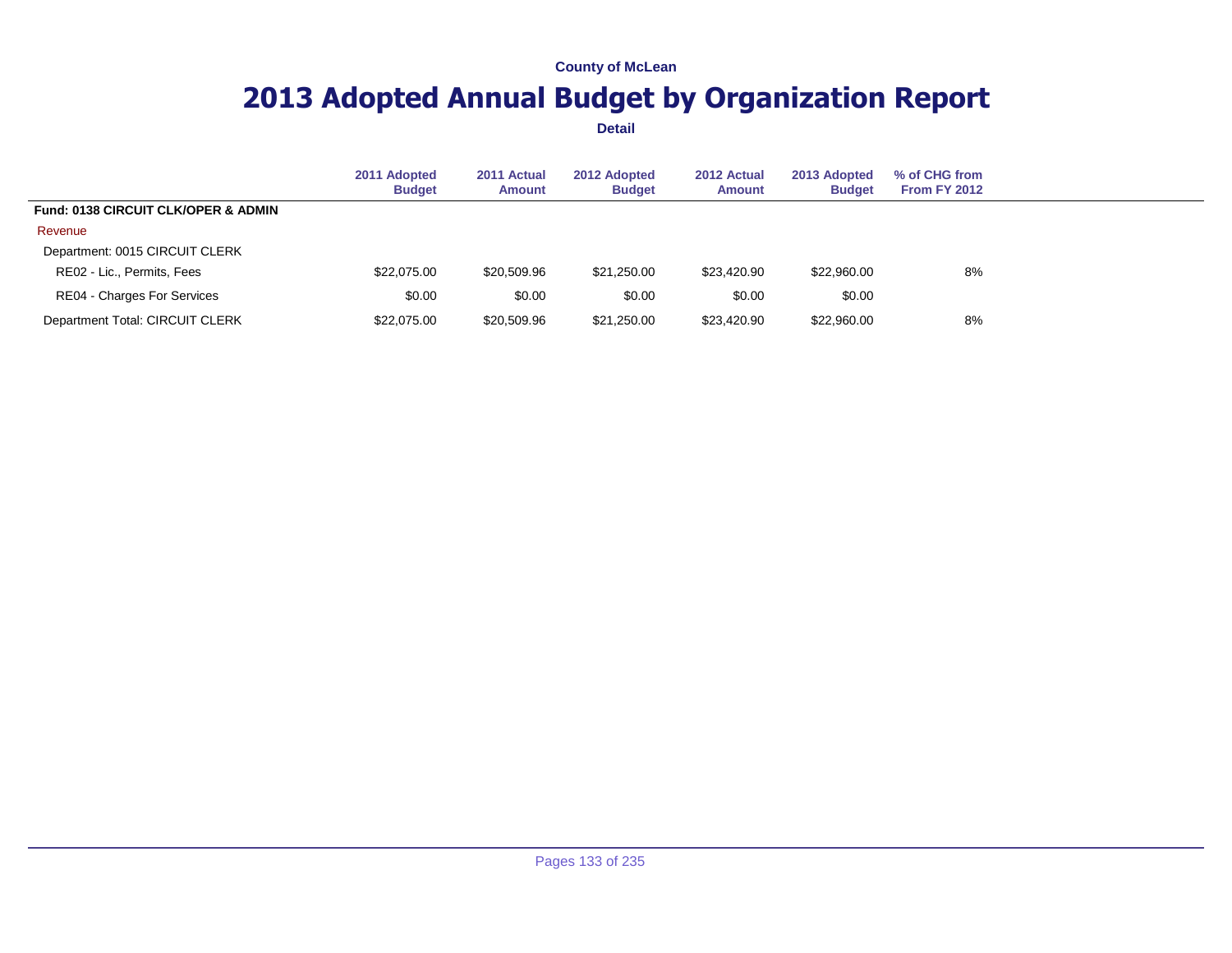# **2013 Adopted Annual Budget by Organization Report**

**Detail**

Revenue Totals \$22,075.00 \$20,509.96 \$21,250.00 \$23,420.90 \$22,960.00 8%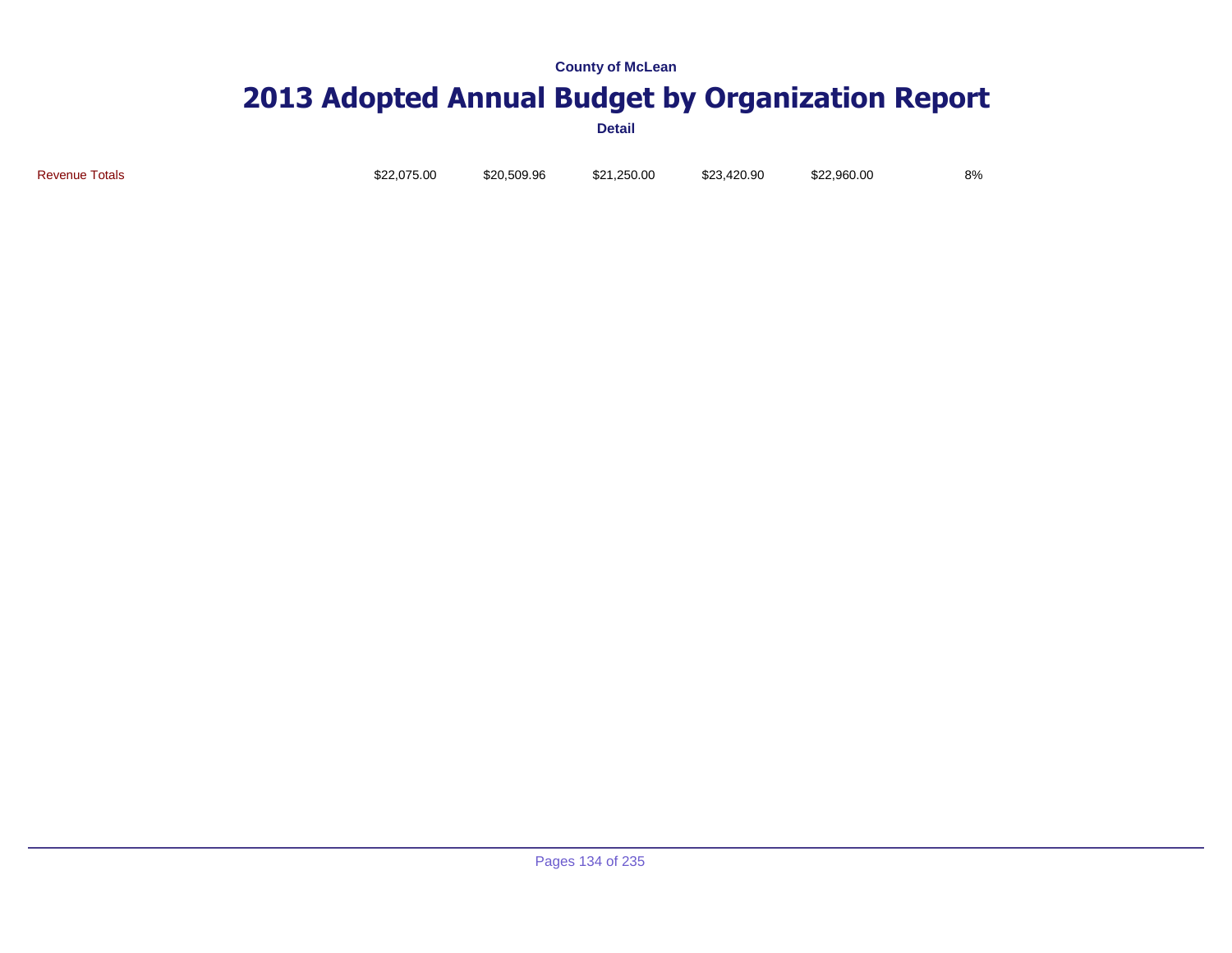## **2013 Adopted Annual Budget by Organization Report**

|                                 | 2011 Adopted<br><b>Budget</b> | 2011 Actual<br>Amount | 2012 Adopted<br><b>Budget</b> | 2012 Actual<br><b>Amount</b> | 2013 Adopted<br><b>Budget</b> | % of CHG from<br>From FY 2012 |  |
|---------------------------------|-------------------------------|-----------------------|-------------------------------|------------------------------|-------------------------------|-------------------------------|--|
| <b>Expenditures</b>             |                               |                       |                               |                              |                               |                               |  |
| Department: 0015 CIRCUIT CLERK  |                               |                       |                               |                              |                               |                               |  |
| EX01 - Salaries                 | \$0.00                        | \$0.00                | \$0.00                        | \$0.00                       | \$0.00                        |                               |  |
| EX02 - Fringe Benefits          | \$0.00                        | \$0.00                | \$0.00                        | \$0.00                       | \$0.00                        |                               |  |
| EX03 - Supplies                 | \$11,260.00                   | \$0.00                | \$4,710.00                    | \$2,277.26                   | \$6,000.00                    | 27%                           |  |
| EX04 - Services                 | \$6,993.00                    | \$0.00                | \$12,740.00                   | \$9,705.21                   | \$16,960.00                   | 33%                           |  |
| <b>EX07 - Capital Assets</b>    | \$3,822.00                    | \$0.00                | \$3,800.00                    | \$0.00                       | \$0.00                        | $-100%$                       |  |
| EX10 - Other                    | \$0.00                        | \$0.00                | \$0.00                        | \$0.00                       | \$0.00                        |                               |  |
| Department Total: CIRCUIT CLERK | \$22,075.00                   | \$0.00                | \$21.250.00                   | \$11.982.47                  | \$22,960.00                   | 8%                            |  |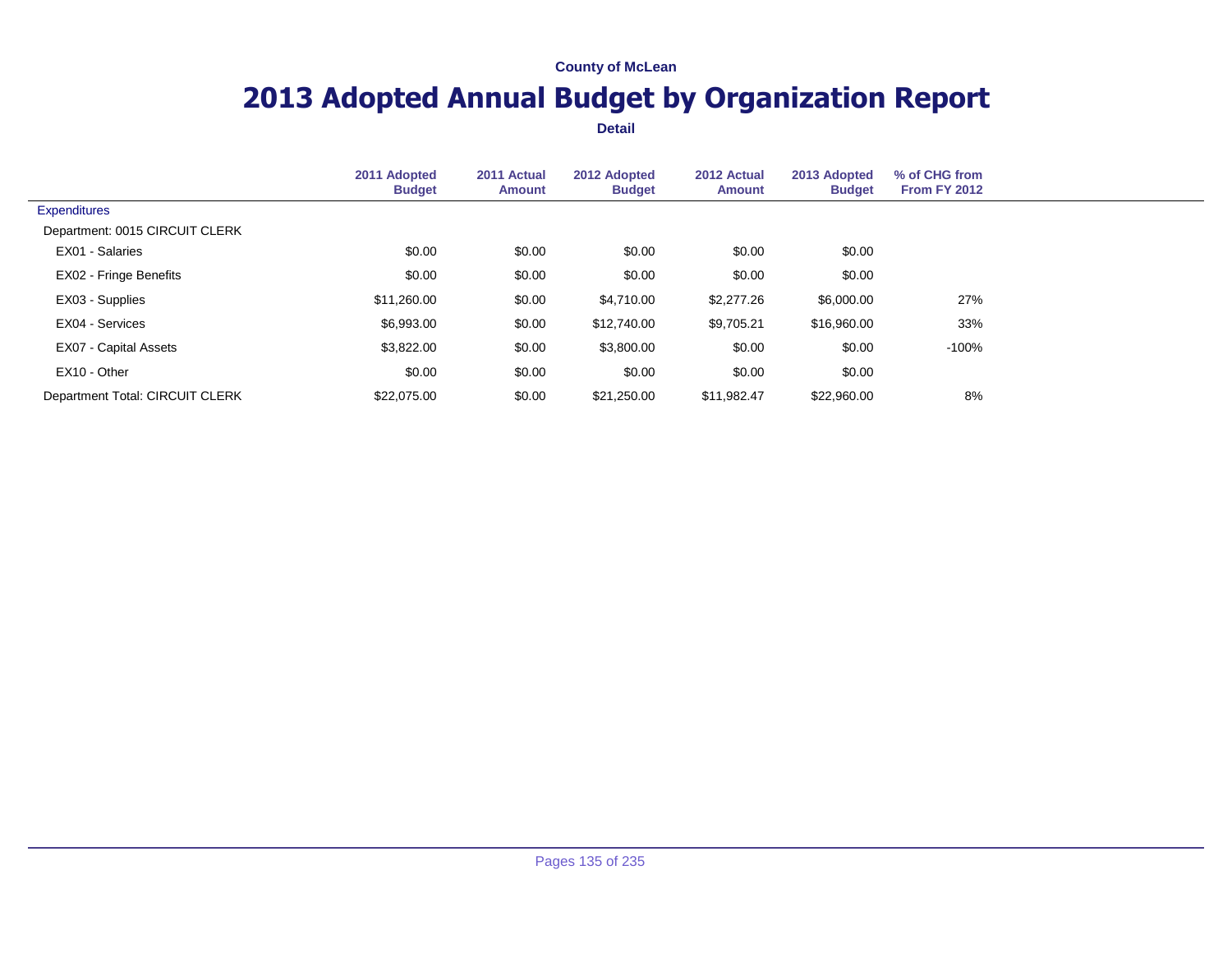## **2013 Adopted Annual Budget by Organization Report**

|                                                 | 2011 Adopted<br><b>Budget</b> | 2011 Actual<br><b>Amount</b> | 2012 Adopted<br><b>Budget</b> | 2012 Actual<br><b>Amount</b> | 2013 Adopted<br><b>Budget</b> | % of CHG from<br>From FY 2012 |  |
|-------------------------------------------------|-------------------------------|------------------------------|-------------------------------|------------------------------|-------------------------------|-------------------------------|--|
| <b>Revenue Totals:</b>                          | \$22,075.00                   | \$20.509.96                  | \$21,250.00                   | \$23.420.90                  | \$22,960.00                   | 8%                            |  |
| <b>Expenditure Totals</b>                       | \$22,075.00                   | \$0.00                       | \$21.250.00                   | \$11.982.47                  | \$22,960.00                   | 8%                            |  |
| <b>Fund Total: CIRCUIT CLK/OPER &amp; ADMIN</b> | \$0.00                        | \$20,509.96                  | \$0.00                        | \$11.438.43                  | \$0.00                        | $^{+++}$                      |  |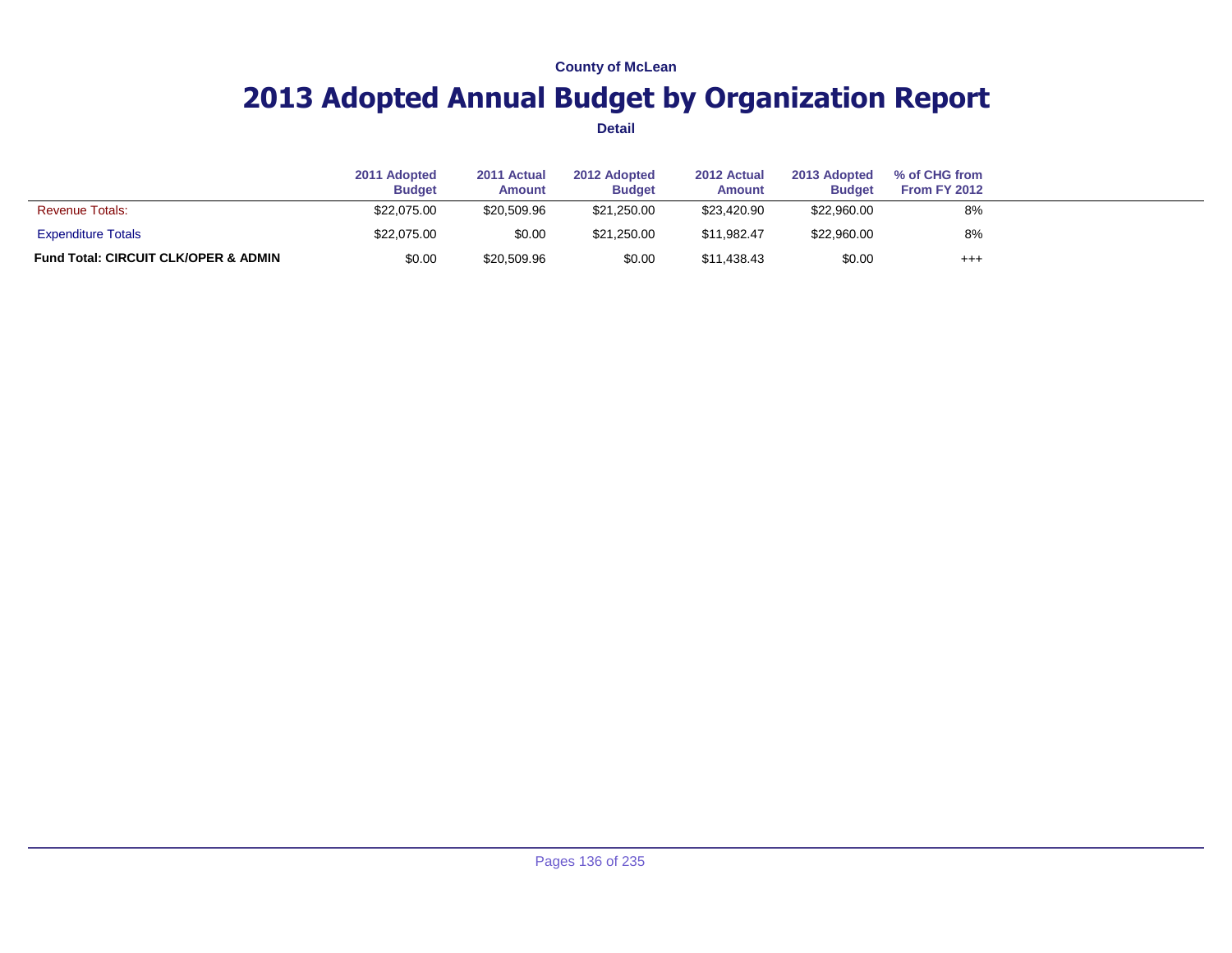## **2013 Adopted Annual Budget by Organization Report**

|                                            | 2011 Adopted<br><b>Budget</b> | 2011 Actual<br><b>Amount</b> | 2012 Adopted<br><b>Budget</b> | 2012 Actual<br><b>Amount</b> | 2013 Adopted<br><b>Budget</b> | % of CHG from<br>From FY 2012 |  |
|--------------------------------------------|-------------------------------|------------------------------|-------------------------------|------------------------------|-------------------------------|-------------------------------|--|
| <b>Fund: 0140 CIRCUIT CLERK AUTOMATION</b> |                               |                              |                               |                              |                               |                               |  |
| Revenue                                    |                               |                              |                               |                              |                               |                               |  |
| Department: 0015 CIRCUIT CLERK             |                               |                              |                               |                              |                               |                               |  |
| RE03 - Intergovernmental                   | \$0.00                        | \$0.00                       | \$0.00                        | \$1,809.51                   | \$0.00                        |                               |  |
| RE04 - Charges For Services                | \$197,000.00                  | \$154,251.75                 | \$162,500.00                  | \$148,630.49                 | \$155,341.00                  | $-4%$                         |  |
| RE07 - Transfer From Other Funds           | \$0.00                        | \$0.00                       | \$0.00                        | \$0.00                       | \$0.00                        |                               |  |
| RE99 - Miscellaneous                       | \$15,337.00                   | \$0.00                       | \$20,171.00                   | \$0.00                       | \$17.472.00                   | $-13%$                        |  |
| Department Total: CIRCUIT CLERK            | \$212,337,00                  | \$154,251.75                 | \$182,671,00                  | \$150,440.00                 | \$172,813.00                  | $-5%$                         |  |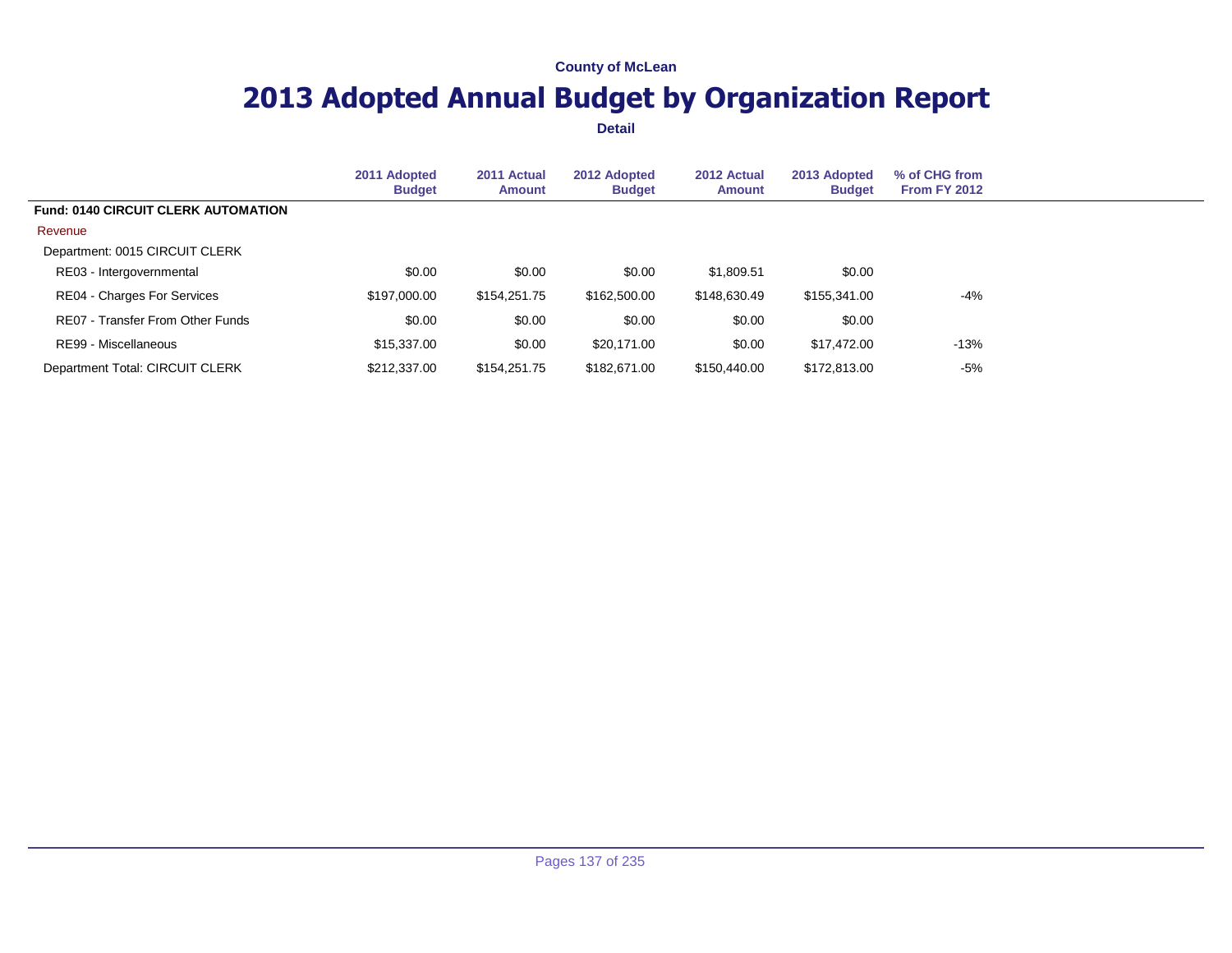# **2013 Adopted Annual Budget by Organization Report**

**Detail**

Revenue Totals \$212,337.00 \$154,251.75 \$182,671.00 \$150,440.00 \$172,813.00 -5%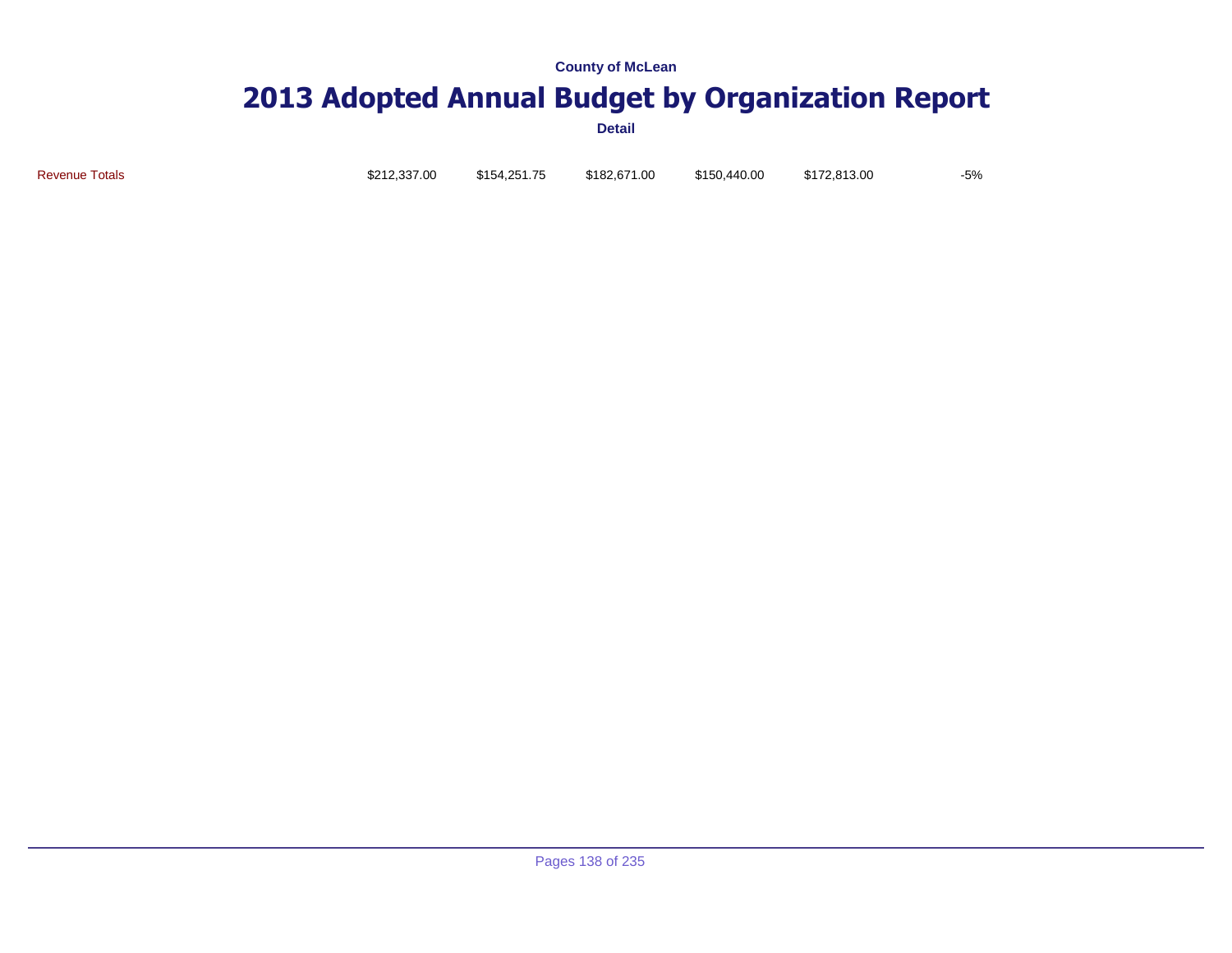## **2013 Adopted Annual Budget by Organization Report**

|                                 | 2011 Adopted<br><b>Budget</b> | 2011 Actual<br>Amount | 2012 Adopted<br><b>Budget</b> | 2012 Actual<br>Amount | 2013 Adopted<br><b>Budget</b> | % of CHG from<br><b>From FY 2012</b> |  |
|---------------------------------|-------------------------------|-----------------------|-------------------------------|-----------------------|-------------------------------|--------------------------------------|--|
| <b>Expenditures</b>             |                               |                       |                               |                       |                               |                                      |  |
| Department: 0015 CIRCUIT CLERK  |                               |                       |                               |                       |                               |                                      |  |
| EX03 - Supplies                 | \$12,401.00                   | \$708.19              | \$20,353.00                   | \$20,283.37           | \$3,276.00                    | $-84%$                               |  |
| EX04 - Services                 | \$62,370.00                   | \$51,162.94           | \$64,955.00                   | \$11,050.36           | \$69,374.00                   | 7%                                   |  |
| EX07 - Capital Assets           | \$45,203.00                   | \$17,012.50           | \$5,000.00                    | \$3,790.00            | \$7,800.00                    | 56%                                  |  |
| EX09 - Transfer To Other Funds  | \$92,363.00                   | \$92,363.00           | \$92,363.00                   | \$92,363.00           | \$92,363.00                   | 0%                                   |  |
| EX10 - Other                    | \$0.00                        | \$0.00                | \$0.00                        | \$0.00                | \$0.00                        |                                      |  |
| Department Total: CIRCUIT CLERK | \$212,337.00                  | \$161,246.63          | \$182,671.00                  | \$127,486.73          | \$172,813.00                  | $-5%$                                |  |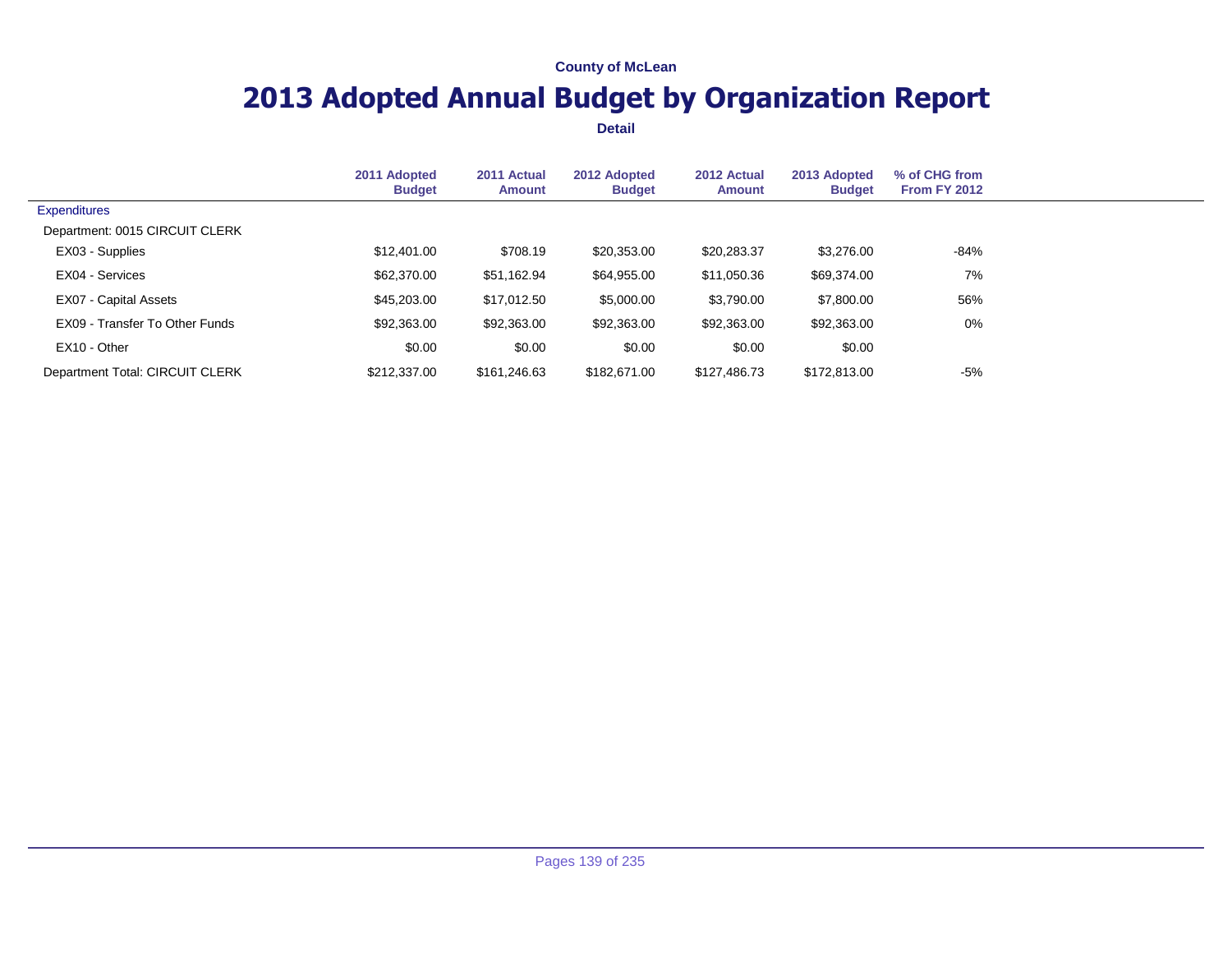## **2013 Adopted Annual Budget by Organization Report**

|                                             | 2011 Adopted<br><b>Budget</b> | 2011 Actual<br><b>Amount</b> | 2012 Adopted<br><b>Budget</b> | 2012 Actual<br><b>Amount</b> | 2013 Adopted<br><b>Budget</b> | % of CHG from<br>From FY 2012 |  |
|---------------------------------------------|-------------------------------|------------------------------|-------------------------------|------------------------------|-------------------------------|-------------------------------|--|
| <b>Revenue Totals:</b>                      | \$212,337.00                  | \$154.251.75                 | \$182,671,00                  | \$150,440.00                 | \$172,813,00                  | $-5%$                         |  |
| <b>Expenditure Totals</b>                   | \$212,337.00                  | \$161.246.63                 | \$182,671,00                  | \$127,486.73                 | \$172,813,00                  | $-5%$                         |  |
| <b>Fund Total: CIRCUIT CLERK AUTOMATION</b> | \$0.00                        | $(\$6,994.88)$               | \$0.00                        | \$22,953.27                  | \$0.00                        | $^{++}$                       |  |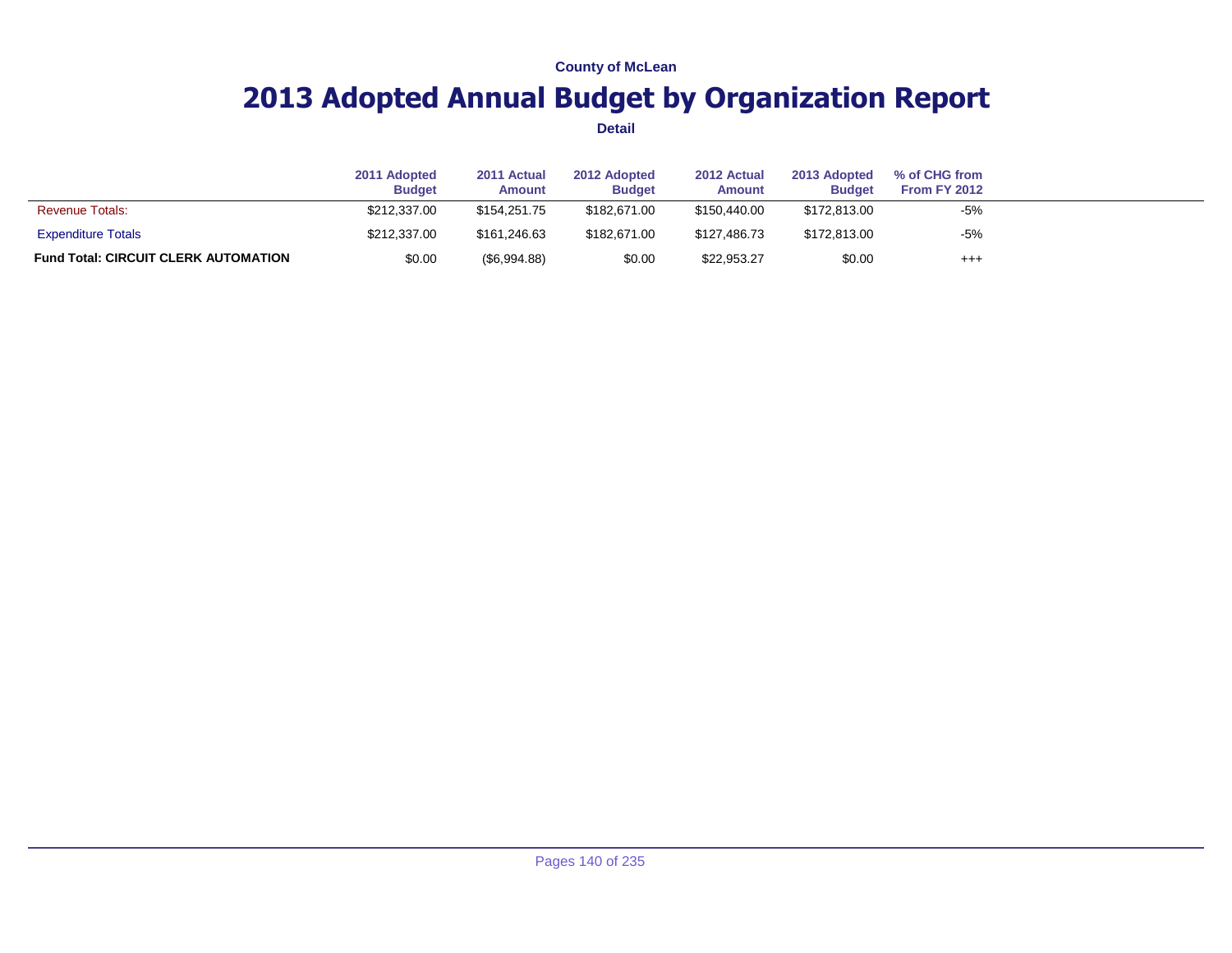## **2013 Adopted Annual Budget by Organization Report**

|                                  | 2011 Adopted<br><b>Budget</b> | 2011 Actual<br><b>Amount</b> | 2012 Adopted<br><b>Budget</b> | 2012 Actual<br><b>Amount</b> | 2013 Adopted<br><b>Budget</b> | % of CHG from<br><b>From FY 2012</b> |  |
|----------------------------------|-------------------------------|------------------------------|-------------------------------|------------------------------|-------------------------------|--------------------------------------|--|
| <b>Fund: 0141 COURT SECURITY</b> |                               |                              |                               |                              |                               |                                      |  |
| Revenue                          |                               |                              |                               |                              |                               |                                      |  |
| Department: 0029 SHERIFF         |                               |                              |                               |                              |                               |                                      |  |
| RE02 - Lic., Permits, Fees       | \$400,000.00                  | \$331,801.20                 | \$400,000.00                  | \$310,034.36                 | \$360,000.00                  | $-10%$                               |  |
| RE04 - Charges For Services      | \$0.00                        | \$0.00                       | \$0.00                        | \$0.00                       | \$0.00                        |                                      |  |
| RE07 - Transfer From Other Funds | \$0.00                        | \$0.00                       | \$0.00                        | \$0.00                       | \$0.00                        |                                      |  |
| RE99 - Miscellaneous             | \$33,276.00                   | \$0.00                       | \$27,936.00                   | \$0.00                       | \$0.00                        | -100%                                |  |
| Department Total: SHERIFF        | \$433,276.00                  | \$331,801.20                 | \$427,936.00                  | \$310.034.36                 | \$360,000.00                  | $-16%$                               |  |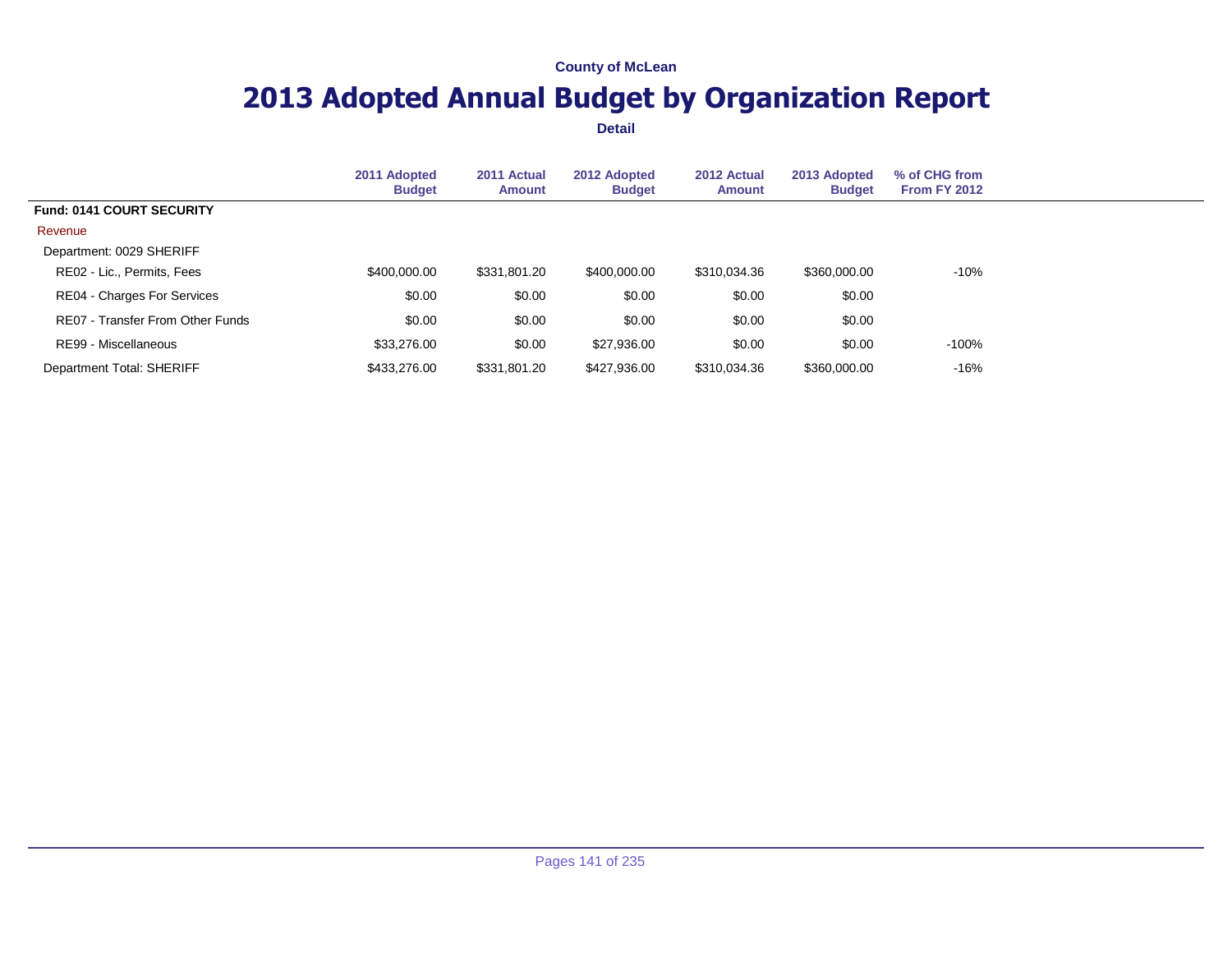# **2013 Adopted Annual Budget by Organization Report**

**Detail**

Revenue Totals \$433,276.00 \$331,801.20 \$427,936.00 \$310,034.36 \$360,000.00 -16%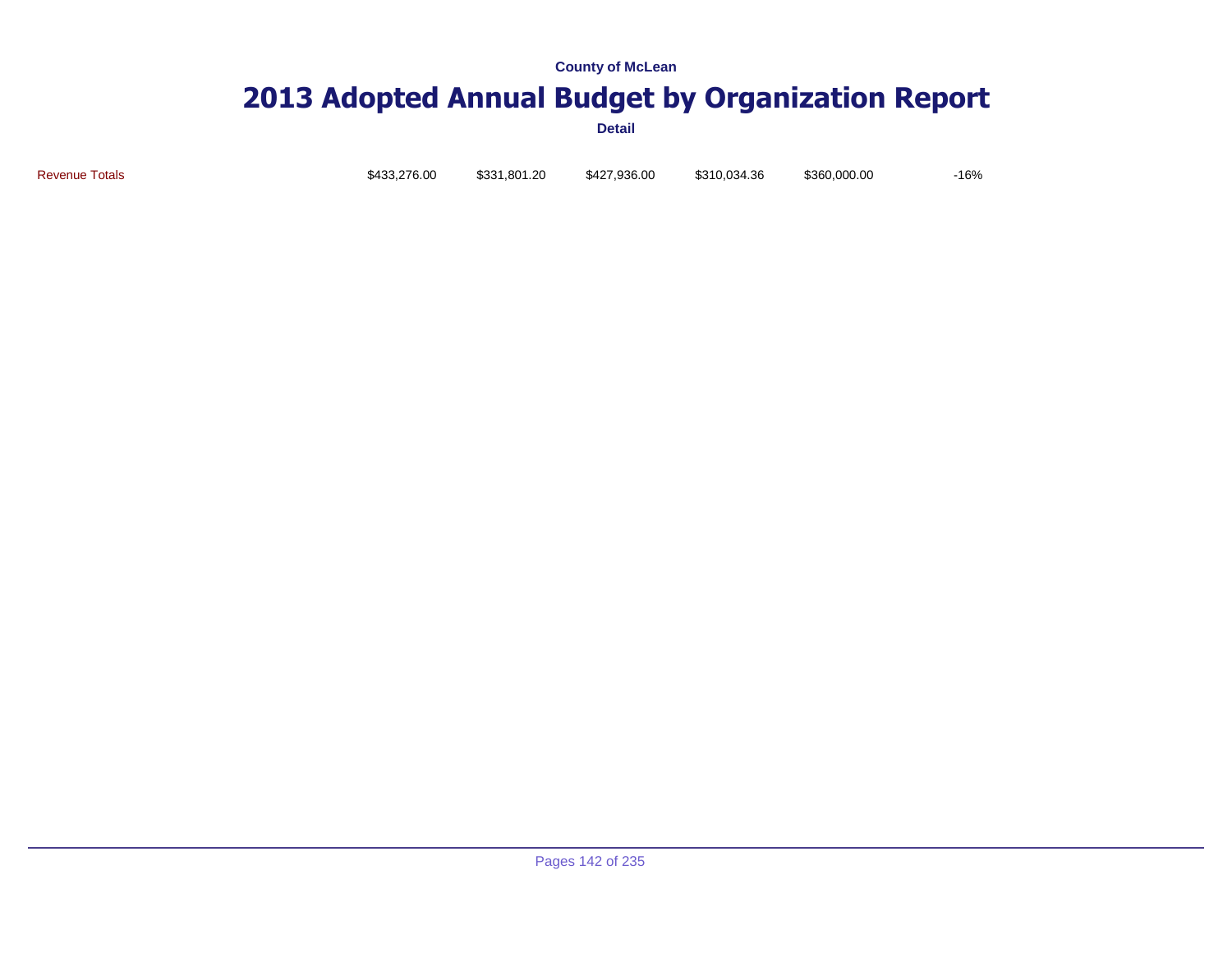## **2013 Adopted Annual Budget by Organization Report**

|                              | 2011 Adopted<br><b>Budget</b> | 2011 Actual<br><b>Amount</b> | 2012 Adopted<br><b>Budget</b> | 2012 Actual<br><b>Amount</b> | 2013 Adopted<br><b>Budget</b> | % of CHG from<br>From FY 2012 |  |
|------------------------------|-------------------------------|------------------------------|-------------------------------|------------------------------|-------------------------------|-------------------------------|--|
| <b>Expenditures</b>          |                               |                              |                               |                              |                               |                               |  |
| Department: 0029 SHERIFF     |                               |                              |                               |                              |                               |                               |  |
| EX01 - Salaries              | \$375.171.00                  | \$346,273.76                 | \$370,545.00                  | \$331,559.40                 | \$322,521.00                  | $-13%$                        |  |
| EX02 - Fringe Benefits       | \$30,800.00                   | \$30,800.00                  | \$30,600.00                   | \$30,600.00                  | \$32,592.00                   | 7%                            |  |
| EX03 - Supplies              | \$5,603.00                    | \$3,765.38                   | \$6,503.00                    | \$2,154.78                   | \$300.00                      | $-95%$                        |  |
| EX04 - Services              | \$20,502.00                   | \$17,998.00                  | \$20,288.00                   | \$17,788.00                  | \$4,587.00                    | $-77%$                        |  |
| <b>EX07 - Capital Assets</b> | \$1,200.00                    | \$0.00                       | \$0.00                        | \$0.00                       | \$0.00                        |                               |  |
| EX10 - Other                 | \$0.00                        | \$0.00                       | \$0.00                        | \$0.00                       | \$0.00                        |                               |  |
| Department Total: SHERIFF    | \$433,276.00                  | \$398,837.14                 | \$427,936.00                  | \$382,102.18                 | \$360,000.00                  | $-16%$                        |  |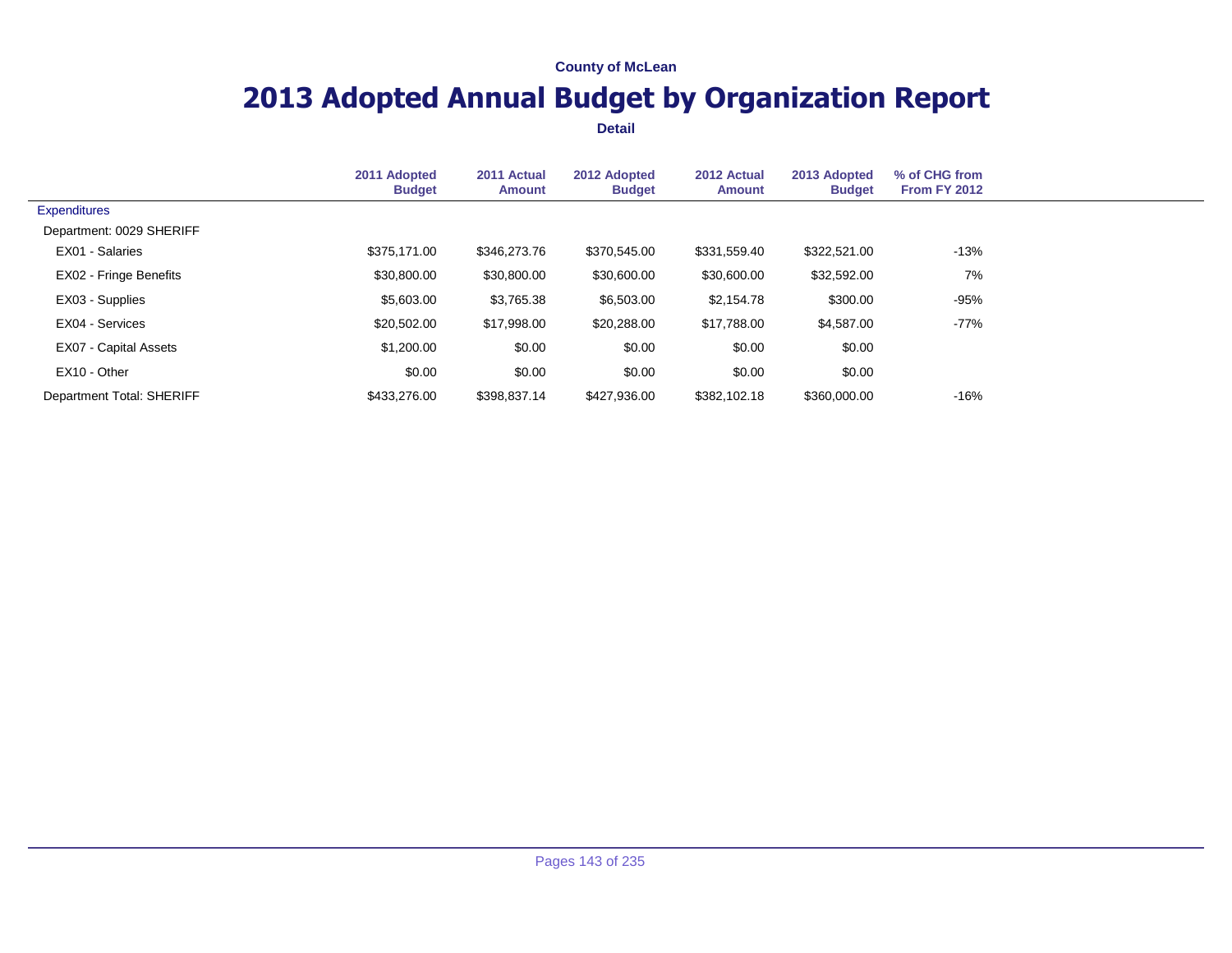## **2013 Adopted Annual Budget by Organization Report**

|                                   | 2011 Adopted<br><b>Budget</b> | 2011 Actual<br><b>Amount</b> | 2012 Adopted<br><b>Budget</b> | 2012 Actual<br>Amount | 2013 Adopted<br><b>Budget</b> | % of CHG from<br><b>From FY 2012</b> |  |
|-----------------------------------|-------------------------------|------------------------------|-------------------------------|-----------------------|-------------------------------|--------------------------------------|--|
| <b>Revenue Totals:</b>            | \$433,276,00                  | \$331.801.20                 | \$427,936,00                  | \$310.034.36          | \$360,000.00                  | $-16%$                               |  |
| <b>Expenditure Totals</b>         | \$433,276,00                  | \$398,837.14                 | \$427,936,00                  | \$382.102.18          | \$360,000.00                  | $-16%$                               |  |
| <b>Fund Total: COURT SECURITY</b> | \$0.00                        | (\$67,035.94)                | \$0.00                        | (\$72,067.82)         | \$0.00                        | $^{+++}$                             |  |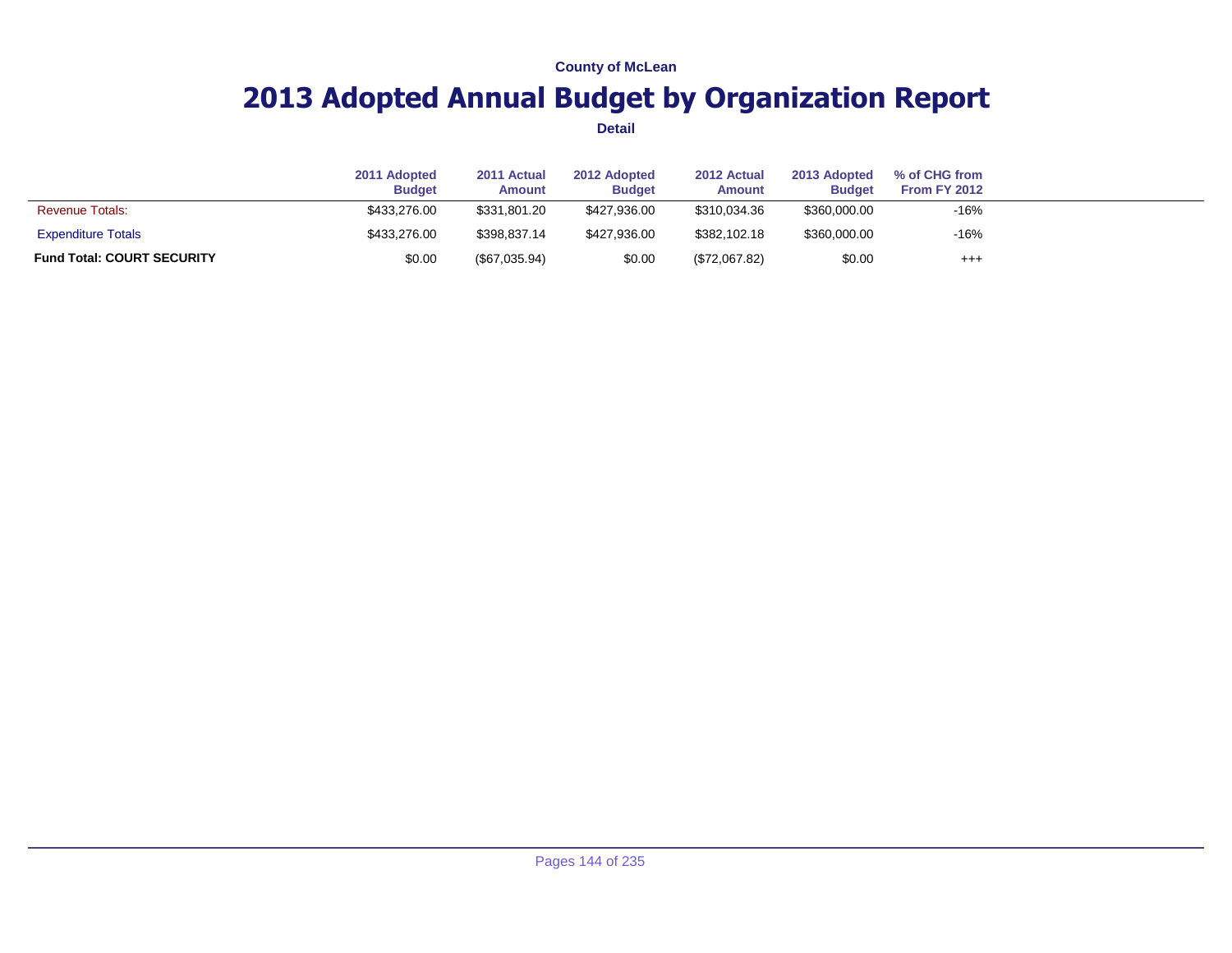## **2013 Adopted Annual Budget by Organization Report**

|                                          | 2011 Adopted<br><b>Budget</b> | 2011 Actual<br>Amount | 2012 Adopted<br><b>Budget</b> | 2012 Actual<br><b>Amount</b> | 2013 Adopted<br><b>Budget</b> | % of CHG from<br><b>From FY 2012</b> |  |
|------------------------------------------|-------------------------------|-----------------------|-------------------------------|------------------------------|-------------------------------|--------------------------------------|--|
| <b>Fund: 0142 COURT DOCUMENT STORAGE</b> |                               |                       |                               |                              |                               |                                      |  |
| Revenue                                  |                               |                       |                               |                              |                               |                                      |  |
| Department: 0015 CIRCUIT CLERK           |                               |                       |                               |                              |                               |                                      |  |
| RE02 - Lic., Permits, Fees               | \$197,000,00                  | \$152,655,47          | \$162,500.00                  | \$146.910.14                 | \$153,000.00                  | $-6%$                                |  |
| RE99 - Miscellaneous                     | \$65,407.00                   | \$0.00                | \$73,313,00                   | \$0.00                       | \$76.789.00                   | 5%                                   |  |
| Department Total: CIRCUIT CLERK          | \$262,407.00                  | \$152,655.47          | \$235,813.00                  | \$146,910.14                 | \$229,789.00                  | $-3%$                                |  |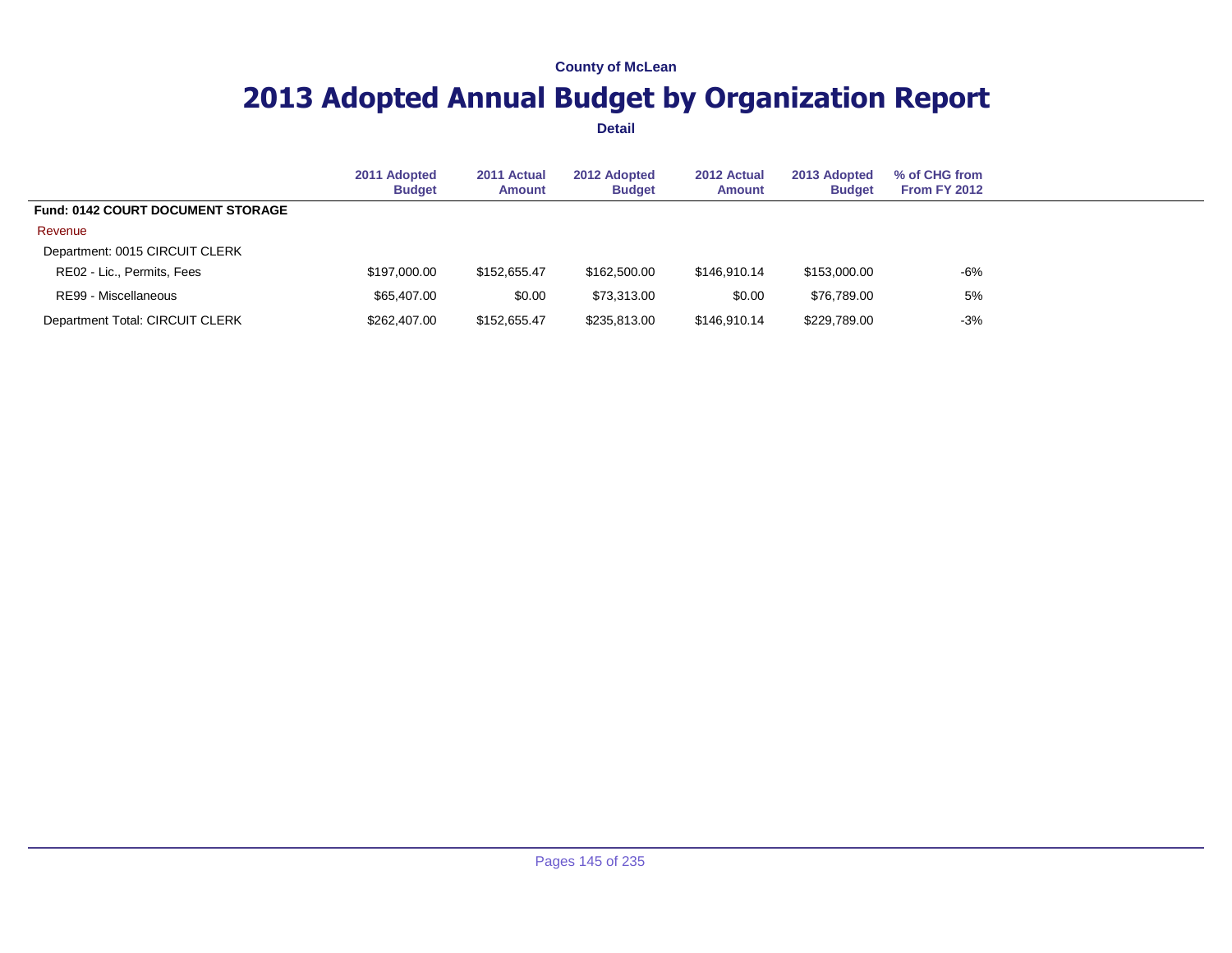# **2013 Adopted Annual Budget by Organization Report**

**Detail**

Revenue Totals \$262,407.00 \$152,655.47 \$235,813.00 \$146,910.14 \$229,789.00 -3%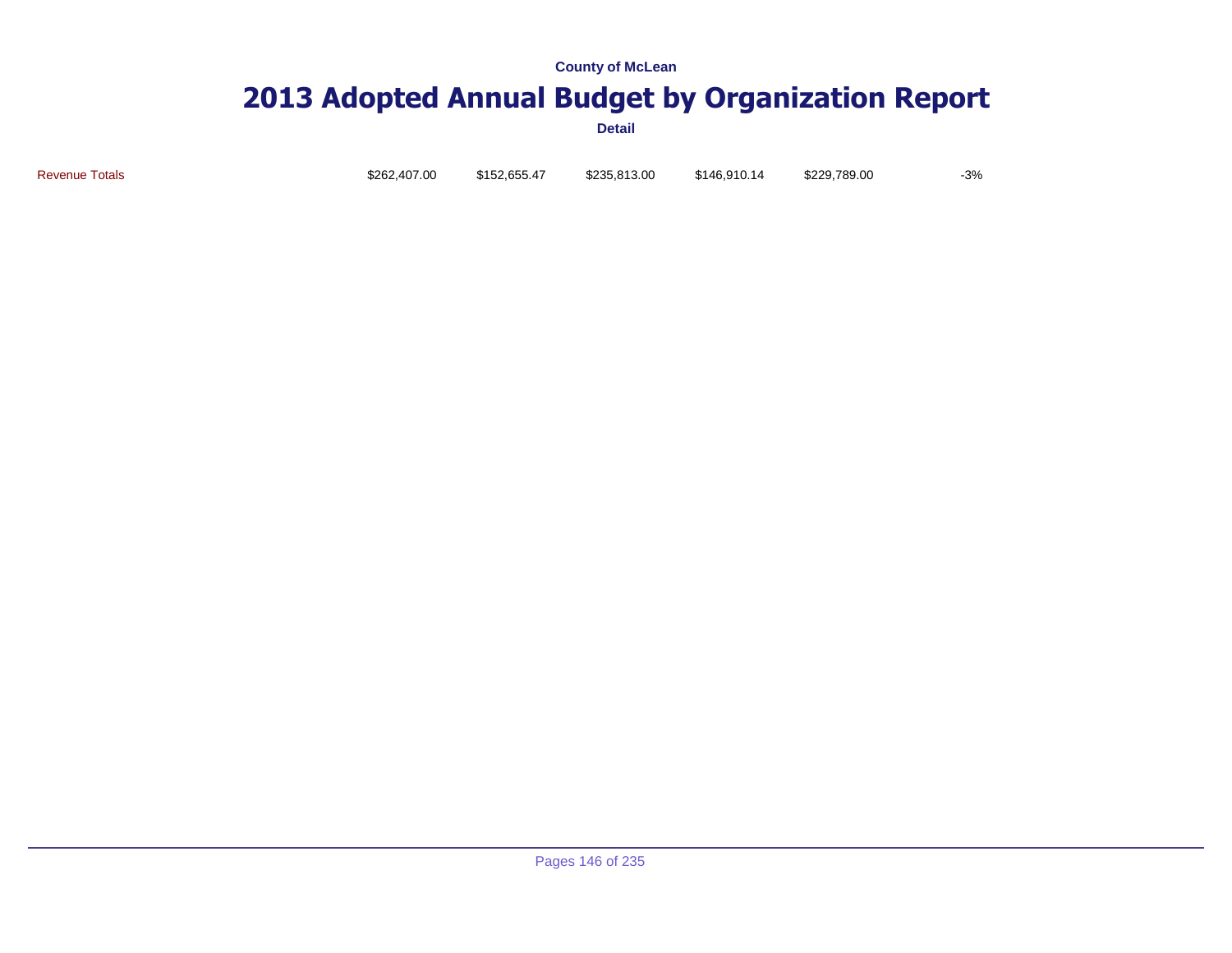## **2013 Adopted Annual Budget by Organization Report**

|                                 | 2011 Adopted<br><b>Budget</b> | 2011 Actual<br><b>Amount</b> | 2012 Adopted<br><b>Budget</b> | 2012 Actual<br><b>Amount</b> | 2013 Adopted<br><b>Budget</b> | % of CHG from<br><b>From FY 2012</b> |  |
|---------------------------------|-------------------------------|------------------------------|-------------------------------|------------------------------|-------------------------------|--------------------------------------|--|
| <b>Expenditures</b>             |                               |                              |                               |                              |                               |                                      |  |
| Department: 0015 CIRCUIT CLERK  |                               |                              |                               |                              |                               |                                      |  |
| EX01 - Salaries                 | \$94,721.00                   | \$91,076.70                  | \$96,127.00                   | \$92,939.27                  | \$96,958.00                   | 1%                                   |  |
| EX02 - Fringe Benefits          | \$31,699.00                   | \$29,220.42                  | \$34,747.00                   | \$32,548.10                  | \$36,859.00                   | 6%                                   |  |
| EX03 - Supplies                 | \$50,936.00                   | \$39,314.85                  | \$42,500.00                   | \$23,798.90                  | \$41,431.00                   | $-3%$                                |  |
| EX04 - Services                 | \$73,046.00                   | \$32,971.20                  | \$54,939.00                   | \$29,165.07                  | \$49,541.00                   | $-10%$                               |  |
| EX07 - Capital Assets           | \$12,005.00                   | \$12,396.00                  | \$7,500.00                    | \$4,831.00                   | \$5,000.00                    | $-33%$                               |  |
| EX09 - Transfer To Other Funds  | \$0.00                        | \$0.00                       | \$0.00                        | \$0.00                       | \$0.00                        |                                      |  |
| EX10 - Other                    | \$0.00                        | \$0.00                       | \$0.00                        | \$0.00                       | \$0.00                        |                                      |  |
| Department Total: CIRCUIT CLERK | \$262,407,00                  | \$204,979.17                 | \$235,813.00                  | \$183,282.34                 | \$229,789.00                  | $-3%$                                |  |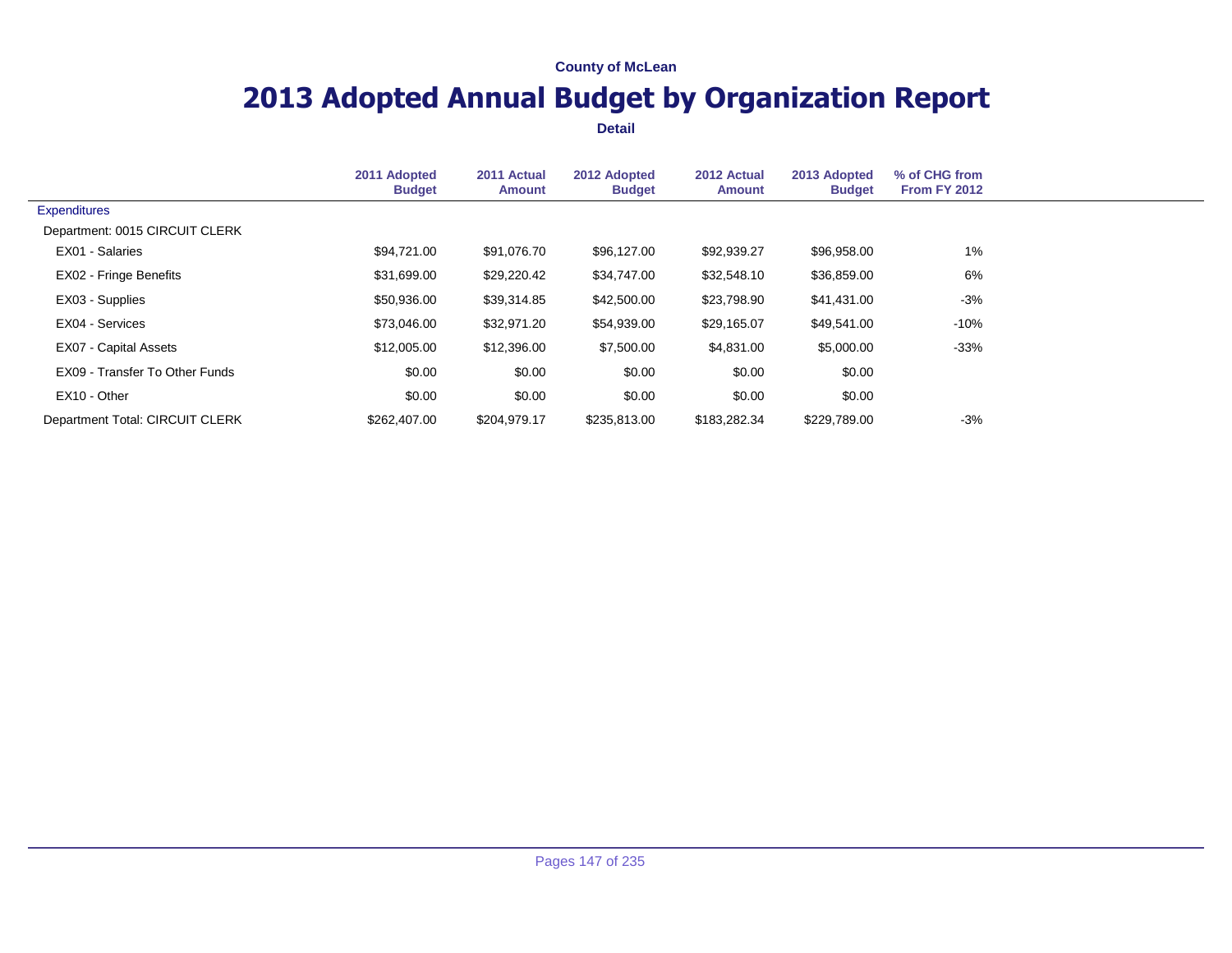## **2013 Adopted Annual Budget by Organization Report**

|                                           | 2011 Adopted<br><b>Budget</b> | 2011 Actual<br><b>Amount</b> | 2012 Adopted<br><b>Budget</b> | 2012 Actual<br><b>Amount</b> | 2013 Adopted<br><b>Budget</b> | % of CHG from<br>From FY 2012 |  |
|-------------------------------------------|-------------------------------|------------------------------|-------------------------------|------------------------------|-------------------------------|-------------------------------|--|
| <b>Revenue Totals:</b>                    | \$262,407.00                  | \$152,655.47                 | \$235.813.00                  | \$146,910.14                 | \$229,789.00                  | $-3%$                         |  |
| <b>Expenditure Totals</b>                 | \$262,407.00                  | \$204.979.17                 | \$235,813,00                  | \$183.282.34                 | \$229,789.00                  | $-3%$                         |  |
| <b>Fund Total: COURT DOCUMENT STORAGE</b> | \$0.00                        | (\$52,323.70)                | \$0.00                        | (\$36,372.20)                | \$0.00                        | $^{++}$                       |  |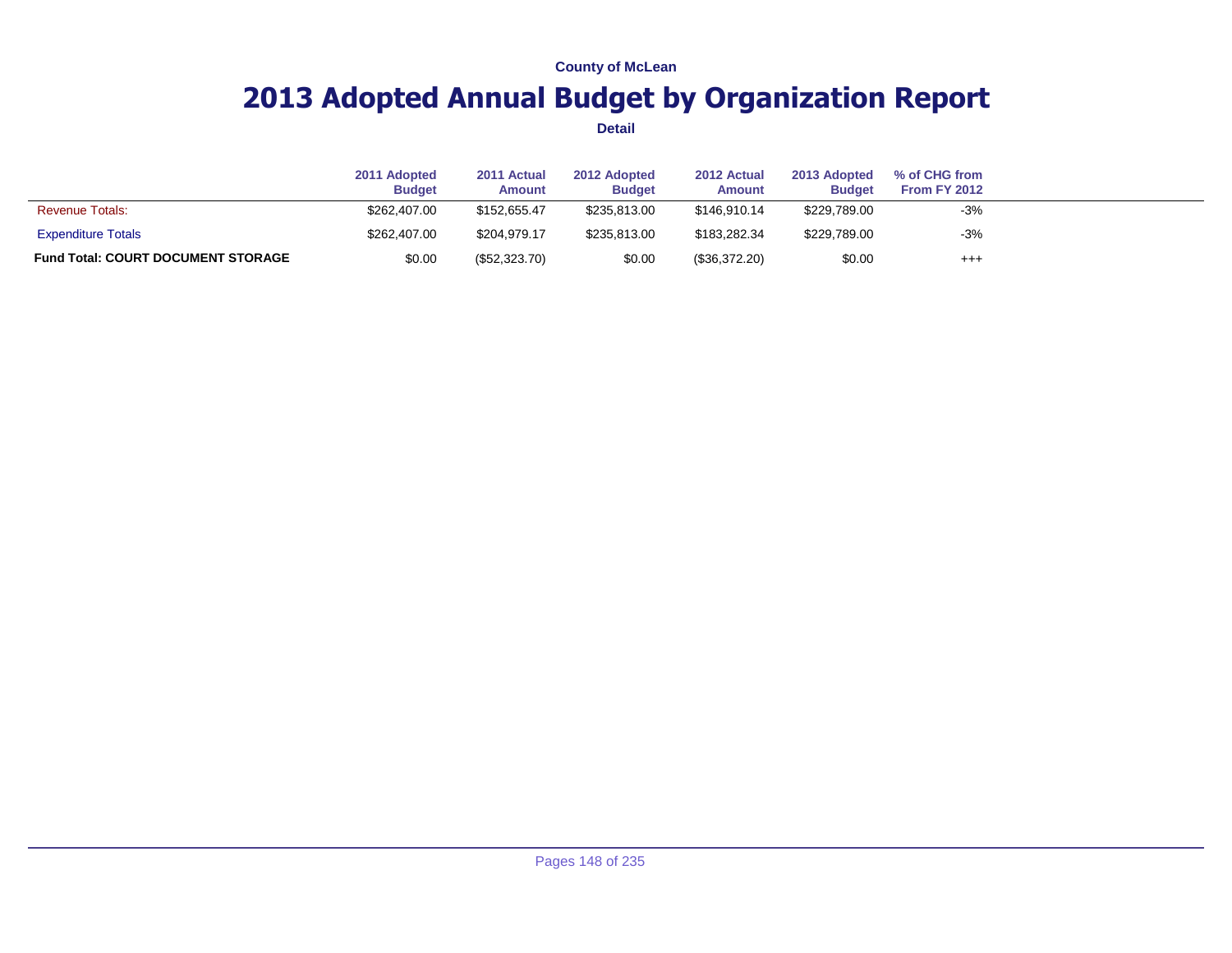## **2013 Adopted Annual Budget by Organization Report**

|                                            | 2011 Adopted<br><b>Budget</b> | 2011 Actual<br>Amount | 2012 Adopted<br><b>Budget</b> | 2012 Actual<br><b>Amount</b> | 2013 Adopted<br><b>Budget</b> | % of CHG from<br><b>From FY 2012</b> |  |
|--------------------------------------------|-------------------------------|-----------------------|-------------------------------|------------------------------|-------------------------------|--------------------------------------|--|
| <b>Fund: 0143 CHILD SUPPORT COLLECTION</b> |                               |                       |                               |                              |                               |                                      |  |
| Revenue                                    |                               |                       |                               |                              |                               |                                      |  |
| Department: 0015 CIRCUIT CLERK             |                               |                       |                               |                              |                               |                                      |  |
| RE02 - Lic., Permits, Fees                 | \$56,500.00                   | \$64.752.93           | \$56,500.00                   | \$59,259.56                  | \$56,500.00                   | 0%                                   |  |
| RE99 - Miscellaneous                       | \$16,574.00                   | \$0.00                | \$23,496.00                   | \$0.00                       | \$25,874.00                   | 10%                                  |  |
| Department Total: CIRCUIT CLERK            | \$73,074.00                   | \$64,752.93           | \$79,996.00                   | \$59,259.56                  | \$82,374.00                   | 3%                                   |  |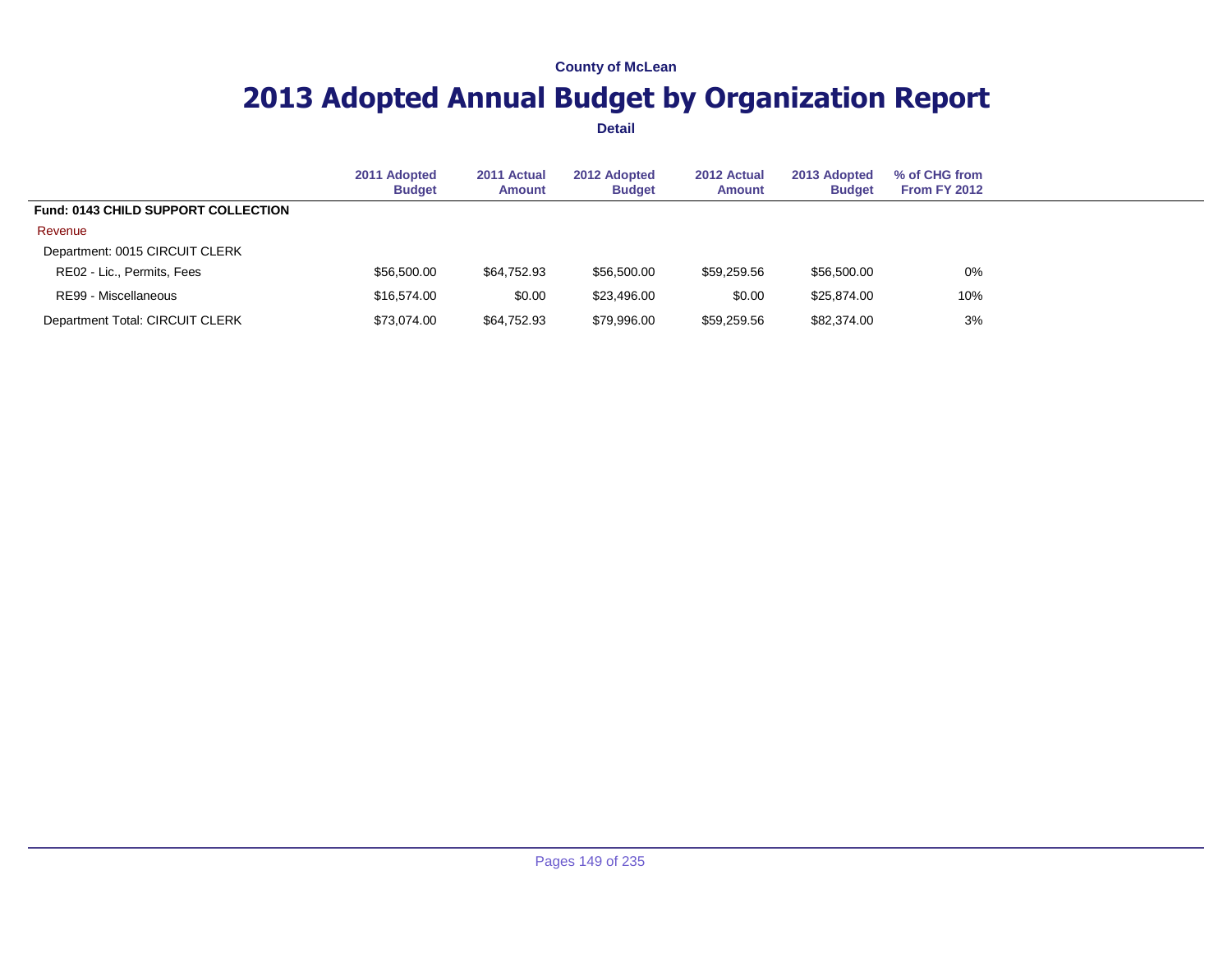# **2013 Adopted Annual Budget by Organization Report**

**Detail**

Revenue Totals \$73,074.00 \$64,752.93 \$79,996.00 \$59,259.56 \$82,374.00 3%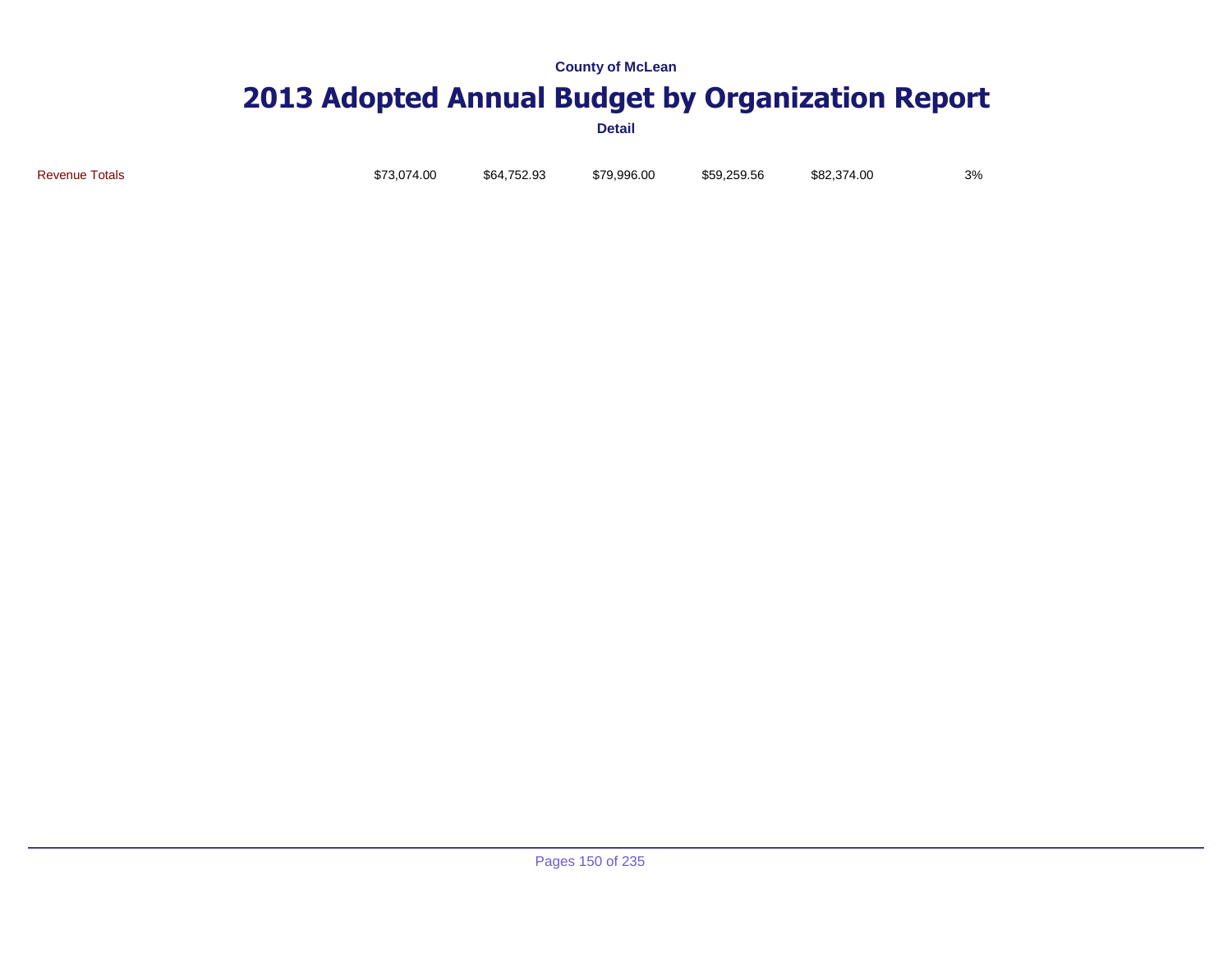## **2013 Adopted Annual Budget by Organization Report**

|                                 | 2011 Adopted<br><b>Budget</b> | 2011 Actual<br><b>Amount</b> | 2012 Adopted<br><b>Budget</b> | 2012 Actual<br><b>Amount</b> | 2013 Adopted<br><b>Budget</b> | % of CHG from<br><b>From FY 2012</b> |  |
|---------------------------------|-------------------------------|------------------------------|-------------------------------|------------------------------|-------------------------------|--------------------------------------|--|
| <b>Expenditures</b>             |                               |                              |                               |                              |                               |                                      |  |
| Department: 0015 CIRCUIT CLERK  |                               |                              |                               |                              |                               |                                      |  |
| EX01 - Salaries                 | \$48,154.00                   | \$51,355.69                  | \$52,925.00                   | \$52,761.73                  | \$54,260.00                   | 3%                                   |  |
| EX02 - Fringe Benefits          | \$15,775.00                   | \$14,690.41                  | \$18,102.00                   | \$15,208.08                  | \$19,324.00                   | 7%                                   |  |
| EX03 - Supplies                 | \$1,500.00                    | \$3,117.17                   | \$1,470.00                    | \$1,576.01                   | \$3,990.00                    | 171%                                 |  |
| EX04 - Services                 | \$7,645.00                    | \$295.00                     | \$7,499.00                    | \$296.00                     | \$4,800.00                    | $-36%$                               |  |
| <b>EX07 - Capital Assets</b>    | \$0.00                        | \$0.00                       | \$0.00                        | \$0.00                       | \$0.00                        |                                      |  |
| EX10 - Other                    | \$0.00                        | \$0.00                       | \$0.00                        | \$0.00                       | \$0.00                        |                                      |  |
| Department Total: CIRCUIT CLERK | \$73,074,00                   | \$69,458.27                  | \$79,996.00                   | \$69.841.82                  | \$82,374.00                   | 3%                                   |  |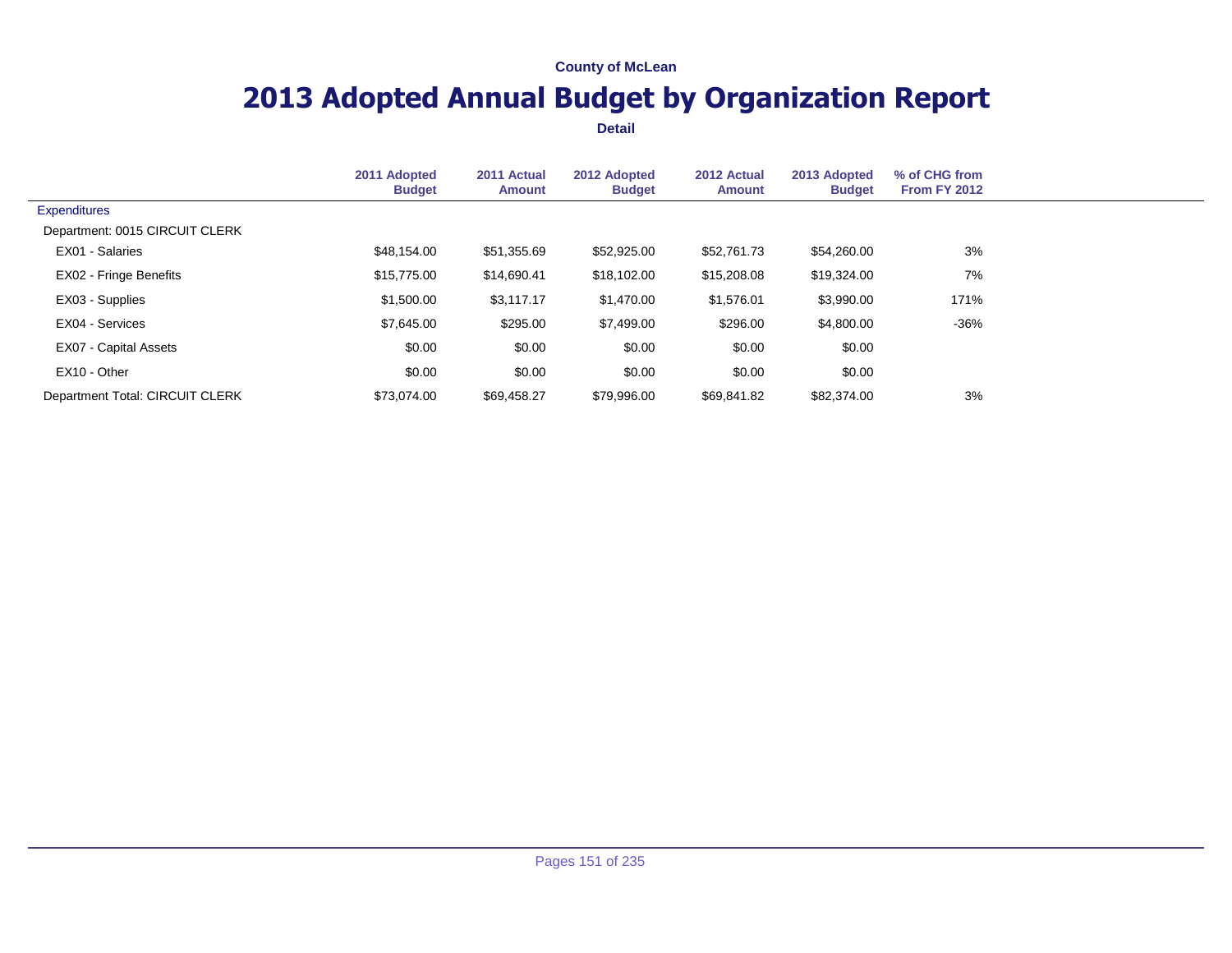## **2013 Adopted Annual Budget by Organization Report**

|                                             | 2011 Adopted<br><b>Budget</b> | 2011 Actual<br><b>Amount</b> | 2012 Adopted<br><b>Budget</b> | 2012 Actual<br><b>Amount</b> | 2013 Adopted<br><b>Budget</b> | % of CHG from<br>From FY 2012 |  |
|---------------------------------------------|-------------------------------|------------------------------|-------------------------------|------------------------------|-------------------------------|-------------------------------|--|
| <b>Revenue Totals:</b>                      | \$73.074.00                   | \$64.752.93                  | \$79.996.00                   | \$59.259.56                  | \$82,374.00                   | 3%                            |  |
| <b>Expenditure Totals</b>                   | \$73.074.00                   | \$69,458.27                  | \$79.996.00                   | \$69.841.82                  | \$82,374.00                   | 3%                            |  |
| <b>Fund Total: CHILD SUPPORT COLLECTION</b> | \$0.00                        | (\$4,705.34)                 | \$0.00                        | (\$10,582.26)                | \$0.00                        | $^{+++}$                      |  |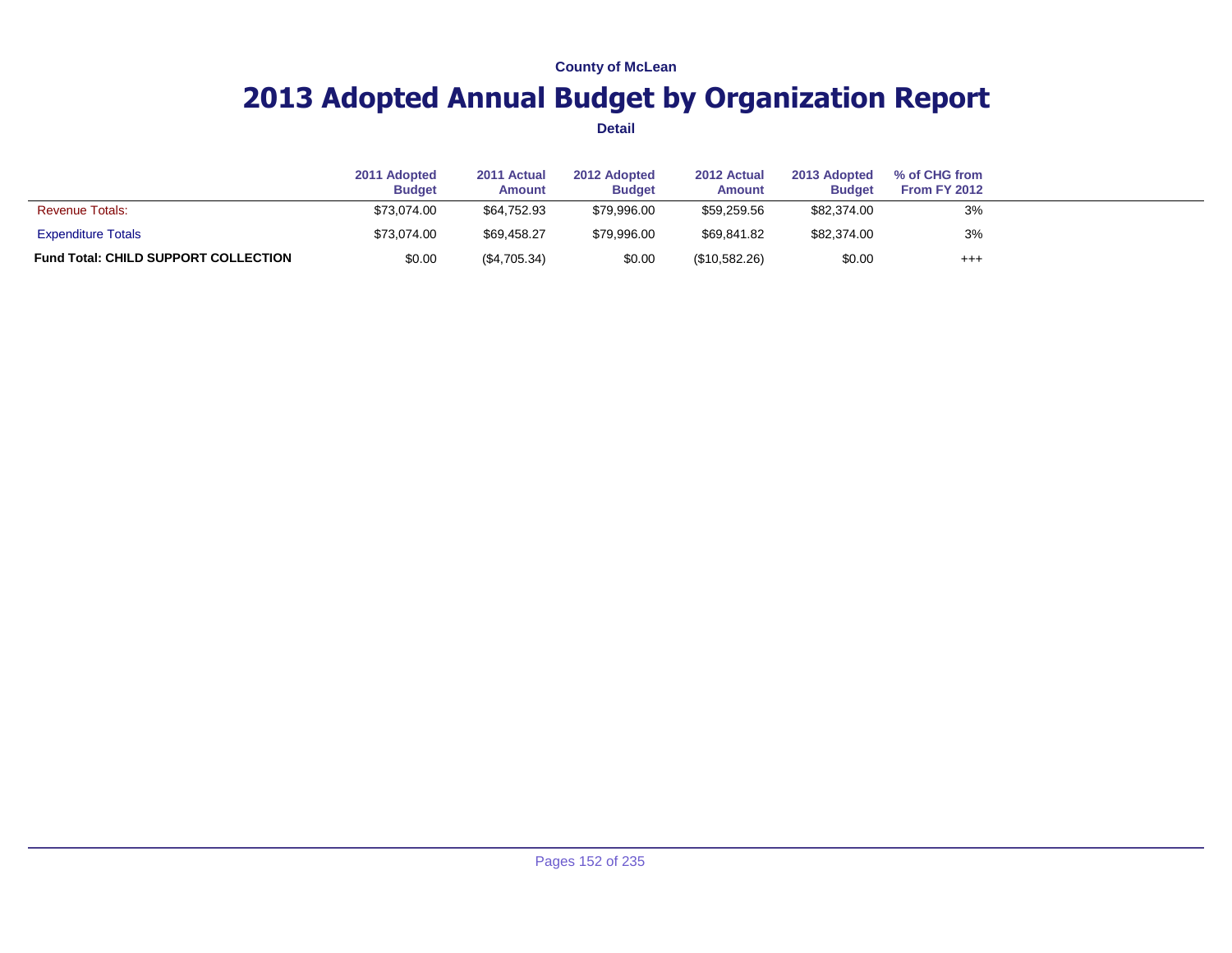## **2013 Adopted Annual Budget by Organization Report**

|                                            | 2011 Adopted<br><b>Budget</b> | 2011 Actual<br><b>Amount</b> | 2012 Adopted<br><b>Budget</b> | 2012 Actual<br><b>Amount</b> | 2013 Adopted<br><b>Budget</b> | % of CHG from<br><b>From FY 2012</b> |  |
|--------------------------------------------|-------------------------------|------------------------------|-------------------------------|------------------------------|-------------------------------|--------------------------------------|--|
| <b>Fund: 0146 ADULT PROBATION SERVICES</b> |                               |                              |                               |                              |                               |                                      |  |
| Revenue                                    |                               |                              |                               |                              |                               |                                      |  |
| Department: 0022 COURT SERVICES            |                               |                              |                               |                              |                               |                                      |  |
| RE02 - Lic., Permits, Fees                 | \$249,395.00                  | \$194,114.83                 | \$212,252.00                  | \$247.079.59                 | \$299.035.00                  | 41%                                  |  |
| RE03 - Intergovernmental                   | \$0.00                        | \$0.00                       | \$0.00                        | \$0.00                       | \$0.00                        |                                      |  |
| RE07 - Transfer From Other Funds           | \$0.00                        | \$0.00                       | \$0.00                        | \$0.00                       | \$0.00                        |                                      |  |
| RE99 - Miscellaneous                       | \$57,448.00                   | \$0.00                       | \$69,056.00                   | \$0.00                       | \$0.00                        | $-100%$                              |  |
| Department Total: COURT SERVICES           | \$306,843.00                  | \$194.114.83                 | \$281.308.00                  | \$247.079.59                 | \$299,035.00                  | 6%                                   |  |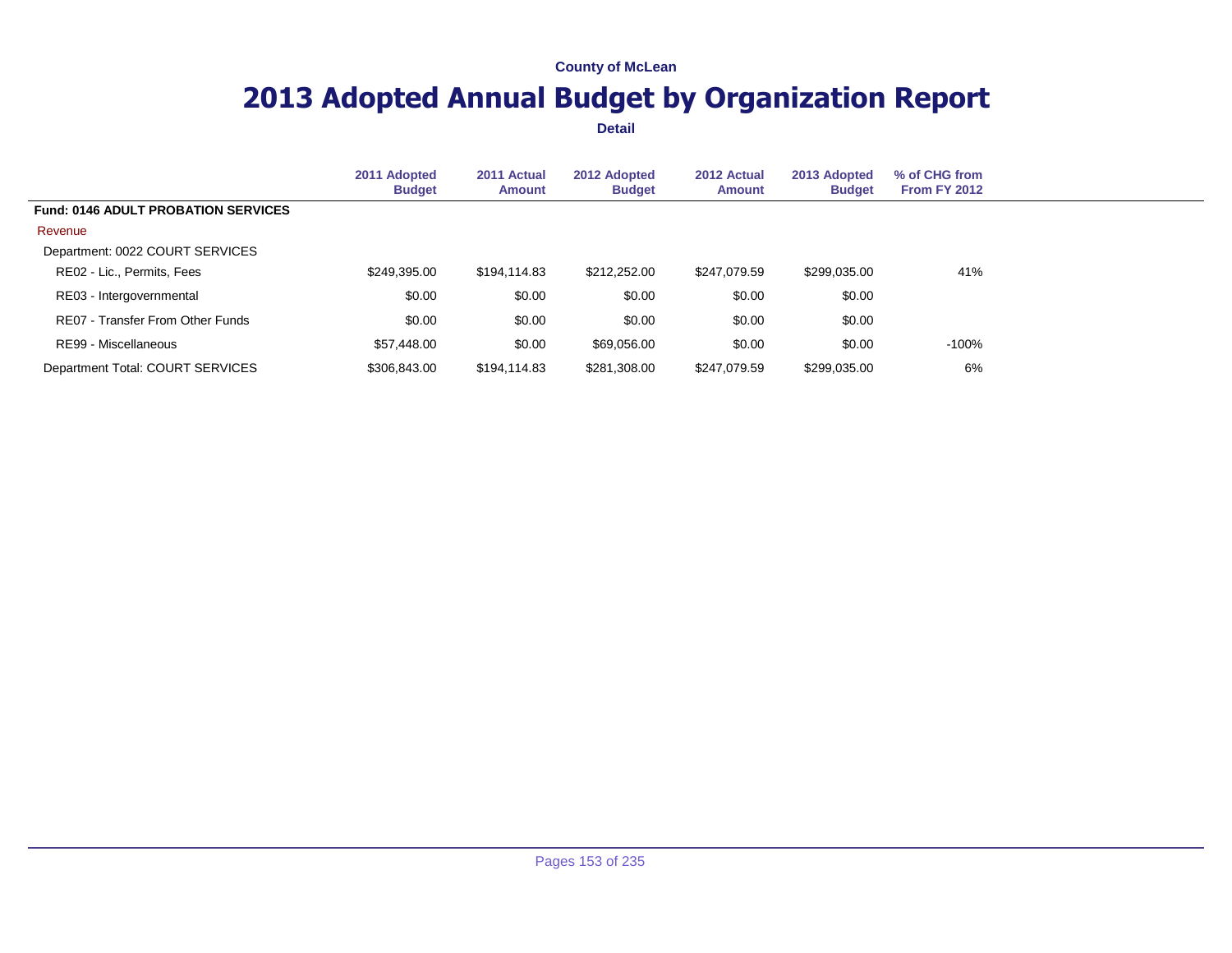# **2013 Adopted Annual Budget by Organization Report**

**Detail**

Revenue Totals \$306,843.00 \$194,114.83 \$281,308.00 \$247,079.59 \$299,035.00 6%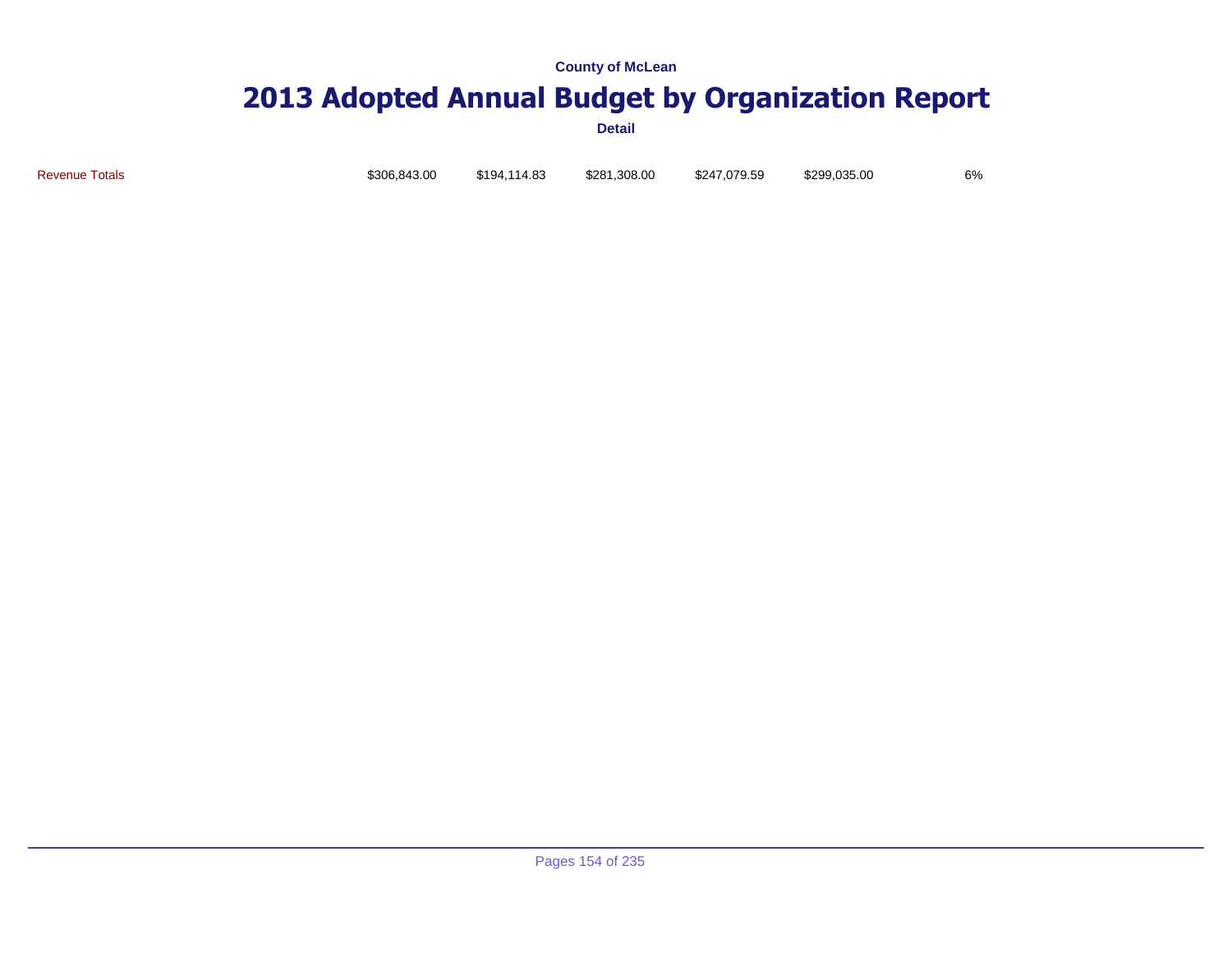## **2013 Adopted Annual Budget by Organization Report**

|                                  | 2011 Adopted<br><b>Budget</b> | 2011 Actual<br><b>Amount</b> | 2012 Adopted<br><b>Budget</b> | 2012 Actual<br><b>Amount</b> | 2013 Adopted<br><b>Budget</b> | % of CHG from<br><b>From FY 2012</b> |  |
|----------------------------------|-------------------------------|------------------------------|-------------------------------|------------------------------|-------------------------------|--------------------------------------|--|
| <b>Expenditures</b>              |                               |                              |                               |                              |                               |                                      |  |
| Department: 0022 COURT SERVICES  |                               |                              |                               |                              |                               |                                      |  |
| EX01 - Salaries                  | \$0.00                        | \$0.00                       | \$0.00                        | \$0.00                       | \$0.00                        |                                      |  |
| EX02 - Fringe Benefits           | \$0.00                        | \$0.00                       | \$0.00                        | \$0.00                       | \$0.00                        |                                      |  |
| EX03 - Supplies                  | \$40,950.00                   | \$23,088.92                  | \$21,636.00                   | \$9,338.88                   | \$25,650.00                   | 19%                                  |  |
| EX04 - Services                  | \$65,893.00                   | \$27,303.33                  | \$39,672.00                   | \$23,928.34                  | \$73,385.00                   | 85%                                  |  |
| EX07 - Capital Assets            | \$0.00                        | \$0.00                       | \$20,000.00                   | \$17,269.89                  | \$0.00                        | $-100%$                              |  |
| EX09 - Transfer To Other Funds   | \$200,000.00                  | \$125,000.00                 | \$200,000.00                  | \$196,000.00                 | \$200,000.00                  | 0%                                   |  |
| EX10 - Other                     | \$0.00                        | \$0.00                       | \$0.00                        | \$0.00                       | \$0.00                        |                                      |  |
| Department Total: COURT SERVICES | \$306,843.00                  | \$175,392.25                 | \$281,308.00                  | \$246,537.11                 | \$299,035.00                  | 6%                                   |  |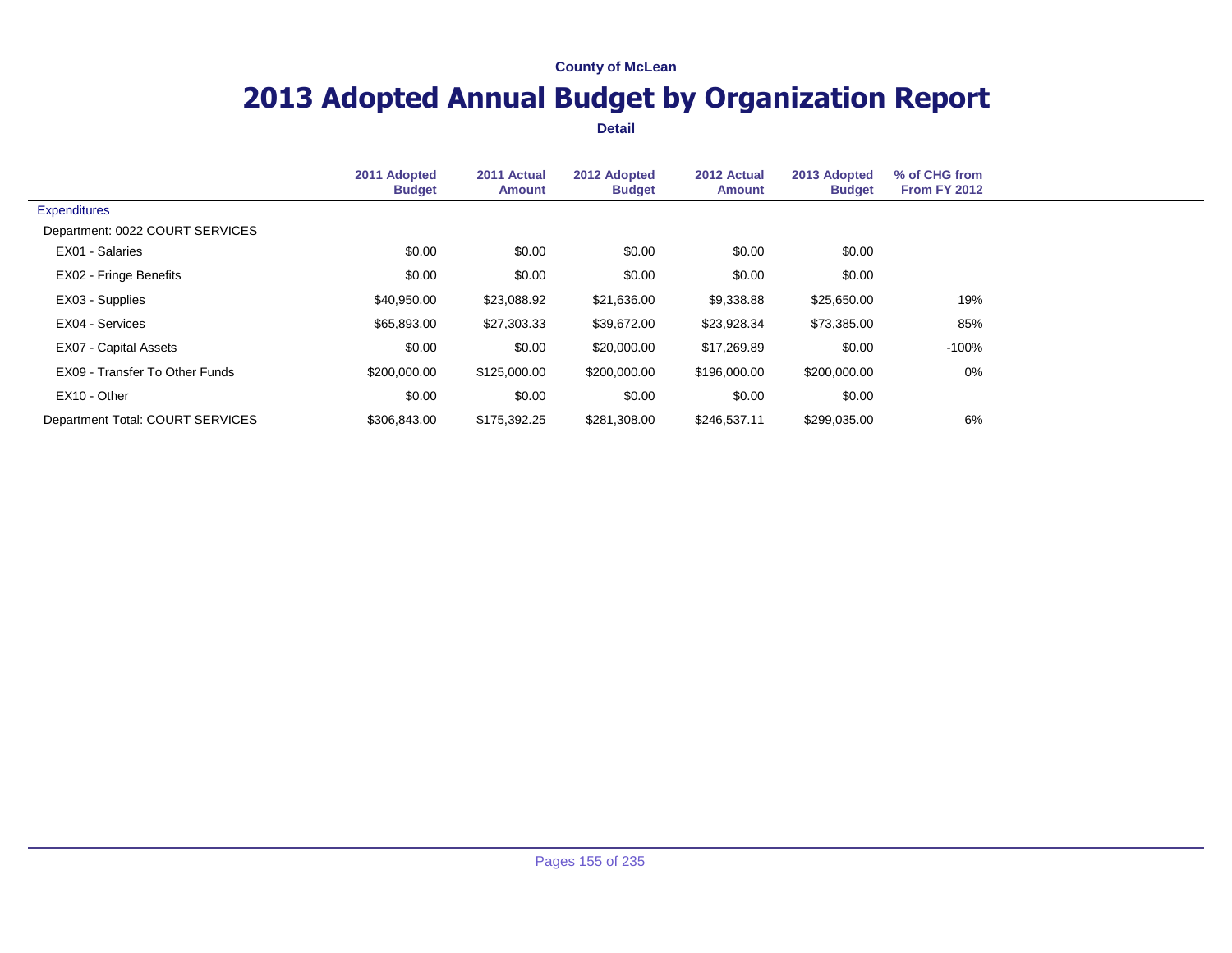## **2013 Adopted Annual Budget by Organization Report**

|                                             | 2011 Adopted<br><b>Budget</b> | 2011 Actual<br><b>Amount</b> | 2012 Adopted<br><b>Budget</b> | 2012 Actual<br><b>Amount</b> | 2013 Adopted<br><b>Budget</b> | % of CHG from<br>From FY 2012 |  |
|---------------------------------------------|-------------------------------|------------------------------|-------------------------------|------------------------------|-------------------------------|-------------------------------|--|
| <b>Revenue Totals:</b>                      | \$306,843.00                  | \$194.114.83                 | \$281,308.00                  | \$247.079.59                 | \$299,035.00                  | 6%                            |  |
| <b>Expenditure Totals</b>                   | \$306,843,00                  | \$175.392.25                 | \$281,308.00                  | \$246.537.11                 | \$299,035.00                  | 6%                            |  |
| <b>Fund Total: ADULT PROBATION SERVICES</b> | \$0.00                        | \$18,722.58                  | \$0.00                        | \$542.48                     | \$0.00                        | $^{+++}$                      |  |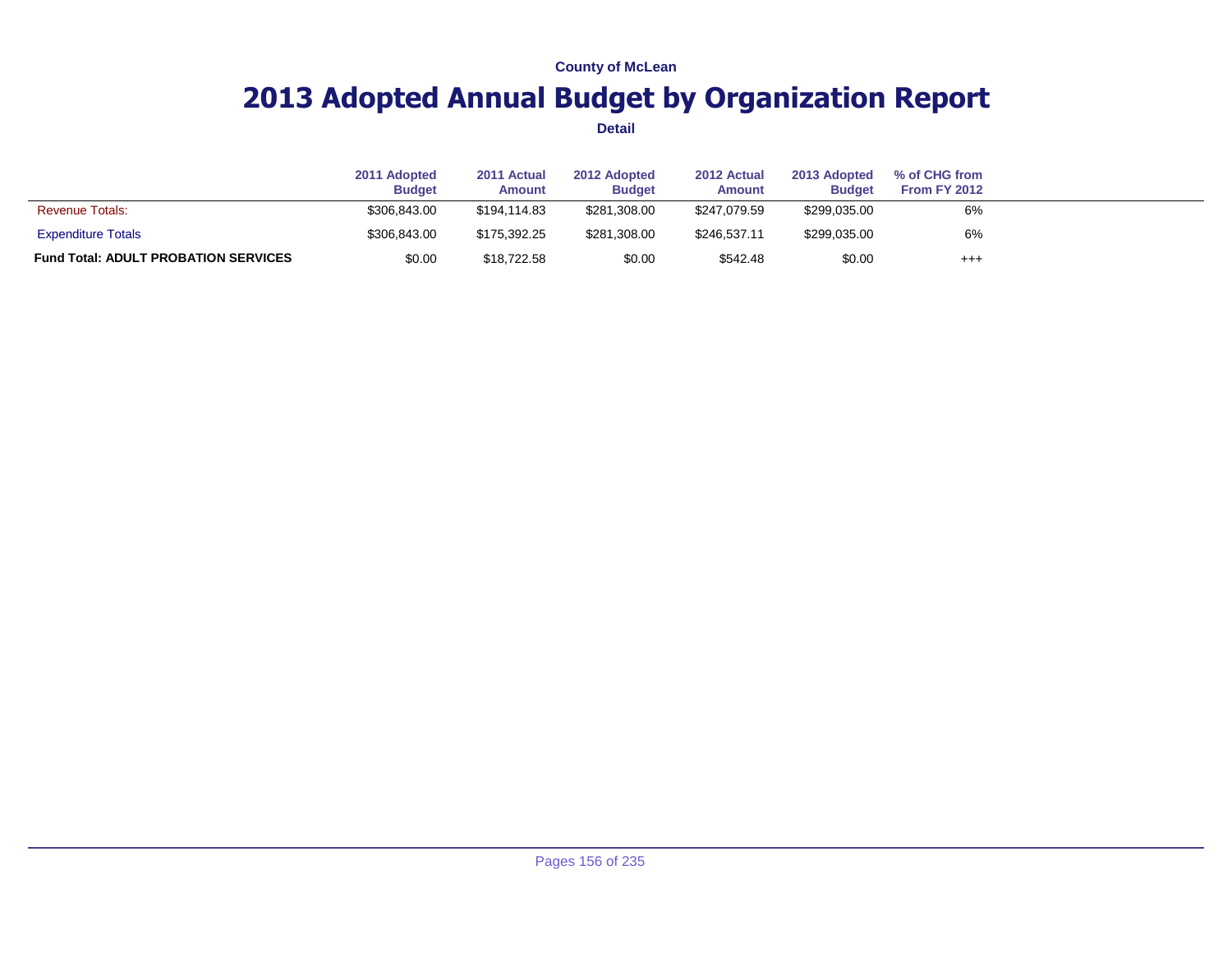## **2013 Adopted Annual Budget by Organization Report**

|                                        | 2011 Adopted<br><b>Budget</b> | 2011 Actual<br><b>Amount</b> | 2012 Adopted<br><b>Budget</b> | 2012 Actual<br><b>Amount</b> | 2013 Adopted<br><b>Budget</b> | % of CHG from<br><b>From FY 2012</b> |  |
|----------------------------------------|-------------------------------|------------------------------|-------------------------------|------------------------------|-------------------------------|--------------------------------------|--|
| <b>Fund: 0147 EVERGREEN LAKE LEASE</b> |                               |                              |                               |                              |                               |                                      |  |
| Revenue                                |                               |                              |                               |                              |                               |                                      |  |
| Department: 0040 PARKS & RECREATION    |                               |                              |                               |                              |                               |                                      |  |
| RE03 - Intergovernmental               | \$0.00                        | \$0.00                       | \$0.00                        | \$0.00                       | \$0.00                        |                                      |  |
| RE04 - Charges For Services            | \$0.00                        | \$0.00                       | \$0.00                        | \$0.00                       | \$0.00                        |                                      |  |
| RE99 - Miscellaneous                   | \$12,311,00                   | \$0.00                       | \$12,311.00                   | \$0.00                       | \$12,311.00                   | $0\%$                                |  |
| Department Total: PARKS & RECREATION   | \$12,311.00                   | \$0.00                       | \$12,311.00                   | \$0.00                       | \$12,311.00                   | 0%                                   |  |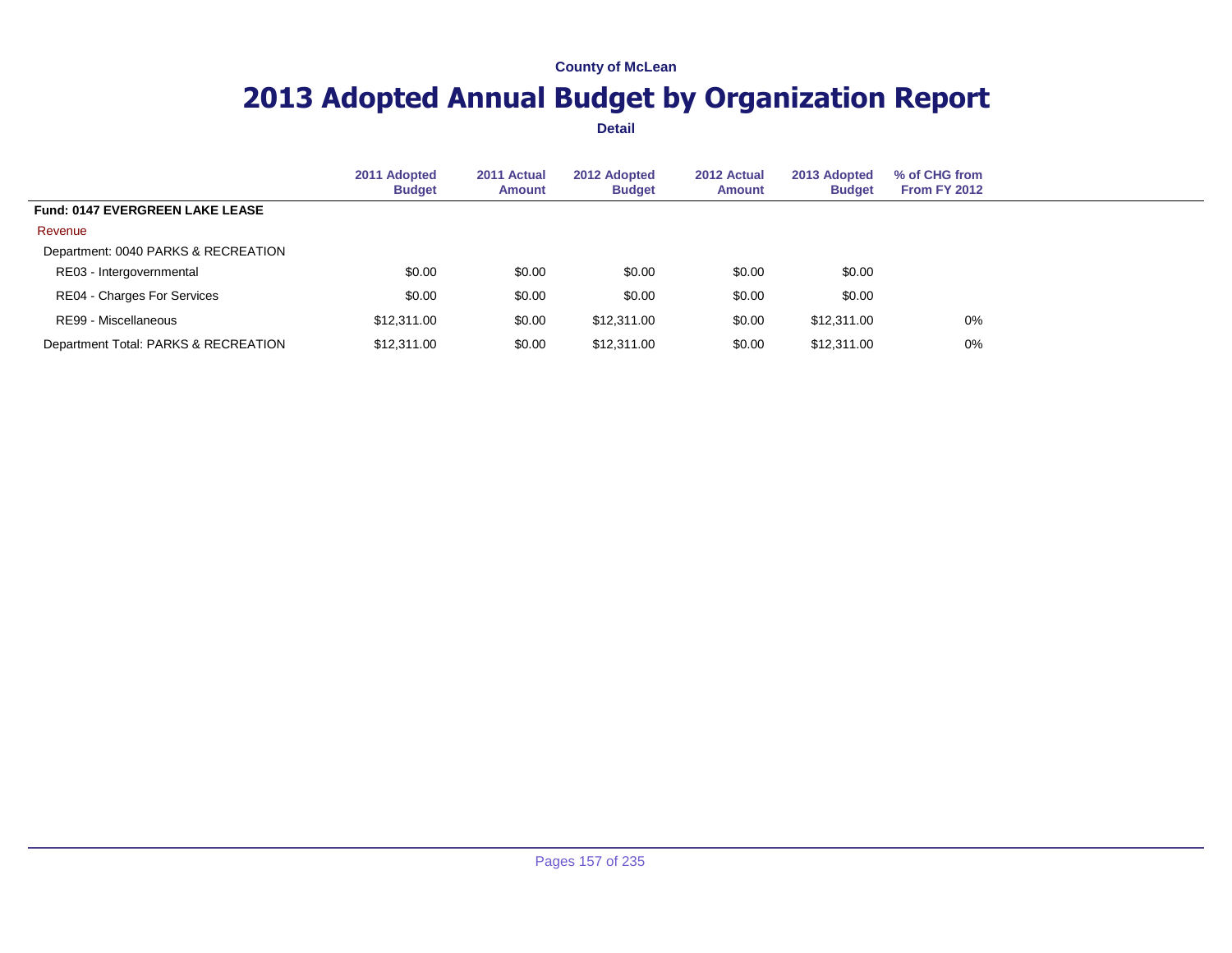## **2013 Adopted Annual Budget by Organization Report**

| <b>Revenue Totals</b> | \$12,311.00 | \$0.00 | \$12,311.00 | \$0.00 | \$12,311.00 | 0% |
|-----------------------|-------------|--------|-------------|--------|-------------|----|
|                       |             |        |             |        |             |    |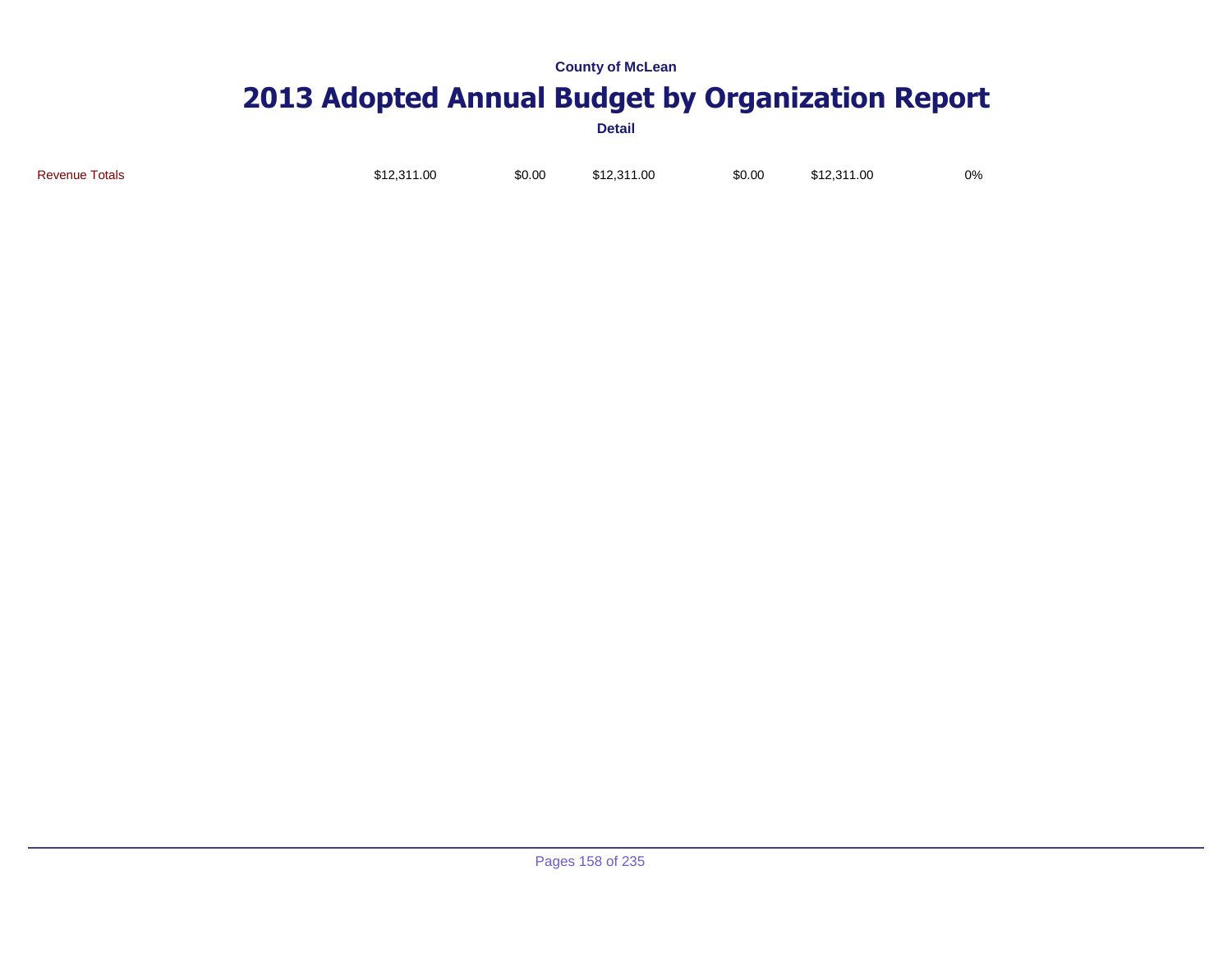## **2013 Adopted Annual Budget by Organization Report**

|                                      | 2011 Adopted<br><b>Budget</b> | 2011 Actual<br><b>Amount</b> | 2012 Adopted<br><b>Budget</b> | 2012 Actual<br>Amount | 2013 Adopted<br><b>Budget</b> | % of CHG from<br><b>From FY 2012</b> |  |
|--------------------------------------|-------------------------------|------------------------------|-------------------------------|-----------------------|-------------------------------|--------------------------------------|--|
| <b>Expenditures</b>                  |                               |                              |                               |                       |                               |                                      |  |
| Department: 0040 PARKS & RECREATION  |                               |                              |                               |                       |                               |                                      |  |
| EX01 - Salaries                      | \$5,976.00                    | \$0.00                       | \$5,976.00                    | \$0.00                | \$5,976.00                    | $0\%$                                |  |
| EX02 - Fringe Benefits               | \$0.00                        | \$0.00                       | \$0.00                        | \$0.00                | \$0.00                        |                                      |  |
| EX03 - Supplies                      | \$5,855.00                    | \$5,011.96                   | \$5,855.00                    | \$4,576.79            | \$5,855.00                    | 0%                                   |  |
| EX04 - Services                      | \$480.00                      | \$0.00                       | \$480.00                      | \$0.00                | \$480.00                      | $0\%$                                |  |
| EX07 - Capital Assets                | \$0.00                        | \$0.00                       | \$0.00                        | \$0.00                | \$0.00                        |                                      |  |
| EX10 - Other                         | \$0.00                        | \$0.00                       | \$0.00                        | \$0.00                | \$0.00                        |                                      |  |
| Department Total: PARKS & RECREATION | \$12,311.00                   | \$5,011.96                   | \$12,311.00                   | \$4,576.79            | \$12,311.00                   | 0%                                   |  |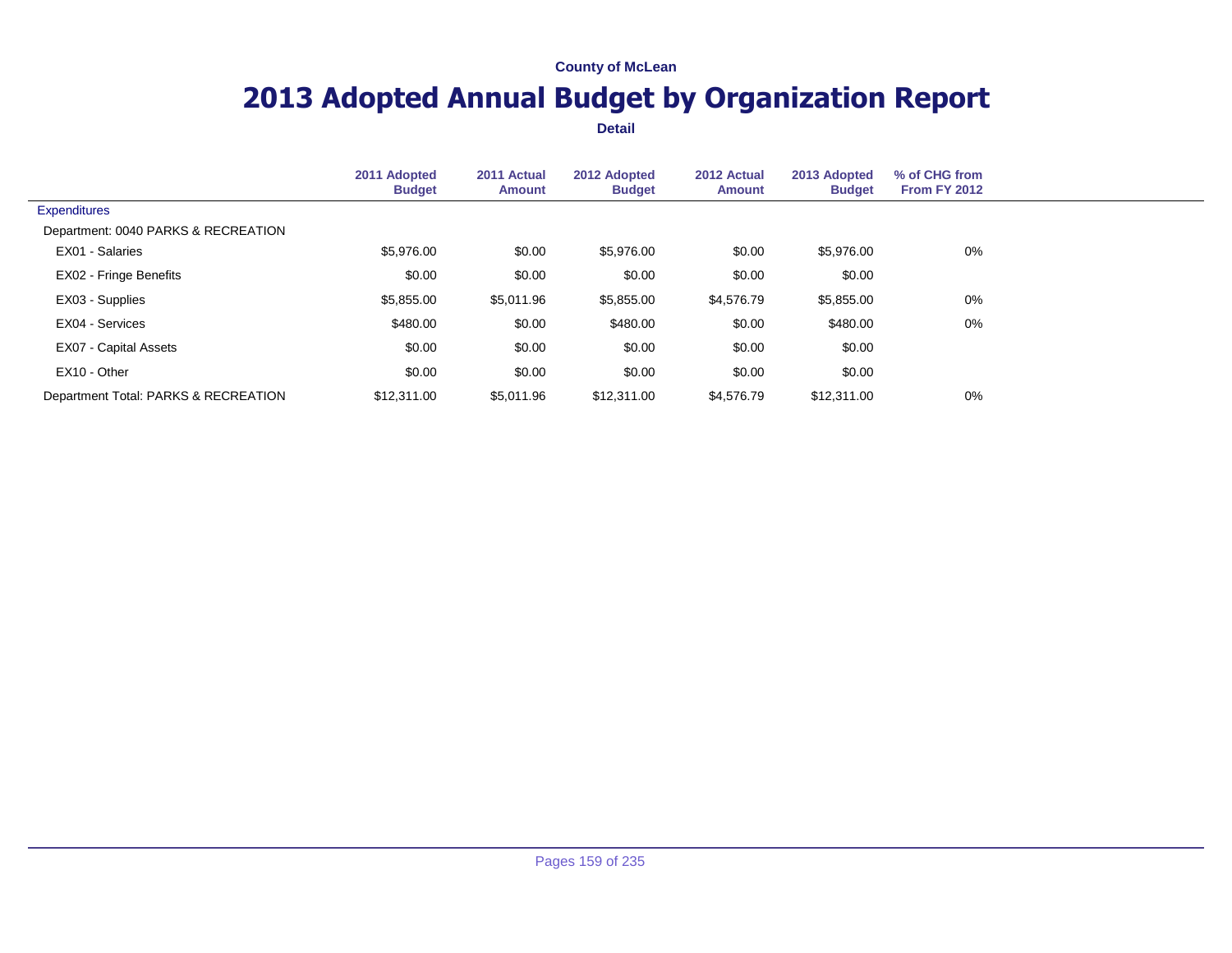## **2013 Adopted Annual Budget by Organization Report**

|                                         | 2011 Adopted<br><b>Budget</b> | 2011 Actual<br><b>Amount</b> | 2012 Adopted<br><b>Budget</b> | 2012 Actual<br><b>Amount</b> | 2013 Adopted<br><b>Budget</b> | % of CHG from<br>From FY 2012 |  |
|-----------------------------------------|-------------------------------|------------------------------|-------------------------------|------------------------------|-------------------------------|-------------------------------|--|
| <b>Revenue Totals:</b>                  | \$12,311.00                   | \$0.00                       | \$12,311,00                   | \$0.00                       | \$12,311.00                   | 0%                            |  |
| <b>Expenditure Totals</b>               | \$12,311.00                   | \$5.011.96                   | \$12,311.00                   | \$4,576,79                   | \$12,311.00                   | 0%                            |  |
| <b>Fund Total: EVERGREEN LAKE LEASE</b> | \$0.00                        | $(\$5,011.96)$               | \$0.00                        | (\$4,576.79)                 | \$0.00                        | $^{++}$                       |  |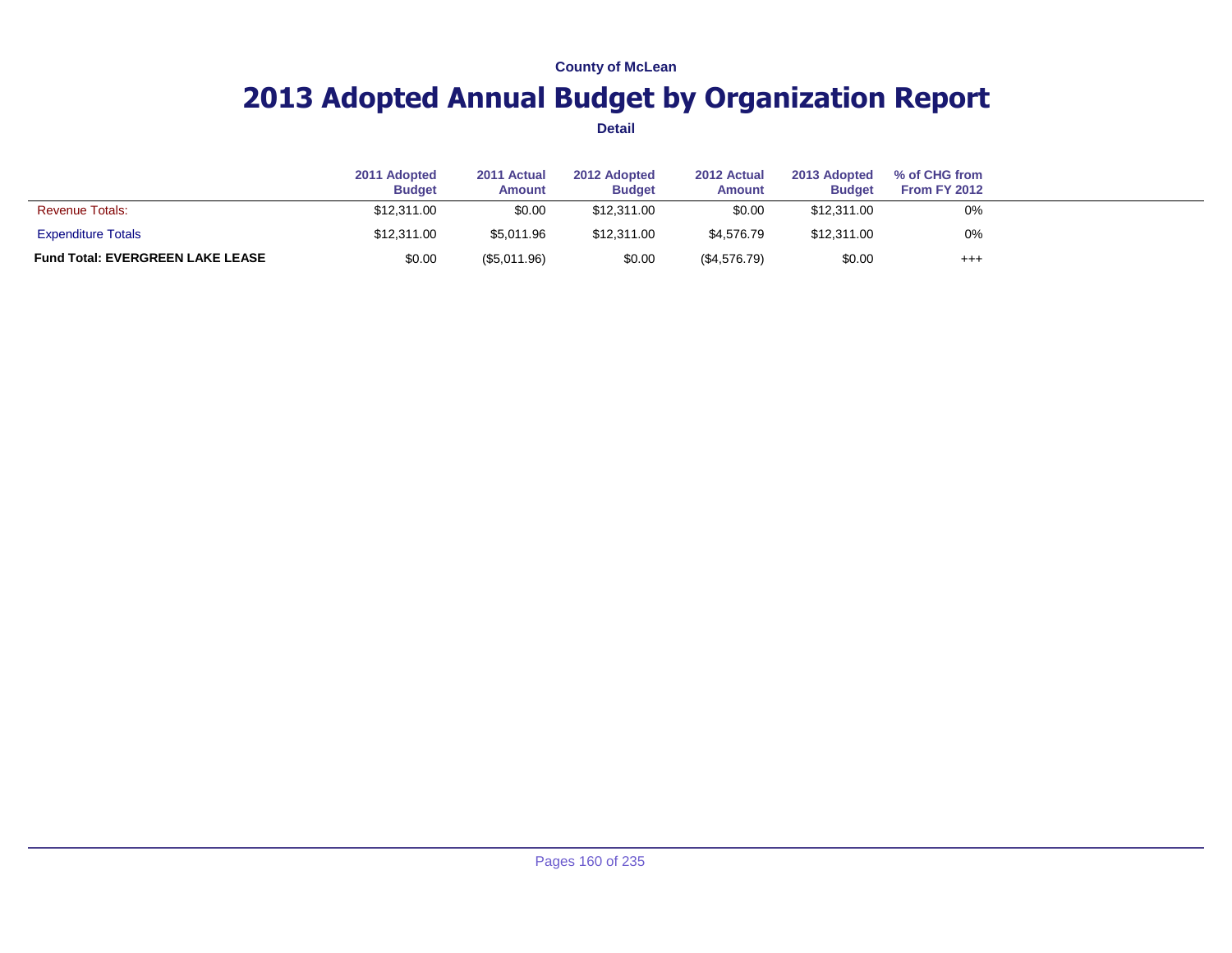## **2013 Adopted Annual Budget by Organization Report**

|                                 | 2011 Adopted<br><b>Budget</b> | 2011 Actual<br><b>Amount</b> | 2012 Adopted<br><b>Budget</b> | 2012 Actual<br><b>Amount</b> | 2013 Adopted<br><b>Budget</b> | % of CHG from<br><b>From FY 2012</b> |
|---------------------------------|-------------------------------|------------------------------|-------------------------------|------------------------------|-------------------------------|--------------------------------------|
| Fund: 0156 IDPA IV-D PROJECT    |                               |                              |                               |                              |                               |                                      |
| Revenue                         |                               |                              |                               |                              |                               |                                      |
| Department: 0015 CIRCUIT CLERK  |                               |                              |                               |                              |                               |                                      |
| RE03 - Intergovernmental        | \$35,948,00                   | \$29.764.01                  | \$35,948,00                   | \$42,280.00                  | \$35,948.00                   | 0%                                   |
| Department Total: CIRCUIT CLERK | \$35,948.00                   | \$29,764.01                  | \$35,948.00                   | \$42,280.00                  | \$35,948.00                   | 0%                                   |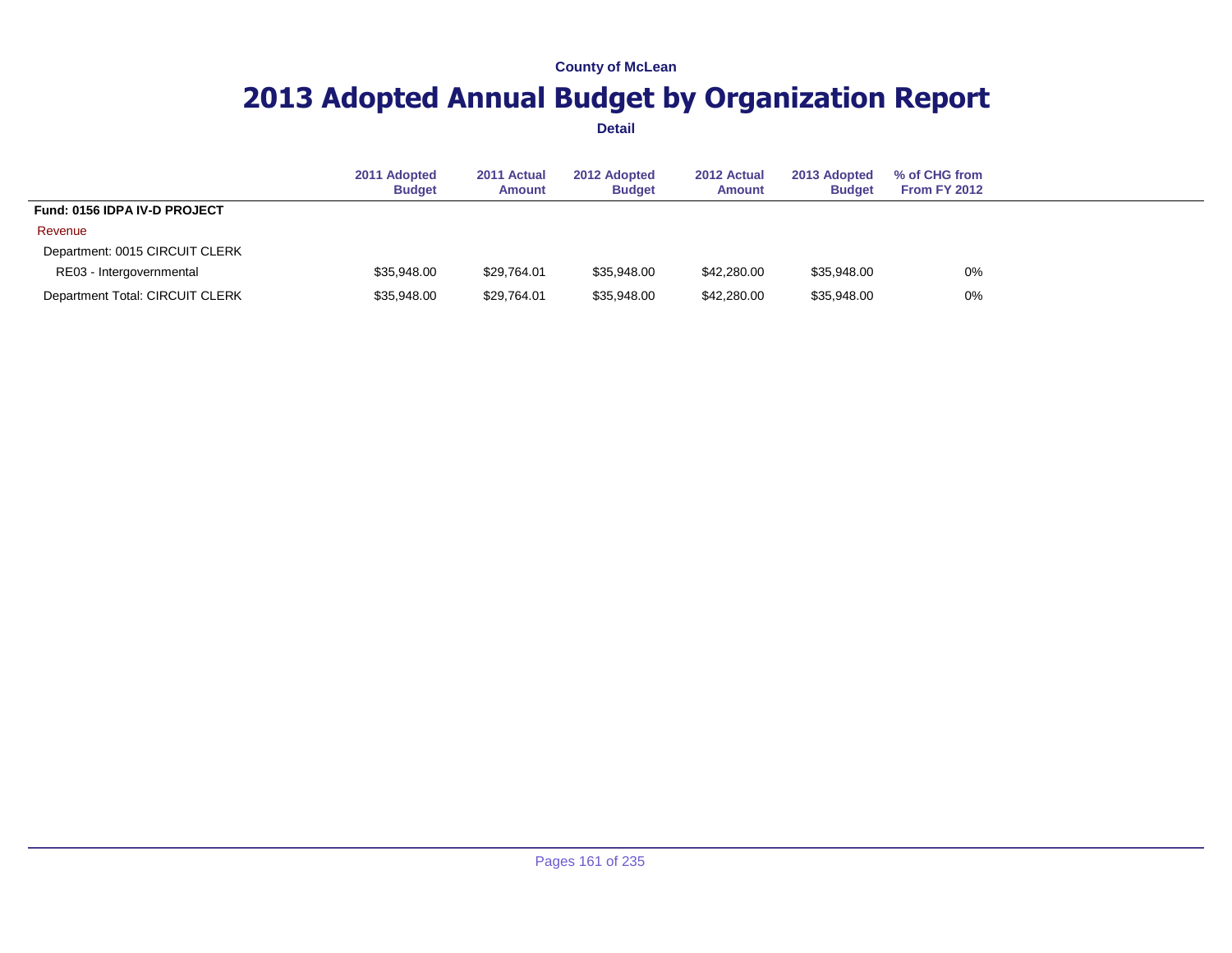## **2013 Adopted Annual Budget by Organization Report**

|                                 | 2011 Adopted<br><b>Budget</b> | 2011 Actual<br><b>Amount</b> | 2012 Adopted<br><b>Budget</b> | 2012 Actual<br><b>Amount</b> | 2013 Adopted<br><b>Budget</b> | % of CHG from<br>From FY 2012 |  |
|---------------------------------|-------------------------------|------------------------------|-------------------------------|------------------------------|-------------------------------|-------------------------------|--|
| Department: 0016 CIRCUIT COURT  |                               |                              |                               |                              |                               |                               |  |
| RE03 - Intergovernmental        | \$33,400.00                   | \$32,970.10                  | \$33,400.00                   | \$33,000.00                  | \$33,400.00                   | 0%                            |  |
| Department Total: CIRCUIT COURT | \$33,400.00                   | \$32,970.10                  | \$33,400.00                   | \$33,000.00                  | \$33,400.00                   | 0%                            |  |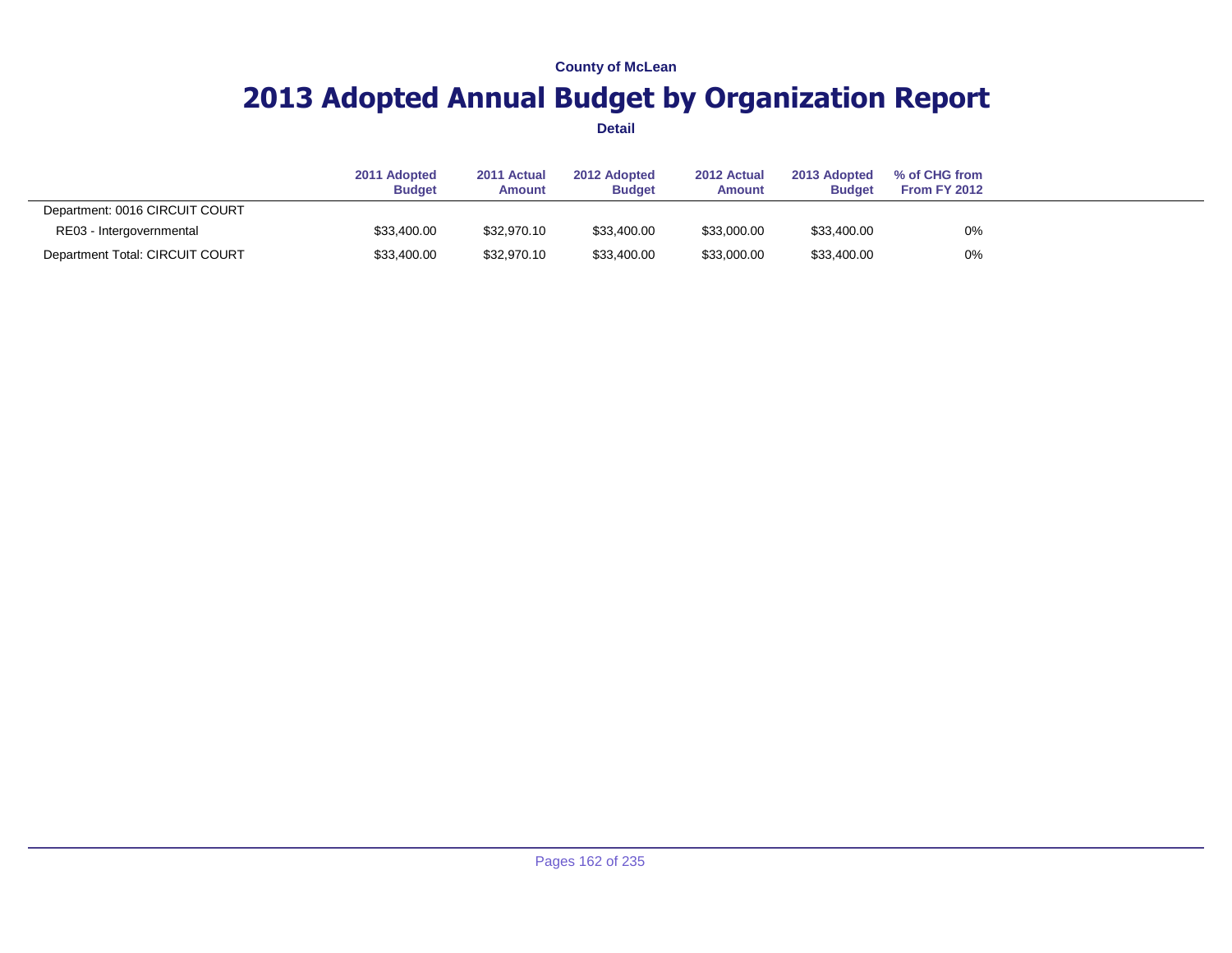## **2013 Adopted Annual Budget by Organization Report**

|                                    | 2011 Adopted<br><b>Budget</b> | 2011 Actual<br><b>Amount</b> | 2012 Adopted<br><b>Budget</b> | 2012 Actual<br><b>Amount</b> | 2013 Adopted<br><b>Budget</b> | % of CHG from<br>From FY 2012 |  |
|------------------------------------|-------------------------------|------------------------------|-------------------------------|------------------------------|-------------------------------|-------------------------------|--|
| Department: 0020 STATE'S ATTORNEY  |                               |                              |                               |                              |                               |                               |  |
| RE03 - Intergovernmental           | \$299,304.00                  | \$279.321.78                 | \$299.304.00                  | \$260.951.14                 | \$261,387.00                  | $-13%$                        |  |
| RE99 - Miscellaneous               | \$0.00                        | \$0.00                       | \$0.00                        | \$19.93                      | \$0.00                        |                               |  |
| Department Total: STATE'S ATTORNEY | \$299,304.00                  | \$279,321.78                 | \$299,304.00                  | \$260,971.07                 | \$261,387.00                  | $-13%$                        |  |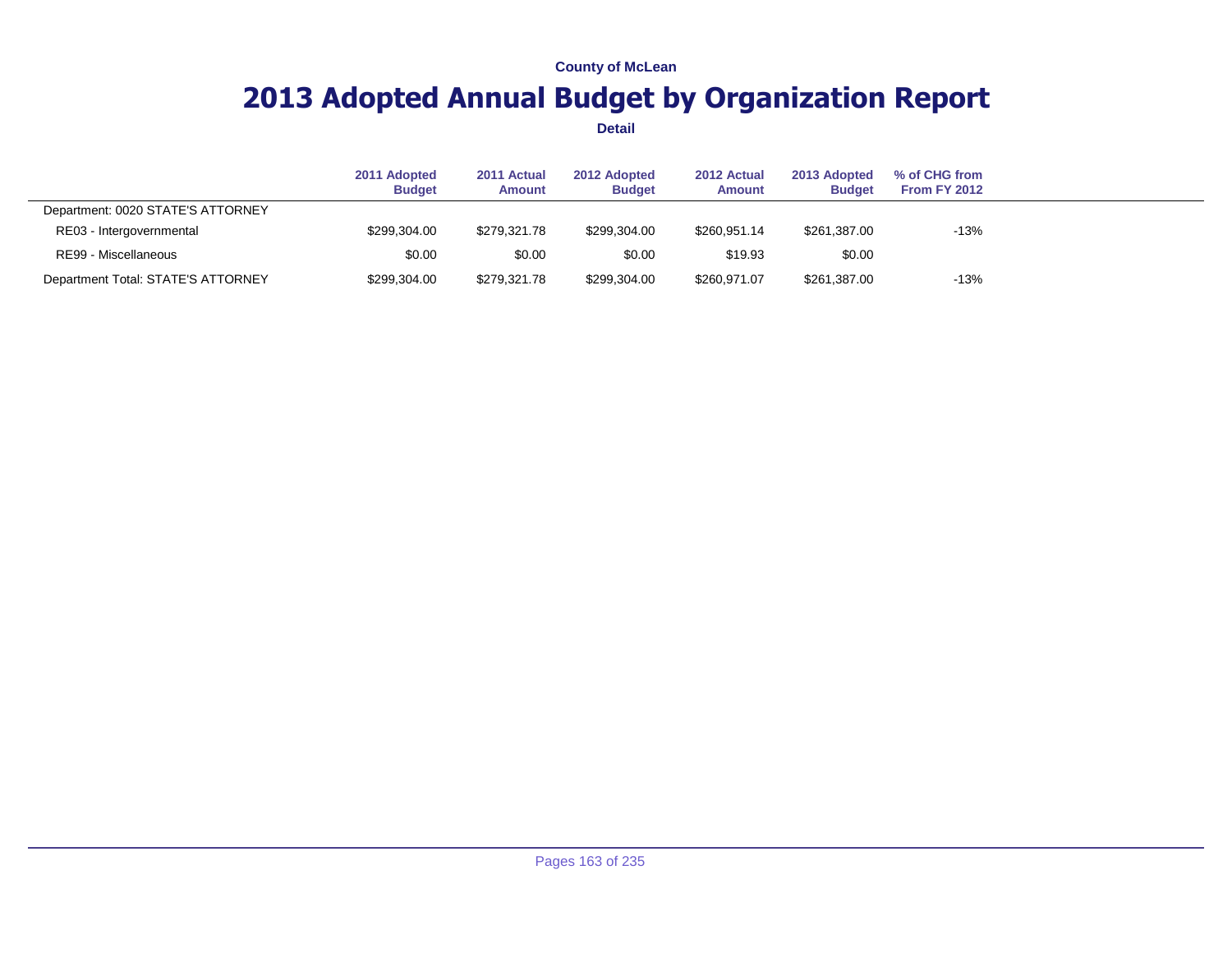### **2013 Adopted Annual Budget by Organization Report**

**Detail**

Revenue Totals \$368,652.00 \$342,055.89 \$368,652.00 \$336,251.07 \$330,735.00 -10%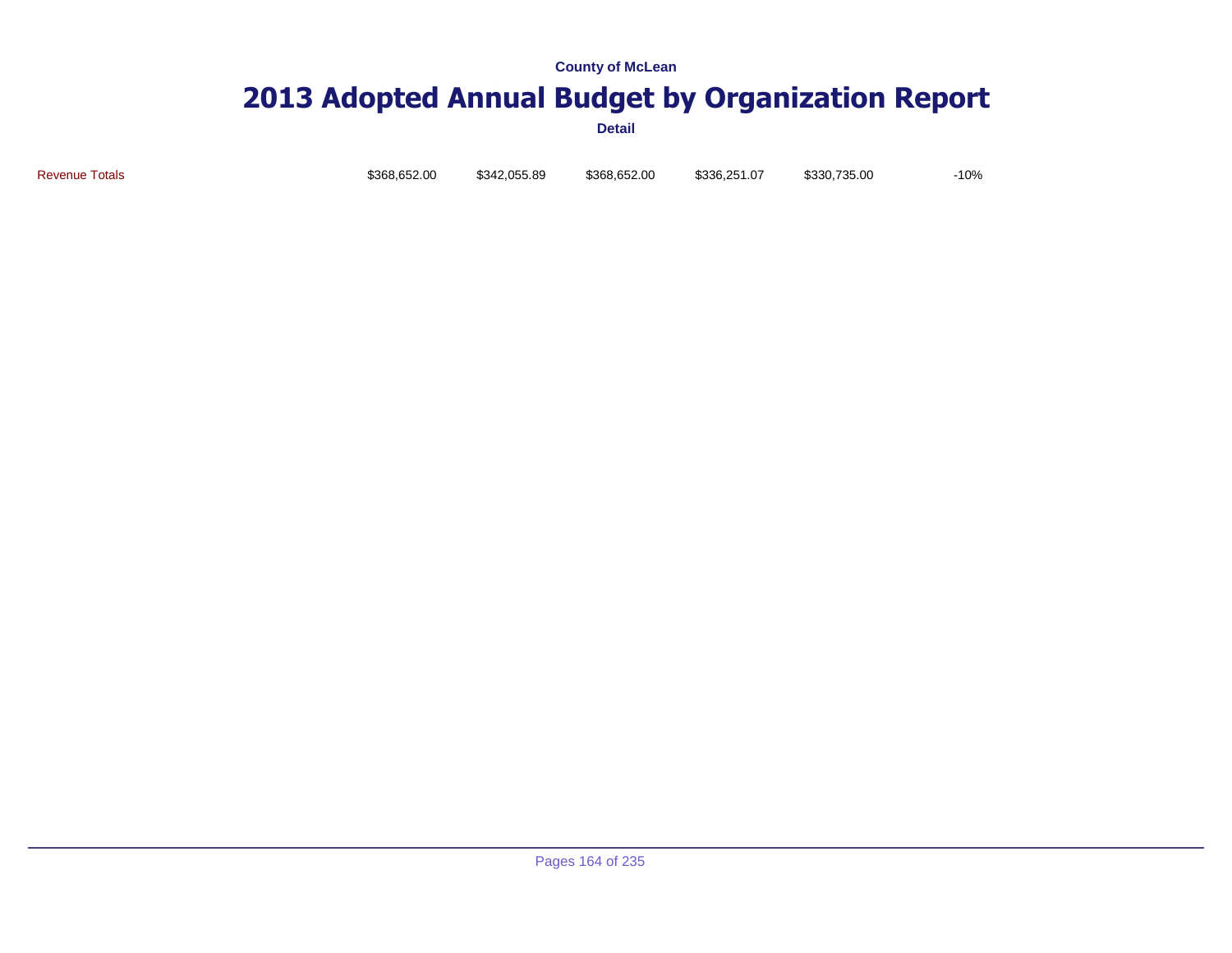## **2013 Adopted Annual Budget by Organization Report**

|                                 | 2011 Adopted<br><b>Budget</b> | 2011 Actual<br><b>Amount</b> | 2012 Adopted<br><b>Budget</b> | 2012 Actual<br><b>Amount</b> | 2013 Adopted<br><b>Budget</b> | % of CHG from<br>From FY 2012 |  |
|---------------------------------|-------------------------------|------------------------------|-------------------------------|------------------------------|-------------------------------|-------------------------------|--|
| <b>Expenditures</b>             |                               |                              |                               |                              |                               |                               |  |
| Department: 0015 CIRCUIT CLERK  |                               |                              |                               |                              |                               |                               |  |
| EX01 - Salaries                 | \$26,361,00                   | \$23,903.75                  | \$24,253.00                   | \$24,343.10                  | \$24,839.00                   | 2%                            |  |
| EX02 - Fringe Benefits          | \$8,449.00                    | \$7,676.94                   | \$5,288.00                    | \$4,997.70                   | \$9,377.00                    | 77%                           |  |
| EX03 - Supplies                 | \$658.00                      | \$0.00                       | \$645.00                      | \$0.00                       | \$1,632.00                    | 152%                          |  |
| EX04 - Services                 | \$480.00                      | \$75.83                      | \$480.00                      | \$0.00                       | \$100.00                      | -78%                          |  |
| EX07 - Capital Assets           | \$0.00                        | \$0.00                       | \$0.00                        | \$0.00                       | \$0.00                        |                               |  |
| EX09 - Transfer To Other Funds  | \$0.00                        | \$0.00                       | \$0.00                        | \$0.00                       | \$0.00                        |                               |  |
| Department Total: CIRCUIT CLERK | \$35,948.00                   | \$31,656.52                  | \$30,666.00                   | \$29,340.80                  | \$35,948.00                   | 17%                           |  |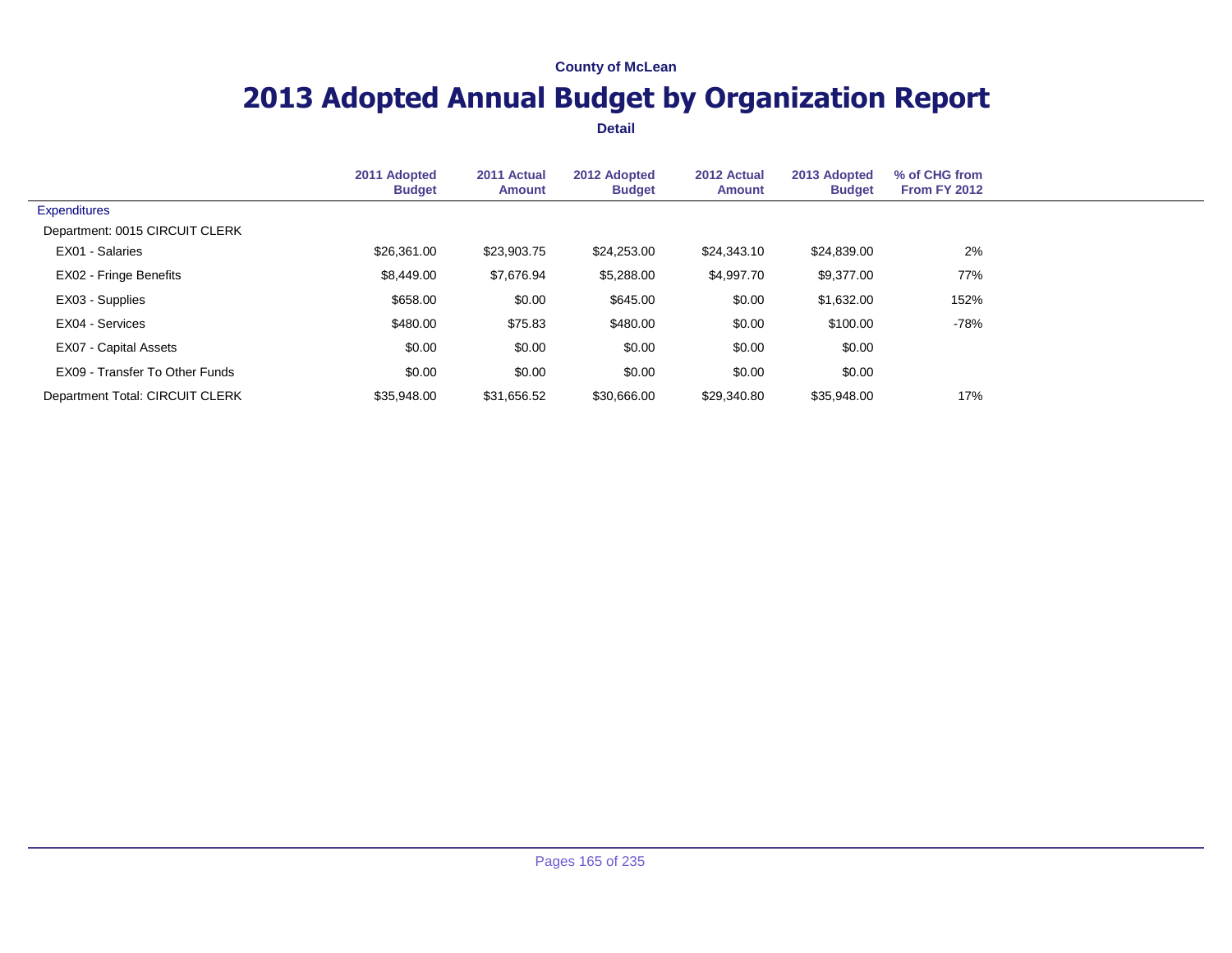## **2013 Adopted Annual Budget by Organization Report**

|                                 | 2011 Adopted<br><b>Budget</b> | 2011 Actual<br>Amount | 2012 Adopted<br><b>Budget</b> | 2012 Actual<br><b>Amount</b> | 2013 Adopted<br><b>Budget</b> | % of CHG from<br><b>From FY 2012</b> |  |
|---------------------------------|-------------------------------|-----------------------|-------------------------------|------------------------------|-------------------------------|--------------------------------------|--|
| Department: 0016 CIRCUIT COURT  |                               |                       |                               |                              |                               |                                      |  |
| EX03 - Supplies                 | \$0.00                        | \$0.00                | \$0.00                        | \$0.00                       | \$0.00                        |                                      |  |
| EX04 - Services                 | \$33,400.00                   | \$33.076.17           | \$32,740.00                   | \$33,000.00                  | \$33,400.00                   | 2%                                   |  |
| EX07 - Capital Assets           | \$0.00                        | \$0.00                | \$0.00                        | \$0.00                       | \$0.00                        |                                      |  |
| EX09 - Transfer To Other Funds  | \$0.00                        | \$0.00                | \$0.00                        | \$0.00                       | \$0.00                        |                                      |  |
| Department Total: CIRCUIT COURT | \$33,400.00                   | \$33,076.17           | \$32,740.00                   | \$33,000.00                  | \$33,400.00                   | 2%                                   |  |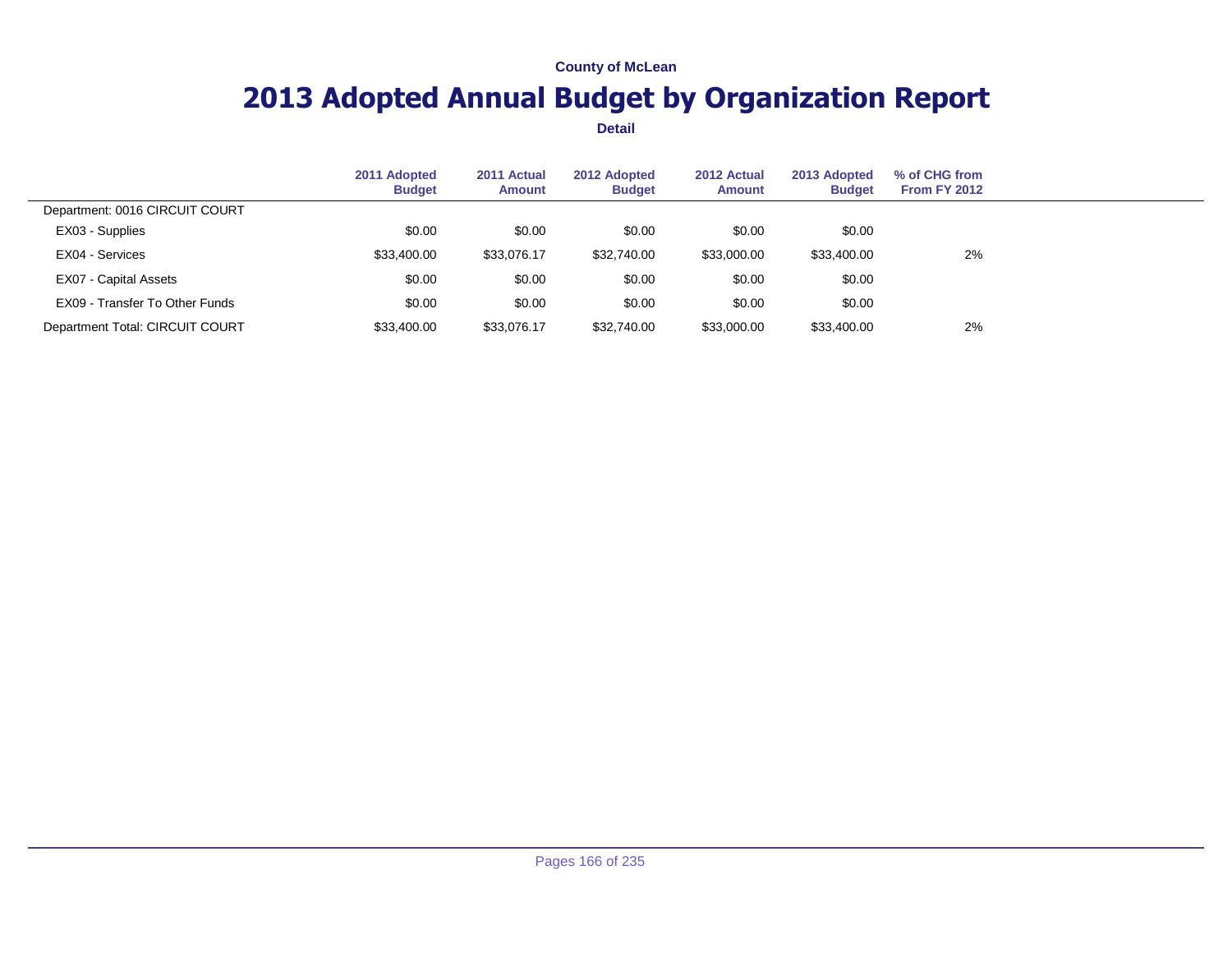## **2013 Adopted Annual Budget by Organization Report**

|                                    | 2011 Adopted<br><b>Budget</b> | 2011 Actual<br>Amount | 2012 Adopted<br><b>Budget</b> | 2012 Actual<br>Amount | 2013 Adopted<br><b>Budget</b> | % of CHG from<br><b>From FY 2012</b> |  |
|------------------------------------|-------------------------------|-----------------------|-------------------------------|-----------------------|-------------------------------|--------------------------------------|--|
| Department: 0020 STATE'S ATTORNEY  |                               |                       |                               |                       |                               |                                      |  |
| EX01 - Salaries                    | \$203,690.00                  | \$177,838.08          | \$180,775,00                  | \$186,229.14          | \$187,048.00                  | 3%                                   |  |
| EX02 - Fringe Benefits             | \$42,547.00                   | \$41,689.19           | \$43,142.00                   | \$40,916.73           | \$47,354.00                   | 10%                                  |  |
| EX03 - Supplies                    | \$12,740.00                   | \$25,234.99           | \$12,485.00                   | \$7,573.11            | \$5,000.00                    | $-60%$                               |  |
| EX04 - Services                    | \$39,347,00                   | \$33,989.76           | \$38,837.00                   | \$25,259.35           | \$21,985.00                   | $-43%$                               |  |
| EX07 - Capital Assets              | \$980.00                      | \$0.00                | \$0.00                        | \$1,214.00            | \$0.00                        |                                      |  |
| EX09 - Transfer To Other Funds     | \$0.00                        | \$0.00                | \$0.00                        | \$0.00                | \$0.00                        |                                      |  |
| Department Total: STATE'S ATTORNEY | \$299.304.00                  | \$278,752.02          | \$275.239.00                  | \$261.192.33          | \$261,387.00                  | -5%                                  |  |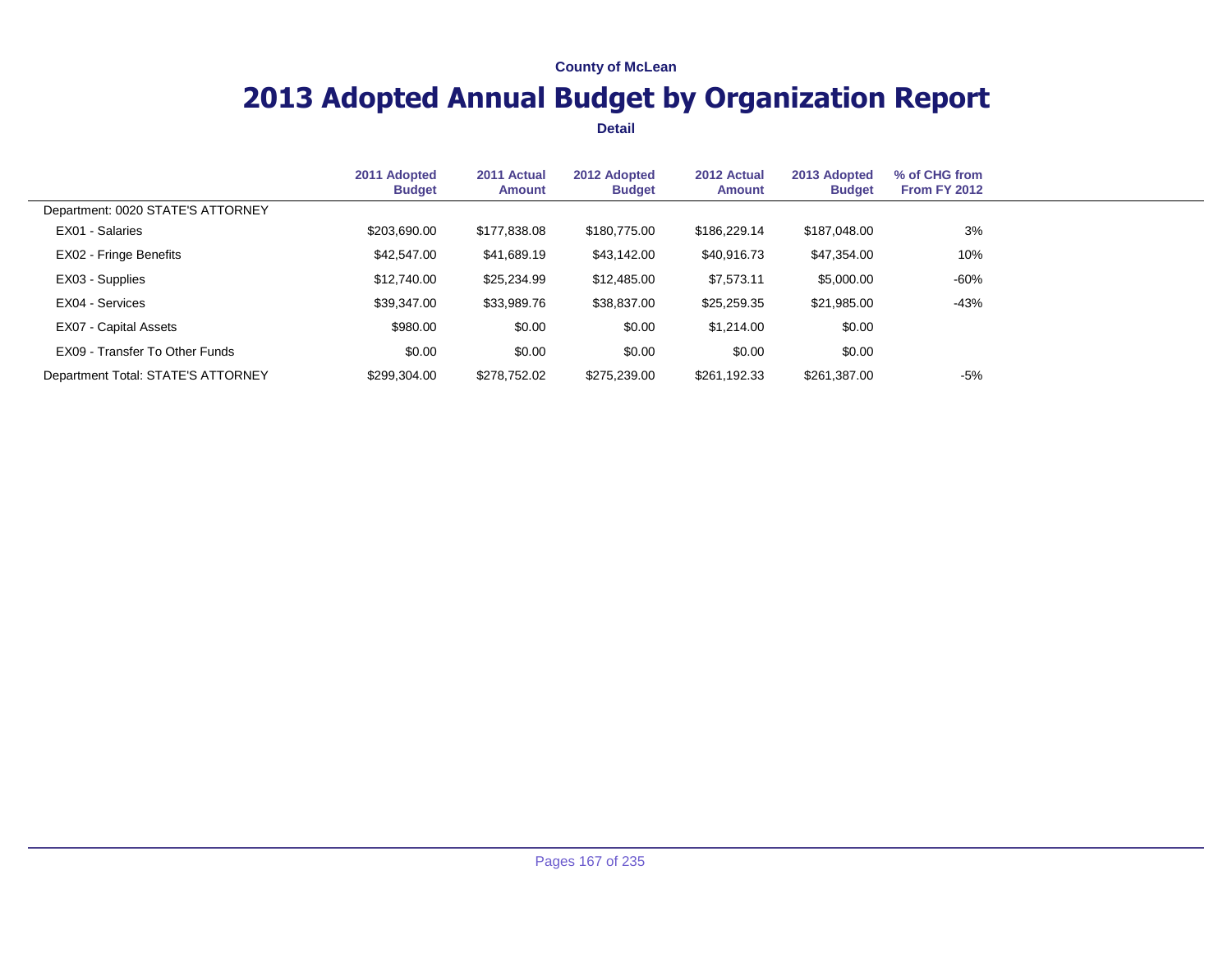## **2013 Adopted Annual Budget by Organization Report**

|                                      | 2011 Adopted<br><b>Budget</b> | 2011 Actual<br><b>Amount</b> | 2012 Adopted<br><b>Budget</b> | 2012 Actual<br>Amount | 2013 Adopted<br><b>Budget</b> | % of CHG from<br>From FY 2012 |  |
|--------------------------------------|-------------------------------|------------------------------|-------------------------------|-----------------------|-------------------------------|-------------------------------|--|
| <b>Revenue Totals:</b>               | \$368,652,00                  | \$342.055.89                 | \$368,652,00                  | \$336,251,07          | \$330,735.00                  | $-10%$                        |  |
| <b>Expenditure Totals</b>            | \$368,652.00                  | \$343,484.71                 | \$338,645.00                  | \$323.533.13          | \$330,735.00                  | $-2%$                         |  |
| <b>Fund Total: IDPA IV-D PROJECT</b> | \$0.00                        | (\$1,428.82)                 | \$30,007.00                   | \$12,717.94           | \$0.00                        | $-100%$                       |  |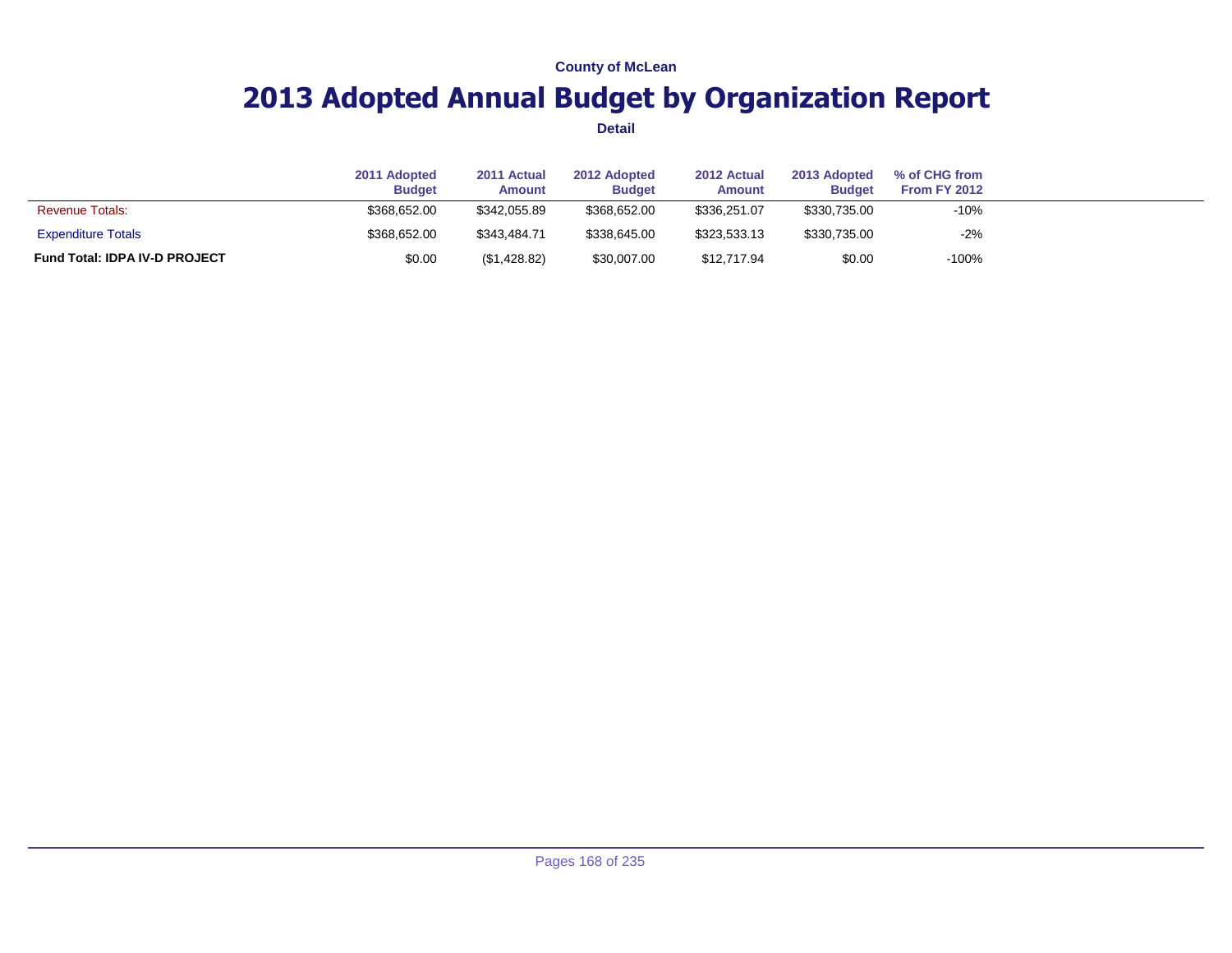## **2013 Adopted Annual Budget by Organization Report**

|                                         | 2011 Adopted<br><b>Budget</b> | 2011 Actual<br><b>Amount</b> | 2012 Adopted<br><b>Budget</b> | 2012 Actual<br><b>Amount</b> | 2013 Adopted<br><b>Budget</b> | % of CHG from<br><b>From FY 2012</b> |
|-----------------------------------------|-------------------------------|------------------------------|-------------------------------|------------------------------|-------------------------------|--------------------------------------|
| <b>Fund: 0159 WASTE MANAGEMENT FUND</b> |                               |                              |                               |                              |                               |                                      |
| Revenue                                 |                               |                              |                               |                              |                               |                                      |
| Department: 0001 COUNTY BOARD           |                               |                              |                               |                              |                               |                                      |
| RE02 - Lic., Permits, Fees              | \$170,000.00                  | \$138,899.36                 | \$170,000.00                  | \$125,317.29                 | \$160,000.00                  | -6%                                  |
| RE03 - Intergovernmental                | \$0.00                        | \$0.00                       | \$0.00                        | \$0.00                       | \$0.00                        |                                      |
| RE04 - Charges For Services             | \$0.00                        | \$0.00                       | \$0.00                        | \$0.00                       | \$0.00                        |                                      |
| RE05 - Interest                         | \$0.00                        | \$0.00                       | \$0.00                        | \$0.00                       | \$0.00                        |                                      |
| RE07 - Transfer From Other Funds        | \$0.00                        | \$0.00                       | \$0.00                        | \$0.00                       | \$0.00                        |                                      |
| RE09 - Contributions                    | \$0.00                        | \$0.00                       | \$0.00                        | \$0.00                       | \$0.00                        |                                      |
| RE99 - Miscellaneous                    | \$0.00                        | \$0.00                       | \$0.00                        | \$0.00                       | \$0.00                        |                                      |
| Department Total: COUNTY BOARD          | \$170,000.00                  | \$138,899.36                 | \$170,000,00                  | \$125,317.29                 | \$160,000.00                  | -6%                                  |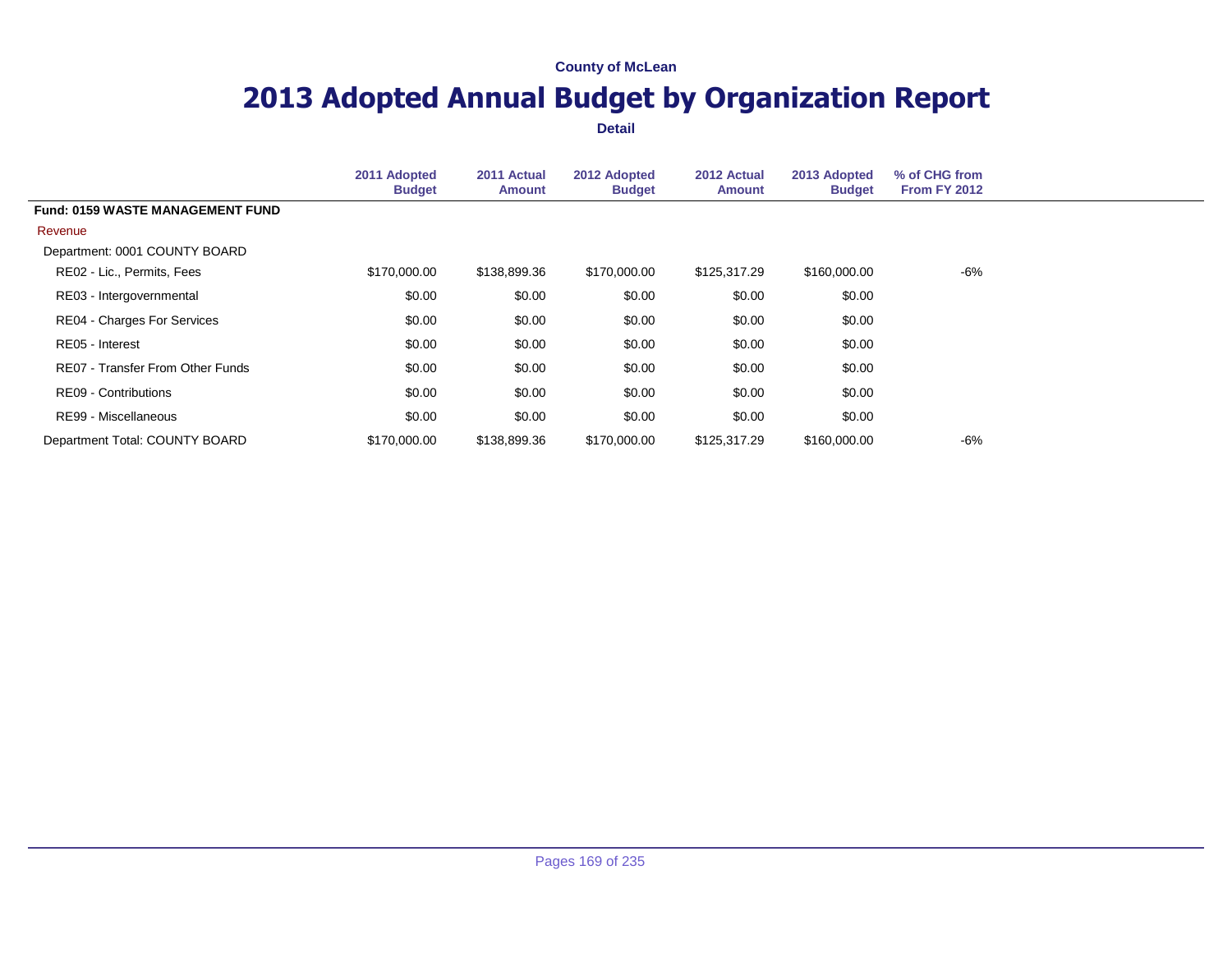# **2013 Adopted Annual Budget by Organization Report**

**Detail**

Revenue Totals \$170,000.00 \$138,899.36 \$170,000.00 \$125,317.29 \$160,000.00 -6%

Pages 170 of 235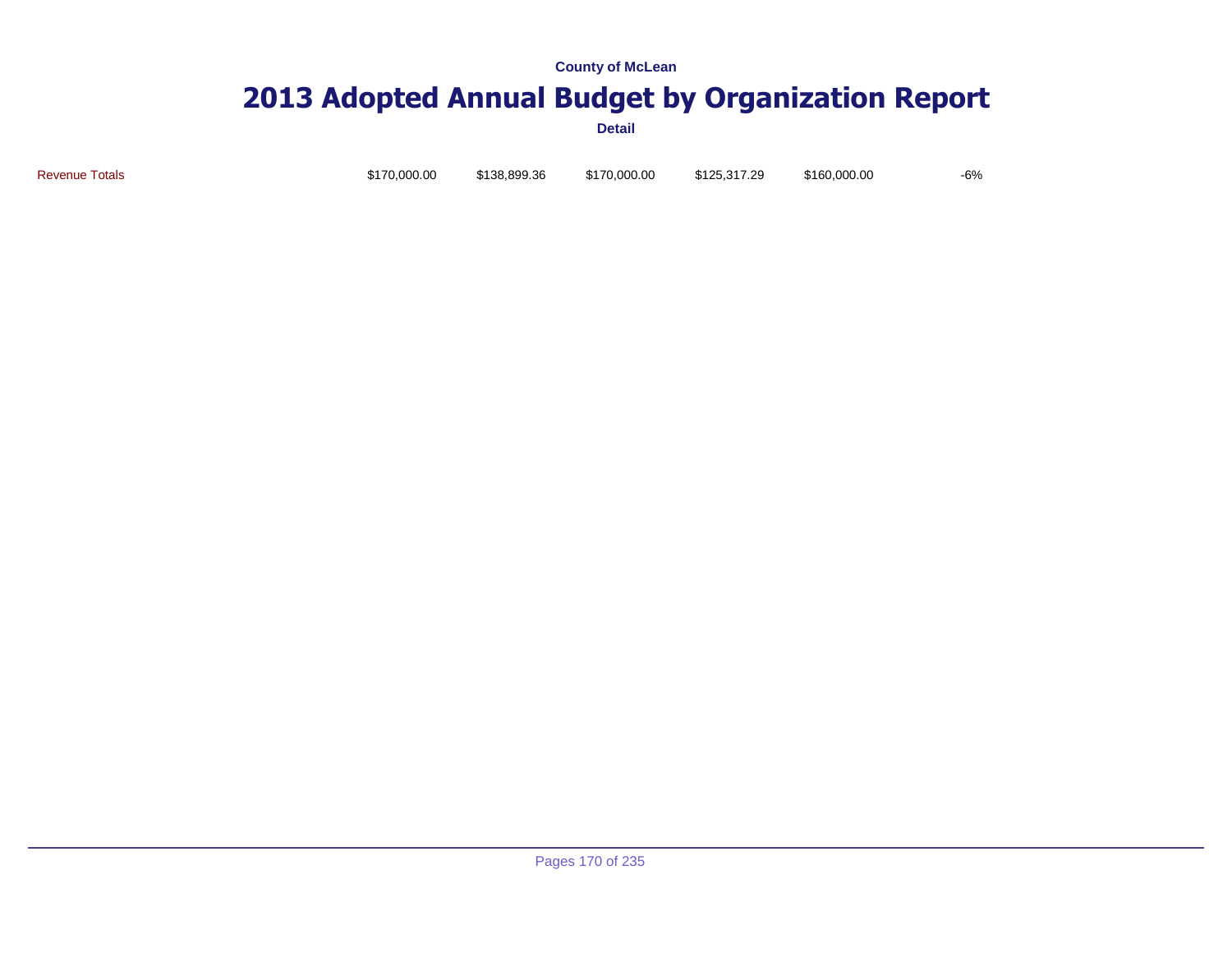## **2013 Adopted Annual Budget by Organization Report**

|                                | 2011 Adopted<br><b>Budget</b> | 2011 Actual<br><b>Amount</b> | 2012 Adopted<br><b>Budget</b> | 2012 Actual<br><b>Amount</b> | 2013 Adopted<br><b>Budget</b> | % of CHG from<br><b>From FY 2012</b> |  |
|--------------------------------|-------------------------------|------------------------------|-------------------------------|------------------------------|-------------------------------|--------------------------------------|--|
| <b>Expenditures</b>            |                               |                              |                               |                              |                               |                                      |  |
| Department: 0001 COUNTY BOARD  |                               |                              |                               |                              |                               |                                      |  |
| EX01 - Salaries                | \$0.00                        | \$0.00                       | \$0.00                        | \$0.00                       | \$0.00                        |                                      |  |
| EX02 - Fringe Benefits         | \$0.00                        | \$0.00                       | \$0.00                        | \$0.00                       | \$0.00                        |                                      |  |
| EX03 - Supplies                | \$0.00                        | \$0.00                       | \$0.00                        | \$0.00                       | \$0.00                        |                                      |  |
| EX04 - Services                | \$150,000.00                  | \$134,351.93                 | \$150,000.00                  | \$141,445.08                 | \$140,000.00                  | $-7%$                                |  |
| EX07 - Capital Assets          | \$0.00                        | \$0.00                       | \$0.00                        | \$0.00                       | \$0.00                        |                                      |  |
| EX09 - Transfer To Other Funds | \$20,000.00                   | \$20,000.00                  | \$20,000.00                   | \$20,000.00                  | \$20,000.00                   | 0%                                   |  |
| Department Total: COUNTY BOARD | \$170,000.00                  | \$154.351.93                 | \$170,000,00                  | \$161.445.08                 | \$160,000.00                  | -6%                                  |  |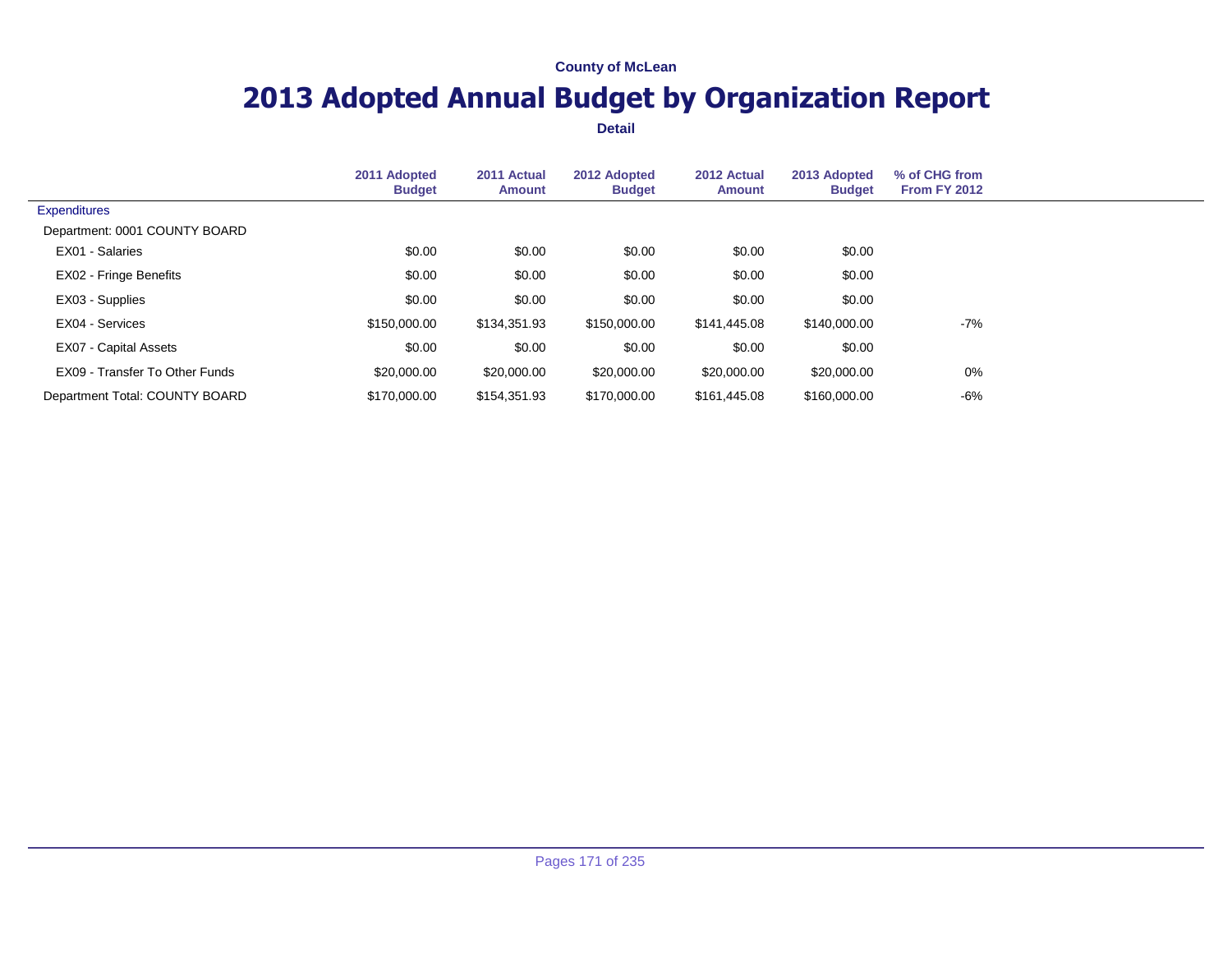## **2013 Adopted Annual Budget by Organization Report**

|                                          | 2011 Adopted<br><b>Budget</b> | 2011 Actual<br><b>Amount</b> | 2012 Adopted<br><b>Budget</b> | 2012 Actual<br><b>Amount</b> | 2013 Adopted<br><b>Budget</b> | % of CHG from<br>From FY 2012 |  |
|------------------------------------------|-------------------------------|------------------------------|-------------------------------|------------------------------|-------------------------------|-------------------------------|--|
| <b>Revenue Totals:</b>                   | \$170,000,00                  | \$138,899.36                 | \$170,000.00                  | \$125,317,29                 | \$160,000.00                  | -6%                           |  |
| <b>Expenditure Totals</b>                | \$170,000.00                  | \$154.351.93                 | \$170,000,00                  | \$161,445.08                 | \$160,000.00                  | $-6%$                         |  |
| <b>Fund Total: WASTE MANAGEMENT FUND</b> | \$0.00                        | (\$15,452.57)                | \$0.00                        | $(\$36,127.79)$              | \$0.00                        | $^{++}$                       |  |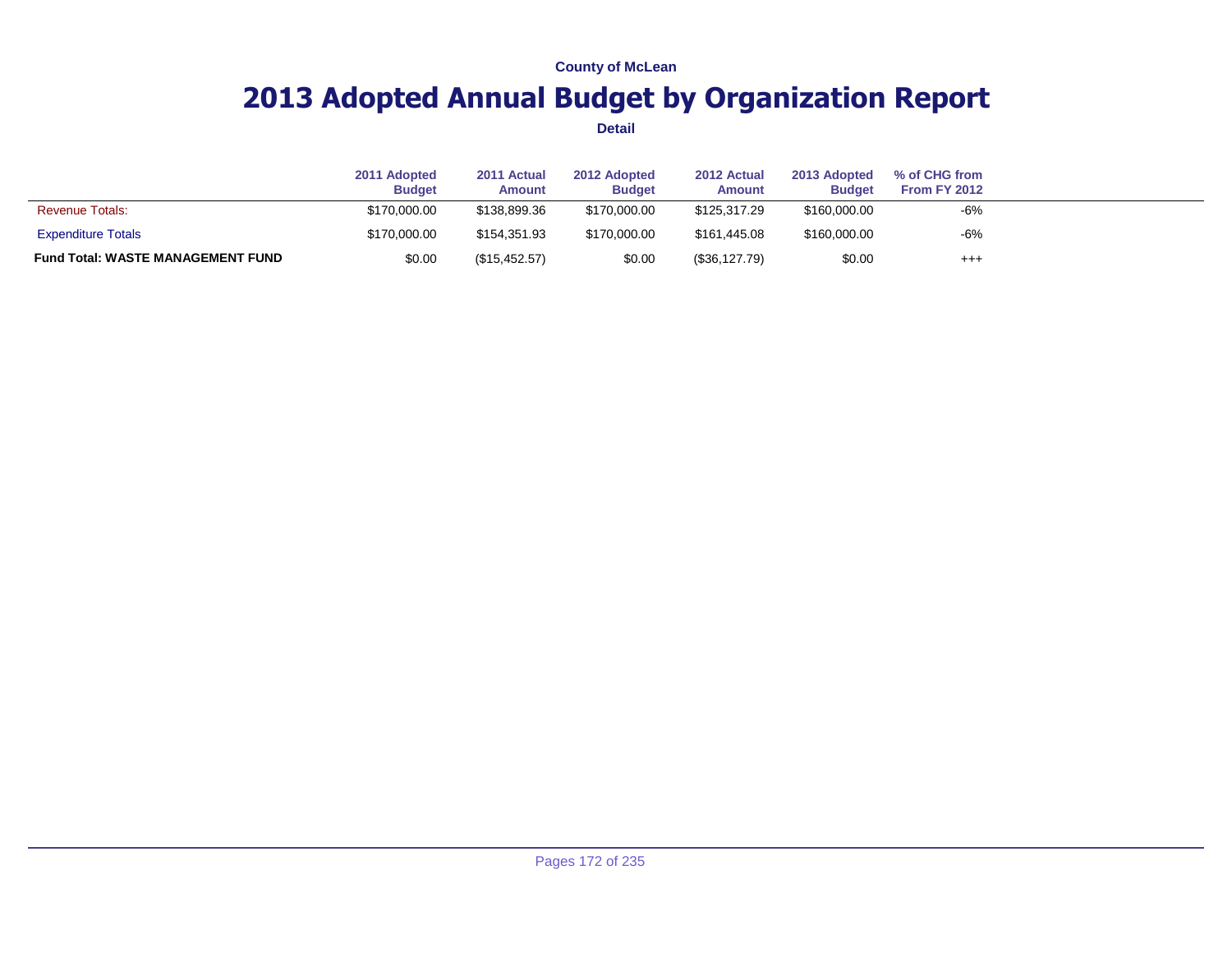## **2013 Adopted Annual Budget by Organization Report**

|                                             | 2011 Adopted<br><b>Budget</b> | 2011 Actual<br><b>Amount</b> | 2012 Adopted<br><b>Budget</b> | 2012 Actual<br><b>Amount</b> | 2013 Adopted<br><b>Budget</b> | % of CHG from<br><b>From FY 2012</b> |  |
|---------------------------------------------|-------------------------------|------------------------------|-------------------------------|------------------------------|-------------------------------|--------------------------------------|--|
| <b>Fund: 0160 MULTIDISCIPLINARY DV GRNT</b> |                               |                              |                               |                              |                               |                                      |  |
| Revenue                                     |                               |                              |                               |                              |                               |                                      |  |
| Department: 0020 STATE'S ATTORNEY           |                               |                              |                               |                              |                               |                                      |  |
| RE03 - Intergovernmental                    | \$50,924,00                   | \$77,893.95                  | \$50.924.00                   | \$73,601.27                  | \$50,919,00                   | $0\%$                                |  |
| RE99 - Miscellaneous                        | \$0.00                        | \$0.00                       | \$0.00                        | \$0.00                       | \$0.00                        |                                      |  |
| Department Total: STATE'S ATTORNEY          | \$50,924,00                   | \$77,893.95                  | \$50,924.00                   | \$73,601.27                  | \$50,919,00                   | 0%                                   |  |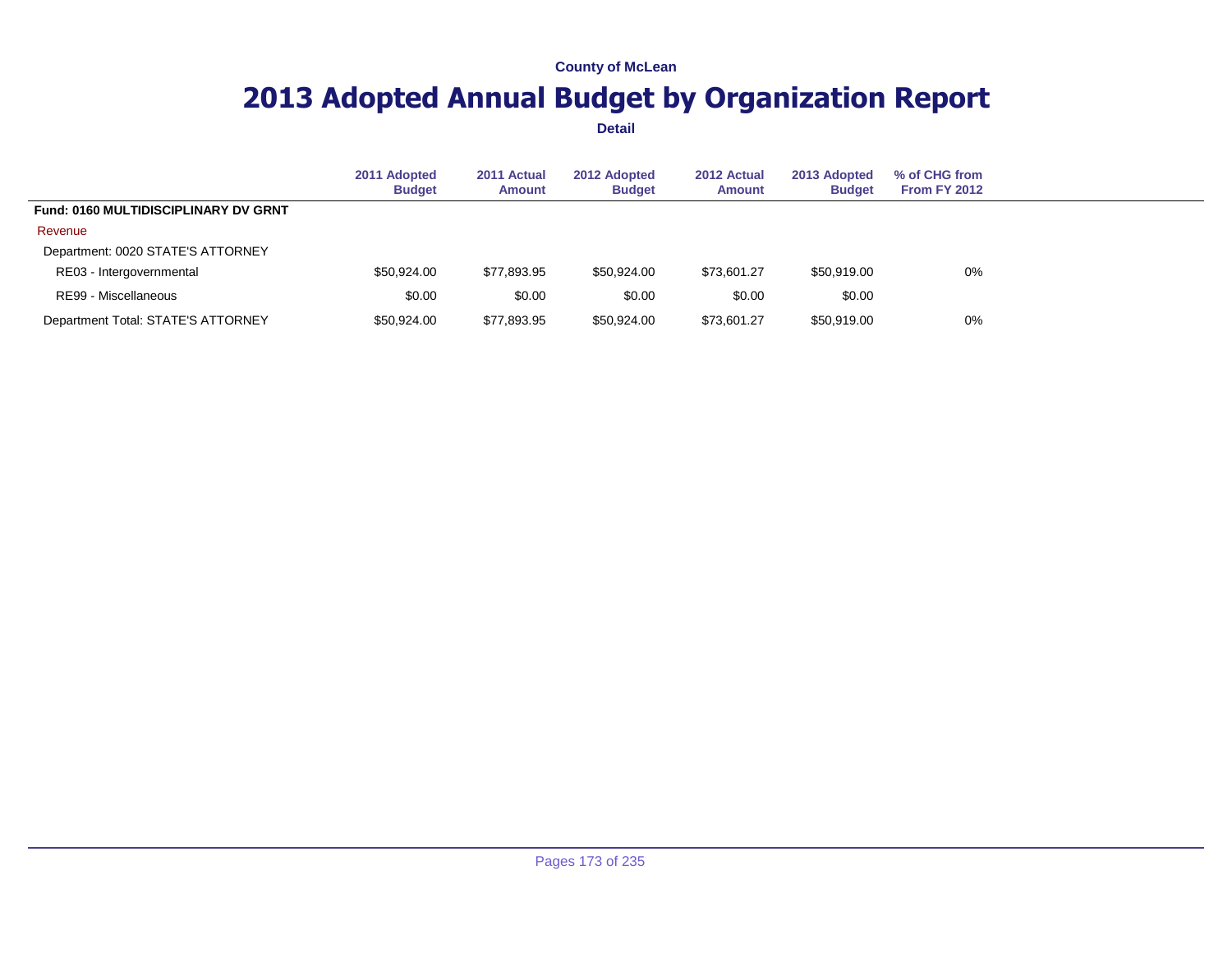## **2013 Adopted Annual Budget by Organization Report**

|                                  | 2011 Adopted<br><b>Budget</b> | 2011 Actual<br><b>Amount</b> | 2012 Adopted<br><b>Budget</b> | 2012 Actual<br><b>Amount</b> | 2013 Adopted<br><b>Budget</b> | % of CHG from<br><b>From FY 2012</b> |  |
|----------------------------------|-------------------------------|------------------------------|-------------------------------|------------------------------|-------------------------------|--------------------------------------|--|
| Department: 0022 COURT SERVICES  |                               |                              |                               |                              |                               |                                      |  |
| RE03 - Intergovernmental         | \$39,277.00                   | \$50,941.57                  | \$39,277.00                   | \$32,173.97                  | \$39,277.00                   | 0%                                   |  |
| RE99 - Miscellaneous             | \$0.00                        | \$0.00                       | \$0.00                        | \$0.00                       | \$0.00                        |                                      |  |
| Department Total: COURT SERVICES | \$39,277.00                   | \$50,941.57                  | \$39,277.00                   | \$32,173.97                  | \$39,277.00                   | 0%                                   |  |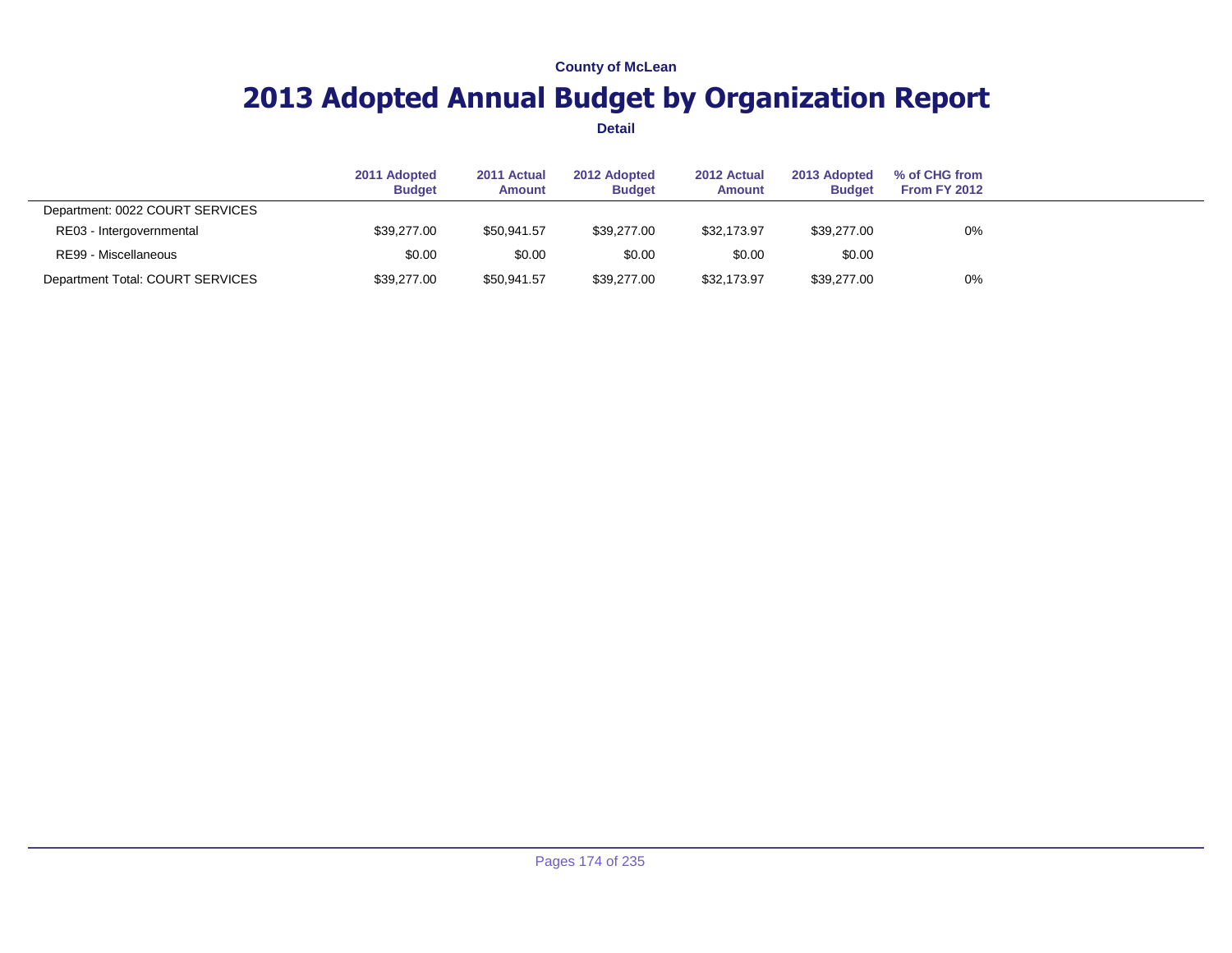## **2013 Adopted Annual Budget by Organization Report**

|                           | 2011 Adopted<br><b>Budget</b> | 2011 Actual<br>Amount | 2012 Adopted<br><b>Budget</b> | 2012 Actual<br>Amount | 2013 Adopted<br><b>Budget</b> | % of CHG from<br><b>From FY 2012</b> |  |
|---------------------------|-------------------------------|-----------------------|-------------------------------|-----------------------|-------------------------------|--------------------------------------|--|
| Department: 0029 SHERIFF  |                               |                       |                               |                       |                               |                                      |  |
| RE03 - Intergovernmental  | \$89,347,00                   | \$128,244.43          | \$89.347.00                   | \$123,833,18          | \$89,347.00                   | 0%                                   |  |
| RE99 - Miscellaneous      | \$0.00                        | \$0.00                | \$0.00                        | \$0.00                | \$0.00                        |                                      |  |
| Department Total: SHERIFF | \$89,347.00                   | \$128,244.43          | \$89.347.00                   | \$123,833.18          | \$89,347.00                   | 0%                                   |  |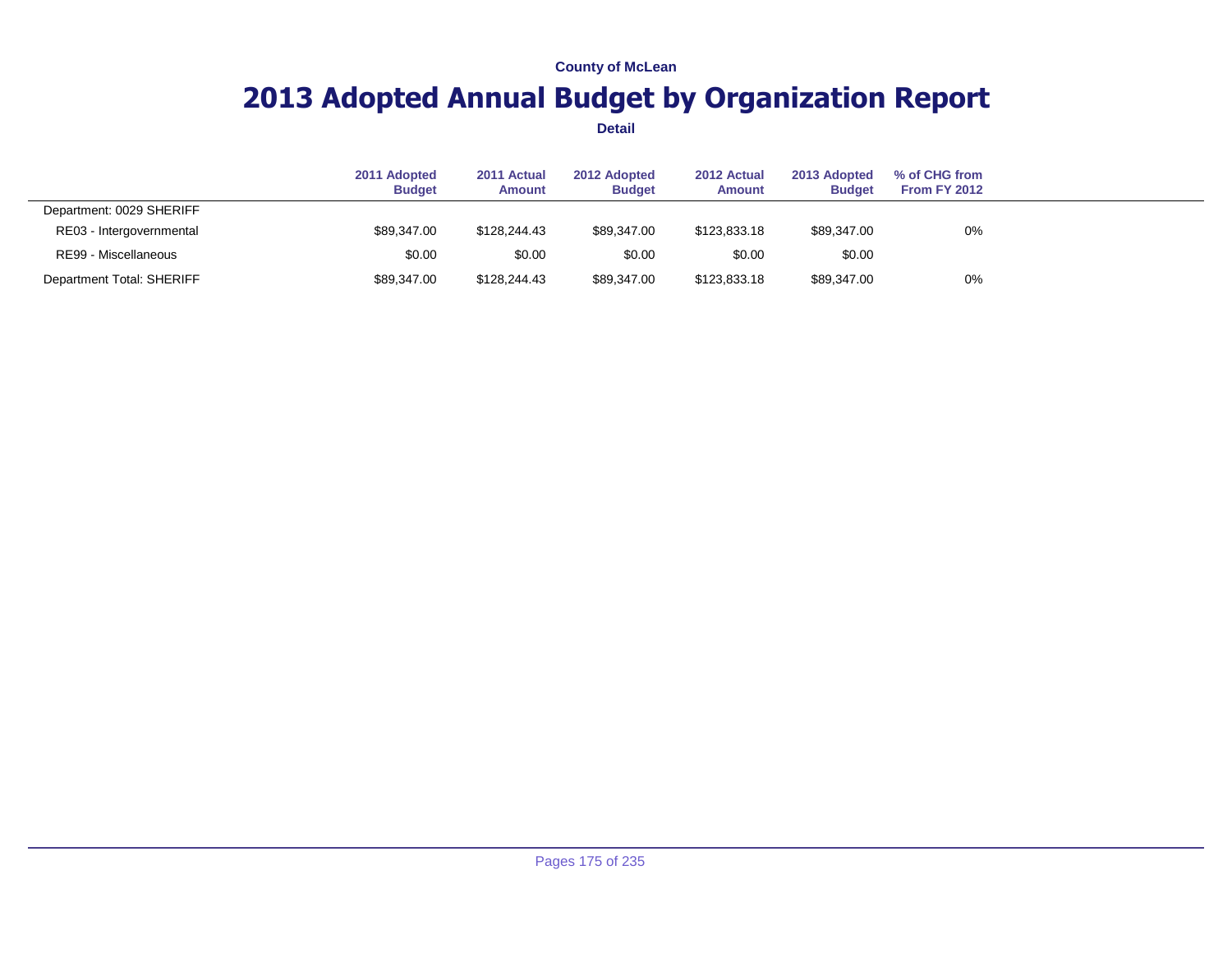# **2013 Adopted Annual Budget by Organization Report**

**Detail**

Revenue Totals \$179,548.00 \$257,079.95 \$179,548.00 \$229,608.42 \$179,543.00 0%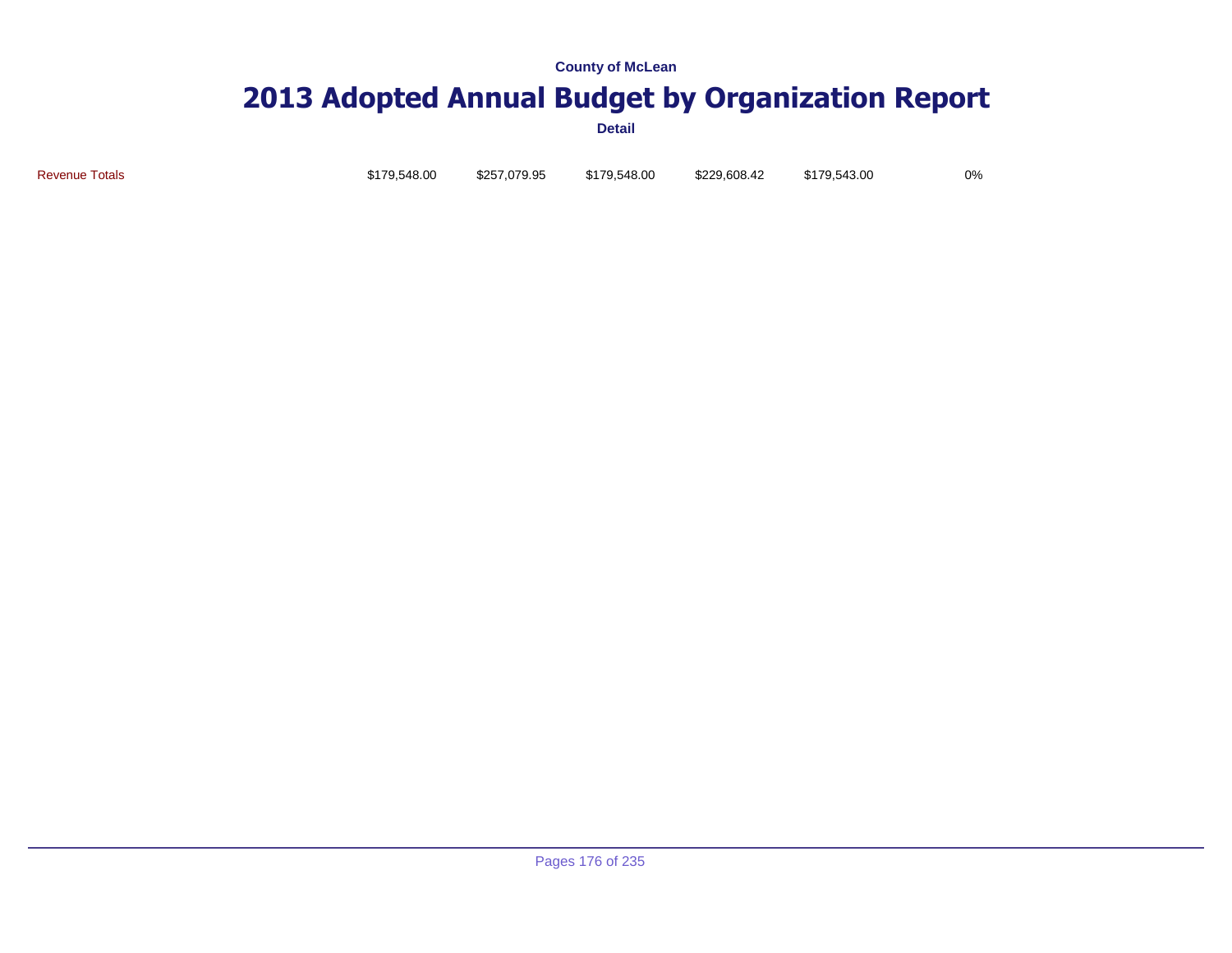## **2013 Adopted Annual Budget by Organization Report**

|                                    | 2011 Adopted<br><b>Budget</b> | 2011 Actual<br>Amount | 2012 Adopted<br><b>Budget</b> | 2012 Actual<br><b>Amount</b> | 2013 Adopted<br><b>Budget</b> | % of CHG from<br>From FY 2012 |  |
|------------------------------------|-------------------------------|-----------------------|-------------------------------|------------------------------|-------------------------------|-------------------------------|--|
| <b>Expenditures</b>                |                               |                       |                               |                              |                               |                               |  |
| Department: 0020 STATE'S ATTORNEY  |                               |                       |                               |                              |                               |                               |  |
| EX01 - Salaries                    | \$32,328.00                   | \$48,999.95           | \$32,812.00                   | \$82,415.27                  | \$37,054.00                   | 13%                           |  |
| EX02 - Fringe Benefits             | \$9,218.00                    | \$12,072.39           | \$10,004.00                   | \$18,097.63                  | \$11,496.00                   | 15%                           |  |
| EX03 - Supplies                    | \$7,354.00                    | \$0.00                | \$5,198.00                    | \$0.00                       | \$0.00                        | -100%                         |  |
| EX04 - Services                    | \$2,024.00                    | \$1,809.90            | \$2,910.00                    | \$1,696.40                   | \$2,369.00                    | -19%                          |  |
| EX07 - Capital Assets              | \$0.00                        | \$1,346.00            | \$0.00                        | \$0.00                       | \$0.00                        |                               |  |
| Department Total: STATE'S ATTORNEY | \$50,924.00                   | \$64,228.24           | \$50,924.00                   | \$102,209.30                 | \$50,919.00                   | 0%                            |  |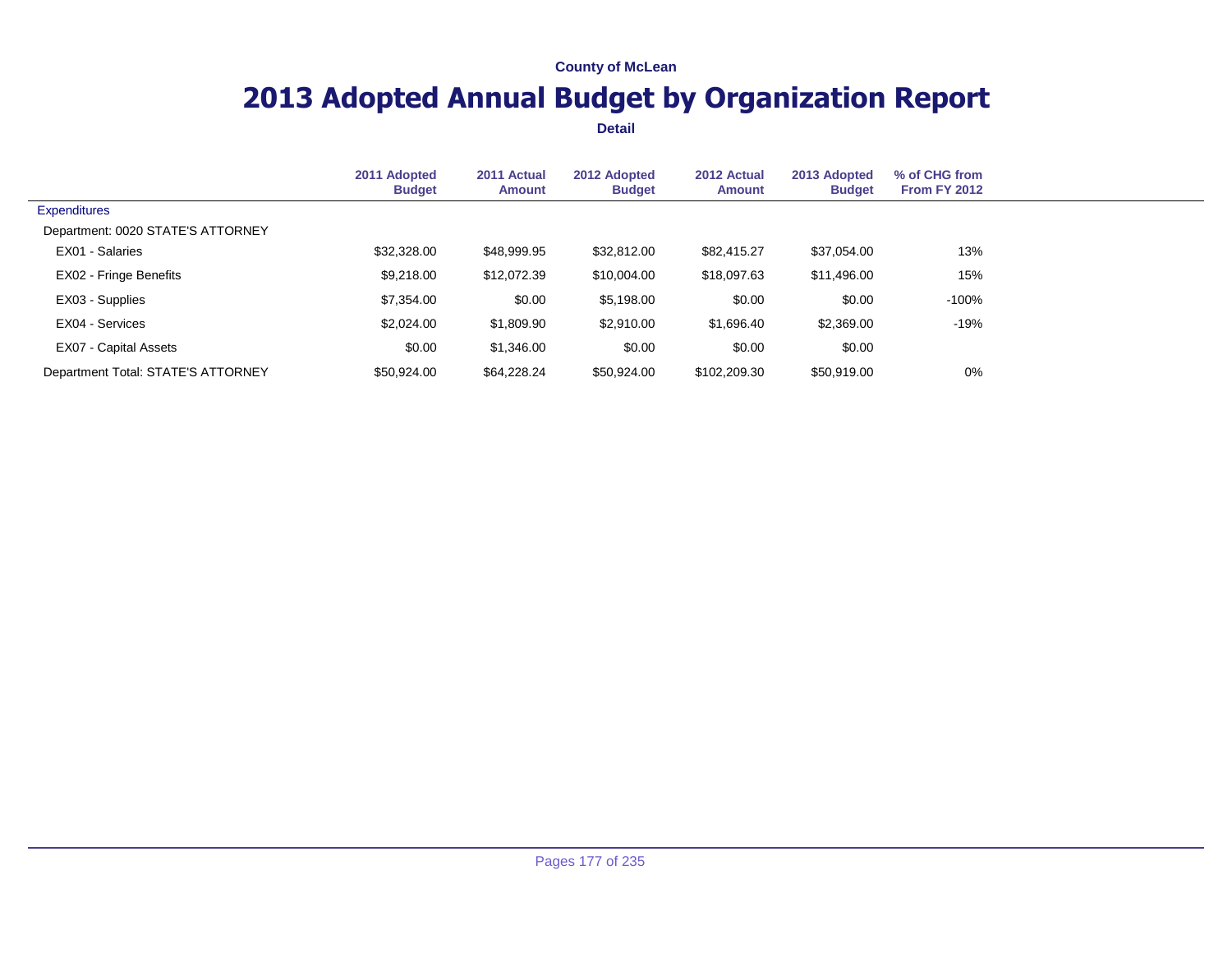## **2013 Adopted Annual Budget by Organization Report**

|                                  | 2011 Adopted<br><b>Budget</b> | 2011 Actual<br><b>Amount</b> | 2012 Adopted<br><b>Budget</b> | 2012 Actual<br><b>Amount</b> | 2013 Adopted<br><b>Budget</b> | % of CHG from<br><b>From FY 2012</b> |  |
|----------------------------------|-------------------------------|------------------------------|-------------------------------|------------------------------|-------------------------------|--------------------------------------|--|
| Department: 0022 COURT SERVICES  |                               |                              |                               |                              |                               |                                      |  |
| EX01 - Salaries                  | \$23,644.00                   | \$34,148.55                  | \$23,999.00                   | \$21,608.36                  | \$22,064.00                   | $-8%$                                |  |
| EX02 - Fringe Benefits           | \$7,522.00                    | \$9,159.67                   | \$8,221.00                    | \$7,509.78                   | \$7,427.00                    | $-10%$                               |  |
| EX03 - Supplies                  | \$0.00                        | \$672.00                     | \$0.00                        | \$6.05                       | \$0.00                        |                                      |  |
| EX04 - Services                  | \$8.111.00                    | \$4,540.39                   | \$7.057.00                    | \$12,369.84                  | \$9,786.00                    | 39%                                  |  |
| Department Total: COURT SERVICES | \$39,277,00                   | \$48,520.61                  | \$39,277,00                   | \$41,494.03                  | \$39,277.00                   | $0\%$                                |  |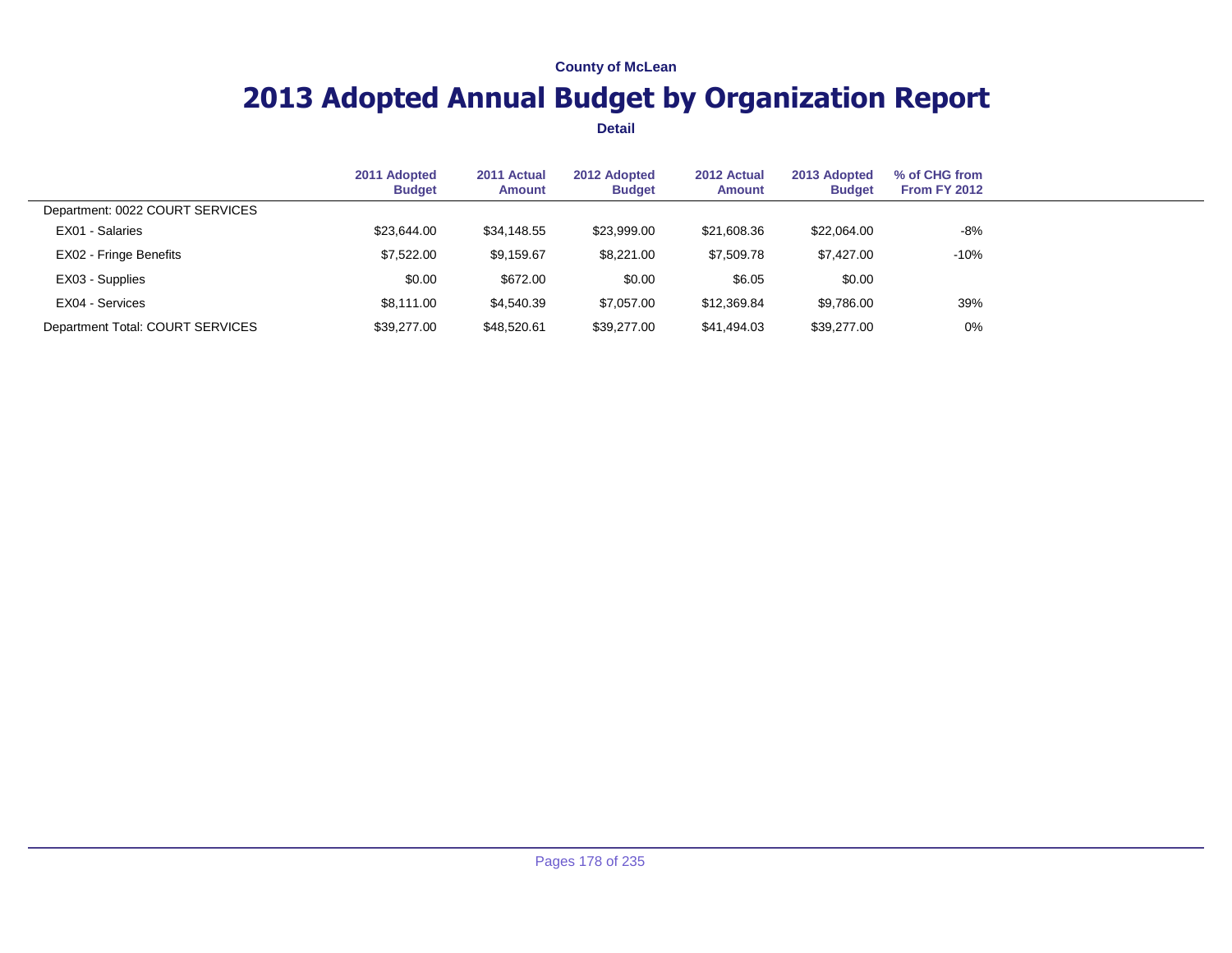## **2013 Adopted Annual Budget by Organization Report**

|                           | 2011 Adopted<br><b>Budget</b> | 2011 Actual<br><b>Amount</b> | 2012 Adopted<br><b>Budget</b> | 2012 Actual<br><b>Amount</b> | 2013 Adopted<br><b>Budget</b> | % of CHG from<br><b>From FY 2012</b> |  |
|---------------------------|-------------------------------|------------------------------|-------------------------------|------------------------------|-------------------------------|--------------------------------------|--|
| Department: 0029 SHERIFF  |                               |                              |                               |                              |                               |                                      |  |
| EX01 - Salaries           | \$35,537.00                   | \$55,163.60                  | \$39,622.00                   | \$55,886.60                  | \$38,026.00                   | $-4%$                                |  |
| EX02 - Fringe Benefits    | \$14,875.00                   | \$20,832.57                  | \$16,714.00                   | \$21,181.09                  | \$15,884.00                   | -5%                                  |  |
| EX03 - Supplies           | \$280.00                      | \$22.99                      | \$280.00                      | \$0.00                       | \$280.00                      | 0%                                   |  |
| EX04 - Services           | \$38,655.00                   | \$60,105.08                  | \$32,731.00                   | \$73,207.12                  | \$35,157.00                   | 7%                                   |  |
| EX07 - Capital Assets     | \$0.00                        | \$0.00                       | \$0.00                        | \$0.00                       | \$0.00                        |                                      |  |
| Department Total: SHERIFF | \$89,347.00                   | \$136,124.24                 | \$89,347.00                   | \$150,274.81                 | \$89,347.00                   | $0\%$                                |  |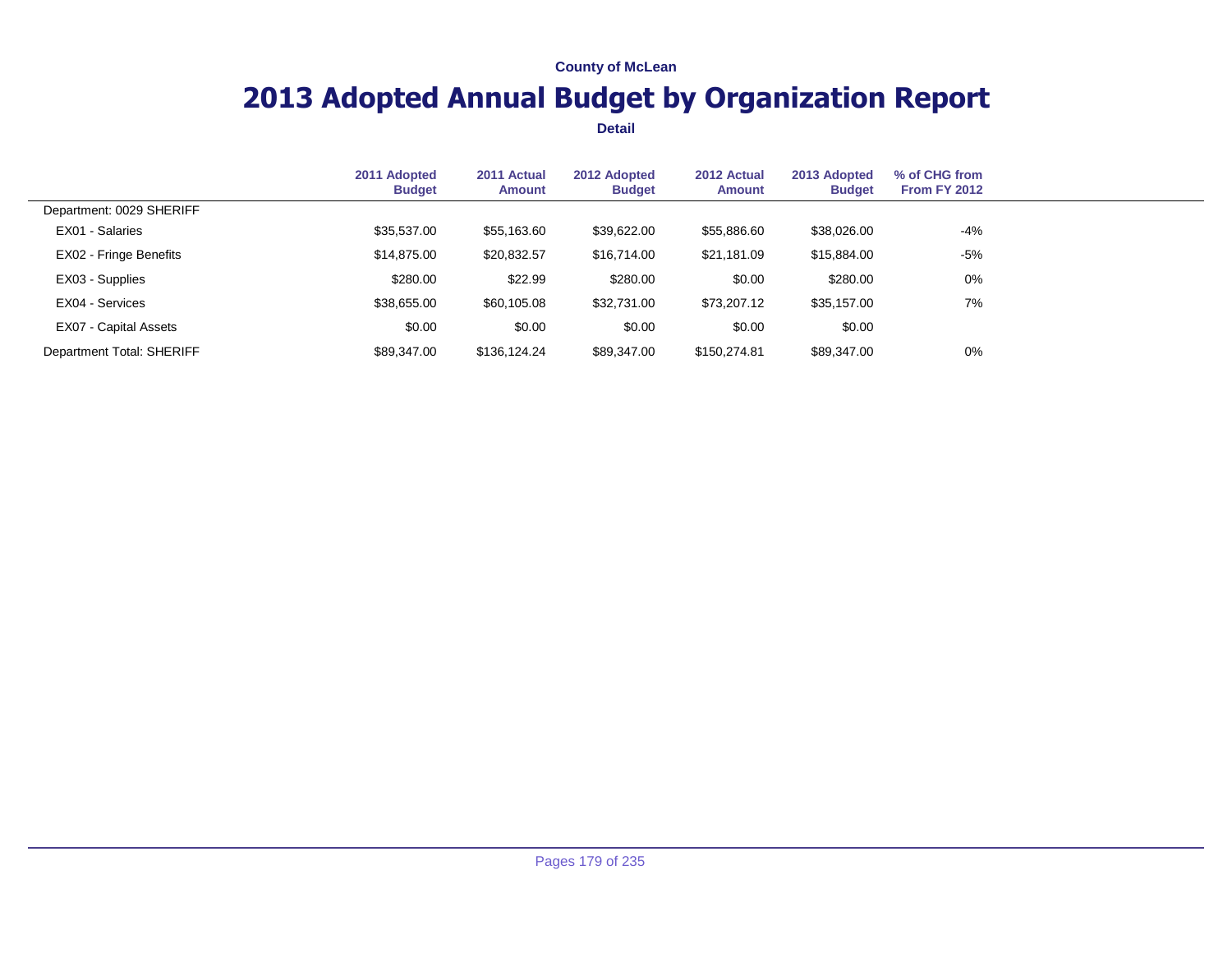## **2013 Adopted Annual Budget by Organization Report**

|                                              | 2011 Adopted<br><b>Budget</b> | 2011 Actual<br><b>Amount</b> | 2012 Adopted<br><b>Budget</b> | 2012 Actual<br><b>Amount</b> | 2013 Adopted<br><b>Budget</b> | % of CHG from<br><b>From FY 2012</b> |  |
|----------------------------------------------|-------------------------------|------------------------------|-------------------------------|------------------------------|-------------------------------|--------------------------------------|--|
| <b>Revenue Totals:</b>                       | \$179.548.00                  | \$257.079.95                 | \$179.548.00                  | \$229,608.42                 | \$179.543.00                  | 0%                                   |  |
| <b>Expenditure Totals</b>                    | \$179.548.00                  | \$248.873.09                 | \$179.548.00                  | \$293.978.14                 | \$179,543.00                  | 0%                                   |  |
| <b>Fund Total: MULTIDISCIPLINARY DV GRNT</b> | \$0.00                        | \$8,206.86                   | \$0.00                        | $(\$64,369.72)$              | \$0.00                        | $^{+++}$                             |  |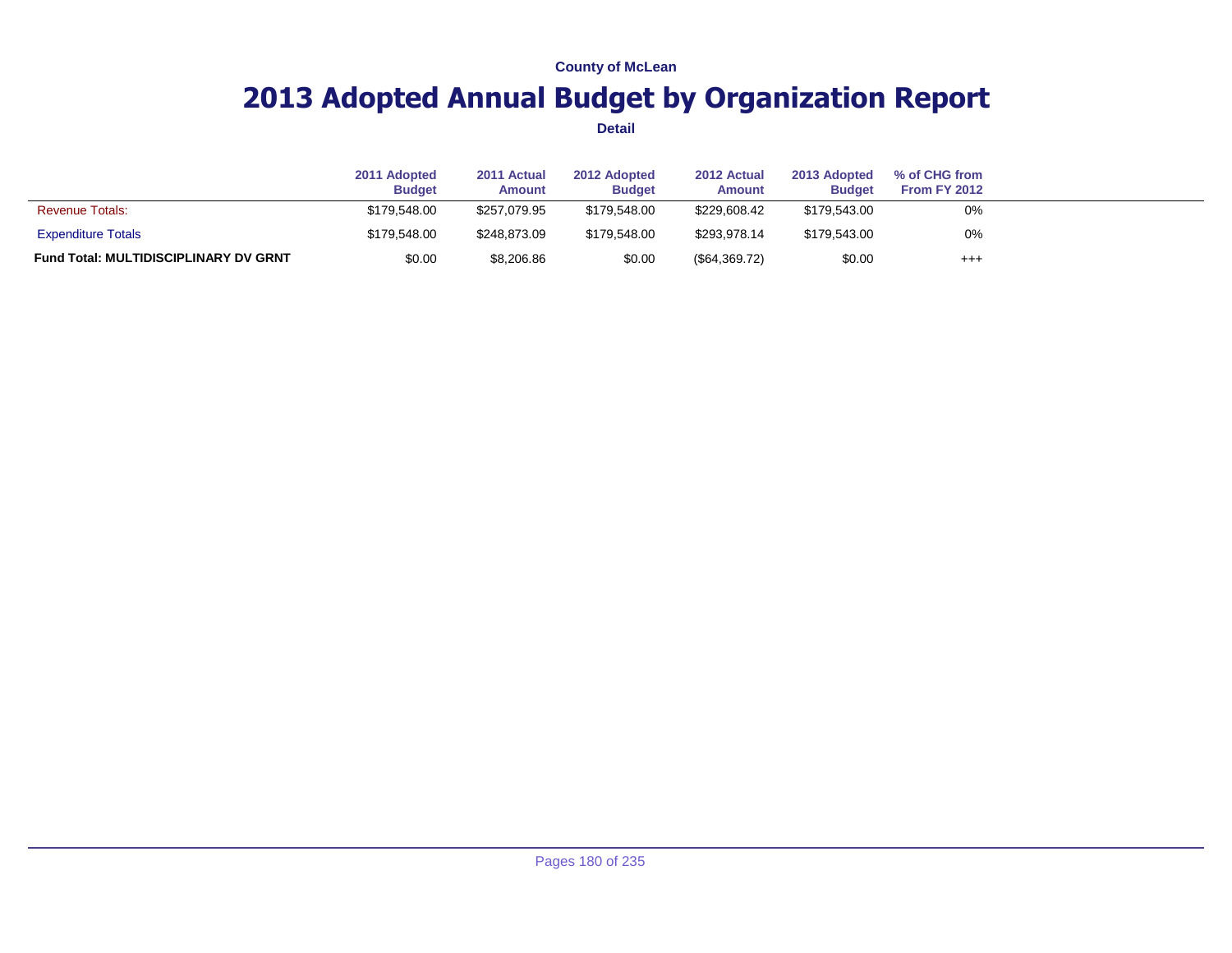## **2013 Adopted Annual Budget by Organization Report**

|                                          | 2011 Adopted<br><b>Budget</b> | 2011 Actual<br><b>Amount</b> | 2012 Adopted<br><b>Budget</b> | 2012 Actual<br><b>Amount</b> | 2013 Adopted<br><b>Budget</b> | % of CHG from<br><b>From FY 2012</b> |  |
|------------------------------------------|-------------------------------|------------------------------|-------------------------------|------------------------------|-------------------------------|--------------------------------------|--|
| Fund: 0161 PBC LEASE                     |                               |                              |                               |                              |                               |                                      |  |
| Revenue                                  |                               |                              |                               |                              |                               |                                      |  |
| Department: 0045 LAW & JUSTICE BUILDING  |                               |                              |                               |                              |                               |                                      |  |
| RE01 - Taxes                             | \$1,685,000.00                | \$1,685,119.28               | \$1,685,000.00                | \$1,684,279.97               | \$1,685,000.00                | $0\%$                                |  |
| RE03 - Intergovernmental                 | \$0.00                        | \$0.00                       | \$0.00                        | \$0.00                       | \$0.00                        |                                      |  |
| RE07 - Transfer From Other Funds         | \$0.00                        | \$0.00                       | \$0.00                        | \$0.00                       | \$0.00                        |                                      |  |
| RE99 - Miscellaneous                     | \$0.00                        | \$0.00                       | \$0.00                        | \$0.00                       | \$0.00                        |                                      |  |
| Department Total: LAW & JUSTICE BUILDING | \$1.685,000,00                | \$1,685,119,28               | \$1,685,000.00                | \$1.684.279.97               | \$1,685,000.00                | $0\%$                                |  |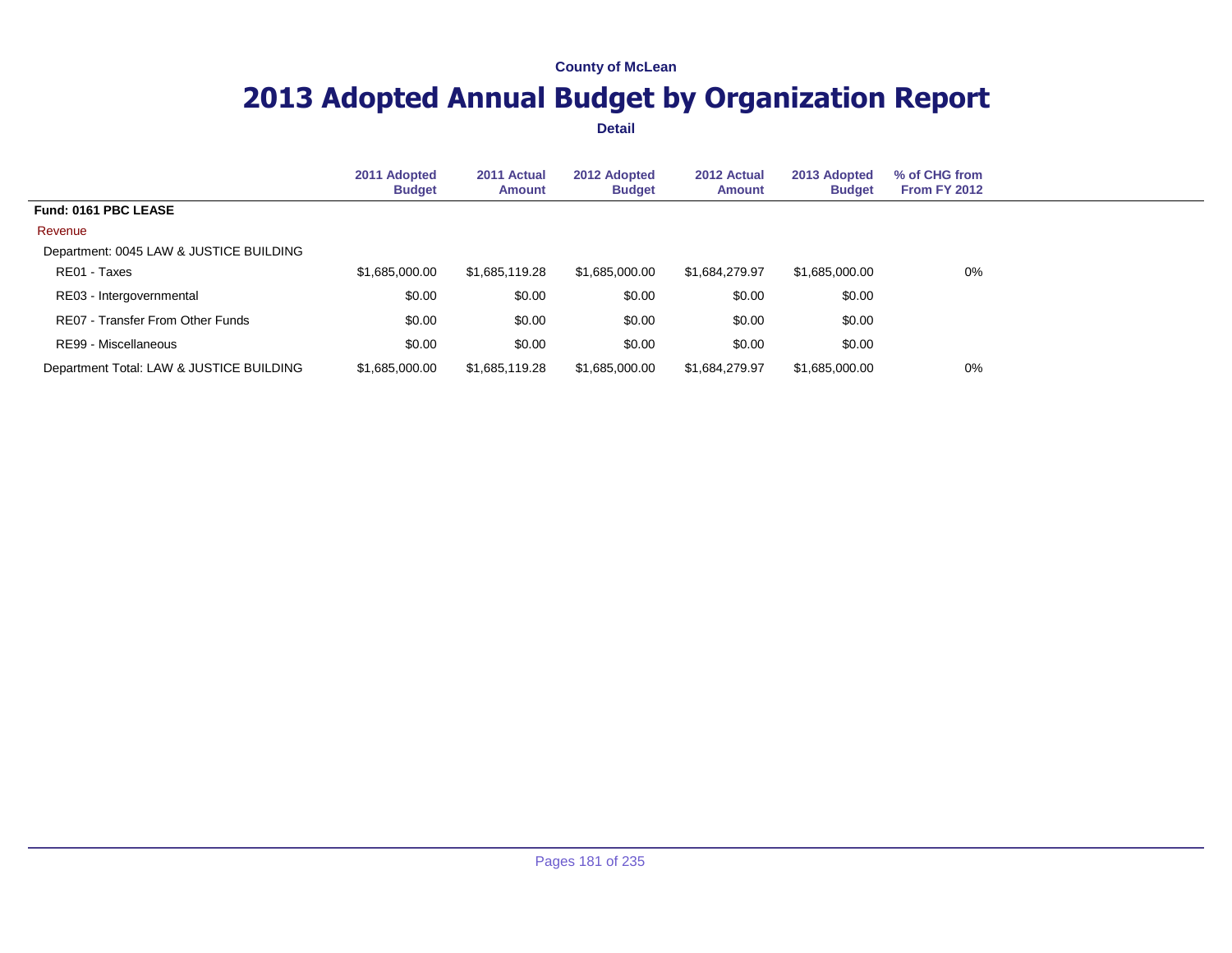## **2013 Adopted Annual Budget by Organization Report**

|                                       | 2011 Adopted<br><b>Budget</b> | 2011 Actual<br>Amount | 2012 Adopted<br><b>Budget</b> | 2012 Actual<br><b>Amount</b> | 2013 Adopted<br><b>Budget</b> | % of CHG from<br><b>From FY 2012</b> |  |
|---------------------------------------|-------------------------------|-----------------------|-------------------------------|------------------------------|-------------------------------|--------------------------------------|--|
| Department: 0115 GOVERNMENT BUILDING  |                               |                       |                               |                              |                               |                                      |  |
| RE01 - Taxes                          | \$429,176.00                  | \$429,337.33          | \$429,176,00                  | \$429,136,40                 | \$429,176.00                  | 0%                                   |  |
| RE03 - Intergovernmental              | \$0.00                        | \$0.00                | \$0.00                        | \$0.00                       | \$0.00                        |                                      |  |
| RE07 - Transfer From Other Funds      | \$0.00                        | \$0.00                | \$0.00                        | \$0.00                       | \$0.00                        |                                      |  |
| RE99 - Miscellaneous                  | \$0.00                        | \$0.00                | \$0.00                        | \$0.00                       | \$0.00                        |                                      |  |
| Department Total: GOVERNMENT BUILDING | \$429,176,00                  | \$429,337.33          | \$429,176.00                  | \$429,136.40                 | \$429,176.00                  | 0%                                   |  |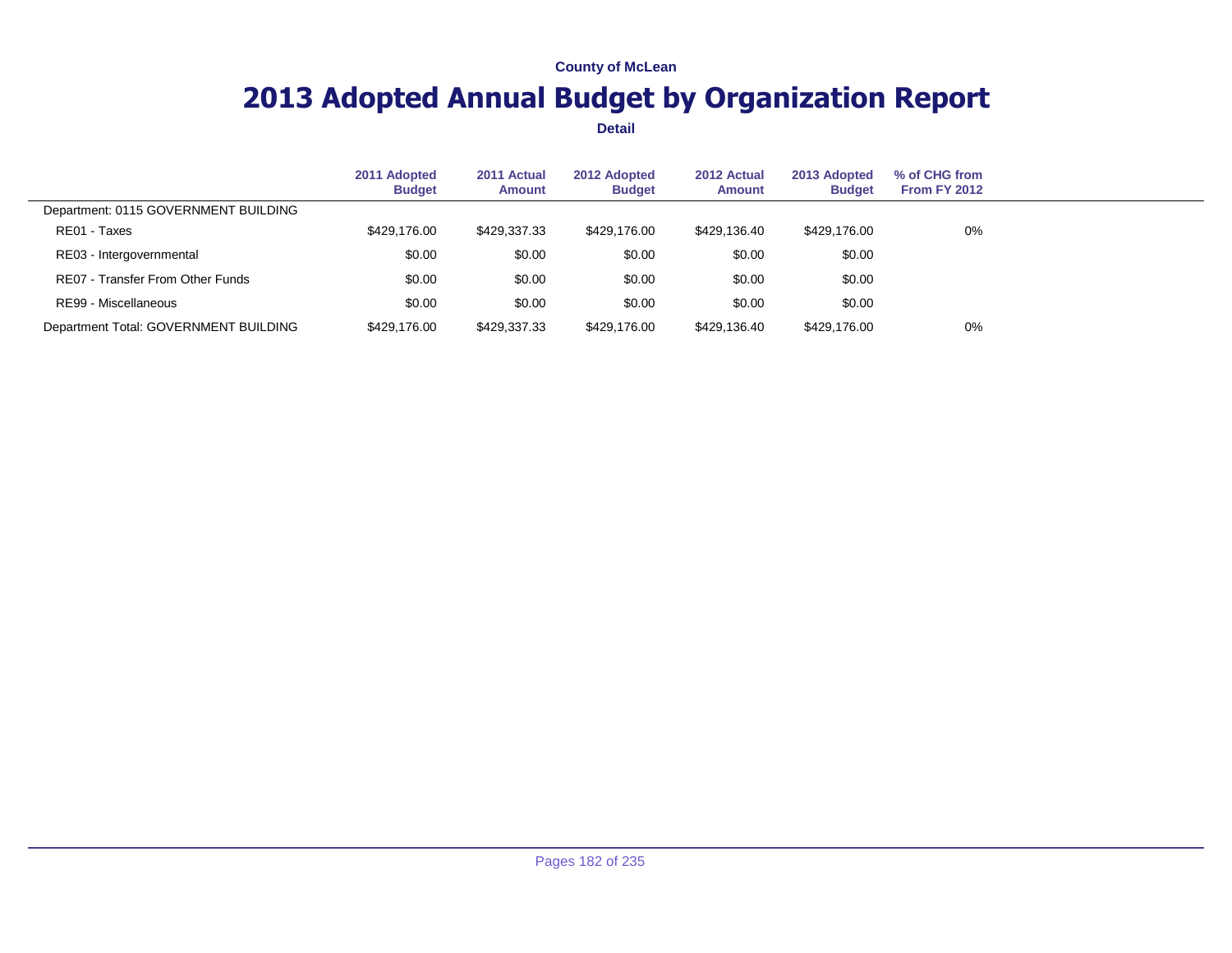## **2013 Adopted Annual Budget by Organization Report**

| <b>Revenue Totals</b> |  |  | \$2,114,176.00    \$2,114,456.61    \$2,114,176.00    \$2,113,416.37 |  | \$2,114,176.00 | 0% |
|-----------------------|--|--|----------------------------------------------------------------------|--|----------------|----|
|-----------------------|--|--|----------------------------------------------------------------------|--|----------------|----|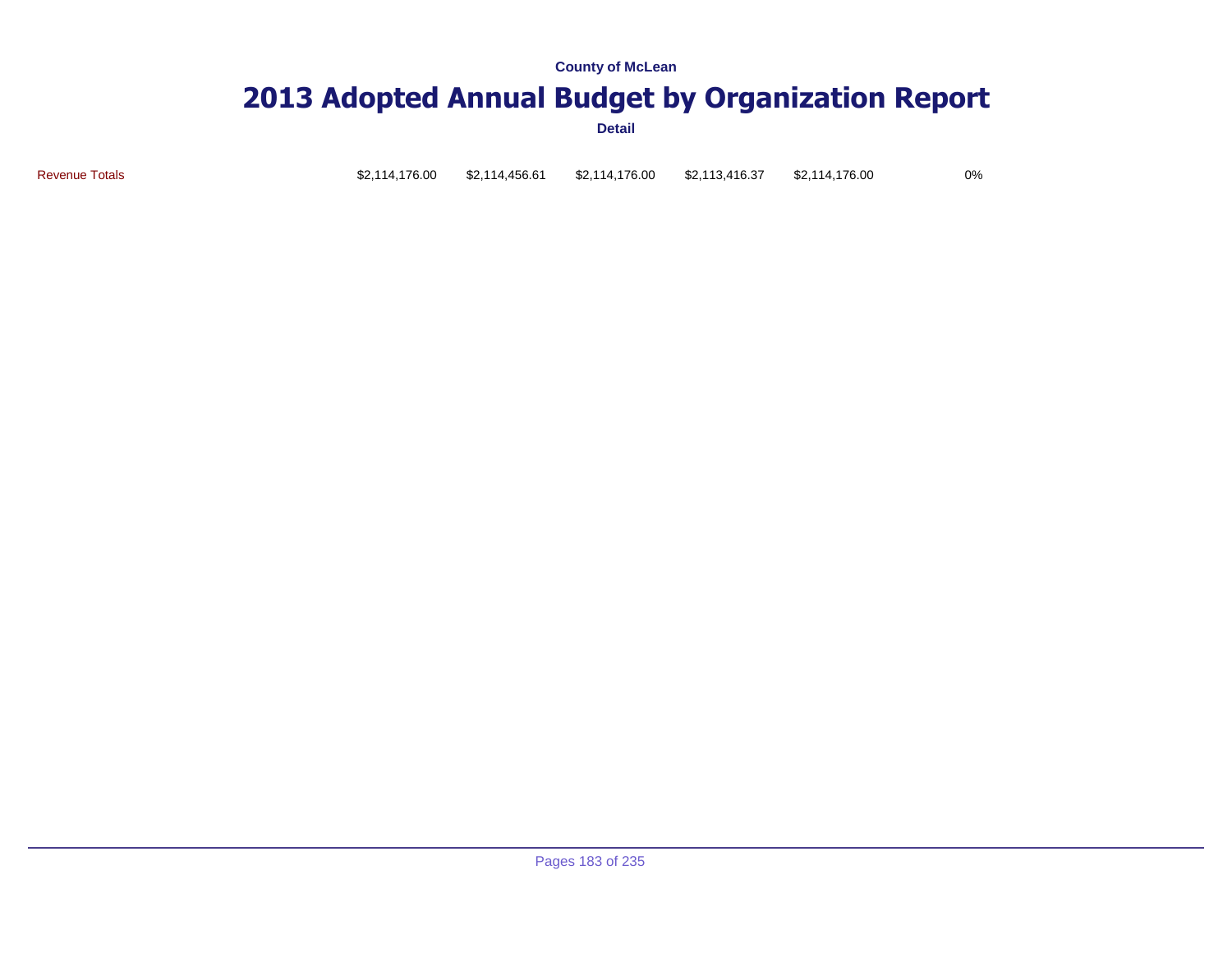## **2013 Adopted Annual Budget by Organization Report**

|                                          | 2011 Adopted<br><b>Budget</b> | 2011 Actual<br>Amount | 2012 Adopted<br><b>Budget</b> | 2012 Actual<br><b>Amount</b> | 2013 Adopted<br><b>Budget</b> | % of CHG from<br><b>From FY 2012</b> |  |
|------------------------------------------|-------------------------------|-----------------------|-------------------------------|------------------------------|-------------------------------|--------------------------------------|--|
| <b>Expenditures</b>                      |                               |                       |                               |                              |                               |                                      |  |
| Department: 0045 LAW & JUSTICE BUILDING  |                               |                       |                               |                              |                               |                                      |  |
| EX04 - Services                          | \$442,954,00                  | \$442,954,00          | \$496,290,00                  | \$496,289.50                 | \$496,290.00                  | $0\%$                                |  |
| EX07 - Capital Assets                    | \$1,242,046,00                | \$1,242,046,00        | \$1.188.710.00                | \$1.188.710.50               | \$1.188.710.00                | $0\%$                                |  |
| EX10 - Other                             | \$0.00                        | \$0.00                | \$0.00                        | \$0.00                       | \$0.00                        |                                      |  |
| Department Total: LAW & JUSTICE BUILDING | \$1,685,000.00                | \$1,685,000.00        | \$1,685,000.00                | \$1,685,000.00               | \$1,685,000.00                | $0\%$                                |  |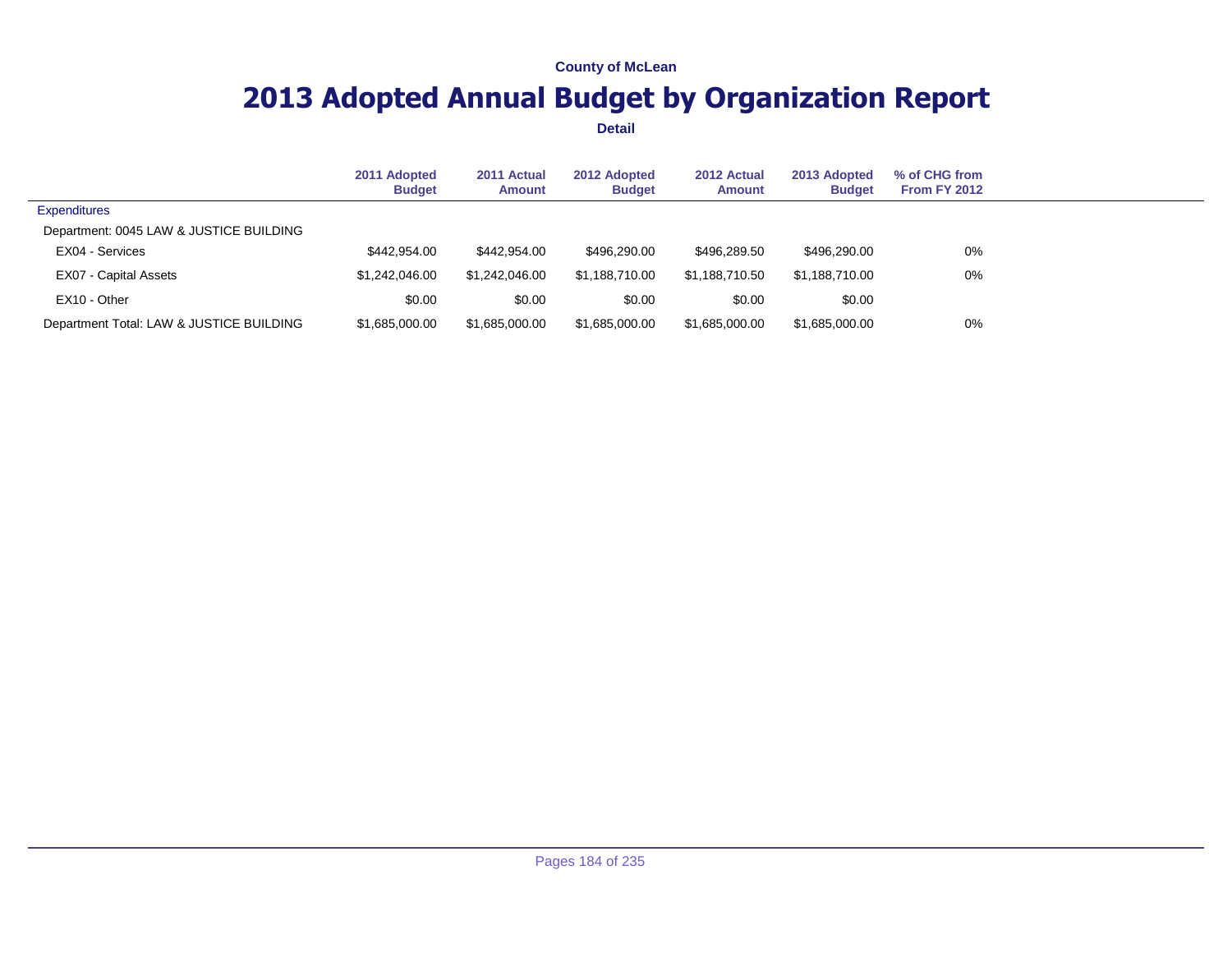## **2013 Adopted Annual Budget by Organization Report**

|                                       | 2011 Adopted<br><b>Budget</b> | 2011 Actual<br><b>Amount</b> | 2012 Adopted<br><b>Budget</b> | 2012 Actual<br><b>Amount</b> | 2013 Adopted<br><b>Budget</b> | % of CHG from<br>From FY 2012 |  |
|---------------------------------------|-------------------------------|------------------------------|-------------------------------|------------------------------|-------------------------------|-------------------------------|--|
| Department: 0115 GOVERNMENT BUILDING  |                               |                              |                               |                              |                               |                               |  |
| EX04 - Services                       | \$201,676.00                  | \$144.176.00                 | \$146,676,00                  | \$146.676.00                 | \$146,676.00                  | 0%                            |  |
| EX07 - Capital Assets                 | \$227,500.00                  | \$285,000.00                 | \$282,500.00                  | \$282,500.00                 | \$282,500.00                  | 0%                            |  |
| EX10 - Other                          | \$0.00                        | \$0.00                       | \$0.00                        | \$0.00                       | \$0.00                        |                               |  |
| Department Total: GOVERNMENT BUILDING | \$429,176.00                  | \$429,176.00                 | \$429,176.00                  | \$429,176.00                 | \$429,176.00                  | 0%                            |  |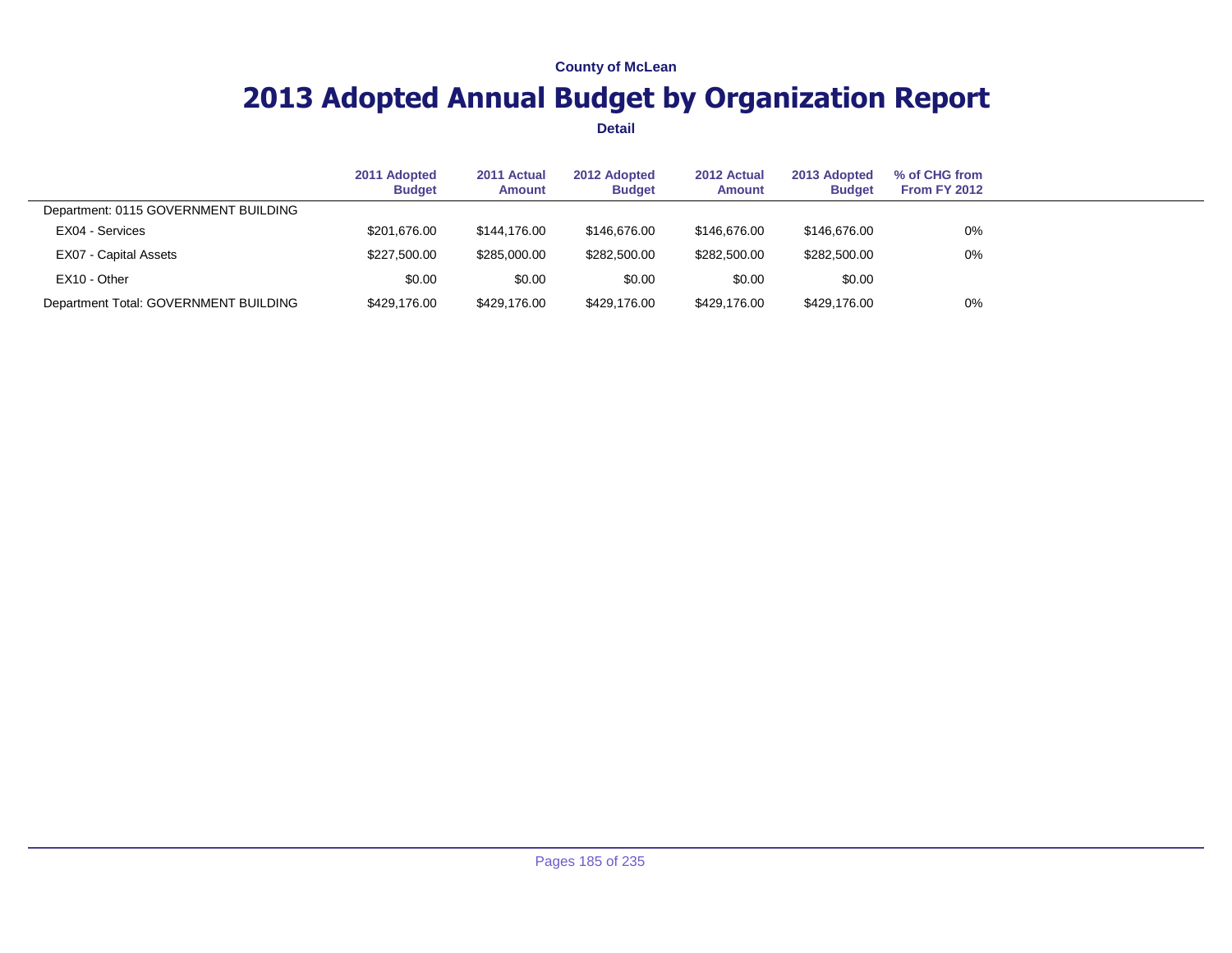## **2013 Adopted Annual Budget by Organization Report**

|                              | 2011 Adopted<br><b>Budget</b> | 2011 Actual<br>Amount | 2012 Adopted<br><b>Budget</b> | 2012 Actual<br><b>Amount</b> | 2013 Adopted<br><b>Budget</b> | % of CHG from<br>From FY 2012 |  |
|------------------------------|-------------------------------|-----------------------|-------------------------------|------------------------------|-------------------------------|-------------------------------|--|
| <b>Revenue Totals:</b>       | \$2.114.176.00                | \$2.114.456.61        | \$2.114.176.00                | \$2.113.416.37               | \$2,114,176.00                | 0%                            |  |
| <b>Expenditure Totals</b>    | \$2.114.176.00                | \$2.114.176.00        | \$2.114.176.00                | \$2.114.176.00               | \$2,114,176.00                | 0%                            |  |
| <b>Fund Total: PBC LEASE</b> | \$0.00                        | \$280.61              | \$0.00                        | (\$759.63)                   | \$0.00                        | $^{+++}$                      |  |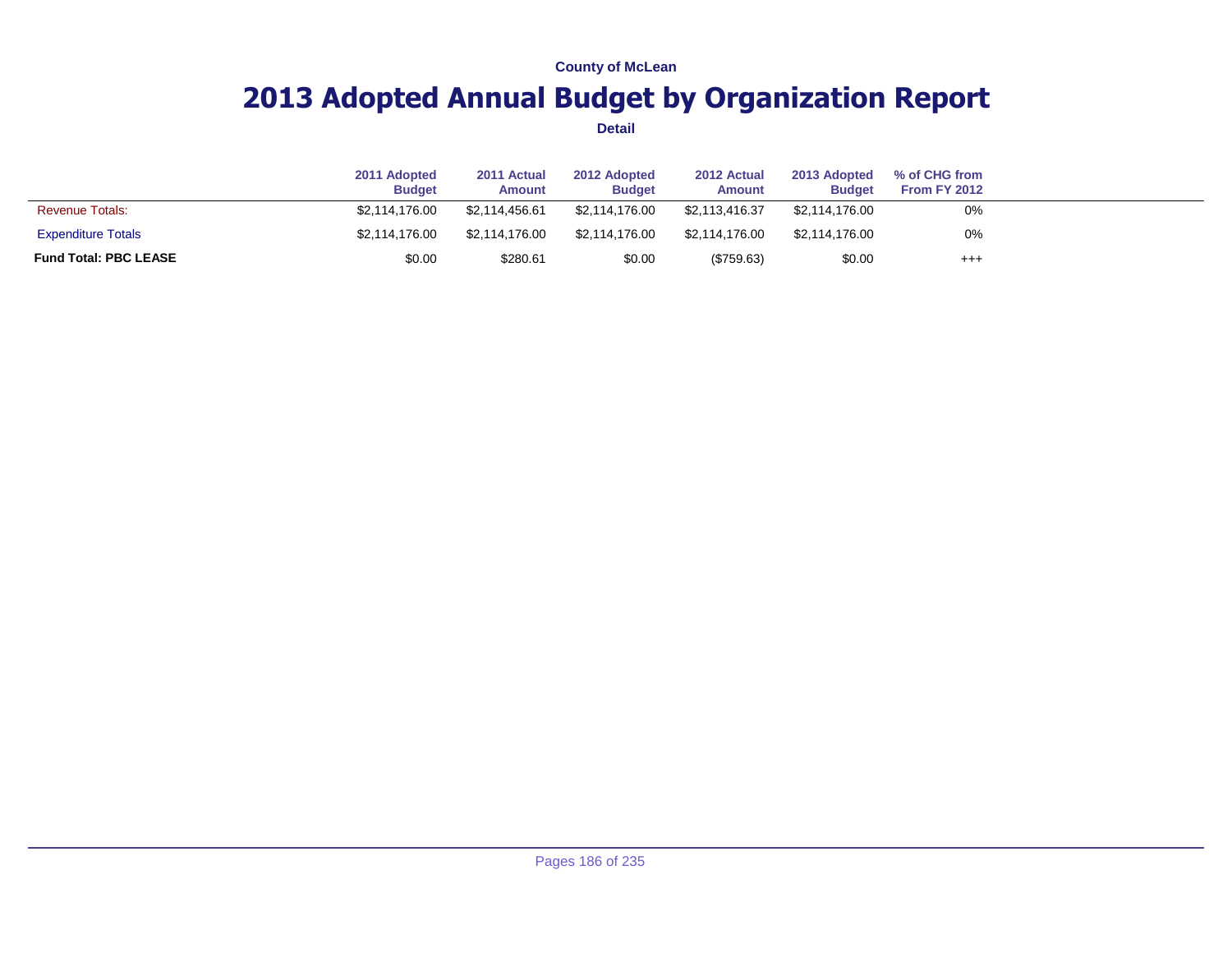## **2013 Adopted Annual Budget by Organization Report**

|                                         | 2011 Adopted<br><b>Budget</b> | 2011 Actual<br><b>Amount</b> | 2012 Adopted<br><b>Budget</b> | 2012 Actual<br><b>Amount</b> | 2013 Adopted<br><b>Budget</b> | % of CHG from<br><b>From FY 2012</b> |  |
|-----------------------------------------|-------------------------------|------------------------------|-------------------------------|------------------------------|-------------------------------|--------------------------------------|--|
| <b>Fund: 0162 PBC RENT/O &amp; M</b>    |                               |                              |                               |                              |                               |                                      |  |
| Revenue                                 |                               |                              |                               |                              |                               |                                      |  |
| Department: 0041 FACILITIES MANAGEMENT  |                               |                              |                               |                              |                               |                                      |  |
| RE01 - Taxes                            | \$148,074.00                  | \$148,007.64                 | \$150,538.00                  | \$150,285.59                 | \$160,538.00                  | 7%                                   |  |
| RE03 - Intergovernmental                | \$0.00                        | \$0.00                       | \$0.00                        | \$0.00                       | \$0.00                        |                                      |  |
| RE07 - Transfer From Other Funds        | \$0.00                        | \$0.00                       | \$0.00                        | \$0.00                       | \$0.00                        |                                      |  |
| RE99 - Miscellaneous                    | \$0.00                        | \$0.00                       | \$0.00                        | \$0.00                       | \$0.00                        |                                      |  |
| Department Total: FACILITIES MANAGEMENT | \$148,074,00                  | \$148,007.64                 | \$150,538.00                  | \$150,285.59                 | \$160,538,00                  | 7%                                   |  |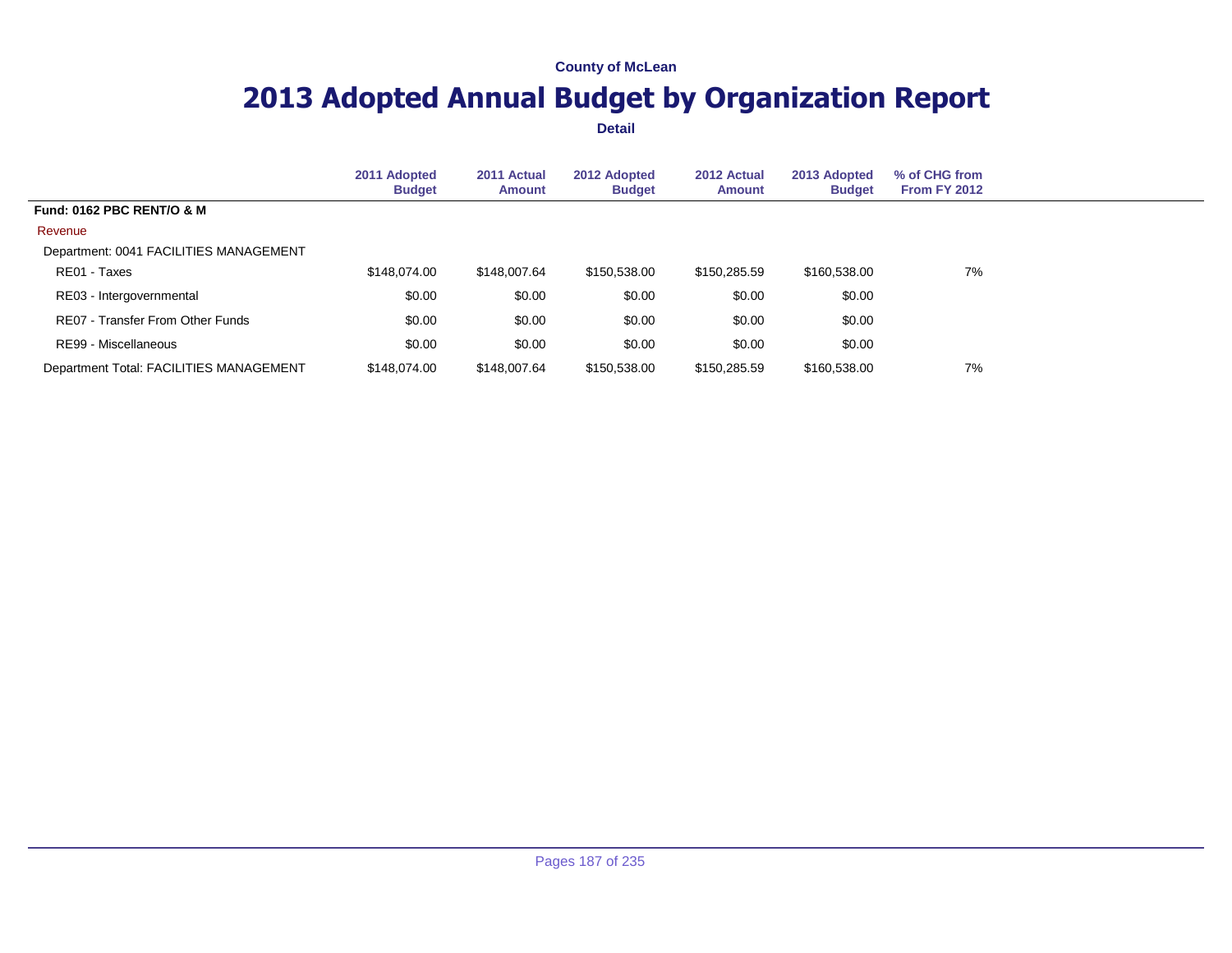## **2013 Adopted Annual Budget by Organization Report**

|                                          | 2011 Adopted<br><b>Budget</b> | 2011 Actual<br>Amount | 2012 Adopted<br><b>Budget</b> | 2012 Actual<br>Amount | 2013 Adopted<br><b>Budget</b> | % of CHG from<br>From FY 2012 |  |
|------------------------------------------|-------------------------------|-----------------------|-------------------------------|-----------------------|-------------------------------|-------------------------------|--|
| Department: 0045 LAW & JUSTICE BUILDING  |                               |                       |                               |                       |                               |                               |  |
| RE01 - Taxes                             | \$1.888.070.00                | \$1.888.321.83        | \$1.890.113.00                | \$1.889.248.07        | \$1.836.390.00                | $-3%$                         |  |
| RE03 - Intergovernmental                 | \$0.00                        | \$0.00                | \$0.00                        | \$0.00                | \$0.00                        |                               |  |
| RE07 - Transfer From Other Funds         | \$0.00                        | \$0.00                | \$0.00                        | \$0.00                | \$0.00                        |                               |  |
| RE99 - Miscellaneous                     | \$0.00                        | \$0.00                | \$0.00                        | \$0.00                | \$0.00                        |                               |  |
| Department Total: LAW & JUSTICE BUILDING | \$1,888,070,00                | \$1.888.321.83        | \$1.890.113.00                | \$1.889.248.07        | \$1,836,390.00                | $-3%$                         |  |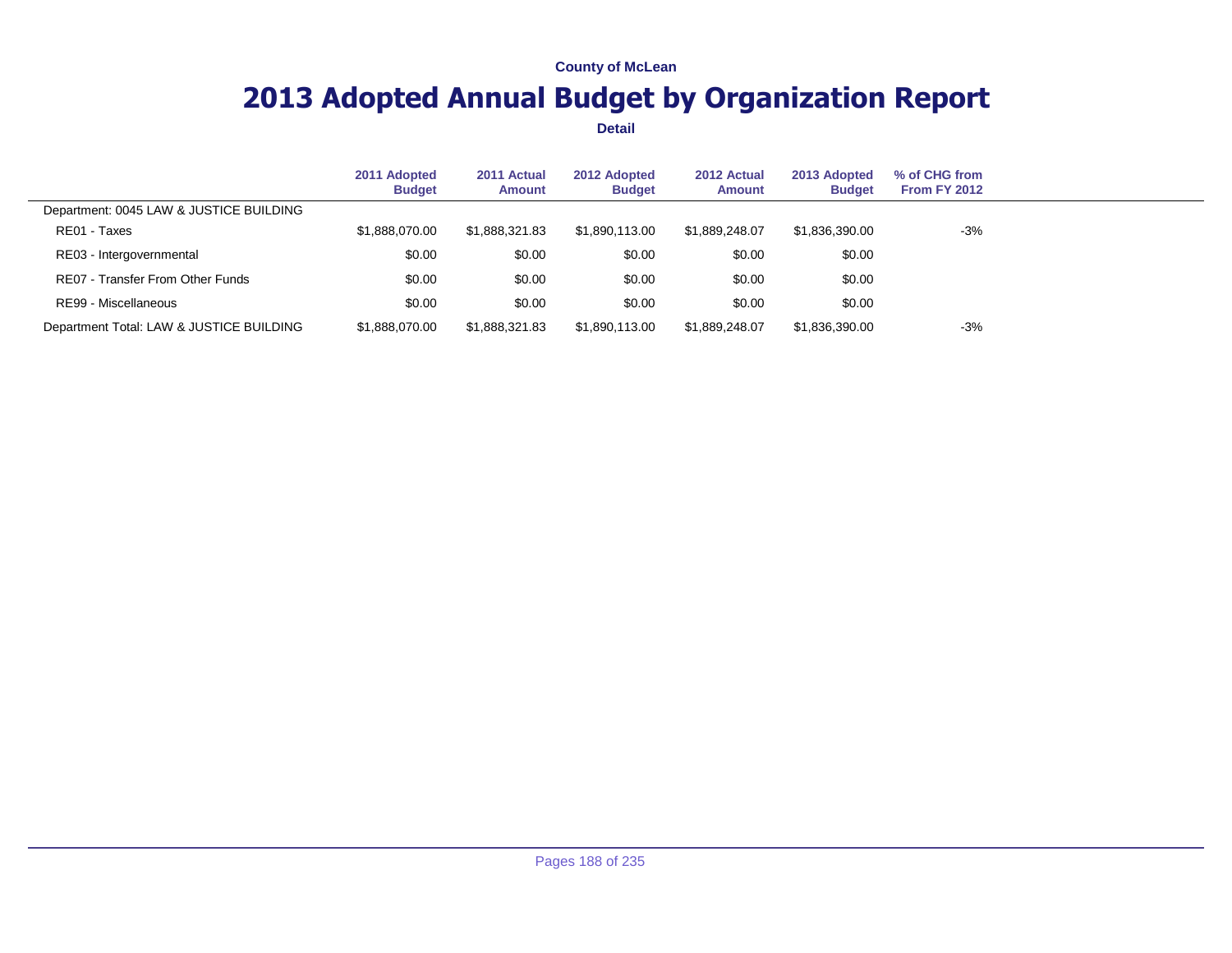## **2013 Adopted Annual Budget by Organization Report**

|                                         | 2011 Adopted<br><b>Budget</b> | 2011 Actual<br>Amount | 2012 Adopted<br><b>Budget</b> | 2012 Actual<br>Amount | 2013 Adopted<br><b>Budget</b> | % of CHG from<br><b>From FY 2012</b> |  |
|-----------------------------------------|-------------------------------|-----------------------|-------------------------------|-----------------------|-------------------------------|--------------------------------------|--|
| Department: 0115 GOVERNMENT BUILDING    |                               |                       |                               |                       |                               |                                      |  |
| RE01 - Taxes                            | \$383,635,00                  | \$383,834.39          | \$383.635.00                  | \$383,506.90          | \$374,432,00                  | $-2%$                                |  |
| RE03 - Intergovernmental                | \$0.00                        | \$0.00                | \$0.00                        | \$0.00                | \$0.00                        |                                      |  |
| <b>RE07 - Transfer From Other Funds</b> | \$0.00                        | \$0.00                | \$0.00                        | \$0.00                | \$0.00                        |                                      |  |
| RE99 - Miscellaneous                    | \$0.00                        | \$0.00                | \$0.00                        | \$0.00                | \$0.00                        |                                      |  |
| Department Total: GOVERNMENT BUILDING   | \$383,635.00                  | \$383.834.39          | \$383,635.00                  | \$383,506.90          | \$374.432.00                  | $-2%$                                |  |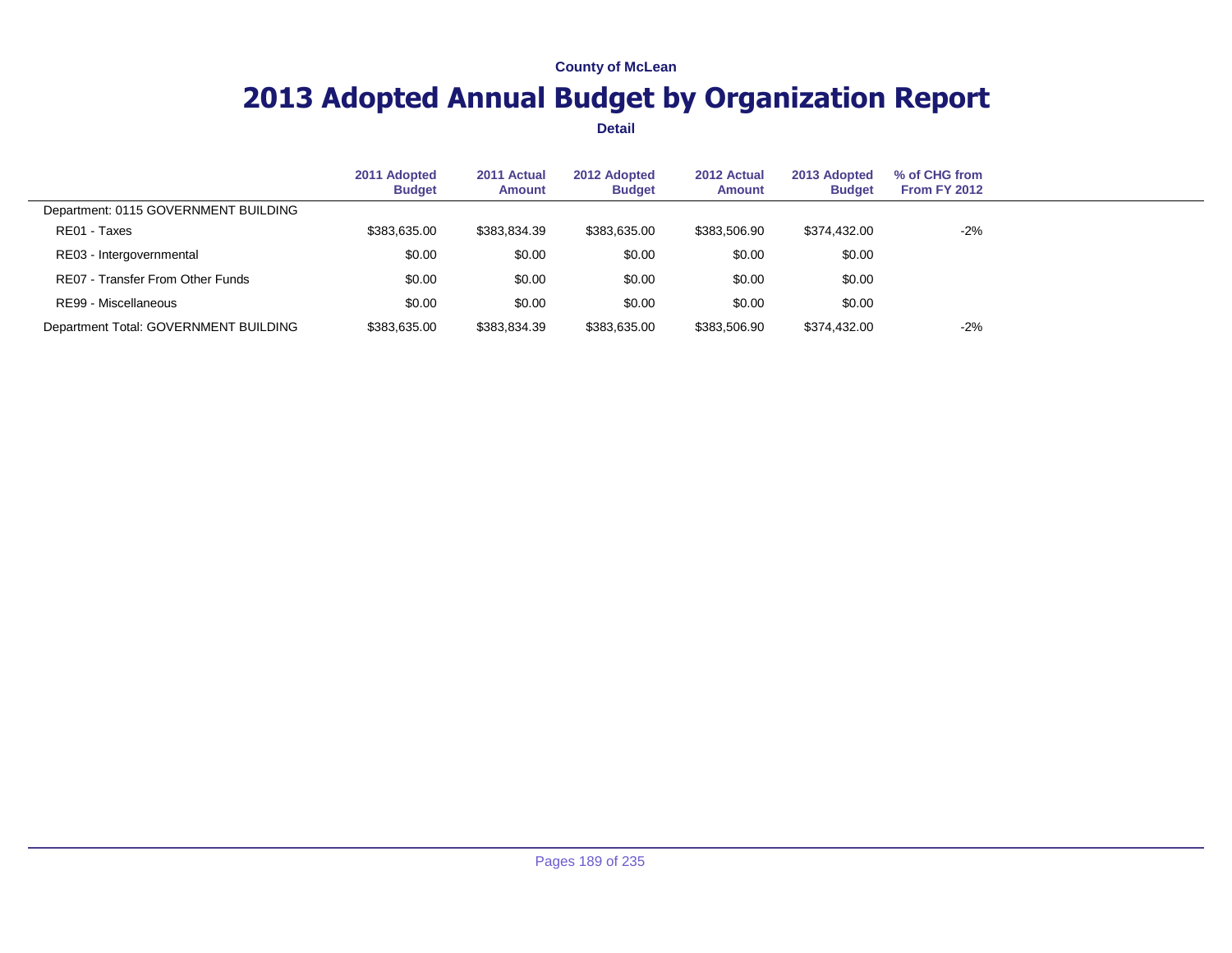### **2013 Adopted Annual Budget by Organization Report**

**Detail**

Revenue Totals \$2,419,779.00 \$2,420,163.86 \$2,424,286.00 \$2,423,040.56 \$2,371,360.00 -2%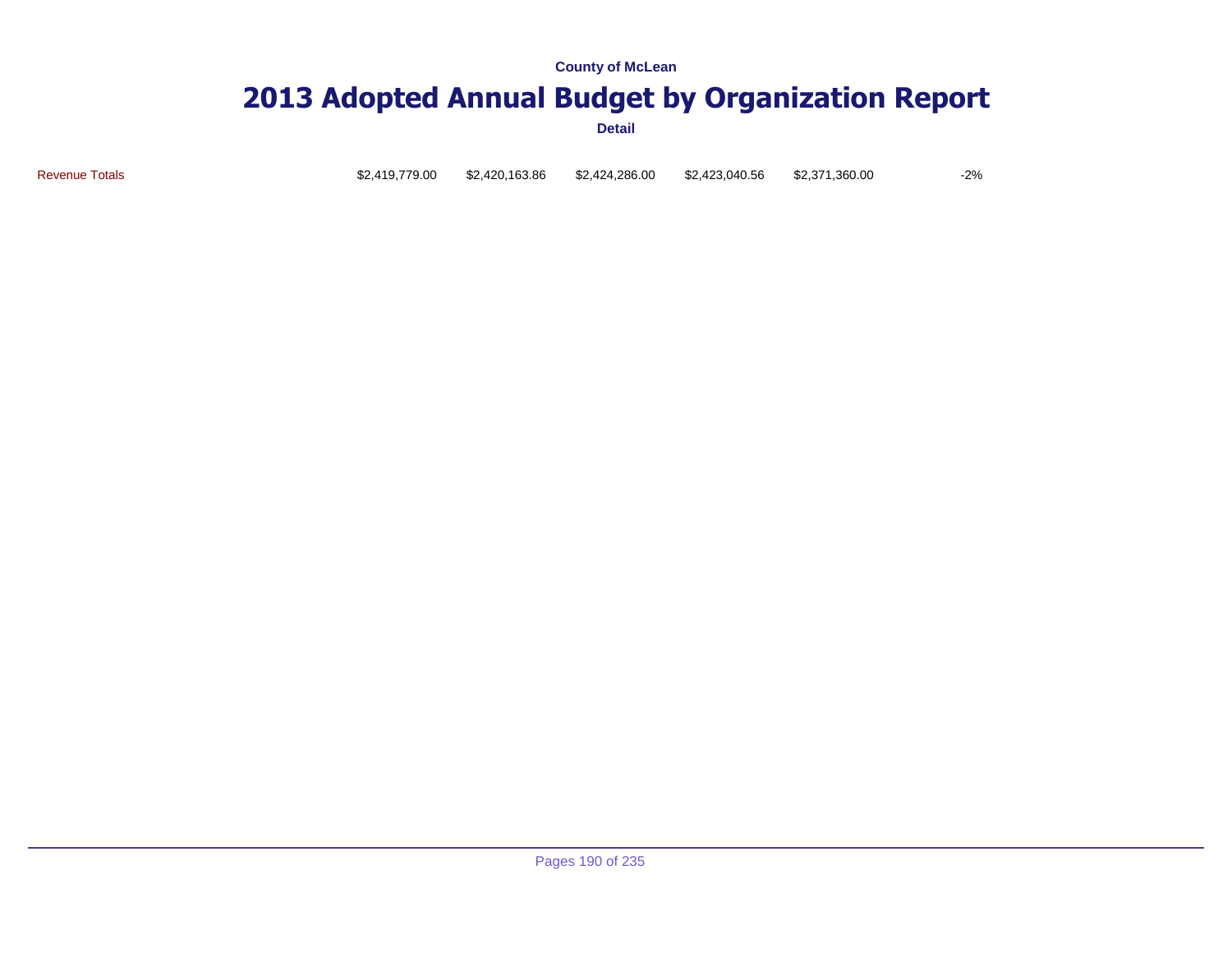## **2013 Adopted Annual Budget by Organization Report**

|                                         | 2011 Adopted<br><b>Budget</b> | 2011 Actual<br>Amount | 2012 Adopted<br><b>Budget</b> | 2012 Actual<br><b>Amount</b> | 2013 Adopted<br><b>Budget</b> | % of CHG from<br><b>From FY 2012</b> |  |
|-----------------------------------------|-------------------------------|-----------------------|-------------------------------|------------------------------|-------------------------------|--------------------------------------|--|
| <b>Expenditures</b>                     |                               |                       |                               |                              |                               |                                      |  |
| Department: 0041 FACILITIES MANAGEMENT  |                               |                       |                               |                              |                               |                                      |  |
| EX04 - Services                         | \$148,074,00                  | \$148,074,00          | \$150.538.00                  | \$150.538.00                 | \$160,538,00                  | 7%                                   |  |
| EX10 - Other                            | \$0.00                        | \$0.00                | \$0.00                        | \$0.00                       | \$0.00                        |                                      |  |
| Department Total: FACILITIES MANAGEMENT | \$148,074,00                  | \$148,074,00          | \$150,538.00                  | \$150,538.00                 | \$160,538.00                  | 7%                                   |  |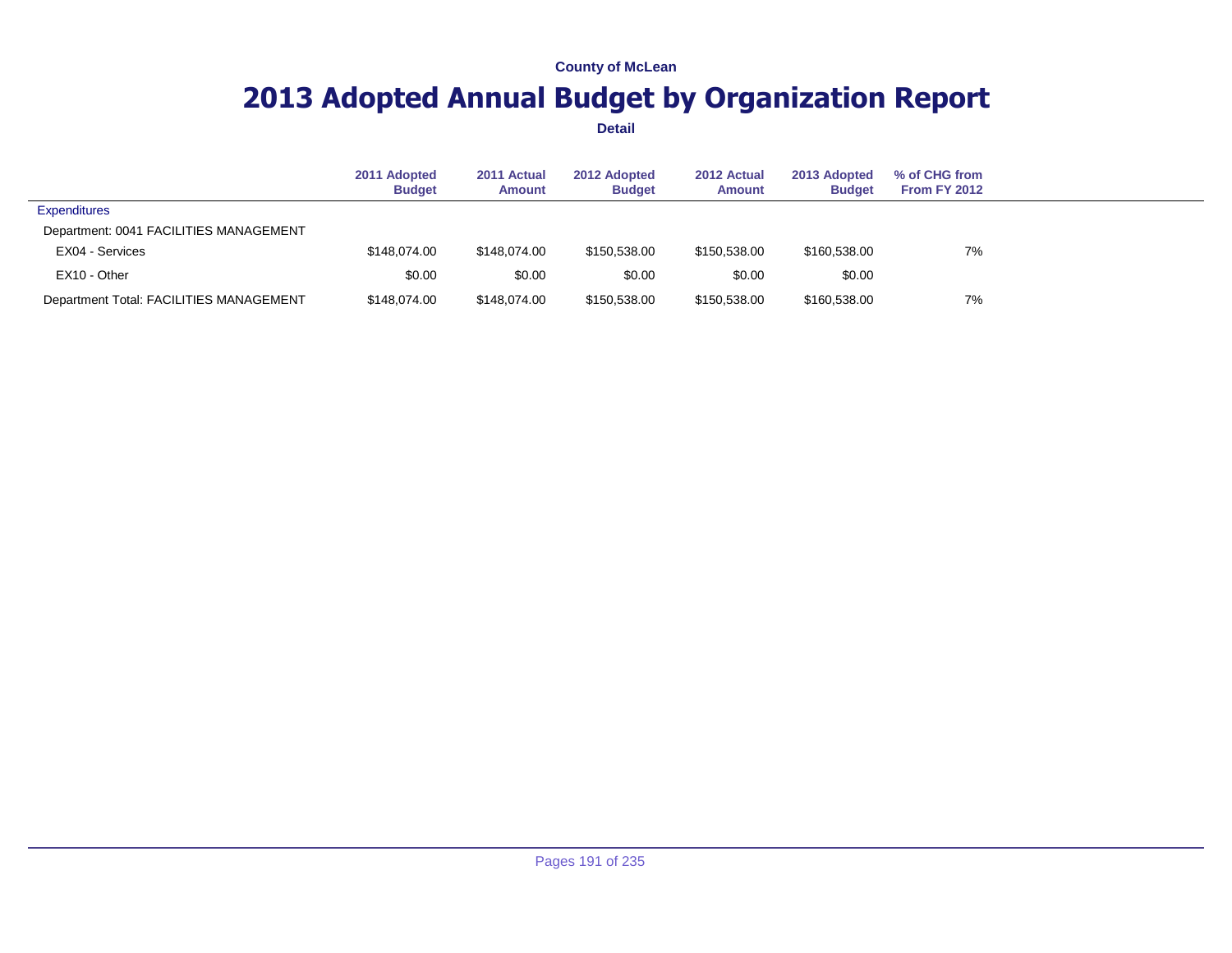## **2013 Adopted Annual Budget by Organization Report**

|                                          | 2011 Adopted<br><b>Budget</b> | 2011 Actual<br><b>Amount</b> | 2012 Adopted<br><b>Budget</b> | 2012 Actual<br><b>Amount</b> | 2013 Adopted<br><b>Budget</b> | % of CHG from<br>From FY 2012 |  |
|------------------------------------------|-------------------------------|------------------------------|-------------------------------|------------------------------|-------------------------------|-------------------------------|--|
| Department: 0045 LAW & JUSTICE BUILDING  |                               |                              |                               |                              |                               |                               |  |
| EX04 - Services                          | \$1.888.070.00                | \$1.888.070.00               | \$1.890.113.00                | \$1.890.113.00               | \$1.836.390.00                | $-3%$                         |  |
| EX10 - Other                             | \$0.00                        | \$0.00                       | \$0.00                        | \$0.00                       | \$0.00                        |                               |  |
| Department Total: LAW & JUSTICE BUILDING | \$1,888,070.00                | \$1.888.070.00               | \$1.890.113.00                | \$1.890.113.00               | \$1,836,390.00                | $-3%$                         |  |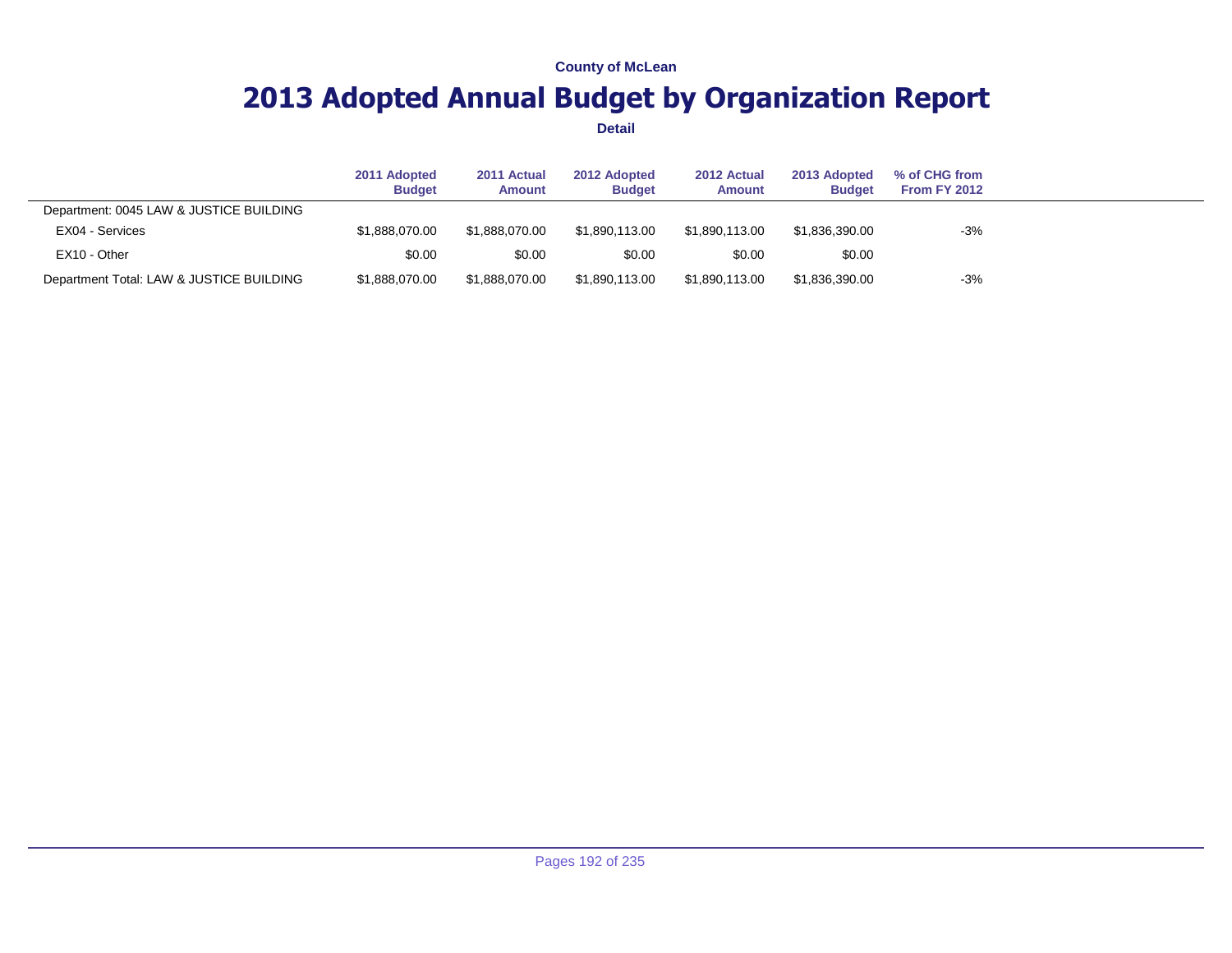## **2013 Adopted Annual Budget by Organization Report**

|                                       | 2011 Adopted<br><b>Budget</b> | 2011 Actual<br><b>Amount</b> | 2012 Adopted<br><b>Budget</b> | 2012 Actual<br><b>Amount</b> | 2013 Adopted<br><b>Budget</b> | % of CHG from<br><b>From FY 2012</b> |  |
|---------------------------------------|-------------------------------|------------------------------|-------------------------------|------------------------------|-------------------------------|--------------------------------------|--|
| Department: 0115 GOVERNMENT BUILDING  |                               |                              |                               |                              |                               |                                      |  |
| EX04 - Services                       | \$383,635.00                  | \$383.635.00                 | \$383,635.00                  | \$383.635.00                 | \$374,432.00                  | $-2%$                                |  |
| EX10 - Other                          | \$0.00                        | \$0.00                       | \$0.00                        | \$0.00                       | \$0.00                        |                                      |  |
| Department Total: GOVERNMENT BUILDING | \$383,635.00                  | \$383,635.00                 | \$383,635.00                  | \$383,635.00                 | \$374,432.00                  | $-2%$                                |  |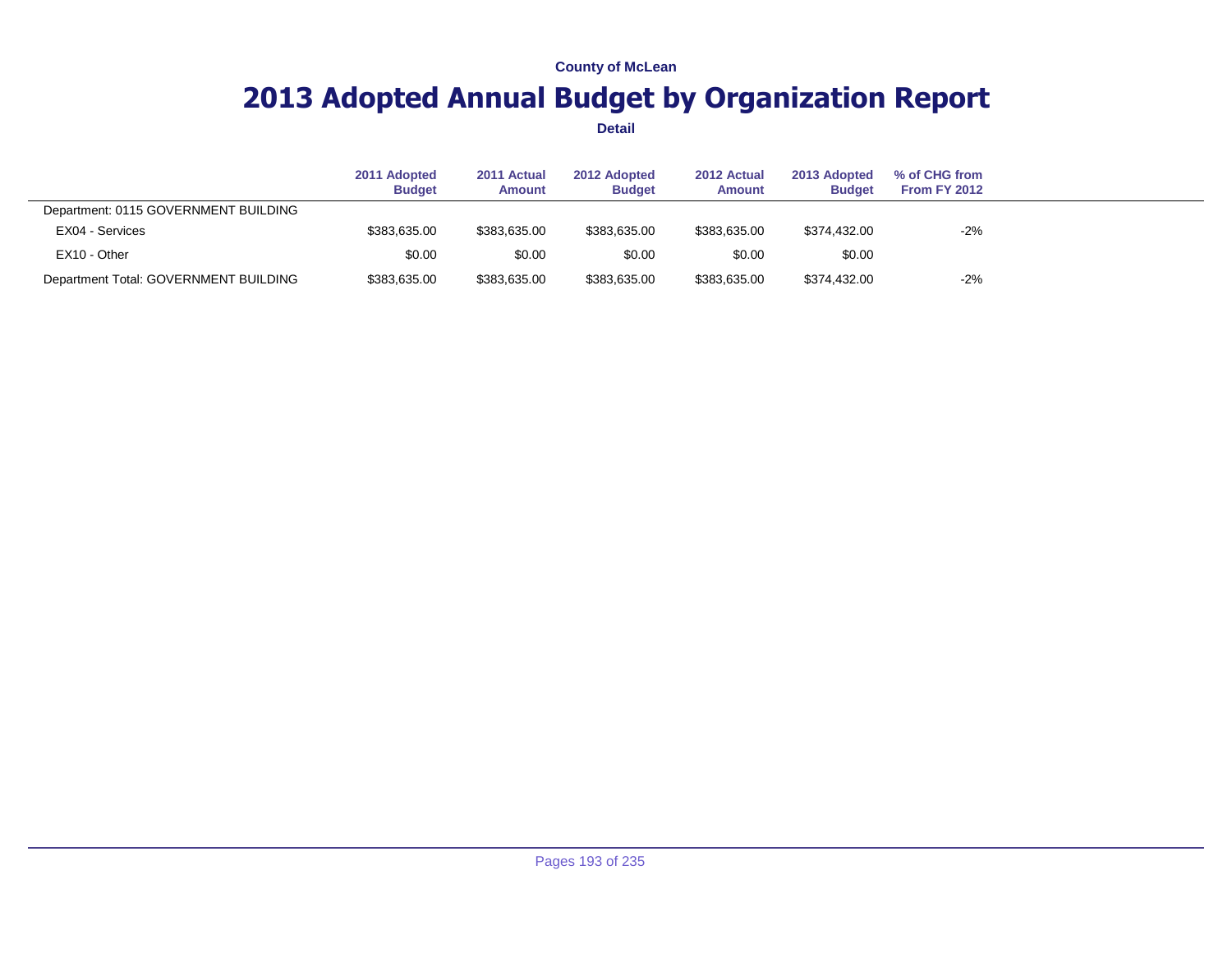## **2013 Adopted Annual Budget by Organization Report**

|                            | 2011 Adopted<br><b>Budget</b> | 2011 Actual<br><b>Amount</b> | 2012 Adopted<br><b>Budget</b> | 2012 Actual<br><b>Amount</b> | 2013 Adopted<br><b>Budget</b> | % of CHG from<br>From FY 2012 |  |
|----------------------------|-------------------------------|------------------------------|-------------------------------|------------------------------|-------------------------------|-------------------------------|--|
| <b>Revenue Totals:</b>     | \$2,419,779,00                | \$2,420,163,86               | \$2.424.286.00                | \$2,423,040.56               | \$2,371,360.00                | $-2%$                         |  |
| <b>Expenditure Totals</b>  | \$2,419,779,00                | \$2,419,779.00               | \$2.424.286.00                | \$2.424.286.00               | \$2,371,360.00                | $-2%$                         |  |
| Fund Total: PBC RENT/O & M | \$0.00                        | \$384.86                     | \$0.00                        | (\$1,245.44)                 | \$0.00                        | $^{+++}$                      |  |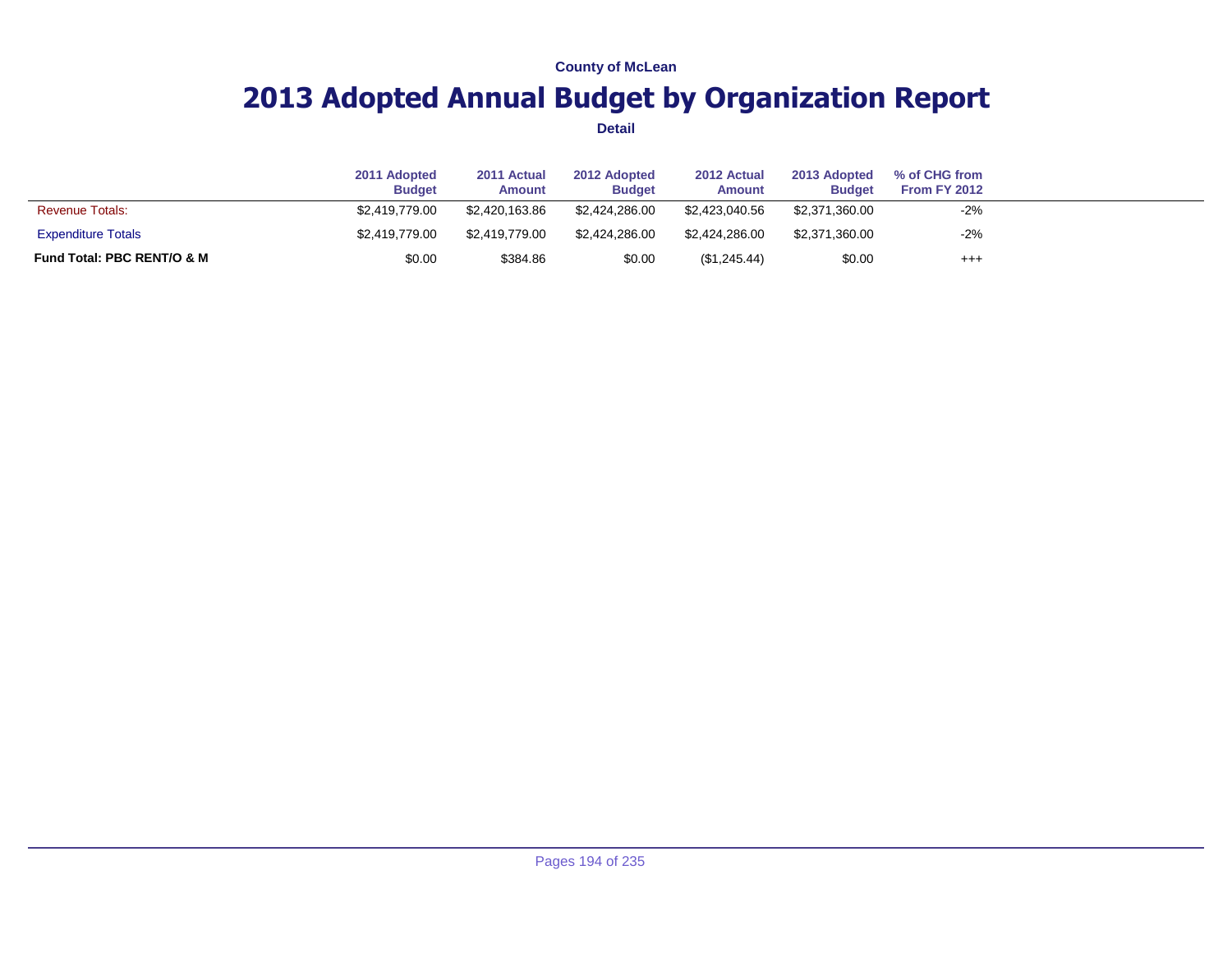## **2013 Adopted Annual Budget by Organization Report**

|                                        | 2011 Adopted<br><b>Budget</b> | 2011 Actual<br><b>Amount</b> | 2012 Adopted<br><b>Budget</b> | 2012 Actual<br><b>Amount</b> | 2013 Adopted<br><b>Budget</b> | % of CHG from<br>From FY 2012 |  |
|----------------------------------------|-------------------------------|------------------------------|-------------------------------|------------------------------|-------------------------------|-------------------------------|--|
| <b>Fund: 0164 CO CLERK DOC STORAGE</b> |                               |                              |                               |                              |                               |                               |  |
| Revenue                                |                               |                              |                               |                              |                               |                               |  |
| Department: 0005 COUNTY CLERK          |                               |                              |                               |                              |                               |                               |  |
| RE02 - Lic., Permits, Fees             | \$25,000.00                   | \$22,375.00                  | \$21.875.00                   | \$22,486.00                  | \$22,375.00                   | 2%                            |  |
| RE99 - Miscellaneous                   | \$14,552.00                   | \$0.00                       | \$0.00                        | \$0.00                       | \$0.00                        |                               |  |
| Department Total: COUNTY CLERK         | \$39,552.00                   | \$22,375.00                  | \$21,875.00                   | \$22,486.00                  | \$22,375.00                   | 2%                            |  |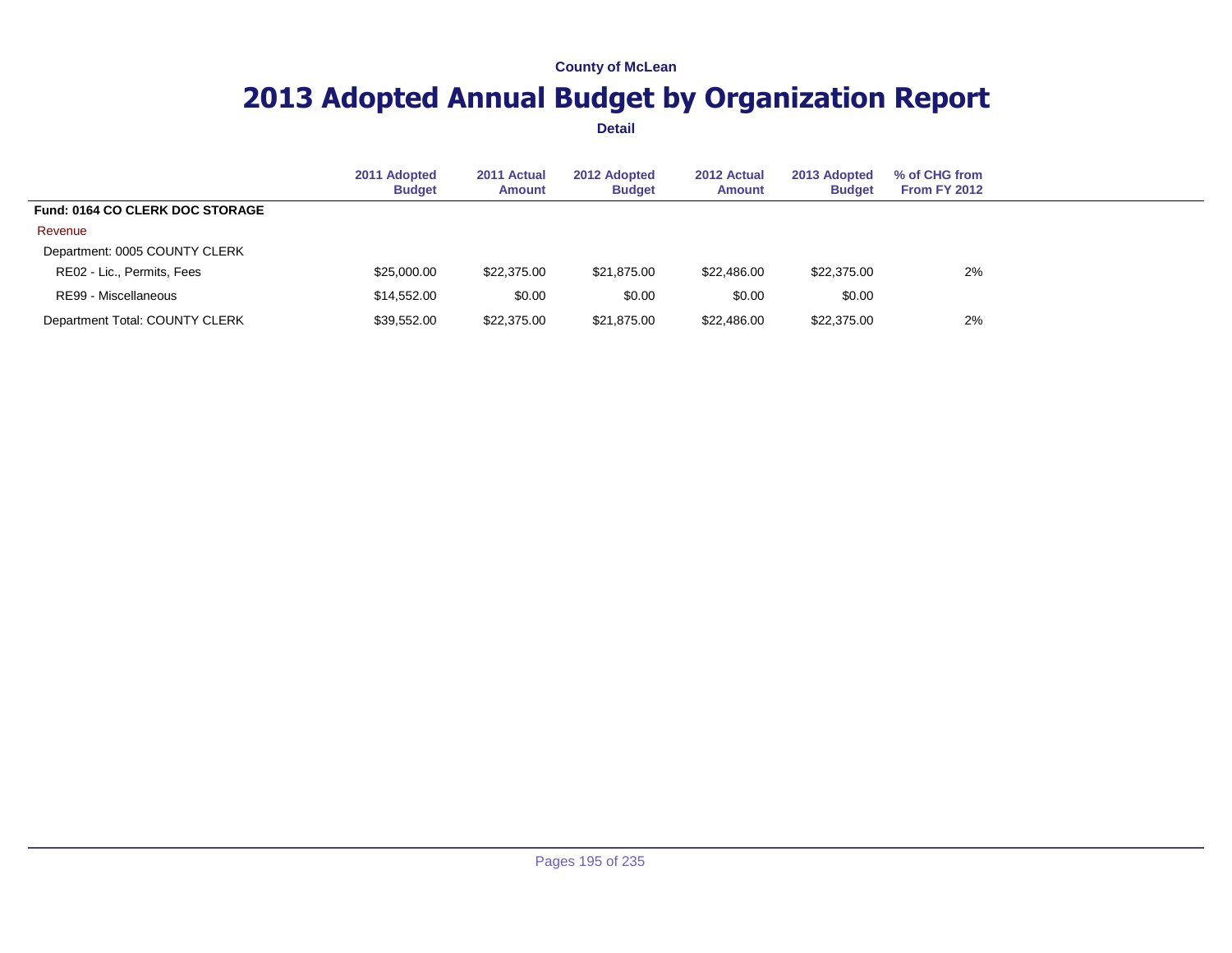## **2013 Adopted Annual Budget by Organization Report**

| <b>Revenue Totals</b><br>\$21,875.00<br>\$22,486,00<br>\$39.552.00<br>\$22,375,00<br>\$22,375,00 |  |  |  |  |  |  | 2% |
|--------------------------------------------------------------------------------------------------|--|--|--|--|--|--|----|
|--------------------------------------------------------------------------------------------------|--|--|--|--|--|--|----|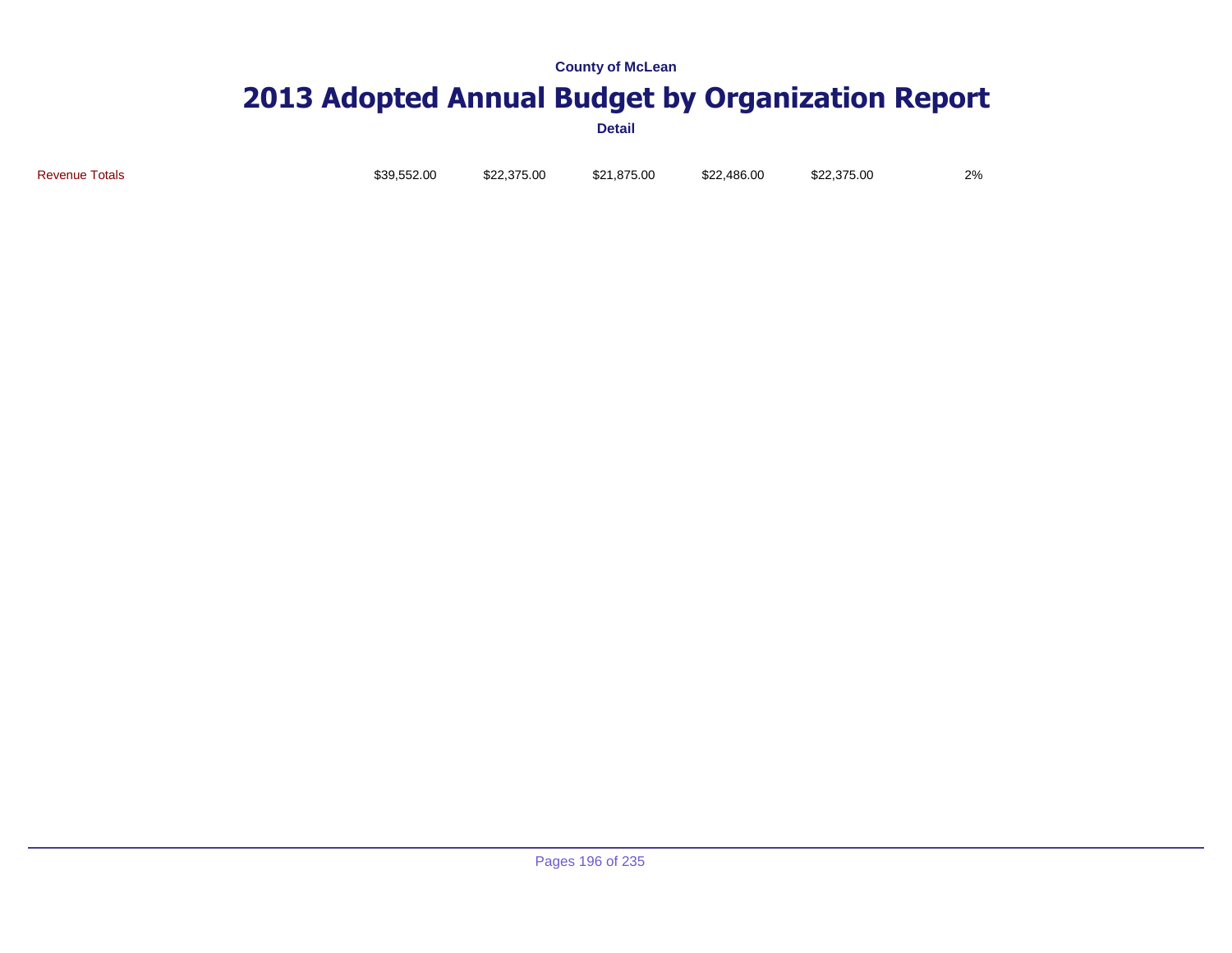## **2013 Adopted Annual Budget by Organization Report**

|                                | 2011 Adopted<br><b>Budget</b> | 2011 Actual<br><b>Amount</b> | 2012 Adopted<br><b>Budget</b> | 2012 Actual<br><b>Amount</b> | 2013 Adopted<br><b>Budget</b> | % of CHG from<br><b>From FY 2012</b> |  |
|--------------------------------|-------------------------------|------------------------------|-------------------------------|------------------------------|-------------------------------|--------------------------------------|--|
| <b>Expenditures</b>            |                               |                              |                               |                              |                               |                                      |  |
| Department: 0005 COUNTY CLERK  |                               |                              |                               |                              |                               |                                      |  |
| EX01 - Salaries                | \$29,512.00                   | \$17,323.32                  | \$16,292.00                   | \$13,074.27                  | \$16,578.00                   | 2%                                   |  |
| <b>EX02 - Fringe Benefits</b>  | \$9,786.00                    | \$7,022.93                   | \$5,324.00                    | \$4,262.57                   | \$5,543.00                    | 4%                                   |  |
| EX03 - Supplies                | \$0.00                        | \$0.00                       | \$0.00                        | \$0.00                       | \$0.00                        |                                      |  |
| EX04 - Services                | \$254.00                      | \$254.00                     | \$259.00                      | \$259.00                     | \$254.00                      | $-2%$                                |  |
| EX07 - Capital Assets          | \$0.00                        | \$0.00                       | \$0.00                        | \$0.00                       | \$0.00                        |                                      |  |
| EX09 - Transfer To Other Funds | \$0.00                        | \$0.00                       | \$0.00                        | \$0.00                       | \$0.00                        |                                      |  |
| EX10 - Other                   | \$0.00                        | \$0.00                       | \$0.00                        | \$0.00                       | \$0.00                        |                                      |  |
| Department Total: COUNTY CLERK | \$39,552,00                   | \$24,600.25                  | \$21.875.00                   | \$17,595.84                  | \$22,375.00                   | 2%                                   |  |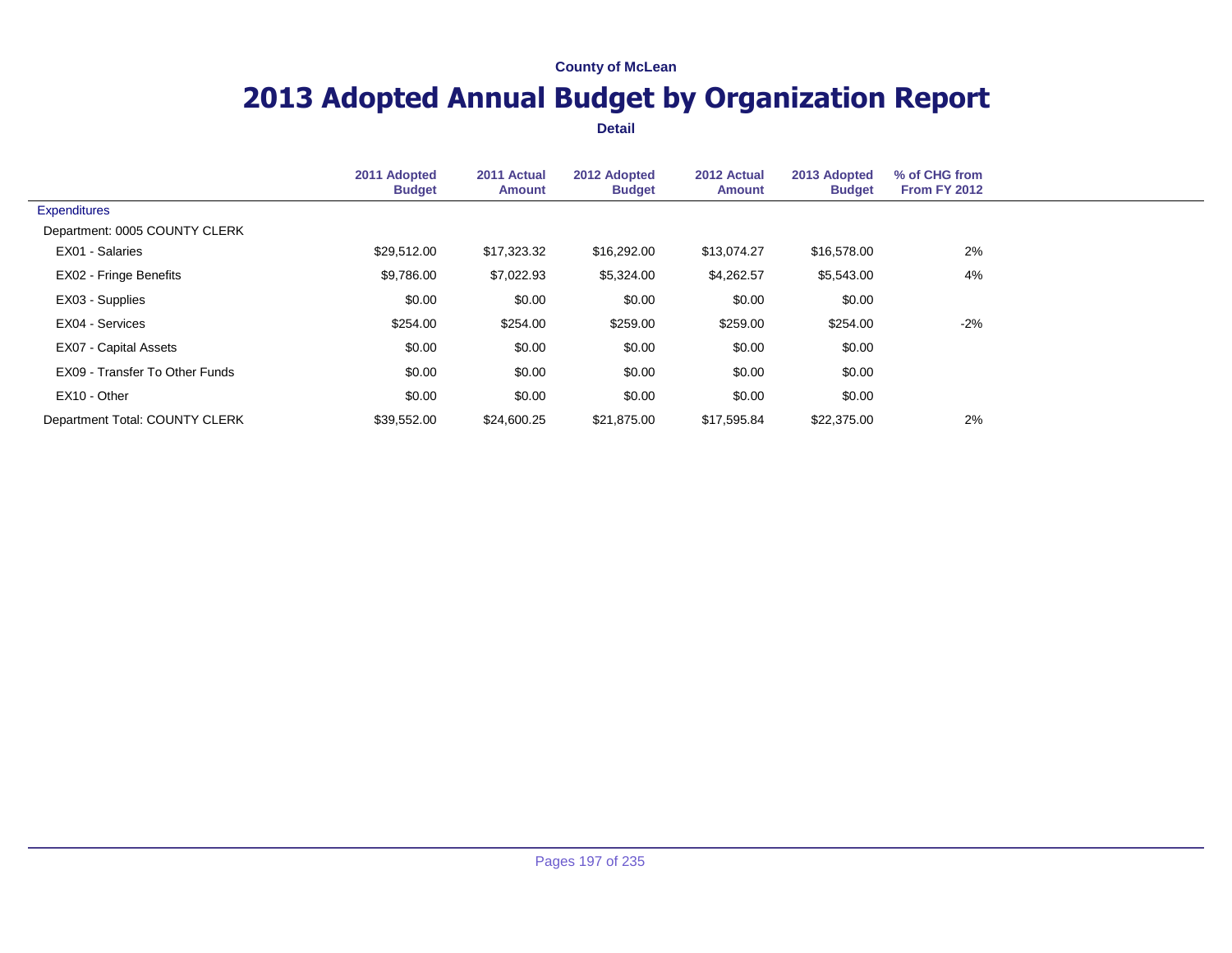## **2013 Adopted Annual Budget by Organization Report**

|                                         | 2011 Adopted<br><b>Budget</b> | 2011 Actual<br><b>Amount</b> | 2012 Adopted<br><b>Budget</b> | 2012 Actual<br><b>Amount</b> | 2013 Adopted<br><b>Budget</b> | % of CHG from<br><b>From FY 2012</b> |  |
|-----------------------------------------|-------------------------------|------------------------------|-------------------------------|------------------------------|-------------------------------|--------------------------------------|--|
| <b>Revenue Totals:</b>                  | \$39.552.00                   | \$22,375,00                  | \$21.875.00                   | \$22,486,00                  | \$22,375.00                   | 2%                                   |  |
| <b>Expenditure Totals</b>               | \$39,552.00                   | \$24,600.25                  | \$21.875.00                   | \$17.595.84                  | \$22,375.00                   | 2%                                   |  |
| <b>Fund Total: CO CLERK DOC STORAGE</b> | \$0.00                        | $(\$2,225.25)$               | \$0.00                        | \$4,890.16                   | \$0.00                        | $^{+++}$                             |  |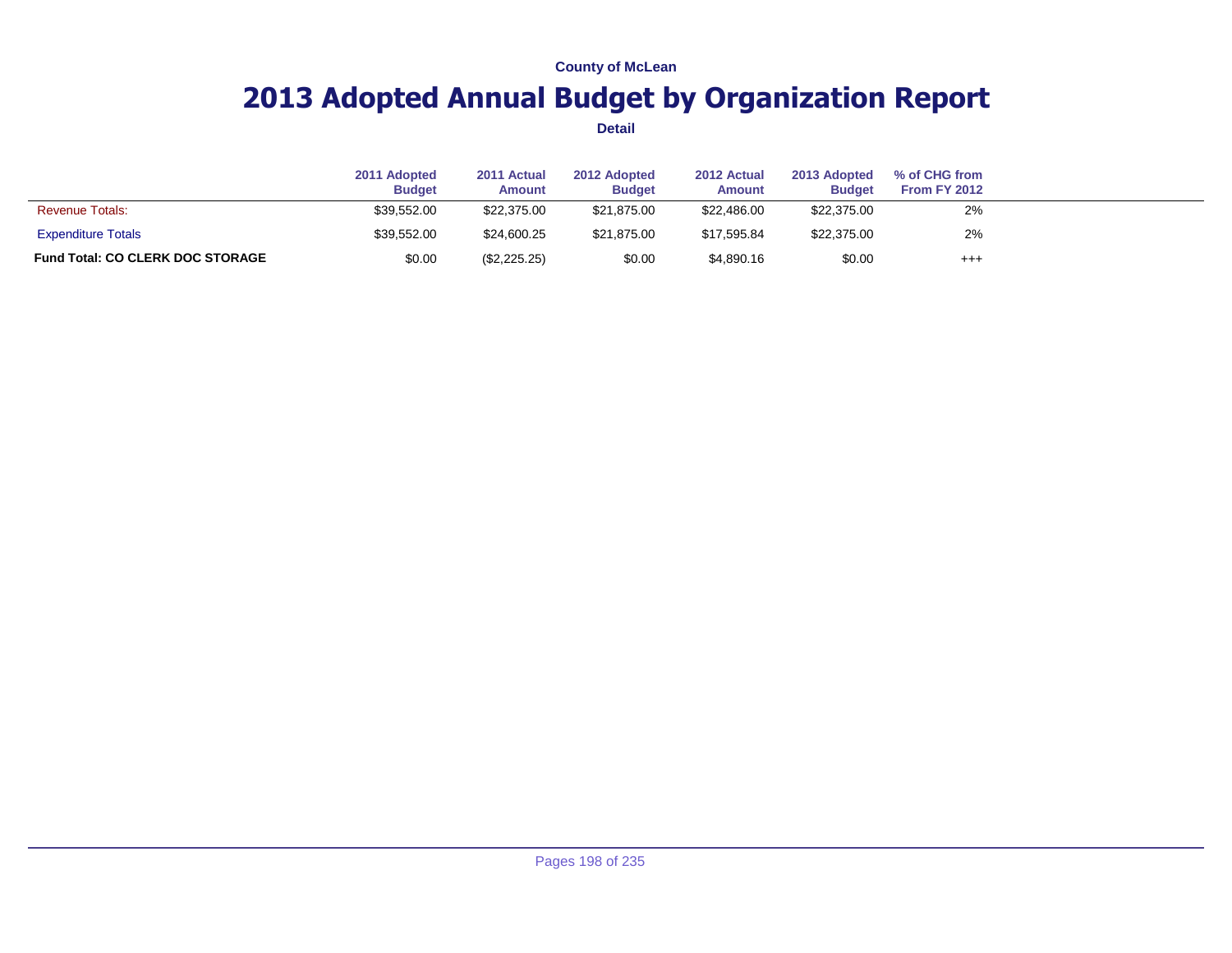## **2013 Adopted Annual Budget by Organization Report**

|                                     | 2011 Adopted<br><b>Budget</b> | 2011 Actual<br><b>Amount</b> | 2012 Adopted<br><b>Budget</b> | 2012 Actual<br><b>Amount</b> | 2013 Adopted<br><b>Budget</b> | % of CHG from<br><b>From FY 2012</b> |
|-------------------------------------|-------------------------------|------------------------------|-------------------------------|------------------------------|-------------------------------|--------------------------------------|
| Fund: 0167 GIS FEES (Recorders Off) |                               |                              |                               |                              |                               |                                      |
| Revenue                             |                               |                              |                               |                              |                               |                                      |
| Department: 0006 COUNTY RECORDER    |                               |                              |                               |                              |                               |                                      |
| RE02 - Lic., Permits, Fees          | \$162,000,00                  | \$146.292.00                 | \$162,000,00                  | \$166,730,00                 | \$162,000,00                  | 0%                                   |
| Department Total: COUNTY RECORDER   | \$162,000,00                  | \$146.292.00                 | \$162,000.00                  | \$166,730,00                 | \$162,000.00                  | 0%                                   |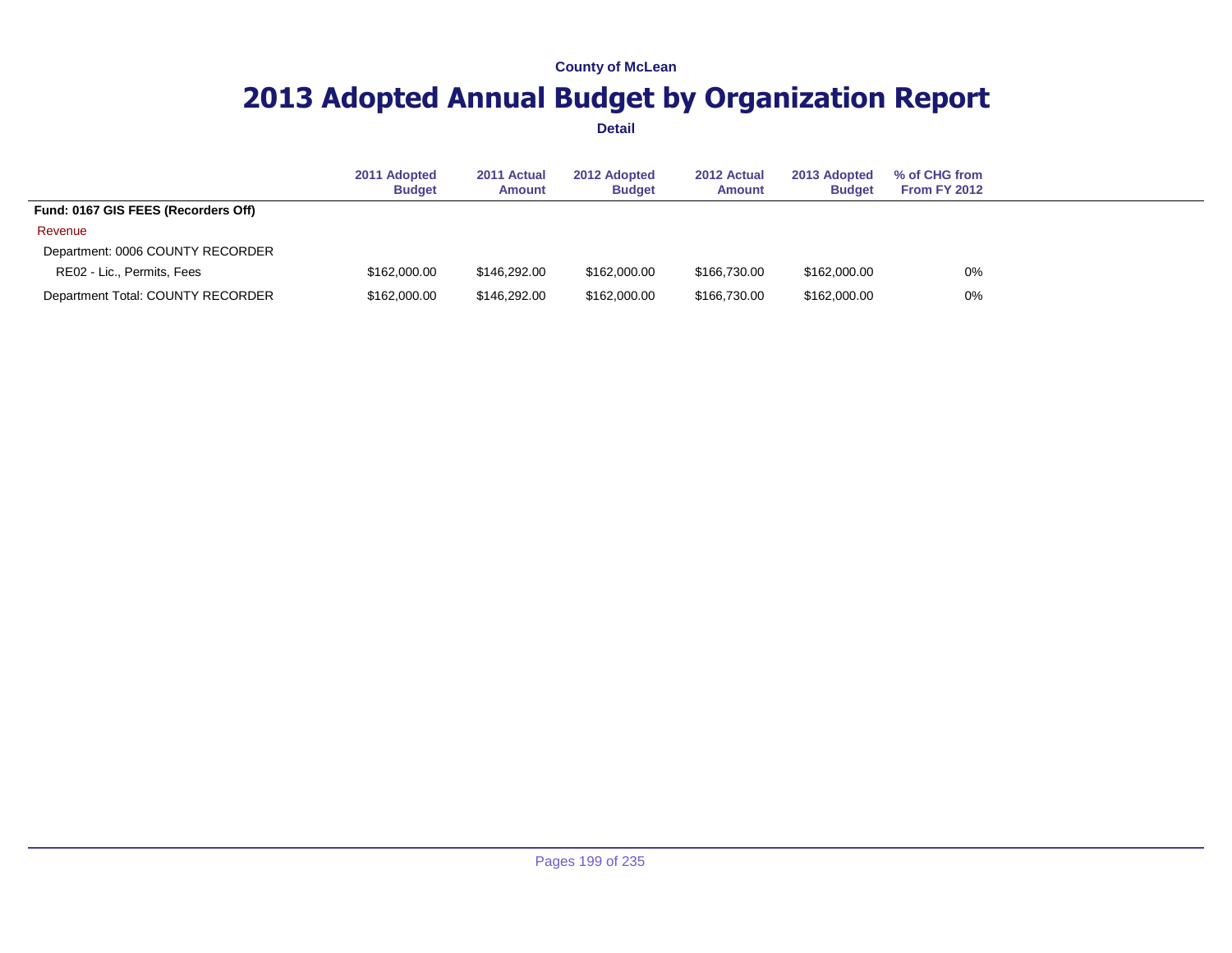# **2013 Adopted Annual Budget by Organization Report**

**Detail**

Revenue Totals \$162,000.00 \$146,292.00 \$162,000.00 \$166,730.00 \$162,000.00 0%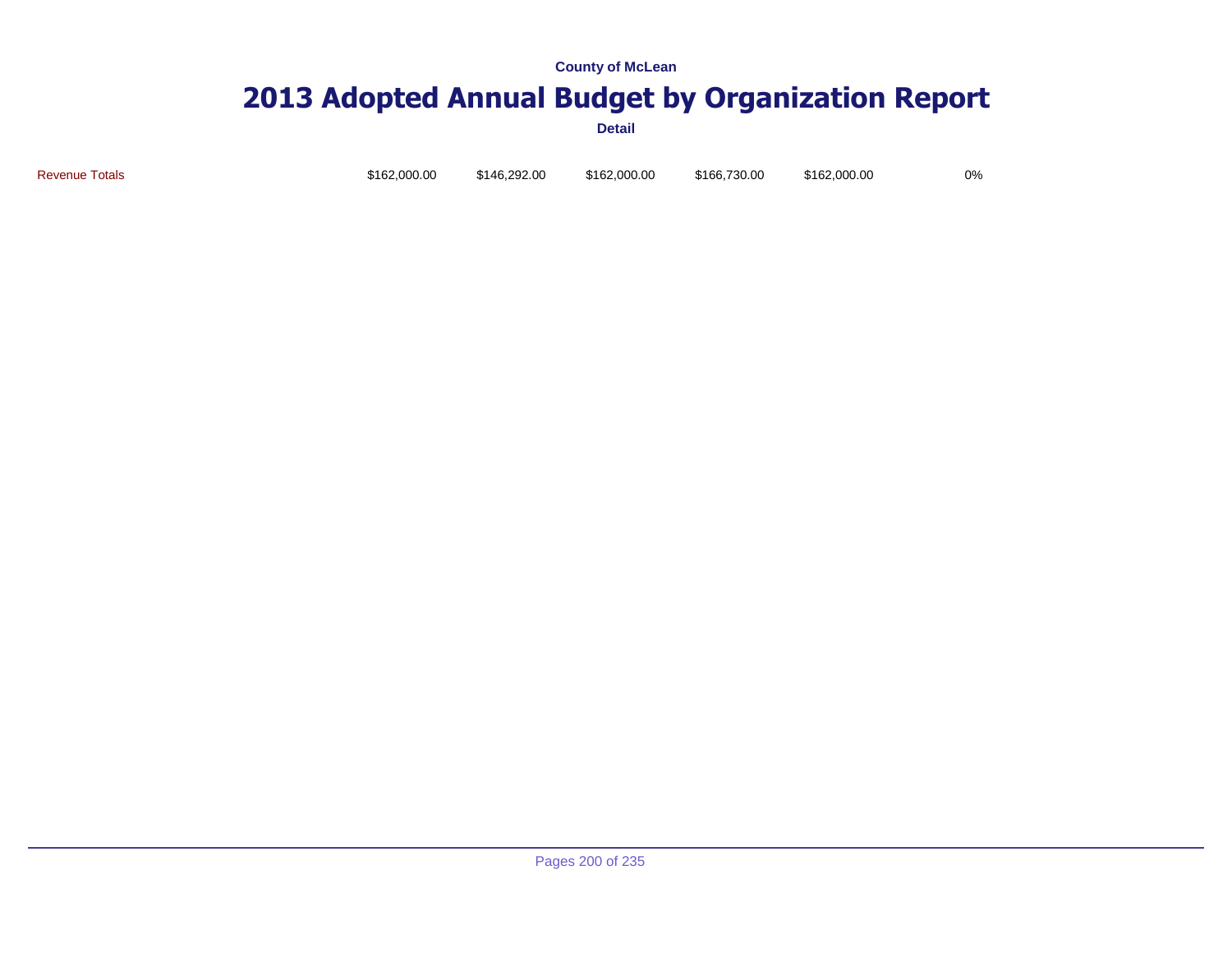## **2013 Adopted Annual Budget by Organization Report**

|                                   | 2011 Adopted<br><b>Budget</b> | 2011 Actual<br>Amount | 2012 Adopted<br><b>Budget</b> | 2012 Actual<br><b>Amount</b> | 2013 Adopted<br><b>Budget</b> | % of CHG from<br>From FY 2012 |  |
|-----------------------------------|-------------------------------|-----------------------|-------------------------------|------------------------------|-------------------------------|-------------------------------|--|
| <b>Expenditures</b>               |                               |                       |                               |                              |                               |                               |  |
| Department: 0006 COUNTY RECORDER  |                               |                       |                               |                              |                               |                               |  |
| EX09 - Transfer To Other Funds    | \$0.00                        | \$0.00                | \$0.00                        | \$0.00                       | \$0.00                        |                               |  |
| EX10 - Other                      | \$162,000.00                  | \$151.010.00          | \$162,000.00                  | \$165,608.00                 | \$162,000.00                  | 0%                            |  |
| Department Total: COUNTY RECORDER | \$162,000,00                  | \$151.010.00          | \$162,000.00                  | \$165,608.00                 | \$162,000.00                  | 0%                            |  |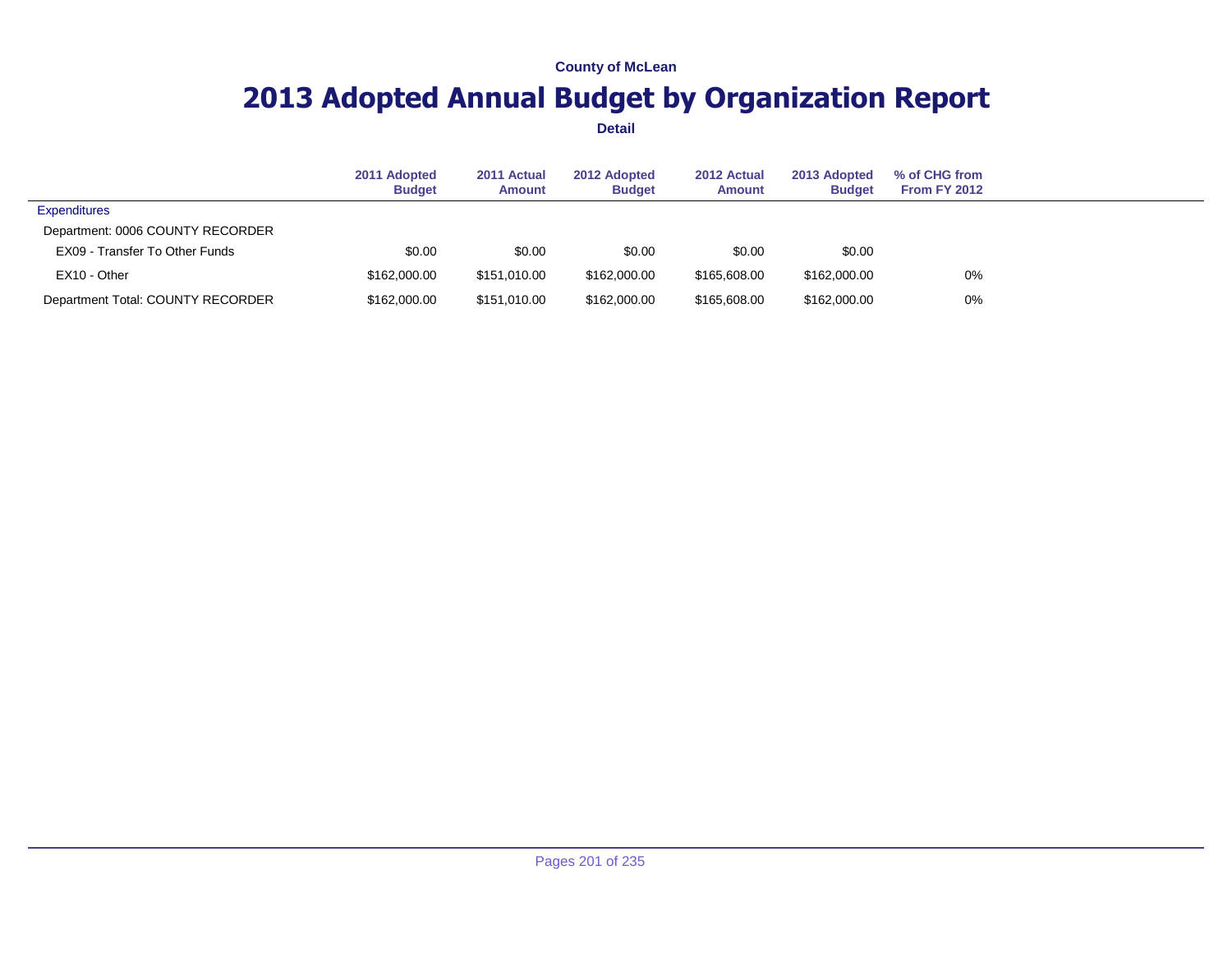## **2013 Adopted Annual Budget by Organization Report**

|                                    | 2011 Adopted<br><b>Budget</b> | 2011 Actual<br><b>Amount</b> | 2012 Adopted<br><b>Budget</b> | 2012 Actual<br><b>Amount</b> | 2013 Adopted<br><b>Budget</b> | % of CHG from<br><b>From FY 2012</b> |  |
|------------------------------------|-------------------------------|------------------------------|-------------------------------|------------------------------|-------------------------------|--------------------------------------|--|
| Department: 0099 NON-DEPARTMENTAL  |                               |                              |                               |                              |                               |                                      |  |
| EX10 - Other                       | \$0.00                        | \$0.00                       | \$0.00                        | \$0.00                       | \$0.00                        |                                      |  |
| Department Total: NON-DEPARTMENTAL | \$0.00                        | \$0.00                       | \$0.00                        | \$0.00                       | \$0.00                        | $^{++}$                              |  |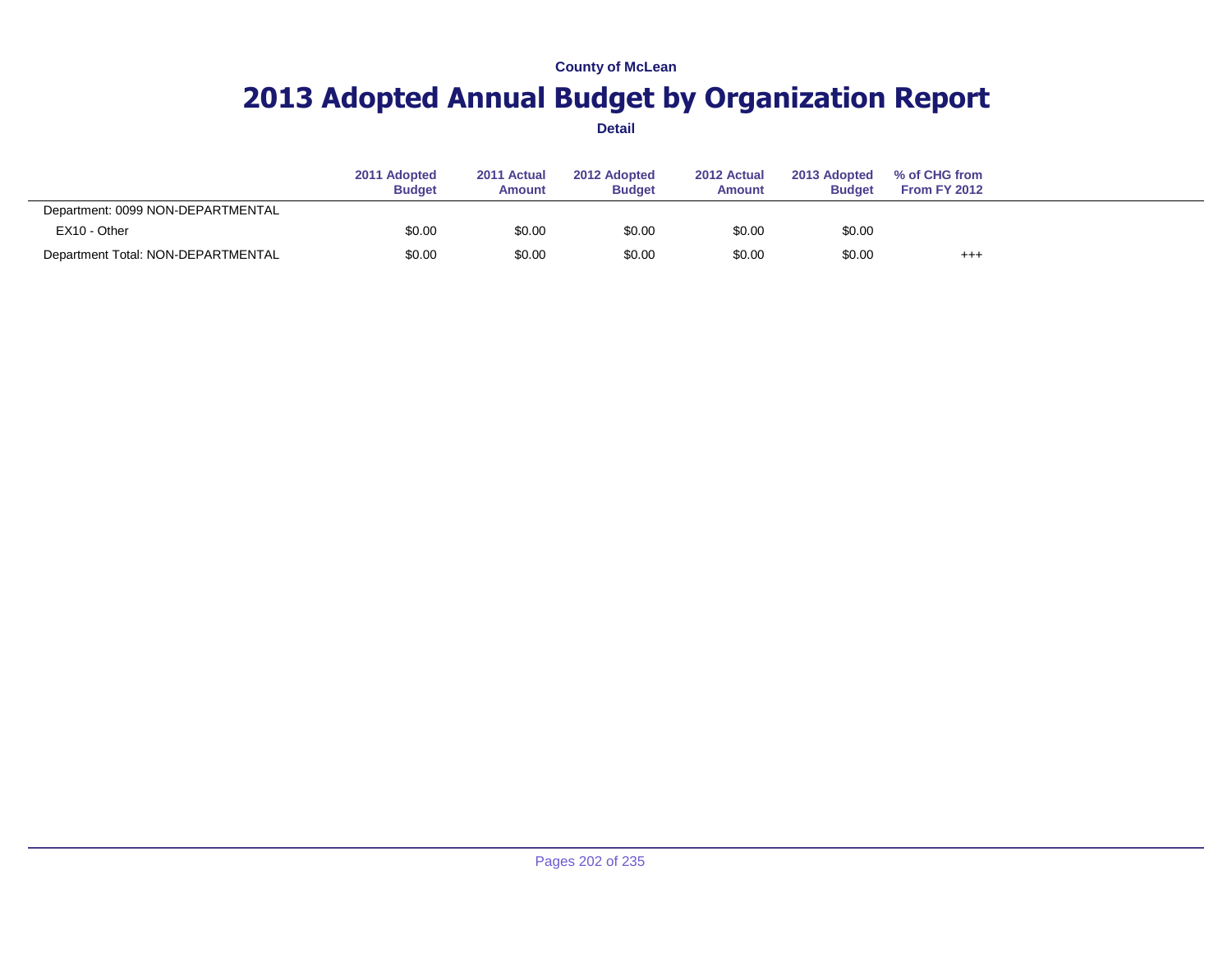## **2013 Adopted Annual Budget by Organization Report**

|                                      | 2011 Adopted<br><b>Budget</b> | 2011 Actual<br><b>Amount</b> | 2012 Adopted<br><b>Budget</b> | 2012 Actual<br><b>Amount</b> | 2013 Adopted<br><b>Budget</b> | % of CHG from<br><b>From FY 2012</b> |  |
|--------------------------------------|-------------------------------|------------------------------|-------------------------------|------------------------------|-------------------------------|--------------------------------------|--|
| <b>Revenue Totals:</b>               | \$162,000.00                  | \$146,292.00                 | \$162,000,00                  | \$166,730,00                 | \$162,000.00                  | 0%                                   |  |
| <b>Expenditure Totals</b>            | \$162,000.00                  | \$151.010.00                 | \$162,000.00                  | \$165,608,00                 | \$162,000.00                  | 0%                                   |  |
| Fund Total: GIS FEES (Recorders Off) | \$0.00                        | $(\$4,718.00)$               | \$0.00                        | \$1,122.00                   | \$0.00                        | $^{++}$                              |  |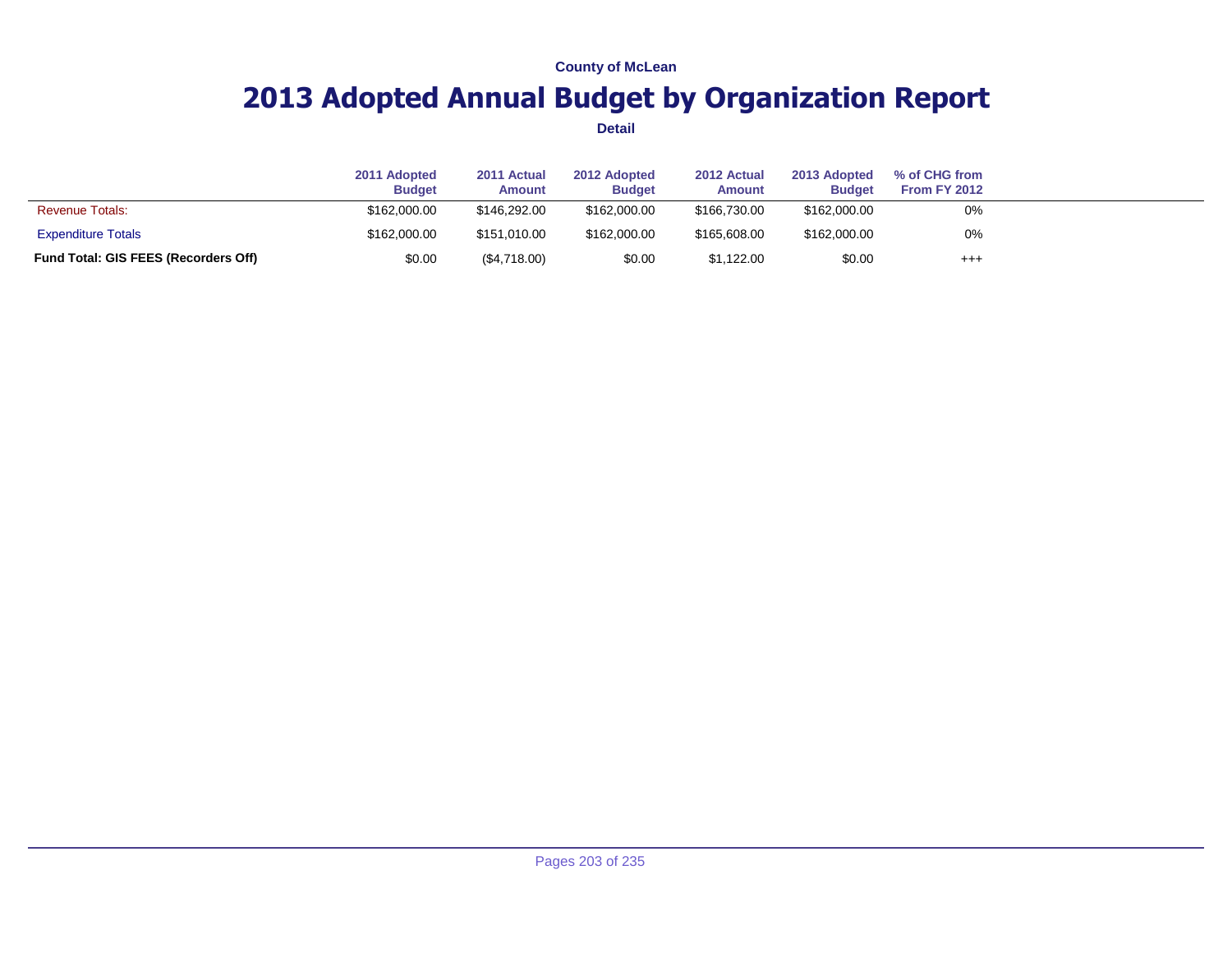## **2013 Adopted Annual Budget by Organization Report**

|                                             | 2011 Adopted<br><b>Budget</b> | 2011 Actual<br>Amount | 2012 Adopted<br><b>Budget</b> | 2012 Actual<br><b>Amount</b> | 2013 Adopted<br><b>Budget</b> | % of CHG from<br><b>From FY 2012</b> |  |
|---------------------------------------------|-------------------------------|-----------------------|-------------------------------|------------------------------|-------------------------------|--------------------------------------|--|
| <b>Fund: 0168 COLLECTOR AUTOMATION FUND</b> |                               |                       |                               |                              |                               |                                      |  |
| Revenue                                     |                               |                       |                               |                              |                               |                                      |  |
| Department: 0004 COUNTY TREASURER           |                               |                       |                               |                              |                               |                                      |  |
| RE02 - Lic., Permits, Fees                  | \$20,000.00                   | \$20,245,00           | \$20,000.00                   | \$17,295.00                  | \$20,000.00                   | 0%                                   |  |
| RE99 - Miscellaneous                        | \$0.00                        | \$0.00                | \$0.00                        | \$0.00                       | \$5,000.00                    |                                      |  |
| Department Total: COUNTY TREASURER          | \$20,000.00                   | \$20,245.00           | \$20,000.00                   | \$17,295.00                  | \$25,000.00                   | 25%                                  |  |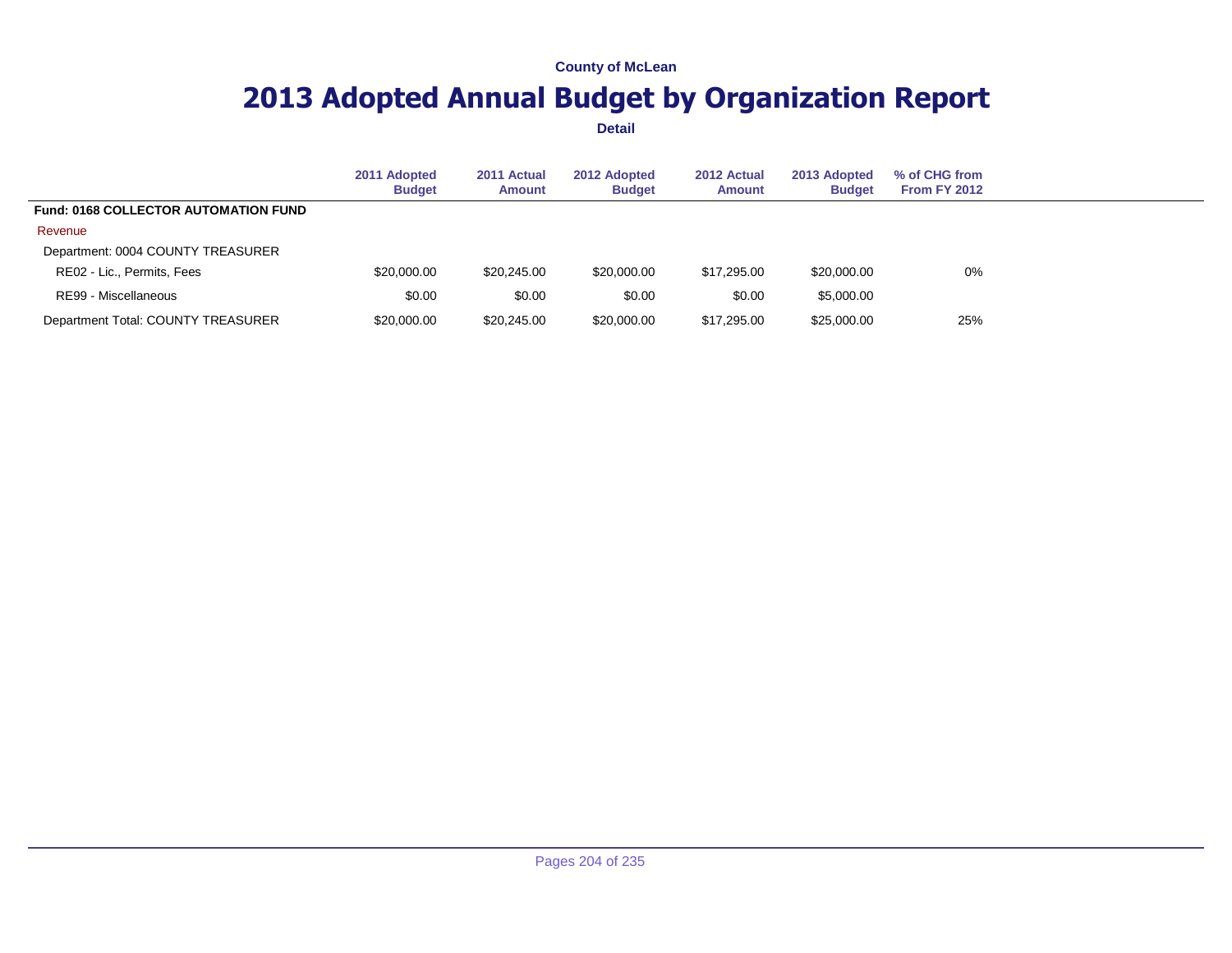# **2013 Adopted Annual Budget by Organization Report**

**Detail**

Revenue Totals \$20,000.00 \$20,245.00 \$20,000.00 \$17,295.00 \$25,000.00 25%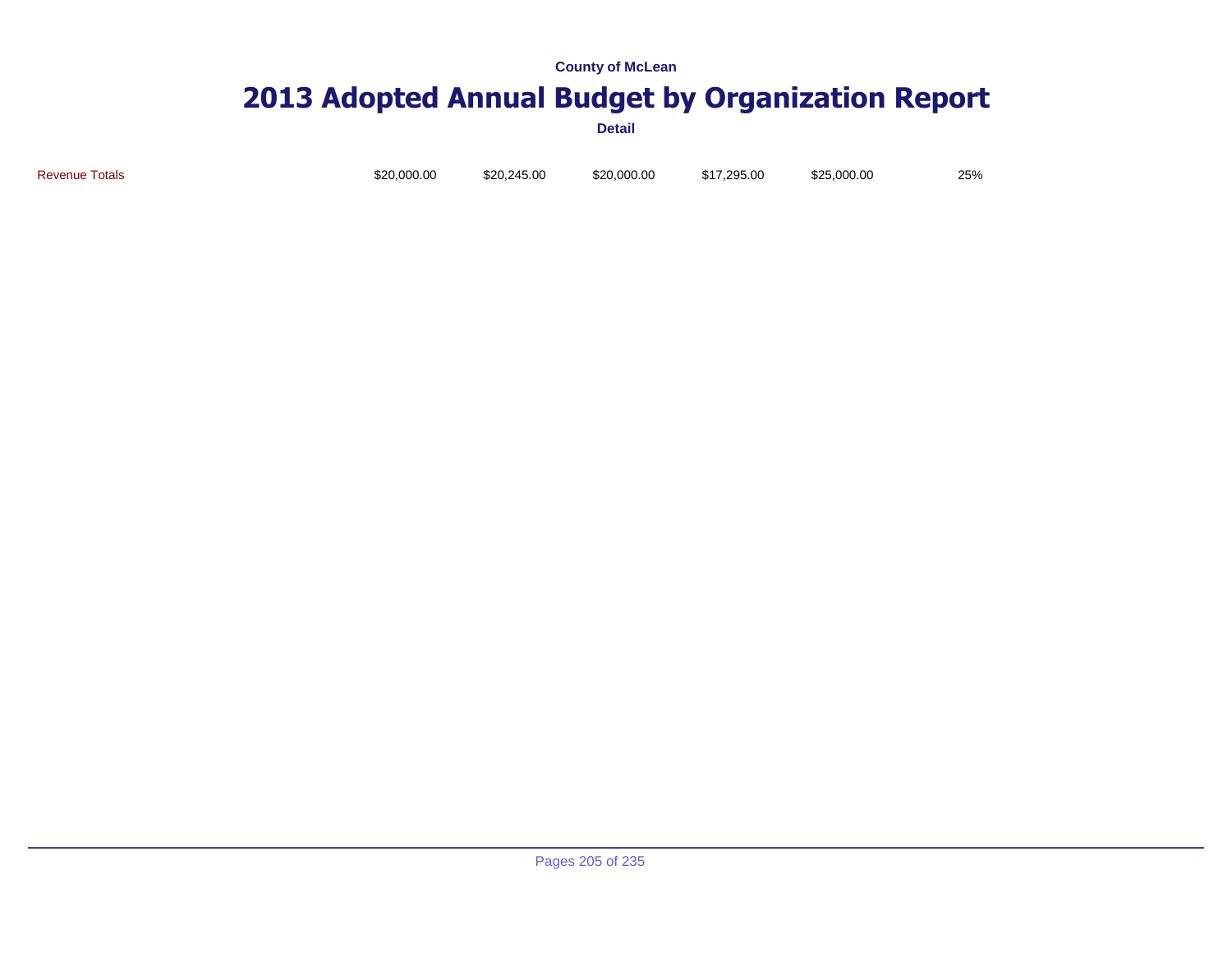## **2013 Adopted Annual Budget by Organization Report**

|                                    | 2011 Adopted<br><b>Budget</b> | 2011 Actual<br>Amount | 2012 Adopted<br><b>Budget</b> | 2012 Actual<br><b>Amount</b> | 2013 Adopted<br><b>Budget</b> | % of CHG from<br><b>From FY 2012</b> |  |
|------------------------------------|-------------------------------|-----------------------|-------------------------------|------------------------------|-------------------------------|--------------------------------------|--|
| <b>Expenditures</b>                |                               |                       |                               |                              |                               |                                      |  |
| Department: 0004 COUNTY TREASURER  |                               |                       |                               |                              |                               |                                      |  |
| EX04 - Services                    | \$0.00                        | \$4,008.00            | \$5,000.00                    | \$3,149.00                   | \$5,000.00                    | 0%                                   |  |
| EX07 - Capital Assets              | \$0.00                        | \$0.00                | \$0.00                        | \$0.00                       | \$5,000.00                    |                                      |  |
| EX09 - Transfer To Other Funds     | \$20,000.00                   | \$20,000.00           | \$15,000.00                   | \$15,000.00                  | \$15,000.00                   | 0%                                   |  |
| Department Total: COUNTY TREASURER | \$20,000.00                   | \$24,008.00           | \$20,000.00                   | \$18,149.00                  | \$25,000.00                   | 25%                                  |  |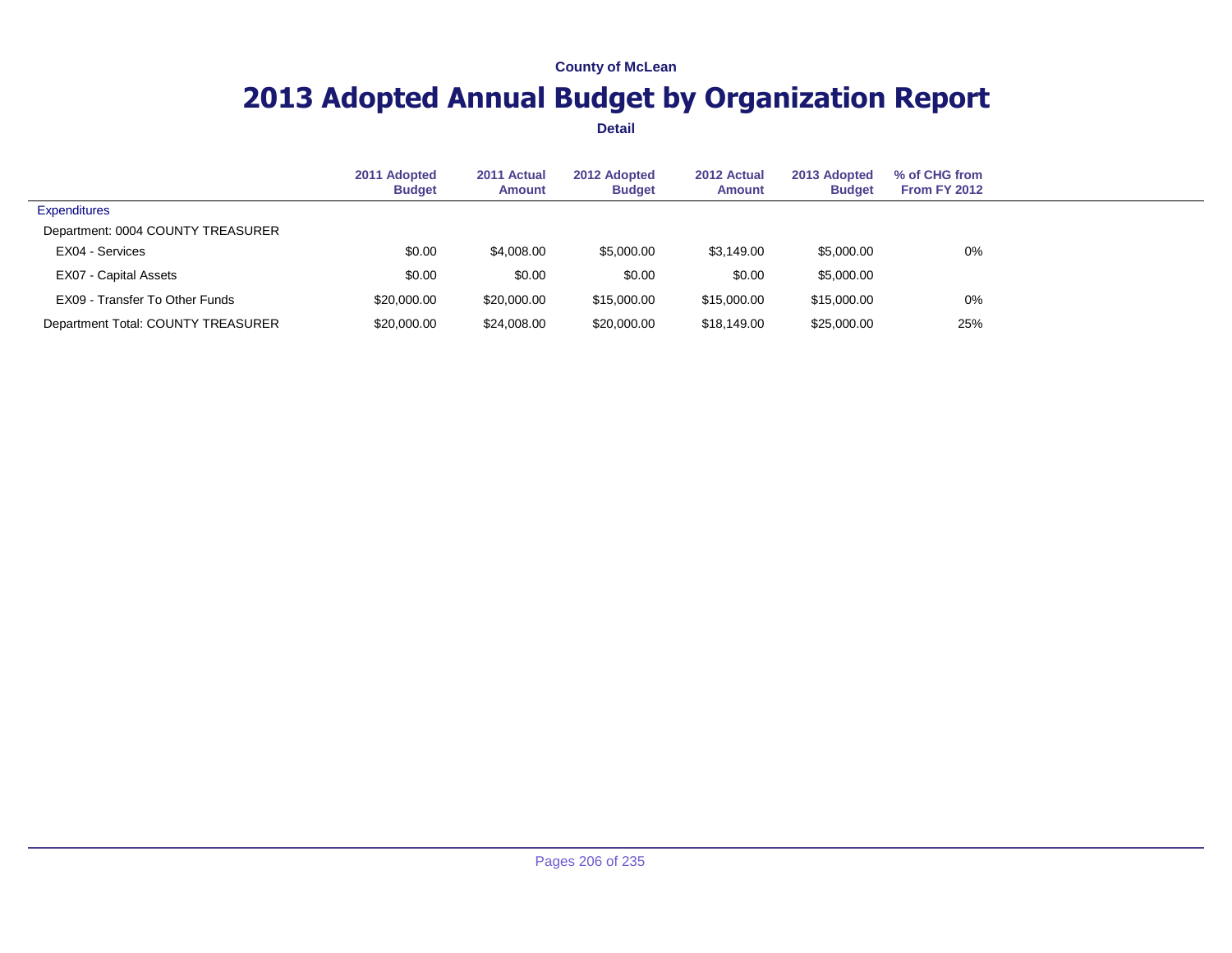## **2013 Adopted Annual Budget by Organization Report**

|                                              | 2011 Adopted<br><b>Budget</b> | 2011 Actual<br>Amount | 2012 Adopted<br><b>Budget</b> | 2012 Actual<br>Amount | 2013 Adopted<br><b>Budget</b> | % of CHG from<br><b>From FY 2012</b> |  |
|----------------------------------------------|-------------------------------|-----------------------|-------------------------------|-----------------------|-------------------------------|--------------------------------------|--|
| <b>Revenue Totals:</b>                       | \$20,000.00                   | \$20,245,00           | \$20,000.00                   | \$17,295,00           | \$25,000.00                   | 25%                                  |  |
| <b>Expenditure Totals</b>                    | \$20,000.00                   | \$24,008.00           | \$20,000.00                   | \$18,149.00           | \$25,000.00                   | 25%                                  |  |
| <b>Fund Total: COLLECTOR AUTOMATION FUND</b> | \$0.00                        | (\$3,763.00)          | \$0.00                        | (\$854.00)            | \$0.00                        | $^{+++}$                             |  |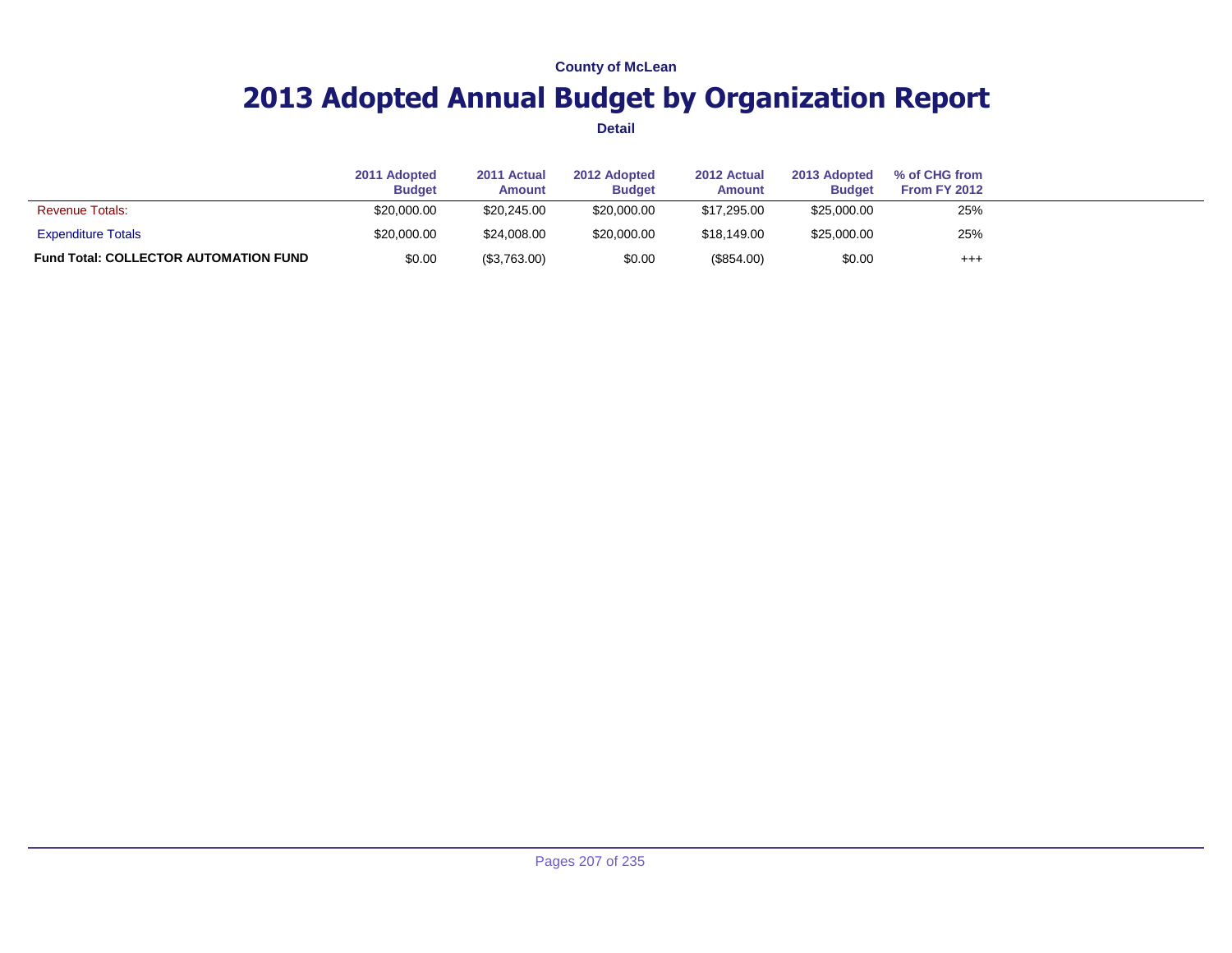## **2013 Adopted Annual Budget by Organization Report**

|                                             | 2011 Adopted<br><b>Budget</b> | 2011 Actual<br>Amount | 2012 Adopted<br><b>Budget</b> | 2012 Actual<br><b>Amount</b> | 2013 Adopted<br><b>Budget</b> | % of CHG from<br>From FY 2012 |
|---------------------------------------------|-------------------------------|-----------------------|-------------------------------|------------------------------|-------------------------------|-------------------------------|
| <b>Fund: 0170 NEUTRAL SITE CUSTODY EXCH</b> |                               |                       |                               |                              |                               |                               |
| Revenue                                     |                               |                       |                               |                              |                               |                               |
| Department: 0016 CIRCUIT COURT              |                               |                       |                               |                              |                               |                               |
| RE02 - Lic., Permits, Fees                  | \$55,000.00                   | \$50.130.02           | \$55,000.00                   | \$48.271.00                  | \$53,900.00                   | $-2%$                         |
| Department Total: CIRCUIT COURT             | \$55,000.00                   | \$50,130.02           | \$55,000.00                   | \$48,271.00                  | \$53,900.00                   | $-2%$                         |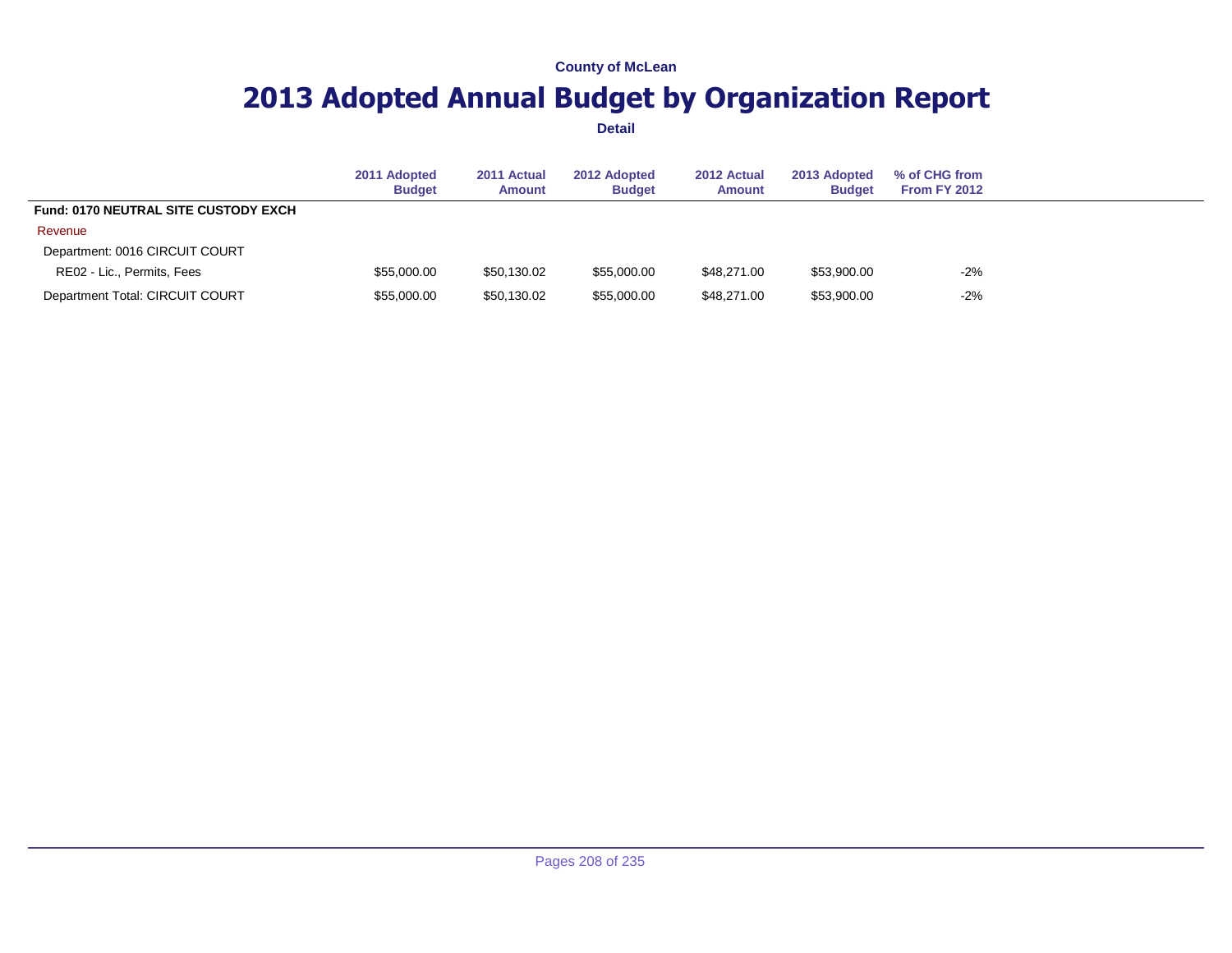# **2013 Adopted Annual Budget by Organization Report**

**Detail**

Revenue Totals \$55,000.00 \$50,130.02 \$55,000.00 \$48,271.00 \$53,900.00 -2%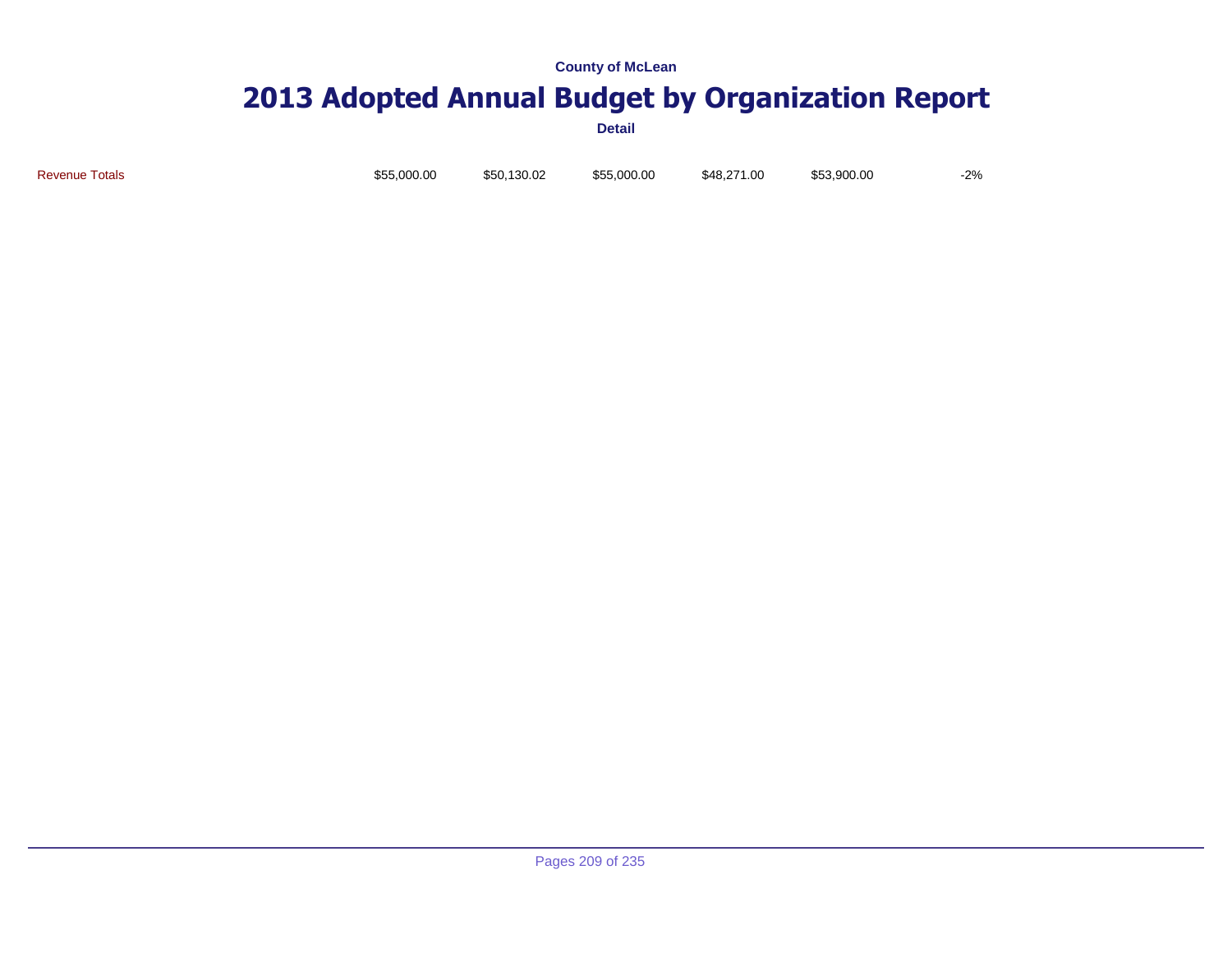## **2013 Adopted Annual Budget by Organization Report**

|                                 | 2011 Adopted<br><b>Budget</b> | 2011 Actual<br>Amount | 2012 Adopted<br><b>Budget</b> | 2012 Actual<br><b>Amount</b> | 2013 Adopted<br><b>Budget</b> | % of CHG from<br><b>From FY 2012</b> |  |
|---------------------------------|-------------------------------|-----------------------|-------------------------------|------------------------------|-------------------------------|--------------------------------------|--|
| <b>Expenditures</b>             |                               |                       |                               |                              |                               |                                      |  |
| Department: 0016 CIRCUIT COURT  |                               |                       |                               |                              |                               |                                      |  |
| EX04 - Services                 | \$55,000.00                   | \$50,004.00           | \$55,000.00                   | \$45,837.00                  | \$53,900.00                   | $-2%$                                |  |
| Department Total: CIRCUIT COURT | \$55,000.00                   | \$50,004.00           | \$55,000.00                   | \$45.837.00                  | \$53,900.00                   | $-2%$                                |  |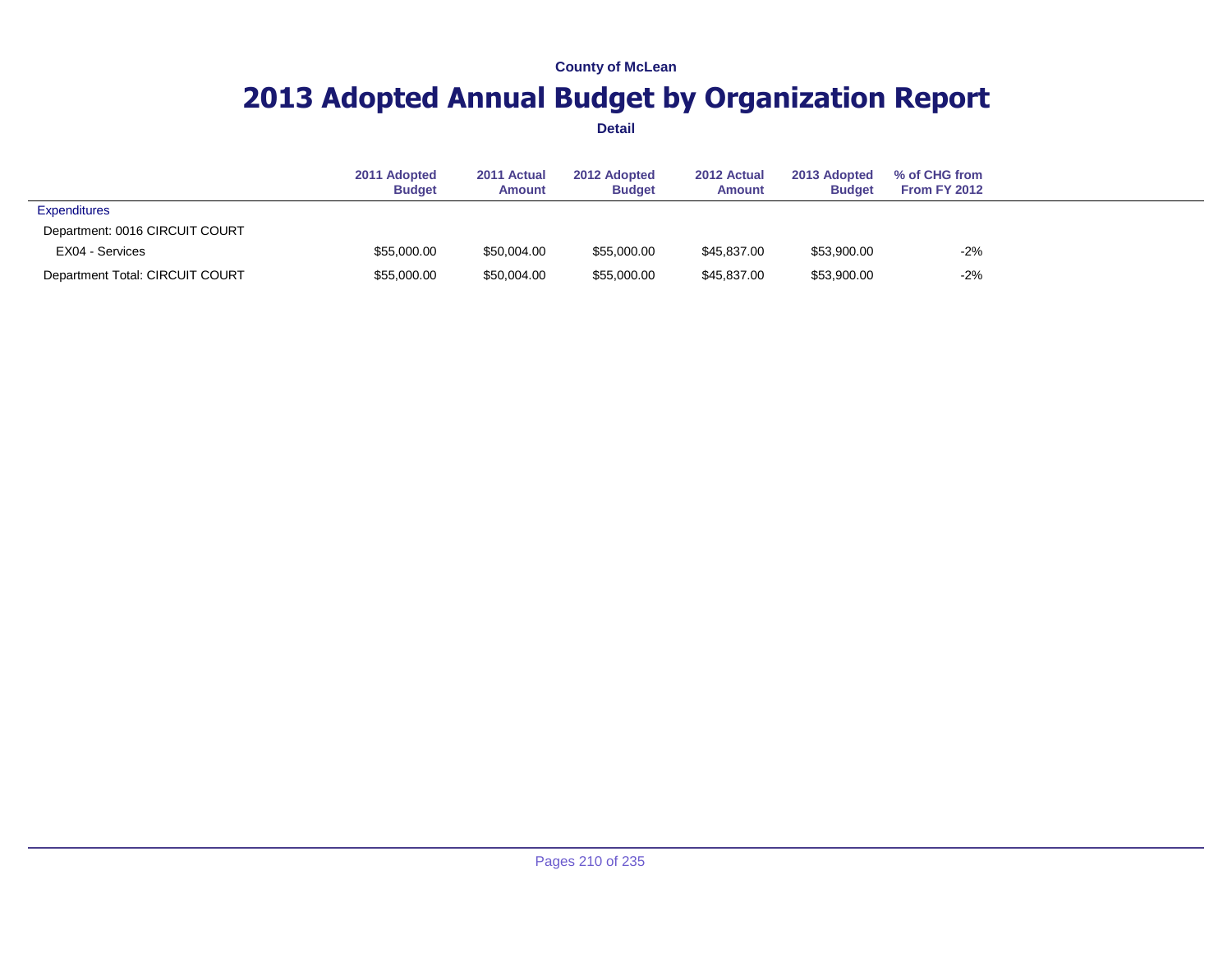## **2013 Adopted Annual Budget by Organization Report**

|                                              | 2011 Adopted<br><b>Budget</b> | 2011 Actual<br><b>Amount</b> | 2012 Adopted<br><b>Budget</b> | 2012 Actual<br><b>Amount</b> | 2013 Adopted<br><b>Budget</b> | % of CHG from<br><b>From FY 2012</b> |  |
|----------------------------------------------|-------------------------------|------------------------------|-------------------------------|------------------------------|-------------------------------|--------------------------------------|--|
| <b>Revenue Totals:</b>                       | \$55,000.00                   | \$50,130.02                  | \$55,000.00                   | \$48,271,00                  | \$53,900.00                   | $-2%$                                |  |
| <b>Expenditure Totals</b>                    | \$55,000.00                   | \$50,004.00                  | \$55,000.00                   | \$45,837,00                  | \$53,900.00                   | $-2%$                                |  |
| <b>Fund Total: NEUTRAL SITE CUSTODY EXCH</b> | \$0.00                        | \$126.02                     | \$0.00                        | \$2,434.00                   | \$0.00                        | $^{+++}$                             |  |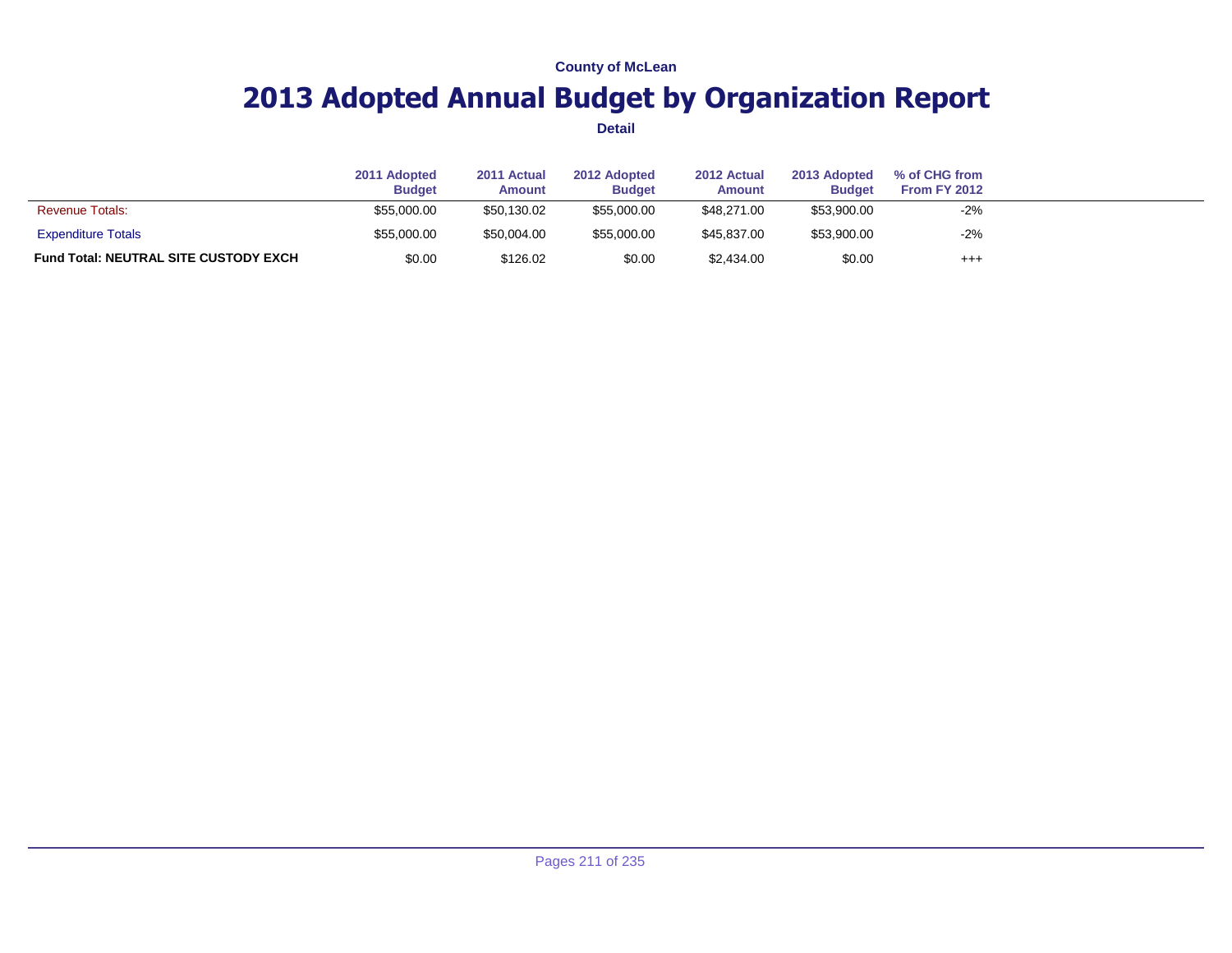## **2013 Adopted Annual Budget by Organization Report**

|                                           | 2011 Adopted<br><b>Budget</b> | 2011 Actual<br>Amount | 2012 Adopted<br><b>Budget</b> | 2012 Actual<br><b>Amount</b> | 2013 Adopted<br><b>Budget</b> | % of CHG from<br><b>From FY 2012</b> |
|-------------------------------------------|-------------------------------|-----------------------|-------------------------------|------------------------------|-------------------------------|--------------------------------------|
| <b>Fund: 0171 CHILDREN'S WAITING ROOM</b> |                               |                       |                               |                              |                               |                                      |
| Revenue                                   |                               |                       |                               |                              |                               |                                      |
| Department: 0016 CIRCUIT COURT            |                               |                       |                               |                              |                               |                                      |
| RE02 - Lic., Permits, Fees                | \$33,000.00                   | \$31.339.27           | \$33,000.00                   | \$30.192.00                  | \$31,693.00                   | $-4%$                                |
| Department Total: CIRCUIT COURT           | \$33,000.00                   | \$31,339.27           | \$33,000.00                   | \$30,192.00                  | \$31,693.00                   | $-4%$                                |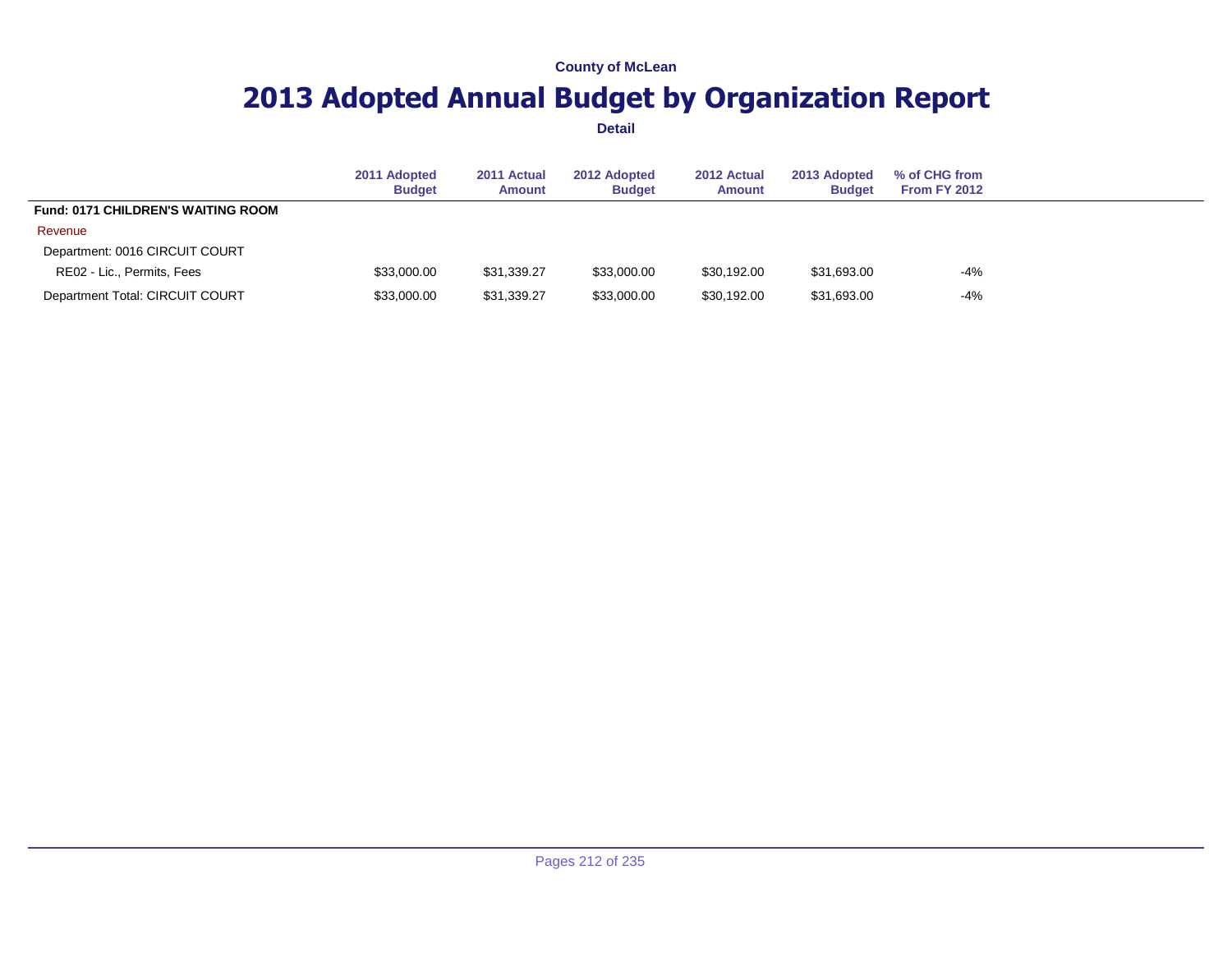# **2013 Adopted Annual Budget by Organization Report**

**Detail**

Revenue Totals \$33,000.00 \$31,339.27 \$33,000.00 \$30,192.00 \$31,693.00 -4%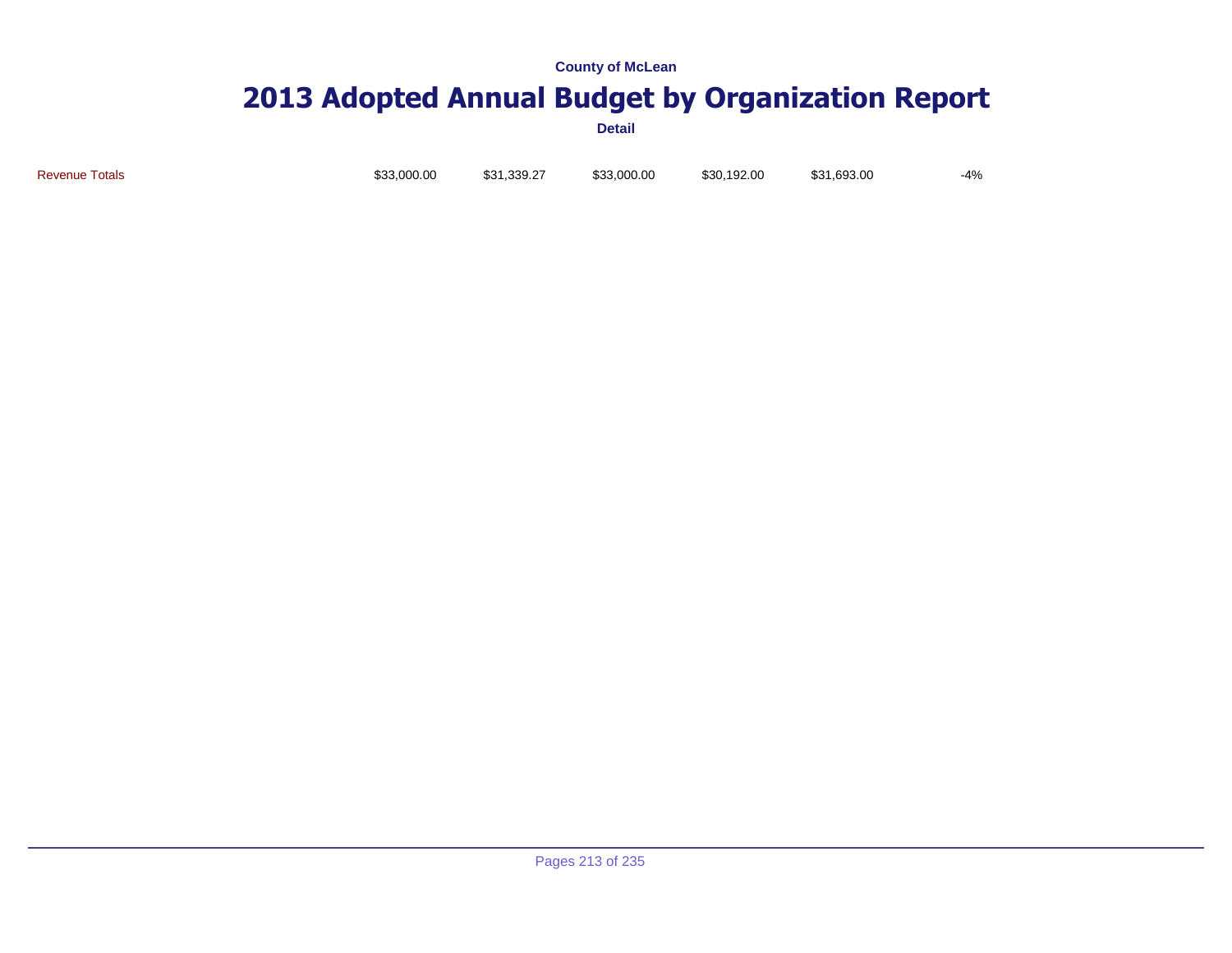## **2013 Adopted Annual Budget by Organization Report**

|                                 | 2011 Adopted<br><b>Budget</b> | 2011 Actual<br>Amount | 2012 Adopted<br><b>Budget</b> | 2012 Actual<br><b>Amount</b> | 2013 Adopted<br><b>Budget</b> | % of CHG from<br><b>From FY 2012</b> |  |
|---------------------------------|-------------------------------|-----------------------|-------------------------------|------------------------------|-------------------------------|--------------------------------------|--|
| <b>Expenditures</b>             |                               |                       |                               |                              |                               |                                      |  |
| Department: 0016 CIRCUIT COURT  |                               |                       |                               |                              |                               |                                      |  |
| EX04 - Services                 | \$33,000.00                   | \$33,000.00           | \$32,340.00                   | \$28,000.00                  | \$31,693.00                   | $-2%$                                |  |
| Department Total: CIRCUIT COURT | \$33,000.00                   | \$33,000.00           | \$32,340.00                   | \$28,000.00                  | \$31,693.00                   | $-2%$                                |  |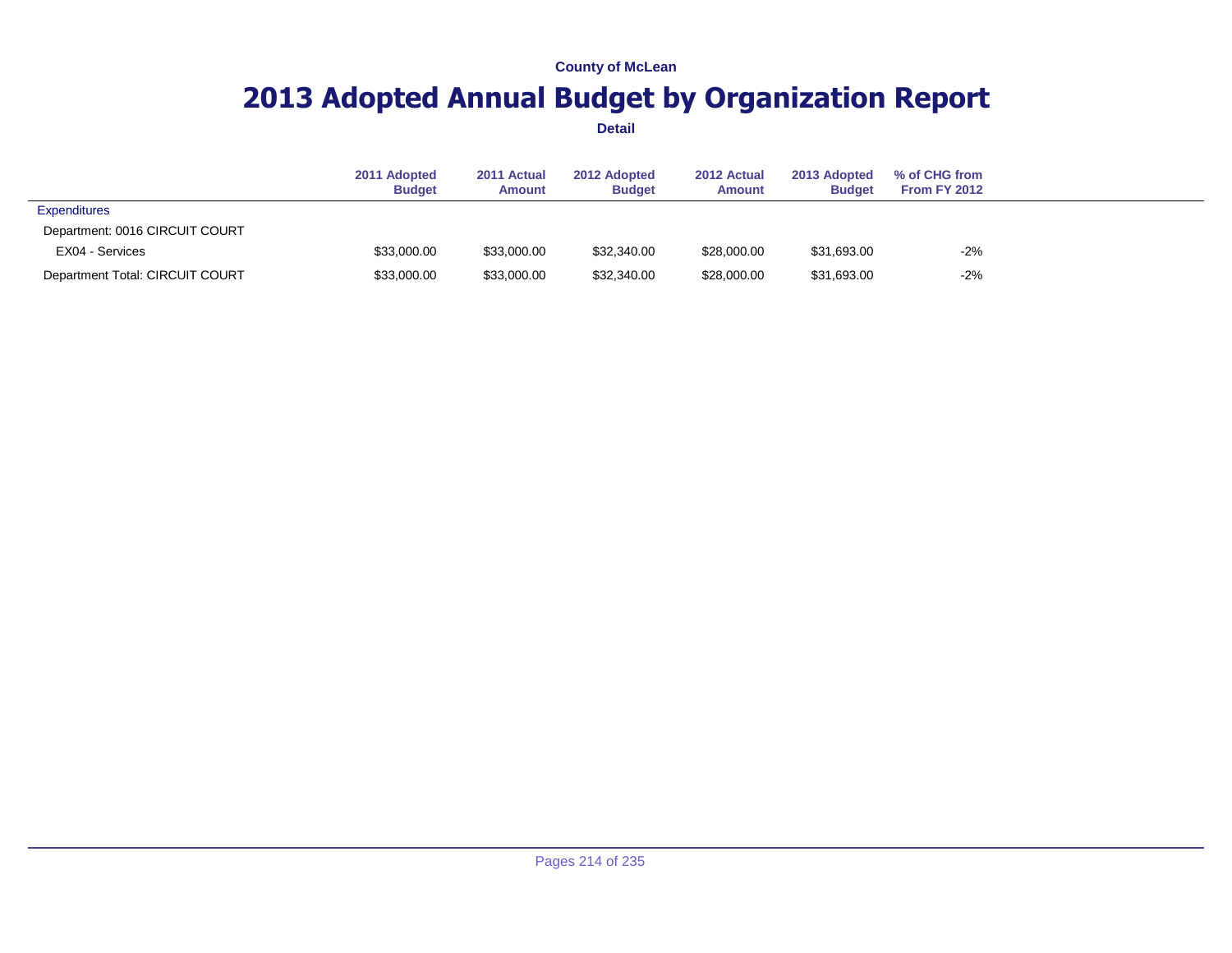## **2013 Adopted Annual Budget by Organization Report**

|                                            | 2011 Adopted<br><b>Budget</b> | 2011 Actual<br><b>Amount</b> | 2012 Adopted<br><b>Budget</b> | 2012 Actual<br><b>Amount</b> | 2013 Adopted<br><b>Budget</b> | % of CHG from<br><b>From FY 2012</b> |  |
|--------------------------------------------|-------------------------------|------------------------------|-------------------------------|------------------------------|-------------------------------|--------------------------------------|--|
| <b>Revenue Totals:</b>                     | \$33,000.00                   | \$31.339.27                  | \$33,000.00                   | \$30.192.00                  | \$31,693.00                   | $-4%$                                |  |
| <b>Expenditure Totals</b>                  | \$33,000.00                   | \$33,000.00                  | \$32,340.00                   | \$28,000.00                  | \$31,693.00                   | $-2%$                                |  |
| <b>Fund Total: CHILDREN'S WAITING ROOM</b> | \$0.00                        | (\$1,660.73)                 | \$660.00                      | \$2,192.00                   | \$0.00                        | $-100%$                              |  |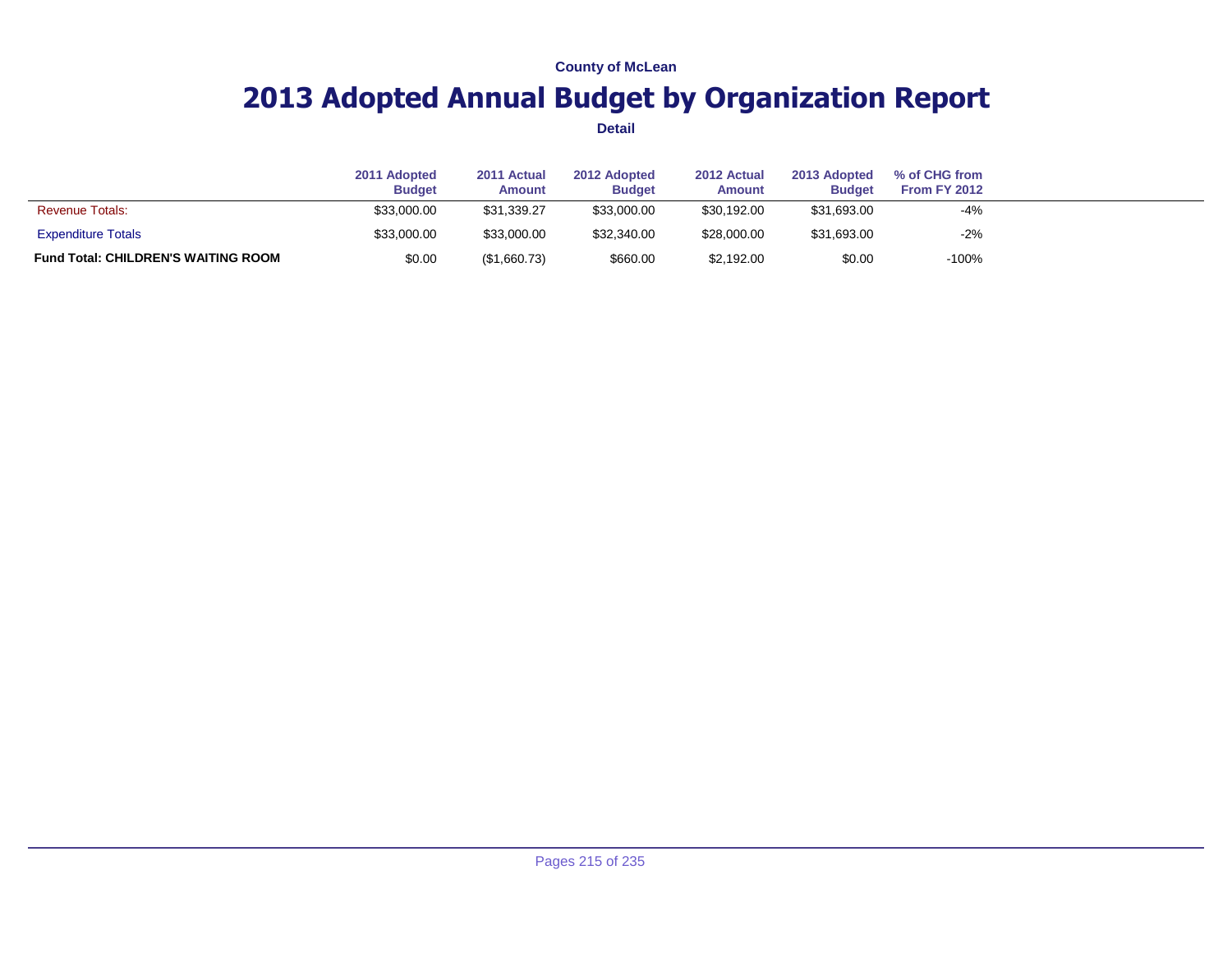## **2013 Adopted Annual Budget by Organization Report**

|                                         | 2011 Adopted<br><b>Budget</b> | 2011 Actual<br><b>Amount</b> | 2012 Adopted<br><b>Budget</b> | 2012 Actual<br><b>Amount</b> | 2013 Adopted<br><b>Budget</b> | % of CHG from<br>From FY 2012 |  |
|-----------------------------------------|-------------------------------|------------------------------|-------------------------------|------------------------------|-------------------------------|-------------------------------|--|
| Fund: 0360 FAIRVIEW BUILDING            |                               |                              |                               |                              |                               |                               |  |
| Revenue                                 |                               |                              |                               |                              |                               |                               |  |
| Department: 0041 FACILITIES MANAGEMENT  |                               |                              |                               |                              |                               |                               |  |
| RE04 - Charges For Services             | \$84.841.00                   | \$62,312.84                  | \$80,835.00                   | \$51,883.28                  | \$0.00                        | $-100%$                       |  |
| RE07 - Transfer From Other Funds        | \$0.00                        | \$0.00                       | \$0.00                        | \$0.00                       | \$10,000.00                   |                               |  |
| RE99 - Miscellaneous                    | \$0.00                        | \$0.00                       | \$0.00                        | \$0.00                       | \$0.00                        |                               |  |
| Department Total: FACILITIES MANAGEMENT | \$84.841.00                   | \$62,312.84                  | \$80,835.00                   | \$51,883.28                  | \$10,000,00                   | -88%                          |  |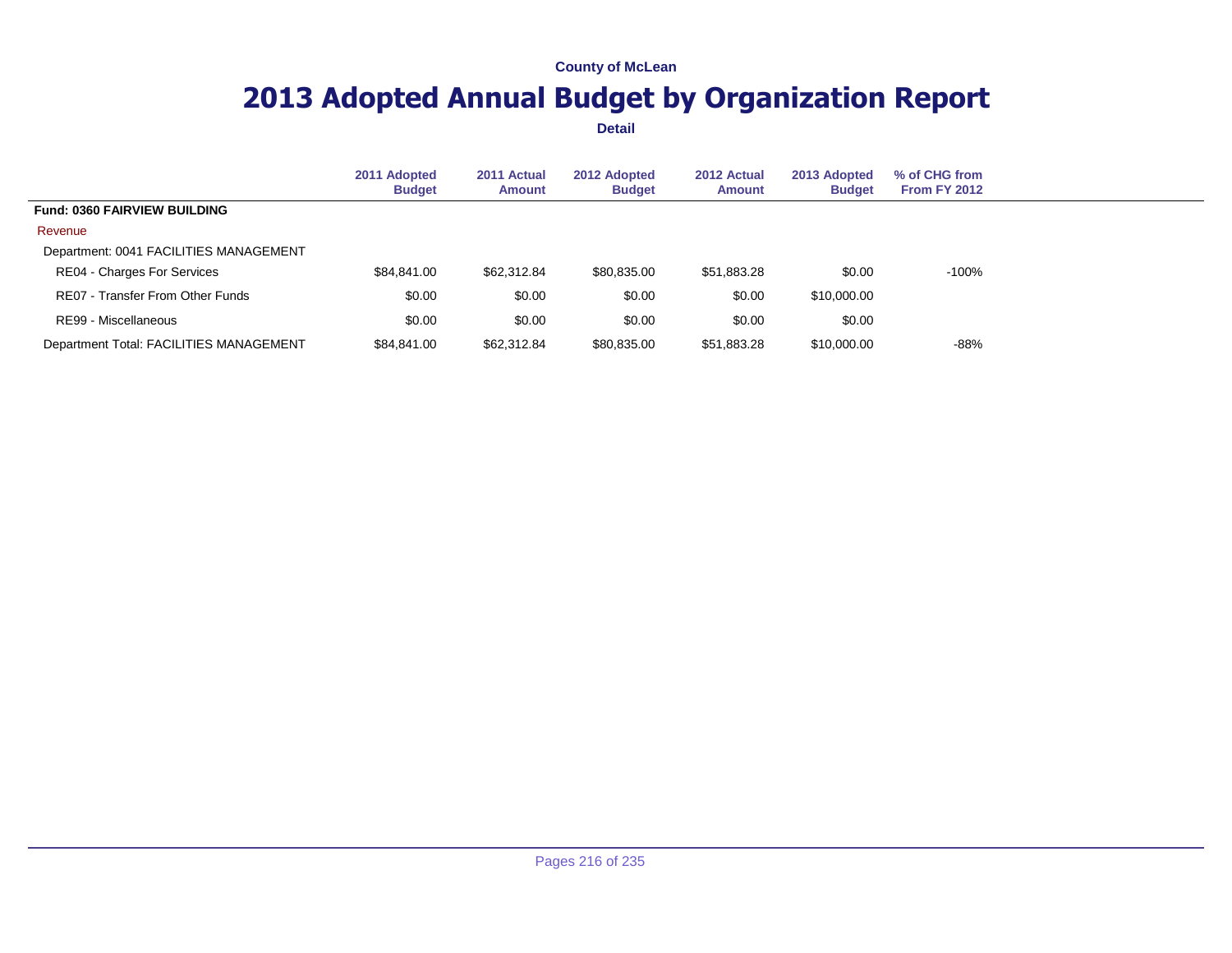# **2013 Adopted Annual Budget by Organization Report**

**Detail**

Revenue Totals \$84,841.00 \$62,312.84 \$80,835.00 \$51,883.28 \$10,000.00 -88%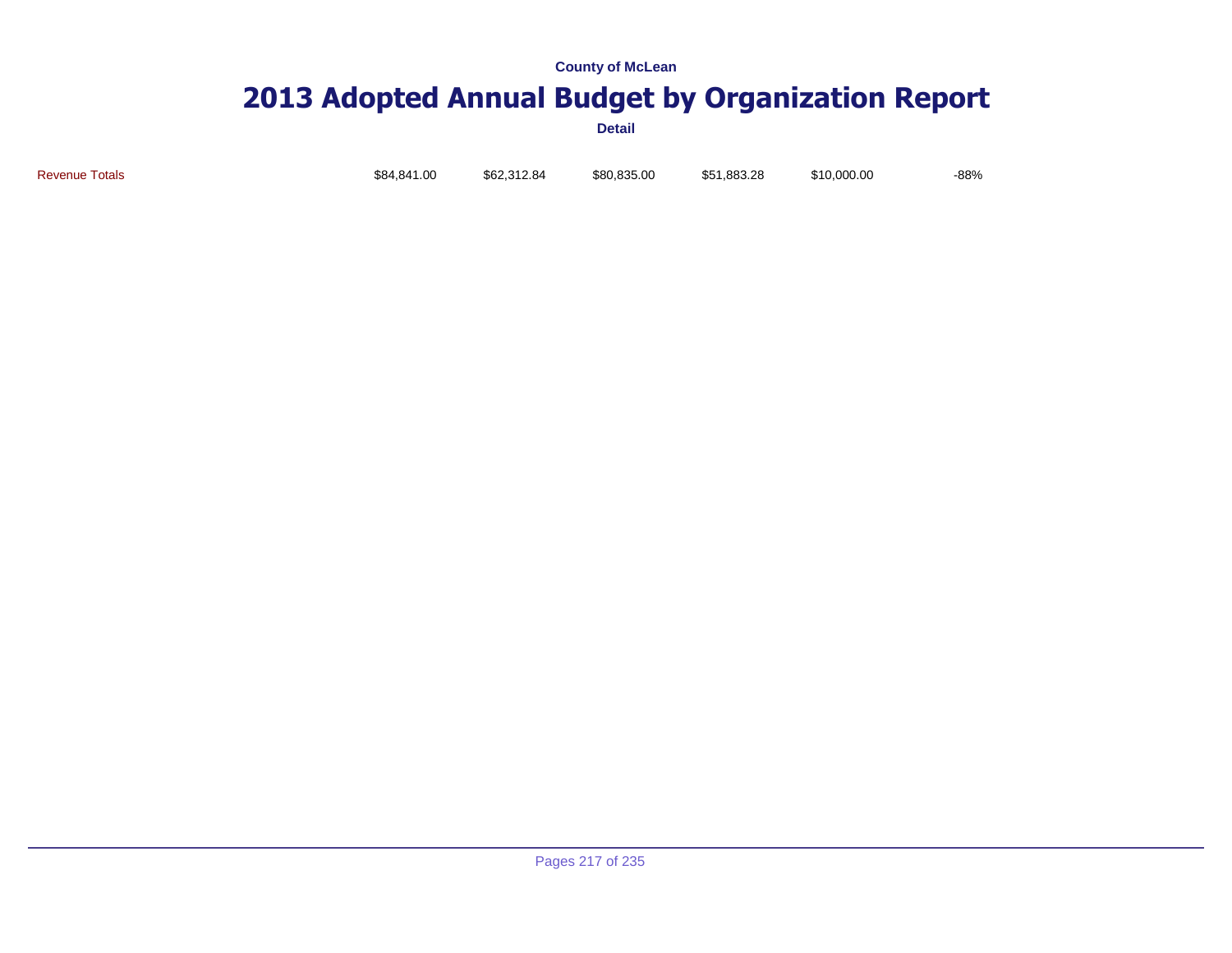## **2013 Adopted Annual Budget by Organization Report**

|                                         | 2011 Adopted<br><b>Budget</b> | 2011 Actual<br><b>Amount</b> | 2012 Adopted<br><b>Budget</b> | 2012 Actual<br><b>Amount</b> | 2013 Adopted<br><b>Budget</b> | % of CHG from<br><b>From FY 2012</b> |  |
|-----------------------------------------|-------------------------------|------------------------------|-------------------------------|------------------------------|-------------------------------|--------------------------------------|--|
| <b>Expenditures</b>                     |                               |                              |                               |                              |                               |                                      |  |
| Department: 0041 FACILITIES MANAGEMENT  |                               |                              |                               |                              |                               |                                      |  |
| EX01 - Salaries                         | \$14,221.00                   | \$13,768.20                  | \$13,103.00                   | \$13,296.25                  | \$2,145.00                    | -84%                                 |  |
| EX02 - Fringe Benefits                  | \$4,537.00                    | \$4,342.17                   | \$4,690.00                    | \$4,432.05                   | \$0.00                        | $-100%$                              |  |
| EX03 - Supplies                         | \$4,813,00                    | \$4,149.16                   | \$4,711.00                    | \$2,298.28                   | \$500.00                      | -89%                                 |  |
| EX04 - Services                         | \$59,793.00                   | \$39,838.61                  | \$58,331.00                   | \$29,608.68                  | \$7,355.00                    | -87%                                 |  |
| <b>EX07 - Capital Assets</b>            | \$0.00                        | \$0.00                       | \$0.00                        | \$0.00                       | \$0.00                        |                                      |  |
| EX10 - Other                            | \$1,477.00                    | \$0.00                       | \$0.00                        | \$0.00                       | \$0.00                        |                                      |  |
| Department Total: FACILITIES MANAGEMENT | \$84.841.00                   | \$62,098.14                  | \$80,835.00                   | \$49,635.26                  | \$10,000.00                   | $-88%$                               |  |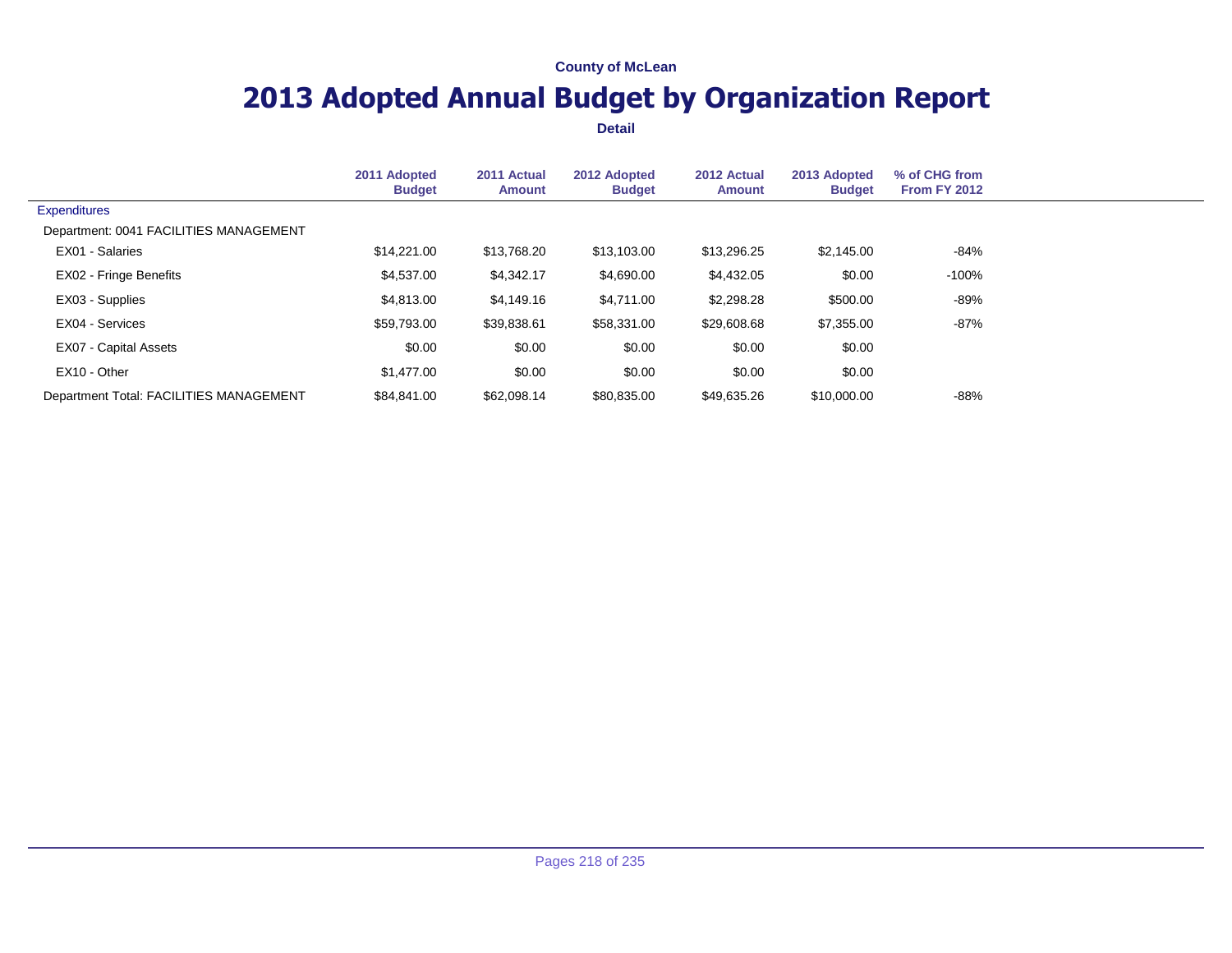## **2013 Adopted Annual Budget by Organization Report**

|                                      | 2011 Adopted<br><b>Budget</b> | 2011 Actual<br>Amount | 2012 Adopted<br><b>Budget</b> | 2012 Actual<br>Amount | 2013 Adopted<br><b>Budget</b> | % of CHG from<br><b>From FY 2012</b> |  |
|--------------------------------------|-------------------------------|-----------------------|-------------------------------|-----------------------|-------------------------------|--------------------------------------|--|
| <b>Revenue Totals:</b>               | \$84.841.00                   | \$62,312.84           | \$80.835.00                   | \$51,883.28           | \$10,000.00                   | $-88%$                               |  |
| <b>Expenditure Totals</b>            | \$84.841.00                   | \$62,098.14           | \$80,835.00                   | \$49.635.26           | \$10,000.00                   | $-88%$                               |  |
| <b>Fund Total: FAIRVIEW BUILDING</b> | \$0.00                        | \$214.70              | \$0.00                        | \$2,248.02            | \$0.00                        | $^{+++}$                             |  |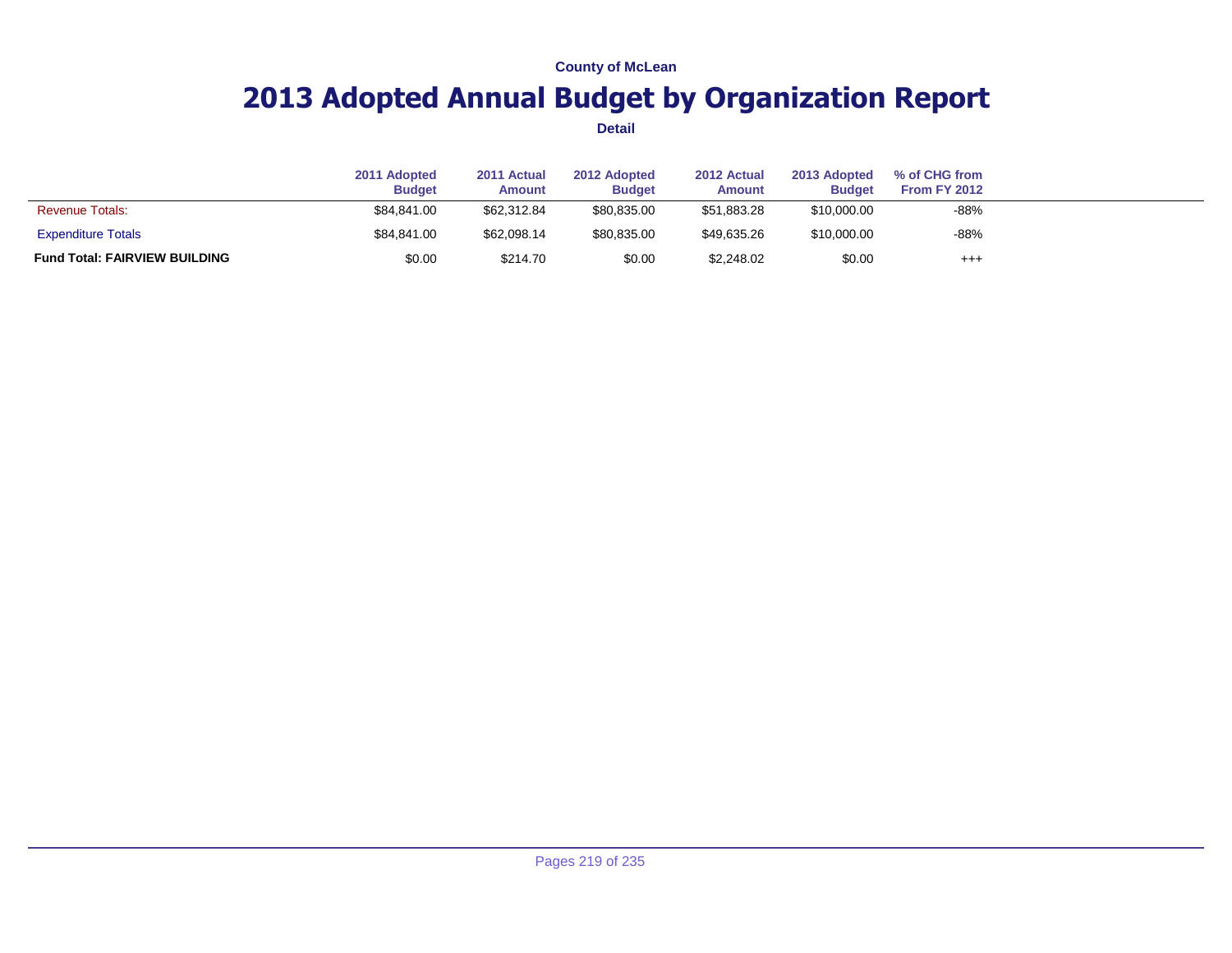## **2013 Adopted Annual Budget by Organization Report**

|                                    | 2011 Adopted<br><b>Budget</b> | 2011 Actual<br><b>Amount</b> | 2012 Adopted<br><b>Budget</b> | 2012 Actual<br>Amount | 2013 Adopted<br><b>Budget</b> | % of CHG from<br><b>From FY 2012</b> |  |
|------------------------------------|-------------------------------|------------------------------|-------------------------------|-----------------------|-------------------------------|--------------------------------------|--|
| <b>Fund: 0401 NURSING HOME</b>     |                               |                              |                               |                       |                               |                                      |  |
| Revenue                            |                               |                              |                               |                       |                               |                                      |  |
| Department: 0090 NURSING HOME      |                               |                              |                               |                       |                               |                                      |  |
| RE03 - Intergovernmental           | \$1,003,504.00                | \$789,221.24                 | \$859,394.00                  | \$689,414.15          | \$836,744.00                  | -3%                                  |  |
| <b>RE04 - Charges For Services</b> | \$5,356,540.00                | \$7,226,088.13               | \$5,595,779.00                | \$6,891,305.15        | \$6,046,590.00                | 8%                                   |  |
| RE05 - Interest                    | \$81,000.00                   | \$46,480.83                  | \$60,000.00                   | \$40,391.98           | \$41,733.00                   | $-30%$                               |  |
| RE07 - Transfer From Other Funds   | \$737,710.00                  | \$691,759.11                 | \$760,856.00                  | \$803,445.43          | \$800,709.00                  | 5%                                   |  |
| RE99 - Miscellaneous               | \$12,000.00                   | \$11.864.41                  | \$11,000.00                   | \$14,883.21           | \$10,650,00                   | -3%                                  |  |
| Department Total: NURSING HOME     | \$7.190.754.00                | \$8.765.413.72               | \$7,287,029.00                | \$8,439,439,92        | \$7.736.426.00                | 6%                                   |  |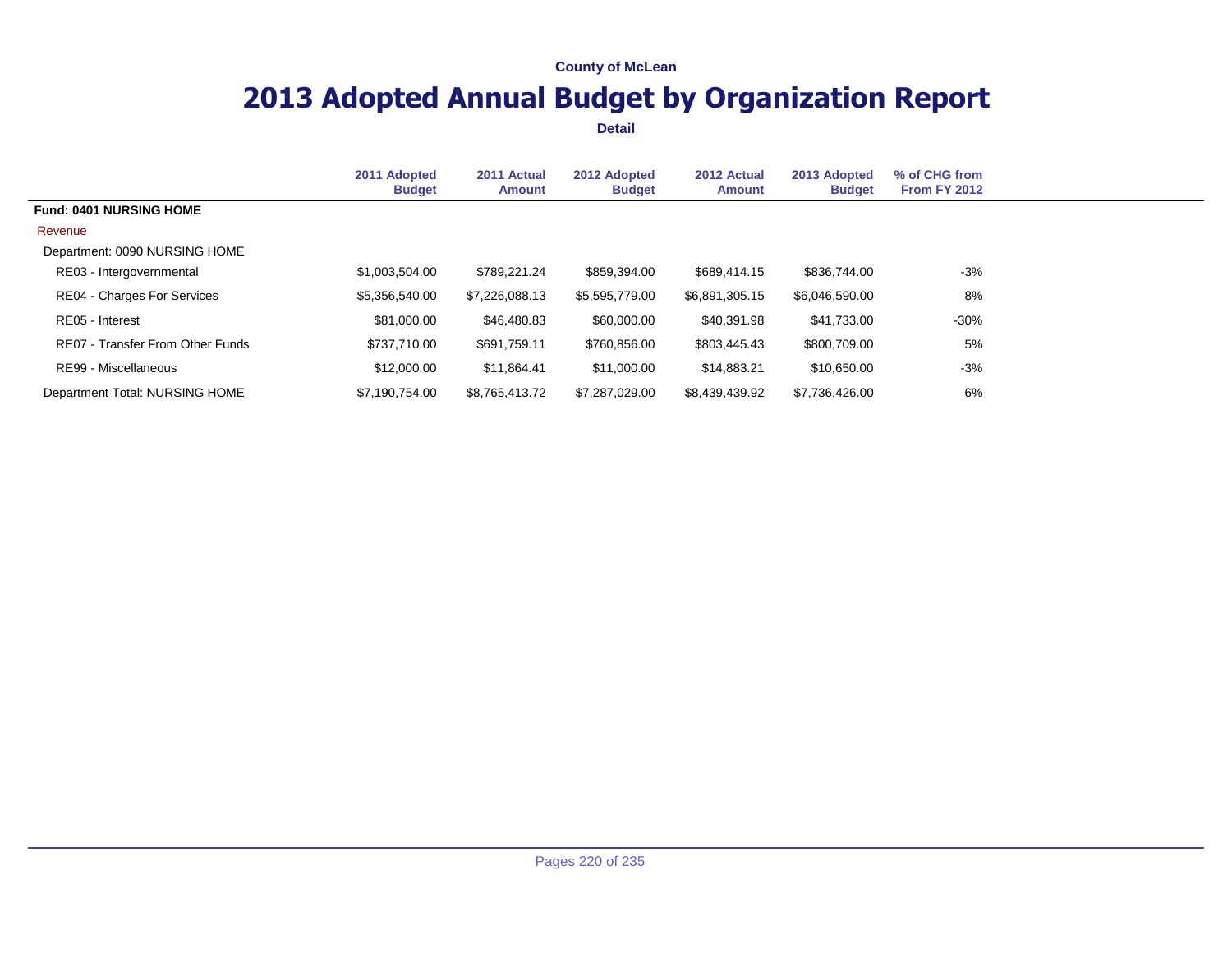### **2013 Adopted Annual Budget by Organization Report**

**Detail**

Revenue Totals \$7,190,754.00 \$8,765,413.72 \$7,287,029.00 \$8,439,439.92 \$7,736,426.00 6%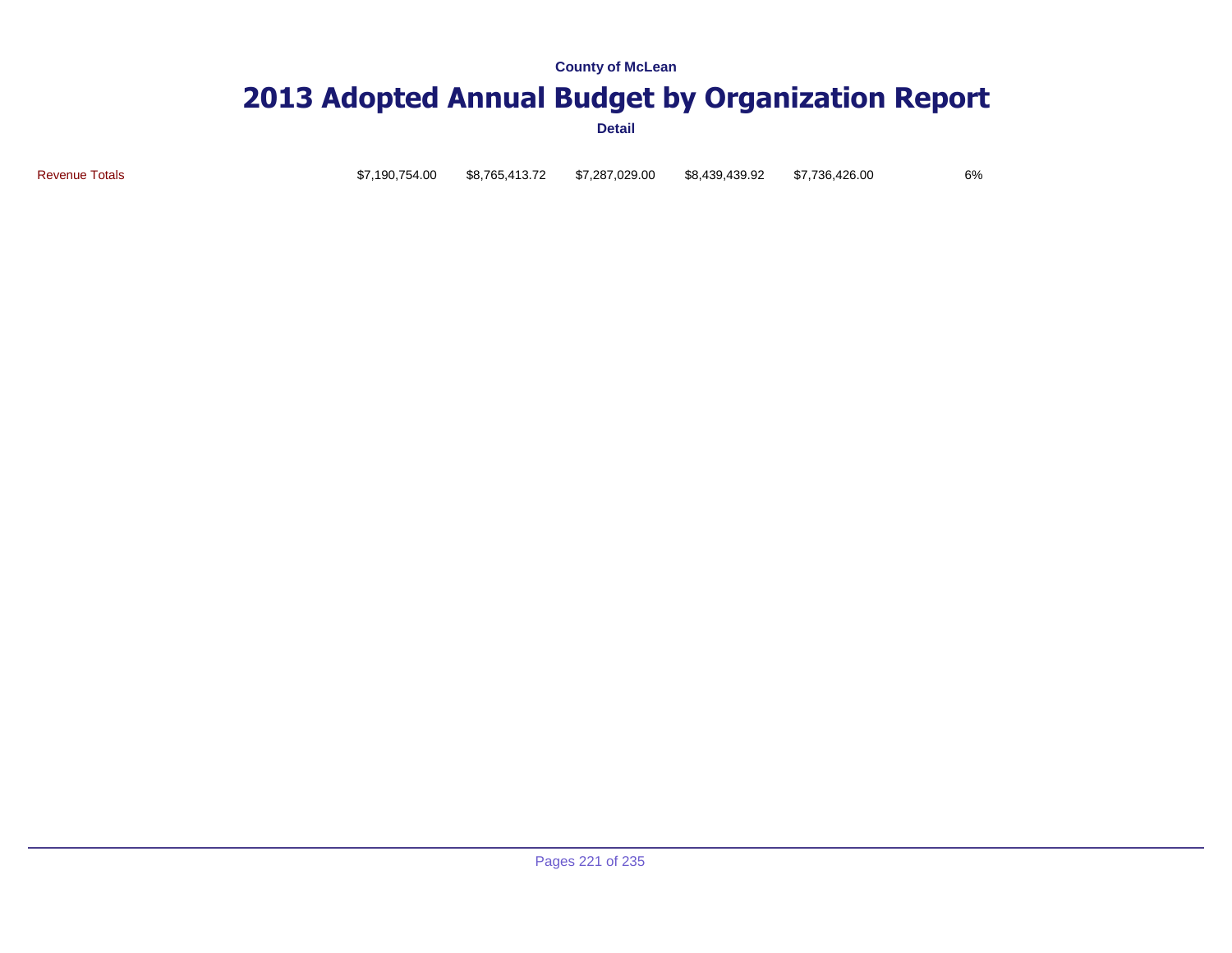## **2013 Adopted Annual Budget by Organization Report**

|                                | 2011 Adopted<br><b>Budget</b> | 2011 Actual<br><b>Amount</b> | 2012 Adopted<br><b>Budget</b> | 2012 Actual<br><b>Amount</b> | 2013 Adopted<br><b>Budget</b> | % of CHG from<br><b>From FY 2012</b> |  |
|--------------------------------|-------------------------------|------------------------------|-------------------------------|------------------------------|-------------------------------|--------------------------------------|--|
| <b>Expenditures</b>            |                               |                              |                               |                              |                               |                                      |  |
| Department: 0090 NURSING HOME  |                               |                              |                               |                              |                               |                                      |  |
| EX01 - Salaries                | \$3,779,179.00                | \$3,906,035.11               | \$3,781,877.00                | \$4,117,324.50               | \$3,832,372.00                | 1%                                   |  |
| <b>EX02 - Fringe Benefits</b>  | \$1,306,114.00                | \$1,331,634.03               | \$1,423,484.00                | \$1,430,952.56               | \$1,506,351.00                | 6%                                   |  |
| EX03 - Supplies                | \$771,649.00                  | \$802,025.92                 | \$797,015.00                  | \$878,117.37                 | \$853,491.00                  | 7%                                   |  |
| EX04 - Services                | \$1,141,132.00                | \$947,076.34                 | \$1,098,864.00                | \$1,395,644.54               | \$1,344,240.00                | 22%                                  |  |
| EX07 - Capital Assets          | \$192,680,00                  | \$230,607.23                 | \$185,789.00                  | \$206,612.64                 | \$191.702.00                  | 3%                                   |  |
| EX09 - Transfer To Other Funds | \$0.00                        | \$5,693.94                   | \$0.00                        | \$2,067.05                   | \$8,270.00                    |                                      |  |
| EX10 - Other                   | \$0.00                        | \$11,099.00                  | \$0.00                        | \$18,681.00                  | \$0.00                        |                                      |  |
| Department Total: NURSING HOME | \$7,190,754.00                | \$7,234,171.57               | \$7,287,029.00                | \$8,049,399.66               | \$7,736,426.00                | 6%                                   |  |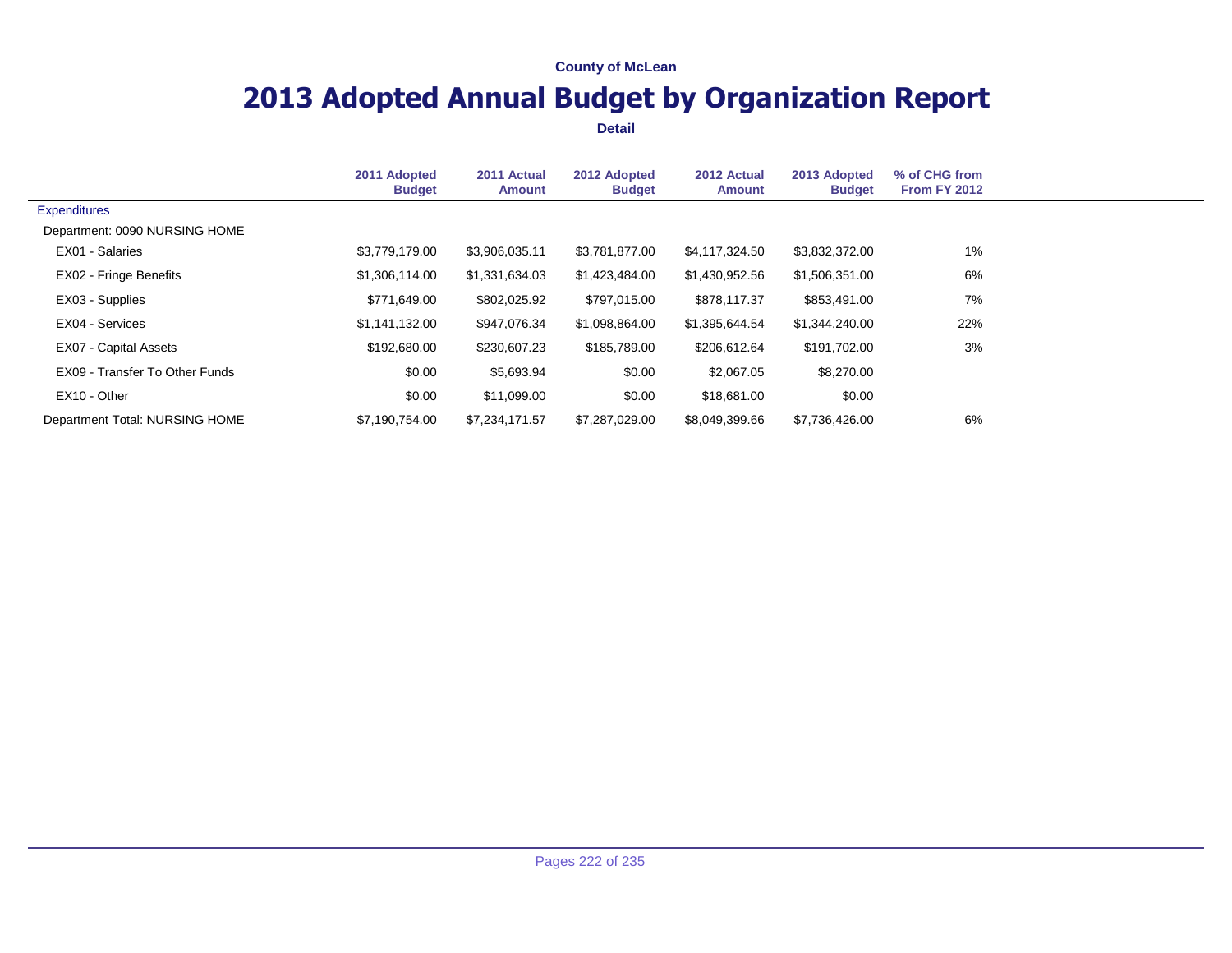## **2013 Adopted Annual Budget by Organization Report**

|                                 | 2011 Adopted<br><b>Budget</b> | 2011 Actual<br>Amount | 2012 Adopted<br><b>Budget</b> | 2012 Actual<br><b>Amount</b> | 2013 Adopted<br><b>Budget</b> | % of CHG from<br>From FY 2012 |  |
|---------------------------------|-------------------------------|-----------------------|-------------------------------|------------------------------|-------------------------------|-------------------------------|--|
| <b>Revenue Totals:</b>          | \$7.190.754.00                | \$8.765.413.72        | \$7.287.029.00                | \$8.439.439.92               | \$7.736.426.00                | 6%                            |  |
| <b>Expenditure Totals</b>       | \$7.190.754.00                | \$7.234.171.57        | \$7,287,029.00                | \$8.049.399.66               | \$7.736.426.00                | 6%                            |  |
| <b>Fund Total: NURSING HOME</b> | \$0.00                        | \$1,531,242.15        | \$0.00                        | \$390,040.26                 | \$0.00                        | $^{+++}$                      |  |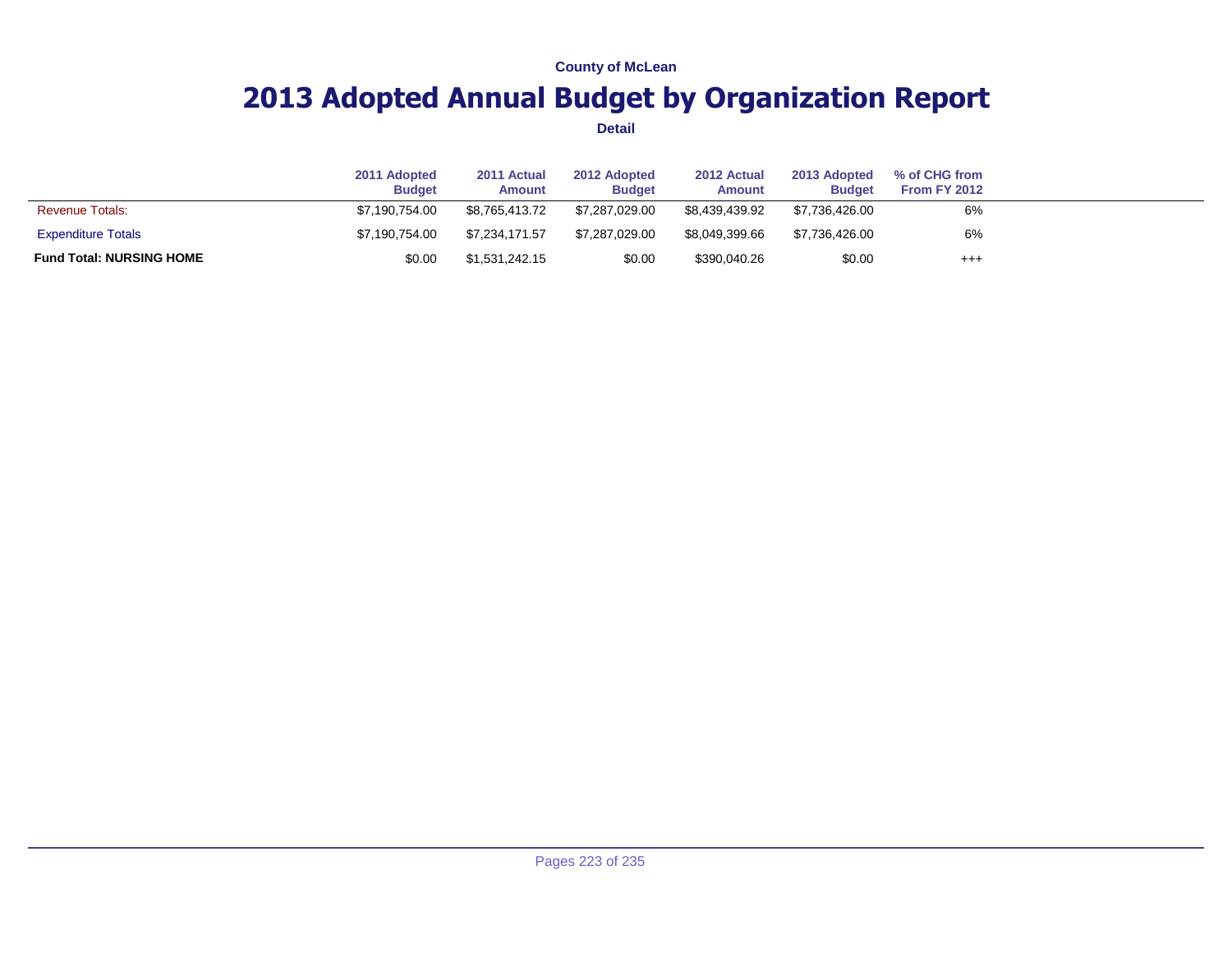## **2013 Adopted Annual Budget by Organization Report**

|                                          | 2011 Adopted<br><b>Budget</b> | 2011 Actual<br><b>Amount</b> | 2012 Adopted<br><b>Budget</b> | 2012 Actual<br>Amount | 2013 Adopted<br><b>Budget</b> | % of CHG from<br><b>From FY 2012</b> |
|------------------------------------------|-------------------------------|------------------------------|-------------------------------|-----------------------|-------------------------------|--------------------------------------|
| Fund: 0450 ETSB SURCHARGE FUND/E-911     |                               |                              |                               |                       |                               |                                      |
| Revenue                                  |                               |                              |                               |                       |                               |                                      |
| Department: 0098 ENHANCED 911 TELEPHONE  |                               |                              |                               |                       |                               |                                      |
| RE02 - Lic., Permits, Fees               | \$1,760,774.00                | \$1,794,905.98               | \$1,673,234.00                | \$1,943,905,95        | \$1,887,750.00                | 13%                                  |
| RE03 - Intergovernmental                 | \$0.00                        | \$0.00                       | \$0.00                        | \$0.00                | \$0.00                        |                                      |
| RE05 - Interest                          | \$20,000.00                   | \$6,258.89                   | \$10,000.00                   | \$5,364.71            | \$10,000.00                   | 0%                                   |
| RE07 - Transfer From Other Funds         | \$0.00                        | \$0.00                       | \$486,767,00                  | \$0.00                | \$0.00                        | $-100%$                              |
| RE09 - Contributions                     | \$0.00                        | \$0.00                       | \$0.00                        | \$0.00                | \$0.00                        |                                      |
| RE99 - Miscellaneous                     | \$0.00                        | \$0.00                       | \$0.00                        | \$8,322.49            | \$0.00                        |                                      |
| Department Total: ENHANCED 911 TELEPHONE | \$1.780.774.00                | \$1,801,164.87               | \$2,170,001.00                | \$1,957,593.15        | \$1,897,750.00                | $-13%$                               |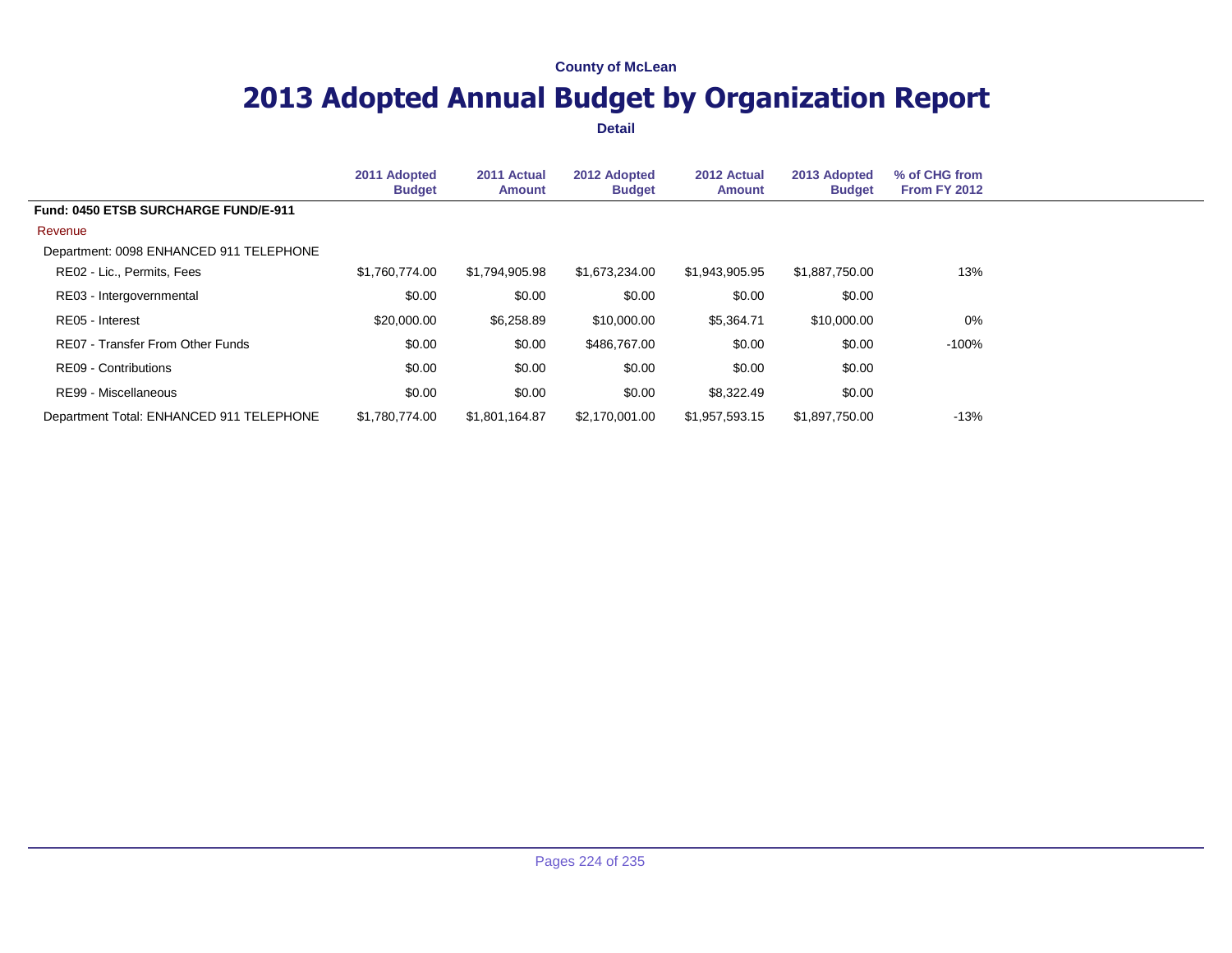# **2013 Adopted Annual Budget by Organization Report**

**Detail**

Revenue Totals \$1,780,774.00 \$1,801,164.87 \$2,170,001.00 \$1,957,593.15 \$1,897,750.00 -13%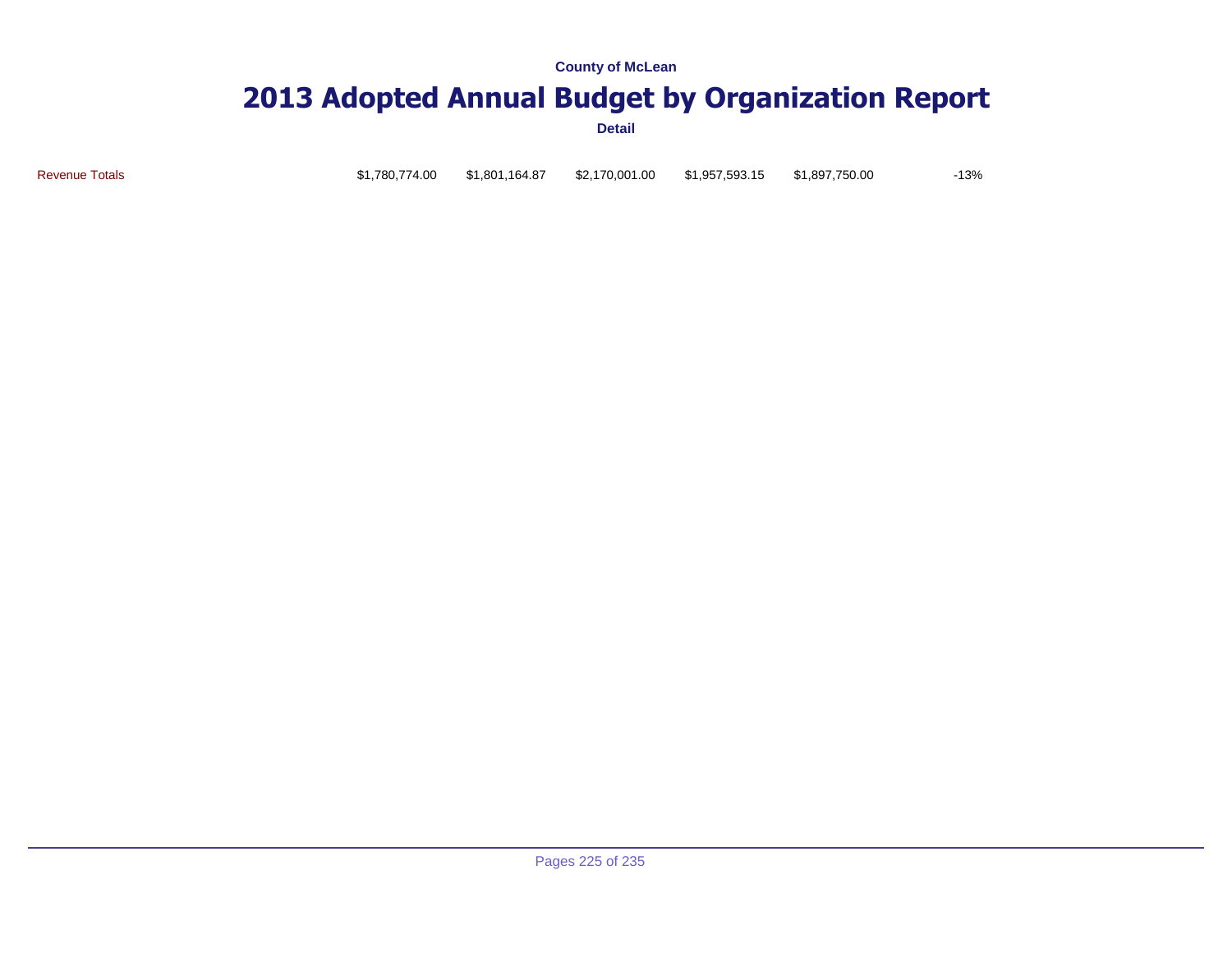## **2013 Adopted Annual Budget by Organization Report**

|                                          | 2011 Adopted<br><b>Budget</b> | 2011 Actual<br><b>Amount</b> | 2012 Adopted<br><b>Budget</b> | 2012 Actual<br><b>Amount</b> | 2013 Adopted<br><b>Budget</b> | % of CHG from<br><b>From FY 2012</b> |  |
|------------------------------------------|-------------------------------|------------------------------|-------------------------------|------------------------------|-------------------------------|--------------------------------------|--|
| <b>Expenditures</b>                      |                               |                              |                               |                              |                               |                                      |  |
| Department: 0098 ENHANCED 911 TELEPHONE  |                               |                              |                               |                              |                               |                                      |  |
| EX01 - Salaries                          | \$51,926.00                   | \$55,408.97                  | \$52,705.00                   | \$50,288.43                  | \$48,173.00                   | -9%                                  |  |
| <b>EX02 - Fringe Benefits</b>            | \$14,541.00                   | \$14,597.45                  | \$16,782.00                   | \$15,587.91                  | \$16,803.00                   | 0%                                   |  |
| EX03 - Supplies                          | \$0.00                        | \$0.00                       | \$0.00                        | \$0.00                       | \$0.00                        |                                      |  |
| EX04 - Services                          | \$1.690.111.00                | \$1,696,119.03               | \$1,689,514.00                | \$1,745,509.69               | \$1,758,613.00                | 4%                                   |  |
| EX07 - Capital Assets                    | \$24,196.00                   | \$0.00                       | \$411,000.00                  | \$437,811.09                 | \$74,161.00                   | -82%                                 |  |
| EX09 - Transfer To Other Funds           | \$0.00                        | \$0.00                       | \$0.00                        | \$0.00                       | \$0.00                        |                                      |  |
| EX10 - Other                             | \$0.00                        | \$0.00                       | \$0.00                        | \$0.00                       | \$0.00                        |                                      |  |
| Department Total: ENHANCED 911 TELEPHONE | \$1,780,774.00                | \$1,766,125.45               | \$2,170,001.00                | \$2,249,197.12               | \$1,897,750.00                | $-13%$                               |  |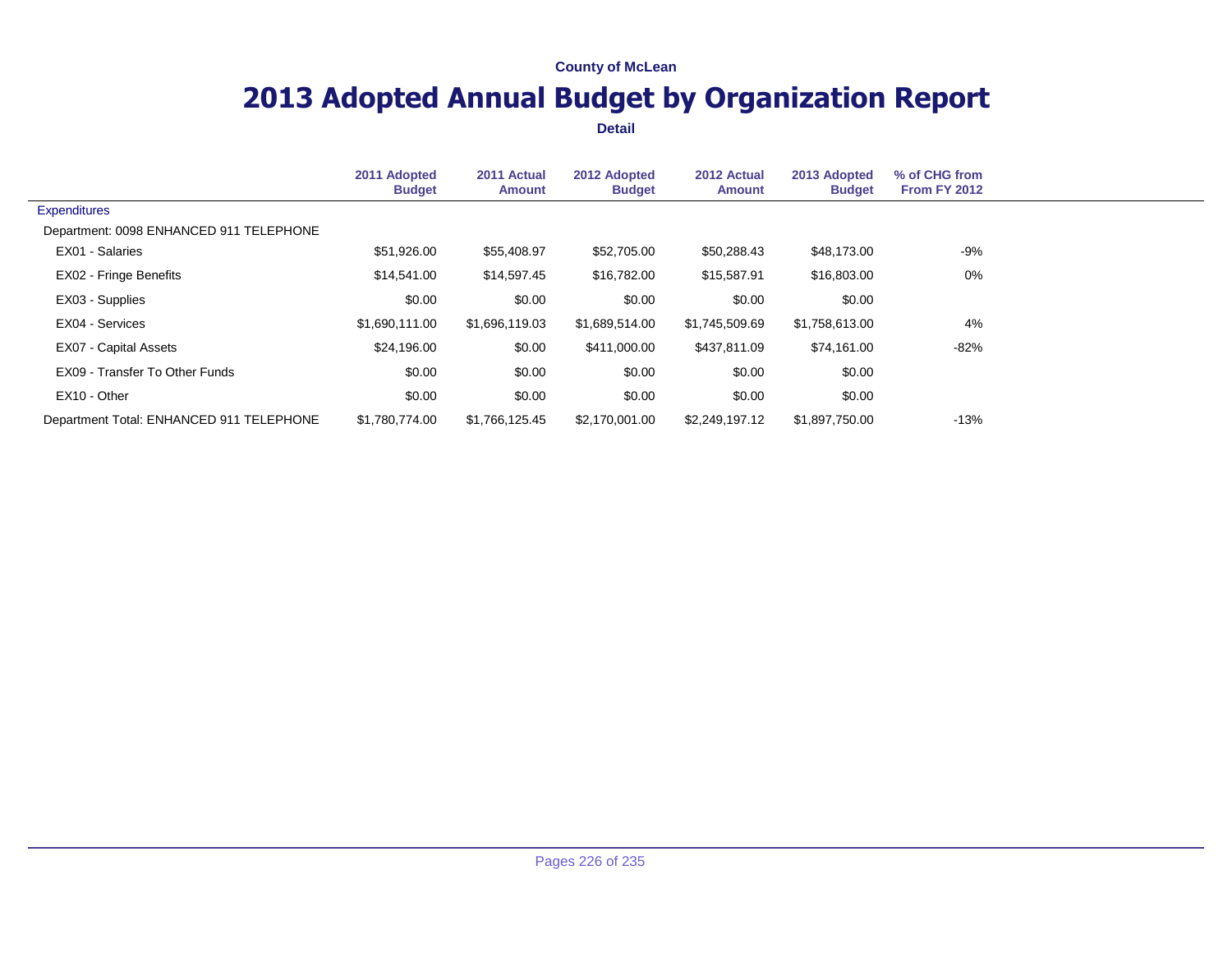## **2013 Adopted Annual Budget by Organization Report**

|                                              | 2011 Adopted<br><b>Budget</b> | 2011 Actual<br>Amount | 2012 Adopted<br><b>Budget</b> | 2012 Actual<br>Amount | 2013 Adopted<br><b>Budget</b> | % of CHG from<br>From FY 2012 |  |
|----------------------------------------------|-------------------------------|-----------------------|-------------------------------|-----------------------|-------------------------------|-------------------------------|--|
| <b>Revenue Totals:</b>                       | \$1.780.774.00                | \$1.801.164.87        | \$2.170.001.00                | \$1.957.593.15        | \$1,897,750.00                | $-13%$                        |  |
| <b>Expenditure Totals</b>                    | \$1.780.774.00                | \$1.766.125.45        | \$2.170.001.00                | \$2.249.197.12        | \$1.897.750.00                | $-13%$                        |  |
| <b>Fund Total: ETSB SURCHARGE FUND/E-911</b> | \$0.00                        | \$35,039.42           | \$0.00                        | (\$291,603.97)        | \$0.00                        | $^{+++}$                      |  |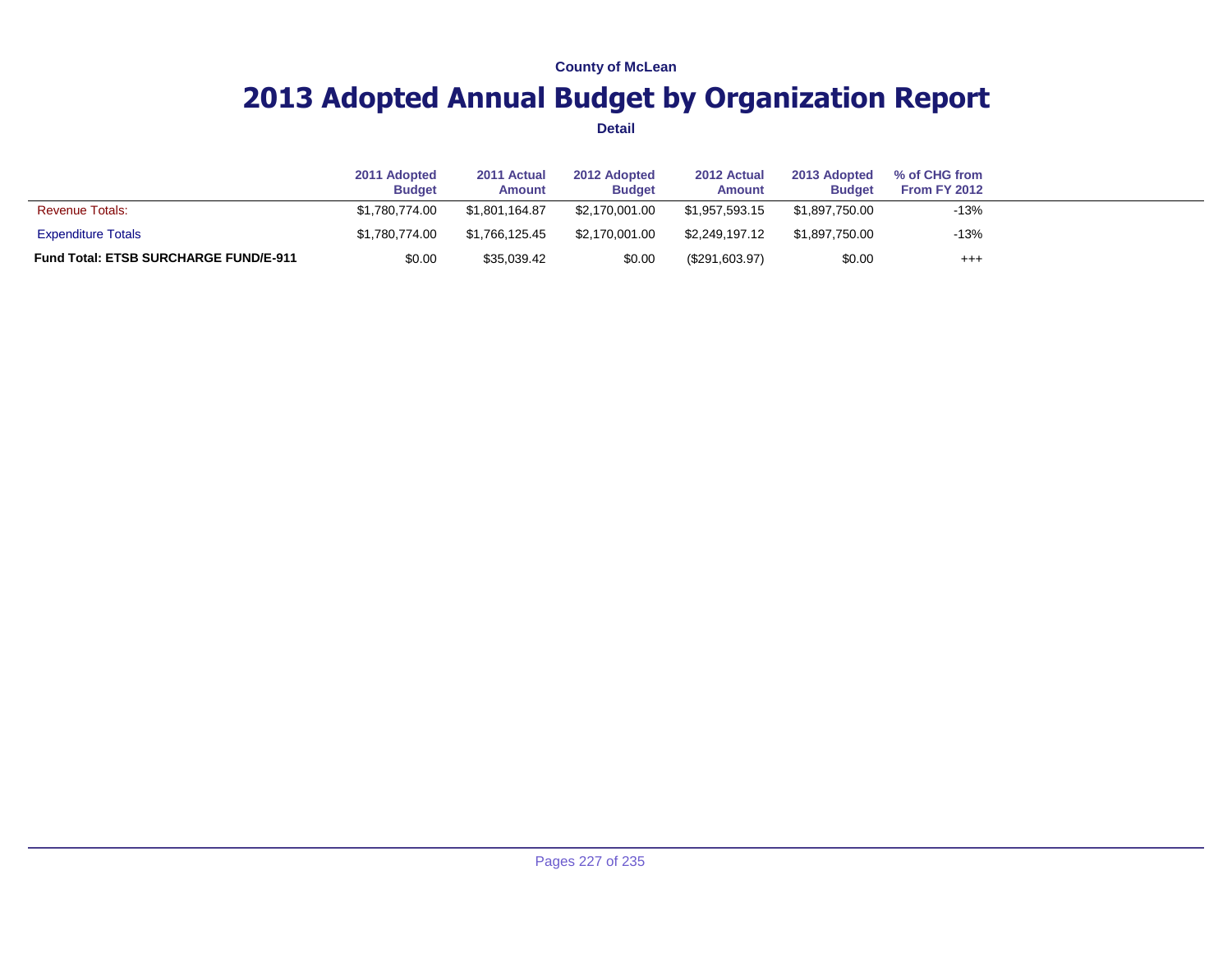## **2013 Adopted Annual Budget by Organization Report**

|                                               | 2011 Adopted<br><b>Budget</b> | 2011 Actual<br><b>Amount</b> | 2012 Adopted<br><b>Budget</b> | 2012 Actual<br><b>Amount</b> | 2013 Adopted<br><b>Budget</b> | % of CHG from<br><b>From FY 2012</b> |
|-----------------------------------------------|-------------------------------|------------------------------|-------------------------------|------------------------------|-------------------------------|--------------------------------------|
| <b>Fund: 0452 METRO COMMUNICATIONS CTR</b>    |                               |                              |                               |                              |                               |                                      |
| Revenue                                       |                               |                              |                               |                              |                               |                                      |
| Department: 0030 METRO COMMUNICATION CTR.     |                               |                              |                               |                              |                               |                                      |
| RE02 - Lic., Permits, Fees                    | \$38,000.00                   | \$38,100.00                  | \$38,100,00                   | \$37,200,00                  | \$38,500.00                   | $1\%$                                |
| RE03 - Intergovernmental                      | \$1.795.040.00                | \$1,795,935.43               | \$1.848.790.00                | \$1.848.789.96               | \$1,898,500.00                | 3%                                   |
| RE05 - Interest                               | \$15,000.00                   | \$412.73                     | \$15,000.00                   | \$421.12                     | \$12,585.00                   | $-16%$                               |
| <b>RE07 - Transfer From Other Funds</b>       | \$679,853.00                  | \$679,852.92                 | \$728,122,00                  | \$728,121.96                 | \$746.453.00                  | 3%                                   |
| RE99 - Miscellaneous                          | \$0.00                        | \$40.20                      | \$0.00                        | \$707.10                     | \$0.00                        |                                      |
| Department Total: METRO COMMUNICATION<br>CTR. | \$2,527,893.00                | \$2,514,341.28               | \$2,630,012.00                | \$2,615,240.14               | \$2,696,038.00                | 3%                                   |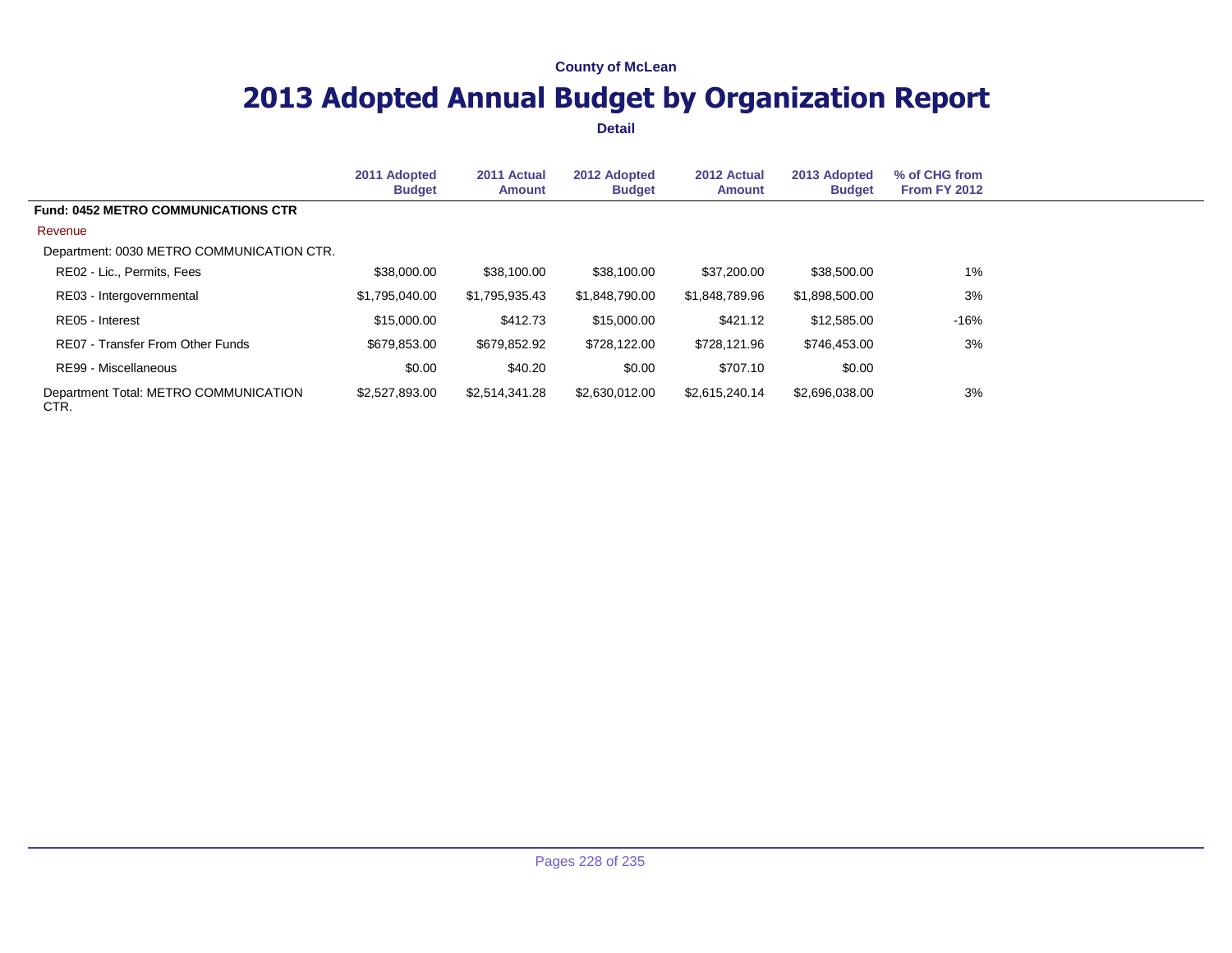### **2013 Adopted Annual Budget by Organization Report**

**Detail**

Revenue Totals \$2,527,893.00 \$2,514,341.28 \$2,630,012.00 \$2,615,240.14 \$2,696,038.00 3%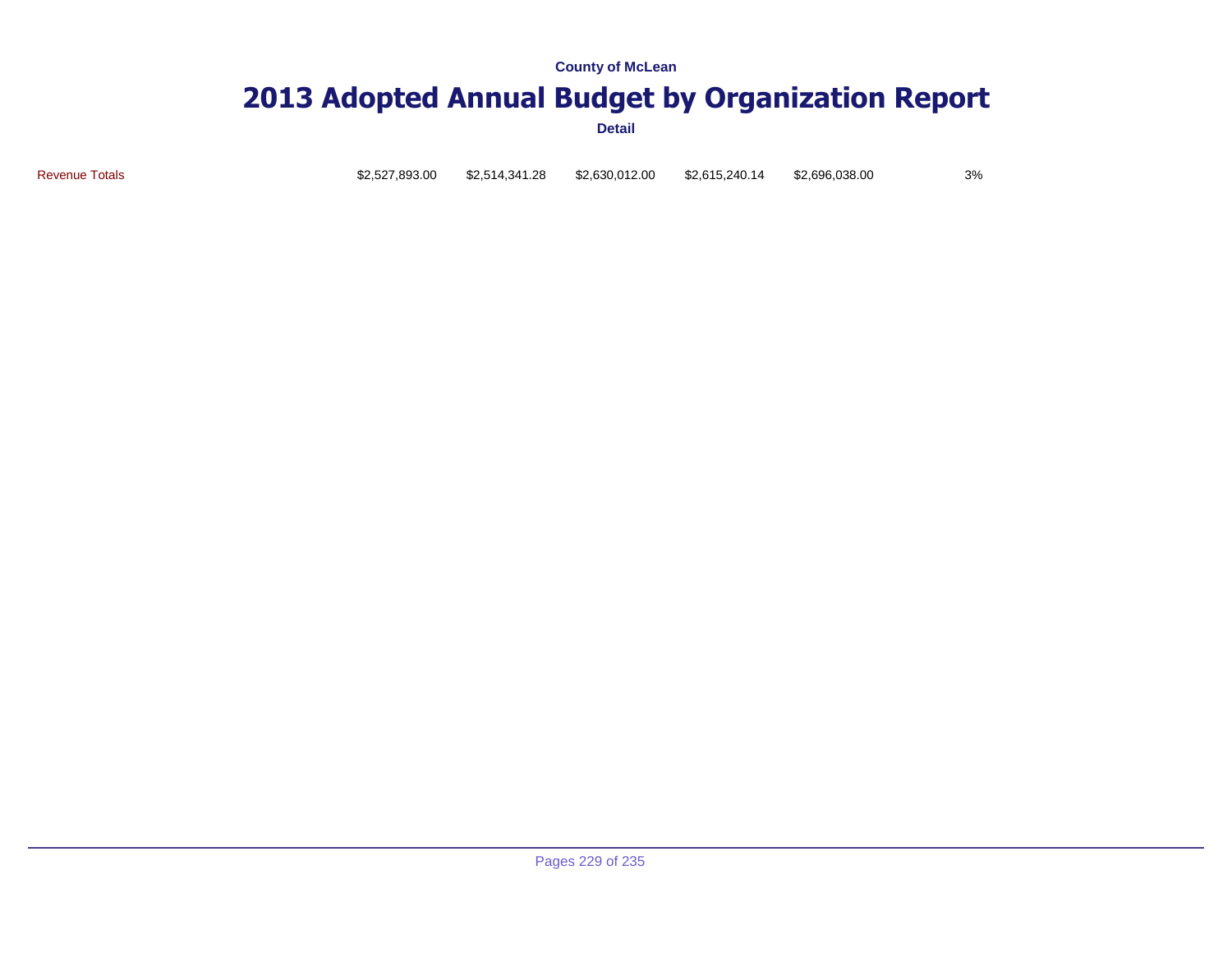## **2013 Adopted Annual Budget by Organization Report**

|                                               | 2011 Adopted<br><b>Budget</b> | 2011 Actual<br><b>Amount</b> | 2012 Adopted<br><b>Budget</b> | 2012 Actual<br><b>Amount</b> | 2013 Adopted<br><b>Budget</b> | % of CHG from<br><b>From FY 2012</b> |  |
|-----------------------------------------------|-------------------------------|------------------------------|-------------------------------|------------------------------|-------------------------------|--------------------------------------|--|
| <b>Expenditures</b>                           |                               |                              |                               |                              |                               |                                      |  |
| Department: 0030 METRO COMMUNICATION CTR.     |                               |                              |                               |                              |                               |                                      |  |
| EX01 - Salaries                               | \$1,395,180.00                | \$1,507,033.11               | \$1,471,901.00                | \$1,531,640.78               | \$1,528,157.00                | 4%                                   |  |
| EX02 - Fringe Benefits                        | \$407,583.00                  | \$429,030.07                 | \$459,505.00                  | \$468,663.19                 | \$484,135.00                  | 5%                                   |  |
| EX03 - Supplies                               | \$23,370.00                   | \$27,815.07                  | \$23,970.00                   | \$25,428.17                  | \$22,710.00                   | -5%                                  |  |
| EX04 - Services                               | \$677,960.00                  | \$562,124.59                 | \$656,636.00                  | \$545,045.54                 | \$661,036.00                  | 1%                                   |  |
| EX07 - Capital Assets                         | \$23,800.00                   | \$16,394.68                  | \$18,000.00                   | \$0.00                       | \$0.00                        | -100%                                |  |
| EX10 - Other                                  | \$0.00                        | \$0.00                       | \$0.00                        | \$0.00                       | \$0.00                        |                                      |  |
| Department Total: METRO COMMUNICATION<br>CTR. | \$2,527,893.00                | \$2,542,397.52               | \$2,630,012.00                | \$2,570,777.68               | \$2,696,038.00                | 3%                                   |  |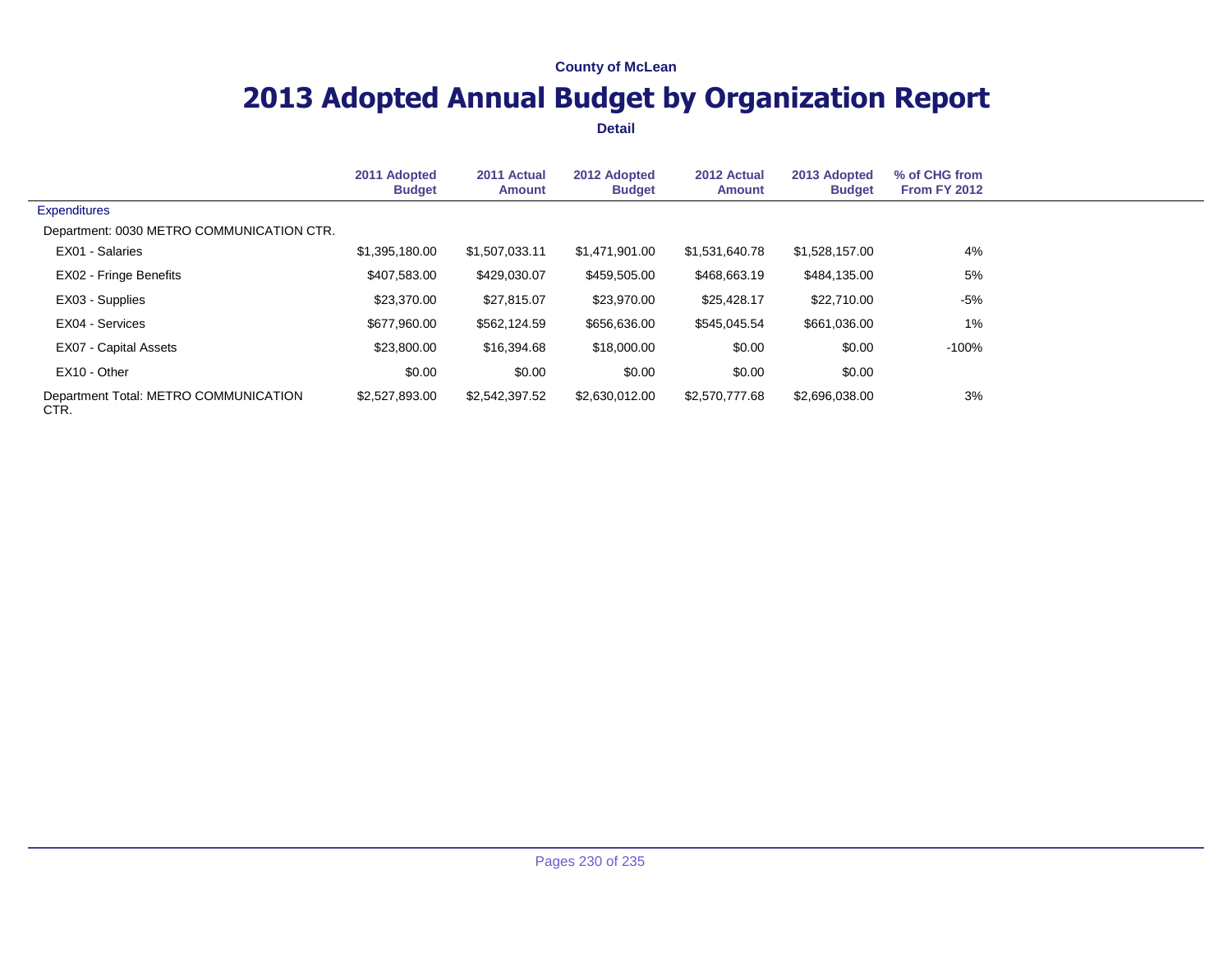## **2013 Adopted Annual Budget by Organization Report**

|                                             | 2011 Adopted<br><b>Budget</b> | 2011 Actual<br>Amount | 2012 Adopted<br><b>Budget</b> | 2012 Actual<br><b>Amount</b> | 2013 Adopted<br><b>Budget</b> | % of CHG from<br>From FY 2012 |  |
|---------------------------------------------|-------------------------------|-----------------------|-------------------------------|------------------------------|-------------------------------|-------------------------------|--|
| <b>Revenue Totals:</b>                      | \$2,527,893.00                | \$2.514.341.28        | \$2.630.012.00                | \$2.615.240.14               | \$2,696,038.00                | 3%                            |  |
| <b>Expenditure Totals</b>                   | \$2,527,893.00                | \$2.542.397.52        | \$2.630.012.00                | \$2.570.777.68               | \$2,696,038.00                | 3%                            |  |
| <b>Fund Total: METRO COMMUNICATIONS CTR</b> | \$0.00                        | (\$28,056.24)         | \$0.00                        | \$44.462.46                  | \$0.00                        | $^{+++}$                      |  |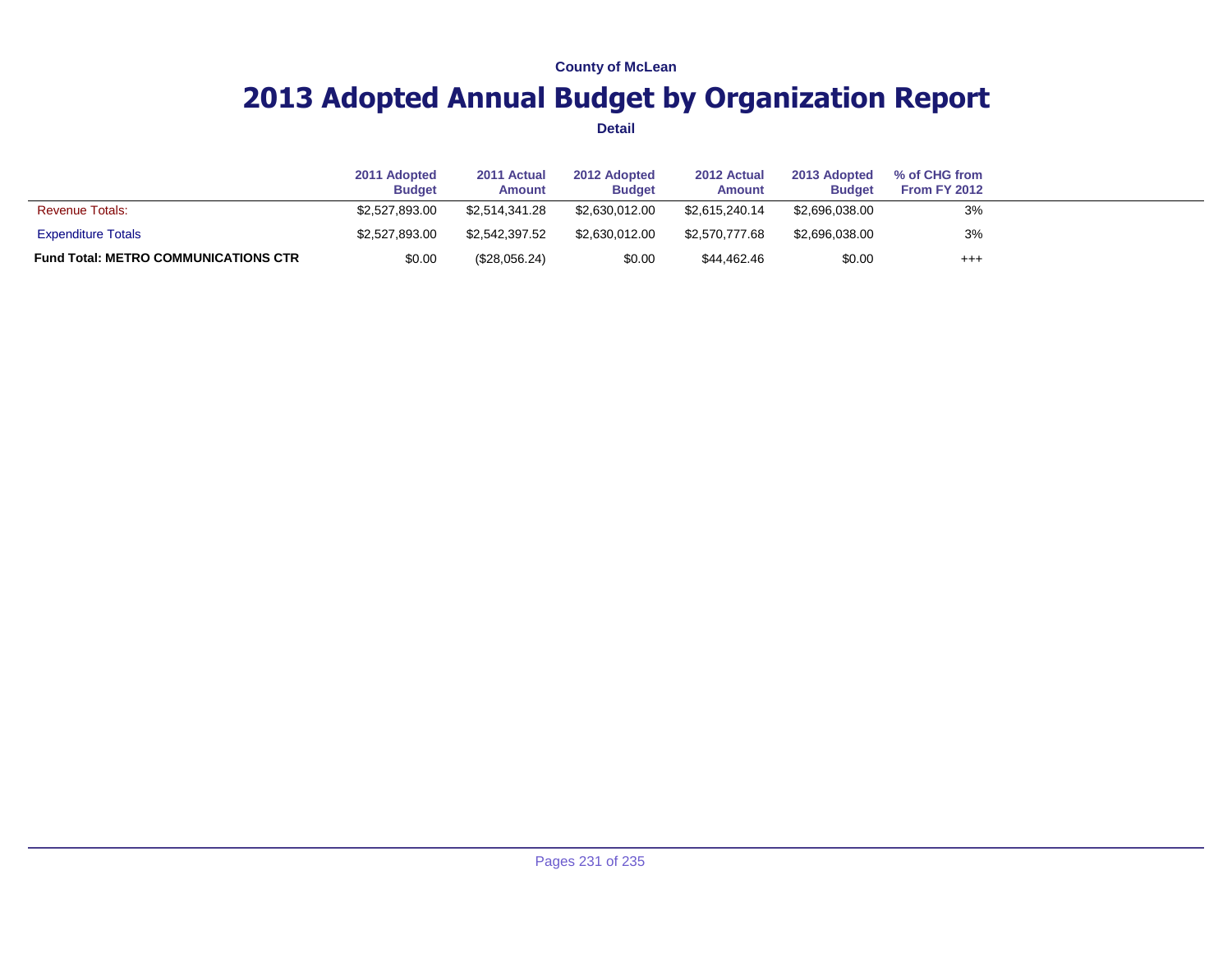## **2013 Adopted Annual Budget by Organization Report**

|                                 | 2011 Adopted<br><b>Budget</b> | 2011 Actual<br><b>Amount</b> | 2012 Adopted<br><b>Budget</b> | 2012 Actual<br>Amount | 2013 Adopted<br><b>Budget</b> | % of CHG from<br><b>From FY 2012</b> |  |
|---------------------------------|-------------------------------|------------------------------|-------------------------------|-----------------------|-------------------------------|--------------------------------------|--|
| <b>Fund: 0506 LAW LIBRARY</b>   |                               |                              |                               |                       |                               |                                      |  |
| Revenue                         |                               |                              |                               |                       |                               |                                      |  |
| Department: 0016 CIRCUIT COURT  |                               |                              |                               |                       |                               |                                      |  |
| RE02 - Lic., Permits, Fees      | \$70,250.00                   | \$70,279.53                  | \$70,250.00                   | \$68,224,00           | \$73,250.00                   | 4%                                   |  |
| RE09 - Contributions            | \$3,264.00                    | \$0.00                       | \$3,264.00                    | \$0.00                | \$0.00                        | -100%                                |  |
| RE99 - Miscellaneous            | \$2,348.00                    | \$3,935.11                   | \$2,348.00                    | \$2.677.45            | \$0.00                        | -100%                                |  |
| Department Total: CIRCUIT COURT | \$75,862.00                   | \$74.214.64                  | \$75.862.00                   | \$70,901.45           | \$73,250.00                   | $-3%$                                |  |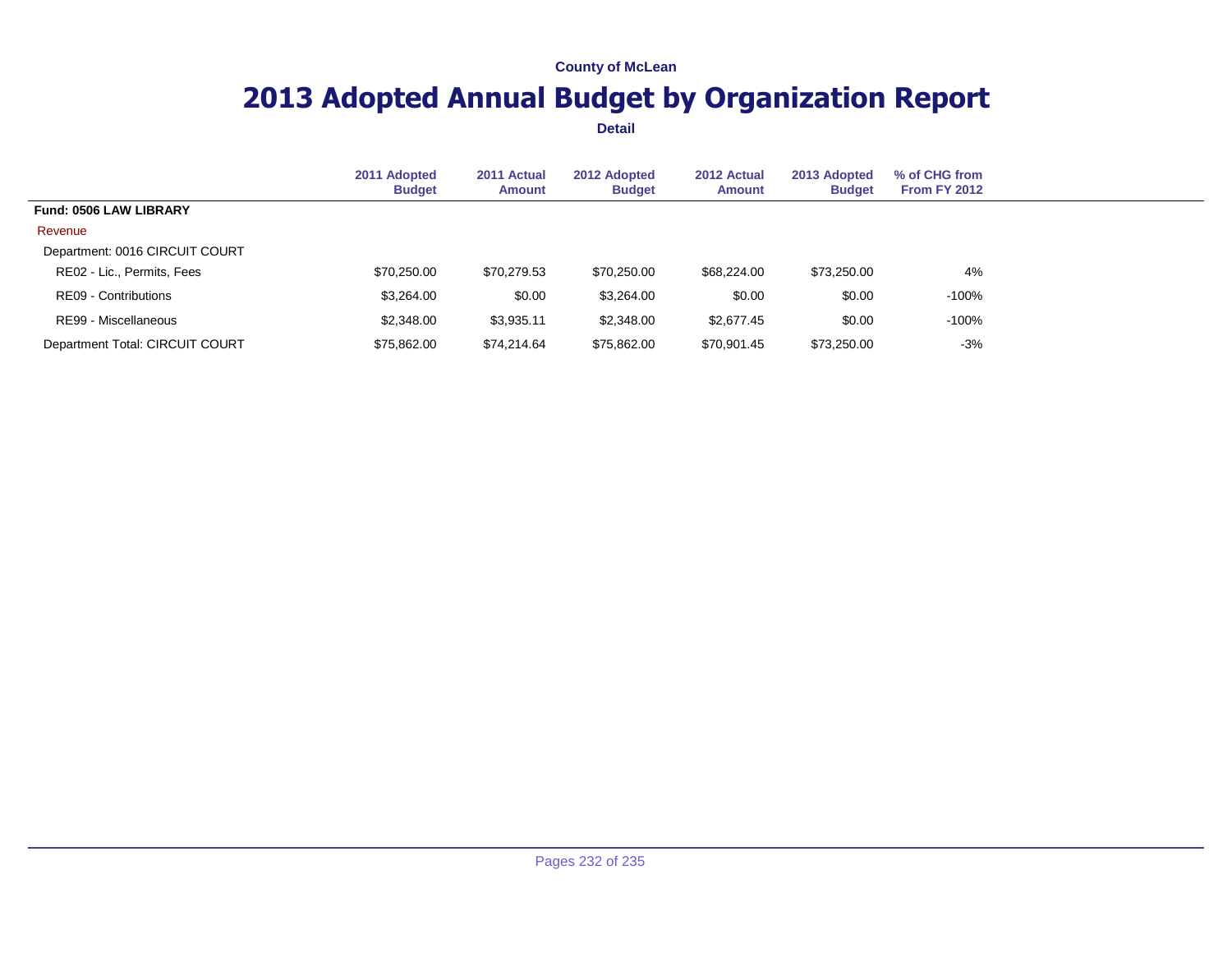# **2013 Adopted Annual Budget by Organization Report**

**Detail**

Revenue Totals \$75,862.00 \$74,214.64 \$75,862.00 \$70,901.45 \$73,250.00 -3%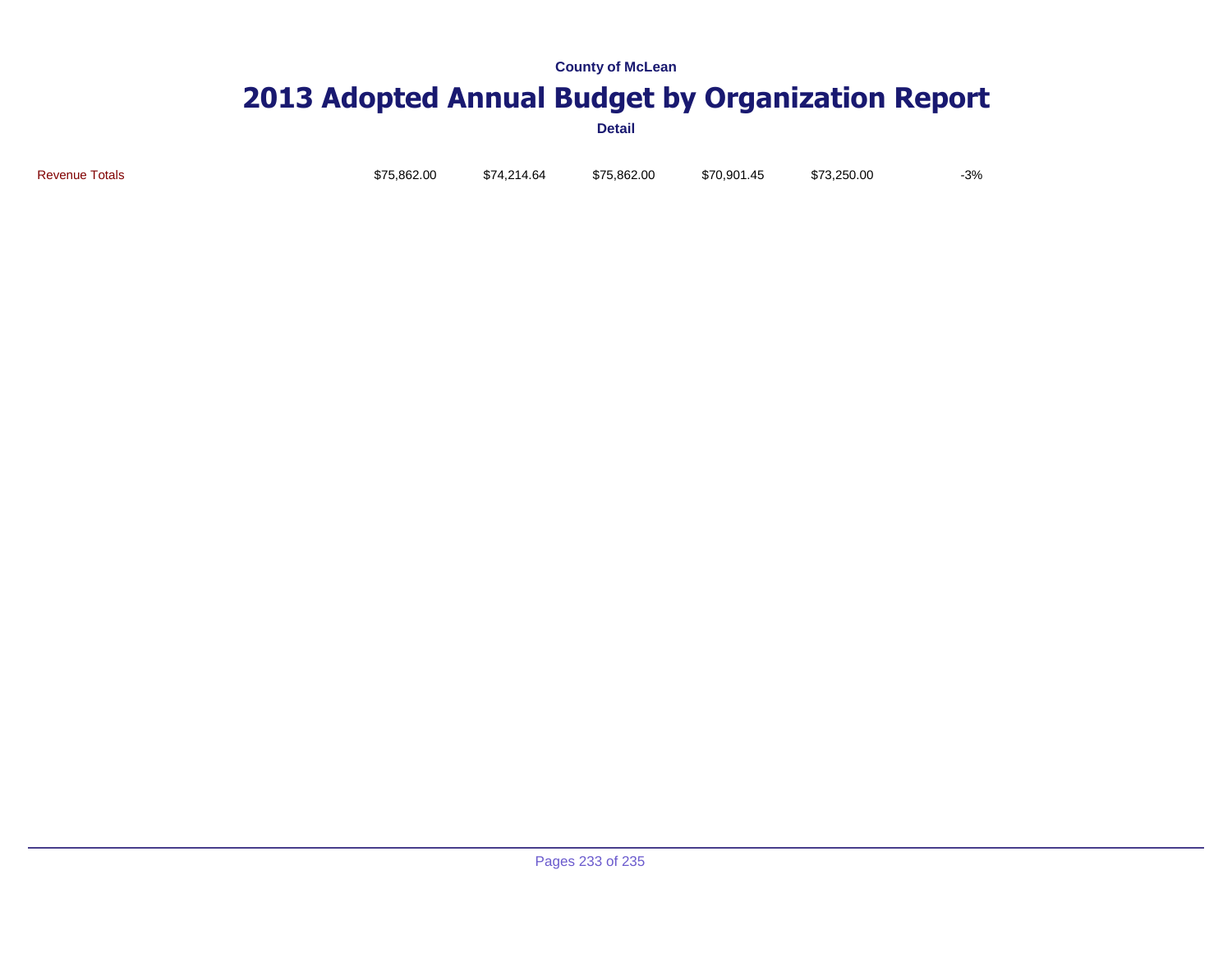## **2013 Adopted Annual Budget by Organization Report**

|                                 | 2011 Adopted<br><b>Budget</b> | 2011 Actual<br><b>Amount</b> | 2012 Adopted<br><b>Budget</b> | 2012 Actual<br>Amount | 2013 Adopted<br><b>Budget</b> | % of CHG from<br><b>From FY 2012</b> |  |
|---------------------------------|-------------------------------|------------------------------|-------------------------------|-----------------------|-------------------------------|--------------------------------------|--|
| <b>Expenditures</b>             |                               |                              |                               |                       |                               |                                      |  |
| Department: 0016 CIRCUIT COURT  |                               |                              |                               |                       |                               |                                      |  |
| EX01 - Salaries                 | \$13,103,00                   | \$13,267.07                  | \$13,300.00                   | \$11.271.04           | \$13,429.00                   | 1%                                   |  |
| EX02 - Fringe Benefits          | \$2,559.00                    | \$2,542.30                   | \$2,690.00                    | \$2,296.72            | \$2,867.00                    | 7%                                   |  |
| EX03 - Supplies                 | \$51,850.00                   | \$74,241.37                  | \$50,813.00                   | \$75,494.69           | \$48,740.00                   | -4%                                  |  |
| EX04 - Services                 | \$1,550.00                    | \$451.98                     | \$1,519.00                    | \$1,019.50            | \$1,008.00                    | $-34%$                               |  |
| <b>EX07 - Capital Assets</b>    | \$6,800.00                    | \$1,000.00                   | \$0.00                        | \$0.00                | \$0.00                        |                                      |  |
| EX10 - Other                    | \$0.00                        | \$0.00                       | \$0.00                        | \$0.00                | \$7,206.00                    |                                      |  |
| Department Total: CIRCUIT COURT | \$75,862,00                   | \$91,502.72                  | \$68,322,00                   | \$90.081.95           | \$73,250,00                   | 7%                                   |  |